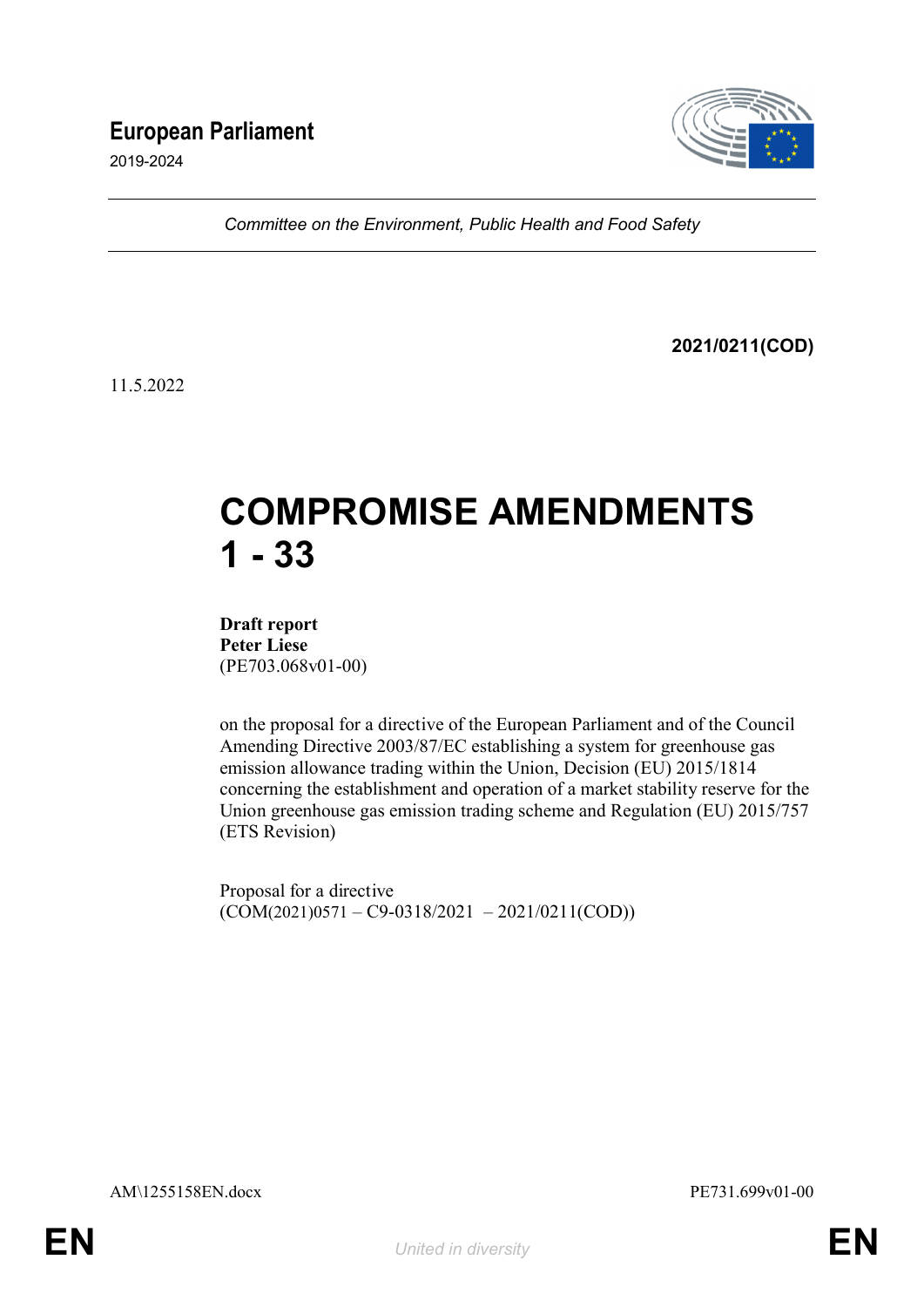AM\_Com\_LegCompr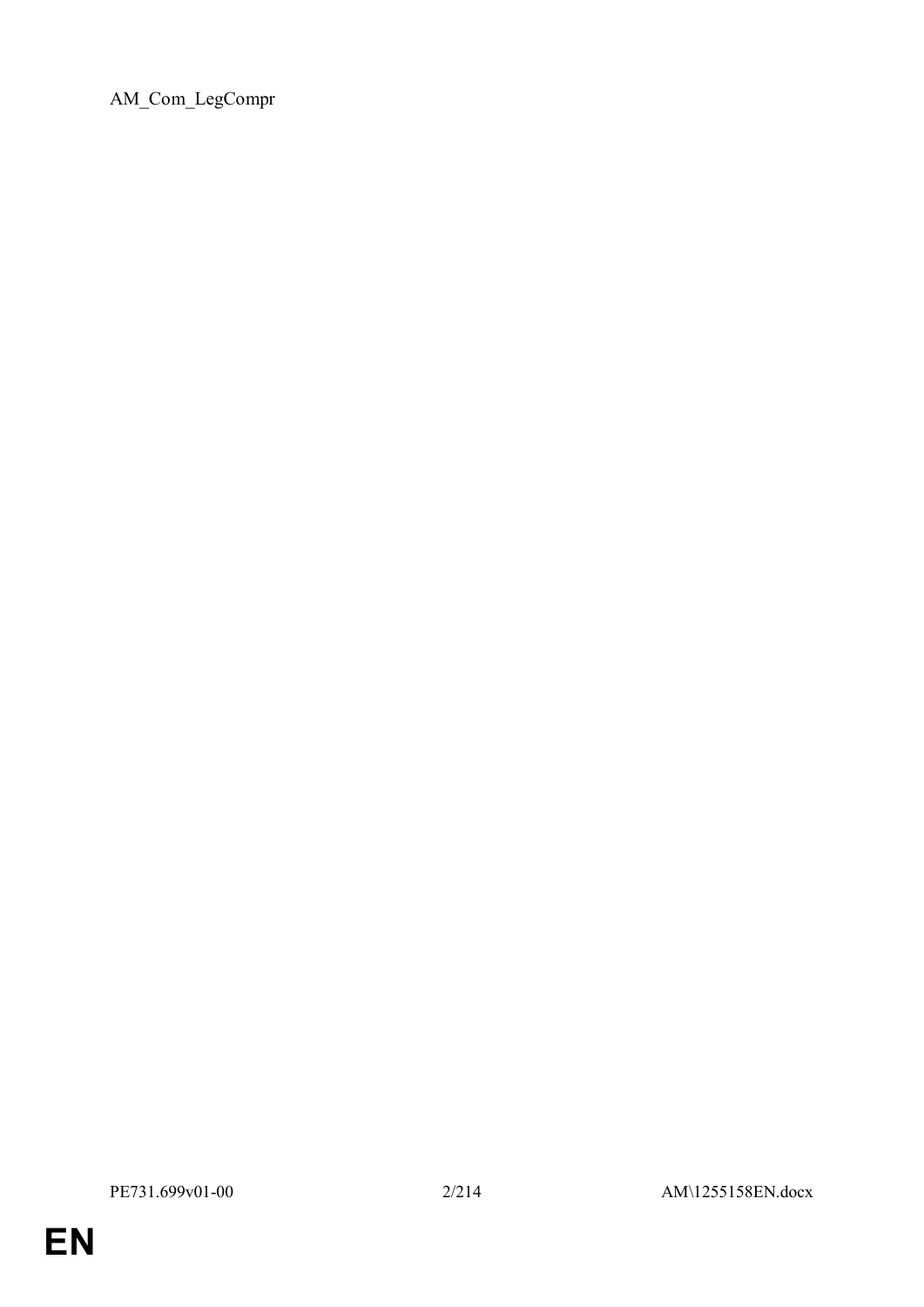## **Contents**

| CA 1 (Alt.): Ambition (Cap, Linear Reduction Factor, Downward Adjustment) 4                |  |
|--------------------------------------------------------------------------------------------|--|
| CA 1: Ambition (Cap, Linear Reduction Factor, Downward Adjustment)7                        |  |
|                                                                                            |  |
|                                                                                            |  |
|                                                                                            |  |
|                                                                                            |  |
|                                                                                            |  |
|                                                                                            |  |
|                                                                                            |  |
|                                                                                            |  |
|                                                                                            |  |
|                                                                                            |  |
|                                                                                            |  |
|                                                                                            |  |
|                                                                                            |  |
|                                                                                            |  |
|                                                                                            |  |
| CA 11: Art. 10c - Free allocation for the modernization of the energy sector               |  |
|                                                                                            |  |
|                                                                                            |  |
|                                                                                            |  |
|                                                                                            |  |
|                                                                                            |  |
|                                                                                            |  |
| CA 18: ETS Maritime - phase in, scope of voyages covered and International cooperation.135 |  |
|                                                                                            |  |
|                                                                                            |  |
|                                                                                            |  |
|                                                                                            |  |
|                                                                                            |  |
|                                                                                            |  |
|                                                                                            |  |
|                                                                                            |  |
|                                                                                            |  |
|                                                                                            |  |
|                                                                                            |  |
|                                                                                            |  |
|                                                                                            |  |
|                                                                                            |  |
|                                                                                            |  |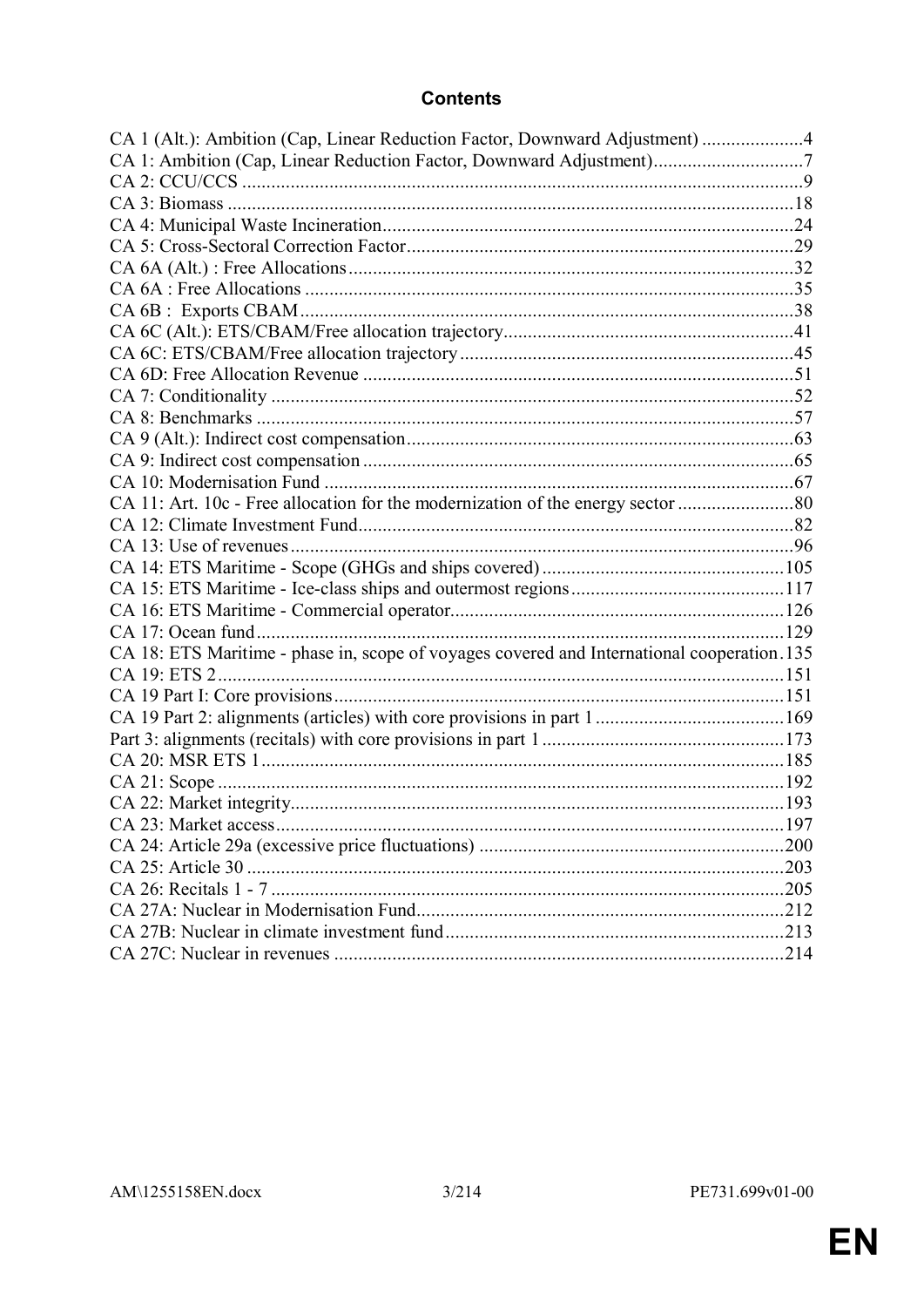# CA 1 (Alt.): Ambition (Cap, Linear Reduction Factor, Downward Adjustment)

-----------------------------------------------------------------------------------------------------------------

*supported by* **S&D, RE, Greens, The Left**

### **Compromise Amendment 1 (Alt.)**

Compromise amendment replacing Amendments 793-815 (Article 9(3)); TRAN 81, 240-254 (recital 26 and recital 27)

### **Proposal for a directive Article 1 – paragraph 1 – point 10** Directive 2003/87/EC Article 9 – paragraph 3

#### *Text proposed by the Commission Amendment*

In [the year following entry into force of this amendment], the Union-wide quantity of allowances shall *be decreased by [- million allowances (to be determined depending on year of entry into force)]*. In the same year, the Union-wide quantity of allowances shall be increased by *79 million* allowances *for* maritime transport*. Starting* in [the year following entry into force of this amendment], the linear factor shall be 4,2 %. The Commission shall publish the Union-wide quantity of allowances within 3 months of [date of entry into force of the amendment to be inserted]*.*;

In [the year following entry into force of this amendment], the Union-wide quantity of allowances shall *equal the average emissions of the period [the three years preceding the year of entry into force], adjusted, from the mid-point of this period, by the linear reduction factor*. In the same year, the Union-wide quantity of allowances shall be increased by *a number of* allowances *corresponding to the emissions from* maritime transport *activities reported in accordance with Regulation (EU) 2015/757 for 2018 and 2019 in the Union, adjusted, from year 2021, by the linear reduction factor.* In [the year following entry into force of this amendment], the linear factor shall be 4,2 %*. In each subsequent year until 2030, the reduction factor shall increase by 0,1 percentage points compared to the previous year*. The Commission shall publish the Union-wide quantity of allowances within 3 months of [date of entry into force of the amendment to be inserted];

Or. en

**Proposal for a directive Recital 26**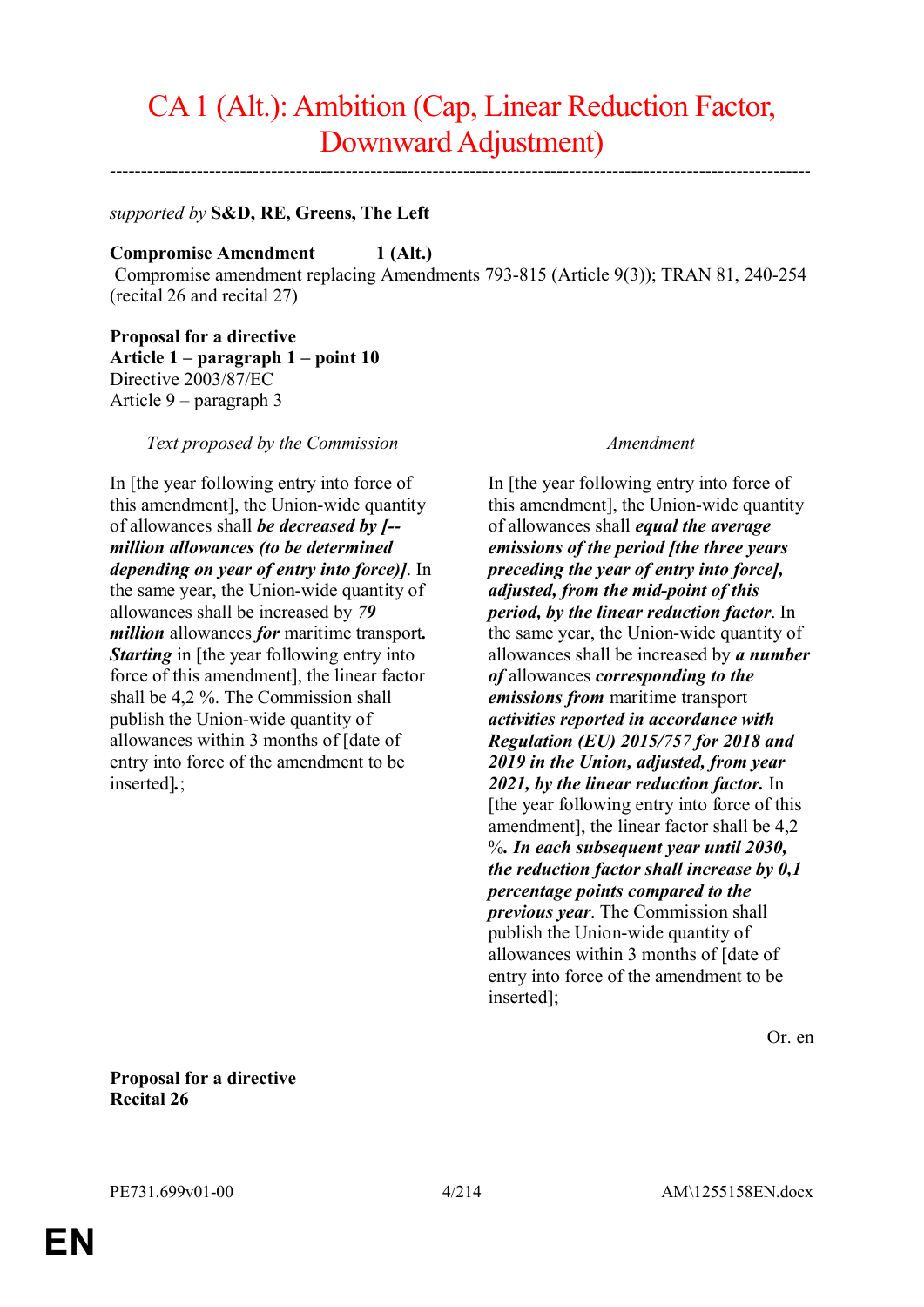### *Text proposed by the Commission Amendment*

(26) Achieving the Union's emissions reduction target for 2030 will require a reduction in the emissions of the sectors covered by the EU ETS *of 61 % compared to 2005*. The Union-wide quantity of allowances of the EU ETS needs to be reduced to create the necessary long-term carbon price signal and drive for this degree of decarbonisation. To this end, the *linear* reduction factor should be increased, also taking into account the inclusion of emissions from maritime transport. The latter should be derived from the emissions from maritime transport activities reported in accordance with Regulation (EU) 2015/757 for 2018 and 2019 in the Union, adjusted, from year 2021, by the linear reduction factor.

(26) Achieving the Union's emissions reduction target for 2030 *while at the same time pursuing the goal of the Paris Agreement to limit global warming to 1,5 degrees* will require a *significant* reduction in the emissions of the sectors covered by the EU ETS. The Union-wide quantity of allowances of the EU ETS needs to be reduced *progressively* to create the necessary long-term carbon price signal and drive for this degree of decarbonisation. To this end, the *annual* reduction factor should be increased, also taking into account the inclusion of emissions from maritime transport. The latter should be derived from the emissions from maritime transport activities reported in accordance with Regulation (EU) 2015/757 for 2018 and 2019 in the Union, adjusted, from year 2021, by the linear reduction factor.

Or. en

### **Proposal for a directive Recital 27**

#### *Text proposed by the Commission Amendment*

(27) Bearing in mind that this Directive amends Directive 2003/87/EC in respect of a period of implementation that has already started on 1 January 2021, for reasons of predictability, environmental effectiveness and simplicity, the steeper *linear* reduction pathway of the EU ETS should *be a straight line from 2021 to 2030, such as to achieve emission reductions in the EU ETS of 61 % by 2030, as the appropriate intermediate step* towards Union economywide climate neutrality in 2050. As the increased *linear* reduction factor can only apply from the year following the entry into force of this Directive, a one-off reduction of the quantity of allowances

(27) Bearing in mind that this Directive amends Directive 2003/87/EC in respect of a period of implementation that has already started on 1 January 2021, for reasons of predictability, environmental effectiveness and simplicity, the steeper reduction pathway of the EU ETS should *provide a clear direction* towards *achieving the goal of the Paris Agreement and the* Union economy-wide climate neutrality in 2050 *at the latest*. As the increased reduction factor can only apply from the year following the entry into force of this Directive, a one-off reduction of the quantity of allowances should reduce the total quantity of allowances so that it is in

AM\1255158EN.docx 5/214 PE731.699v01-00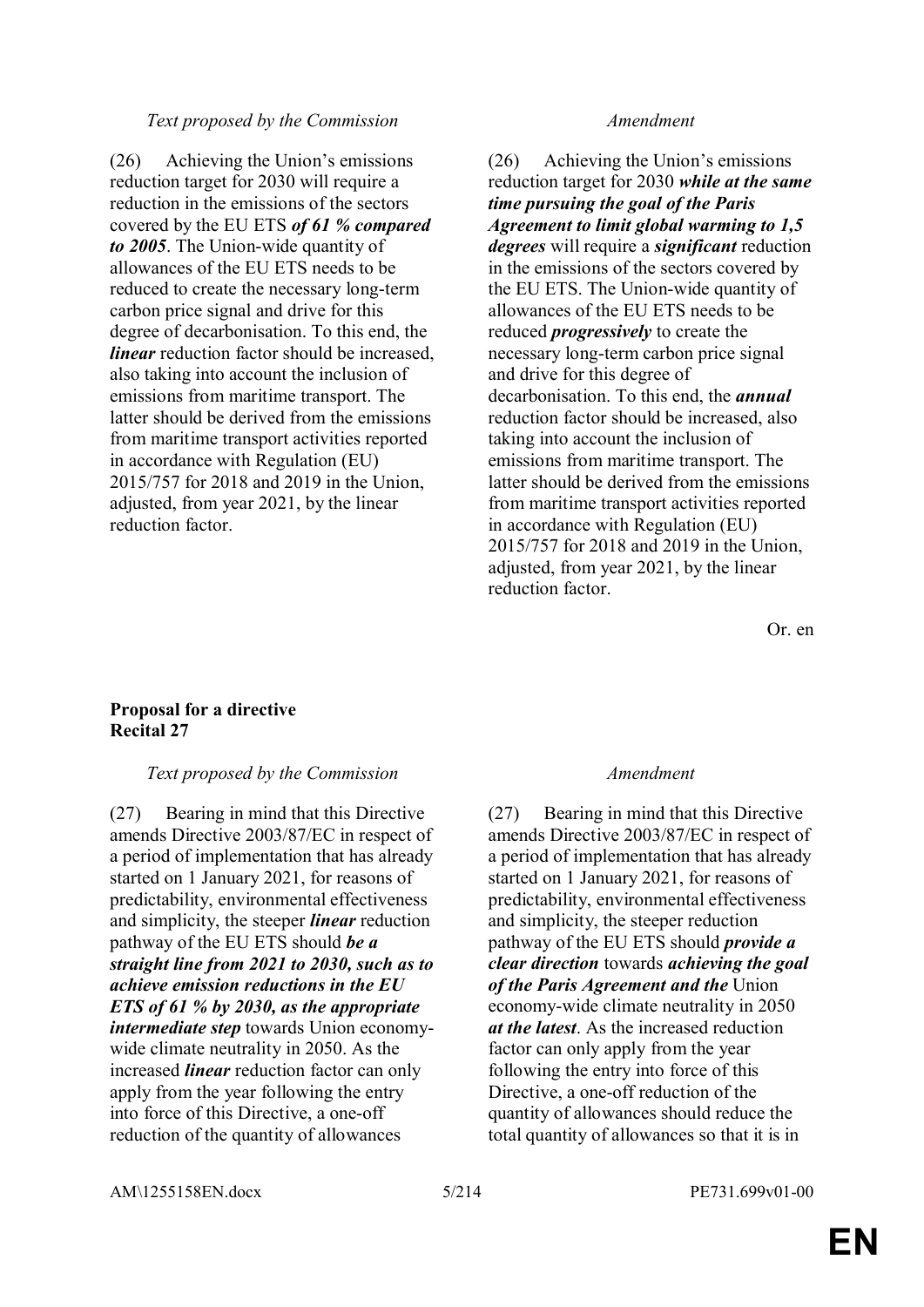should reduce the total quantity of allowances so that it is in line with *this level of annual* reduction *having been made from 2021 onwards*.

line with *the real average emissions of the three years preceding the entry into force of this Directive, adjusted, from the midpoint of this period, by the linear* reduction *factor*.

Or. en

**EN**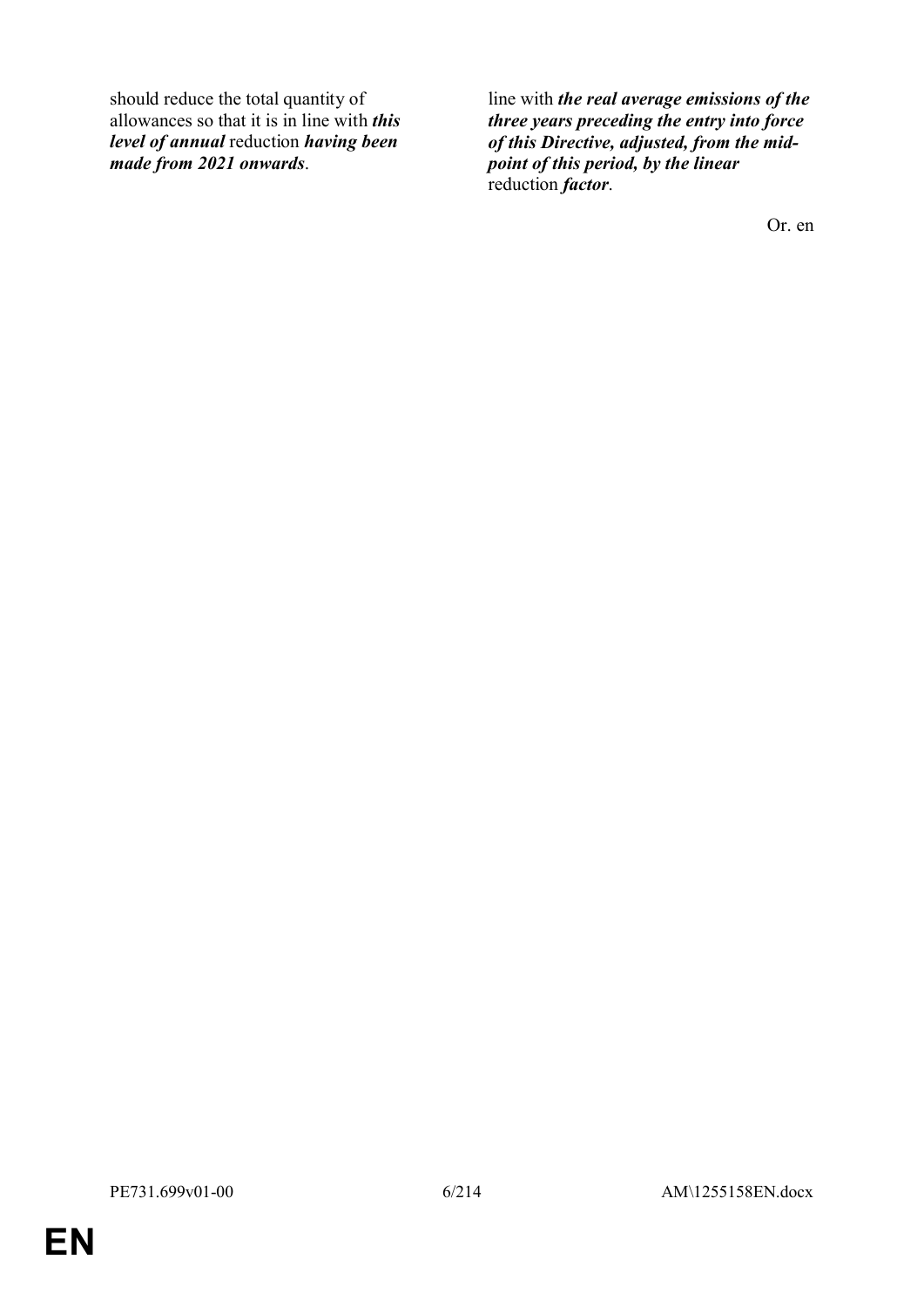# CA 1: Ambition (Cap, Linear Reduction Factor, Downward Adjustment)

-----------------------------------------------------------------------------------------------------------------

*supported by* **EPP, ECR**

### **Compromise Amendment 1**

Compromise amendment replacing Amendments 793-815 (Article 9(3)); TRAN 81, 240-254 (recital 26 and recital 27)

**Proposal for a directive Article 1 – paragraph 1 – point 10** Directive 2003/87/EC Article 9 – paragraph 3

*Text proposed by the Commission Amendment*

In [the year following entry into force of this amendment], *the Union-wide quantity of allowances shall be decreased by [- million allowances (to be determined depending on year of entry into force)]. In the same year,* the Union-wide quantity of allowances shall be increased by 79 million allowances for maritime transport. Starting in [the year following entry into force of this amendment], the linear factor shall be *4,2* %. The Commission shall publish the Union-wide quantity of allowances within 3 months of [date of entry into force of the amendment to be inserted].;

In [the year following entry into force of this amendment], the Union-wide quantity of allowances shall be increased by *[number corresponding to scope of application to maritime transport activities as set out in Article 3g of Directive 2003/87/EC]* allowances for maritime transport. Starting in [the year following entry into force of this amendment], the linear factor shall be *5,09* % *until 2030*. The Commission shall publish the Union-wide quantity of allowances within 3 months of [date of entry into force of the amendment to be inserted].;

Or. en

### **Proposal for a directive Recital 26**

#### *Text proposed by the Commission Amendment*

(26) Achieving the Union's emissions reduction target for 2030 will require a reduction in the emissions of the sectors covered by the EU ETS of 61 % compared to 2005. The Union-wide quantity of allowances of the EU ETS needs to be reduced to create the necessary long-term carbon price signal and drive for this degree of decarbonisation. To this end, the

26) Achieving the Union's emissions reduction target for 2030 will require a *significant* reduction in the emissions of the sectors covered by the EU ETS of 61 % compared to 2005. The Union-wide quantity of allowances of the EU ETS needs to be reduced *progressively* to create the necessary long-term carbon price signal and drive for this degree of

AM\1255158EN.docx 7/214 PE731.699v01-00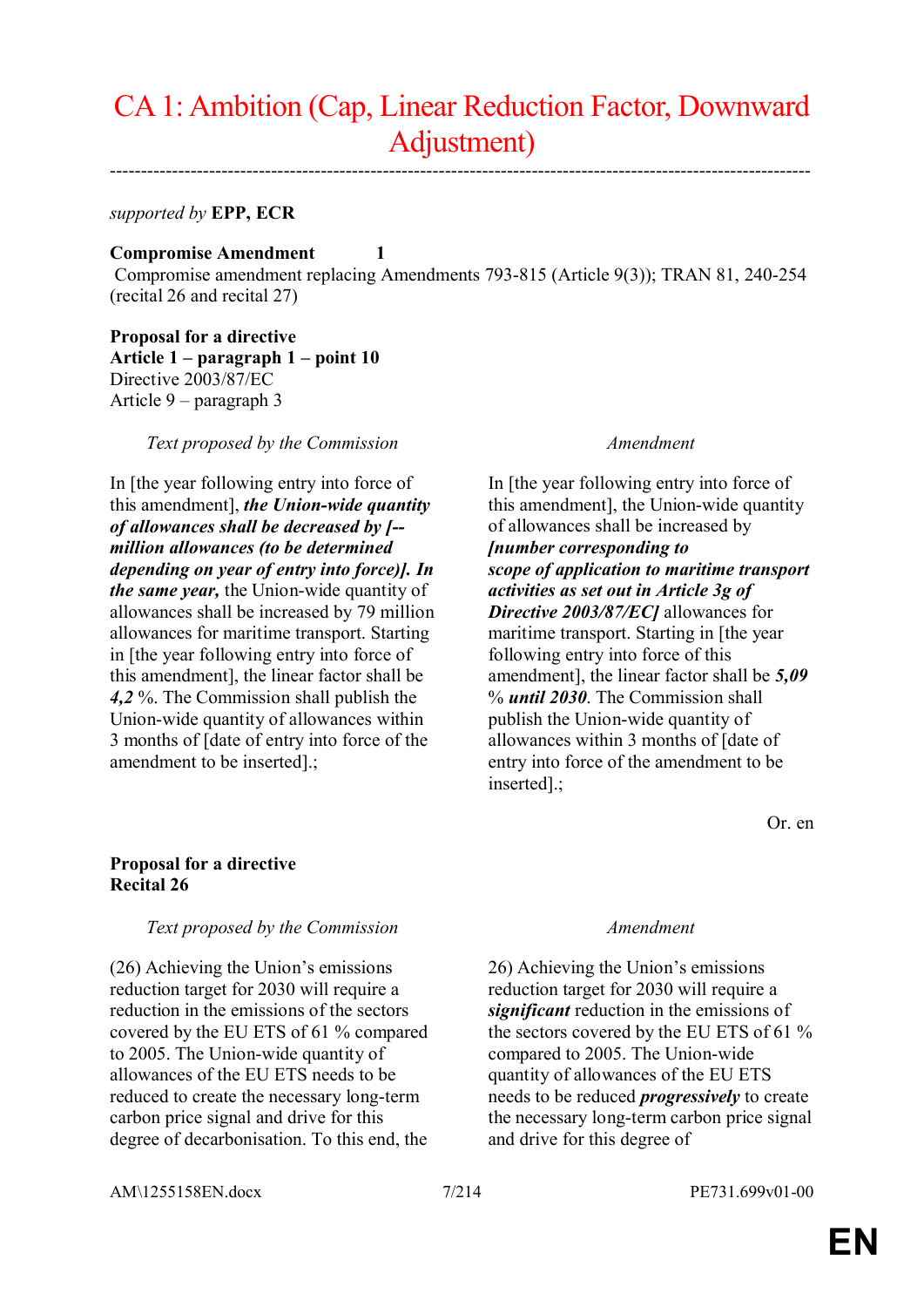linear reduction factor should be increased, also taking into account the inclusion of emissions from maritime transport. The latter should be derived from the emissions from maritime transport activities reported in accordance with Regulation (EU) 2015/757 for 2018 and 2019 in the Union, adjusted, from year 2021, by the linear reduction factor.

decarbonisation. To this end, the linear reduction factor should be increased, also taking into account the inclusion of emissions from maritime transport. The latter should be derived from the emissions from maritime transport activities reported in accordance with Regulation (EU) 2015/757 for 2018 and 2019 in the Union, adjusted, from year 2021, by the linear reduction factor.

Or. en

#### **Proposal for a directive Recital 27**

#### *Text proposed by the Commission Amendment*

(27) Bearing in mind that this Directive amends Directive 2003/87/EC in respect of a period of implementation that has already started on 1 January 2021, for reasons of predictability, environmental effectiveness and simplicity, the steeper linear reduction pathway of the EU ETS should be a straight line from 2021 to 2030, such as to achieve emission reductions in the EU ETS of 61 % by 2030, as the appropriate intermediate step towards Union economywide climate neutrality in 2050. *As the increased linear reduction factor can only apply from the year following the entry into force of this Directive, a one-off reduction of the quantity of allowances should reduce the total quantity of allowances so that it is in line with this level of annual reduction having been made from 2021 onwards*.

(27) Bearing in mind that this Directive amends Directive 2003/87/EC in respect of a period of implementation that has already started on 1 January 2021, for reasons of predictability, environmental effectiveness and simplicity, the steeper linear reduction pathway of the EU ETS should be a straight line from 2021 to 2030, such as to achieve emission reductions in the EU ETS of 61 % by 2030, as the appropriate intermediate step towards Union economywide climate neutrality in 2050 *at the latest*.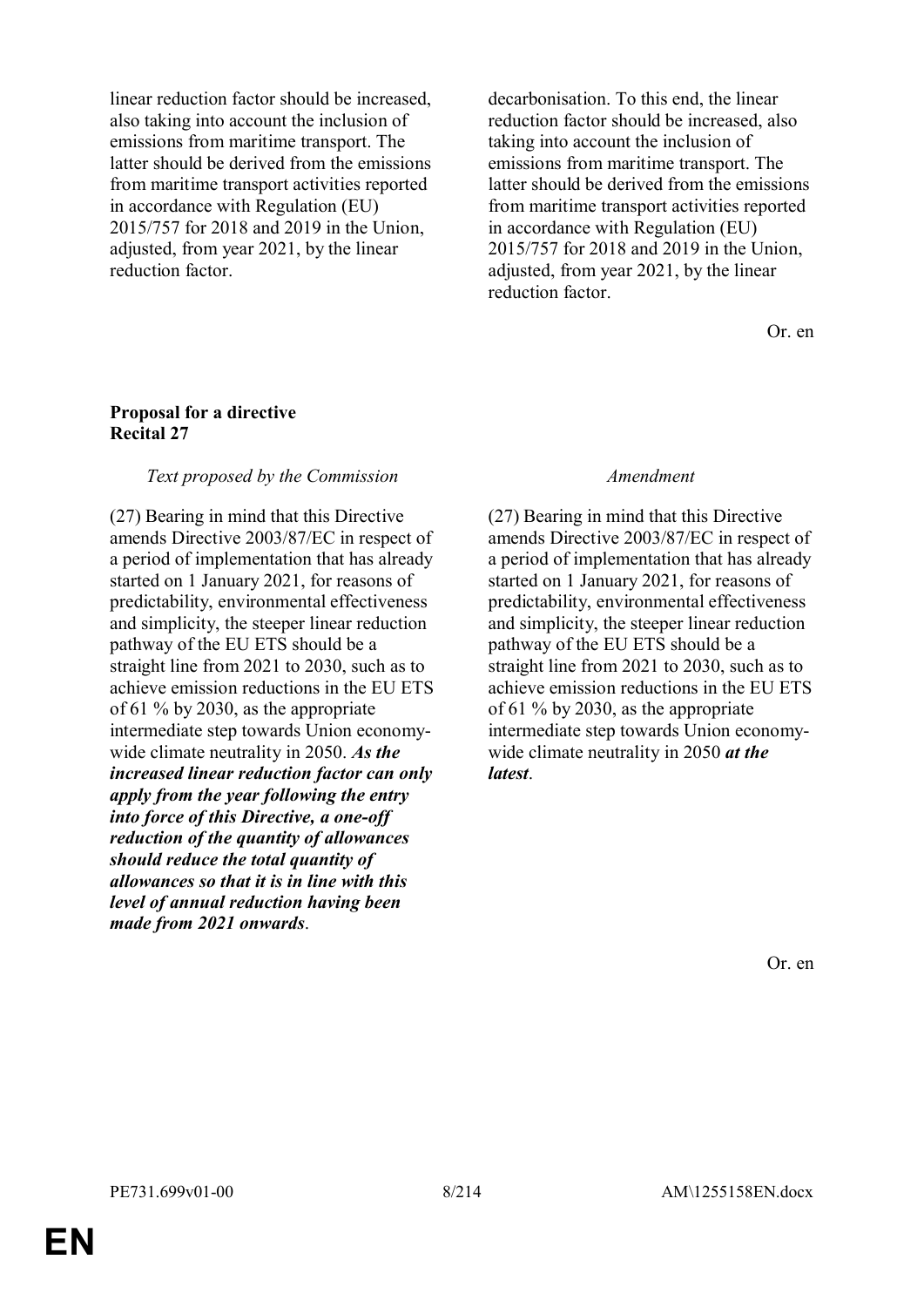*supported by* **EPP, S&D, RE, Greens, ECR, The Left**

#### **Compromise Amendment 2**

Compromise amendment replacing Amendments 2, 81, 636, 648-657 (Article 3(1)(1); 1325 (Article 12(3)(a)); 77-79, 1328-1351, 169-183, 385-400 (Article 12(3)(b), recital 13, recital 40); 3, 80, 789, 1403 (Article 12(3)(b a new)), ITRE 2, ITRE 18, ITRE 19, ITRE 22, TRAN 22, TRAN 50-51)

## **Definition of 'emissions' (Article 3(1)(b))**

**Proposal for a directive Article 1 – paragraph 1 – point 2 – point a** Directive 2003/87/EC Article 3 – paragraph 1 – point b

#### *Text proposed by the Commission Amendment*

(b) 'emissions' means the release of greenhouse gases from sources in an installation or the release from an aircraft performing an aviation activity listed in Annex I or from ships performing a maritime transport activity listed in Annex I of the gases specified in respect of that activity, or the release of greenhouse gases corresponding to the activity referred to in Annex III;

(b) 'emissions' means the release of greenhouse gases from sources in an installation or the release from an aircraft performing an aviation activity listed in Annex I or from ships performing a maritime transport activity listed in Annex I of the gases specified in respect of that activity, or the release of greenhouse gases corresponding to the activity referred to in Annex III;

Or. en

# **CCS (Article 12(3)(a))**

**Proposal for a directive Article 1 – paragraph 1 – point 15 – point d a (new)** Directive 2003/87/EC Article 12 – paragraph 3 a

#### *Text proposed by the Commission Amendment*

3a. An obligation to surrender allowances shall not arise in respect of emissions verified as captured and transported for permanent storage to a facility for which a

3a. An obligation to surrender allowances shall not arise in respect of emissions verified as captured and transported for permanent storage to a facility for which a

AM\1255158EN.docx 9/214 PE731.699v01-00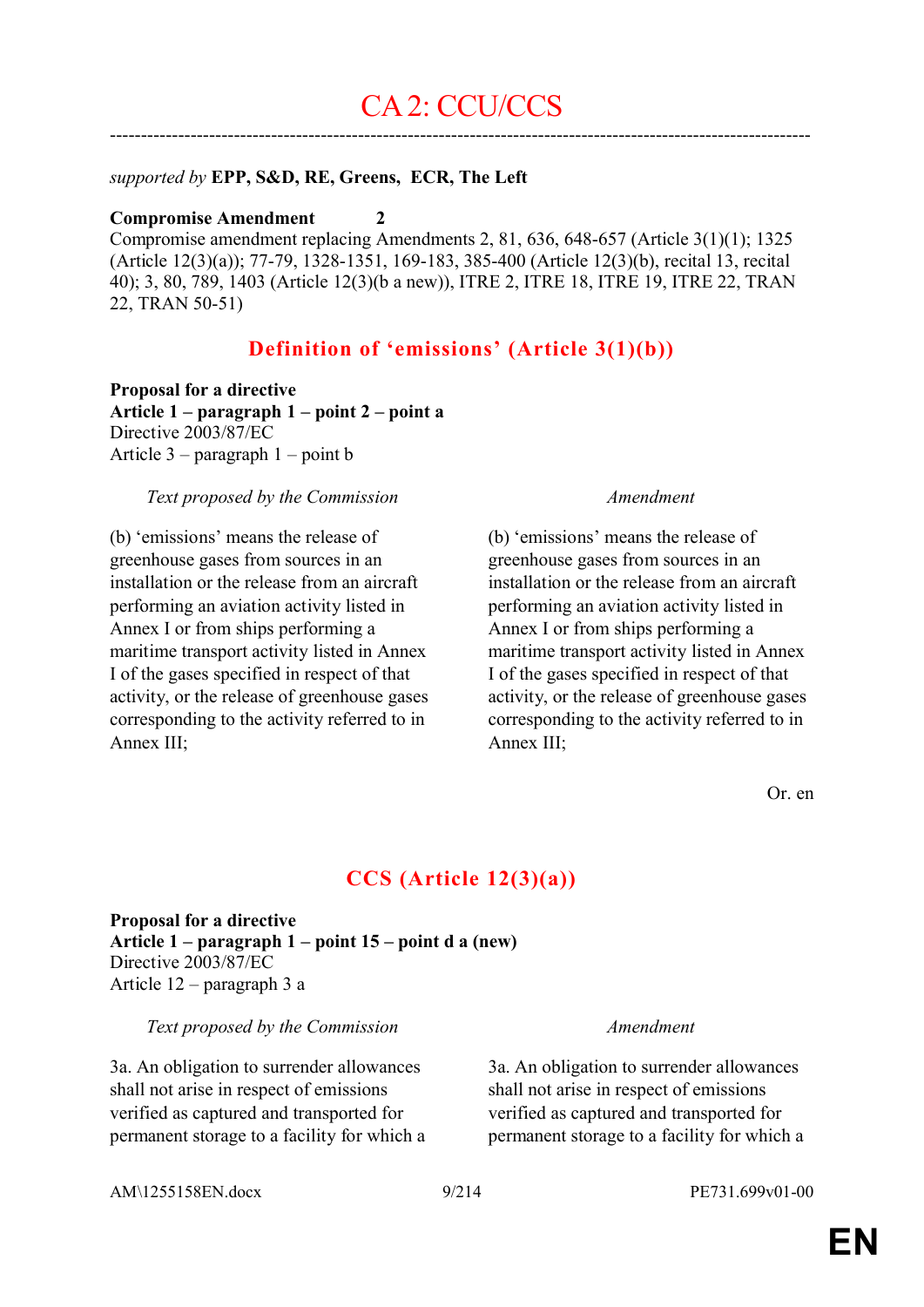permit is in force in accordance with Directive 2009/31/EC of the European Parliament and of the Council of 23 April 2009 on the geological storage of carbon dioxide.

permit is in force in accordance with Directive 2009/31/EC of the European Parliament and of the Council of 23 April 2009 on the geological storage of carbon dioxide.

Or. en

# **CCU (Article 12(3)(b))**

**Proposal for a directive Article 1 – paragraph 1 – point 15 – point e** Directive 2003/87/EC Article 12 – paragraph 3 b – subparagraph 1

#### *Text proposed by the Commission Amendment*

An obligation to surrender allowances shall not arise in respect of emissions of greenhouse gases which are considered to have been captured and utilised to become permanently chemically bound in a product so that they do not enter the atmosphere under normal use.

The Commission shall adopt *implementing* acts *concerning* the requirements to consider that greenhouse gases have become permanently chemically bound in a product so that they do not enter the atmosphere under normal use.

*Those implementing acts shall be adopted in accordance with the examination procedure referred to in Article 22a(2).*

An obligation to surrender allowances shall not arise in respect of emissions of greenhouse gases which are considered to have been captured and utilised to become permanently chemically bound in a product so that they do not enter the atmosphere under normal use *and disposal.*

The Commission shall adopt *delegated* acts *in accordance with Article 23 to supplement this Directive by setting out* the requirements to consider that greenhouse gases have become permanently chemically bound in a product so that they do not enter the atmosphere under normal use *and disposal as referred to in the first subparagraph of this paragraph.*

Or. en

**EN**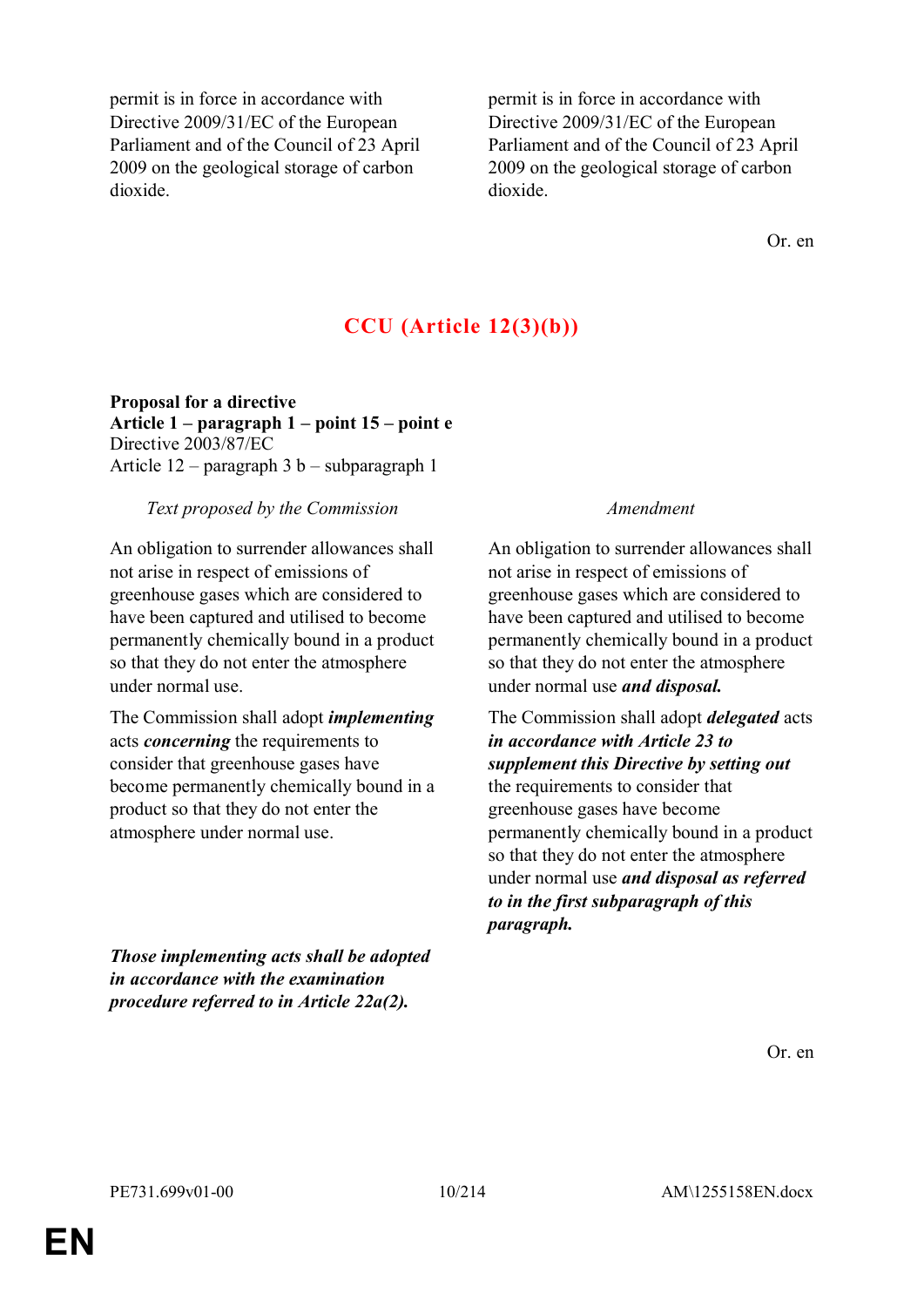### **Proposal for a directive Article 1 – paragraph 1 – point 16** Directive 2003/87/EC Article 14 – paragraph 1 – subparagraph 1

### *Text proposed by the Commission Amendment*

Those *implementing* acts shall apply the sustainability and greenhouse gas emission saving criteria for the use of biomass established by Directive (EU) 2018/2001 of the European Parliament and of the Council(\*), with any necessary adjustments for application under this Directive, for this biomass to be zero-rated. They shall specify how to account for storage of emissions from a mix of zero-rated sources and sources that are not zero-rated. They shall also specify how to account for emissions from renewable fuels of nonbiological origin and recycled carbon fuels, ensuring that these emissions are accounted for and that double counting is avoided.

Those *delegated* acts shall apply the sustainability and greenhouse gas emission saving criteria for the use of biomass established by Directive (EU) 2018/2001 of the European Parliament and of the Council(\*), with any necessary adjustments for application under this Directive, for this biomass to be zero-rated. They shall specify how to account for storage of emissions from a mix of zero-rated sources and sources that are not zero-rated. They shall also specify how to account for emissions from renewable fuels of nonbiological origin and recycled carbon fuels, ensuring that these emissions are accounted for and that double counting is avoided.

Or. en

### **Proposal for a directive Article 1 – paragraph 1 – point 15 – point e b (new)** Directive 2003/87/EC Article 12 – paragraph 3b b (new)

#### *Present text Amendment*

#### *The following paragraph is inserted:*

"*3bb. By 31 December 2029, the Commission shall present a report to the European Parliament and to the Council in which it shall examine whether all greenhouse gas emissions from the different activities covered by this Directive are effectively accounted for, at which stages of the process those greenhouse gas emissions are accounted for, and whether double accounting has been avoided, , in particular taking into account the downstream stages, including*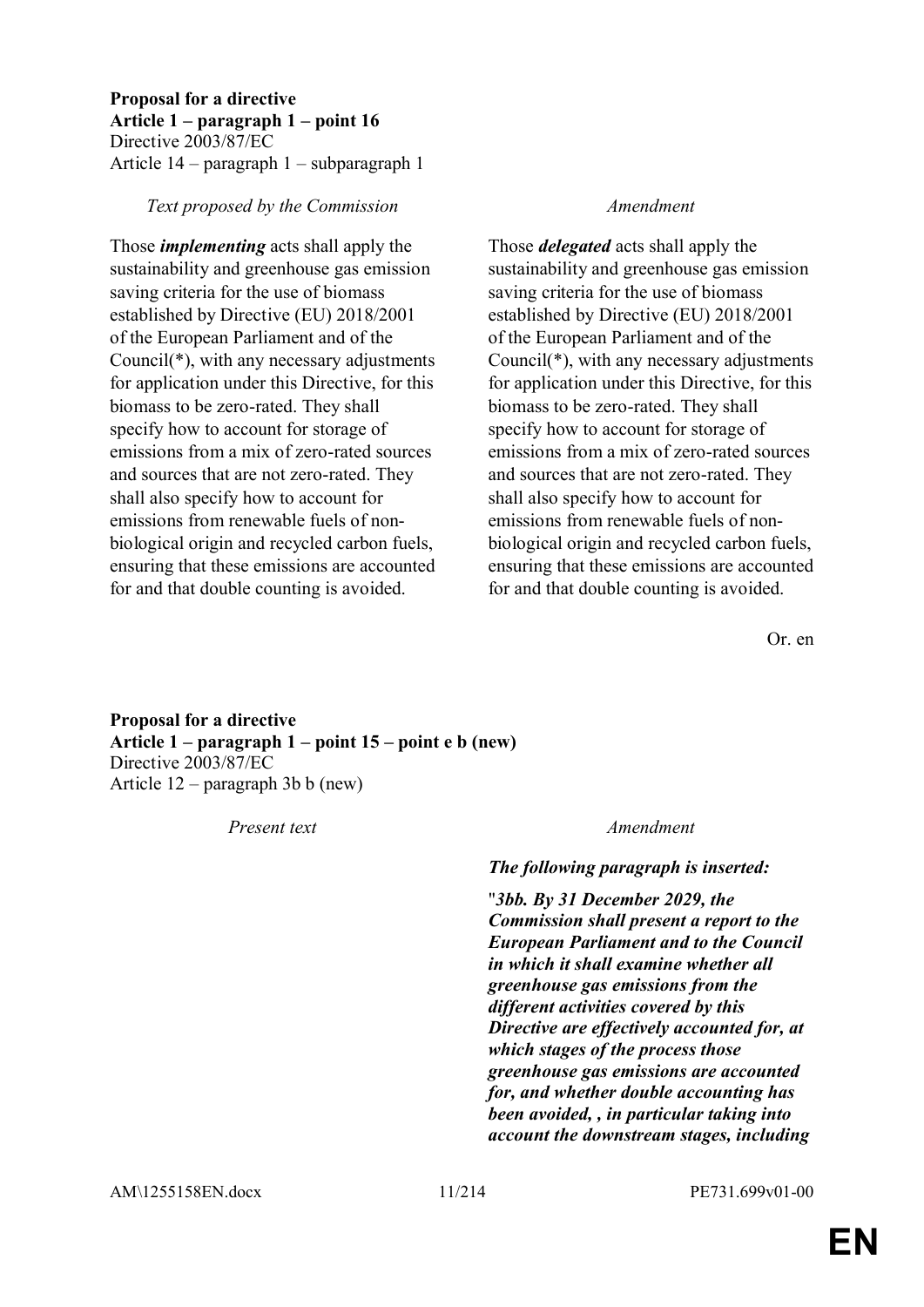*disposal and waste incineration, and export, and assess the comparative climate and economic benefits of accounting for the emissions for each activity at different stages of the process . The Commission may, where appropriate, accompany that report with a legislative proposal to amend this Directive to ensure that all emissions are accounted for at the most effective stage and that double counting is avoided.*"

Or. en

**Proposal for a directive Article 1 – paragraph 1 – point 15 – point e b (new)** Directive 2003/87/EC Article 12 – paragraph 3b c (new)

*Present text Amendment*

*The following paragraph is inserted:*

"*3bc. By 1 January 2025, the Commission shall present a report to the European Parliament and to the Council in which it shall examine a transparent, comparable and reliable methodology for how to account emissions of greenhouse gases which are considered to have been captured and utilised to become chemically bound in a product in a way other than that referred to in subparagraph 3b based on a life-cycle assessment of the product. The methodology for the life-cycle assessment of the product shall take into account the dual role of greenhouse gases as emissions and as feedstock, including the emissions captured in the manufacture of the product, the emissions produced during as part of the capture and utilisation process, the emissions utilised in the manufacture of the product, and the number of years the carbon captured from greenhouse gas emissions is bound in the product. The Commission shall, where appropriate, accompany that report with a legislative proposal to amend this*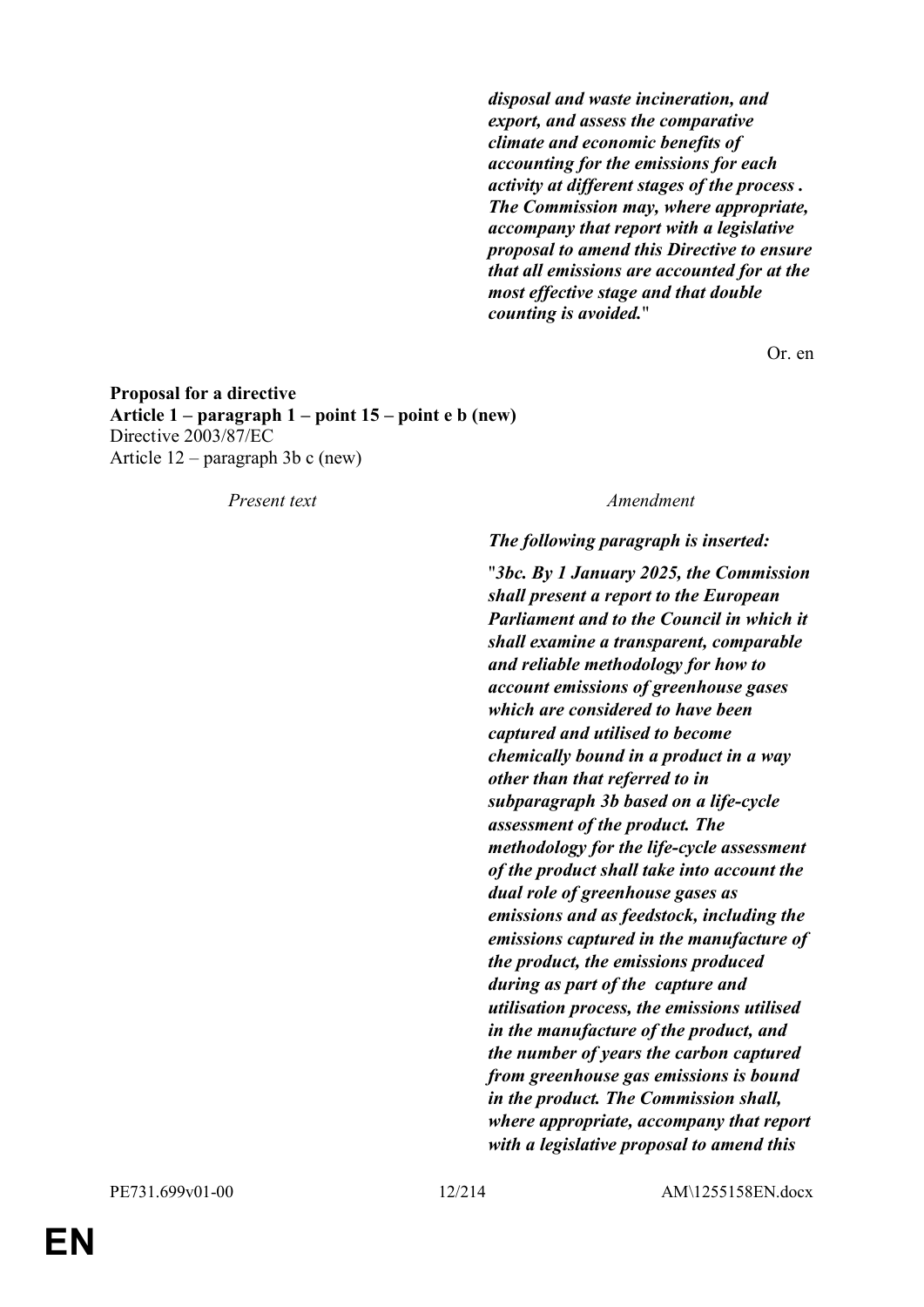*Directive to include such a life-cycle assessment approach.*"

Or. en

#### **Proposal for a directive Recital 13 a (new)**

*Text proposed by the Commission Amendment*

*(13a) All greenhouse gas emissions captured and transferred for utilisation through CCU processes that are not permanently chemically bound in a product such that they do not enter the atmosphere under normal use and disposal should be accounted for. In the absence of all stages of the process, in particular emissions from waste incineration installations, being covered by carbon pricing, reliance on accounting for emissions at the point of their release into the atmosphere would result in emissions being undercounted. In order to regulate the capture of carbon in a way that reduces net emissions, ensures that all emissions are accounted for and that double counting is avoided, while generating economic incentives, the Commission should assess how to account emissions of greenhouse gases which are considered to have been captured and utilised to become chemically bound in a product based on a life-cycle assessment of the product, for example where these are used for the manufacture of a product or where such proportional reduction contributes to innovative national policies approved by the competent authority in the Member State concerned to ensure and incentivise cooperation between sectors, and propose a legislative proposal to present a transparent, comparable and reliable methodology where appropriate.*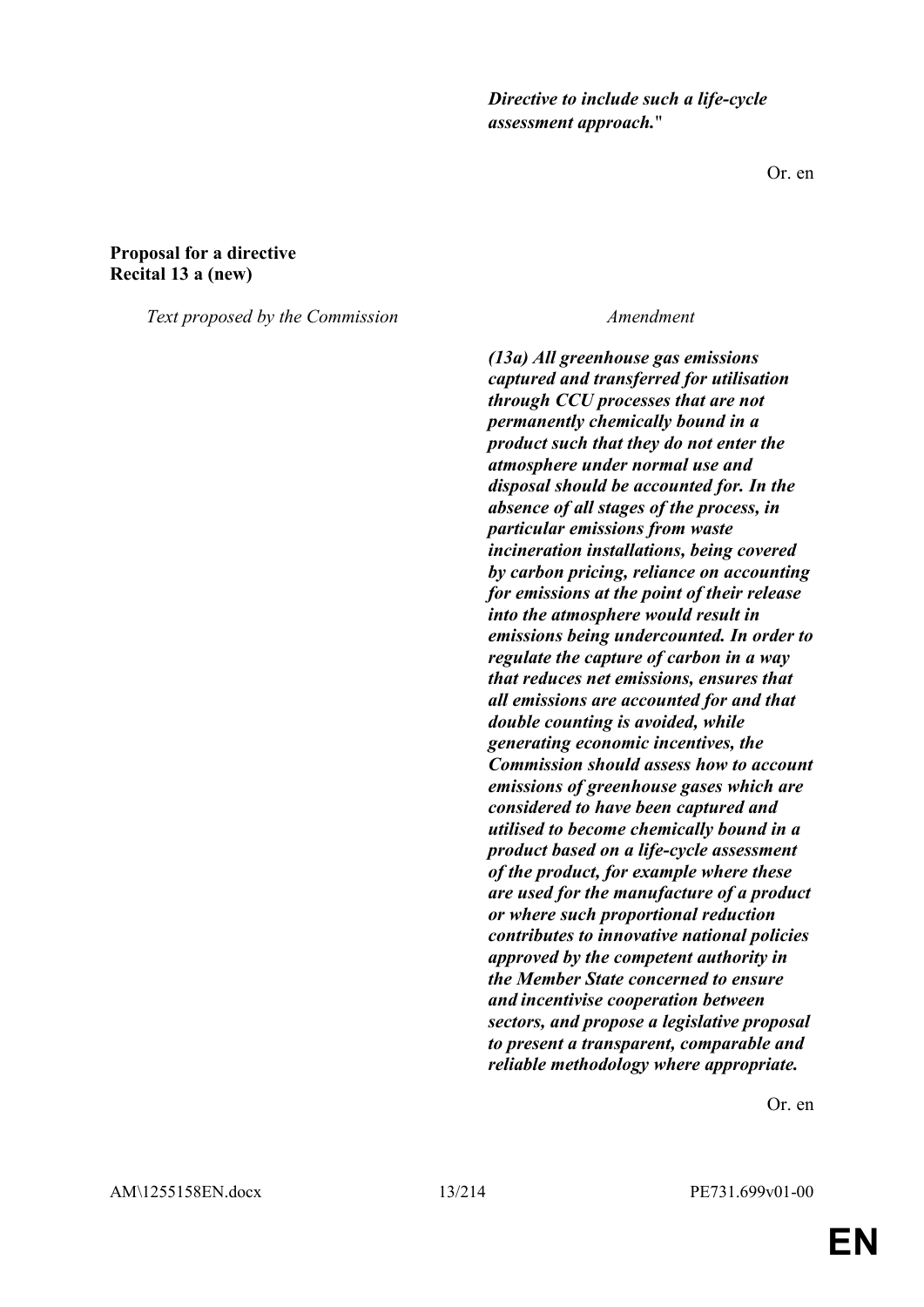### **Proposal for a directive Recital 13**

### *Text proposed by the Commission Amendment*

(13) Greenhouse gases that are not directly released into the atmosphere should be considered emissions under the EU ETS and allowances should be surrendered for those emissions unless they are stored in a storage site in accordance with Directive 2009/31/EC of the European Parliament and of the Council<sup>46</sup>, or they are permanently chemically bound in a product so that they do not enter the atmosphere under normal use. The Commission should be empowered to adopt *implementing* acts specifying the conditions where greenhouse gases are to be considered as permanently chemically bound in a product so that they do not enter the atmosphere under normal use, including obtaining a carbon removal certificate, where appropriate, in view of regulatory developments with regard to the certification of carbon removals.

<sup>46</sup> Directive 2009/31/EC of the European Parliament and of the Council of 23 April 2009 on the geological storage of carbon dioxide and amending Council Directive 85/337/EEC, European Parliament and Council Directives 2000/60/EC, 2001/80/EC, 2004/35/EC, 2006/12/EC, 2008/1/EC and Regulation (EC) No 1013/2006 (OJ L 140, 5.6.2009, p. 114).

(13) Greenhouse gases that are not directly released into the atmosphere should be considered emissions under the EU ETS and allowances should be surrendered for those emissions unless they are stored in a storage site in accordance with Directive 2009/31/EC of the European Parliament and of the Council<sup>46</sup>, or they are permanently chemically bound in a product so that they do not enter the atmosphere under normal use *and disposal.* The Commission should be empowered to adopt *delegated* acts specifying the conditions where greenhouse gases are to be considered as permanently chemically bound in a product so that they do not enter the atmosphere under normal use *and disposal*, including obtaining a carbon removal certificate, where appropriate, in view of regulatory developments with regard to the certification of carbon removals.

<sup>46</sup> Directive 2009/31/EC of the European Parliament and of the Council of 23 April 2009 on the geological storage of carbon dioxide and amending Council Directive 85/337/EEC, European Parliament and Council Directives 2000/60/EC, 2001/80/EC, 2004/35/EC, 2006/12/EC, 2008/1/EC and Regulation (EC) No 1013/2006 (OJ L 140, 5.6.2009, p. 114).

Or. en

## **Proposal for a directive Recital 40**

*Text proposed by the Commission Amendment*

(40) Renewable liquid and gaseous fuels of (40) Renewable liquid and gaseous fuels of

PE731.699v01-00 14/214 AM\1255158EN.docx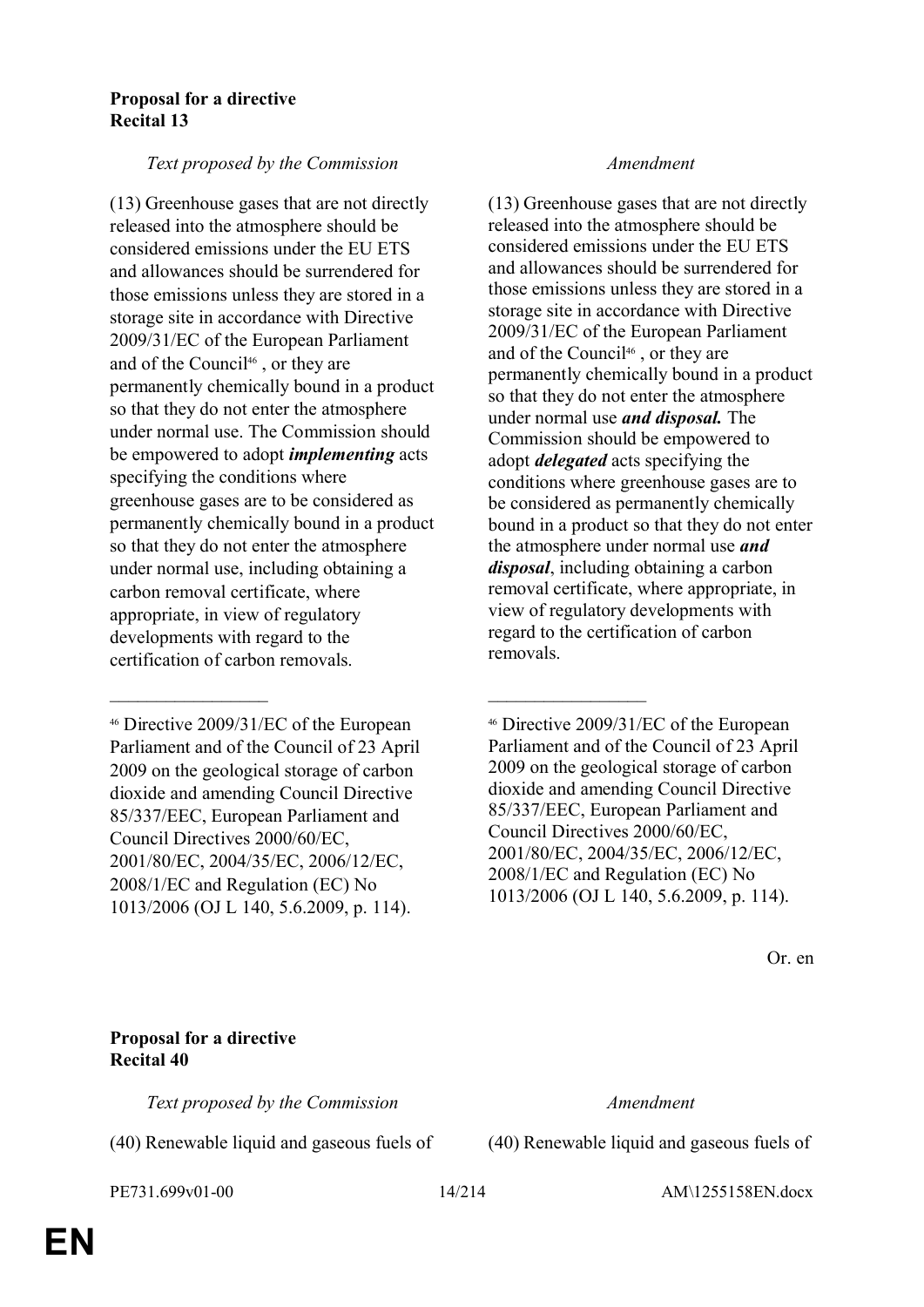non-biological origin and recycled carbon fuels can be important to reduce greenhouse gas emissions in sectors that are hard to decarbonise. *Where recycled carbon fuels and renewable liquid and gaseous fuels of non-biological origin are produced from captured carbon dioxide under an activity covered by this Directive, the emissions should be accounted under that activity*. To ensure that renewable fuels of non-biological origin and recycled carbon fuels contribute to greenhouse gas emission reductions and to avoid double counting for fuels that do so, it is appropriate to explicitly extend the empowerment in Article 14(1) to the adoption by the Commission of implementing acts laying down the necessary adjustments for how to account for the eventual release of carbon dioxide and how to avoid double counting to ensure appropriate incentives are in place, taking also into account the treatment of these fuels under Directive (EU) 2018/2001.

non-biological origin and recycled carbon fuels can be important to reduce greenhouse gas emissions in sectors that are hard to decarbonise. To ensure that renewable fuels of non-biological origin and recycled carbon fuels contribute to greenhouse gas emission reductions and to avoid double counting for fuels that do so, it is appropriate to explicitly extend the empowerment in Article 14(1) to the adoption by the Commission of *delegated* acts laying down the necessary adjustments for how to account for the eventual release of carbon dioxide, *in a way that ensures that all emissions are accounted for, including where such fuels are produced from captured carbon dioxide outside the Union and are used under an activity covered by this Directive, while avoiding double accounting and ensuring*  appropriate incentives are in place *for capturing emissions*, taking also into account the treatment of these fuels under Directive (EU) 2018/2001.

Or. en

# **Negative emissions (Article 12(3)(b a new))**

**Proposal for a directive Article 1 – paragraph 1 – point 15 – point e a (new)** Directive 2003/87/EC Article 12 – paragraph 3 b a (new)

*Text proposed by the Commission Amendment*

*(ea) The following paragraph is inserted:*

"*3ba. By 1 January 2025, the Commission shall present a report to the European Parliament and to the Council in which it shall examine how negative emissions resulting from greenhouse gases that are removed from the atmosphere and safely* 

AM\1255158EN.docx 15/214 PE731.699v01-00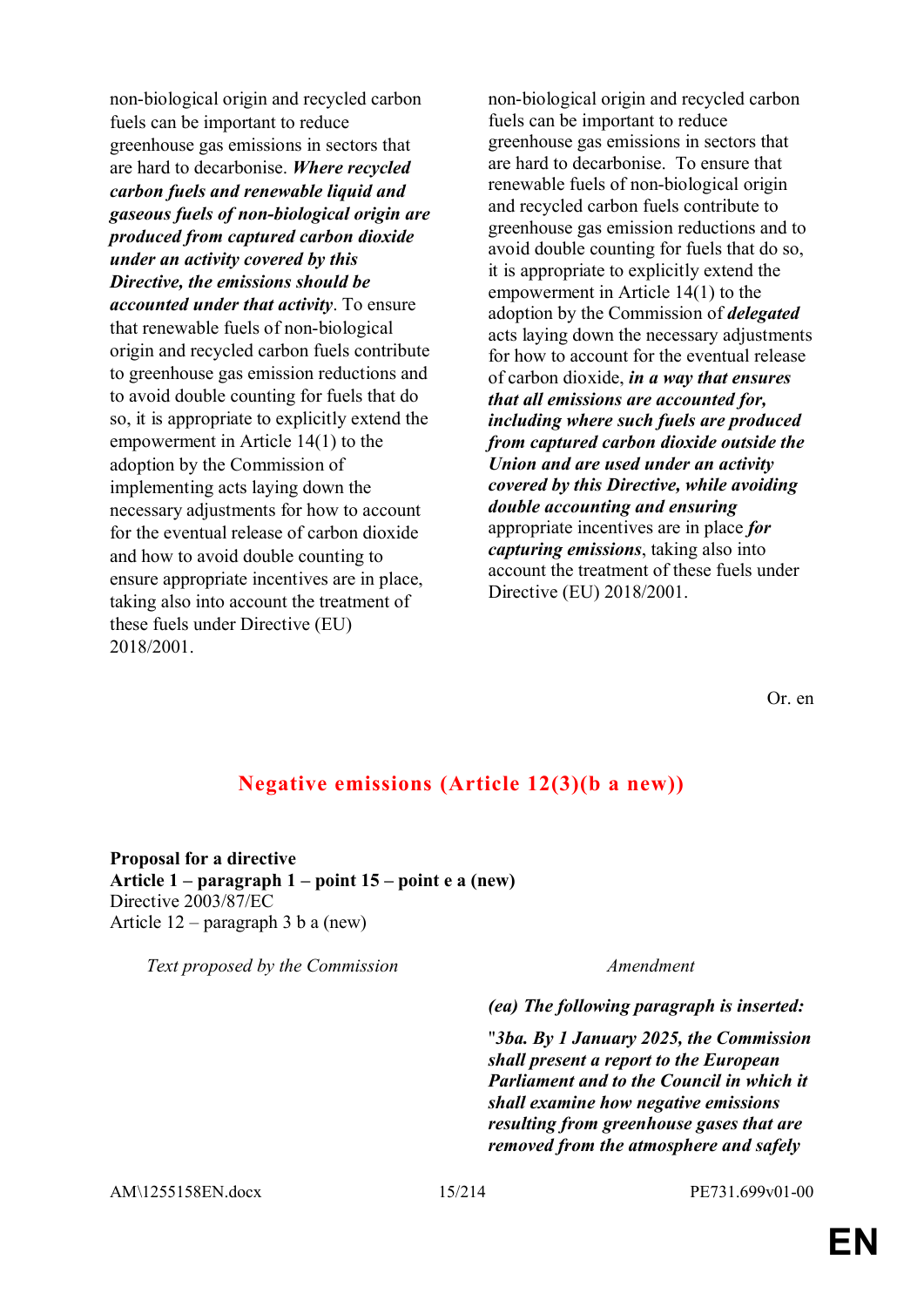*and permanently stored shall be accounted for and how these negative emissions can be covered by emissions trading, and in which it shall propose a clear scope and strict criteria and safeguards to ensure that such removals are not offsetting necessary emissions reductions in accordance with Union climate targets as laid down in Regulation (EU) 2021/1119. That report shall, where appropriate, be accompanied by a legislative proposal to cover negative emissions.* 

Or. en

#### **Proposal for a directive Recital 13 b**

*Text proposed by the Commission Amendment*

*(13b) In line with Regulation (EU) 2021/1119, priority should be given to direct emissions reductions, which will have to be complemented by increased CO<sup>2</sup> removals in order to achieve climate neutrality. In the medium-term, CO<sup>2</sup> removals could already help to increase the ambition above the Union 2030 climate target as laid down in Regulation (EU) 2021/1119Therefore, the Commission should examine how negative emissions resulting from greenhouse gases that are removed from the atmosphere and safely and permanently stored, for example through direct air capture, can be accounted for and incentivised in emissions trading, including by proposing a clear scope and strict criteria and safeguards to ensure that such removals do not offsett necessary emissions reductions but are genuine and permanent.*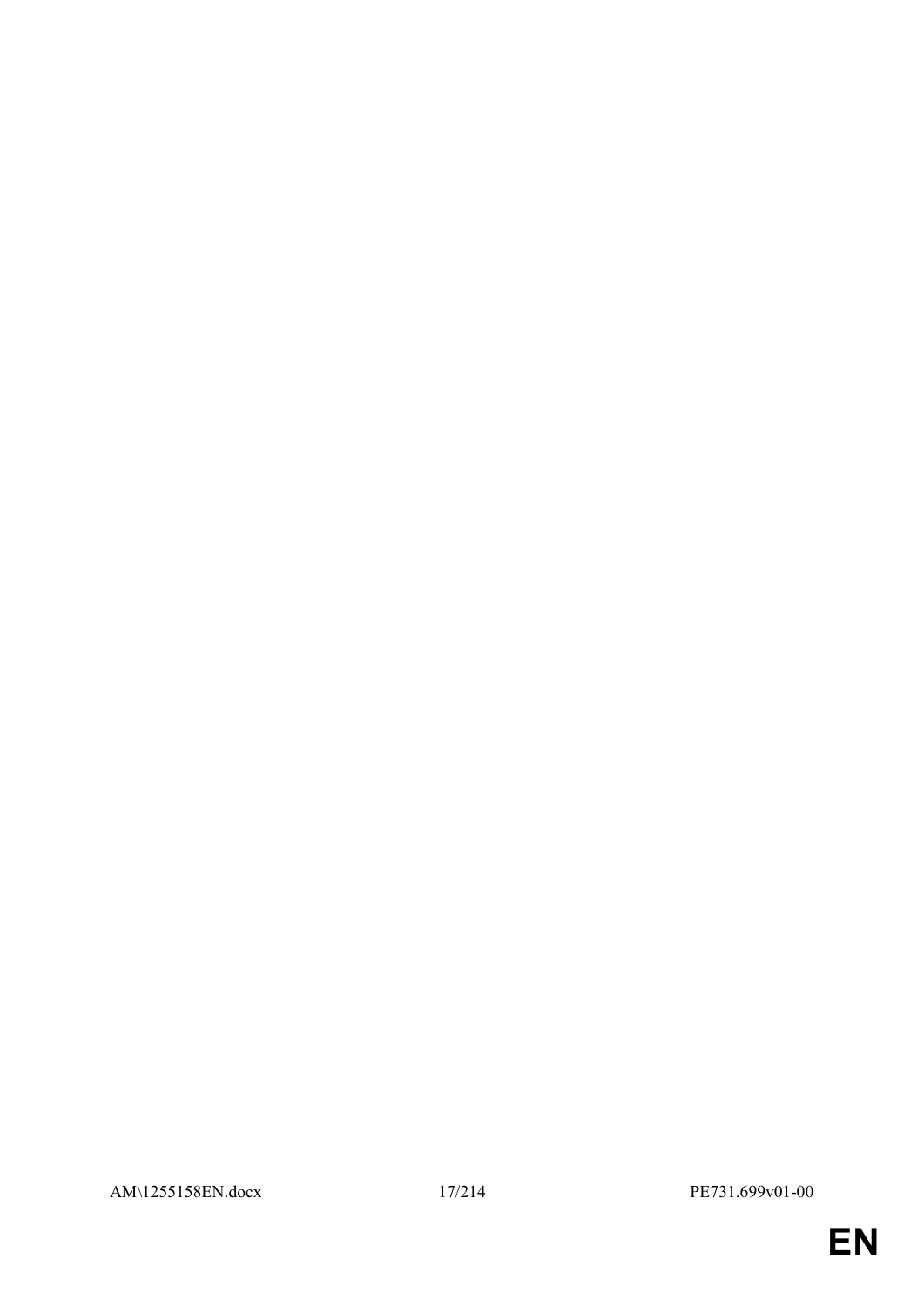### *supported by* **EPP, S&D, RE, The Left**

#### **Compromise Amendment 3**

Compromise amendment replacing Amendments AM 1080, 1081, 1356 - 1362, 1382, 1639- 1648, 1666, 1667, 1686-1693 (Articles 14 & 27, Annex I & IV) 382-384, 403-411(Recitals 39, 40, 42), TRAN 23, TRAN 103, TRAN 124, ITRE 23, ITRE 53

### **Zero-Rating when compliant with RED II criteria (Article 14(1))**

**Proposal for a directive Article 1 – paragraph 1 – point 16** Directive 2003/87/EC Article 14 – paragraph 1

*Text proposed by the Commission Amendment*

### (16 ) in Article 14*(1), first subparagraph, the following sentence is added:*

1. The Commission shall adopt *implementing* acts concerning the detailed arrangements for the monitoring and reporting of emissions and, where relevant, activity data, from the activities listed in Annex I, for the monitoring and reporting of tonne-kilometre data for the purpose of an application under Article 3e or 3f, which shall be based on the principles for monitoring and reporting set out in Annex IV and the requirements set out in paragraph 2 of this Article. Those *implementing* acts shall also specify the global warming potential of each greenhouse gas in the requirements for monitoring and reporting emissions for that gas.

(16 ) in Article 14, *paragraph 1 is replaced by the following:*

"1. The Commission shall adopt *delegated* acts *in accordance with Article 23 to supplement this Directive* concerning the detailed arrangements for the monitoring and reporting of emissions and, where relevant, activity data, from the activities listed in Annex I, for the monitoring and reporting of tonnekilometre data for the purpose of an application under Article 3e or 3f, which shall be based on the principles for monitoring and reporting set out in Annex IV and the requirements set out in paragraph 2 of this Article. Those *delegated* acts shall also specify the global warming potential of each greenhouse gas in the requirements for monitoring and reporting emissions for that gas *and be accompanied by a detailed impact assessment, taking into account the latest available science*.

Or. en

**EN**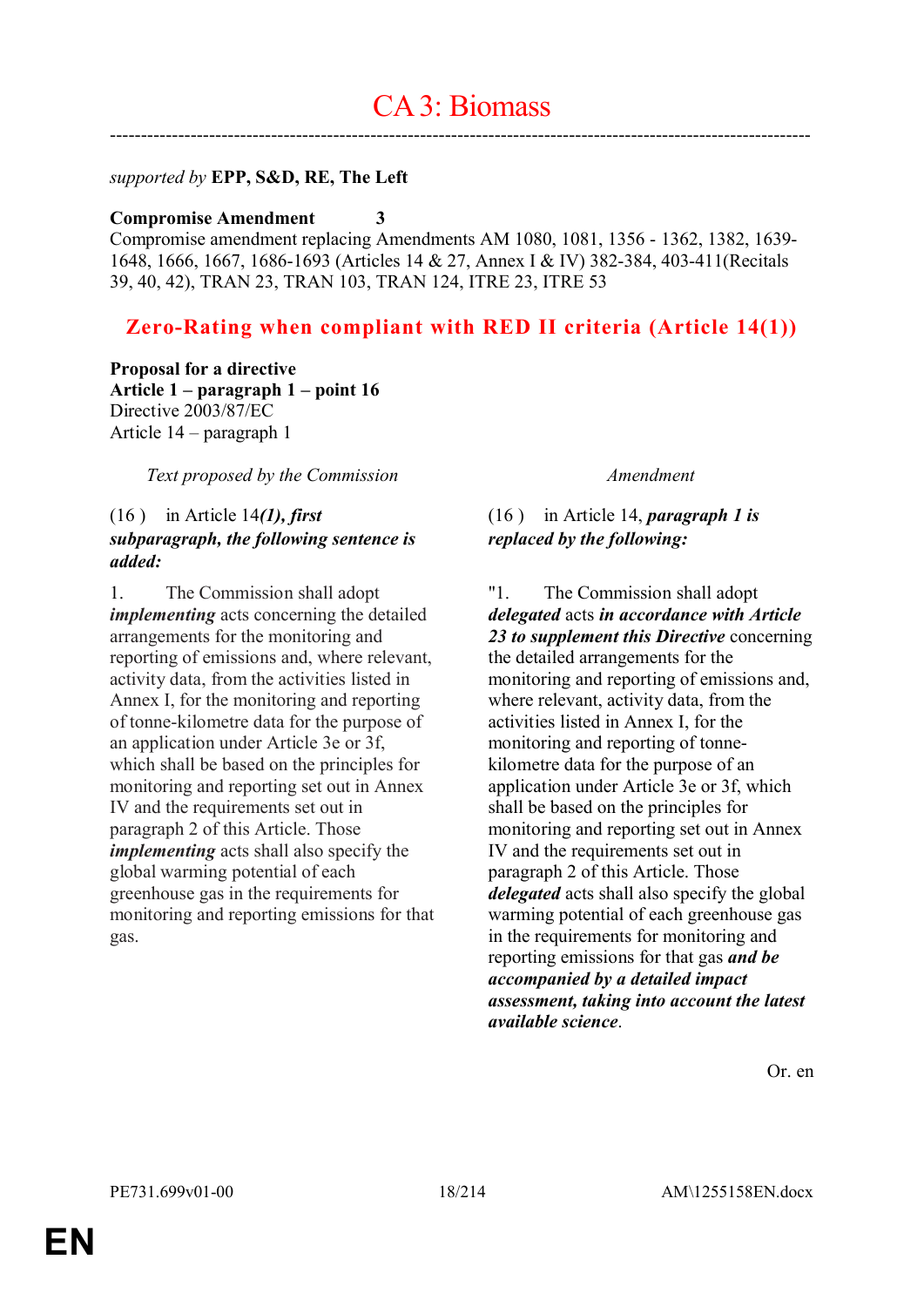### **Proposal for a directive Article 1 – paragraph 1 – point 16** Directive 2003/87/EC Article 14 – paragraph 1 –subparagraph 1

### *Text proposed by the Commission Amendment*

Those *implementing* acts shall apply the sustainability and greenhouse gas emission saving criteria for the use of biomass established by Directive (EU) 2018/2001 of the European Parliament and of the Council(\*), with any necessary adjustments for application under this Directive, for this biomass to be zero-rated. They shall specify how to account for storage of emissions from a mix of zero-rated sources and sources that are not zero-rated. They shall also specify how to account for emissions from renewable fuels of nonbiological origin and recycled carbon fuels, ensuring that these emissions are accounted for and that double counting is avoided.*"*;

Those *delegated* acts shall apply the sustainability and greenhouse gas emission saving criteria for the use of biomass established by Directive (EU) 2018/2001 of the European Parliament and of the Council(\*), with any necessary adjustments for application under this Directive, for this biomass to be zero-rated. They shall specify how to account for storage of emissions from a mix of zero-rated sources and sources that are not zero-rated. They shall also specify how to account for emissions from renewable fuels of nonbiological origin and recycled carbon fuels, ensuring that these emissions are accounted for and that double counting is avoided.

Or. en

### **Proposal for a directive Annex – point 3 – point a – point 1** Directive 2003/87/EC Annex IV – Part  $A$  – Calculation – subparagraph 4

### *Text proposed by the Commission Amendment*

The emission factor for biomass that complies with the sustainability criteria and greenhouse gas emission saving criteria for the use of biomass established by Directive (EU) 2018/2001, with any necessary adjustments for application under this Directive, as set out in the *implementing* acts referred to in Article 14, shall be zero.;

"The emission factor for biomass that complies with the sustainability criteria and greenhouse gas emission saving criteria for the use of biomass established by Directive (EU) 2018/2001, with any necessary adjustments for application under this Directive, as set out in the *delegated* acts referred to in Article 14, shall be zero.";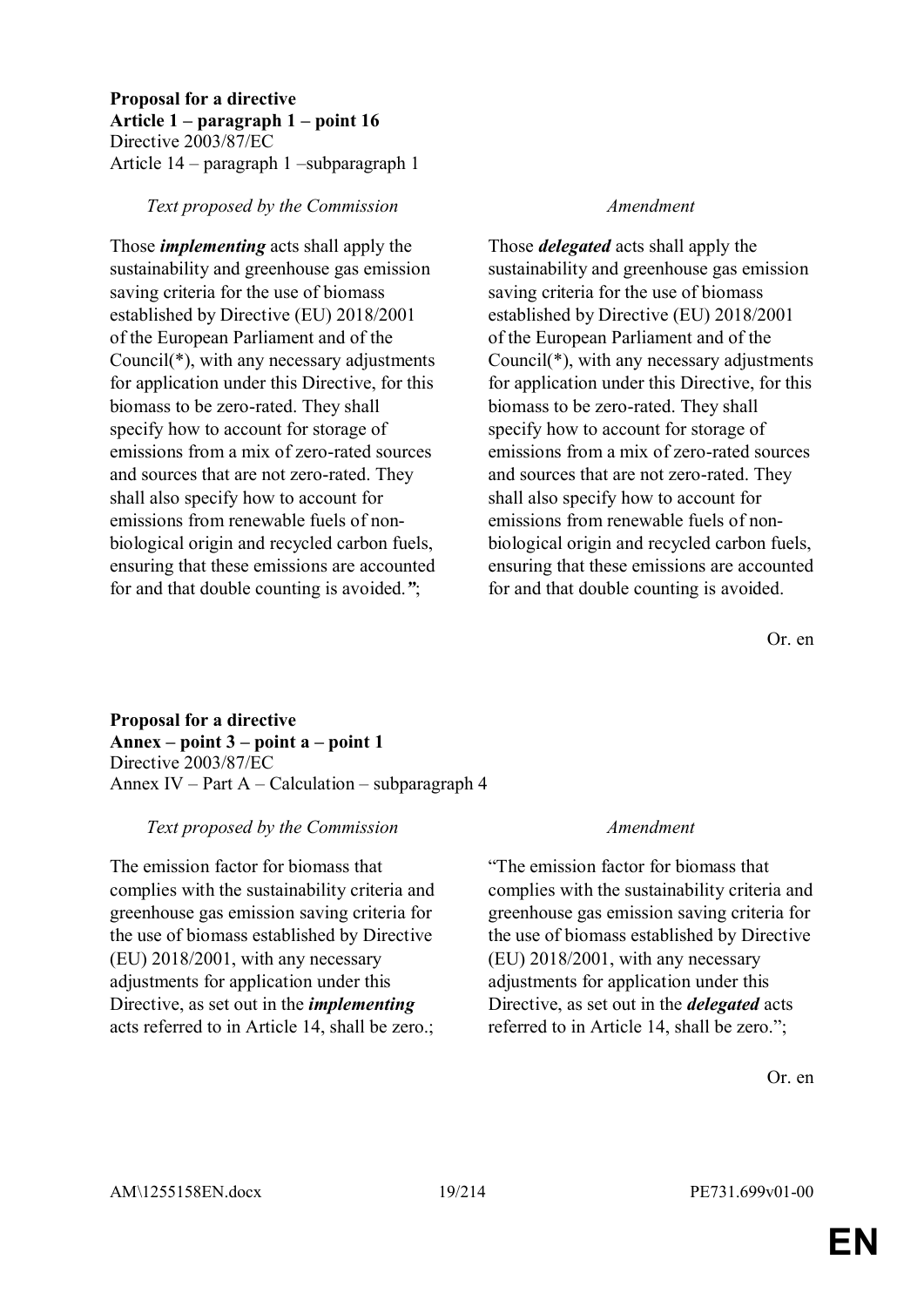**Proposal for a directive Annex – paragraph 1 – point c – point vii** Directive 2003/87/EC Annex I – table – last row –column 2

### *Text proposed by the Commission Amendment*

Greenhouse gases covered by Regulation (EU) 2015/757

Greenhouse gases covered by Regulation (EU) 2015/757

Or. en

### **Proposal for a directive Recital 39**

### *Text proposed by the Commission Amendment*

(39) Commission Implementing Regulation (EU)  $2018/2066^{54}$  lays down rules on the monitoring of emissions from biomass which are consistent with the rules on the use of biomass laid down in the Union legislation on renewable energy. As the legislation becomes more elaborate on the sustainability criteria for biomass with the latest rules established in Directive (EU) 2018/2001 of the European Parliament and of the Council<sup>55</sup>, the conferral of implementing powers in Article 14(1) of Directive 2003/87/EC should be explicitly extended to the adoption of the necessary adjustments for the application in the EU ETS of sustainability criteria for biomass, including biofuels, bioliquids and biomass fuels. In addition, the Commission should be empowered to adopt *implementing* acts to specify how to account for the storage of emissions from mixes of zero-rated biomass and biomass that is not from zerorated sources.

(39) Commission Implementing Regulation (EU)  $2018/2066^{54}$  lays down rules on the monitoring of emissions from biomass which are consistent with the rules on the use of biomass laid down in the Union legislation on renewable energy. As the legislation becomes more elaborate on the sustainability criteria for biomass with the latest rules established in Directive (EU) 2018/2001 of the European Parliament and of the Council<sup>55</sup>, the conferral of implementing powers in Article 14(1) of Directive 2003/87/EC should be explicitly extended to the adoption of the necessary adjustments for the application in the EU ETS of sustainability criteria for biomass, including biofuels, bioliquids and biomass fuels. In addition, the Commission should be empowered to adopt *delegated* acts to specify how to account for the storage of emissions from mixes of zero-rated biomass and biomass that is not from zerorated sources.

<sup>54</sup> Commission Implementing Regulation (EU) 2018/2066 of 19 December 2018 on the monitoring and reporting of greenhouse

<sup>&</sup>lt;sup>54</sup> Commission Implementing Regulation (EU) 2018/2066 of 19 December 2018 on the monitoring and reporting of greenhouse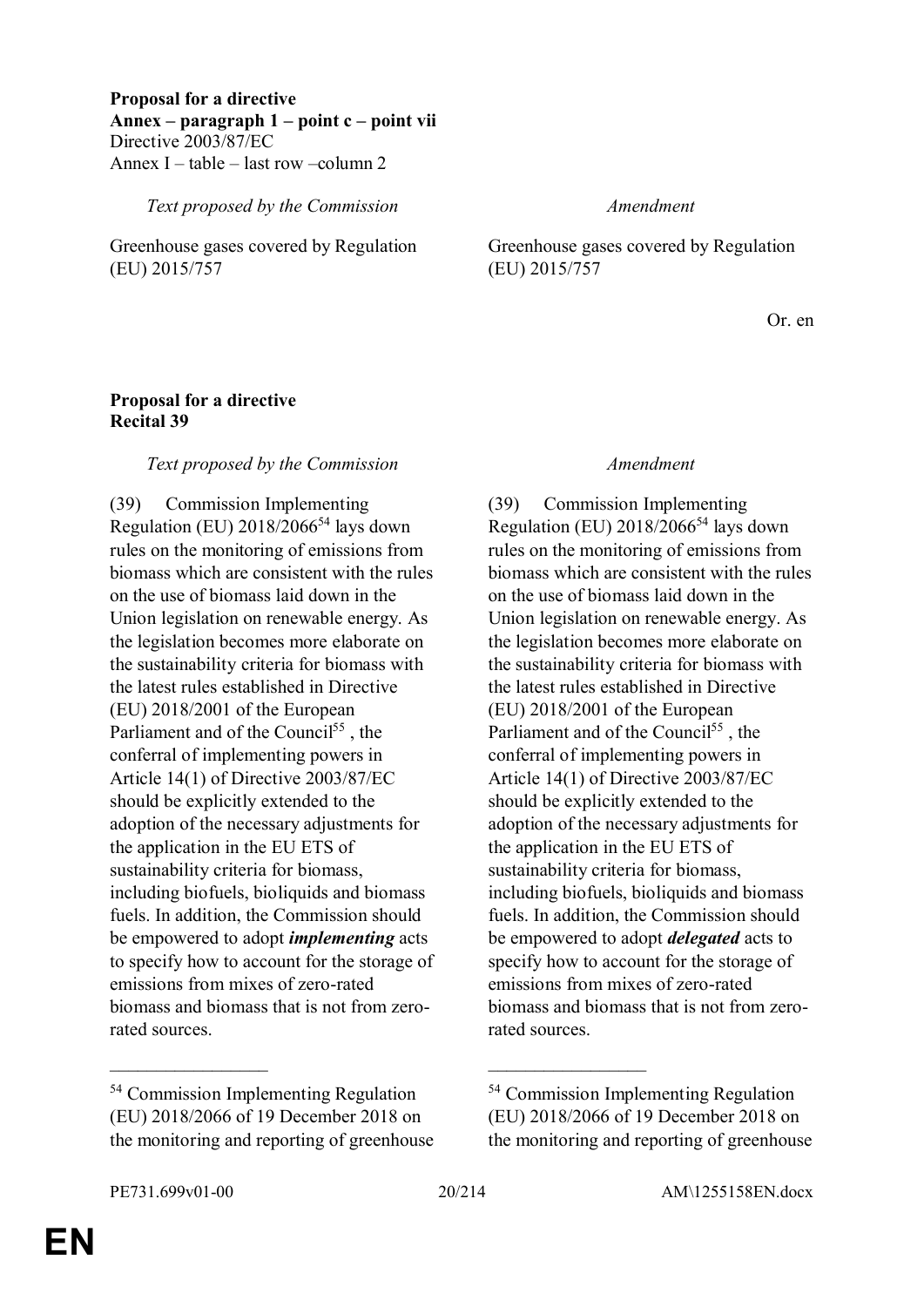gas emissions pursuant to Directive 2003/87/EC of the European Parliament and of the Council and amending Commission Regulation (EU) No 601/2012 (OJ L 334, 31.12.2018, p. 1).

<sup>55</sup> Directive (EU) 2018/2001 of the European Parliament and of the Council of 11 December 2018 on the promotion of the use of energy from renewable sources (OJ L 328, 21.12.2018, p. 82).

gas emissions pursuant to Directive 2003/87/EC of the European Parliament and of the Council and amending Commission Regulation (EU) No 601/2012 (OJ L 334, 31.12.2018, p. 1).

<sup>55</sup> Directive (EU) 2018/2001 of the European Parliament and of the Council of 11 December 2018 on the promotion of the use of energy from renewable sources (OJ L 328, 21.12.2018, p. 82).

Or. en

# **Scope of biomass using installations covered (Annex I, IV)**

**Proposal for a directive Annex – paragraph 1 – point a** Directive 2003/87/EC Annex  $I$  – point 1

*Text proposed by the Commission Amendment*

1. Installations or parts of installations used for research, development and testing of new products and processes, and installations *where emissions from the combustion of* biomass *that complies with the criteria set out pursuant to Article 14 contribute to more than 95 % of the total greenhouse gas emissions* are not covered by this Directive.

1. Installations or parts of installations used for research, development and testing of new products and processes, and installations *exclusively using* biomass are not covered by this Directive.

Or. en

**Proposal for a directive Annex – paragraph 1 – point a** Directive 2003/87/EC Annex  $I$  – point 2

#### *Text proposed by the Commission Amendment*

2. When the total rated thermal input of an installation is calculated in order to decide upon its inclusion in the EU ETS,

AM\1255158EN.docx 21/214 PE731.699v01-00

2. When the total rated thermal input of an installation is calculated in order to decide upon its inclusion in the EU ETS,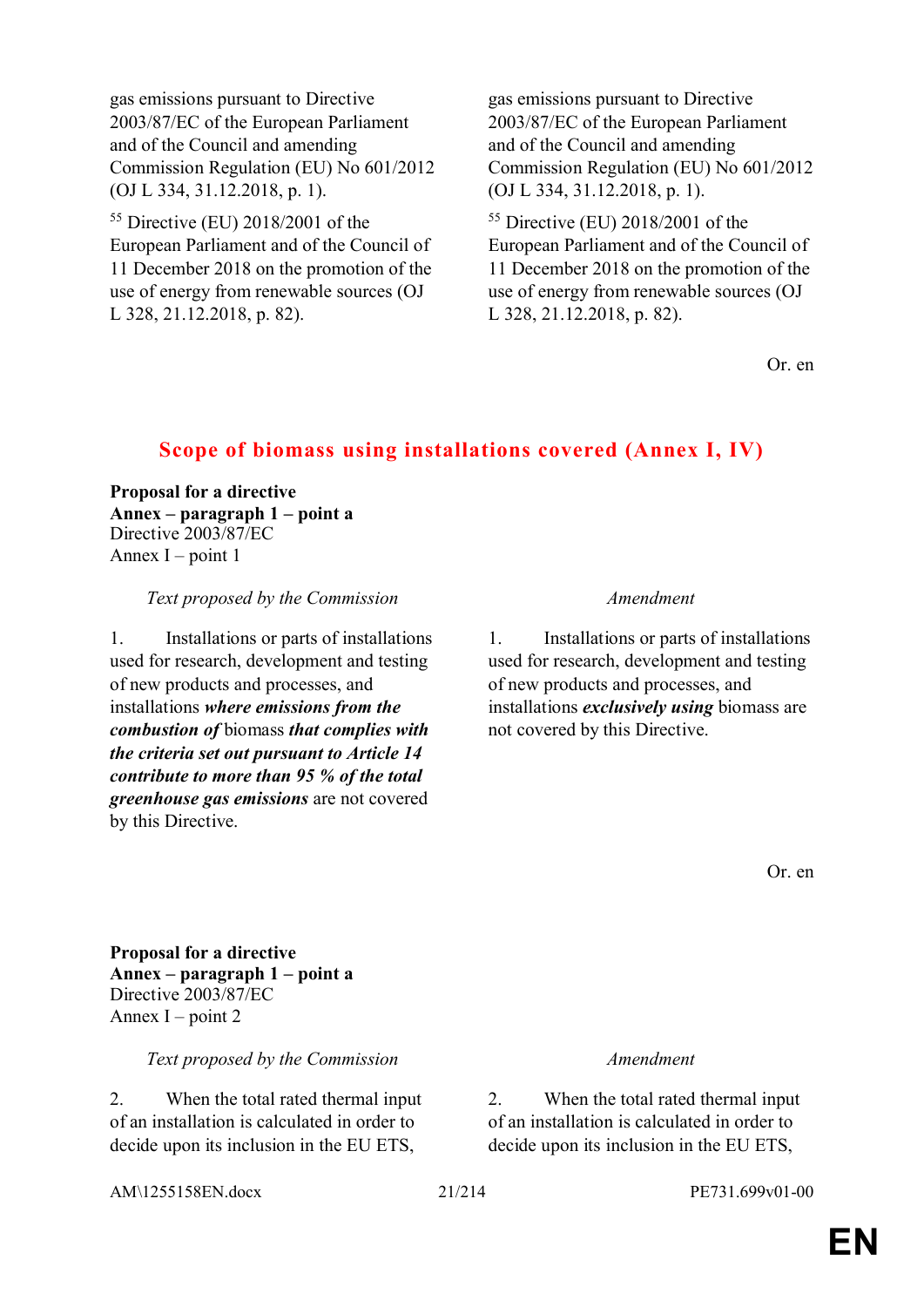the rated thermal inputs of all technical units which are part of it, in which fuels are combusted within the installation, shall be added together. These units may include all types of boilers, burners, turbines, heaters, furnaces, incinerators, calciners, kilns, ovens, dryers, engines, fuel cells, chemical looping combustion units, flares, and thermal or catalytic post-combustion units. Units with a rated thermal input under 3 MW shall not be taken into account for the purposes of this calculation.;

the rated thermal inputs of all technical units which are part of it, in which fuels are combusted within the installation, shall be added together. These units may include all types of boilers, burners, turbines, heaters, furnaces, incinerators, calciners, kilns, ovens, dryers, engines, fuel cells, chemical looping combustion units, flares, and thermal or catalytic post-combustion units. Units with a rated thermal input under 3 MW shall not be taken into account for the purposes of this calculation.;

Or. en

### **Proposal for a directive Recital 42**

*Text proposed by the Commission Amendment*

(42) T*he exclusion of installations using exclusively biomass from the EU ETS has led to situations where installations combusting a high share of biomass have obtained windfall profits by receiving free allowances greatly exceeding actual emissions. Therefore, a threshold value for zero-rated biomass combustion should be introduced above which installations are excluded from the EU ETS. The threshold value of 95 % is in line with the uncertainty parameter set out in Article 2(16) of Commission Delegated Regulation (EU) 2019/331<sup>56</sup> .*

*<sup>56</sup> Commission Delegated Regulation (EU) 2019/331 of 19 December 2018 determining transitional Union-wide rules for harmonised free allocation of emission allowances pursuant to Article 10a of Directive 2003/87/EC of the European Parliament and of the Council (OJ L 59, 27.2.2019, p. 8).*

(42) *Deleted*

 $\frac{1}{2}$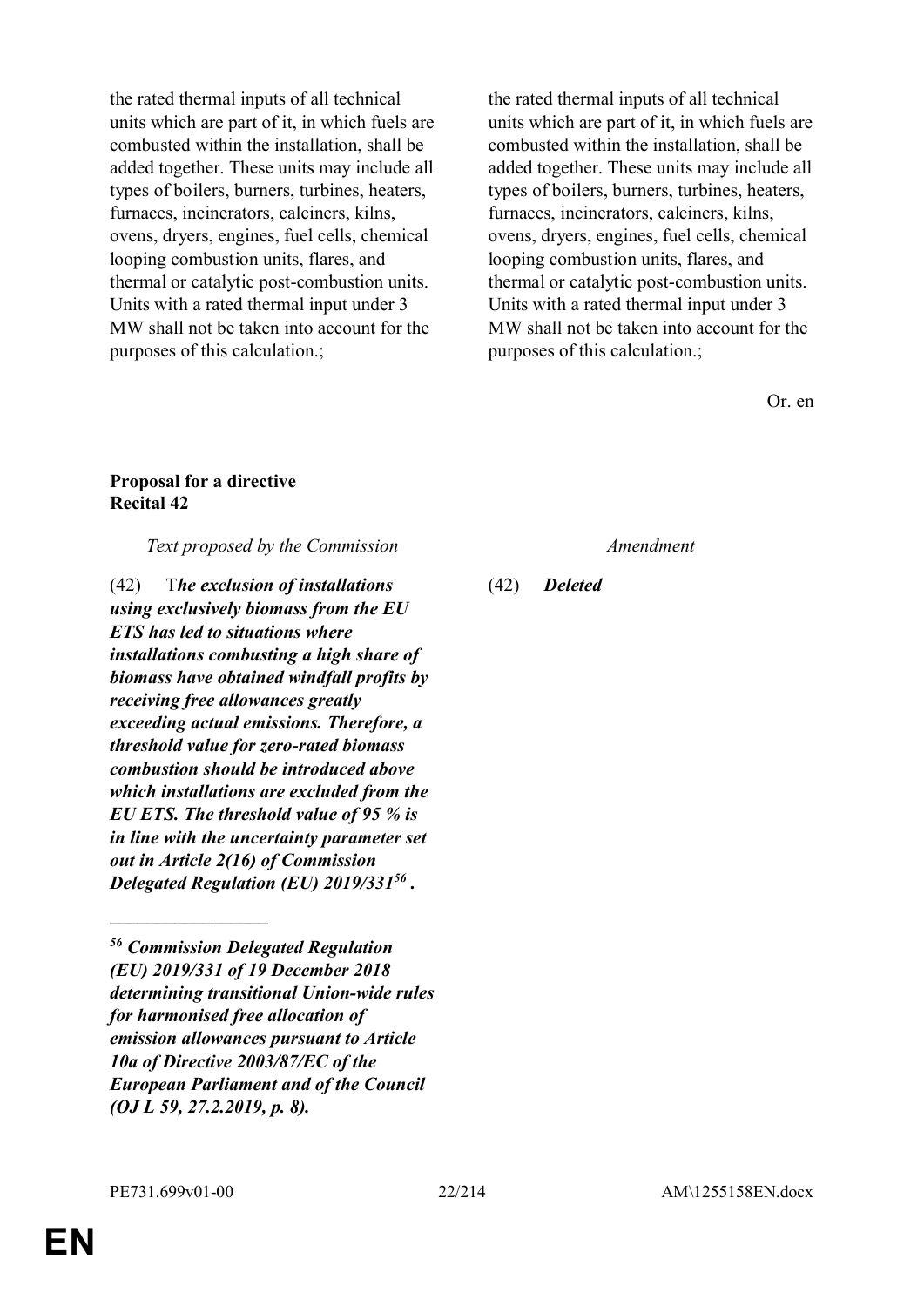# **Exclusion Criteria for small installations**

**Proposal for a directive Article 1 –paragraph 1 – point 19 d (new)** Directive 2003/87/EC Article 27 a – paragraph 1 – introductory part

### *Text proposed by the Commission Amendment*

1. Member States may exclude from the EU ETS installations that have reported to the competent authority of the Member State concerned emissions of less than 2 500 tonnes of carbon dioxide equivalent, disregarding emissions from biomass, in each of the three years preceding the notification under point (a), provided that the Member State concerned:

*"*1. Member States may exclude from the EU ETS installations that have reported to the competent authority of the Member State concerned emissions of less than 2 500 tonnes of carbon dioxide equivalent, disregarding emissions from biomass, in each of the three years preceding the notification under point (a), provided that the Member State concerned:"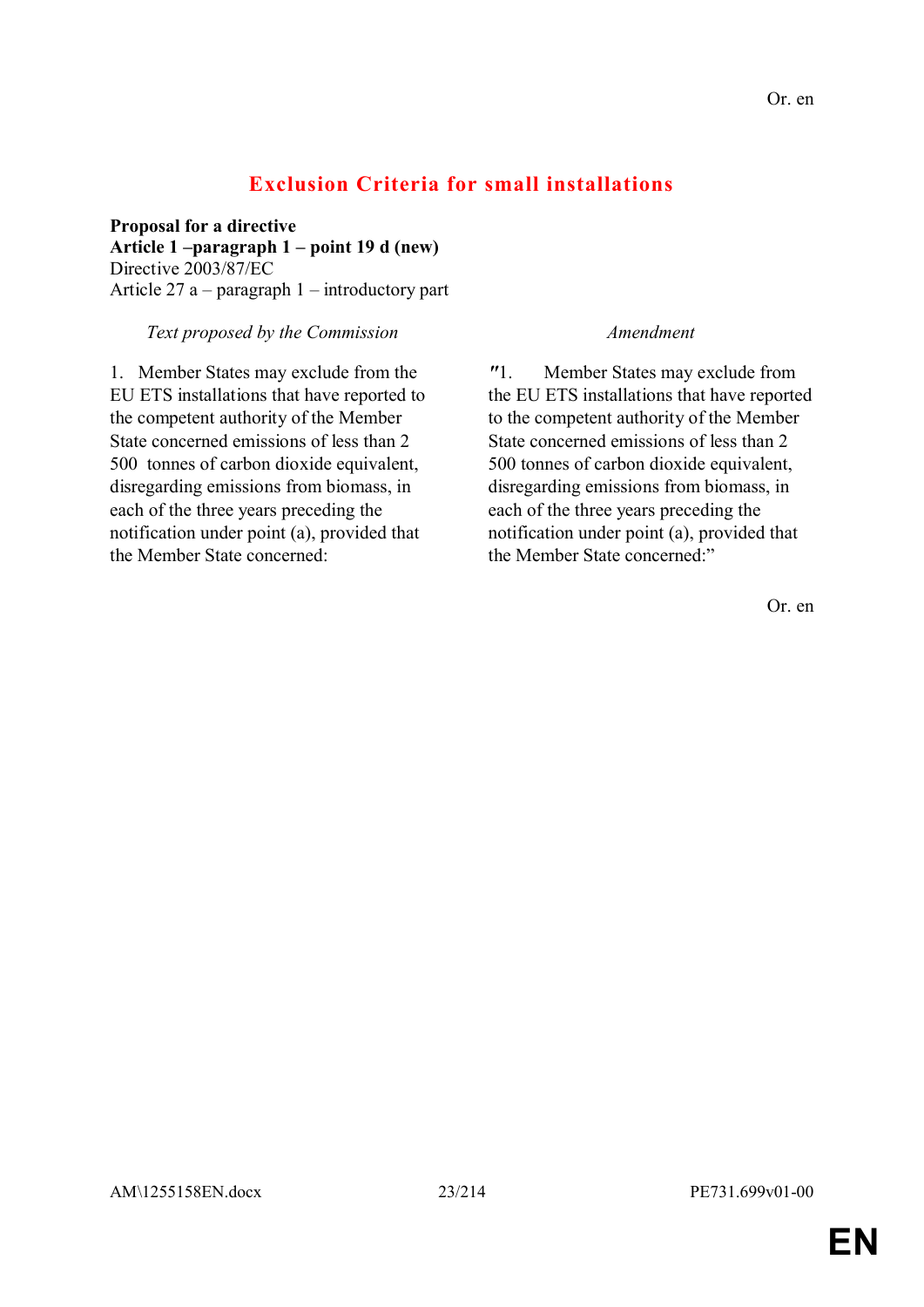*supported by* **EPP, S&D, RE, Greens, The Left**

### **Compromise Amendment 4**

Compromise amendment replacing Amendments 4, 48, 49, 109, 168, 184-189, 236, 783, 784, 785, 816, 817, 1405, 1633, 1634, 1635, 1649-1657

**Proposal for a directive Article 1 – paragraph 1 – point 7** Directive 2003/87/EC Article 3h – paragraph 1a (new)

*Text proposed by the Commission Amendment*

*1. From 1 January 2026, the provisions of this Chapter shall apply to greenhouse gas emissions permits and the allocation and issue of allowances in respect of municipal waste incineration installations.* 

*2. The Commission shall, by 31 December 2024, present a report to the European Parliament and to the Council in which it shall examine the possible impacts of the inclusion of municipal waste incineration installations in the EU ETS on the disposal of waste by landfilling in the Union and on waste exports to third countries.*

*In that report, the Commission shall also assess the possibility of including in the EU ETS other waste management processes, in particular landfills which create methane and nitrous oxide emissions in the Union.*

*The Commission shall, where appropriate, accompany that report with a legislative proposal to prevent the impacts referred to the third paragraph and to include the processes referred to in the fourth subparagraph in the EU ETS.*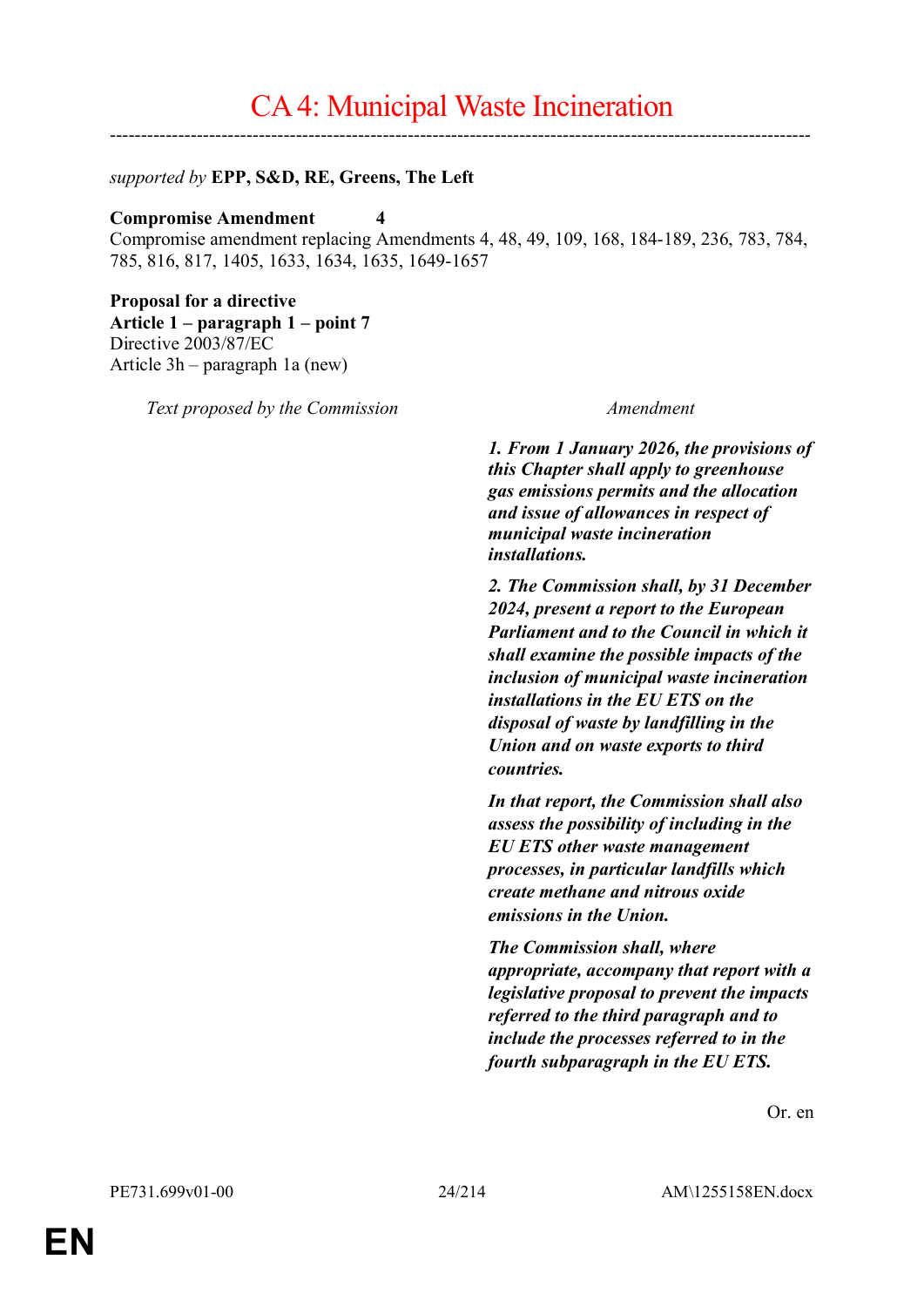### **Proposal for a directive Article 1 – paragraph 1 – point 10** Directive 2003/87/EC Article 9 – paragraph 3 a (new)

*Text proposed by the Commission Amendment*

*From 1 January 2026, the Union-wide quantity of allowances shall be increased to take account of the inclusion of municipal waste incineration installations in the EU ETS. The Commission shall adopt implementing acts setting out the amount of the increase in the Union-wide quantity of allowances to take into account the inclusion of municipal waste incineration installations in the EU ETS. Those implementing acts shall be adopted in accordance with the examination procedure referred to in Article 22a(2*

Or. en

**Proposal for a directive Annex I - paragraph 1 - point a a (new)** Directive 2003/87/EC Annex  $I$  – point 5

*Present text Amendment*

5. When the capacity threshold of any activity in this Annex is found to be exceeded in an installation, all units in which fuels are combusted, other than units for the incineration of hazardous *or municipal* waste, shall be included in the greenhouse gas emission permit.

#### *In Annex I, point 5 is amended as follows:*

"5. When the capacity threshold of any activity in this Annex is found to be exceeded in an installation, all units in which fuels are combusted, other than units for the incineration of hazardous waste, shall be included in the greenhouse gas emission permit."

Or. en

**Proposal for a directive Annex - paragraph 1 - point b - point -i (new)** Directive 2003/87/EC Annex I – table - row 1

AM\1255158EN.docx 25/214 PE731.699v01-00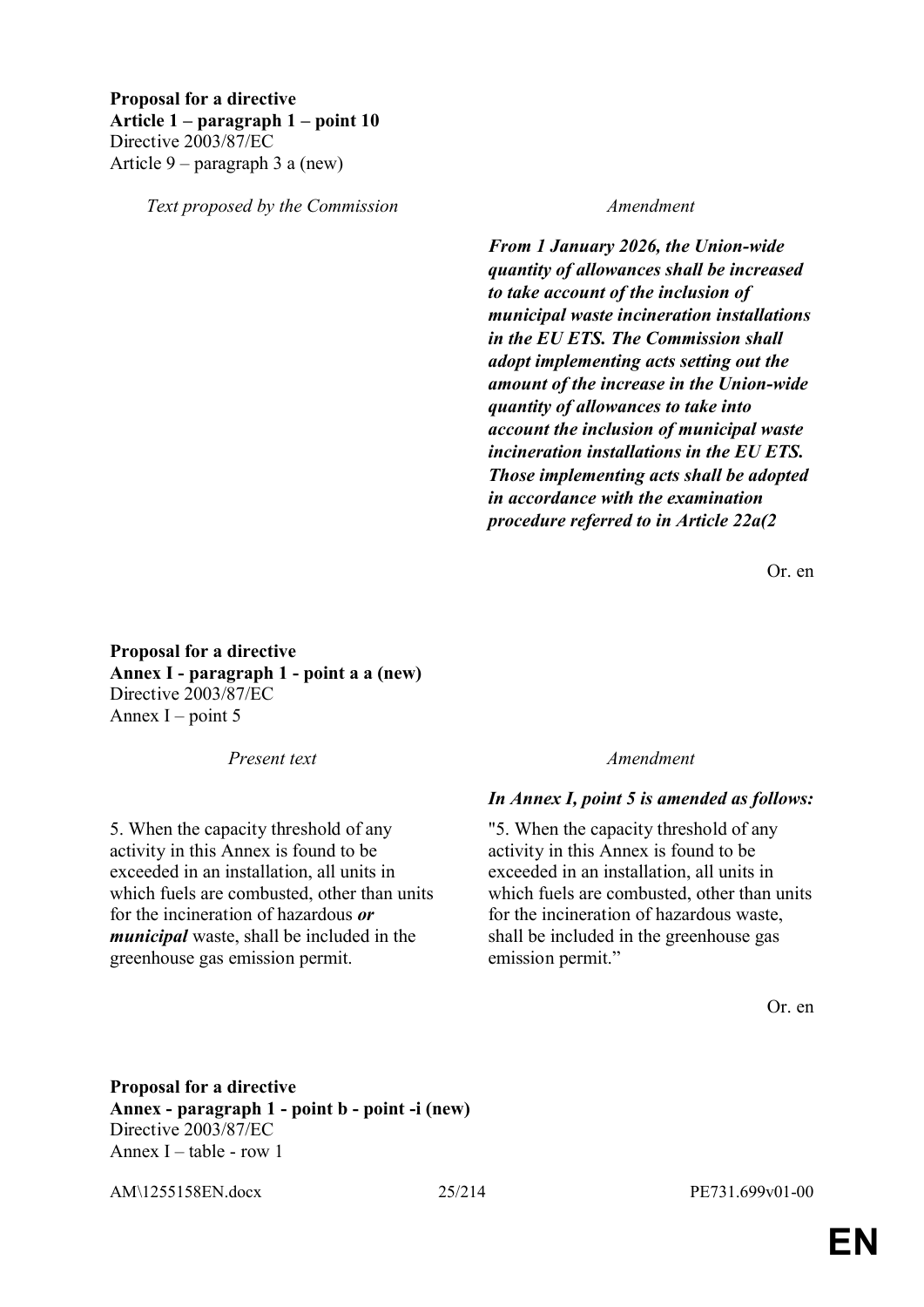### *Present text*

Combustion of fuels in installation with a total rated thermal input exceeding 20MW (except in installations for the incineration of hazardous *or municipal* waste)

*Amendment*

### *(-i) The first row is replaced by the following:*

Combustion of fuels in installations with a total rated thermal input exceeding 20 MW (except in installations for the incineration of hazardous waste) *including, from 1 January 2026, the combustion of fuels in installations for the incineration of municipal waste*

Carbon dioxide

Carbon dioxide

Or. en

### **Proposal for a directive Recital 13 a (new)**

*Text proposed by the Commission Amendment*

*(13a) The EU ETS should avoid, as much as possible, undue exemptions and distortive measures. In the long-term, all sectors should play a role in contributing to the achievement of climate neutrality within the Union by 2050 and all CO<sup>2</sup> emissions should be covered by the appropriate Union policy instruments. The inclusion of municipal waste incineration installations in the EU ETS would contribute to the circular economy by encouraging recycling, reuse and repair of products, while also contributing to economy-wide decarbonisation. Since recycling and regeneration activities are already covered by the EU ETS, the inclusion of municipal waste incineration installations would reinforce incentives for sustainable management of waste in*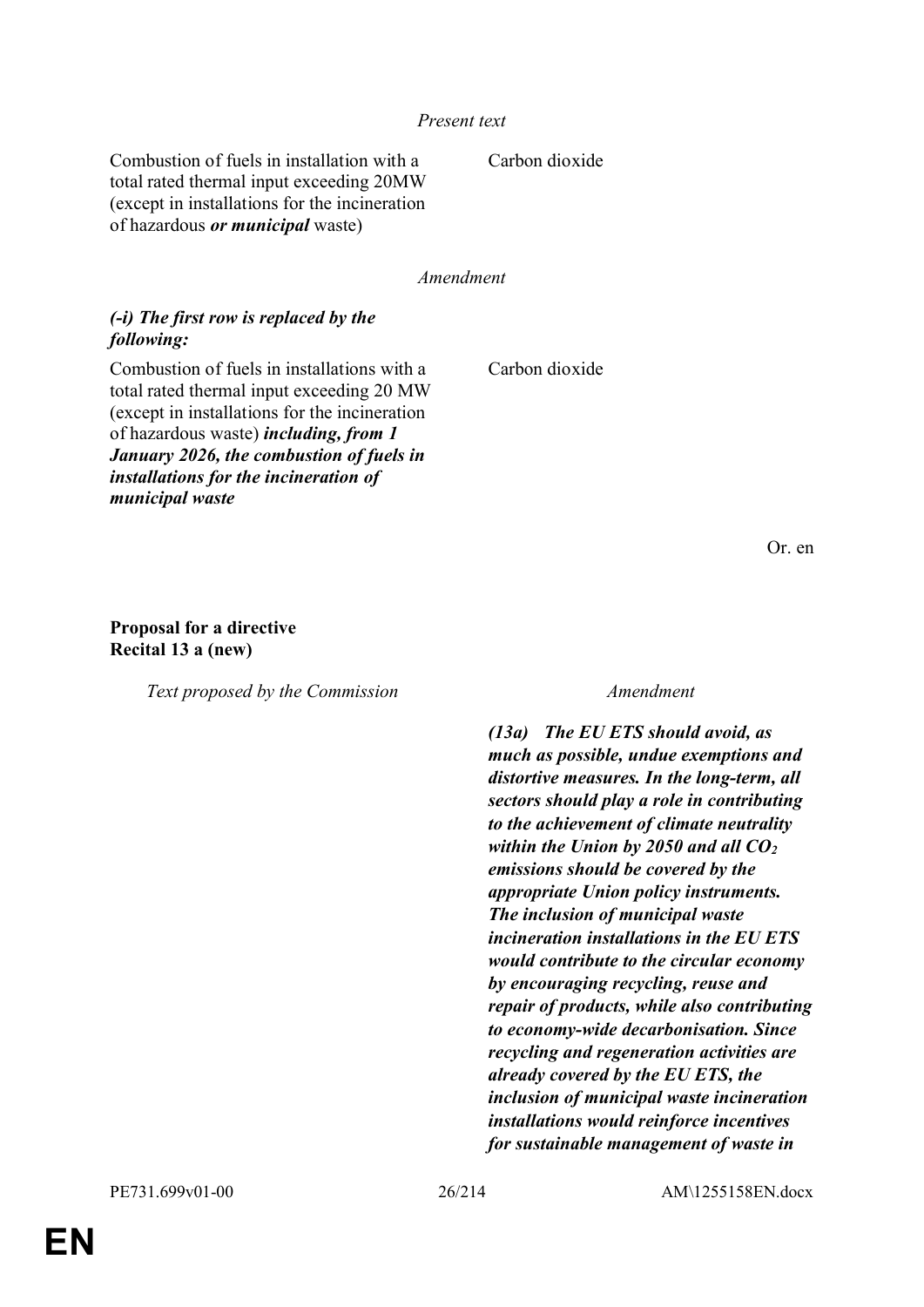*line with the waste hierarchy. It would complement other elements of Union waste legislation. Moreover, integrating waste incineration into the EU ETS would create a level playing field between the regions that have included municipal waste incineration under the scope, reducing the risk of tax competition between regions. However to avoid deviation of waste from municipal waste incineration installations towards landfills in the Union, which create methane emissions, and exports of waste to third countries, with a potentially hazardous impact on the environment, the inclusion of municipal waste incineration installations within the scope of Directive 2003/87/EC from 1 January 2026 should be preceded by an impact assessment to be conducted by 31 December 2024, which, where appropriate, should be accompanied by a legislative proposal to prevent such deviation of waste and such exports.*

Or. en

### **Proposal for a directive Recital 13 b (new)**

*Text proposed by the Commission Amendment*

*(13b) According to the Communication of the Commission of 14 October 2020 on an EU strategy to reduce methane emissions, 26 % of the continent's methane emissions come from waste. Worldwide, landfills and dumpsites are predicted to account for 8–10 % of all anthropogenic greenhouse gas emissions by 2025. The Union should aim at significantly reducing landfilling in the Union and should in any case avoid that the future inclusion of waste incineration in the EU ETS creates an uneven playing*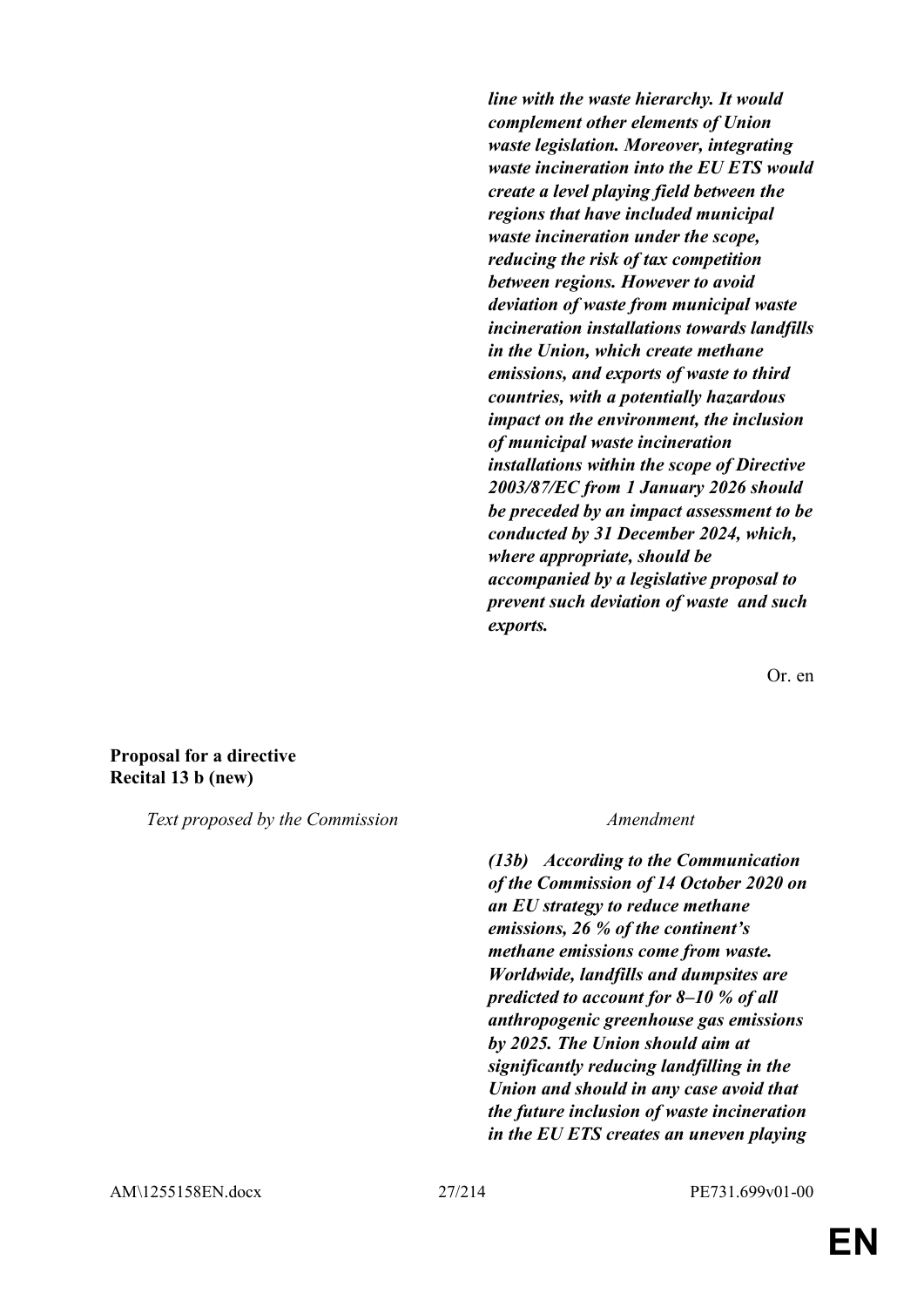*field and leads to increased landfilling. Therefore, the Commission should also assess the possibility and feasibility of including all waste management processes, such as landfills, fermentation, composting and mechanical-biological treatment, in the EU ETS.*

Or. en

**EN**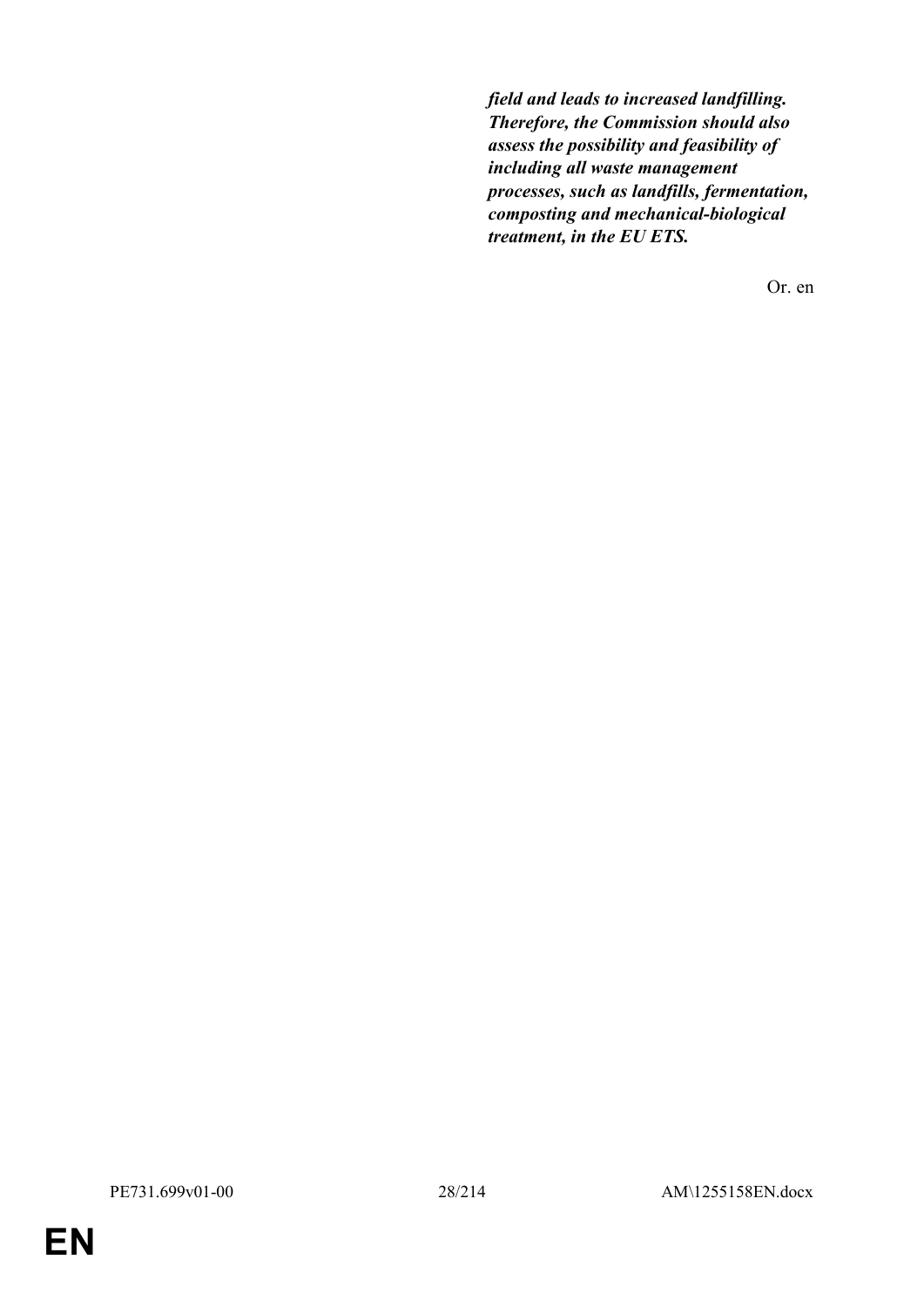-----------------------------------------------------------------------------------------------------------------

### *supported by* **EPP, S&D, RE, The Left**

### **Compromise Amendment 5**

Compromise amendment replacing Amendments 64-66; 910-912, 1122-1133; (Article 10a(5)); 33 (recital 66a new)

**Proposal for a directive Article 1 – paragraph 1 – point 12 – point d a (new)** Directive 2003/87/EC Article 10a – paragraph 5

*Present text Amendment*

5. In order to respect the auctioning share set out in Article 10, for every year in which the sum of free allocations does not reach the maximum amount that respects the auctioning share, the remaining allowances up to that amount shall be used to prevent or limit reduction of free allocations to respect the auctioning share in later years. Where, nonetheless, the maximum amount is reached, free allocations shall be adjusted accordingly. Any such adjustment shall be done in a uniform manner.

### *(da) paragraph 5 is replaced by the following:*

"5. In order to respect the auctioning share set out in Article 10, for every year in which the sum of free allocations does not reach the maximum amount that respects the auctioning share, the remaining allowances up to that amount shall be used to prevent or limit reduction of free allocations to respect the auctioning share in later years. Where, nonetheless, the maximum amount is reached, free allocations shall be adjusted accordingly. Any such adjustment shall be done in a uniform manner. *However, installations whose greenhouse gas emission levels are below the average of the 10 % most efficient installations in a sector or subsector in the Union in the years 2021 and 2022 for the relevant product benchmarks shall be exempted from the adjustment.*"

Or. en

**Proposal for a directive Article 1 – paragraph 1 – point 12 d a (new)** Directive 2003/87/EC Article 10a – paragraph 5a and 5b

AM\1255158EN.docx 29/214 PE731.699v01-00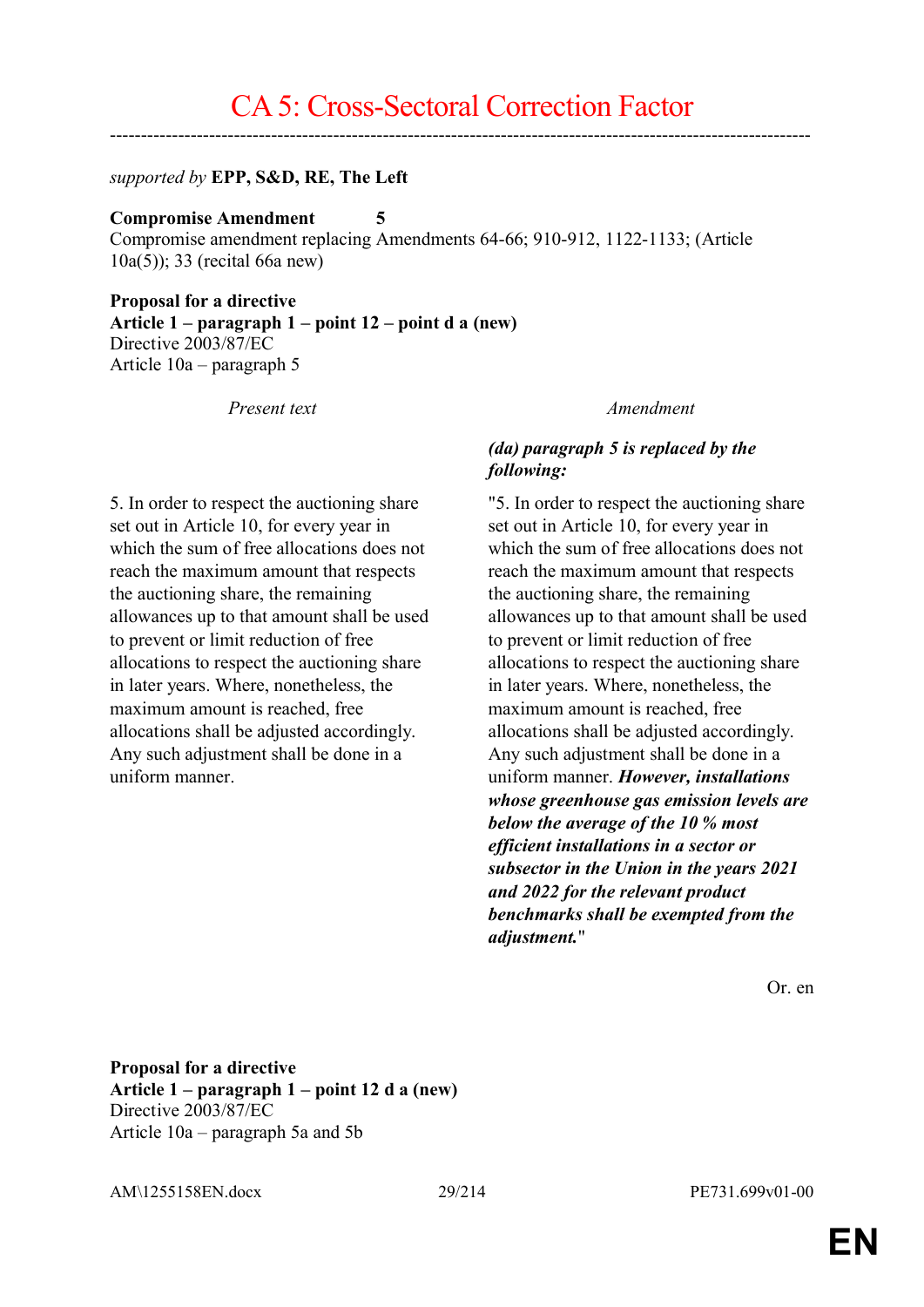### *Text proposed by the Commission Amendment*

5a. By way of derogation from paragraph 5, an additional amount of up to 3 % of the total quantity of allowances shall, to the extent necessary, be used to increase the maximum amount available under paragraph 5

5b. Where less than 3*%* of the total quantity of allowances is needed to increase the maximum amount available under paragraph 5:

- a maximum of 50 million allowances shall be used to increase the amount of allowances available to support innovation in accordance with Article 10a(8); and

- a maximum of 0,5 % of the total quantity of allowances shall be used to increase the amount of allowances available to modernise the energy systems of certain Member States in accordance with Article  $10d$ ."

"5a. By way of derogation from paragraph 5, an additional amount of up to 3 % of the total quantity of allowances shall, to the extent necessary, be used to increase the maximum amount available under paragraph 5.

5b. Where less than 3*%* of the total quantity of allowances is needed to increase the maximum amount available under paragraph 5:

- a maximum of 50 million allowances shall be used to increase the amount of allowances available to support innovation in accordance with Article 10a(8); and

- a maximum of 0,5 % of the total quantity of allowances shall be used to increase the amount of allowances available to modernise the energy systems of certain Member States in accordance with Article  $10d$ ."

Or. en

# **Recitals**

**Proposal for a directive Recital 66 a (new)**

*Text proposed by the Commission Amendment*

*(66 a) To ensure that there is predictability for operators and avoid disincentivising best-performers and innovation as a result of additional and unforeseen costs, it is crucial to avoid the application of the cross-sectoral correction factor for frontrunners.*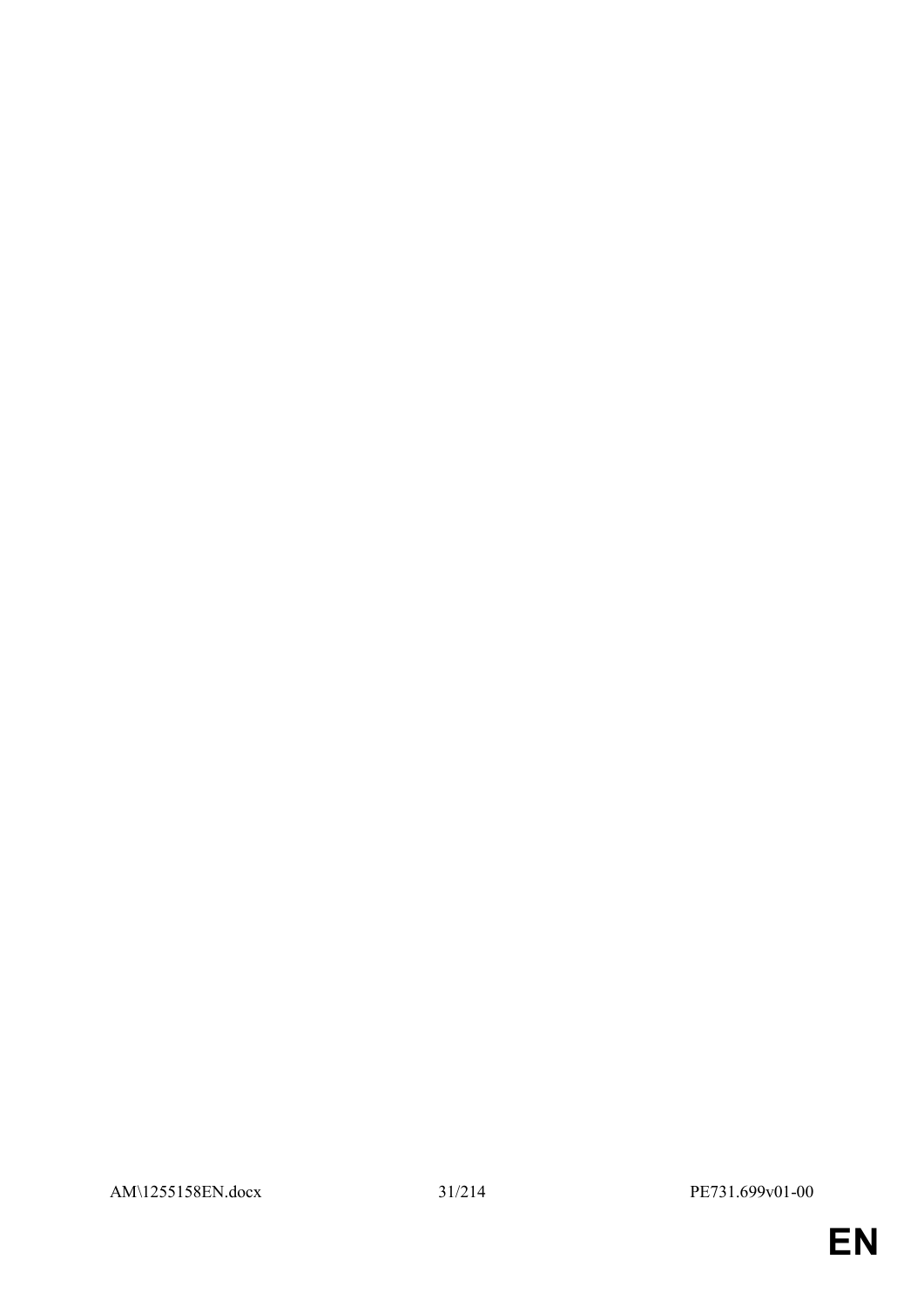# CA 6A (Alt.): Free Allocations **General provisions & Carbon leakage list**

-----------------------------------------------------------------------------------------------------------------

*supported by* **Greens, The Left**

### **Compromise Amendment 6A**

Compromise amendment replacing the following amendments: 368, 821-823, 1221-1229, TRAN 82

**Proposal for a directive Article 1 – paragraph 1 – point 11 - point -a (new)** Directive 2003/87/EC Article 10 – paragraph 1 - subparagraph 2

### *Present text Amendment*

From 2021 onwards, and without prejudice to a possible reduction pursuant to Article 10a(5a), the share of allowances to be auctioned shall be 57 %.

From 2021 onwards, and without prejudice to a possible reduction pursuant to Article 10a(5a), the share of allowances to be auctioned shall be 57 %. *From [the year of entry into force of this Directive] onwards, the share of allowances to be auctioned shall be 60%. The share of allowances to be auctioned shall thereafter be revised upwards as follows: 65% in 2026, 70% in 2027, 80% in 2028, 90% in 2029 and 100% from 2030 onwards. Sectors and subsectors covered by Regulation (EU) .../... [Carbon Border Adjustment Mechanism] shall receive free allocation in accordance with Article 10a(1a).* 

Or. en

**Proposal for a directive Article 1 – paragraph 1 – point 12 a (new)** Directive 2003/87/EC Article 10b – paragraph 1

#### *Present text Amendment*

1. Sectors and subsectors in relation to which the product resulting from multiplying their intensity of trade with

1. Sectors and subsectors in relation to which the product resulting from multiplying their intensity of trade with

PE731.699v01-00 32/214 AM\1255158EN.docx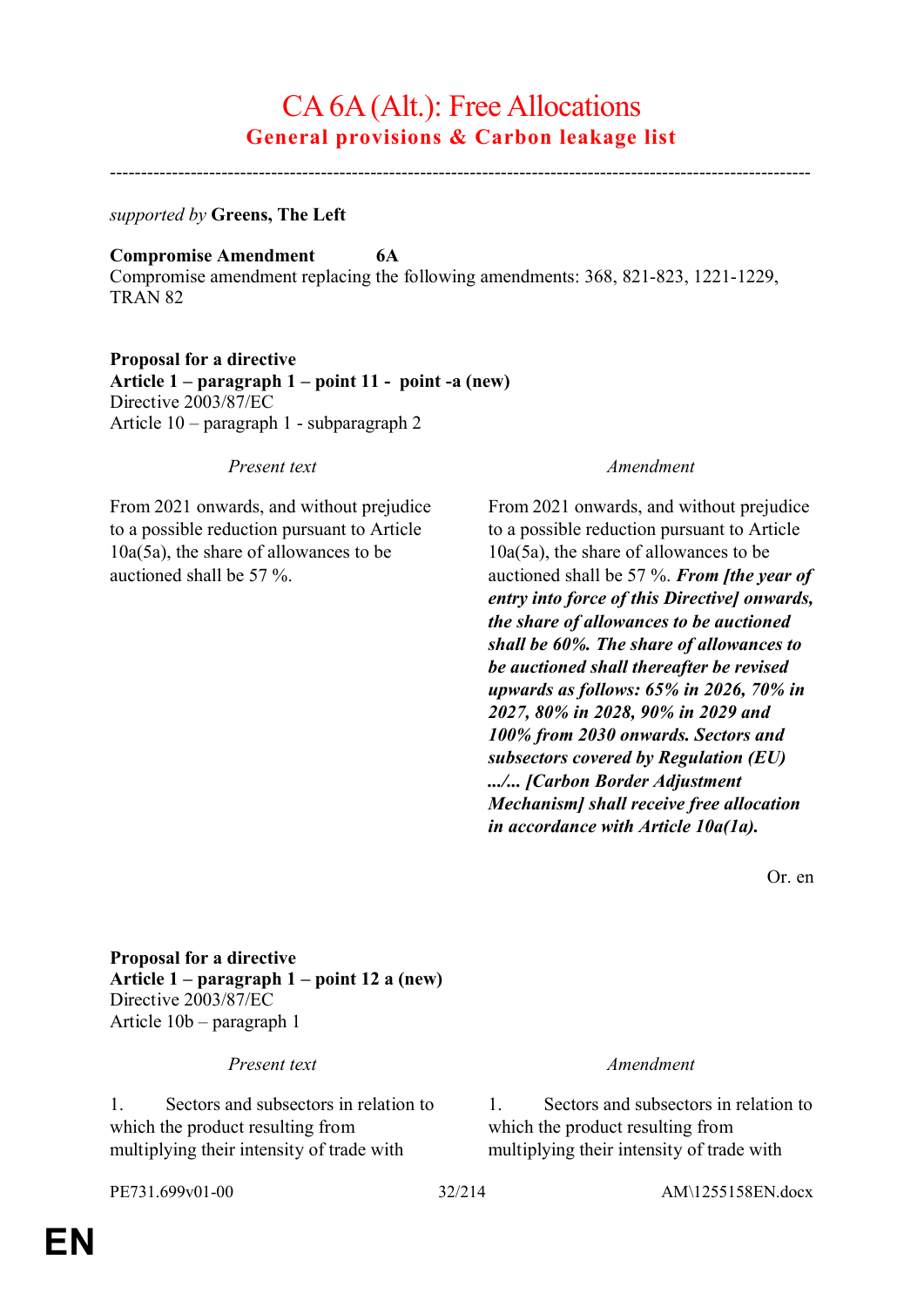third countries, defined as the ratio between the total value of exports to third countries plus the value of imports from third countries and the total market size for the European Economic Area (annual turnover plus total imports from third countries), by their emission intensity, measured in kgCO2 , divided by their gross value added (in euros), exceeds 0,2, shall be deemed to be at risk of carbon leakage. Such sectors and subsectors shall be allocated allowances free of charge *for the period until 2030 at 100 % of the quantity determined pursuant to Article 10a*.

third countries, defined as the ratio between the total value of exports to third countries plus the value of imports from third countries and the total market size for the European Economic Area (annual turnover plus total imports from third countries), by their emission intensity, measured in kgCO2 , divided by their gross value added (in euros), exceeds 0,2, shall be deemed to be at risk of carbon leakage. Such sectors and subsectors shall be allocated allowances free of charge *in accordance with Article 10(1)*.

Or. en

**Proposal for a directive Article 1 – paragraph 1 – point 12 c (new)** Directive 2003/87/EC Article 10b – paragraph 2

### *Present text Amendment*

2. Sectors and subsectors in relation to which the product resulting from multiplying their intensity of trade with third countries by their emission intensity exceeds 0,15 may be included in the group referred to in paragraph 1, using data for the years from 2014 to 2016, on the basis of a qualitative assessment and of the following criteria:

(a) the extent to which it is possible for individual installations in the sector or subsector concerned to reduce emission levels or electricity consumption;

(b) current and projected market characteristics, including, where relevant, any common reference price;

(c) profit margins as a potential indicator of long-run investment or relocation decisions, taking into account changes in costs of production relating to

2. Sectors and subsectors in relation to which the product resulting from multiplying their intensity of trade with third countries by their emission intensity exceeds 0,15 may be included in the group referred to in paragraph 1, using data for the years from 2014 to 2016, on the basis of a qualitative assessment and of the following criteria:

(a) the extent to which it is possible for individual installations in the sector or subsector concerned to reduce emission levels or electricity consumption;

(b) current and projected market characteristics, including, where relevant, any common reference price;

(c) profit margins as a potential indicator of long-run investment or relocation decisions, taking into account changes in costs of production relating to

AM\1255158EN.docx 33/214 PE731.699v01-00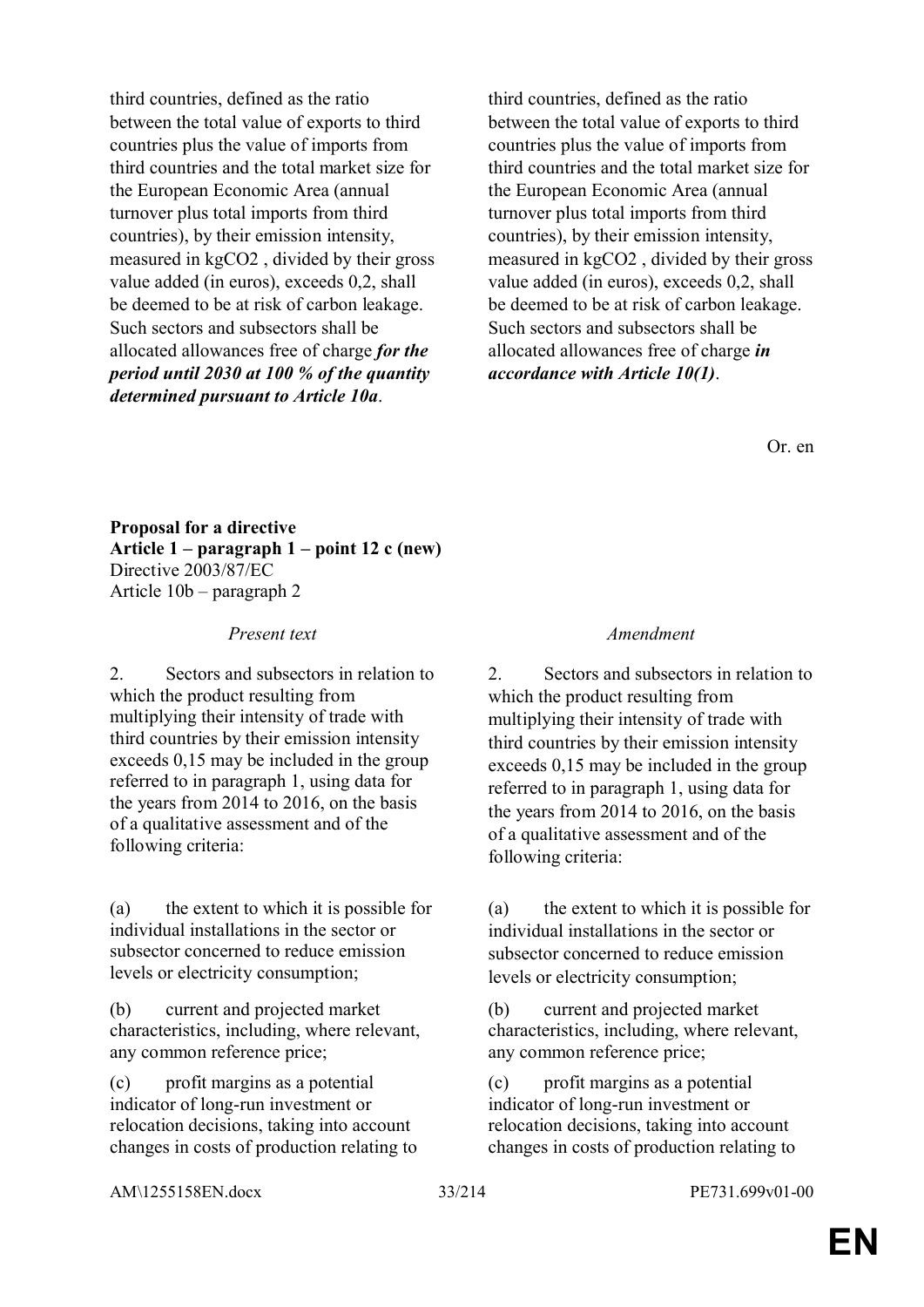**Proposal for a directive Article 1 – paragraph 1 – point 12 b (new)** Directive 2003/87/EC Article 10b – paragraph 4

### *Present text Amendment*

4. Other sectors and subsectors are considered to be able to pass on more of the costs of allowances in product prices, and shall be allocated allowances free of charge at 30 % of the quantity determined pursuant to Article 10a. *Unless otherwise decided in the review pursuant to Article 30, free* allocations to other sectors and subsectors*, except district heating,* shall decrease by equal amounts after 2026 so as to reach a level of no free allocation in 2030.

4. Other sectors and subsectors are considered to be able to pass on more of the costs of allowances in product prices, and shall be allocated allowances free of charge at 30 % of the quantity determined pursuant to Article 10a. *Free* allocations to other sectors and subsectors shall decrease by equal amounts after 2026 so as to reach a level of no free allocation in 2030.

Or. en

**EN**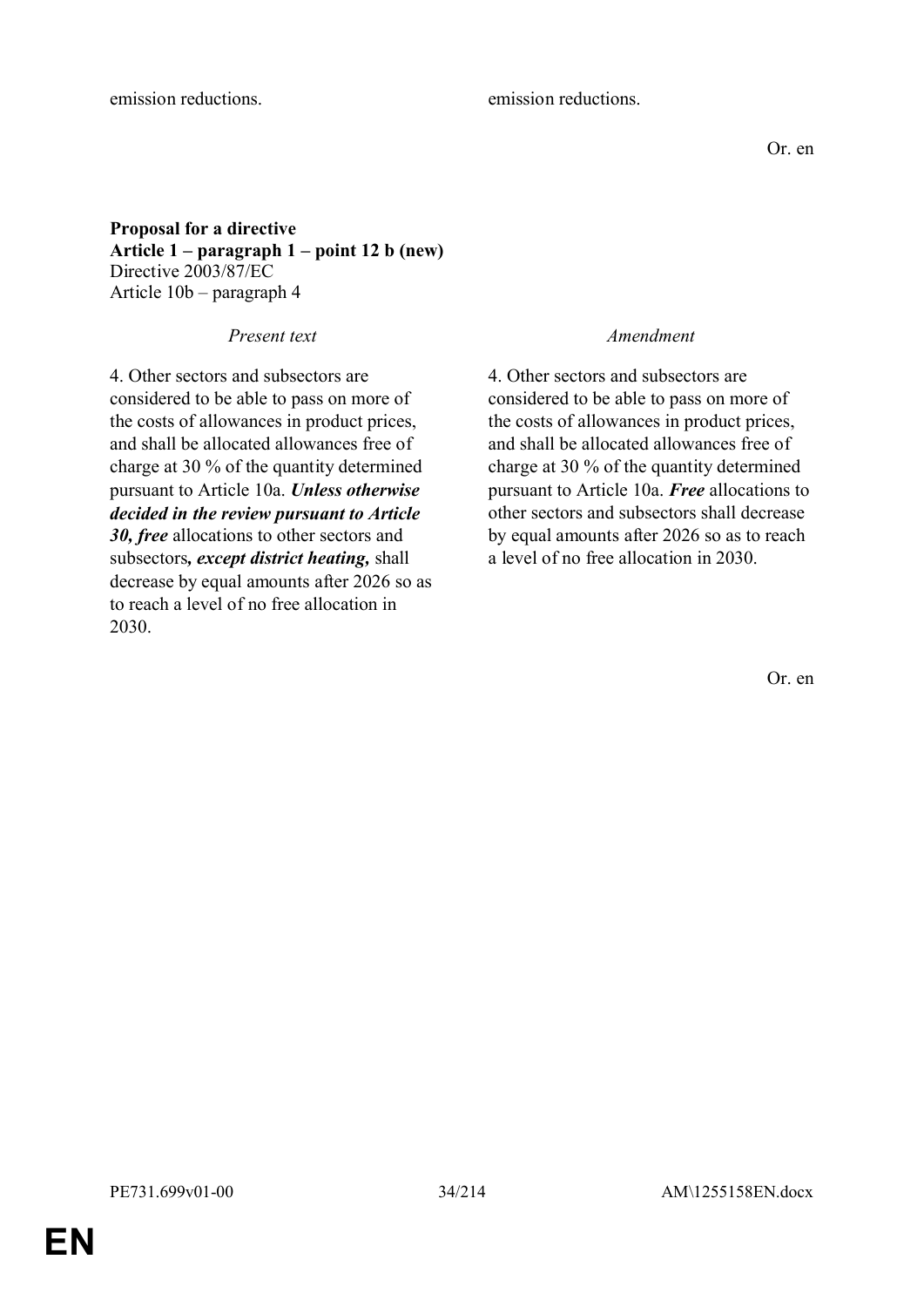# CA 6A : Free Allocations **General provisions & Carbon leakage list**

# -----------------------------------------------------------------------------------------------------------------

### *supported by* **EPP, S&D, RE, ECR**

**Compromise Amendment 6A** Compromise amendment replacing the following amendments: 368, 821-823, 1221-1229, TRAN 82

**Proposal for a directive Article 1 – paragraph 1 – point 11 - point -a (new)** Directive 2003/87/EC Article 10 – paragraph 1 - subparagraph 2

From 2021 onwards, and without prejudice to a possible reduction pursuant to Article 10a(5a), the share of allowances to be auctioned shall be 57 %.

### *Present text Amendment*

From 2021 onwards, and without prejudice to a possible reduction pursuant to Article 10a(5a), the share of allowances to be auctioned shall be 57 %.

Or. en

**Proposal for a directive Article 1 – paragraph 1 – point 12 a (new)** Directive 2003/87/EC Article 10b – paragraph 1

### *Present text Amendment*

1. Sectors and subsectors in relation to which the product resulting from multiplying their intensity of trade with third countries, defined as the ratio between the total value of exports to third countries plus the value of imports from third countries and the total market size for the European Economic Area (annual turnover plus total imports from third countries), by their emission intensity, measured in kgCO2 , divided by their gross value added (in euros), exceeds 0,2, shall be deemed to be at risk of carbon leakage.

1. Sectors and subsectors in relation to which the product resulting from multiplying their intensity of trade with third countries, defined as the ratio between the total value of exports to third countries plus the value of imports from third countries and the total market size for the European Economic Area (annual turnover plus total imports from third countries), by their emission intensity, measured in kgCO2 , divided by their gross value added (in euros), exceeds 0,2, shall be deemed to be at risk of carbon leakage.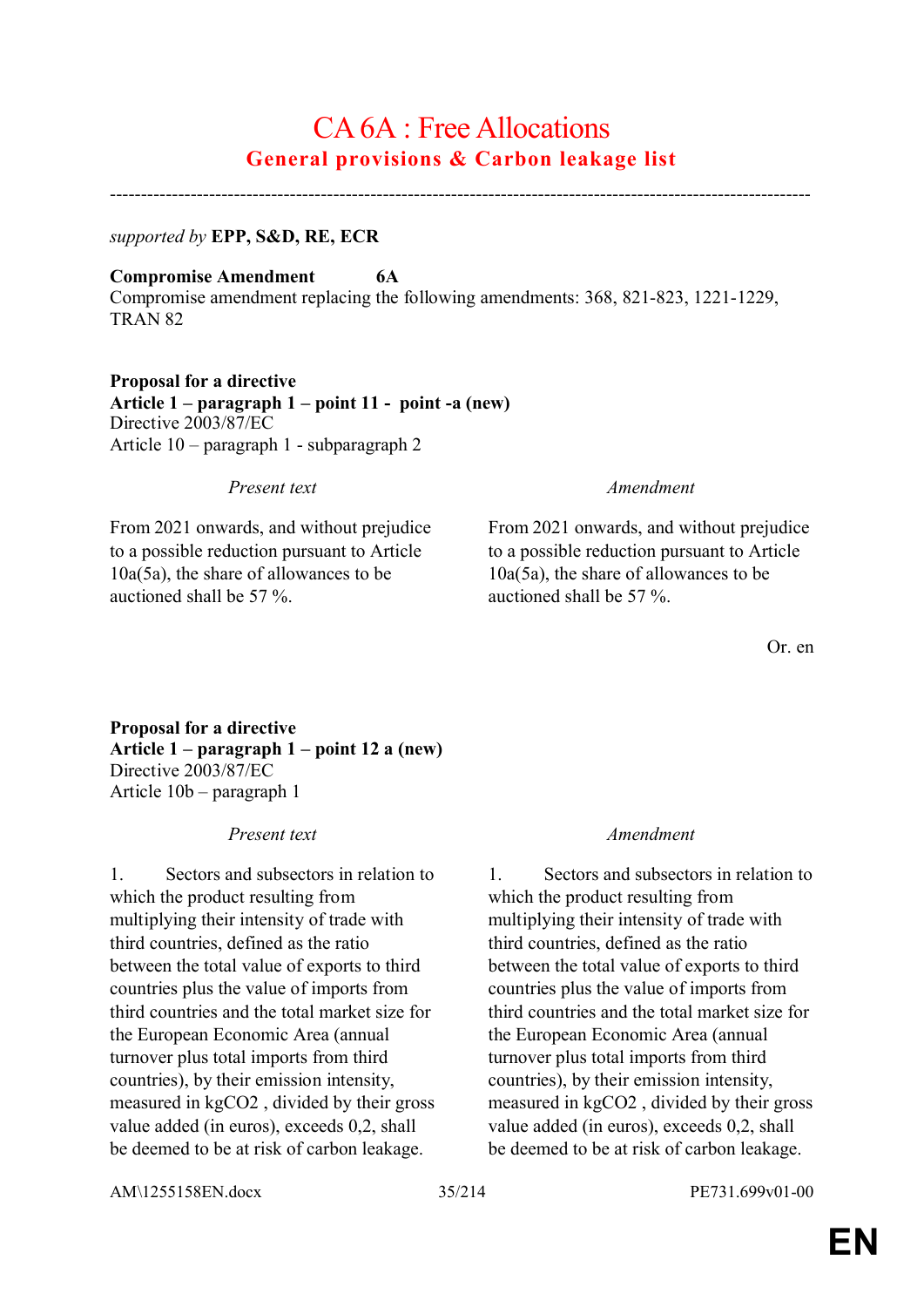Such sectors and subsectors shall be allocated allowances free of charge for the period until 2030 at 100 % of the quantity determined pursuant to Article 10a.

Such sectors and subsectors shall be allocated allowances free of charge for the period until 2030 at 100 % of the quantity determined pursuant to Article 10a.

Or. en

**Proposal for a directive Article 1 – paragraph 1 – point 12 c (new)** Directive 2003/87/EC Article 10b – paragraph 2

### *Present text Amendment*

2. Sectors and subsectors in relation to which the product resulting from multiplying their intensity of trade with third countries by their emission intensity exceeds 0,15 may be included in the group referred to in paragraph 1, using data for the years from 2014 to 2016, on the basis of a qualitative assessment and of the following criteria:

(a) the extent to which it is possible for individual installations in the sector or subsector concerned to reduce emission levels or electricity consumption;

(b) current and projected market characteristics, including, where relevant, any common reference price;

(c) profit margins as a potential indicator of long-run investment or relocation decisions, taking into account changes in costs of production relating to emission reductions.

2. Sectors and subsectors in relation to which the product resulting from multiplying their intensity of trade with third countries by their emission intensity exceeds 0,15 may be included in the group referred to in paragraph 1, using data for the years from 2014 to 2016, on the basis of a qualitative assessment and of the following criteria:

(a) the extent to which it is possible for individual installations in the sector or subsector concerned to reduce emission levels or electricity consumption;

(b) current and projected market characteristics, including, where relevant, any common reference price;

(c) profit margins as a potential indicator of long-run investment or relocation decisions, taking into account changes in costs of production relating to emission reductions.

Or. en

**Proposal for a directive Article 1 – paragraph 1 – point 12 b (new)** Directive 2003/87/EC Article 10b – paragraph 4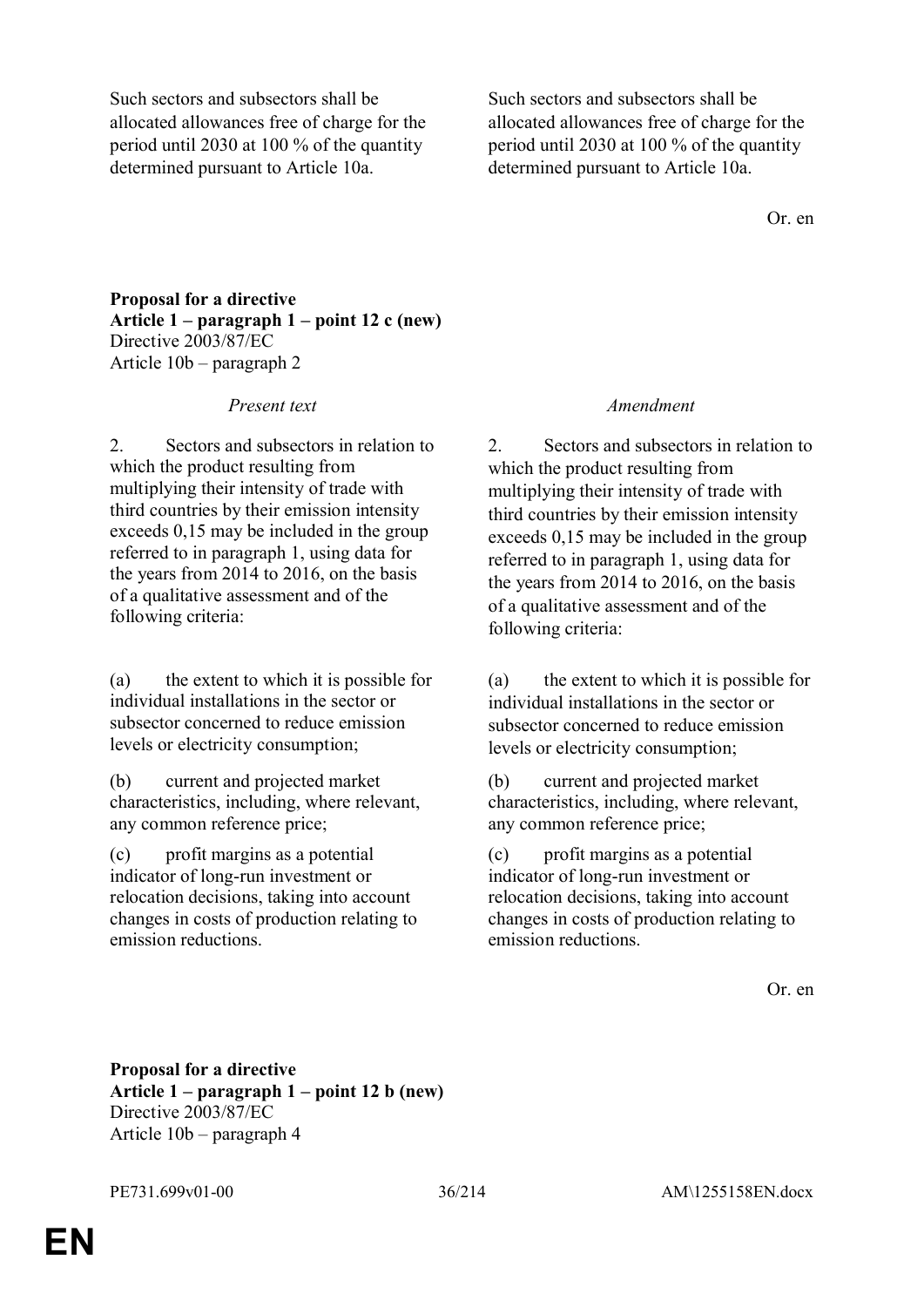# *Present text Amendment*

4. Other sectors and subsectors are considered to be able to pass on more of the costs of allowances in product prices, and shall be allocated allowances free of charge at 30 % of the quantity determined pursuant to Article 10a. Unless otherwise decided in the review pursuant to Article 30, free allocations to other sectors and subsectors, except district heating, shall decrease by equal amounts after 2026 so as to reach a level of no free allocation in 2030.

4. Other sectors and subsectors are considered to be able to pass on more of the costs of allowances in product prices, and shall be allocated allowances free of charge at 30 % of the quantity determined pursuant to Article 10a. Unless otherwise decided in the review pursuant to Article 30, free allocations to other sectors and subsectors, except district heating, shall decrease by equal amounts after 2026 so as to reach a level of no free allocation in 2030.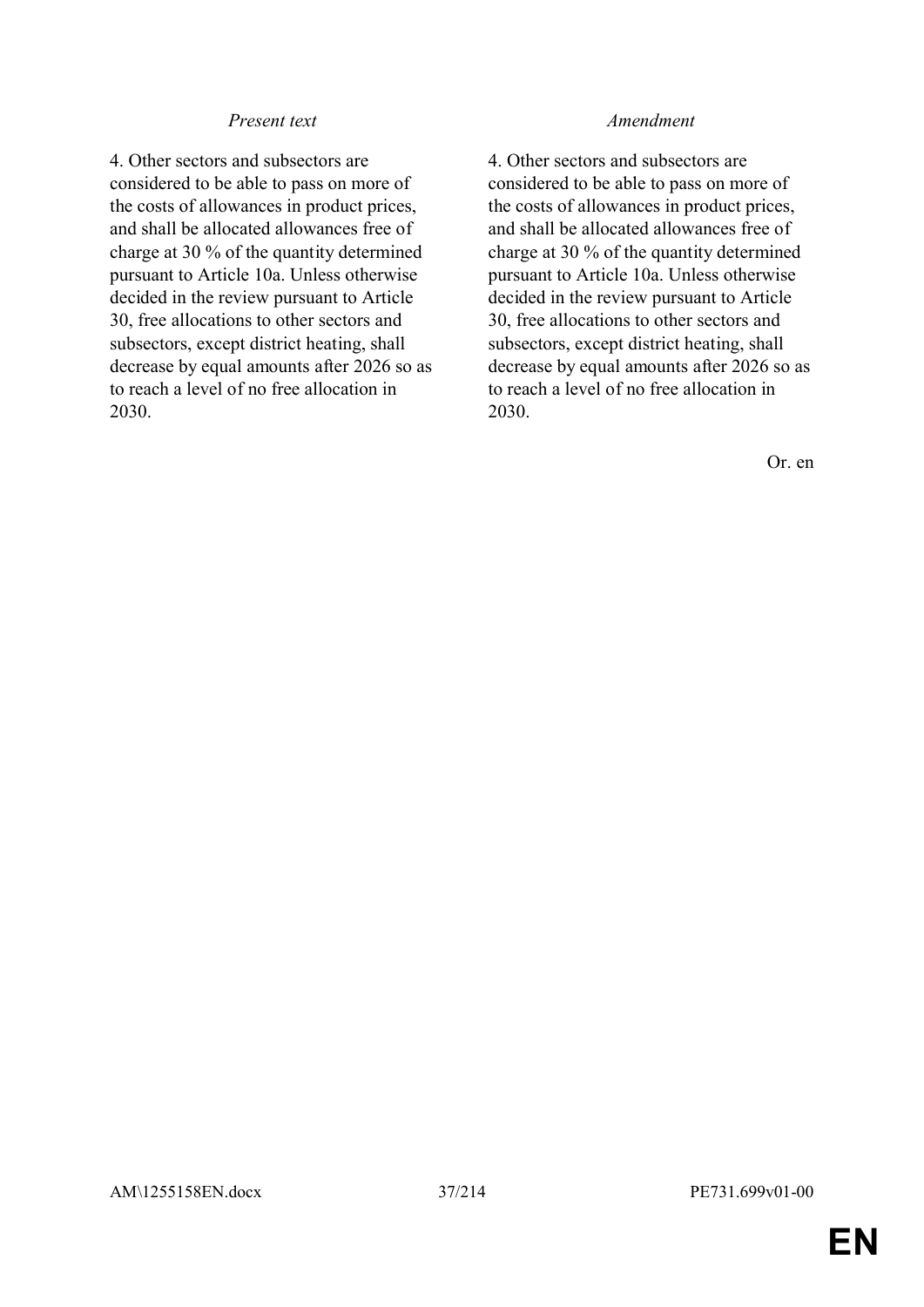# CA 6B : Exports CBAM **(Article 10a(1a))**

-----------------------------------------------------------------------------------------------------------------

*supported by* **EPP, S&D, RE, Greens, The Left**

### **Compromise Amendment 6B**

Compromise amendment replacing the following amendments: - Articles: 1045, 1047, 1048, 1046, 1075, 1352, ITRE 30 - Recitals: 311 - 315, 318, 319, 328, 329, 335, 336, 638

**Proposal for a directive Article 1 – paragraph 1 – point 12 - point b a (new)** Directive 2003/87/EC Article 10 – paragraph 1a a (new)

*Present text Amendment*

# *(ba) the following paragraph is inserted:*

*"1aa. Each year starting in 2025, as part of the annual Commission report pursuant to Article 10(5), the Commission shall present a report to the European Parliament and to the Council monitoring the effectiveness of the Carbon Border Adjustment Mechanism (CBAM) in addressing the carbon leakage risk for EU production for export to third countries without EU ETS or similar regulation. The report shall in particular assess the development of EU exports in CBAM sectors and the developments in trade flows and embedded emissions of covered products on the global market. Where the report finds such a carbon leakage risk for EU production for export to third countries, the Commission shall, where appropriate, present a legislative proposal to address the carbon leakage risk for EU production exported to third countries in a manner that is compliant with WTO rules and take into account the decarobnisation of installations in the Union."*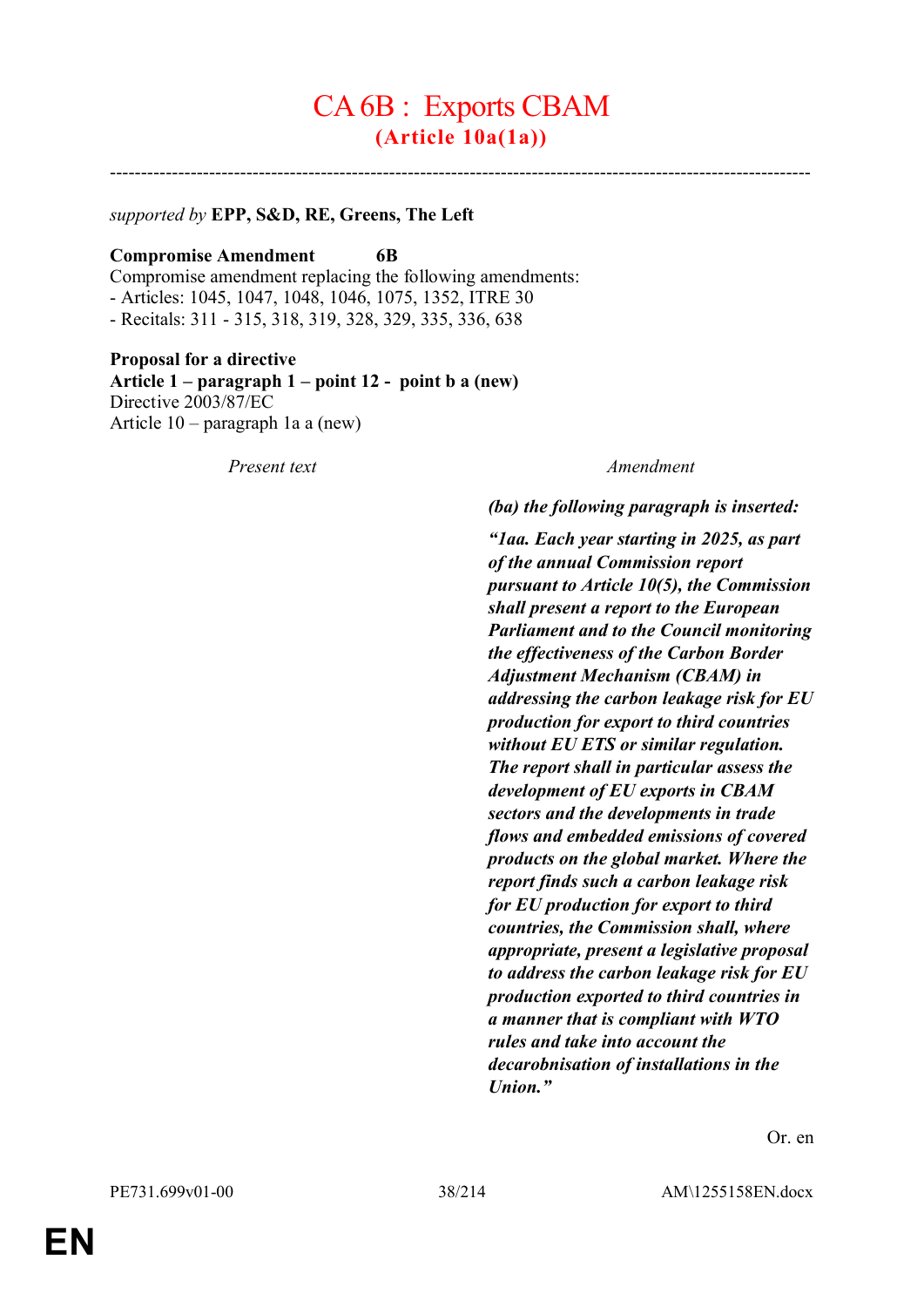# **Proposal for a directive Recital 30 c (new)**

*Text proposed by the Commission Amendment*

*(30c) CBAM is a mechanism that addresses the risk of carbon leakage through the application of a uniform price on emissions embedded in products placed on the domestic EU market. Therefore, it is important to also monitor, prevent and address the risk of EU production intended for export to third countries being replaced on the global market by more carbon intensive goods. Hence, the Commission should continuously monitor and assess the effectiveness of the Carbon Border Adjustment Mechanism (CBAM) in light of the carbon leakage risk on export markets, including the development of EU exports in CBAM sectors and the developments in trade flows and embedded emissions of related products on the global market. Where a risk of carbon leakage is detected, the Commission should present a WTOcompatible legislative proposal to address the carbon leakage risk on export markets. In addition to that, the EU should at the same time actively pursue the establishment of an international "carbon club" and continuously engage in international cooperation for the introduction of carbon pricing mechanisms as the success of the European carbon market is critical from a global perspective and will encourage more countries to introduce market driven carbon pricing. The Commission should further analyse how linkages with other carbon markets could be established while ensuring the achievement of the EU´s own economy-wide climate target.*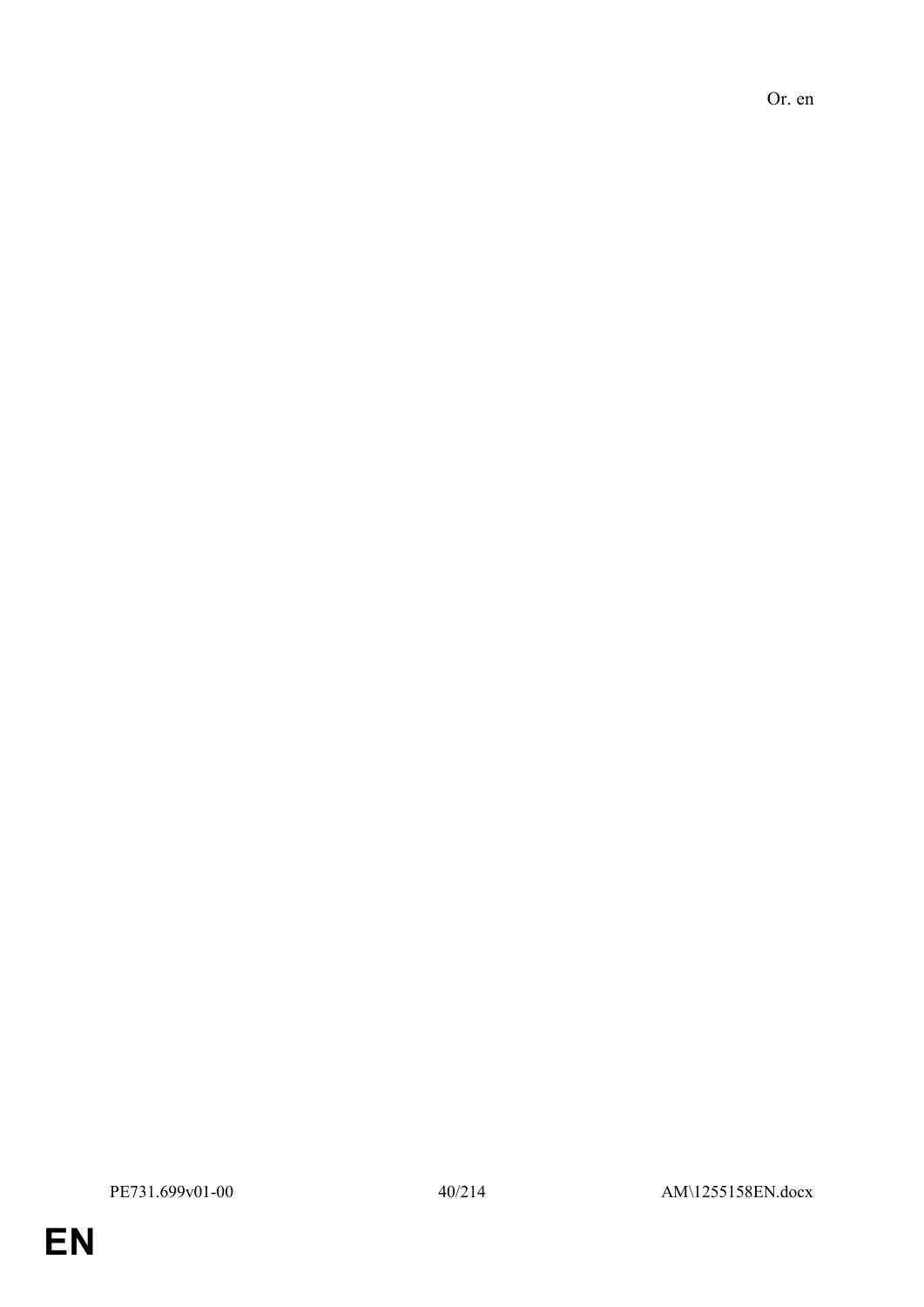# CA 6C (Alt.): ETS/CBAM/Free allocation trajectory

-----------------------------------------------------------------------------------------------------------------

# *supported by* **S&D, RE, Greens, The Left**

# **Compromise Amendment 6C**

Compromise amendment replacing Amendments 14, 15, 16, 27, 58, 59, 60, 62, 63, 82, 286 - 310, 498 - 507, 951-970, 993, 996-1020, 1021-1044, 1049-1059, 1074, 1076-1078, ITRE 10, ITRE 27, ITRE 29, ITRE 31, TRAN 18, TRAN 31, TRAN 89

**Proposal for a directive Article 1 – paragraph 1 – point 12 – point a – point i** Directive 2003/87/EC Article 10a – paragraph 1 – subparagraph 2 b

## *Present text Amendment*

No free allocation shall be given to installations in sectors or subsectors to the extent they are covered by other measures to address the risk of carbon leakage as established by Regulation (EU) …./.. [reference to CBAM](\*\*). The measures referred to in the first subparagraph shall be adjusted accordingly.

No free allocation shall be given to installations in sectors or subsectors to the extent they are covered by other measures to address the risk of carbon leakage as established by Regulation (EU) …./.. [reference to CBAM](\*\*). The measures referred to in the first subparagraph shall be adjusted accordingly.

Or. en

**Proposal for a directive Article 1 – paragraph 1 – point 12 – point b** Directive 2003/87/EC Article 10a – paragraph 1a – subparagraph 1

# *Present text Amendment*

No free allocation shall be given in relation to the production of products listed in Annex I of Regulation [CBAM] as from the date of application of the Carbon Border Adjustment Mechanism.

No free allocation shall be given in relation to the production of products listed in Annex I of Regulation [CBAM] as from the date of application of the Carbon Border Adjustment Mechanism.

Or. en

**Proposal for a directive Article 1 – paragraph 1 – point 12 – point b** Directive 2003/87/EC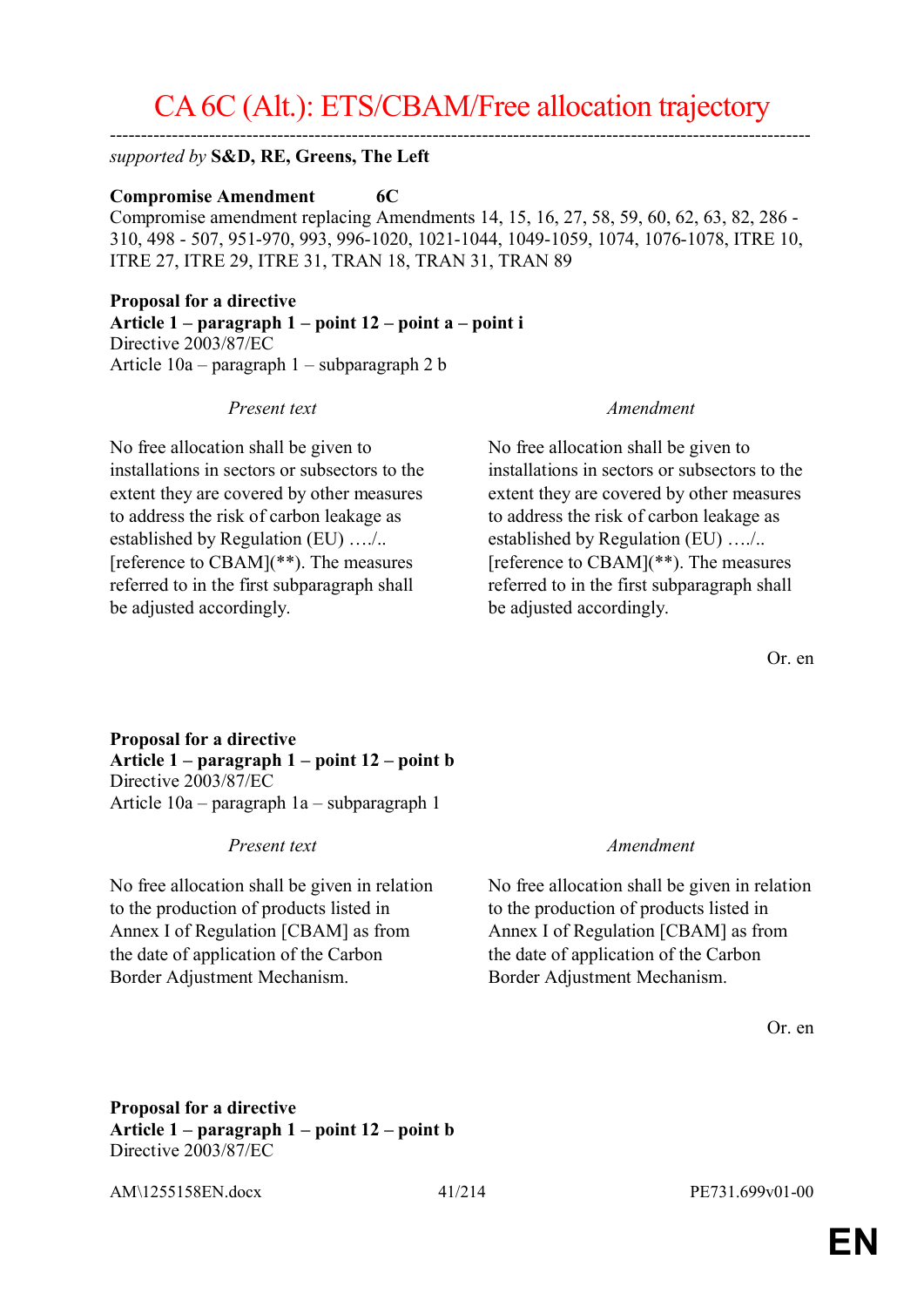Article 10a – paragraph 1a – subparagraph 2

By way of derogation from the *previous* subparagraph, for the first years of operation of Regulation [CBAM], the production of *these* products shall benefit from free allocation in reduced amounts. A factor reducing the free allocation for the production of *these* products shall be applied (CBAM factor). The CBAM factor shall be equal to 100 % for the period *during the entry into force of* [CBAM regulation] and the end of *2025*, *90* % in *2026* and shall be reduced by *10* percentage points each year to reach 0 % by the *tenth* year.

## *Present text Amendment*

By way of derogation from the *first* subparagraph, for the first years of operation of Regulation [CBAM], the production of products *listed in Annex I to that Regulation until 31 December2030 ,*shall benefit from free allocation in reduced amounts. A factor reducing the free allocation for the production of *those* products shall be applied (CBAM factor). The CBAM factor shall be equal to 100 % for the period during the entry into force of [CBAM regulation]*]* and the end of *2024, 90 % in 2025, 80 % in 2026, 70 % in 2027, 50% in 2028, 25% in 2029 and reach 0 % in 2030.*

*1a. Each year from 2025, as part of its annual report to the European Parliament and to the Council pursuant to Article 10(5) of Directive 2003/87/EC, the Commission shall assess the effectiveness of the CBAM in addressing the carbon leakage risk for goods produced in the Union for export to third countries which do not apply the EU ETS or a similar carbon pricing mechanism. The report shall in particular assess the development of Union exports in CBAM sectors and the developments as regards trade flows and the embedded emissions of those goods on the global market. Where the report concludes that there is a carbon leakage risk for goods produced in the Union for export to such third countries which do not apply the EU ETS or a similar carbon pricing mechanism, the Commission shall, where appropriate, present a legislative proposal to address that carbon leakage risk in a manner that is compliant with WTO rules and takes into account the decarbonisation of installations in the Union.*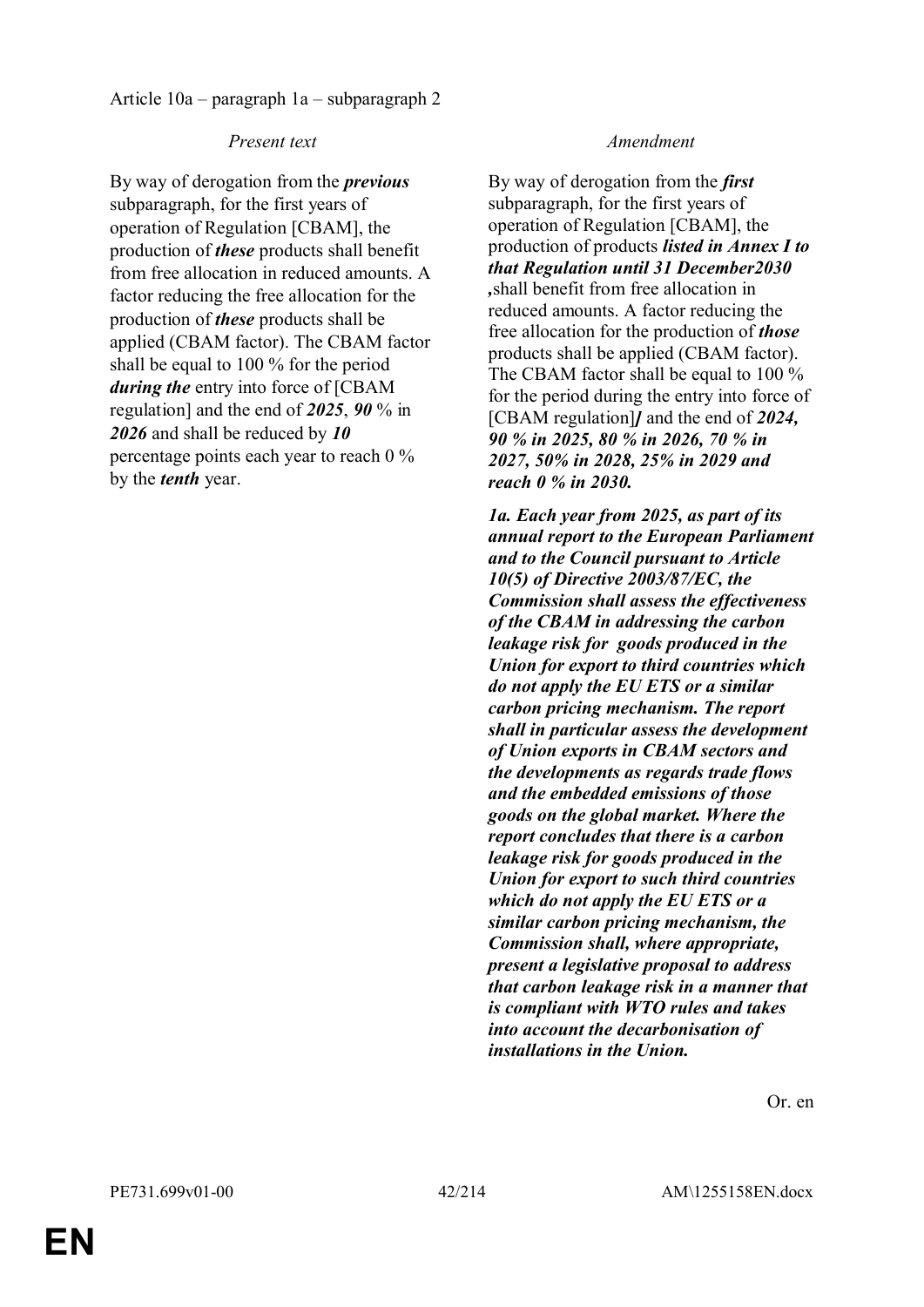### **Proposal for a directive Article 1 – paragraph 1 – point 12 – point b** Directive 2003/87/EC Article 10a – paragraph 1a – subparagraph 3

### *Present text Amendment*

The reduction of free allocation shall be calculated annually as the average share of the demand for free allocation for the production of products listed in Annex I of Regulation [CBAM] compared to the calculated total free allocation demand for all installations, for the relevant period referred to in Article 11, paragraph 1. The CBAM factor shall be applied.

The reduction of free allocation shall be calculated annually as the average share of the demand for free allocation for the production of products listed in Annex I of Regulation [CBAM] compared to the calculated total free allocation demand for all installations, for the relevant period referred to in Article 11, paragraph 1. The CBAM factor shall be applied.

Or. en

# **Proposal for a directive Recital 30**

### *Present text Amendment*

(30) The Carbon Border Adjustment Mechanism (CBAM), established under Regulation (EU) […./..] of the European Parliament and of the Council<sup>51</sup>, is an alternative to free allocation to address the risk of carbon leakage. To the extent that sectors and subsectors are covered by that measure, they should not receive free allocation. However, a transitional phasing-out of free allowances is needed to allow producers, importers and traders to adjust to the new regime. The reduction of free allocation should be implemented by applying a factor to free allocation for CBAM sectors, while the CBAM is phased in. This percentage (CBAM factor) should be equal to 100 % during the transitional period between the entry into force of [CBAM Regulation] and *2025*, *90* % in *2026* and should be reduced by *10* percentage points each year *to reach 0 %* and thereby eliminate free allocation by the *tenth* year.

(30) The Carbon Border Adjustment Mechanism (CBAM), established under Regulation (EU) […./..] of the European Parliament and of the Council<sup>51</sup>, is an alternative to free allocation to address the risk of carbon leakage To the extent that sectors and subsectors are covered by that measure, they should not receive free allocation. However, a transitional phasing-out of free allowances*,* is needed to allow producers, importers and traders to adjust to the new regime. The reduction of free allocation should be implemented by applying a factor to free allocation for CBAM sectors, while the CBAM is phased in. This percentage (CBAM factor) should be equal to 100 % during the transitional period between the entry into force of [CBAM Regulation] and *the end of 2024*, *90 % in 2025, 80 % in 2026, 70 % in 2027, 50% in 2028, 25% in 2029 and reach 0 % in 2030.*

AM\1255158EN.docx 43/214 PE731.699v01-00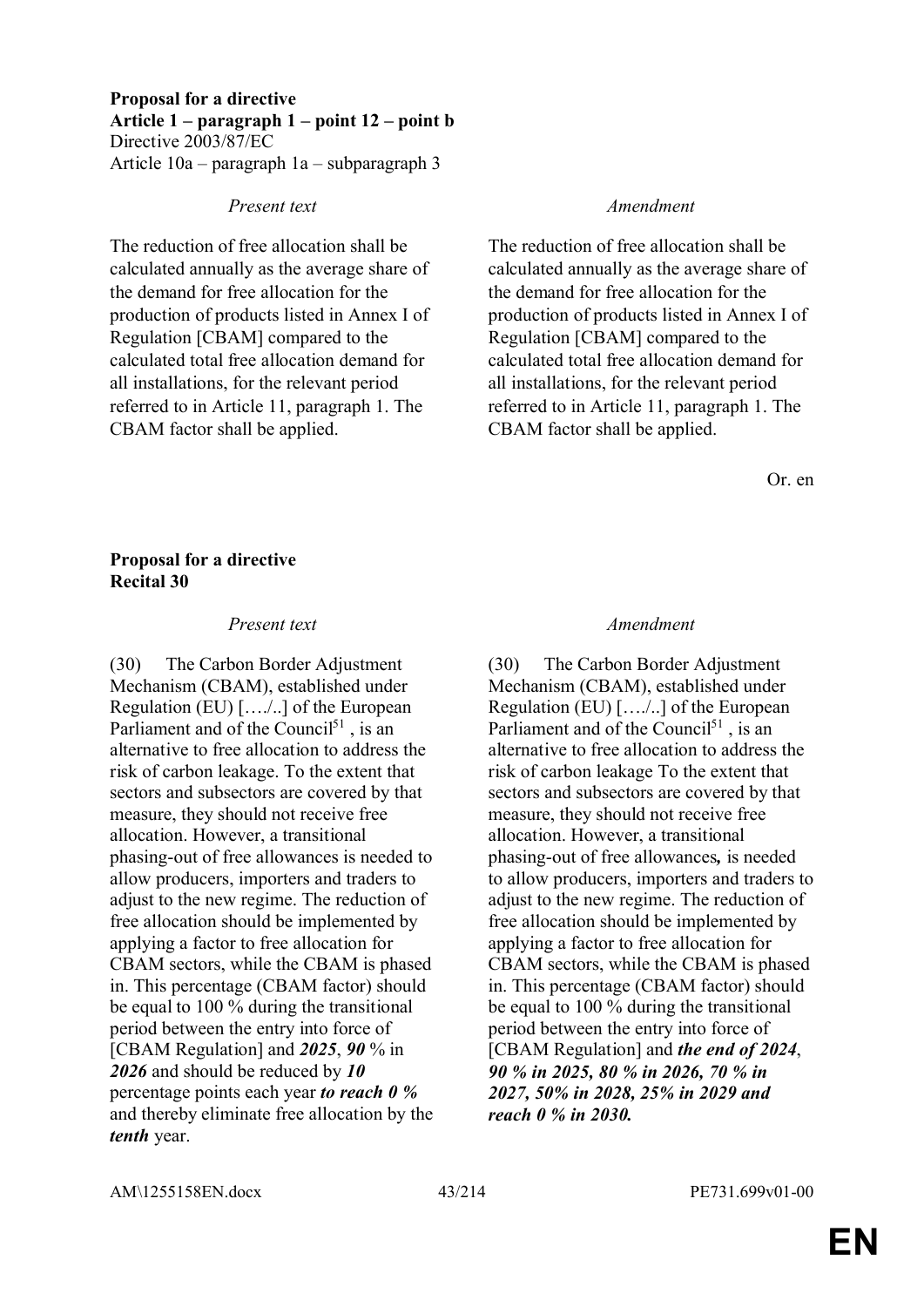The relevant delegated acts on free allocation should be adjusted accordingly for the sectors and subsectors covered by the CBAM. *The* free allocation *no longer provided to the CBAM sectors based on this calculation (CBAM demand) must be auctioned and the revenues will accrue to the Innovation Fund, so as to support innovation in low carbon technologies, carbon capture and utilisation ('CCU'), carbon capture and geological storage ('CCS'), renewable energy and energy storage, in a way that contributes to mitigating climate change. Special attention* should be *given to projects in CBAM sectors*. To respect the proportion of the free allocation available for the non-CBAM sectors, the final amount to deduct from the free allocation and to be auctioned should be calculated based on the proportion that the CBAM demand represents in respect of the free allocation needs of all sectors receiving free allocation.

The relevant delegated acts on free allocation should be adjusted accordingly for the sectors and subsectors covered by the CBAM. The free allocation no longer provided to the CBAM sectors based on this calculation (CBAM demand) must be auctioned and the revenues will accrue to the Innovation Fund, so as to support innovation in low carbon technologies, carbon capture and utilisation ('CCU'), carbon capture and geological storage ('CCS'), renewable energy and energy storage, in a way that contributes to mitigating climate change. Special attention should be given to projects in CBAM sectors. To respect the proportion of the free allocation available for the non-CBAM sectors, the final amount to deduct from the free allocation and to be auctioned should be calculated based on the proportion that the CBAM demand represents in respect of the free allocation needs of all sectors receiving free allocation.

 $<sup>51</sup>$  [please insert full OJ reference]  $<sup>51</sup>$  [please insert full OJ reference]</sup></sup>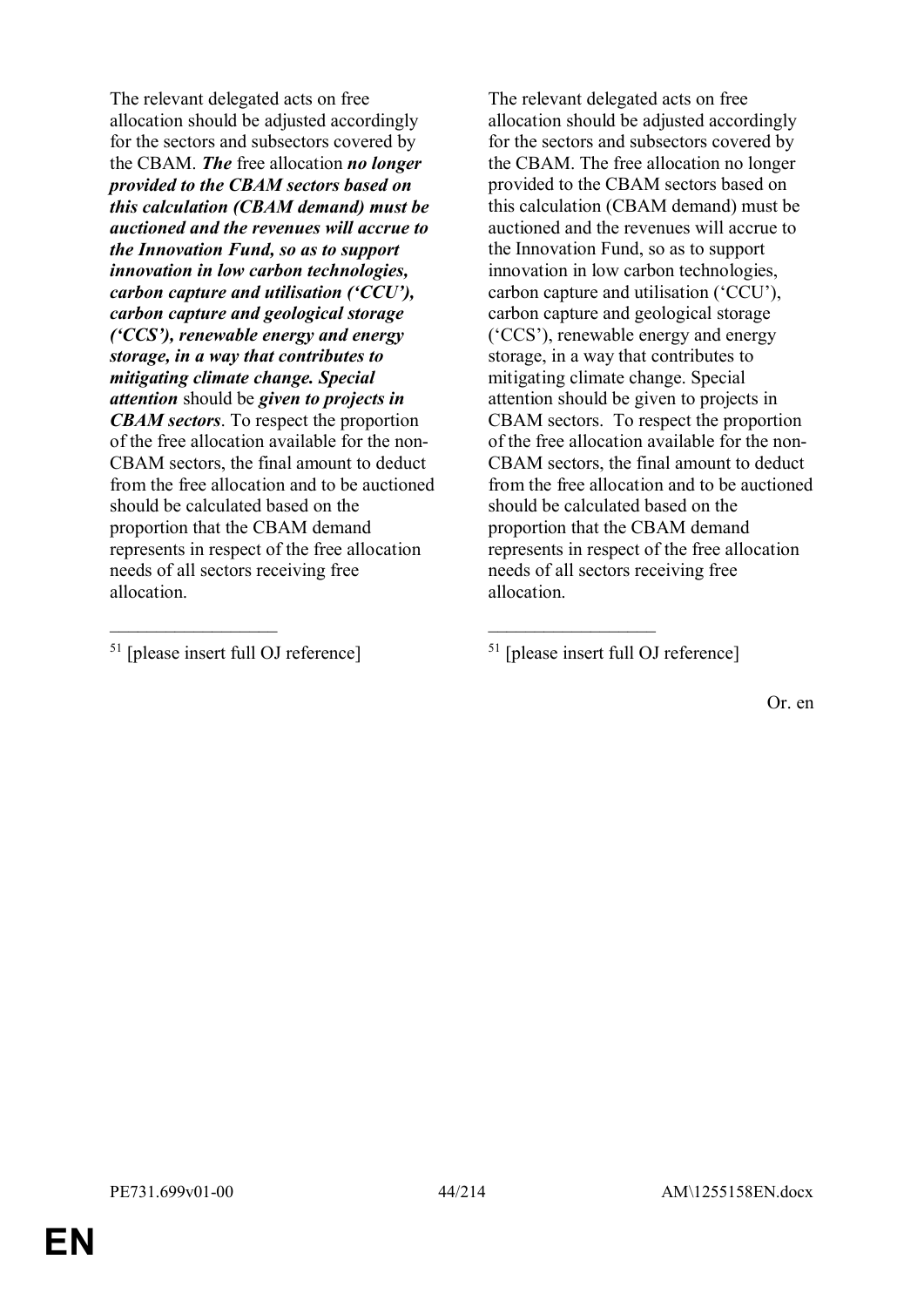*supported by* **EPP, ECR**

# **Compromise Amendment 6C**

Compromise amendment replacing Amendments 14, 15, 16, 27, 58, 59, 60, 62, 63, 82, 286 - 310, 498 - 507, 951-970, 993, 996-1020, 1021-1044, 1049-1059, 1074, 1076-1078, ITRE 10, ITRE 27, ITRE 29, ITRE 31, TRAN 18, TRAN 31, TRAN 89

**Proposal for a directive Article 1 – paragraph 1 – point 12 - point a - point i** Directive 2003/87/EC Article 10a – paragraph 1 - subparagraph 2b

*Text proposed by the Commission Amendment*

No free allocation shall be given to installations in sectors or subsectors to the extent they are covered by other measures to address the risk of carbon leakage as established by Regulation (EU) …./.. [reference to CBAM](\*\*). The measures referred to in the first subparagraph shall be adjusted accordingly.

No free allocation shall be given to installations in sectors or subsectors to the extent they are covered by other measures to address the risk of carbon leakage as established by Regulation (EU) …./.. [reference to CBAM](\*\*). The measures referred to in the first subparagraph shall be adjusted accordingly.

Or. en

**Proposal for a directive Article 1 – paragraph 1 – point 12 - point b** Directive 2003/87/EC Article 10a – paragraph 1a - subparagraph 1

*Text proposed by the Commission Amendment*

No free allocation shall be given in relation to the production of products listed in Annex I of Regulation [CBAM] as from the date of application of the Carbon Border Adjustment Mechanism.

No free allocation shall be given in relation to the production of products listed in Annex I of Regulation [CBAM] as from the date of application of the Carbon Border Adjustment Mechanism.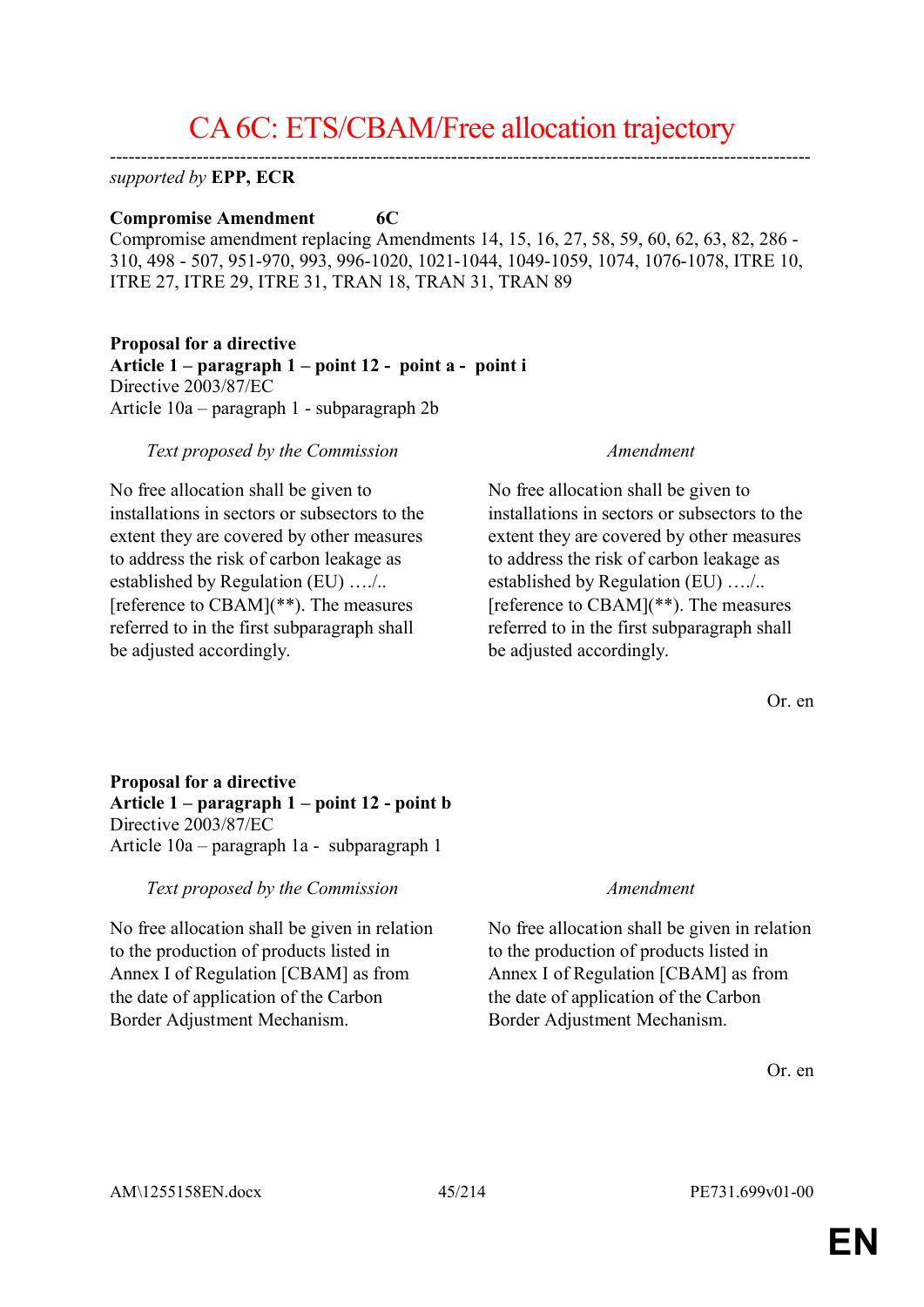# **Proposal for a directive Article 1 – paragraph 1 – point 12 - point b** Directive 2003/87/EC Article 10a – paragraph 1a - subparagraph 2

# *Text proposed by the Commission Amendment*

By way of derogation from the *previous* subparagraph, for the first years of operation of Regulation [CBAM], the production of *these* products shall benefit from free allocation in reduced amounts. A factor reducing the free allocation for the production of *these* products shall be applied (CBAM factor). The CBAM factor shall be equal to 100 % for the period *during the* entry into force of [CBAM regulation] and the end of *2025*, *90* % in *2026* and shall be reduced by *10* percentage points each year to reach 0 % by the *tenth* year.

By way of derogation from the *first* subparagraph, for the first years of operation of Regulation [CBAM], the production of products *listed in Annex I to that Regulation* shall benefit from free allocation in reduced amounts. A factor reducing the free allocation for the production of *those* products shall be applied (CBAM factor). *Contingent upon ensuring WTO compatibility and the avoidance of double protection,* the CBAM factor shall be equal to 100 % for the period *between ... [the date of* entry into force of [CBAM regulation]*]* and the end of *2027. Contingent upon application of operational phase of [CBAM regulation, Article 36(3)(d)], the CBAM factor shall be reduced during a transitional period by 10% from 2028 until 2030* before being reduced by 17,5 percentage points each year to reach 0 % by the *end of 2034.*.

Or. en

**Proposal for a directive Article 1 – paragraph 1 – point 12 - point b** Directive 2003/87/EC Article 10a – paragraph 1a - subparagraph 3

### *Text proposed by the Commission Amendment*

The reduction of free allocation shall be calculated annually as the average share of the demand for free allocation for the production of products listed in Annex I of Regulation [CBAM] compared to the calculated total free allocation demand for all installations, for the relevant period

The reduction of free allocation shall be calculated annually as the average share of the demand for free allocation for the production of products listed in Annex I of Regulation [CBAM] compared to the calculated total free allocation demand for all installations, for the relevant period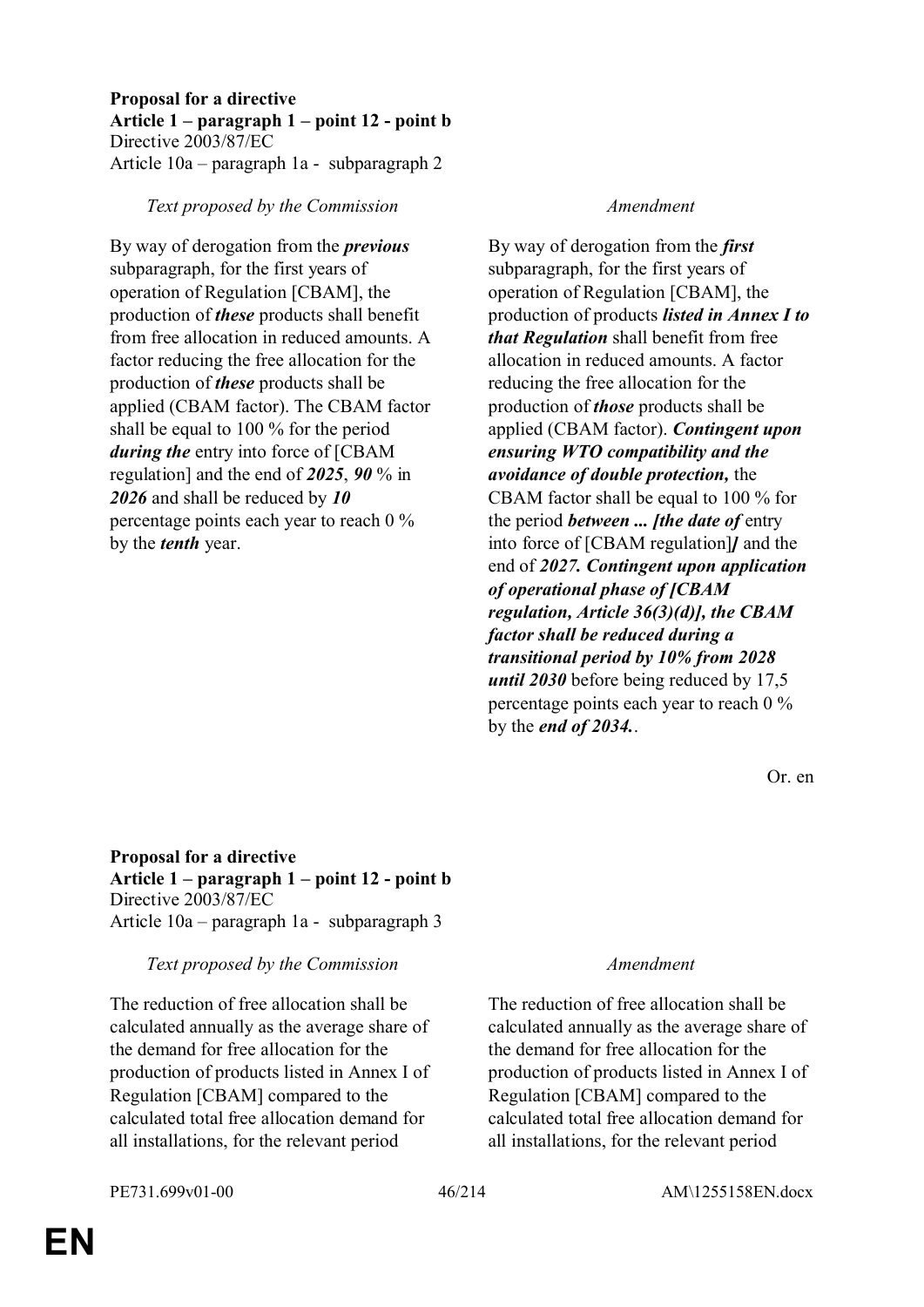referred to in Article 11, paragraph 1. The CBAM factor shall be applied.

referred to in Article 11, paragraph 1. The CBAM factor shall be applied.

Or. en

**Proposal for a directive Article 1 – paragraph 1 – point 12 - point b** Directive 2003/87/EC Article 10a – paragraph 1a a (new)

*Text proposed by the Commission Amendment*

*1aa. For each year in the period from 2028 to 2034, the allowances resulting from the reduction of free allocation in accordance with paragraph 1a shall be placed in a Carbon Border Adjustment Reserve.* 

*By 28 February 2028 and by 28 February of each subsequent year in the period referred to in the first subparagraph, the Commission shall present a report to the European Parliament and to the Council on the implementation of the Carbon Border Adjustment Mechanism (CBAM) during the calendar year preceding that of the report. In its report, the Commission shall, in particular, assess if the CBAM has entered into force and has been effectively implemented such that it leads to a level of carbon leakage protection that is equivalent to that of the free allocation system which it replaces under this Article.* 

*In the event that the Commission in its report concludes that, in the calendar year preceding that of the report, the CBAM has been effectively implemented such that it leads to a level of carbon leakage protection at least equivalent to that of the free allocation system which it replaces under this Article, the allowances placed in the Carbon Border Adjustment Reserve for the preceding calendar year shall be made available to support innovation in accordance with Article 10a(1a)(4) and* 

AM\1255158EN.docx 47/214 PE731.699v01-00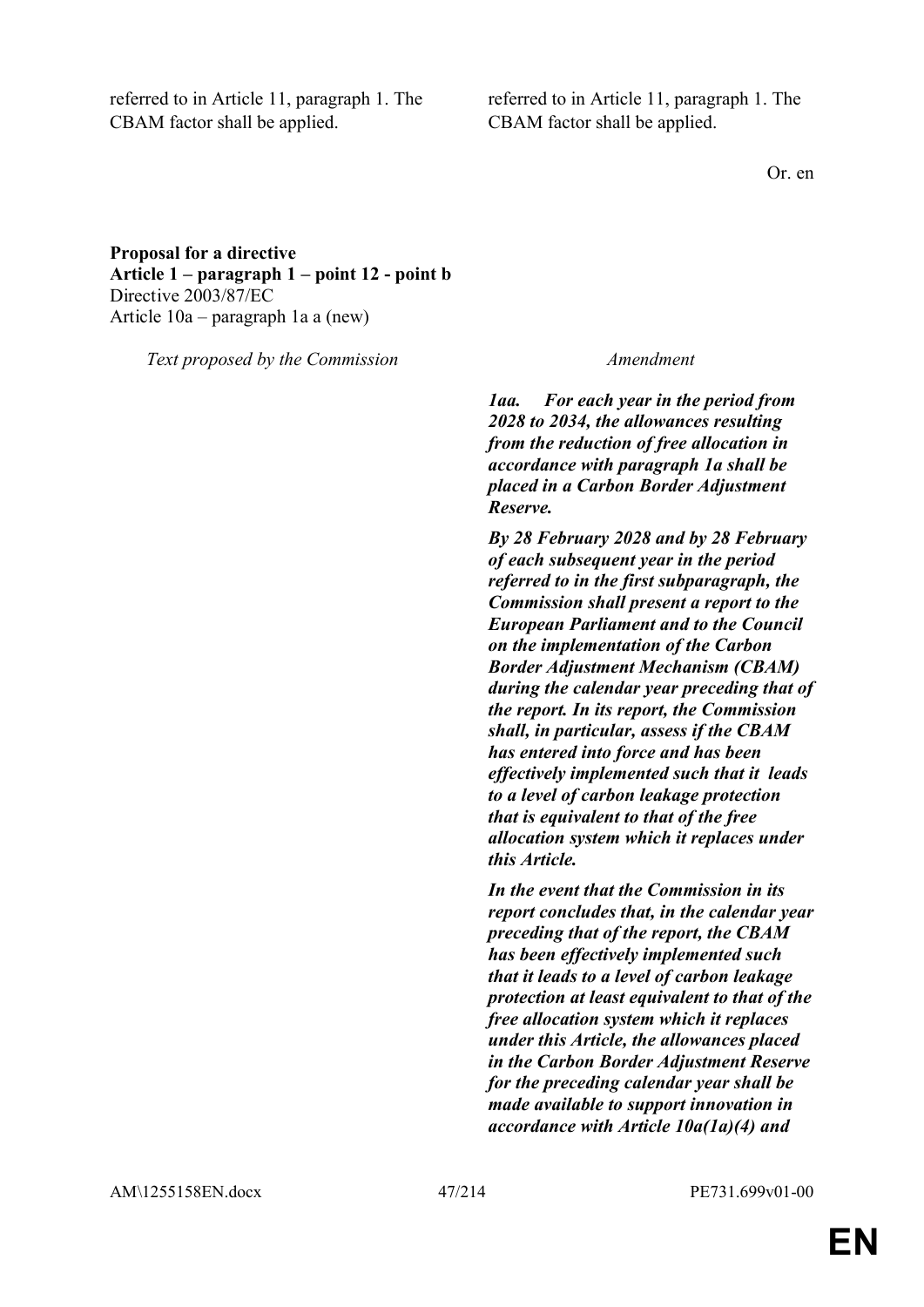# *Article 10a(8).*

*In the event that the Commission in its report concludes that, in the calendar year preceding that of the report, the CBAM has not been effectively implemented such that it leads to a level of carbon leakage protection at least equivalent to that of the free allocation system which it replaces under this Article, the allowances placed in the Carbon Border Adjustment Reserve for the preceding calendar year shall be reallocated to installations in accordance with Article 10a(1).*

*1ab. The Commission is empowered to adopt delegated acts in accordance with Article 23 to supplement this Directive concerning the detailed arrangements for the Carbon Border Adjustment Reserve provided for in paragraph 1aa of this Article, including the criteria to be used for the assessment referred to in the second subparagraph of that paragraph, and the modalities for the reallocation of allowances from the Carbon Border Adjustment Reserve to installations referred to in the fourth subparagraph of that paragraph.*

Or. en

**Proposal for a directive Article 1 – paragraph 1 – point 20** Directive 2003/87/EC Article 30 – paragraph 2

*Text proposed by the Commission Amendment*

The measures applicable to CBAM sectors shall be kept under review in light of the application of Regulation xxx [reference to CBAM].;

The measures applicable to CBAM sectors shall be kept under review in light of the application of Regulation xxx [reference to CBAM].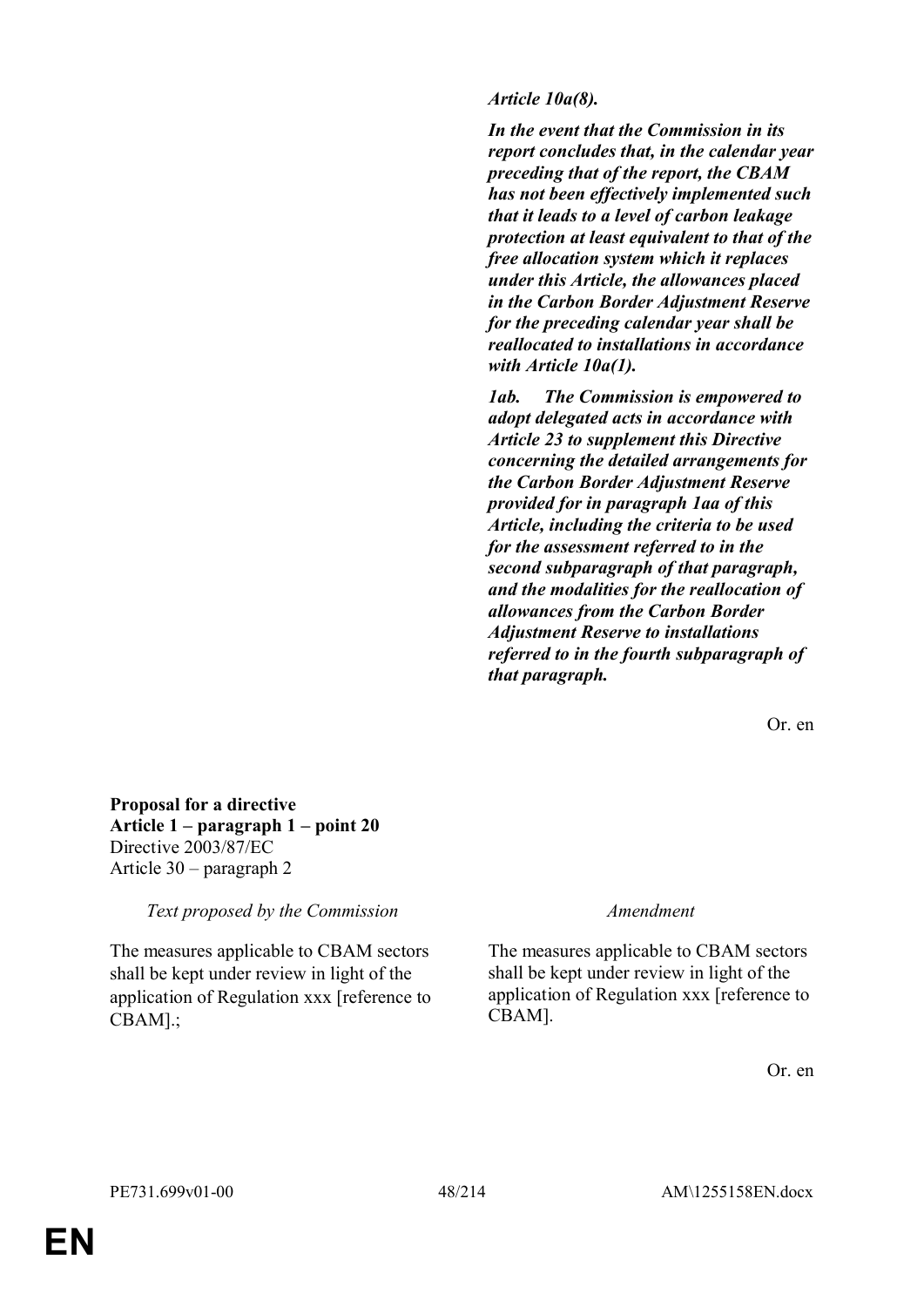# **Proposal for a directive Recital 30**

# *Text proposed by the Commission Amendment*

(30) The Carbon Border Adjustment Mechanism (CBAM), established under Regulation (EU) […./..] of the European Parliament and of the Council<sup>51</sup>, is an alternative to free allocation to address the risk of carbon leakage. To the extent that sectors and subsectors are covered by that measure, they should not receive free allocation. However, a transitional phasing-out of free allowances is needed to allow producers, importers and traders to adjust to the new regime. The reduction of free allocation should be implemented by applying a factor to free allocation for CBAM sectors, while the CBAM is phased in. This percentage (CBAM factor) should be equal to 100 % during the transitional period between the entry into force of [CBAM Regulation] and *2025*, *90* % in *2026* and should be reduced by *10* percentage points each year *to reach 0 %* and thereby eliminate free allocation by the *tenth* year.

The relevant delegated acts on free allocation should be adjusted accordingly for the sectors and subsectors covered by the CBAM. *The* free allocation *no longer provided to the CBAM sectors based on this calculation (CBAM demand) must be auctioned and the revenues will accrue to the Innovation Fund, so as to support innovation in low carbon technologies, carbon capture and utilisation ('CCU'), carbon capture and geological storage ('CCS'), renewable energy and energy storage, in a way that contributes to* 

(30) The Carbon Border Adjustment Mechanism (CBAM), established under Regulation (EU) […./..] of the European Parliament and of the Council<sup>51</sup>, is an alternative to free allocation to address the risk of carbon leakage *without undermining the Union competitiveness*. To the extent that sectors and subsectors are covered by that measure, they should not receive free allocation. However, a transitional phasing-out of free allowances*, combined with a reserve and review mechanism,* is needed to allow producers, importers and traders to adjust to the new regime *and to assess the effective implementation of the CBAM*. The reduction of free allocation should be implemented by applying a factor to free allocation for CBAM sectors, while the CBAM is phased in. This percentage (CBAM factor) should be equal to 100 % during the transitional period between the entry into force of [CBAM Regulation] and *the end of 2027*, *and contingent upon application of operational phase under the CBAM regulation, Article 36(3)(d),*  and should be reduced by 10 percentage points each year *from 2028 until 2030 before being reduced by 17,5 percentage points each year* to reach 0 % and thereby eliminate free allocation by *2034*.

The relevant delegated acts on free allocation should be adjusted accordingly for the sectors and subsectors covered by the CBAM. *This phase-out of* free allocation should be *kept under review in light of the entry into force and effective implementation of the CBAM*. To respect the proportion of the free allocation available for the non-CBAM sectors, the final amount to deduct from the free allocation and to be auctioned should be calculated based on the proportion that the CBAM demand represents in respect of the

AM\1255158EN.docx 49/214 PE731.699v01-00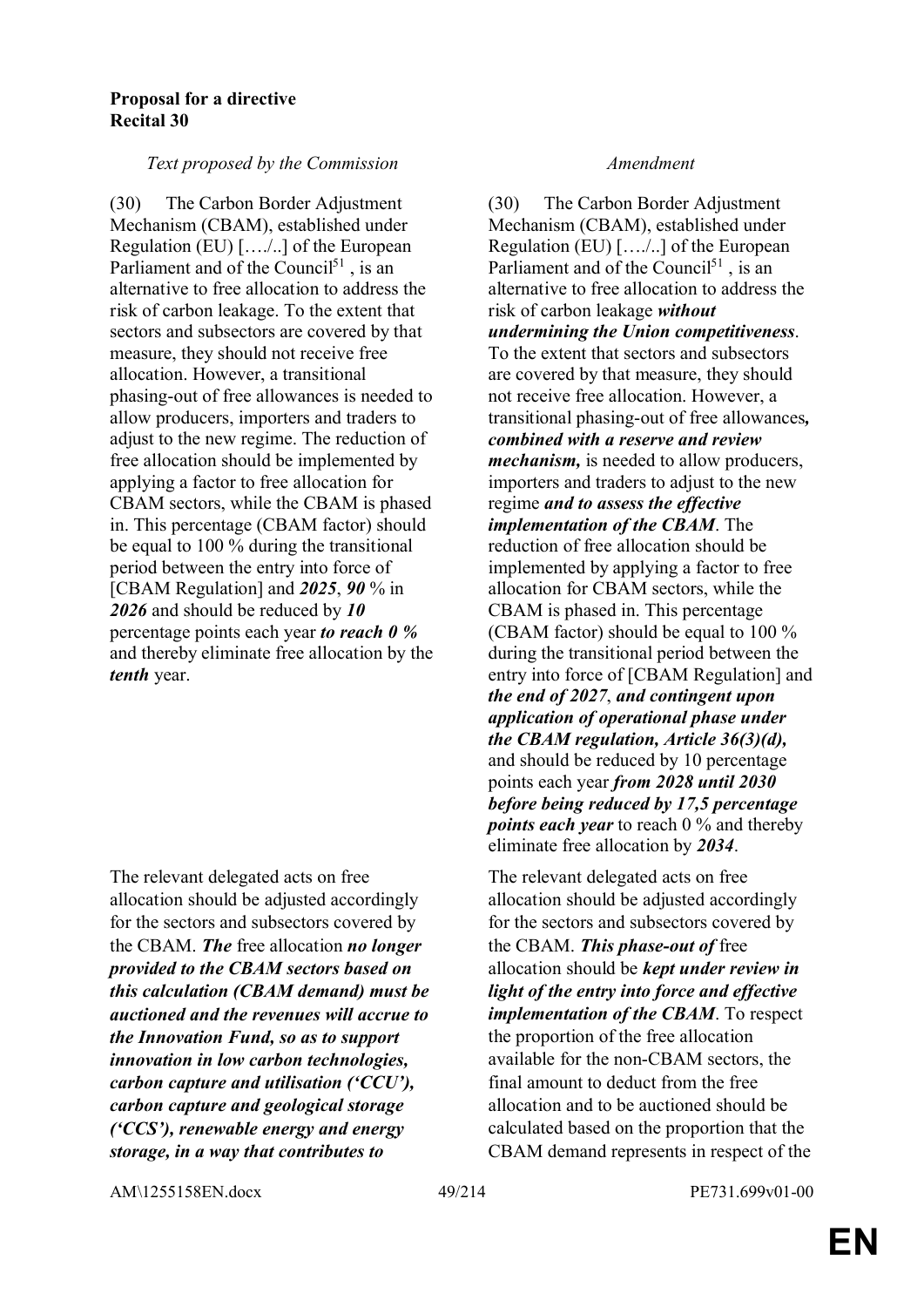*mitigating climate change. Special attention* should be *given to projects in CBAM sectors*. To respect the proportion of the free allocation available for the non-CBAM sectors, the final amount to deduct from the free allocation and to be auctioned should be calculated based on the proportion that the CBAM demand represents in respect of the free allocation needs of all sectors receiving free allocation.

 $\mathcal{L}_\mathcal{L}$  , and the contribution of the contribution of  $\mathcal{L}_\mathcal{L}$ 

 $<sup>51</sup>$  [please insert full OJ reference]  $<sup>51</sup>$  [please insert full OJ reference]</sup></sup>

free allocation needs of all sectors receiving free allocation.

Or. en

# **Proposal for a directive Recital 30 a (new)**

*Text proposed by the Commission Amendment*

*(30a) A temporary Carbon Border Adjustment Reserve should be established, linked to an annual review mechanism to assess the entry into force and effective implementation of the CBAM. Each year, the free allocation no longer provided to the CBAM sectors, based on the free allocation phase-out calculation, should be moved into a temporary reserve. By 28 February of the following year, the Commission should assess and report on the entry into force of the CBAM and its effectiveness during the preceding year, namely whether it resulted in an equivalent level of carbon leakage protection. Where the assessment is positive, the allowances in the reserve from the preceding year should automatically be auctioned and the revenues should accrue to the Net-Zero-Fund*. *Special attention should be given to projects in CBAM sectors, in particular those with higher export intensity .*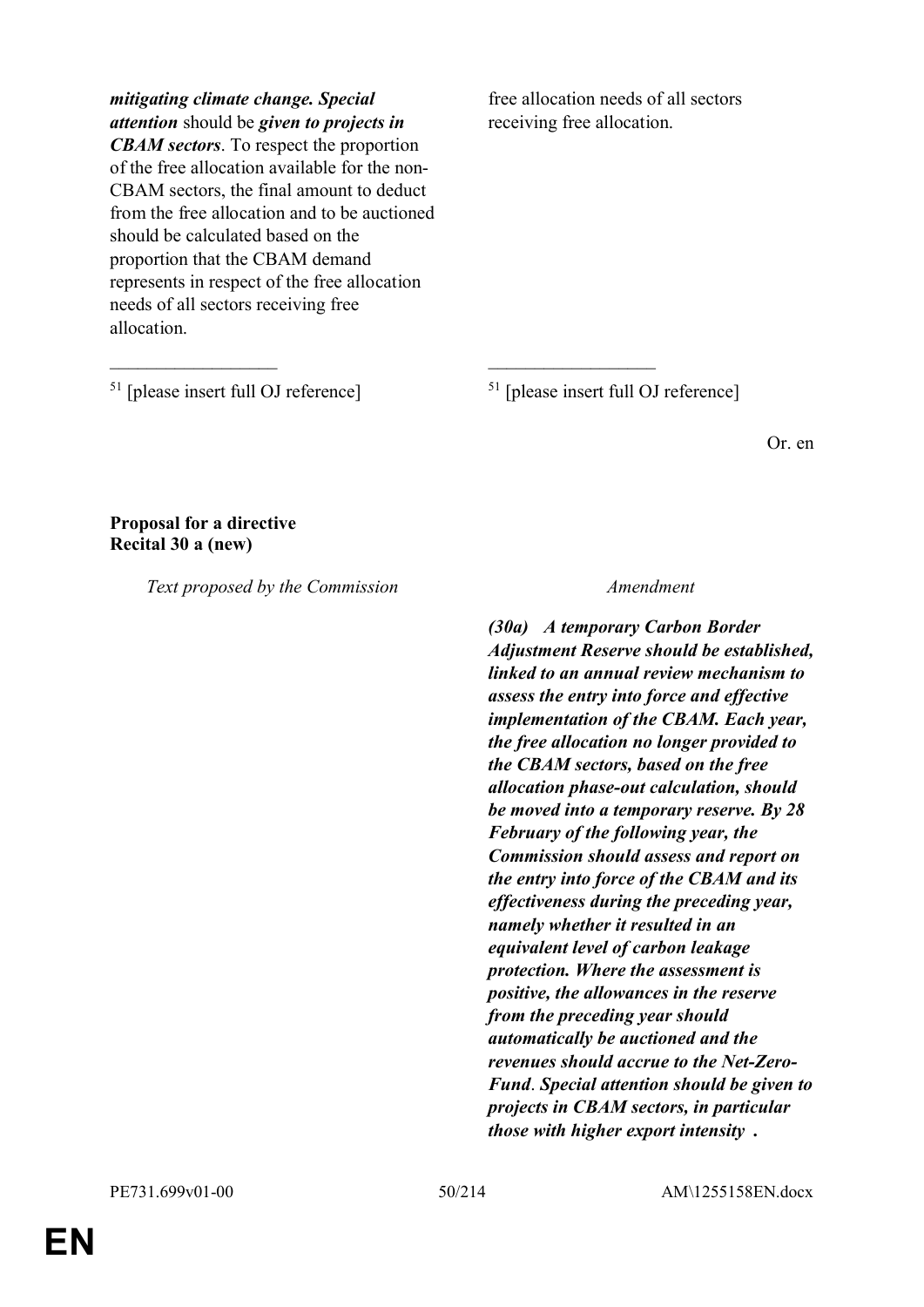*Where the assessment is negative, the allowances in the reserve from the preceding year should automatically be released back to industry to fill the carbon leakage protection gap. This should limit any possible gaps that might arise in carbon leakage protection, while avoiding double protection.*

Or. en

# CA 6D: Free Allocation Revenue -----------------------------------------------------------------------------------------------------------------

## *supported by* **EPP, S&D, RE, Greens, The Left**

### **Compromise Amendment 6D**

Compromise amendment replacing the following amendments: - Articles: 61, 1060-1073, - Recitals: 255, 269

### **Proposal for a directive**

**Article 1 – paragraph 1 – point 12 - point b** Directive 2003/87/EC Article 10a – paragraph 1a - subparagraph 4

*Text proposed by the Commission Amendment*

Allowances resulting from the reduction of free allocation shall be made available to support innovation in accordance with Article 10a(8);

Allowances resulting from the reduction of free allocation shall be made available *for the Fund* in accordance with Article 10a(8);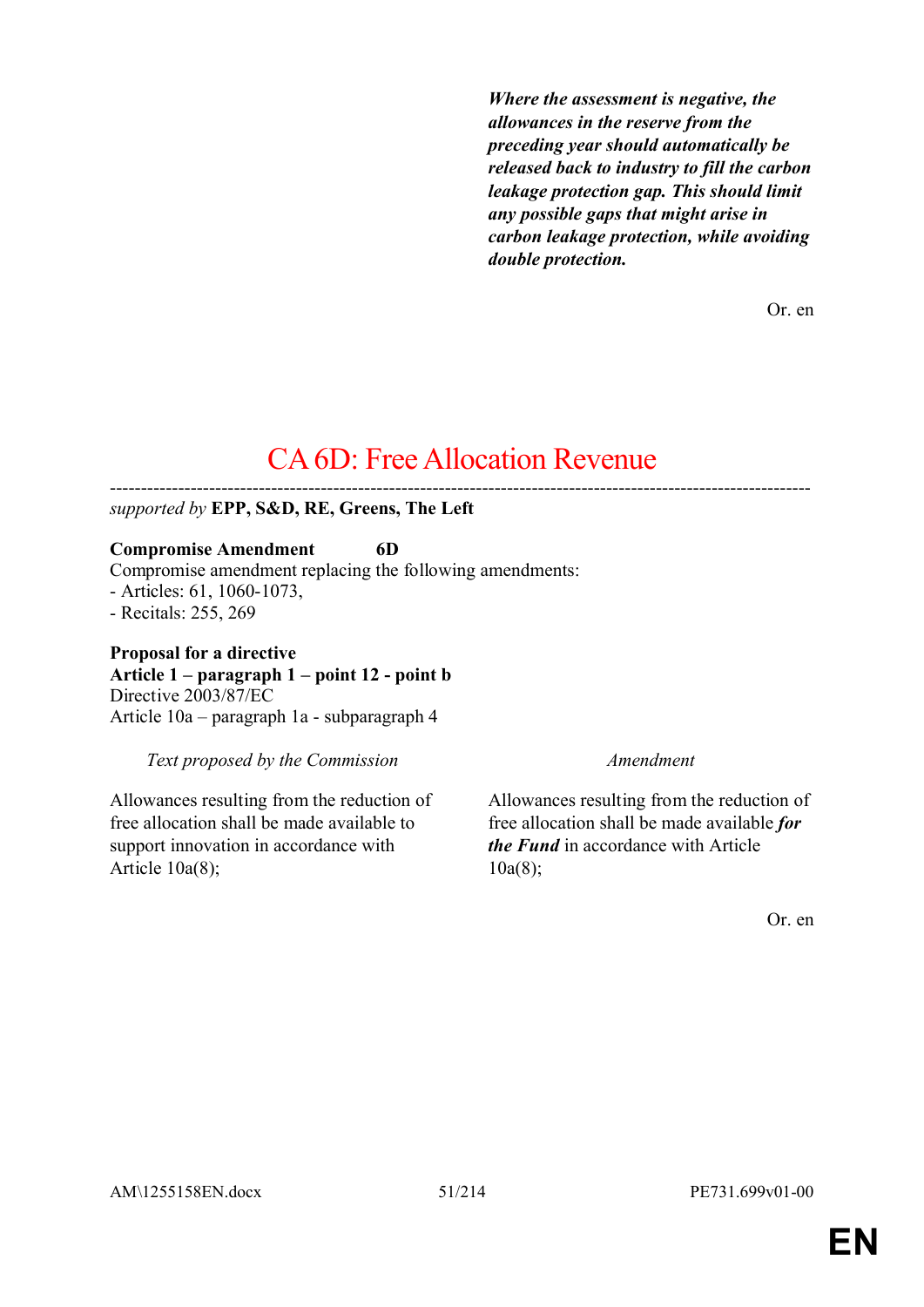# CA 7: Conditionality **(Article 10(1)(2a & b); Recital 29**

-----------------------------------------------------------------------------------------------------------------

*supported by* **EPP, S&D, RE, Greens,** 

**Compromise Amendment 7** Compromise amendment replacing Amendments 56, 820, 917-962, ITRE 26 (Article 10a(1)); 13, 272-285, ITRE 9 (recital 29)

# **Energy Audit Contitionality and Decarbonisation Plans (Article 10a(1))**

**Proposal for a directive Article 1 – paragraph 1 – point 12 – point a – point i** Directive 2003/87/EC Article 10a – paragraph 1 – subparagraph 2 a (new)

### *Text proposed by the Commission Amendment*

In the case of installations covered by the obligation to conduct an energy audit under Article 8(4) of Directive 2012/27/EU of the European Parliament and of the Council(\*) [Article reference to be updated with the revised Directive], free allocation shall only be granted fully if the recommendations of the audit report are implemented, to the extent that the payback time for the relevant investments does not exceed *five* years and that the costs of those investments are proportionate. Otherwise, the amount of free allocation shall be reduced by 25 %. The amount of free allocation shall not be reduced if an operator demonstrates that it has implemented other measures which lead to greenhouse gas emission reductions equivalent to those recommended by the audit report. The measures referred to in the first subparagraph shall be adjusted accordingly.

*2a.* In the case of installations covered by the obligation to conduct an energy audit *or implement a certified energy management system* under Article 8(4) of Directive 2012/27/EU of the European Parliament and of the Council(\*) [Article reference to be updated with the revised Directive], free allocation shall only be granted fully if the recommendations of the audit report *or of the certified energy management system* are implemented, to the extent that the pay-back time for the relevant investments does not exceed *eight* years and that the costs of those investments are proportionate. Otherwise, the amount of free allocation shall be reduced *in accordance with subparagraph 2c*. The amount of free allocation shall not be reduced if an operator demonstrates that it has implemented other measures which lead to greenhouse gas emission reductions equivalent to those recommended by the audit report *for the installation concerned*. The measures referred to in the first subparagraph shall be adjusted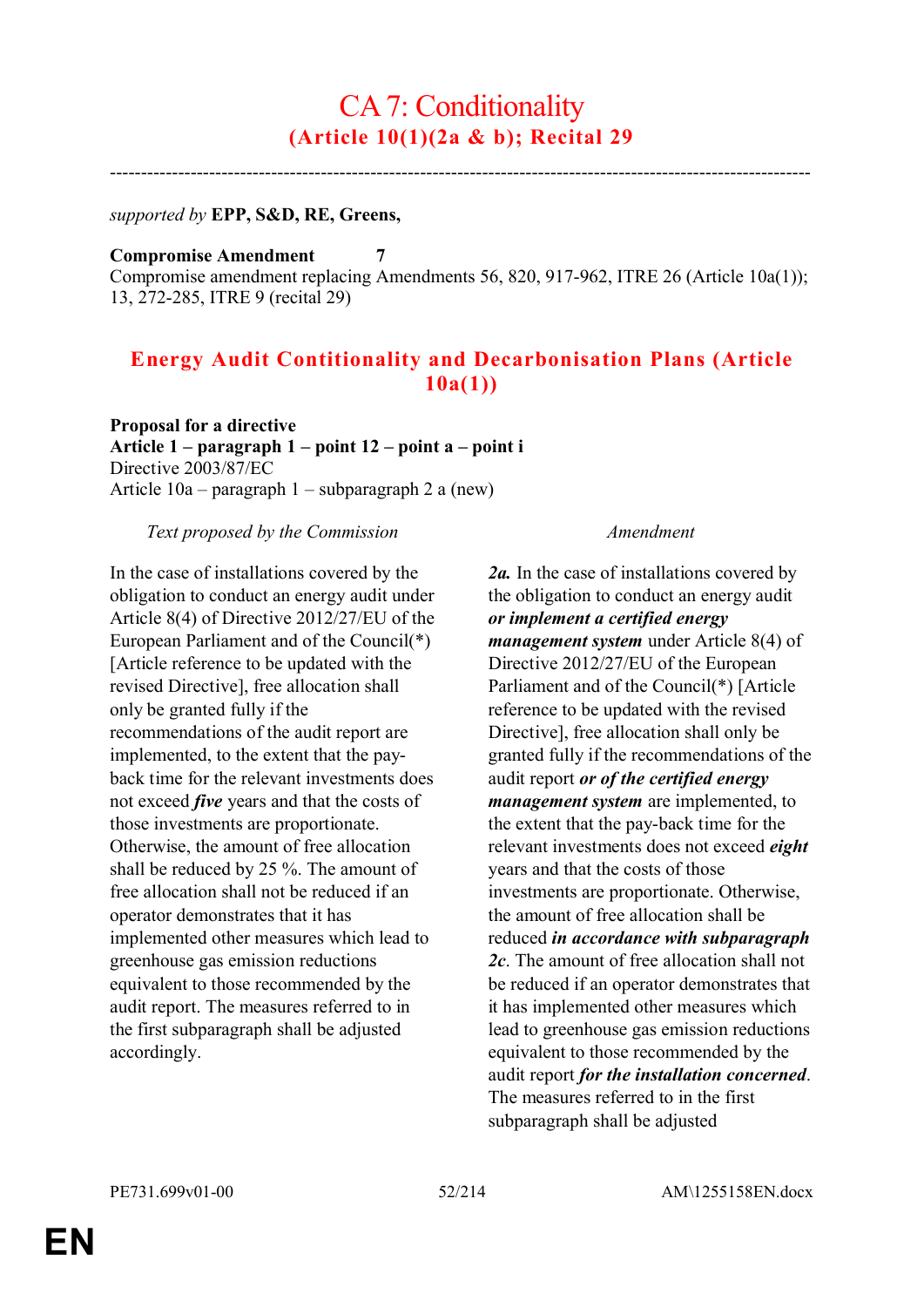accordingly.

*2b. In addition to the requirements set out in subparagraph 2a, by 1 July 2025, operators in sectors or subsectors eligible for free allocation of allowances pursuant to Articles 10a and 10b shall establish a decarbonisation plan for each of their installations for its activities subject to the scope of this Directive. That plan shall be consistent with the climate-neutrality objective set out in Article 2(1) of Regulation (EU) 2021/1119 and any relevant sectoral roadmaps prepared in accordance with Article 10 of that Regulation and shall set out:*

*(a) measures and related financial and investment plans for each installation to reach the necessary emission reductions consistent with the climateneutrality objective set out in Article 2(1) of Regulation (EU) 2021/1119 and any relevant sectoral roadmaps prepared in accordance with Article 10 of that Regulation at installation level, excluding the use of carbon offset credits; (b) intermediate targets and milestones to measure, by 31 December 2025 and by 31 December of each subsequent year thereafter until 2050, progress made towards reaching climateneutrality as set out in point (a);*

*(c) an estimate of the impact of each of the measures and related financial and investment plans referred to in point (a) as regards the reduction of greenhouse gas emissions and the targets and milestones referred to in point (b).*

*(d) measures to address the implications for re- and up-skilling of the workforce, including through social dialogue, in accordance with national law and practice, in order to ensure a just transition.* 

*Member States may provide financial support to operators for the implementation of their plans referred to*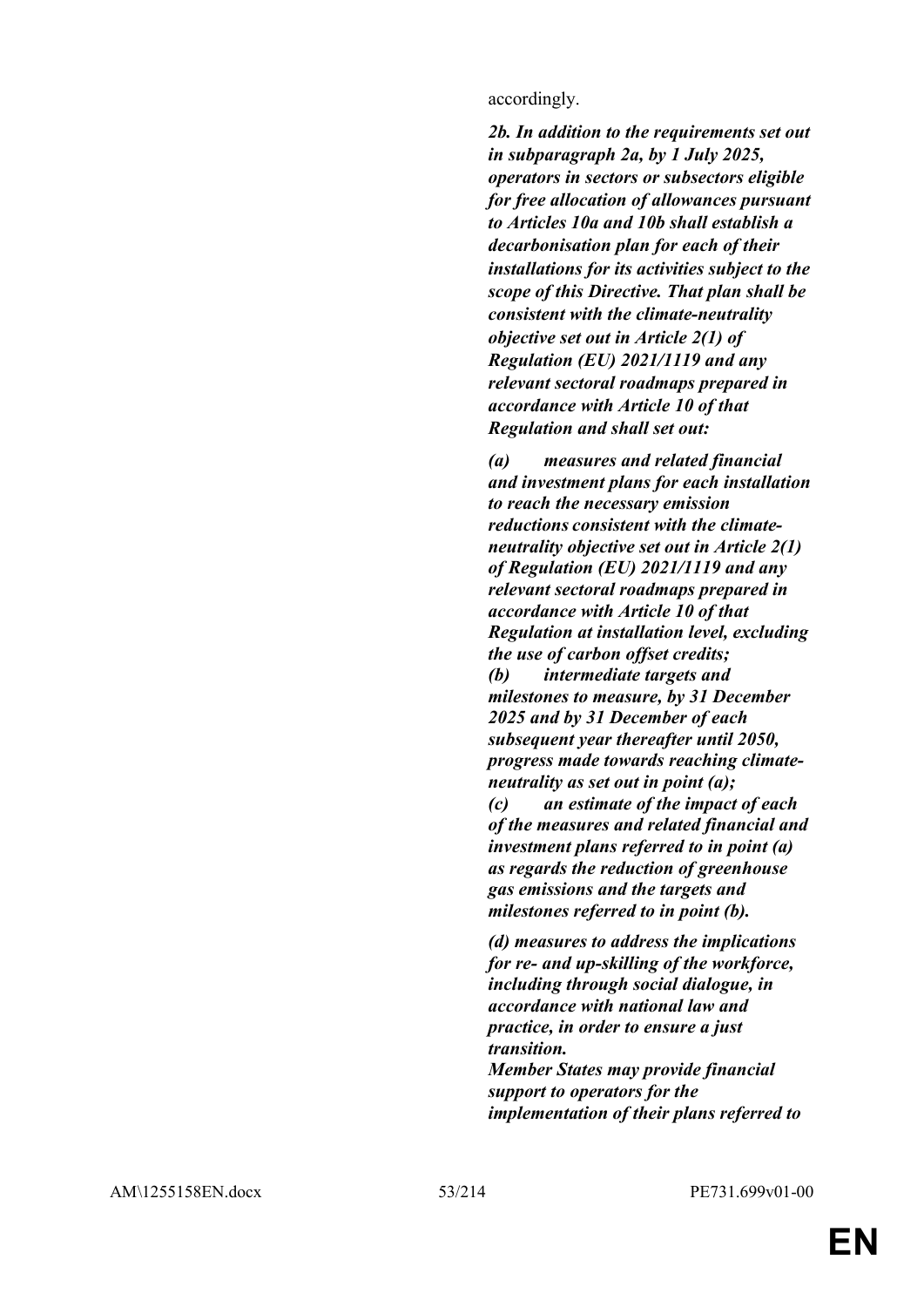*in the third subparagraph. Such support shall not be considered illegal state aid. The attainment of the targets and milestones referred to in point (b) of the third subparagraph shall be verified by 31 December 2025 and by 31 December of each subsequent year thereafter until 2050, in accordance with the verification and accreditation procedures provided for in Article 15.* 

*If no decarbonisation plan has been established in accordance with this paragraph or if the milestones and targets in the plan have not been attained, the amount of free allocation shall be reduced in accordance with subparagraph 2c.*

*2ba. The Commission, supported by the European Scientific Advisory Board on Climate Change referred in Article 3 of Regulation (EU) 2021/1119, is empowered to adopt delegated act in accordance with Article 23 to supplement this Directive by setting minimal content and format of the decarbonisation plans referred to in paragraph 2b, in particular as to benchmarks for the intermediate targets and milestones referred to in point (b) of paragraph 2b. The establishment and adoption of the delegated act shall involve all relevant stakeholders.*

*2c. Where the requirements in either subparagraph 2a or in subparagraph 2b have not been fulfilled, free allocation shall be reduced by:*

*(a) 50% for the installations whose greenhouse gas emission levels are above the average of the 10 % least efficient installations in a sector or subsector in the Union for the relevant product benchmarks;*

*(b) 30% for installations whose greenhouse gas emission levels are below the average of the 10 % least efficient installations in a sector or subsector in the Union for the relevant product benchmarks and above the average of the 50 % most efficient installations in that sector or subsector;*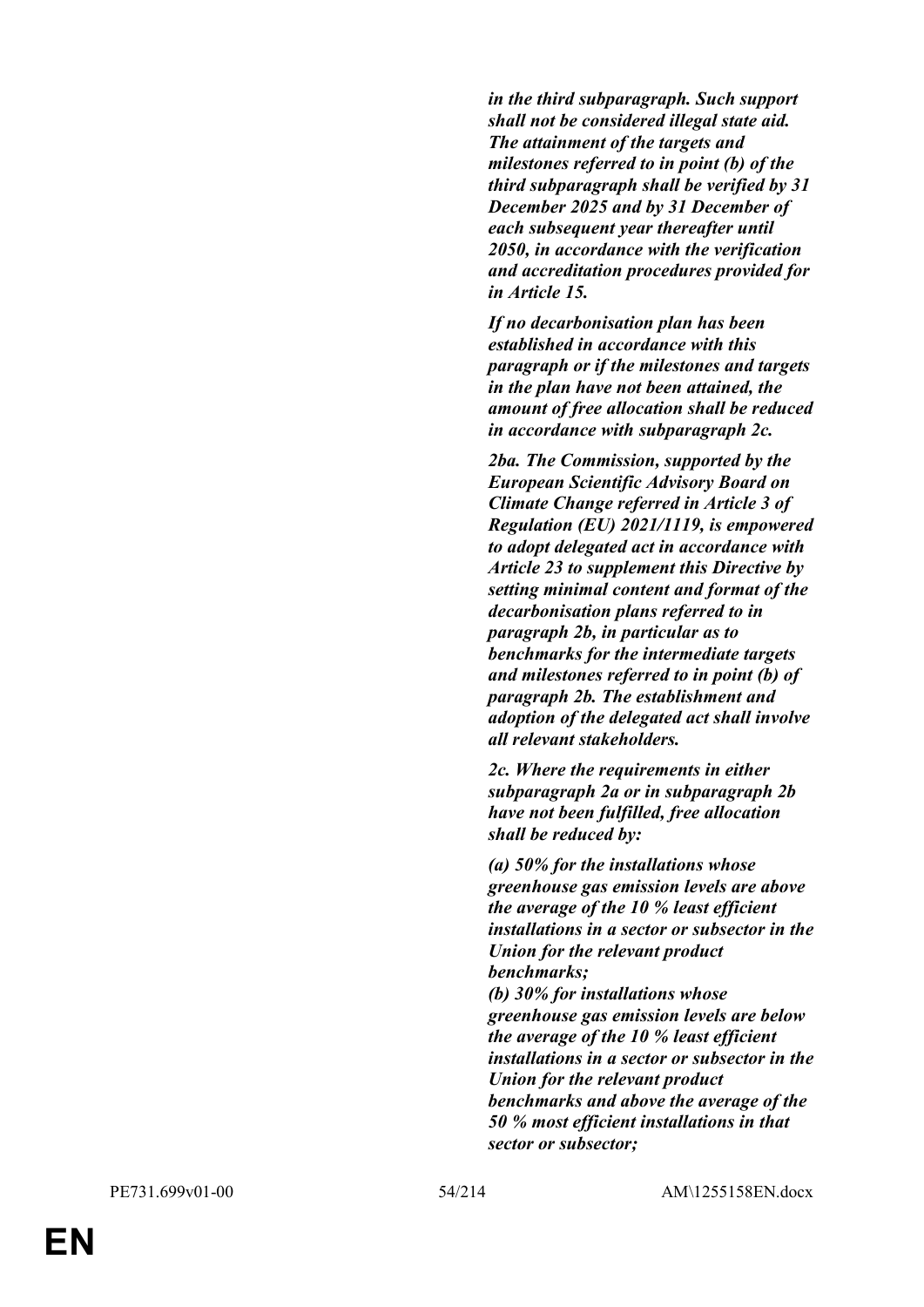*(c) 25% for installations whose* 

*greenhouse gas emission levels are above the average of the 10 % most efficient installations in a sector or subsector in the Union for the relevant product benchmarks and below the average of the 50 % most efficient installations in that sector or subsector.*

*Where the requirements in neither subparagraph 2a nor 2b have been fulfilled, the percentages set out in points (a), (b) and (c) of the [x] subparagraph shall be doubled.* 

*2d. An additional free allocation of 10 % of the applicable benchmark value shall be given to installations whose greenhouse gas emission levels are below the average of the 10 % most efficient installations in a sector or subsector in the Union for the relevant product benchmarks provided allowances are available in accordance with the second subparagraph.*

*For the purpose of the additional free allocation referred to in the seventh subparagraph of this paragraph, any allowances that are not allocated due to a reduction of free allocation in accordance with the fifth subparagraph of this paragraph shall be used.*

*any allowances that are not allocated due to a reduction of free allocation in accordance with the fifth subparagraph of this paragraph shall be used.*

<sup>(\*)</sup> Directive 2012/27/EU of the European Parliament and of the Council of 25 October 2012 on energy efficiency, amending Directives 2009/125/EC and 2010/30/EU and repealing Directives 2004/8/EC and 2006/32/EC (OJ L 315, 14.11.2012, p. 1).

<sup>(\*)</sup> Directive 2012/27/EU of the European Parliament and of the Council of 25 October 2012 on energy efficiency, amending Directives 2009/125/EC and 2010/30/EU and repealing Directives 2004/8/EC and 2006/32/EC (OJ L 315, 14.11.2012, p. 1).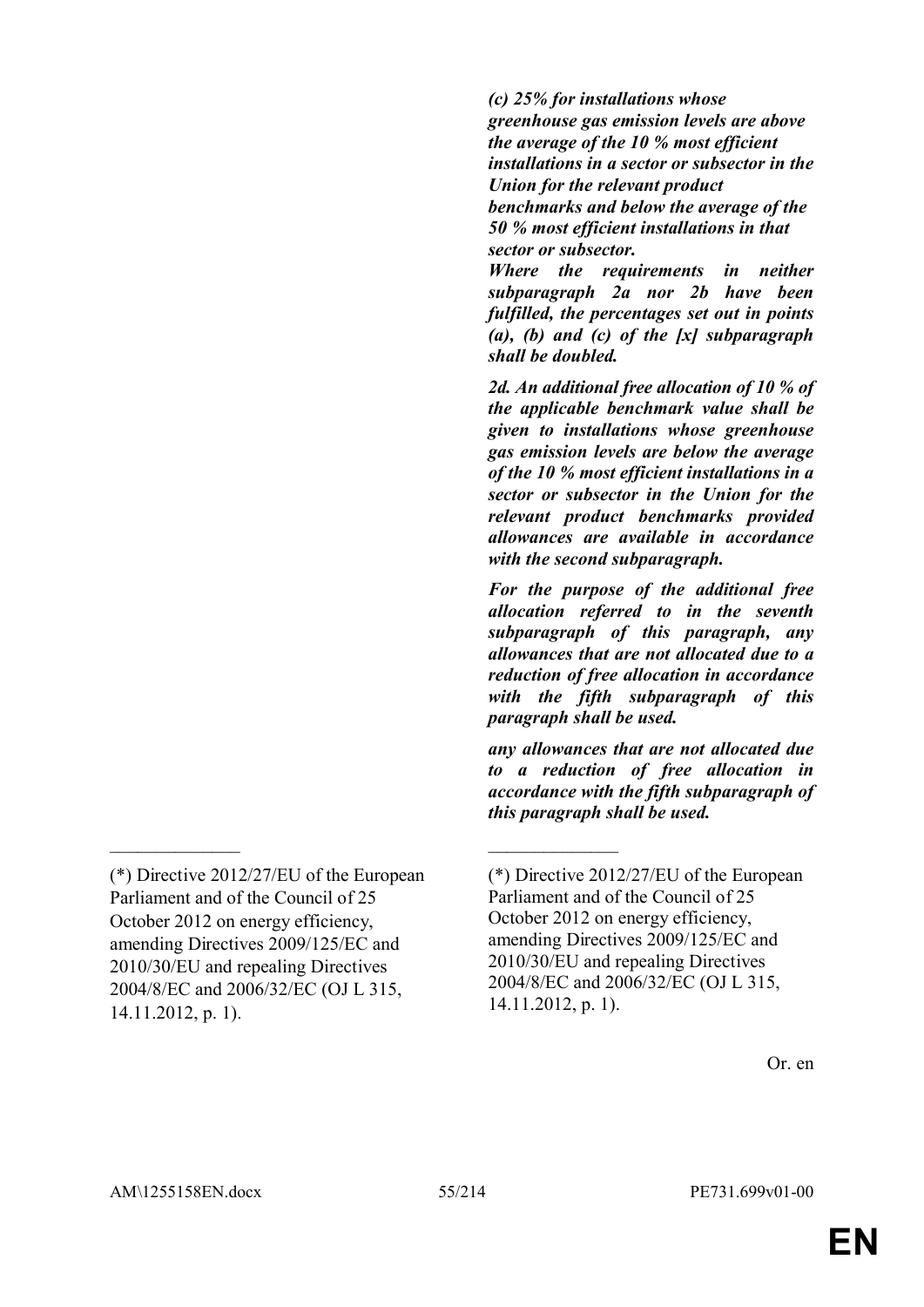# **Proposal for a directive Recital 29**

# *Text proposed by the Commission Amendment*

(29) Further incentives to reduce greenhouse gas emissions by using costefficient techniques should be provided. To that end, *the* free allocation of emission allowances *to stationary installations* from 2026 onwards should *be conditional on investments in techniques to increase energy efficiency and reduce* emissions*. Ensuring that this is focused on larger energy users would result in a substantial reduction in burden for businesses with lower energy use, which may be owned by small and medium sized enterprises or micro-enterprises. [Reference to be confirmed with the revised EED].* The relevant *delegated acts* should *be adjusted accordingly*.

(29) Further incentives to reduce greenhouse gas emissions by using costefficient techniques should be provided. To that end, *a bonus-malus system should be introduced for determining the share of free allocation. For installations whose greenhouse gas emissions are above the relevant benchmark values, the amount of* free allocation of emission allowances from 2026 onwards should *vary in line with the implementation of a duly established decarbonisation plan. Conversely, installations whose greenhouse gas* emissions *are below* the relevant *benchmark values* should *receive an incentive in the form of an additional free allocation*.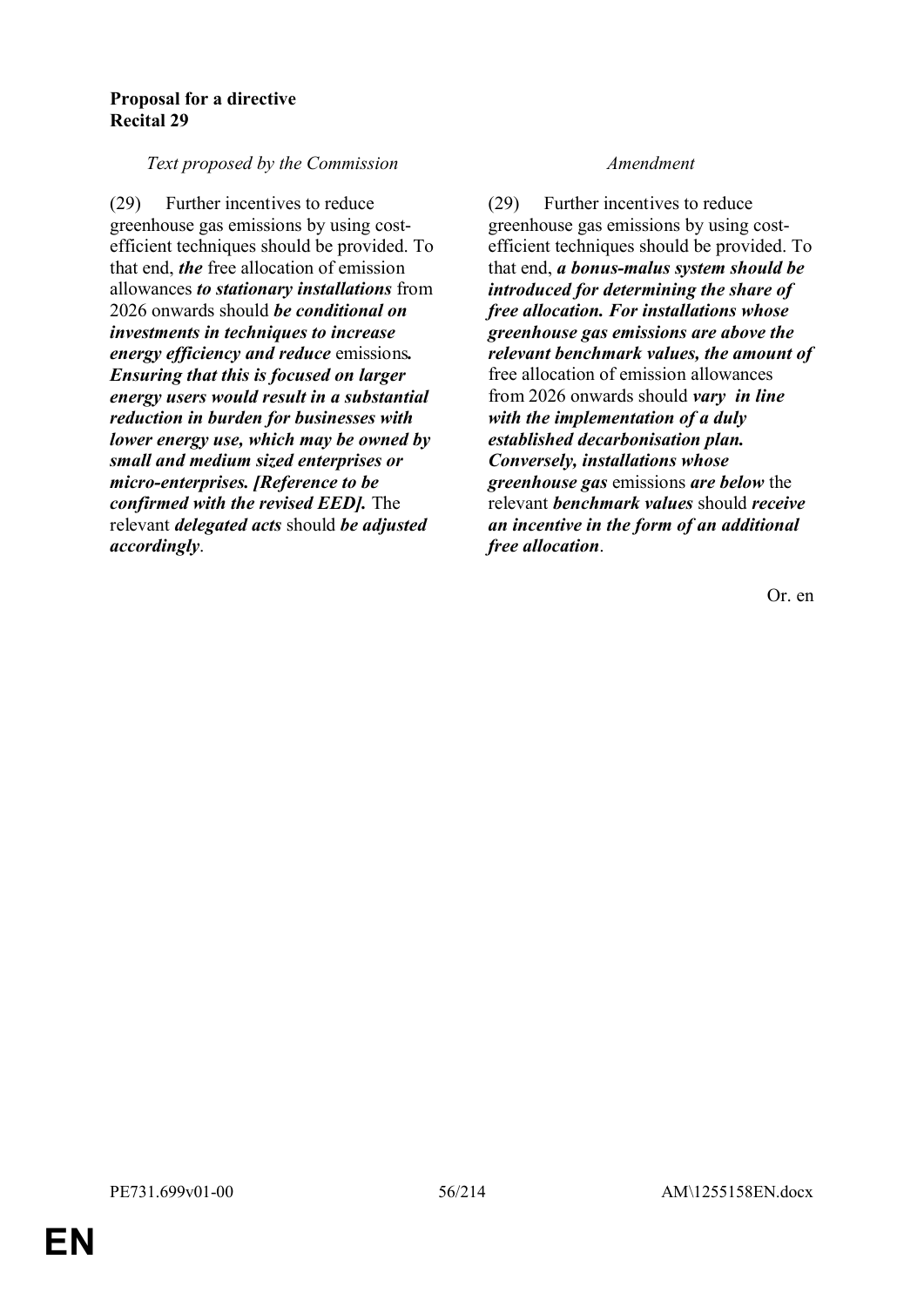*supported by* **EPP, S&D, RE, Greens,** 

### **Compromise Amendment 8**

Compromise amendment replacing the following amendments - 57, 971 - 995, 1079 - 1121, 1134 - 1150, 1157, 1158, 1297 - 1299; 1630 (Articles); 17, 147 - 156, 158, 320 - 327, 330 - 334, 337, ITRE 11 (Recitals 8, 8a, 31)

**Proposal for a directive Article 1 – paragraph 1 – point 12 - point a - point ii** Directive 2003/87/EC Article 10 a – paragraph 1 - subparagraph 3

*Text proposed by the Commission Amendment*

In order to provide further incentives for reducing greenhouse gas emissions and improving energy efficiency, the determined Union-wide ex-ante benchmarks shall be reviewed before the period from 2026 to 2030 in view of potentially modifying the definitions and system boundaries of existing product benchmarks.;

In order to provide further incentives for reducing greenhouse gas emissions and improving energy efficiency, the determined Union-wide ex-ante benchmarks shall be reviewed *as soon as possible and no later than ... [six months after the date of entry into force of this Directive]* in view of potentially modifying the definitions*[, scope]* and system boundaries of existing product benchmarks *and potentially including new benchmarks ensuring that free allocation for the production of a product is independent of the feedstock or the type of production process, where the production processes have the same purpose, accounts for the circular use potential of materials, or avoids that installations with partially or fully decarbonised processes producing products with similar or equal characteristics as conventional installations in the benchmark are excluded from or cannot participate in the benchmarks system*. *The benchmark values resulting from that review shall be published as soon as the necessary information becomes available, in order for those benchmark values to apply from 2026.*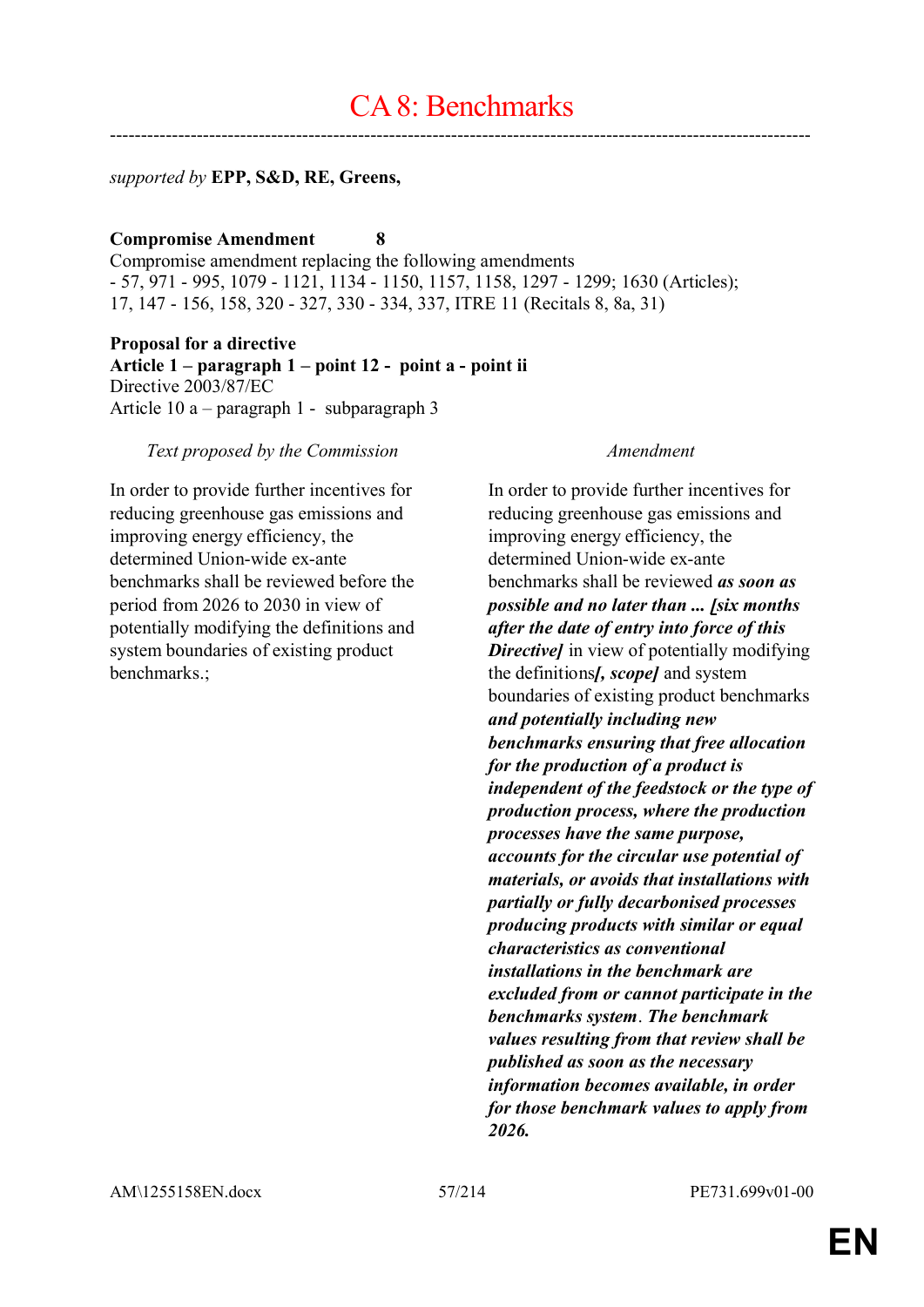**Proposal for a directive Article 1 – paragraph 1 – point 12 - point a - point ii a (new)** Directive 2003/87/EC Article 10 a – paragraph 2 - subparagraph 3 - point c

### *Text proposed by the Commission Amendment*

In defining the principles for setting exante benchmarks in individual sectors and subsectors, the Commission shall consult the relevant stakeholders, including the sectors and subsectors concerned.

In defining the principles for setting exante benchmarks in individual sectors and subsectors, the Commission shall consult the relevant stakeholders, including the sectors and subsectors concerned.

Or. en

**Proposal for a directive Article 1 – paragraph 1 – point 12 - point c - point i** Directive 2003/87/EC Article 10 a – paragraph 2 - subparagraph 3 - point c

*Text proposed by the Commission Amendment*

(c) For the period from 2026 to 2030, the benchmark values shall be determined in the same manner as set out in points (a) and (d) on the basis of information submitted pursuant to Article 11 for the years 2021 and 2022 and on the basis of applying the annual reduction rate in respect of each year between 2008 and 2028.

(c) For the period from 2026 to 2030, the benchmark values shall be determined in the same manner as set out in points (a) and (d) on the basis of information submitted pursuant to Article 11 for the years 2021 and 2022 and on the basis of applying the annual reduction rate in respect of each year between 2008 and 2028.

Or. en

# **Proposal for a directive Article 1 – paragraph 1 – point 12 - point c - point ii** Directive 2003/87/EC Article 10 a – paragraph 2 - subparagraph 3 – point d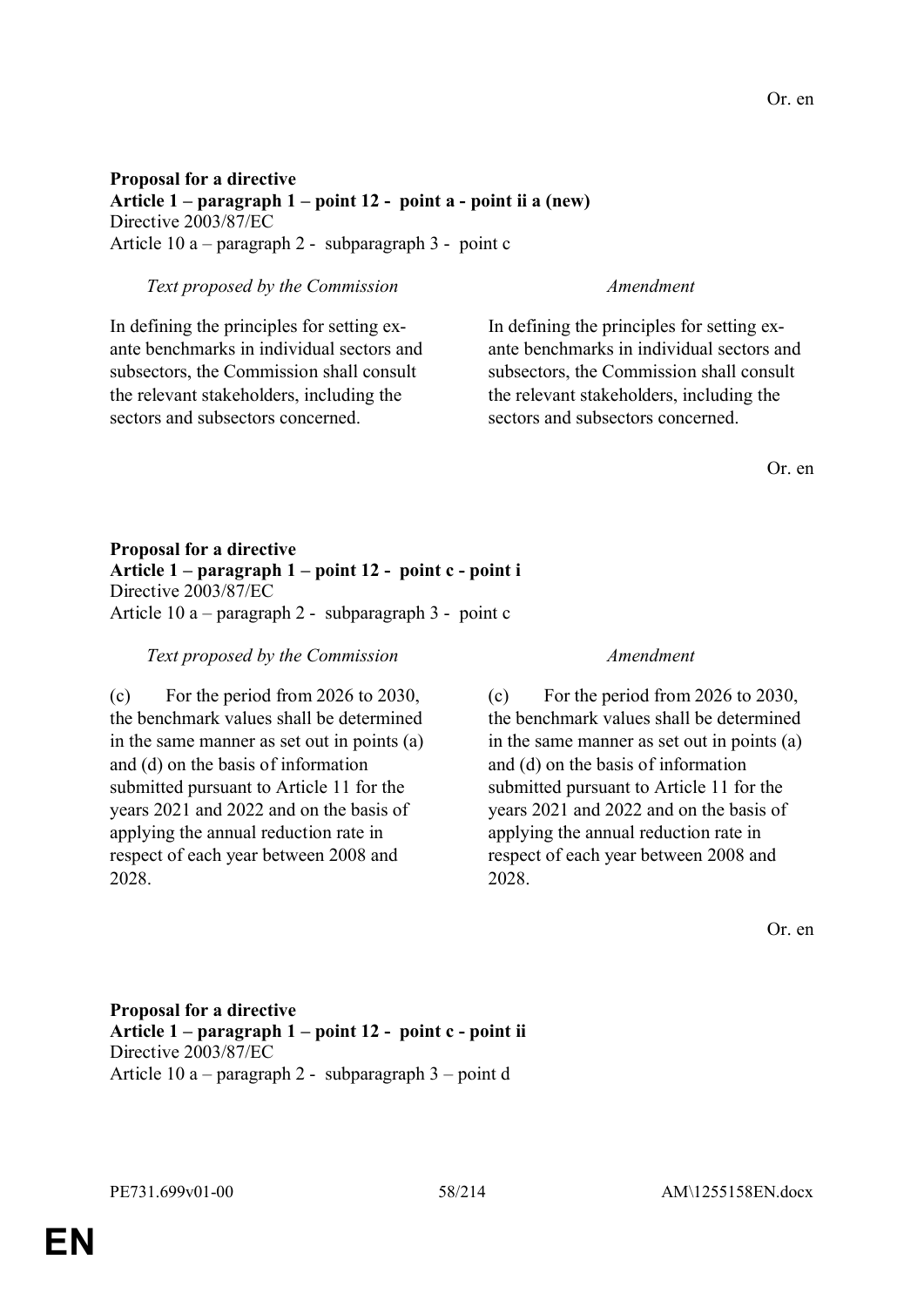### *Text proposed by the Commission Amendment*

(d) Where the annual reduction rate exceeds 2,5 % or is below *0,2* %, the benchmark values for the period from 2026 to 2030 shall be the benchmark values applicable in the period from 2013 to 2020 reduced by whichever of those two percentage rates is relevant, in respect of each year between 2008 and 2028.

(d) Where the annual reduction rate exceeds 2,5 % or is below *0.4* %, the benchmark values for the period from 2026 to 2030 shall be the benchmark values applicable in the period from 2013 to 2020 reduced by whichever of those two percentage rates is relevant, in respect of each year between 2008 and 2028.

Or. en

# **Proposal for a directive Article 1 – paragraph 1 – point 12 - point c - point iii a (new)** Directive 2003/87/EC Article 10 a – paragraph 2 - subparagraph 6

### *Text proposed by the Commission Amendment*

In order to promote efficient energy recovery from waste gases, for the period referred to in point (b) of the third subparagraph, the benchmark value for hot metal, which predominantly relates to waste gases, shall be updated with an annual reduction rate of 0,2 %.

In order to promote efficient energy recovery from waste gases, for the period referred to in point (b) of the third subparagraph, the benchmark value for hot metal, which predominantly relates to waste gases, shall be updated with an annual reduction rate of 0,2 %.

Or. en

# **Proposal for a directive Article 1 – paragraph 1 – point 12 - point f** Directive 2003/87/EC Article 10 a – paragraph 7 - subparagraph 1

### *Text proposed by the Commission Amendment*

Allowances from the maximum amount referred to in paragraph 5 of this Article which were not allocated for free by 2020 shall be set aside for new entrants, together with 200 million allowances placed in the market stability reserve pursuant to Article 1(3) of Decision (EU) 2015/1814. Of the

Allowances from the maximum amount referred to in paragraph 5 of this Article which were not allocated for free by 2020 shall be set aside for new entrants, together with 200 million allowances placed in the market stability reserve pursuant to Article 1(3) of Decision (EU) 2015/1814. Of the

AM\1255158EN.docx 59/214 PE731.699v01-00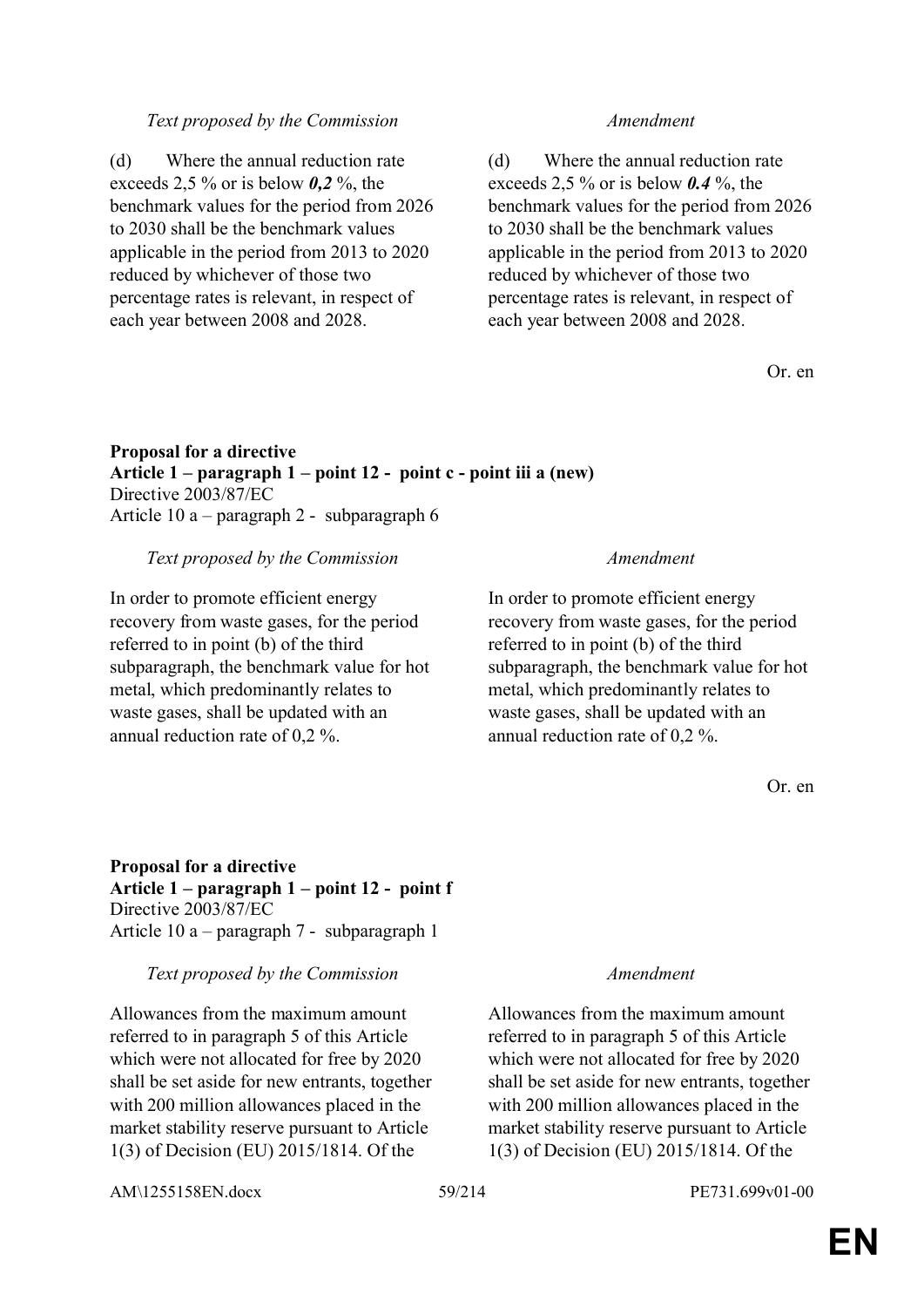allowances set aside, up to 200 million shall be returned to the market stability reserve at the end of the period from 2021 to 2030 if not allocated for that period.

allowances set aside, up to 200 million shall be returned to the market stability reserve at the end of the period from 2021 to 2030 if not allocated for that period.

Or. en

# **Proposal for a directive Article 1 – paragraph 1 – point 12 - point 14 a (new)** Directive 2003/87/EC Article 11 – paragraph 1 - subparagraph 2

### *Text proposed by the Commission Amendment*

A list of installations covered by this Directive for the five years beginning on 1 January 2021 shall be submitted by 30 September 2019, and lists for each subsequent period of five years shall be submitted every five years thereafter. Each list shall include information on production activity, transfers of heat and gases, electricity production and emissions at subinstallation level over the five calendar years preceding its submission. Free allocations shall only be given to installations where such information is provided.

"A list of installations covered by this Directive for the five years beginning on 1 January 2021 shall be submitted by 30 September 2019, and lists for each subsequent period of five years shall be submitted every five years thereafter*.* Each list shall include information on production activity, transfers of heat and gases, electricity production and emissions at subinstallation level over the five calendar years preceding its submission. Free allocations shall only be given to installations where such information is provided."

Or. en

# **Recitals**

### **Proposal for a directive Recital 8**

### *Text proposed by the Commission Amendment*

(8) The EU ETS should incentivise production from installations that partly or fully reduce greenhouse gas emissions. Therefore, the description of some categories of activities in Annex I to Directive 2003/87/EC should be amended

(8) The EU ETS should incentivise production from installations that partly or fully reduce greenhouse gas emissions. Therefore, the description of some categories of activities in Annex I to Directive 2003/87/EC should be amended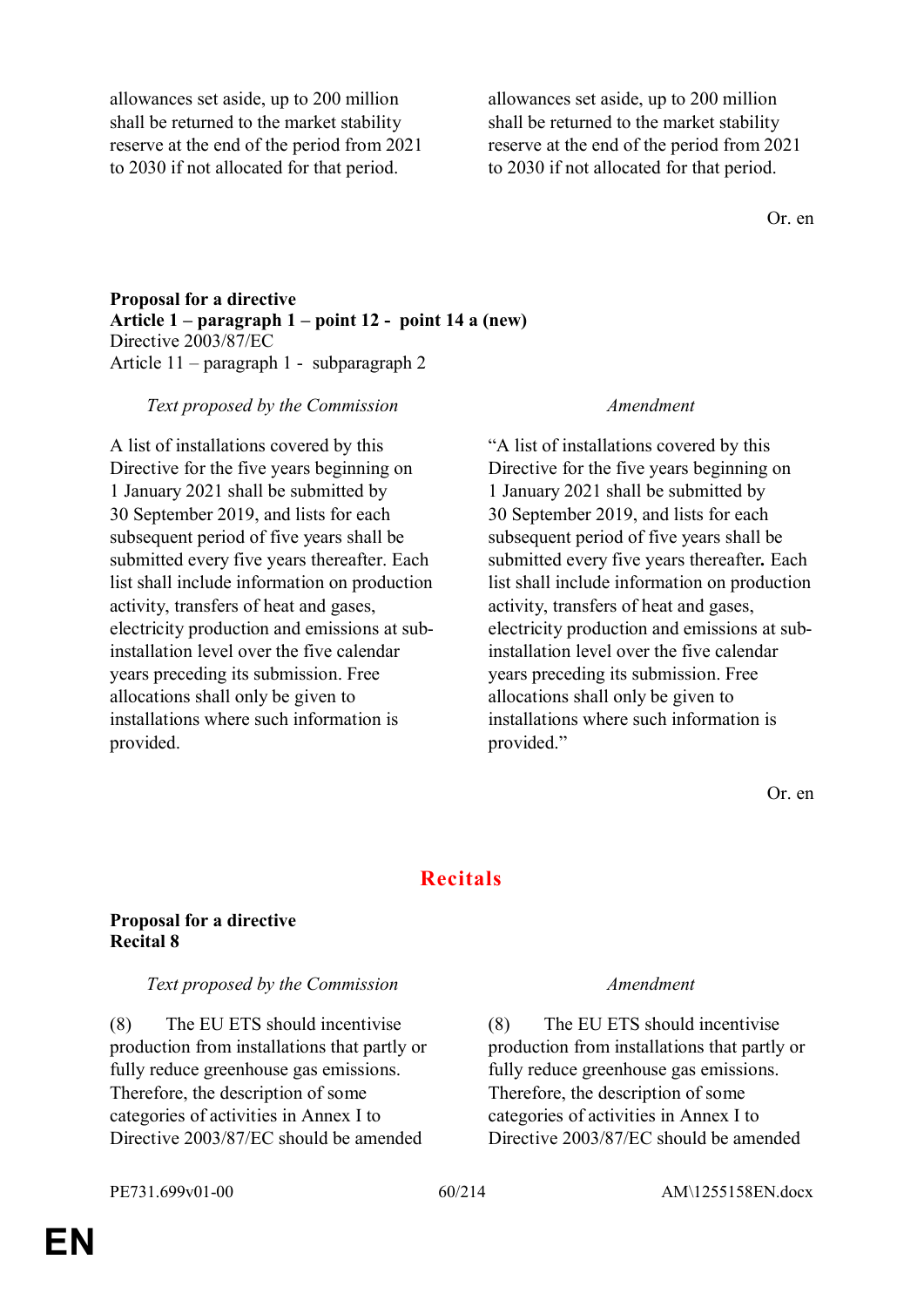to ensure an equal treatment of installations in the sectors concerned. In addition, free allocation for the production of a product should be independent of the nature of the production process. It is therefore necessary to modify the definition of the products and of the processes and emissions covered for some benchmarks to ensure a level playing field for new and existing technologies. It is also necessary to decouple the update of the benchmark values for refineries and for hydrogen to reflect the increasing importance of production of hydrogen outside the refineries sector.

to ensure an equal treatment of installations in the sectors concerned. In addition, free allocation for the production of a product should be independent of the nature of the production process. It is therefore necessary to modify the definition of the products and of the processes and emissions covered for some benchmarks to ensure a level playing field for new and existing technologies. It is also necessary to decouple the update of the benchmark values for refineries and for hydrogen to reflect the increasing importance of production of *green* hydrogen outside the refineries sector.

Or. en

# **Proposal for a directive Recital 8 a (new)**

*Text proposed by the Commission Amendment*

*(8a) When defining the principles for setting ex-ante benchmarks in individual sectors and subsectors, the Commission should consult the relevant stakeholders, including in the sectors and subsectors concerned, civil society representatives and the European Scientific Advisory Board on Climate Change referred to in Article 3 of Regulation (EU) 2021/1119.*

Or. en

# **Proposal for a directive Recital 31**

# *Text proposed by the Commission Amendment*

(31) In order to better reflect technological progress and adjust the corresponding benchmark values to the relevant period of allocation while ensuring emission reduction incentives and properly

(31) In order to better reflect technological progress and adjust the corresponding benchmark values to the relevant period of allocation while ensuring emission reduction incentives and properly

AM\1255158EN.docx 61/214 PE731.699v01-00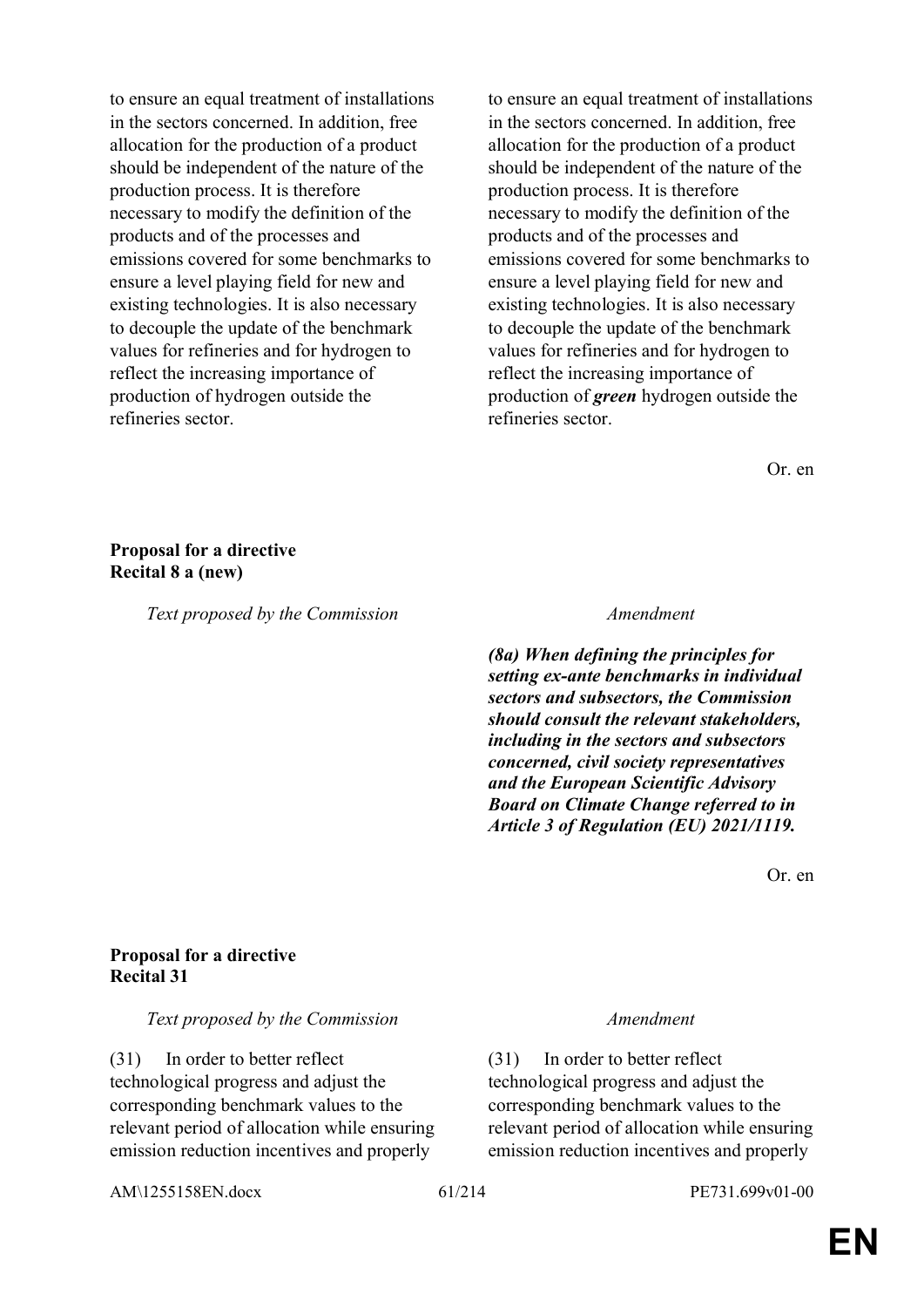rewarding innovation, the maximum adjustment of the benchmark values should be increased from 1,6 % to 2,5 % per year. For the period from 2026 to 2030, the benchmark values should thus be adjusted within a range of 4 % to 50 % compared to the value applicable in the period from 2013 to 2020.

rewarding innovation, the maximum adjustment of the benchmark values should be increased from 1,6 % to 2,5 % per year. For the period from 2026 to 2030, the benchmark values should thus be adjusted within a range of 8 % to 50 % compared to the value applicable in the period from 2013 to 2020. *The adjusted benchmark values should be published as soon as the necessary information becomes available, and no later than ... [ six months after the date of entry into force of this Directive] in order for those benchmark values to apply from 2026.*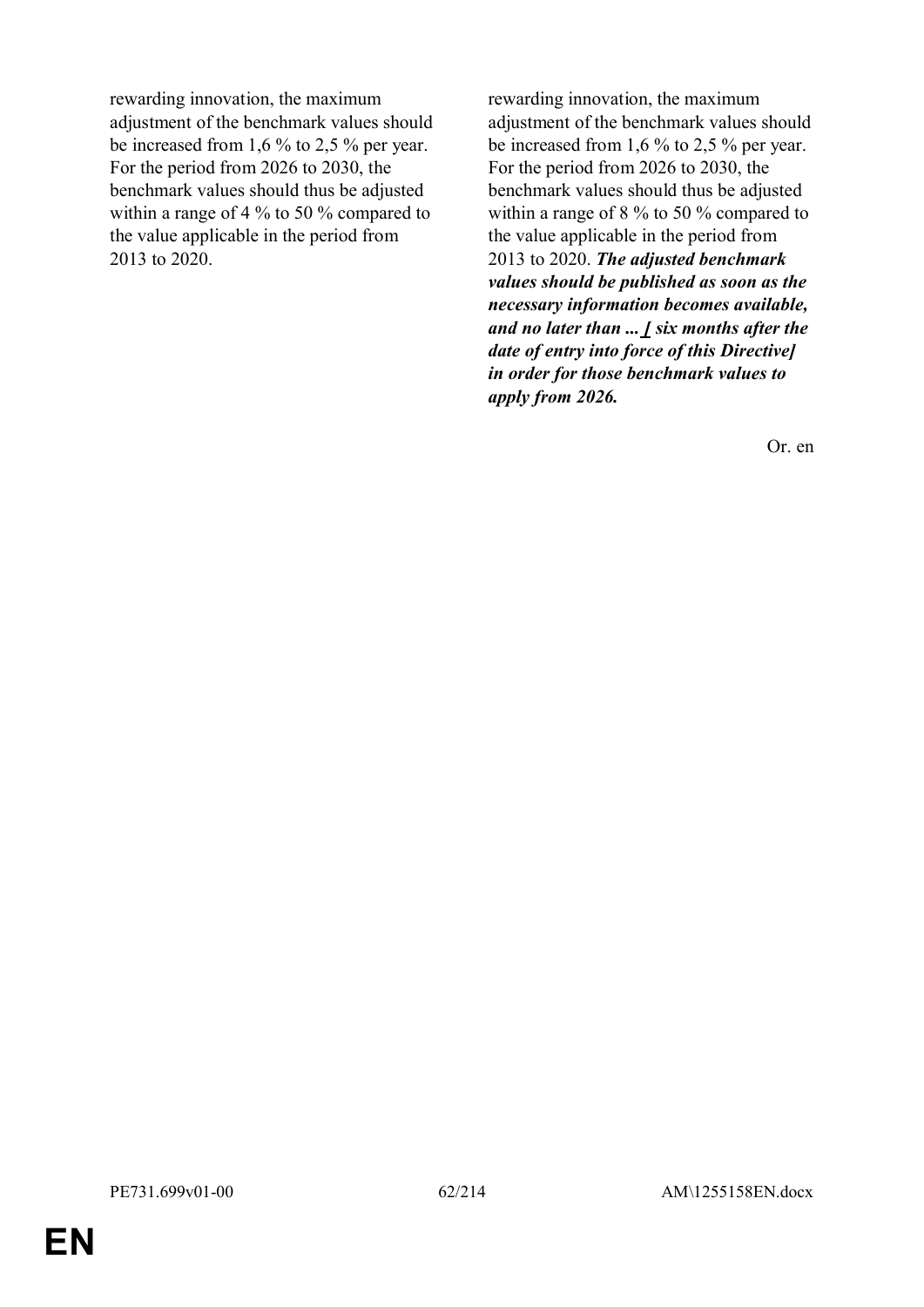# CA 9 (Alt.): Indirect cost compensation -----------------------------------------------------------------------------------------------------------------

# *supported by* **S&D, Greens, The Left**

*If this compromise is adopted, the reference to indirect carbon costs shall be deleted in Article 10*

**Compromise Amendment 9 (Alt.)** Compromise amendment replacing Amendments 316, 1134-1156, ITRE 12

**Proposal for a directive Article 1 – paragraph 1 – point 12 – point e** Directive 2003/87/EC Article 10a – paragraph 6 – subparagraph 1

*Text proposed by the Commission Amendment*

(e) *in paragraph 6, the first subparagraph is replaced by the following:*

*'Member States should adopt financial measures in accordance with the second and fourth subparagraphs in favour of sectors or subsectors which are exposed to a genuine risk of carbon leakage due to significant indirect costs that are actually incurred from greenhouse gas emission costs passed on in electricity prices, provided that such financial measures are in accordance with State aid rules, and in particular do not cause undue distortions of competition in the internal market. The financial measures adopted should not compensate indirect costs covered by free allocation in accordance with the benchmarks established pursuant to paragraph 1. Where a Member State spends an amount higher than the equivalent of 25 % of their auction revenues of the year in which the indirect costs were incurred, it shall set out the reasons for exceeding that amount.;'*

(e) paragraph 6 *is deleted.*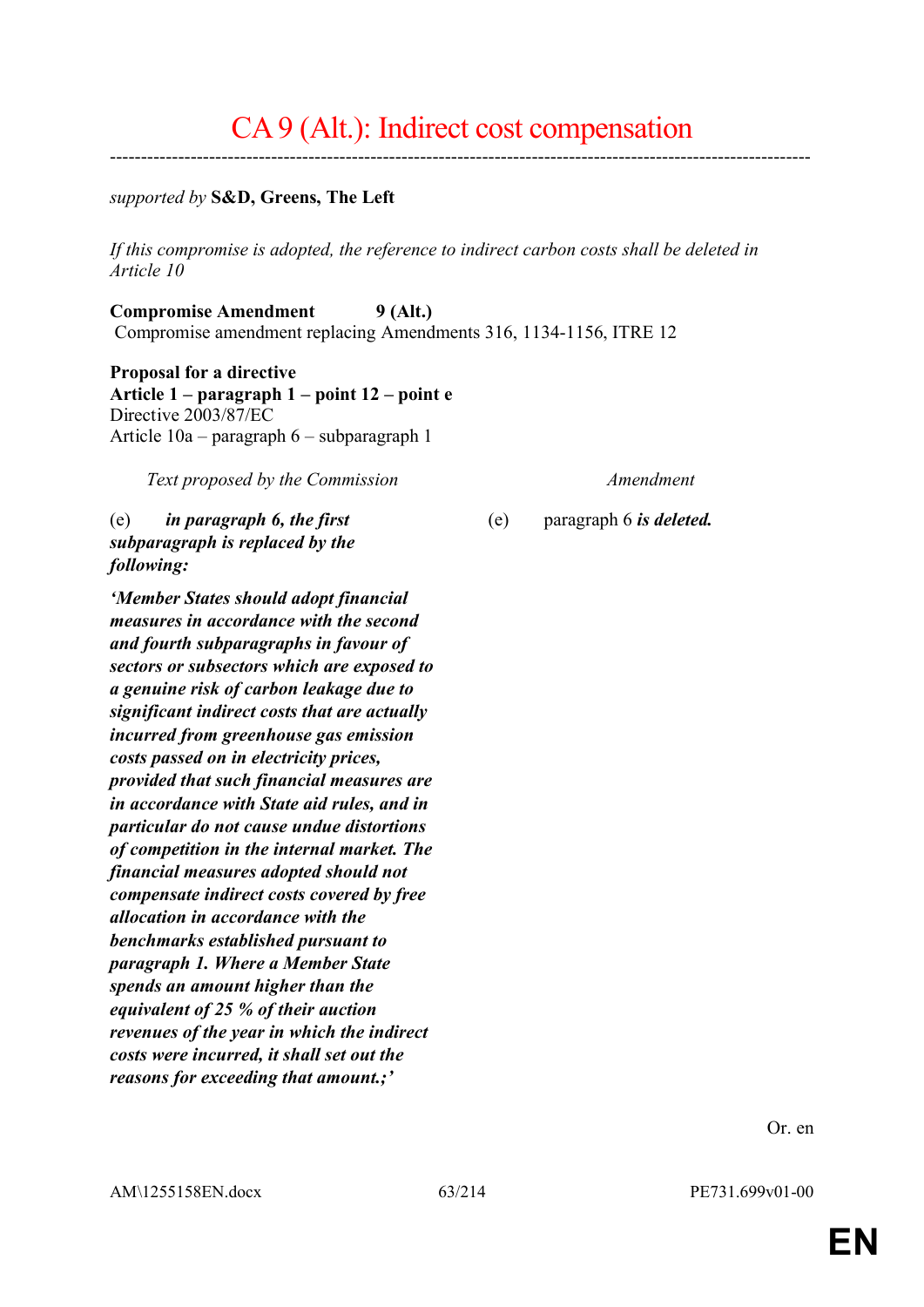PE731.699v01 -00 64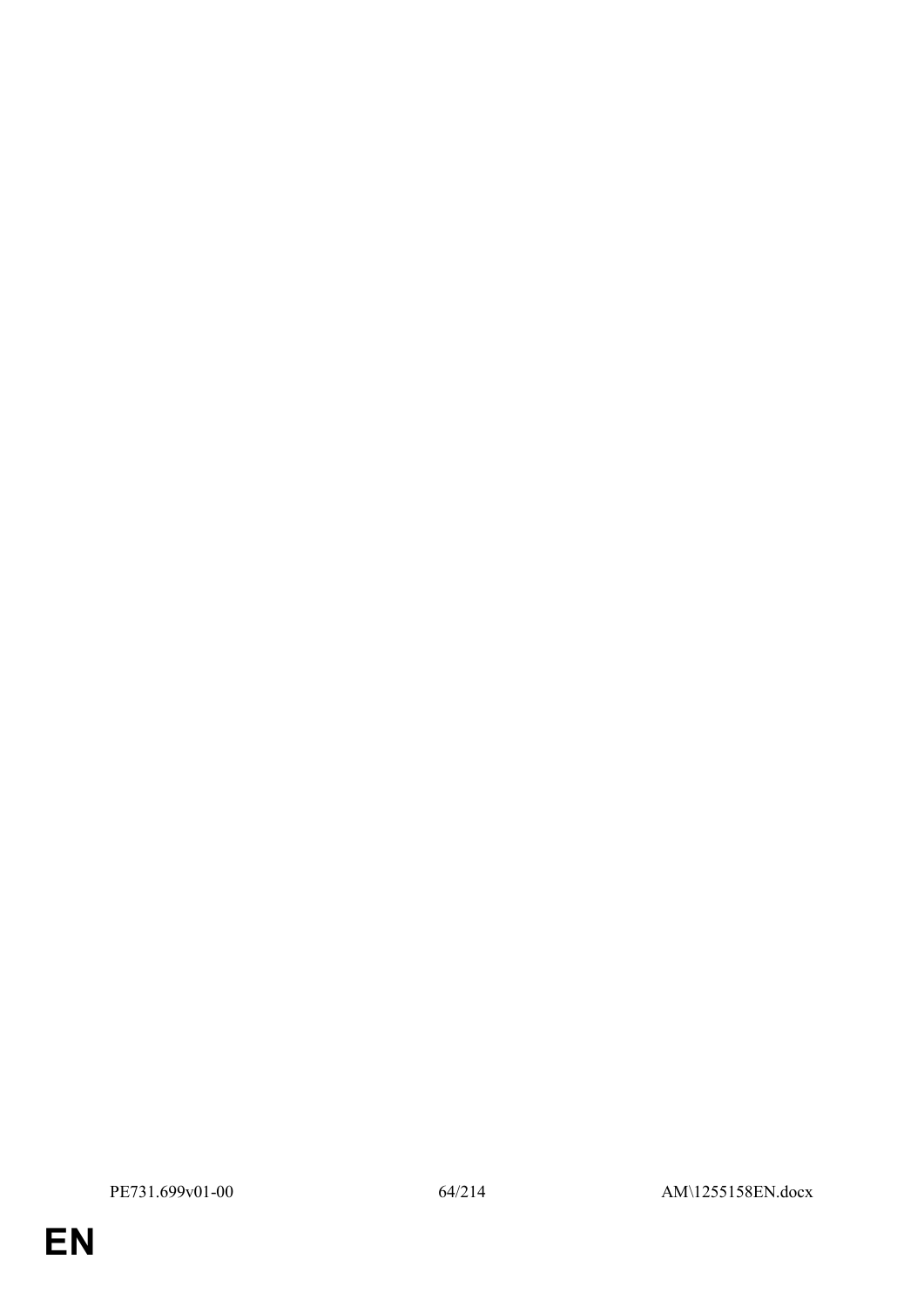# *supported by* **EPP, ECR**

**Compromise Amendment 9** Compromise amendment replacing Amendments 316, 1134-1156, ITRE 12

**Proposal for a directive Article 1 – paragraph 1 – point 12 – point e** Directive 2003/87/FC Article 10a – paragraph 6

### *Text proposed by the Commission Amendment*

Member States should adopt financial measures in accordance with the second and fourth subparagraphs in favour of sectors or subsectors which are exposed to a genuine risk of carbon leakage due to significant indirect costs that are actually incurred from greenhouse gas emission costs passed on in electricity prices, provided that such financial measures are in accordance with State aid rules, and in particular do not cause undue distortions of competition in the internal market. The financial measures adopted should not compensate indirect costs covered by free allocation in accordance with the benchmarks established pursuant to paragraph 1. Where a Member State spends an amount higher than the equivalent of 25 % of their auction revenues of the year in which the indirect costs were incurred, it shall set out the reasons for exceeding that amount.;

Member States should adopt financial measures in accordance with the second and fourth subparagraphs in favour of sectors or subsectors which are exposed to a genuine risk of carbon leakage due to significant indirect costs that are actually incurred from greenhouse gas emission costs passed on in electricity prices, provided that such financial measures are in accordance with State aid rules, and in particular do not cause undue distortions of competition in the internal market. The financial measures adopted should not compensate indirect costs covered by free allocation in accordance with the benchmarks established pursuant to paragraph 1. Where a Member State spends an amount higher than the equivalent of 25 % of their auction revenues of the year in which the indirect costs were incurred, it shall set out the reasons for exceeding that amount.;

Or. en

**Proposal for a directive Recital 31 a (new)**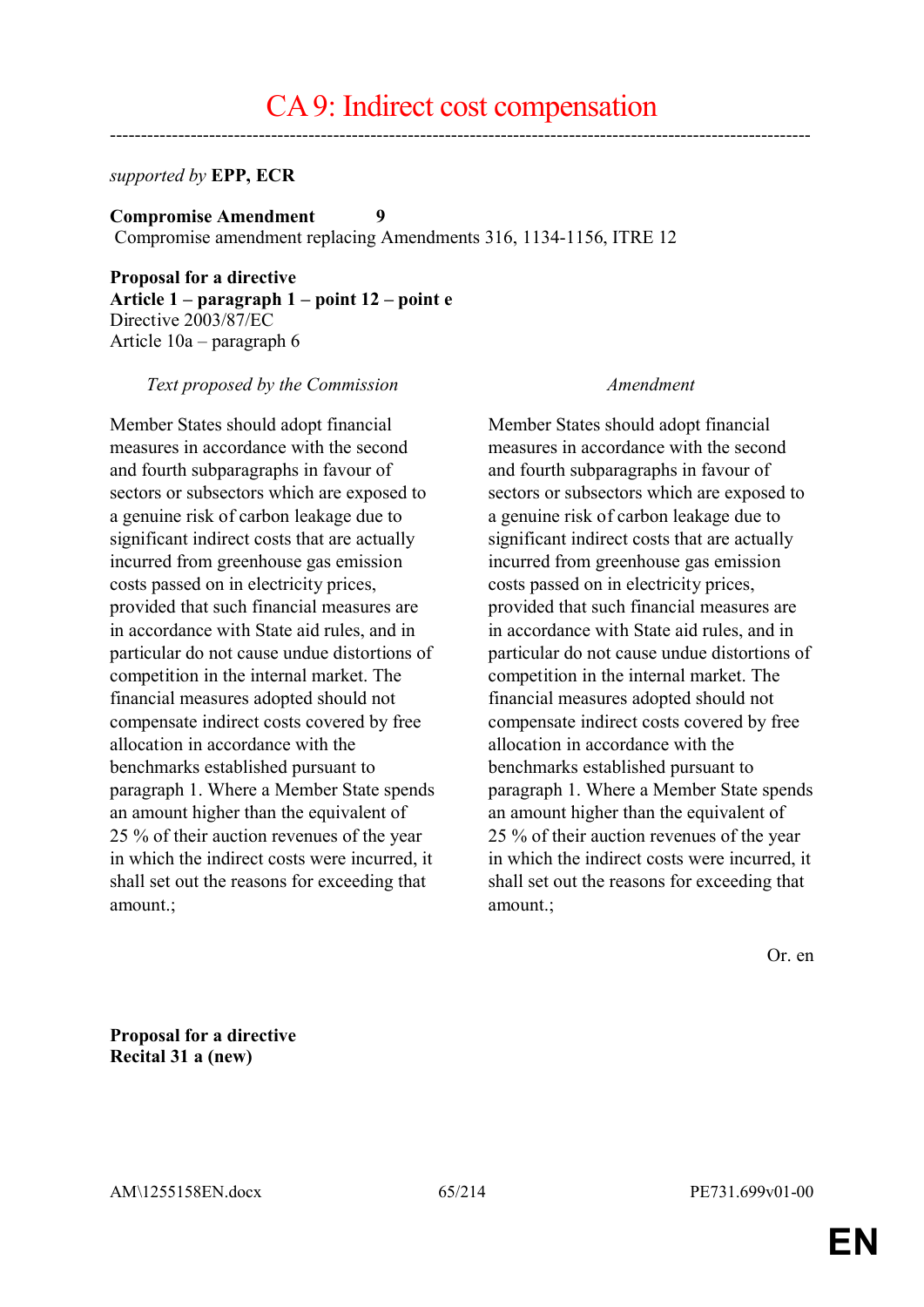*Text proposed by the Commission Amendment*

*(31a) The significant indirect costs that incur from greenhouse gas emission costs passed on in electricity prices cause a risk of carbon leakage to certain sectors. To mitigate that risk, Member States should adopt financial measures for indirect cost compensation. The measures should be in accordance with State aid rules, and should not cause undue distortions of competition in the internal market*.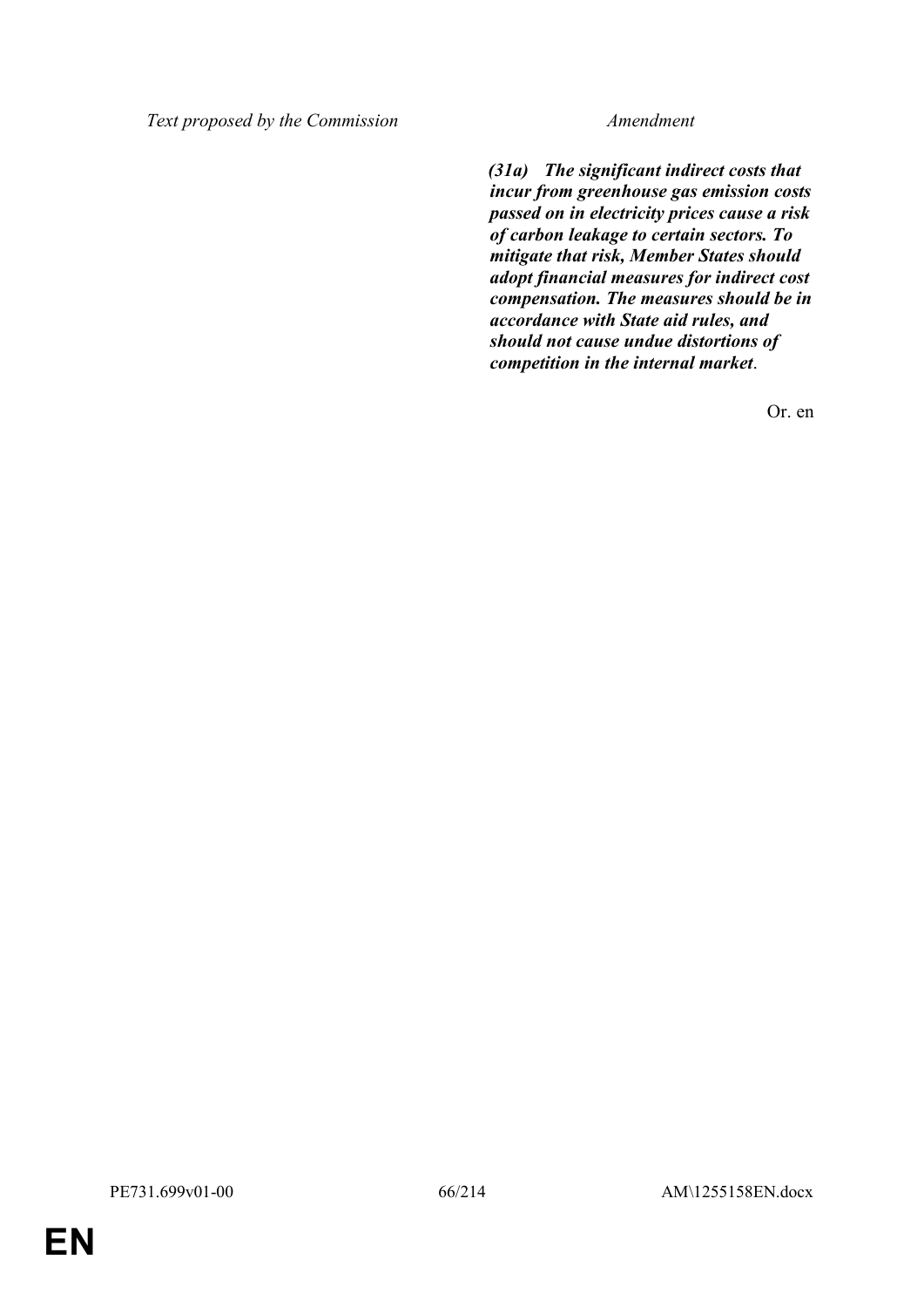*supported by* **EPP, S&D, RE, Greens, The Left**

### **Compromise Amendment 10**

Compromise amendment replacing Amendments 50, 74-76, 824-839, 1234-1249, 1251-1296, ITRE 23, ITRE 43-48, TRAN 83, TRAN 95-98, DEVE 16-23 (article 10 and 10d), 1532, 111, 1669, 1670, 1671 (Annex IIB), 11, 256-268, TRAN 17, BUDG 1, ITRE 7 (recital 28), 369- 381 , ITRE 17, ITRE 24, TRAN 21(recital 38, recital 38 a (new))

**Proposal for a directive Article 1 – paragraph 1 – point 11 - point a** Directive 2003/87/EC Article 10 – paragraph 1 - subparagraph 3 and 4

### *Text proposed by the Commission Amendment*

# 2 % of the total quantity of allowances between 2021 and 2030 shall be auctioned to establish a fund to improve energy efficiency and modernise the energy systems of certain Member States ('the beneficiary Member States') as set out in Article 10d ('the Modernisation Fund'). The beneficiary Member States for this amount of allowances shall be the Member States with a GDP per capita at market prices below 60 % of the Union average in 2013. The funds corresponding to this quantity of allowances shall be distributed in accordance with Part A of Annex IIb.

In addition, *2,5* % of the total quantity of allowances between [year following the entry into force of the Directive] and 2030 shall be auctioned for the Modernisation Fund. The beneficiary Member States for this amount of allowances shall be the Member States with a GDP per capita at market prices below 65 % of the Union average during the period 2016 to 2018. The funds corresponding to this quantity of allowances shall be distributed in accordance with Part B of Annex IIb.

2 % of the total quantity of allowances between 2021 and 2030 shall be auctioned to establish a fund to improve energy efficiency and modernise the energy systems of certain Member States ('the beneficiary Member States') as set out in Article 10d ('the Modernisation Fund'). The beneficiary Member States for this amount of allowances shall be the Member States with a GDP per capita at market prices below 60 % of the Union average in 2013. The funds corresponding to this quantity of allowances shall be distributed in accordance with Part A of Annex IIb.

In addition, *2* % of the total quantity of allowances between *…* [year following the entry into force of the Directive] and 2030 shall be auctioned for the Modernisation Fund. The beneficiary Member States for this amount of allowances shall be the Member States with a GDP per capita at market prices below 65 % of the Union average during the period 2016 to 2018. The funds corresponding to this quantity of allowances shall be distributed in accordance with Part B of Annex IIb. *The additional quantity of allowances referred to in the previous paragraph shall, where appropriate, also be used to fund crossborder projects with the beneficiary Member States and the adjacent low-*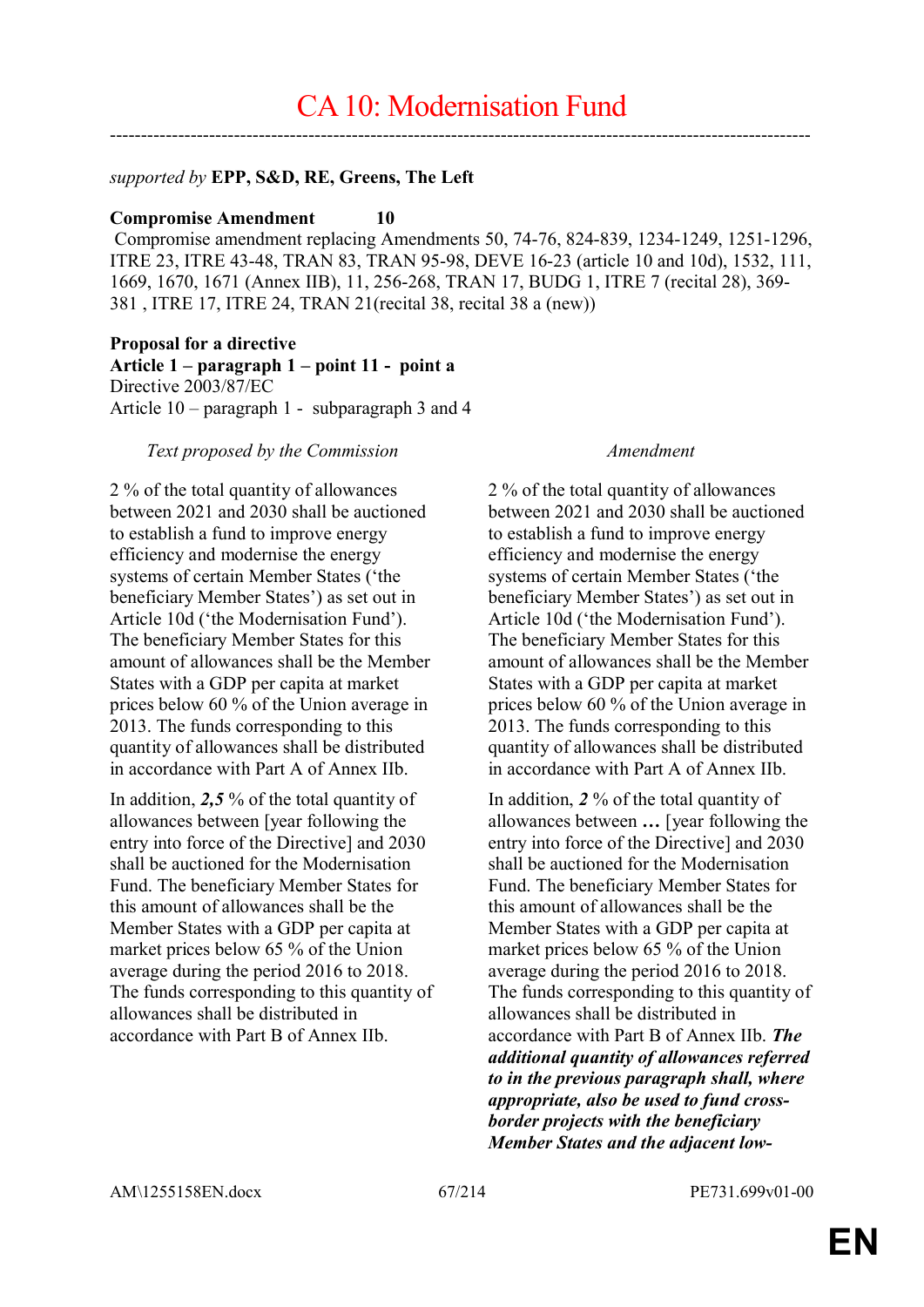*growth border regions.* 

*In addition, 0.5% of the total quantity of allowances between ... [year following the entry into force of the Directive] and 2030 shall be made available for the Innovation Fund established under Article 10a(8).*

*\* Regulation (EU) 2021/1056 of the European Parliament and of the Council of 24 June 2021 establishing the Just Transition Fund (OJ L 231 30.6.2021, p. 1).*

Or. en

# **Proposal for a directive Article 1 – paragraph 1 – point 14 - point a** Directive 2003/87/EC Article 10 d – paragraph 1 - subparagraph 1

### *Text proposed by the Commission Amendment*

A fund to support investments proposed by the beneficiary Member States, including the financing of small-scale investment projects, to modernise energy systems and improve energy efficiency shall be established for the period from 2021 to 2030 (the 'Modernisation Fund'). The Modernisation Fund shall be financed through the auctioning of allowances as set out in Article 10, for the beneficiary Member States set out therein.

A fund to support investments proposed by the beneficiary Member States, including the financing of small-scale investment projects, to modernise energy systems and improve energy efficiency shall be established for the period from 2021 to 2030 (the 'Modernisation Fund'). The Modernisation Fund shall be financed through the auctioning of allowances as set out in Article 10, for the beneficiary Member States set out therein.

*Support from the Modernisation Fund shall only be granted to Member States that have adopted legally binding targets for achieving climate neutrality by 2050 at the latest as well as measures for the phase out of all fossil fuels in a timeframe consistent with the targets set out in Regulation (EU) 2021/1119 of the European Parliament and of the Council.*

*In addition, no support under the Modernisation Fund shall be provided to support investments proposed by a beneficiary Member State in respect of*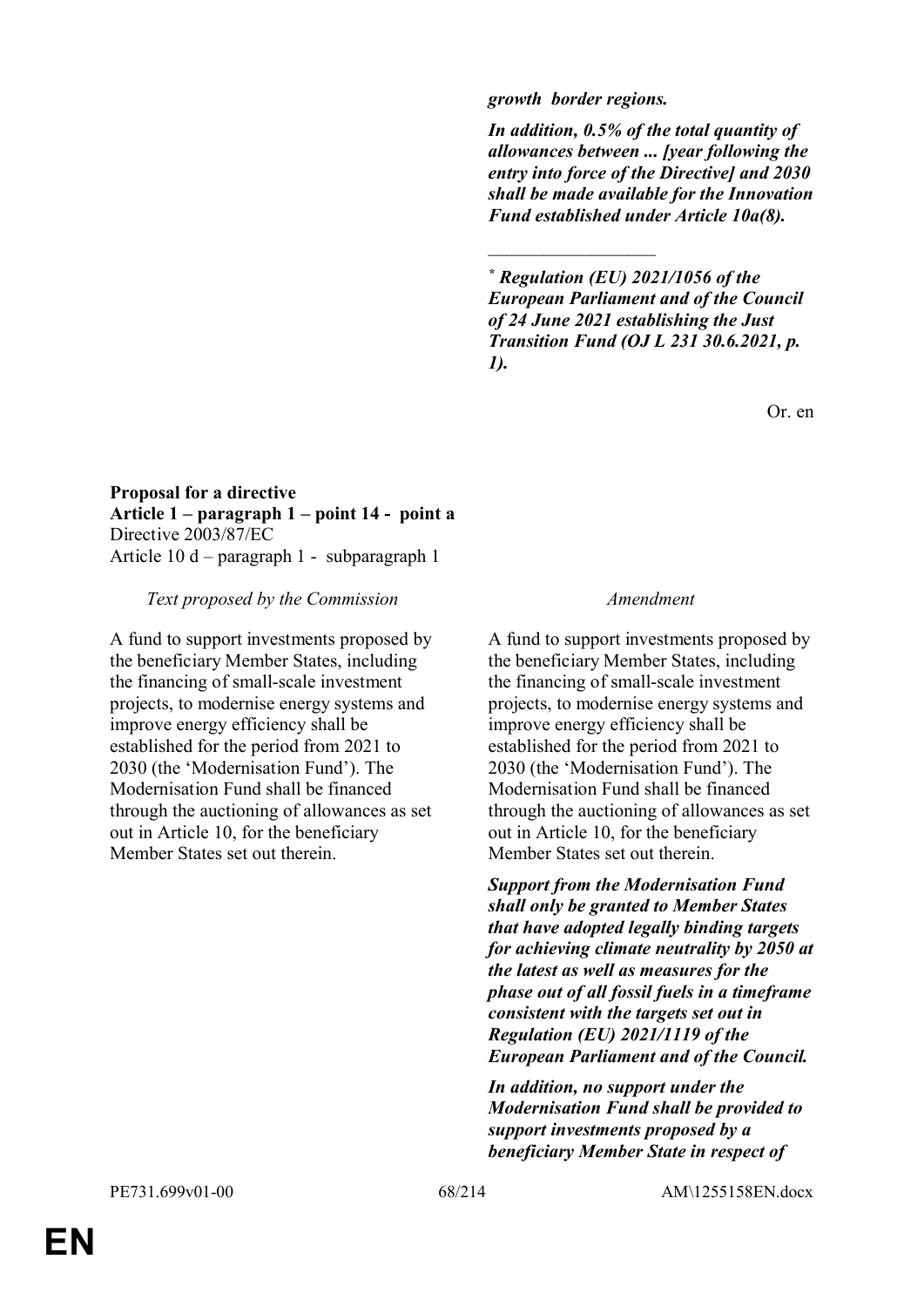*which the procedure provided for in Article 6 of Regulation (EU, Euratom) 2020/2092 is ongoing or in respect of which the Council has adopted an implementing decision on appropriate measures pursuant to Article 6 of Regulation 2020/2092.";*

*In addition, no support under the Modernisation Fund shall be provided to support investments proposed by a beneficiary Member State in respect of which the procedure provided for in Article 6 of Regulation (EU, Euratom) 2020/2092 is ongoing or in respect of which the Council has adopted an implementing decision on appropriate measures pursuant to Article 6 of Regulation 2020/2092.";*

Or. en

# **Proposal for a directive Article 1 – paragraph 1 – point 14 - point a** Directive 2003/87/EC Article 10 d – paragraph 1 - subparagraph 2

### *Text proposed by the Commission Amendment*

The investments supported shall be consistent with the aims of this Directive, as well as the objectives of the Communication from the Commission of 11 December 2019 on The European Green Deal (\*) and Regulation (EU) 2021/1119 of the European Parliament and of the Council (\*\*) and the long-term objectives as expressed in the Paris Agreement. No support from the Modernisation Fund shall be provided to energy generation facilities that use fossil fuels.";

The investments supported shall be consistent with the aims of this Directive, as well as the objectives of the Communication from the Commission of 11 December 2019 on The European Green Deal (\*) and Regulation (EU) 2021/1119 of the European Parliament and of the Council (\*\*) and the long-term objectives as expressed in the Paris Agreement. No support from the Modernisation Fund shall be provided to [*]*energy*-related activities* generation facilities that use fossil fuels.";

Or. en

## **Proposal for a directive Article 1 – paragraph 1 – point 14 - point b**

AM\1255158EN.docx 69/214 PE731.699v01-00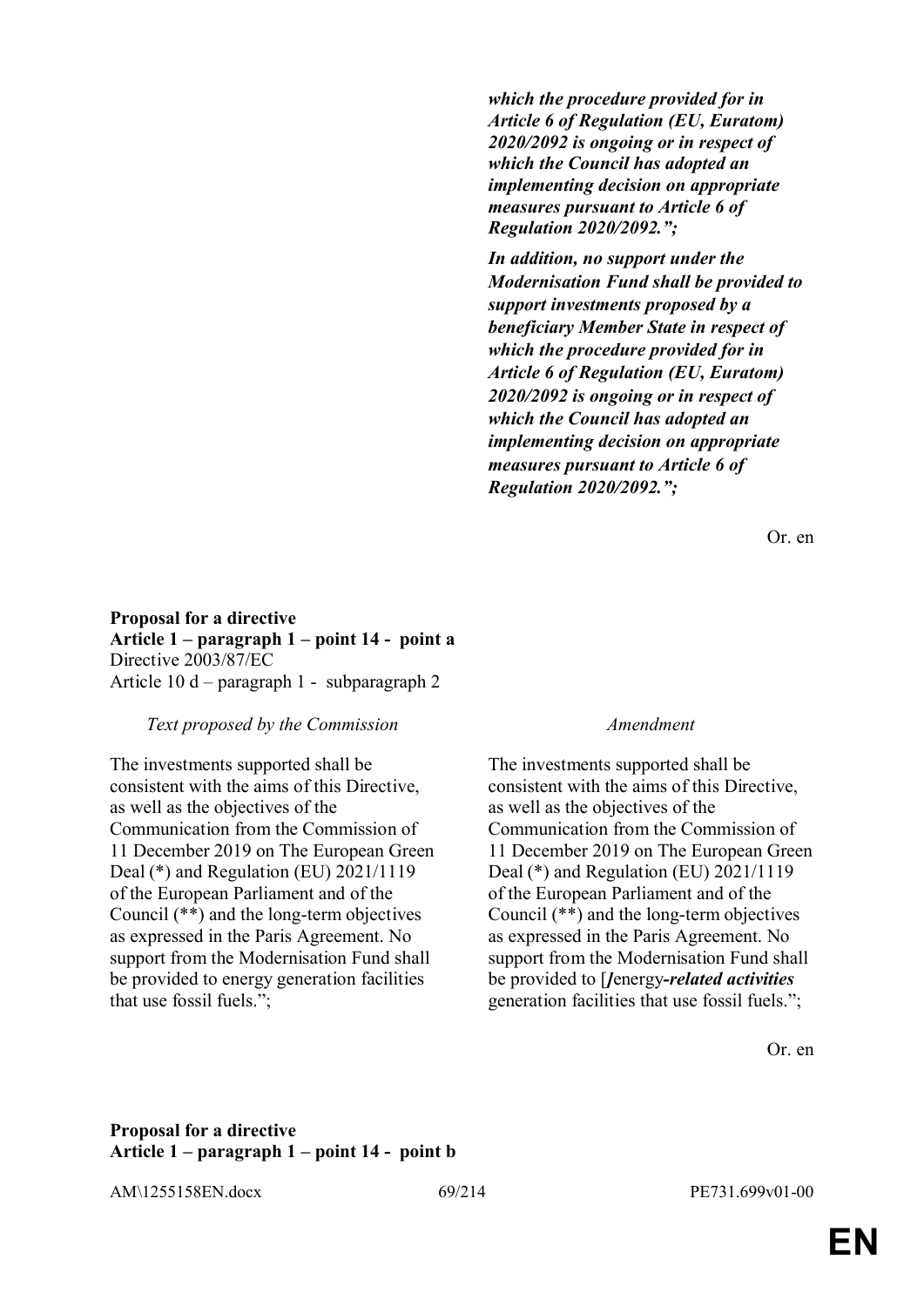# *Text proposed by the Commission Amendment*

2. *At least 80* % of the financial resources from the Modernisation Fund shall be used to support investments in the following:

2. *100* % of the financial resources from the Modernisation Fund shall be used to support investments in the following:

Or. en

**Proposal for a directive Article 1 – paragraph 1 – point 14 - point b** Directive 2003/87/EC Article 10 d – paragraph 2 - point a

*Text proposed by the Commission Amendment*

(a) the generation and use of electricity from renewable sources;

(a) the generation and use of electricity from renewable sources;

Or. en

**Proposal for a directive Article 1 – paragraph 1 – point 14 - point b** Directive 2003/87/EC Article 10 d – paragraph 2 - point a a (new)

*Text proposed by the Commission Amendment*

*(aa) the generation of energy by hydrogen generators;*

Or. en

**Proposal for a directive Article 1 – paragraph 1 – point 14 - point b** Directive 2003/87/EC Article 10 d – paragraph 2 - point b

*Text proposed by the Commission Amendment*

(b) heating and cooling from renewable (b) heating and cooling from renewable

PE731.699v01-00 70/214 AM\1255158EN.docx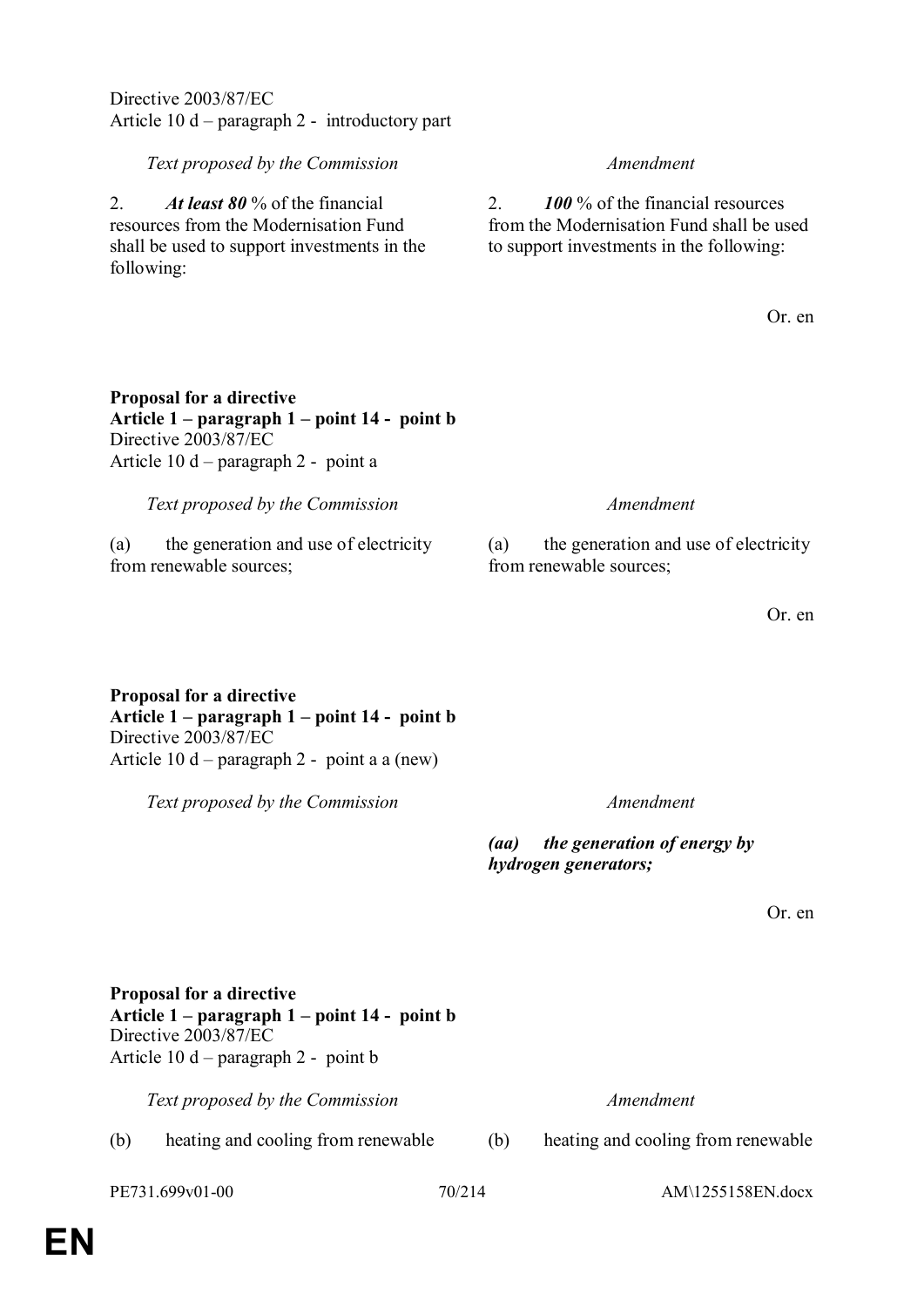sources; sources; sources;

Or. en

**Proposal for a directive Article 1 – paragraph 1 – point 14 - point b** Directive 2003/87/EC Article 10 d – paragraph 2 - point c

*Text proposed by the Commission Amendment*

(c) the *improvement* of demand side energy efficiency, including in transport, buildings, agriculture and waste;

(c) the *reduction of overall energy usethrough* demand side *management and* energy efficiency, including in transport, buildings, agriculture and waste *while taking into account the electrification need linked to the climate transition and the associated increased demand for renewable electricity*;

Or. en

**Proposal for a directive Article 1 – paragraph 1 – point 14 - point b** Directive 2003/87/EC Article 10 d – paragraph 2 - point e

*Text proposed by the Commission Amendment*

(e) the support of low-income households, including in rural and remote areas*,* to address energy poverty and to modernise their heating systems; and

(e) the support of low-income households, including in rural and remote areas to address energy poverty and to modernise their heating *and cooling* systems *and energy efficiency efforts in buildings for both residential and commercial use*; and

Or. en

**Proposal for a directive Article 1 – paragraph 1 – point 14 - point b** Directive 2003/87/EC Article 10 d – paragraph 2 - point f

AM\1255158EN.docx 71/214 PE731.699v01-00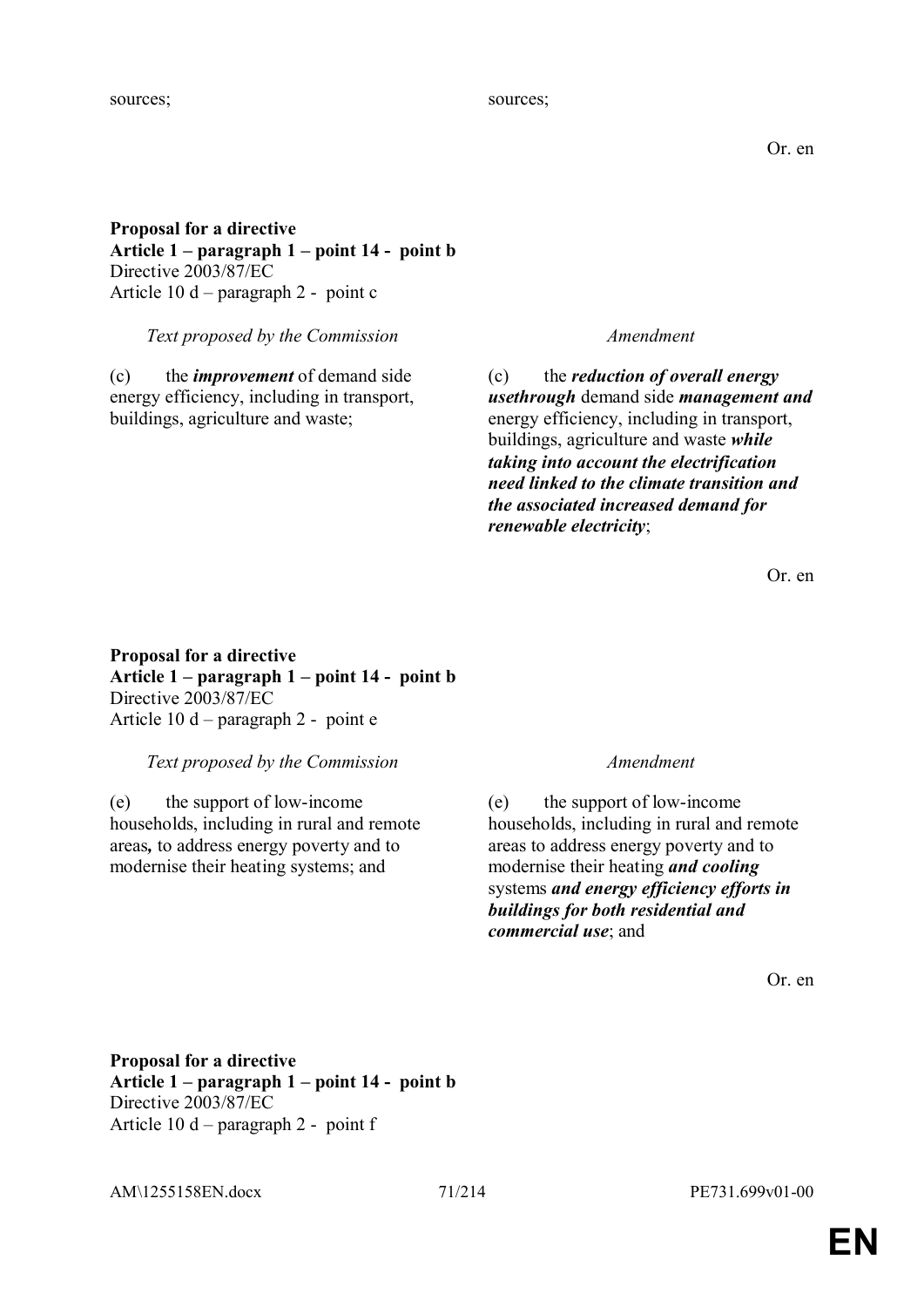# *Text proposed by the Commission Amendment*

(f) a just transition in carbondependent regions in the beneficiary Member States, so as to support the redeployment, re-skilling and up-skilling of workers, education, job-seeking initiatives and start-ups, in dialogue with *the* social partners.;

(f) a just transition in carbondependent regions in the beneficiary Member States, so as to support the redeployment, re-skilling and up-skilling of workers, education, job-seeking initiatives and start-ups, in dialogue with *civil society and* social partners, *consistent with and contributing to the relevant actions included by the Member States in their territorial just transition plans in accordance with Article 8(2), point (k), of Regulation (EU) 2021/1056, where relevant*;

Or. en

# **Proposal for a directive Article 1 – paragraph 1 – point 14 - point b** Directive 2003/87/EC Article 10 d – paragraph 2 - point f a (new)

*Text proposed by the Commission Amendment*

*(fa) investments in the deployment of alternative fuels infrastructure*

Or. en

**Proposal for a directive Article 1 – paragraph 1 – point 14 - point b a (new)** Directive 2003/87/EC Article 10 d – paragraph 2 a (new)

*Present text Amendment*

*(ba) the following paragraph is inserted:*

*"2a. All financial resources from the Modernisation Fund shall be used in accordance with:*

*(a) The "do no significant harm" criteria as set out in the Article 17 of the*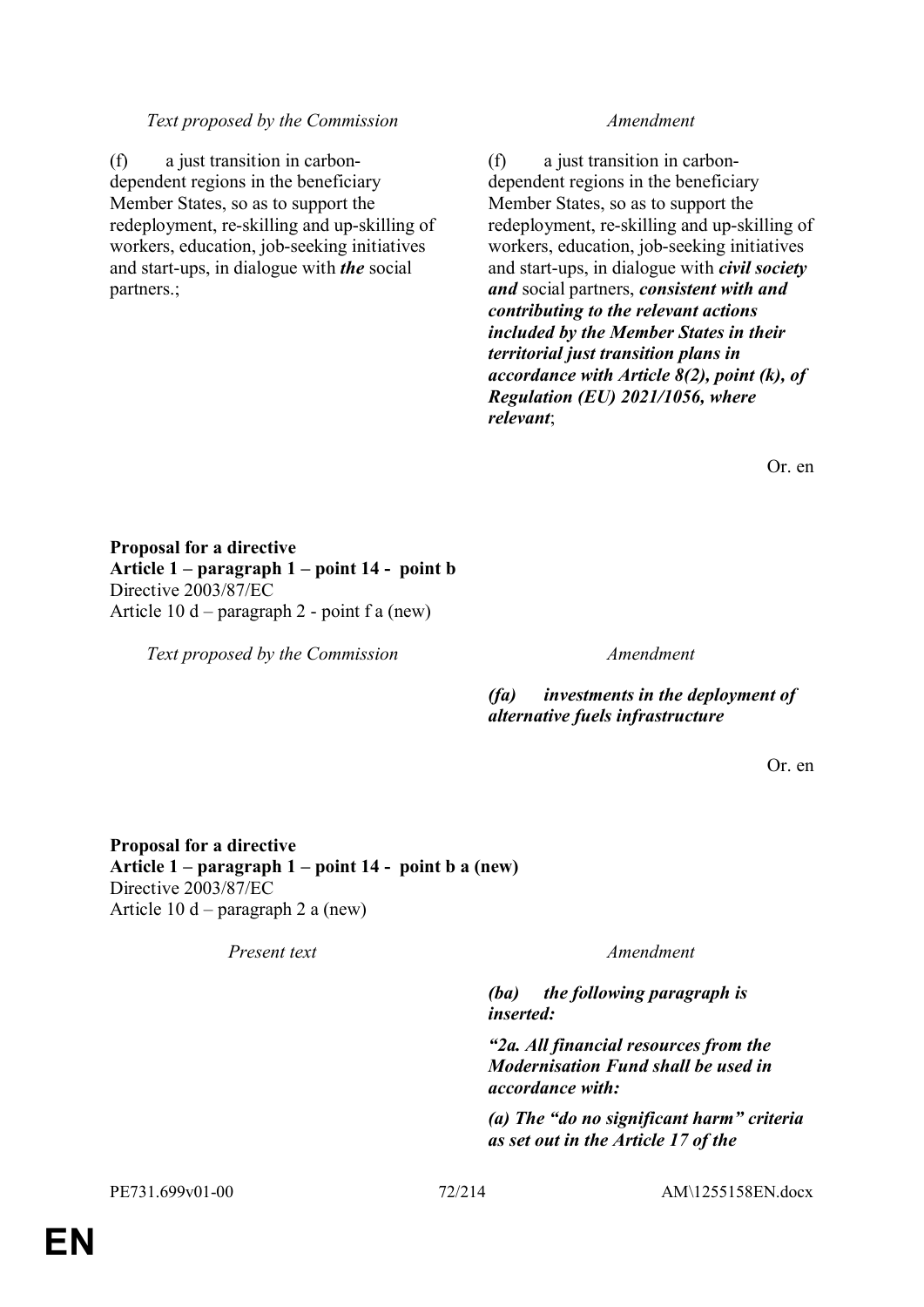#### *Regulation (EU) 2020/852;*

*(b) Minimum safeguards as set out in the Article 18 of the Regulation (EU) 2020/852."*

Or. en

**Proposal for a directive Article 1 – paragraph 1 – point 14 - point b c (new)** Directive 2003/87/EC Article  $10 d$  – paragraph 5

5. An investment committee for the Modernisation Fund is hereby established. The investment committee shall be composed of a representative from each beneficiary Member State, the Commission and the EIB, and three representatives elected by the other Member States for a period of five years. It shall be chaired by the representative of the Commission. One representative of each Member State that is not a member of the investment committee may attend meetings of the committee as an observer.

The investment committee shall operate in a transparent manner. The composition of the investment committee and the curricula vitae and declarations of interests of its members shall be made available to the public and, where necessary, updated.

#### *Present text Amendment*

5. An investment committee for the Modernisation Fund is hereby established. The investment committee shall be composed of a representative from each beneficiary Member State, the Commission and the EIB, and three representatives elected by the other Member States for a period of five years. It shall be chaired by the representative of the Commission. One representative of each Member State that is not a member of the investment committee may attend meetings of the committee as an observer.

The investment committee shall operate in a transparent manner. The composition of the investment committee and the curricula vitae and declarations of interests of its members shall be made available to the public and, where necessary, updated.

*The investment committee shall seek the advice of the European Scientific Advisory Board on Climate Change referred to in Article 3 of Regulation( EU) 2021/1119 to ensure that investment decisions are aligned with the criteria set out in this Article and support the achievement of the objectives set out in Regulation (EU) 2021/1119.*

Or. en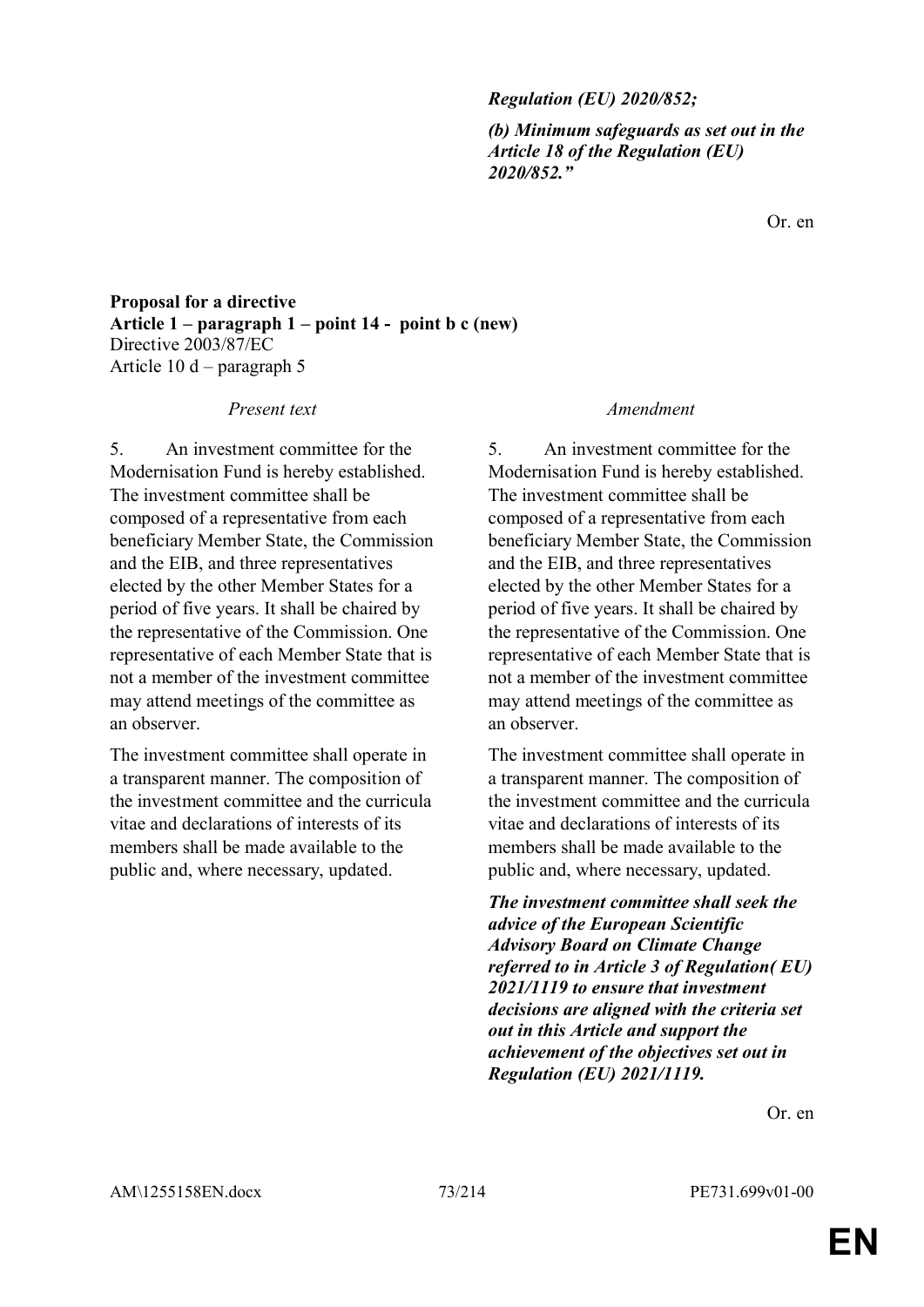**Proposal for a directive Article 1 – paragraph 1 – point 14 - point b c (new)** Directive 2003/87/EC Article 10 d – paragraph 6

6. Before a beneficiary Member State decides to finance an investment from its share in the Modernisation Fund, it shall present the investment project to the investment committee and to the EIB. Where the EIB confirms that an investment falls into the areas listed in paragraph 2, the Member State may proceed to finance the investment project from its share.

Where an investment in the modernisation of energy systems, which is proposed to be financed from the Modernisation Fund, does not fall into the areas listed in paragraph 2, the investment committee shall assess the technical and financial viability of that investment, including the emission reductions it achieves, and issue a recommendation on financing the investment from the Modernisation Fund. The investment committee shall ensure that any investment relating to district heating achieves a substantial improvement in energy efficiency and emission reductions. That recommendation may include suggestions regarding appropriate financing instruments. *Up to 70 % of the relevant costs of an investment which does not fall into the areas listed in paragraph 2 may be supported with resources from the Modernisation Fund provided that the remaining costs are financed by private legal entities.*

#### *Present text Amendment*

### *(bc) paragraph 6 is replaced by the following:*

"6. Before a beneficiary Member State decides to finance an investment from its share in the Modernisation Fund, it shall present the investment project to the investment committee and to the EIB.

The investment committee shall assess the technical and financial viability of that investment, including the emission reductions it achieves, and issue a recommendation on financing the investment from the Modernisation Fund. The investment committee shall ensure that any investment relating to district heating achieves a substantial improvement in energy efficiency and emission reductions. That recommendation may include suggestions regarding appropriate financing instruments. "

Or. en

**EN**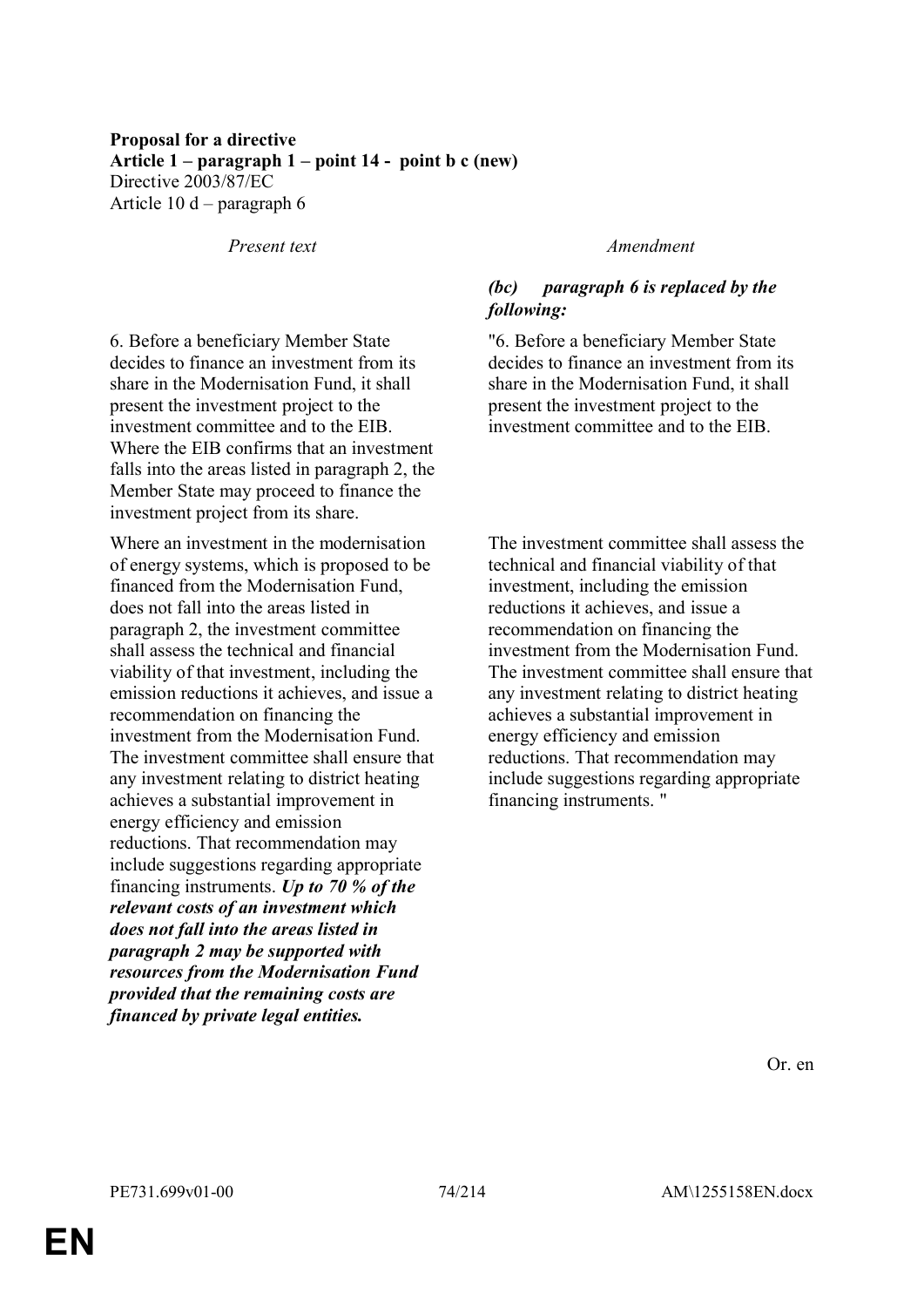### **Proposal for a directive Article 1 – paragraph 1 – point 14 - point b b (new)** Directive 2003/87/EC Article 10 d – paragraph 11

#### *Present text Amendment*

11. The investment committee shall report annually to the Commission on experience with the evaluation of investments. By 31 December 2024, taking into consideration the findings of the investment committee, the Commission shall review the areas for projects referred to in paragraph 2 and the basis on which the investment committee bases its recommendations.

### *(bb) paragraph 11 is replaced by the following:*

*"*11. The investment committee shall report annually to the Commission*, the Council and the Parliament* on experience with the evaluation of investments. *That report shall be made public.* By 31 December 2024, taking into consideration the findings of the investment committee, the Commission shall review the areas for projects referred to in paragraph 2 and the basis on which the investment committee bases its recommendations.*"*

Or. en

**Proposal for a directive Article 1 – paragraph 1 – point 14 - point b a (new)** Directive 2003/87/EC Article 10 d – paragraph 12

12. The Commission shall adopt implementing acts concerning detailed rules on the operation of the Modernisation Fund. Those implementing acts shall be adopted in accordance with the examination procedure referred to in Article22a(2)*.*

#### *Present tex Amendment*

### *(ba) paragraph 12 is replaced by the following:*

"12. The Commission shall adopt implementing acts concerning detailed rules on the operation of the Modernisation Fund. Those implementing acts shall be adopted in accordance with the examination procedure referred to in Article 22a(2).

Or. en

**Proposal for a directive Article 1 – paragraph 1 – point 21 a (new)** Directive 2003/87/EC

AM\1255158EN.docx 75/214 PE731.699v01-00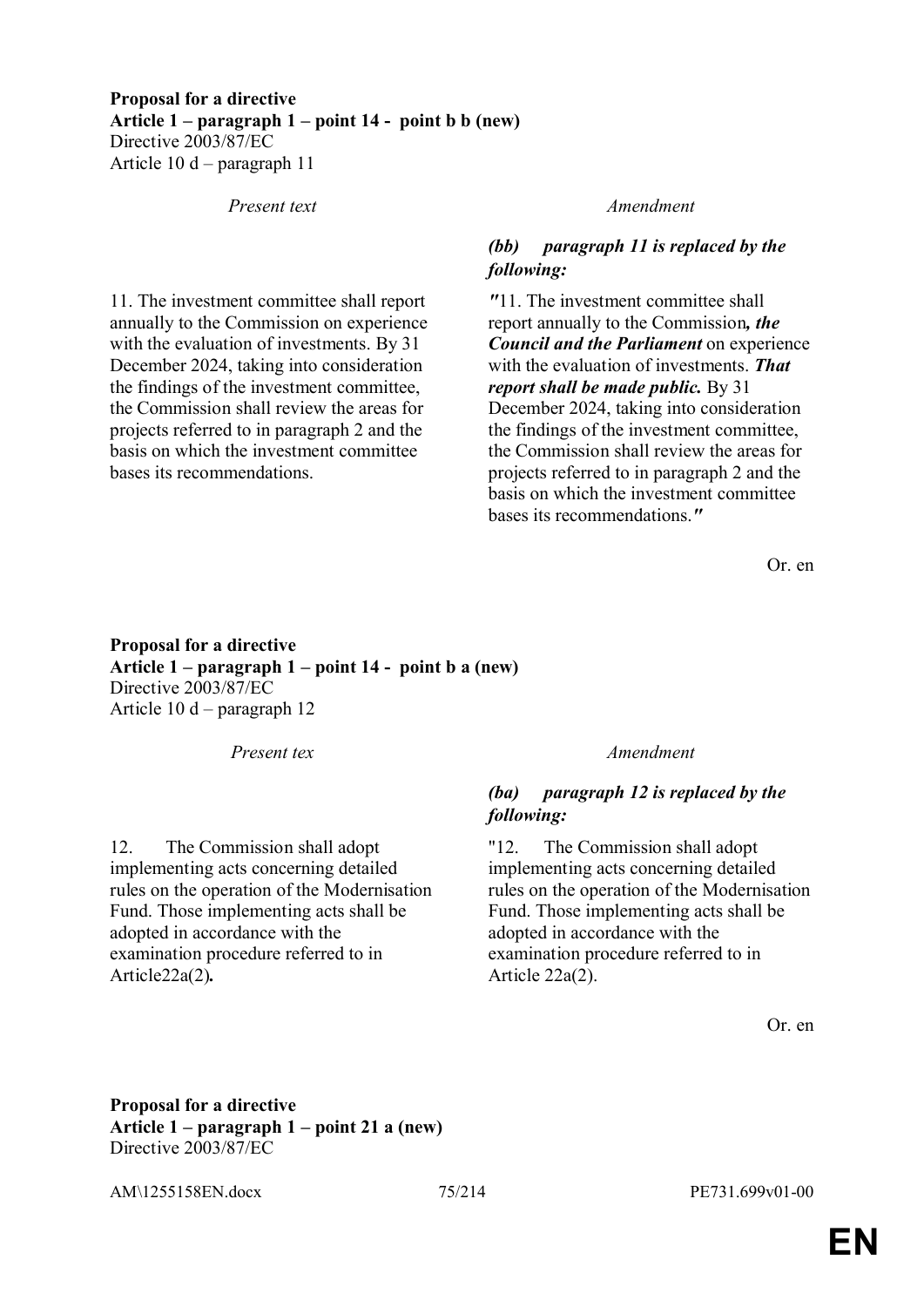*Present text Amendment*

*(21a) The following chapter is inserted after Article 30i:*

#### *"CHAPTER IVaa*

*Visibility of financial support from ETS revenues*

*Article 30j*

*Visibility of financial support from national ETS revenues*

*1. Member States shall ensure the visibility of funding from ETS revenues in all operations referred to in Article 10(3) and Article 10a(6) and Article 30d(5).*

*2. Member States shall ensure the visibility of the financial support to the final beneficiaries and the public by:*

*(a) displaying an appropriate label that reads 'funded by the European Union (EU Emissions Trading System)', as well as the emblem of the Union and the amount of funding, on documents and communication material relating to the implementation of the operation intended for the final beneficiaries or for the public and, for operations involving physical investment or equipment, clearly visible and durable plaques or billboards;*

*(b) providing on their official website and social media sites, where such sites exist, a short description of the operation, including its aims and results, and highlighting the financial support from the ETS revenue.*

*The Commission shall take all measures necessary to ensure that the rules under paragraph 1 and 2 are implemented. The penalties provided for must be effective, proportionate and dissuasive.*

#### *Article 30k*

*Visibility of financial support from Union ETS revenues*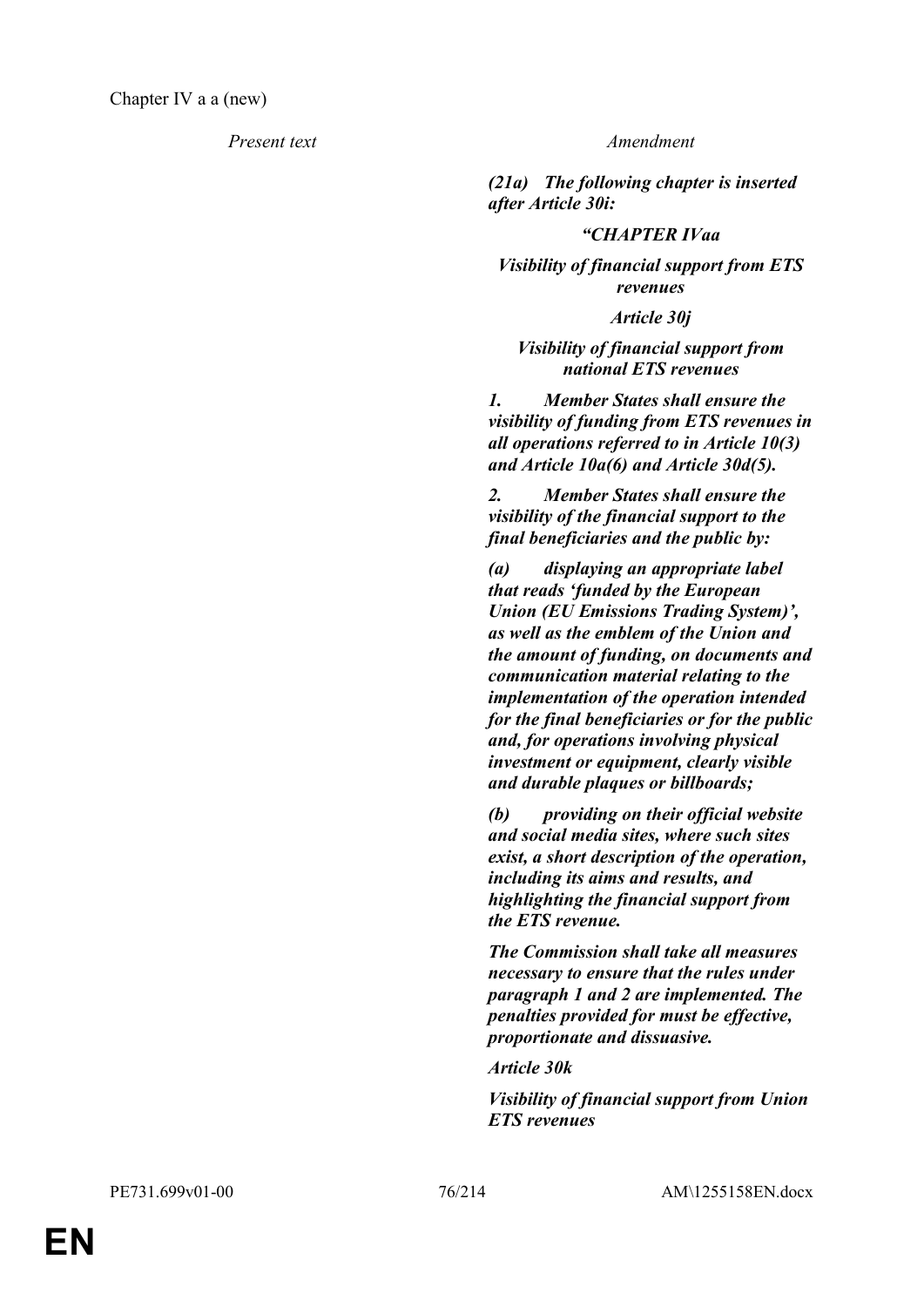*1. The Commission shall ensure the visibility of funding from ETS revenues in all operations referred to in Article 10a(8) (Innovation Fund), Article 10d (Modernisation Fund), Article [X] (Ocean Fund) and Regulation [Social Climate Fund].*

*2. The beneficiaries shall acknowledge financial support from those Funds and the origin of those funds by:* 

*(a) displaying an appropriate label that reads 'funded by the European Union (EU Emissions Trading System – [relevant Fund])', as well as the emblem of the Union and the amount of funding, on documents and communication material relating to the implementation of the operation intended for the final beneficiaries or for the public and, for operations involving physical investment or equipment, clearly visible and durable plaques or billboards;* 

*(b) providing on their official website and social media sites, where such sites exist, a short description of the operation, including its aims and results, and highlighting the financial support from the relevant Fund and ETS revenue.* 

*The Commission shall take all measures necessary to ensure that the rules under article 30j and 30k and are implemented. The penalties provided for must be effective, proportionate and dissuasive.*

Or. en

## **Recitals**

#### **Proposal for a directive Recital 28**

*Text proposed by the Commission Amendment*

(28) Achieving the increased climate ambition will require substantial public resources in the EU as well as national budgets to be dedicated to the climate transition. To complement and reinforce

(28) Achieving the increased climate ambition will require substantial public *and private* resources in the EU as well as national budgets to be dedicated to the climate transition. To complement and

AM\1255158EN.docx 77/214 PE731.699v01-00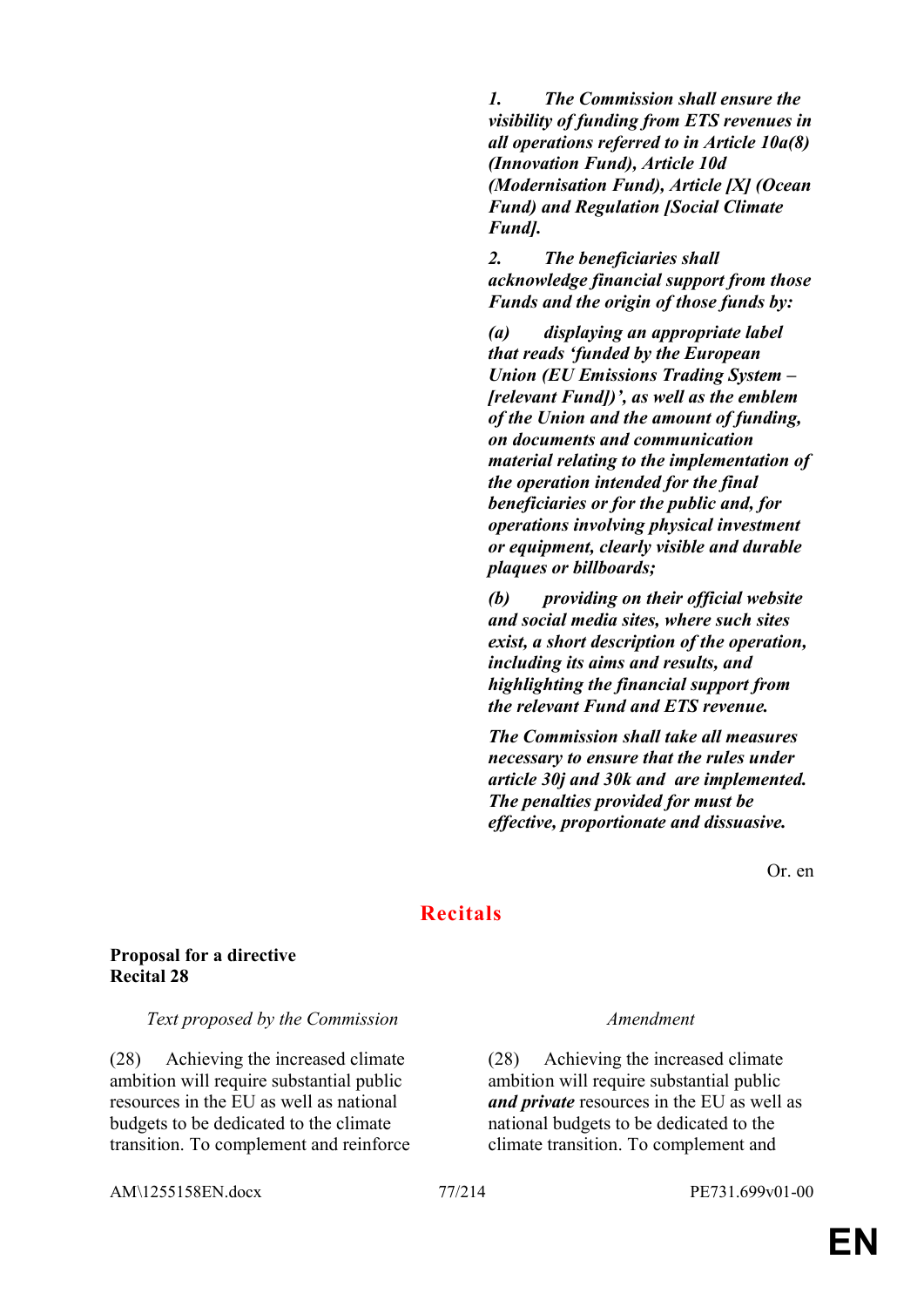the substantial climate-related spending in the EU budget, all auction revenues that are not attributed to the Union budget should be used for climate-related purposes. This includes the use for financial support to address social aspects in lower- and middle-income households by reducing distortive taxes. Further, to address distributional and social effects of the transition in *low-income Member States*, an additional amount of *2,5* % of the Union-wide quantity of allowances from [year of entry into force of the Directive] to 2030 should be used to fund the energy transition of the Member States with a gross domestic product (GDP) per capita below 65 % of the Union average in 2016-2018, through the Modernisation Fund referred to in Article 10d of Directive 2003/87/EC.

reinforce the substantial climate-related spending in the EU budget, all auction revenues that are not attributed to the Union budget should be used for climaterelated purposes*, while ensuring a just transition and environmental integrity of taken action*. This includes the use for financial support to address social aspects in lower- and middle-income households by reducing distortive taxes. Further, to address distributional and social effects of the transition in *the most affected territories*, an additional amount of *2* % of the Union-wide quantity of allowances from [year of entry into force of the Directive] to 2030 should be used to fund the energy transition of the Member States with a gross domestic product (GDP) per capita below 65 % of the Union average in 2016-2018, through the Modernisation Fund referred to in Article 10d of Directive 2003/87/EC.

*1a Regulation (EU) 2021/1056 of the European Parliament and of the Council of 24 June 2021 establishing the Just Transition Fund (OJ L 231 30.6.2021, p. 1).*

Or. en

#### **Proposal for a directive Recital 38**

#### *Text proposed by the Commission Amendment*

(38) The scope of the Modernisation Fund should be aligned with the most recent climate objectives of the Union by requiring that investments are consistent with the objectives of the European Green Deal and Regulation (EU) 2021/1119, and eliminating the support to any investments related to fossil fuels. In addition, the percentage of the Modernisation Fund that needs to be devoted to priority investments should be increased to *80* %; energy

(38) The scope of the Modernisation Fund should be aligned with the most recent climate objectives of the Union by requiring that investments are consistent with the objectives of the European Green Deal and Regulation (EU) 2021/1119, and eliminating the support to any investments related to fossil fuels*. Support from the Modernisation Fund should only be granted to Member States that have adopted legally binding targets for*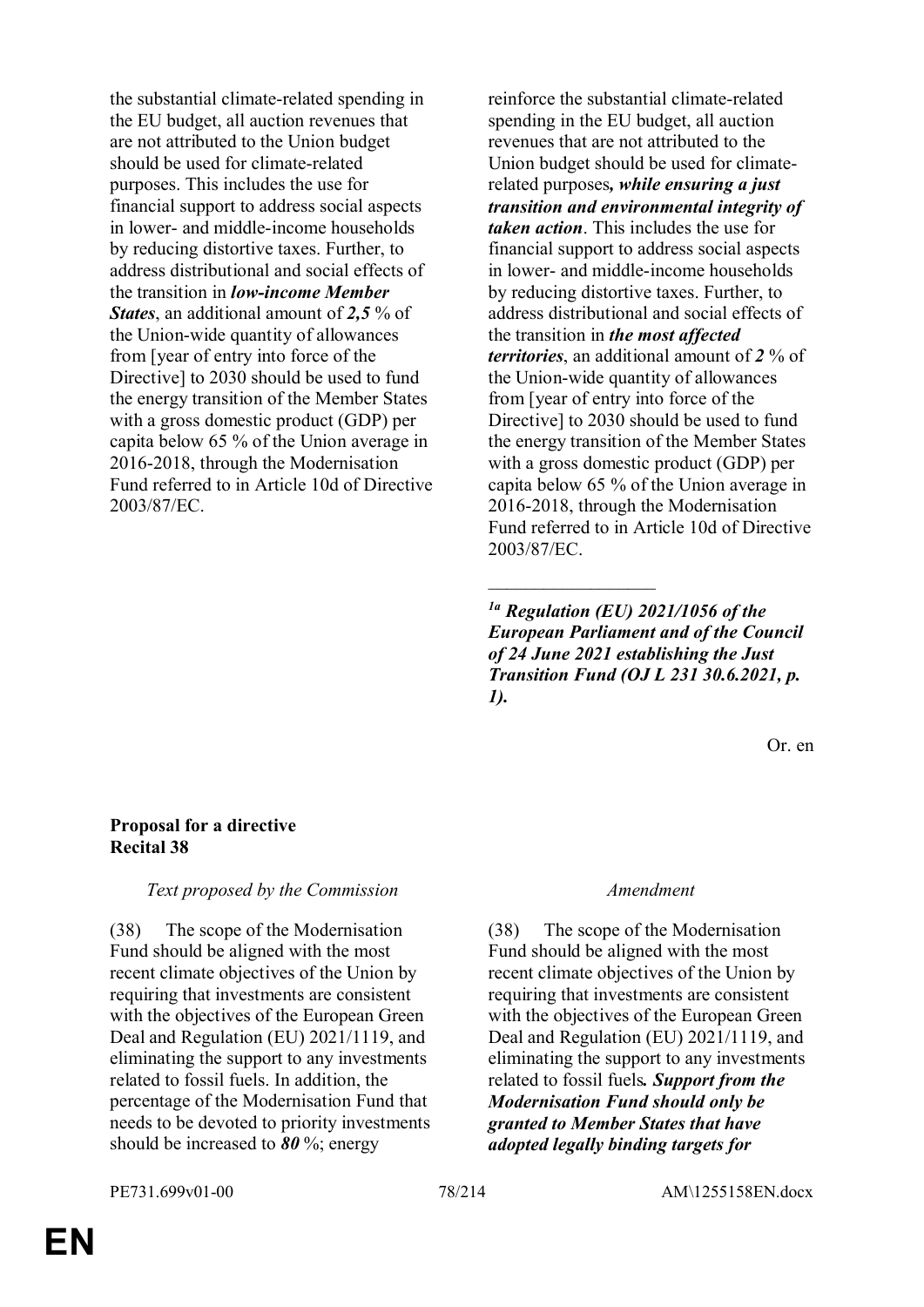efficiency should be targeted as a priority area at the demand side; and support of households to address energy poverty, including in rural and remote areas, should be included within the scope of the priority investments.

*achieving climate neutrality by 2050 at the latest as well as measures for the phase out of all fossil fuels in a timeframe consistent with the targets set out in Regulation (EU) 2021/1119 of the European Parliament and of the Council. In order to guarantee the efficient use of EU money, access to the Modernisation Fund should also be conditional on the respect for the Rule of Law*. In addition, the percentage of the Modernisation Fund that needs to be devoted to priority investments should be increased to *100* %; energy efficiency should be targeted as a priority area at the demand side; and support of households to address energy poverty, including in rural and remote areas, should be included within the scope of the priority investments.

Or. en

#### **Proposal for a directive Recital 38 a (new)**

*Text proposed by the Commission Amendment*

*(38a) With the increase of EU ETS prices, revenues from the EU ETS for Member States and the Union have increased substantially. To acknowledge the contribution of EU ETS revenues to the transition of the Union industry as well as to provide support to vulnerable people in the Union to enable them to switch to environmentally friendly alternatives, an EU ETS label should be introduced. Member States and the Commission should ensure that funding is clearly indicated as coming from EU ETS revenues by displaying an appropriate label for all projects and activities supported at national level or through Union funds.*

Or. en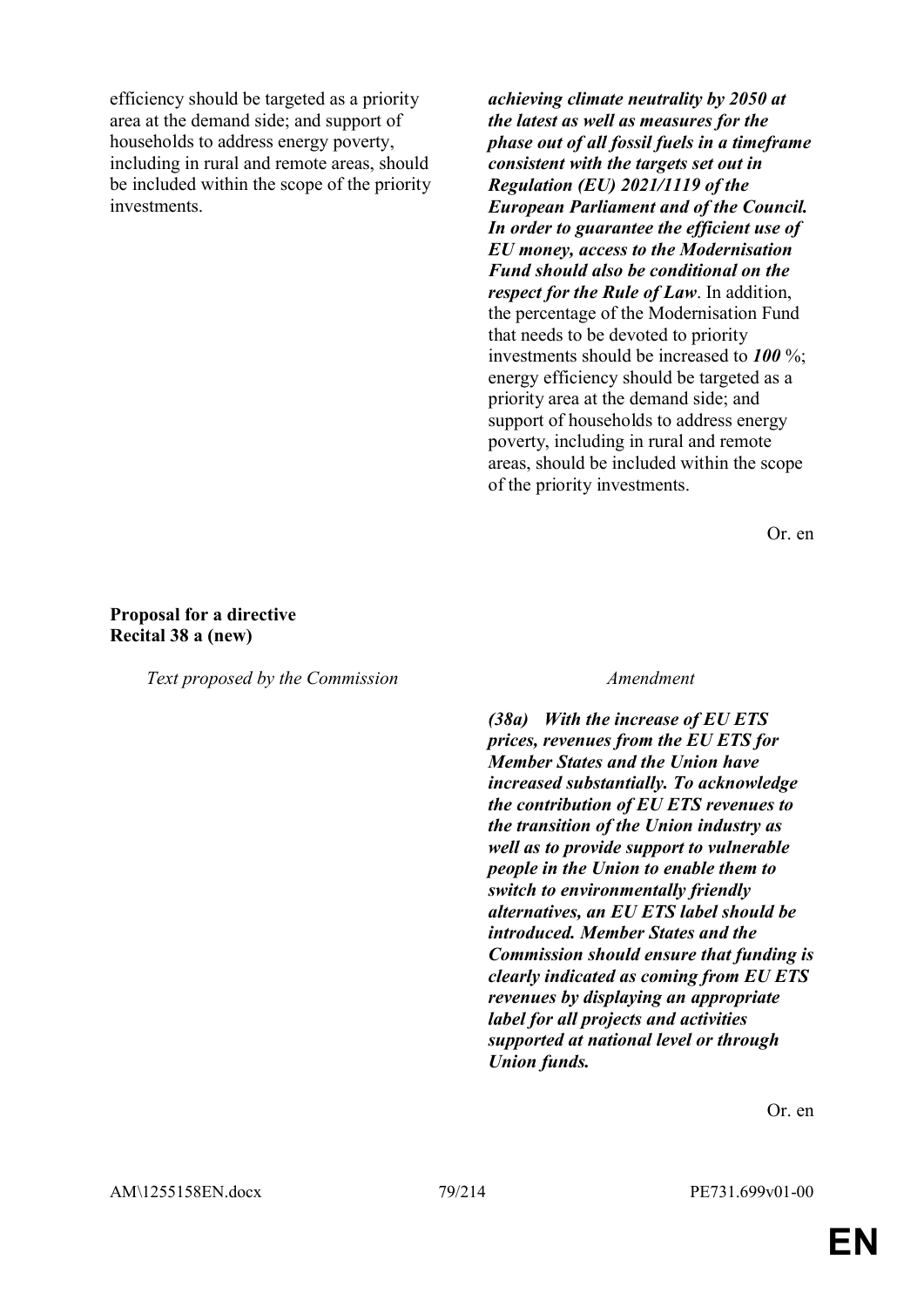# CA11: Art. 10c - Free allocation for the modernization of the energy sector

-----------------------------------------------------------------------------------------------------------------

### *supported by* **EPP, S&D, RE, Greens, The Left**

Compromise amendment replacing Amendments 72, 73, 916 (article 10a), 1230-1233 (article 10c), 12, 270-271, ITRE 8 (recital 28a)

**Proposal for a directive Article 1 – paragraph 1 – point 12 – point a– point -i (new)** Directive 2003/87/EC Article 10a – paragraph 1 – subparagraph 2

*Text proposed by the Commission Amendment*

No free allocation shall be made in respect of any electricity production, *except for cases falling within Article 10c and electricity produced from waste gases.*

### *(-i) in the second subparagraph, the last sentence is replaced by the following:*

*"*No free allocation shall be made *available* in respect of any electricity production*."*

Or. en

**Proposal for a directive Article 1 – paragraph 1 – point 13** Directive 2003/87/EC Article 10c

*Text proposed by the Commission Amendment*

(13) *in* Article 10c*, paragraph 7 is replaced by the following:*

*"Member States shall require benefiting electricity generating installations and network operators to report, by 28 February of each year, on the implementation of their selected investments, including the balance of free allocation and investment expenditure incurred and the types of investments supported. Member States shall report on this to the Commission, and the Commission shall make such reports* 

(13) Article 10c *is deleted* ;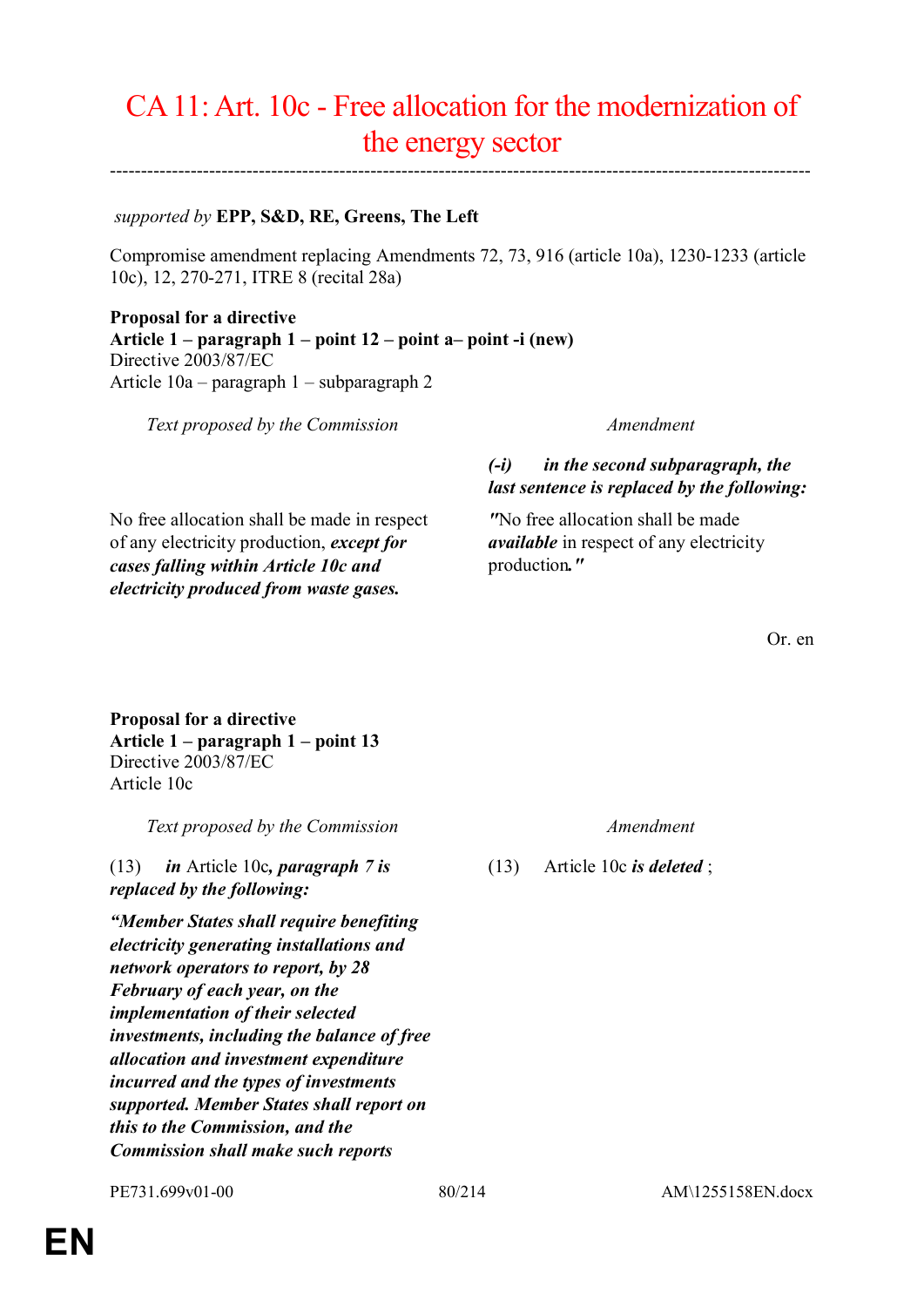### **Proposal for a directive Article 1 – paragraph 1 – point 13 a (new)** Directive 2003/87/EC Article 10c

*Text proposed by the Commission Amendment*

*(13a) the following article is inserted: "Article 10ca*

*Transitional free allocation for the modernisation of the energy sector. Any allowances for transitional free allocation for the modernisation of the energy sector that have not been allocated to operators in the Member States concerned by 31 December 2023 shall be added to the total quantity of allowances that the Member State concerned receives for auctioning pursuant to Article 10(2), point (a). However, Member States may use those allowances, or some of those allowances, in accordance with Article 10d to support investments within the framework of the Modernisation Fund."*

Or. en

#### **Proposal for a directive Recital 28 a (new)**

*Text proposed by the Commission Amendment*

*(28a) Since 2013, electricity producers have been obliged to purchase all the allowances they need to generate electricity. However, some Member States have retained the option of being able to continue to provide transitional free allocation for the modernisation of the* 

AM\1255158EN.docx 81/214 PE731.699v01-00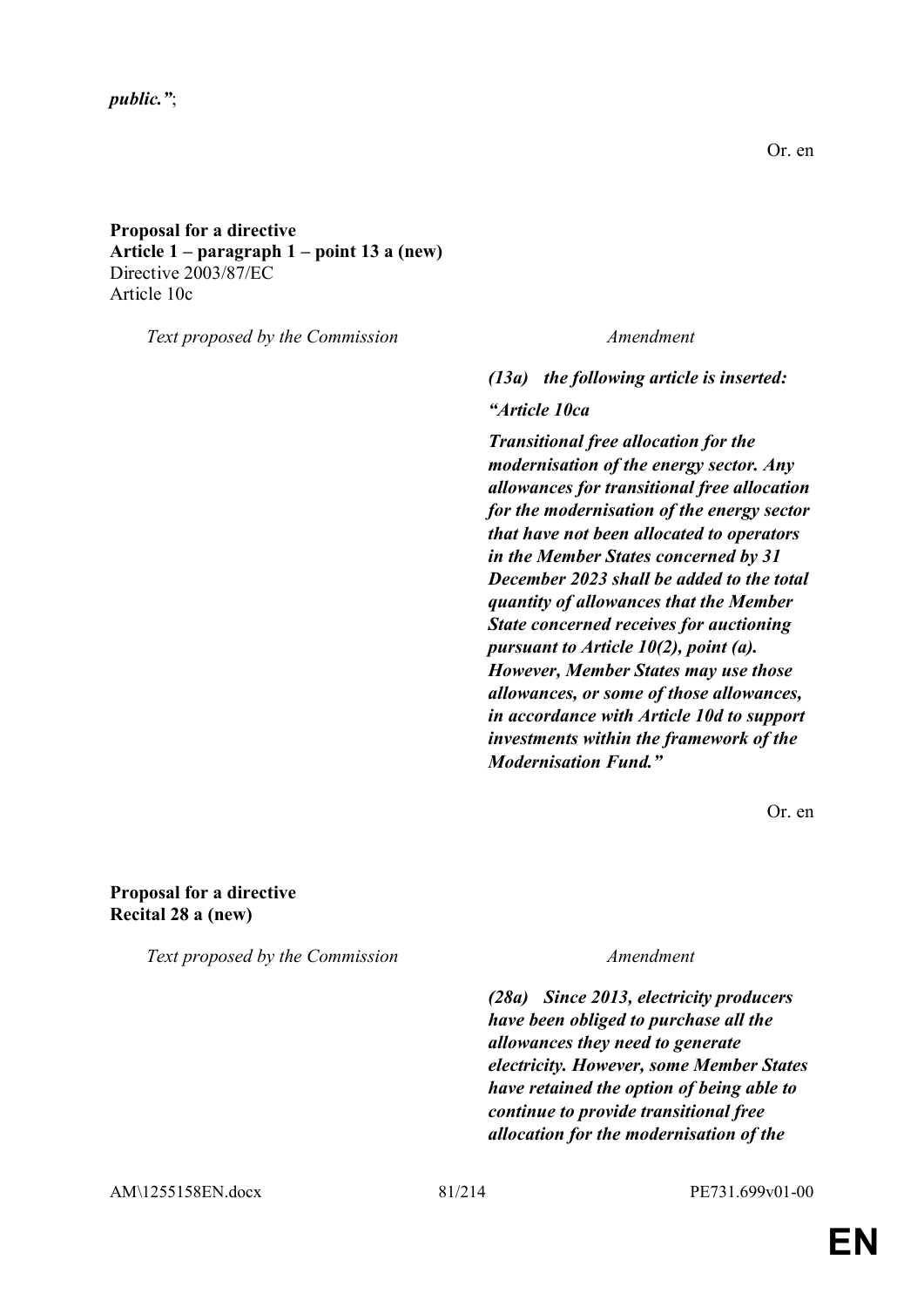*energy sector in the periods from 2013 to 2020 and from 2021 to 2030. For the period from 2021 to 2030, only three Member States would continue to have that option. However, in its Special Report 18/2020 entitled 'The EU's Emissions Trading System: free allocation of allowances needed better targeting', the European Court of Auditors found that that transitional free allocation did not contribute to the reduction of carbon intensity in the energy sector for countries eligible for such free allocation of allowances in the period from 2013 to 2020. Given the need for rapid decarbonisation, especially in the energy sector, and the limited effectiveness of that transitional free allocation, the option of transitional free allocation for the modernisation of the energy sector no longer seems fit for purpose. Therefore, that option should cease to be available and any allowances resulting from the exercise of that option which have not been allocated to operators in the Member States concerned by 31 December 2023 should be added to the total quantity of allowances that the Member State concerned receives for auctioning, or should be used to support investments within the framework of the Modernisation Fund.*

Or. en

## CA 12: Climate Investment Fund -----------------------------------------------------------------------------------------------------------------

*supported by* **EPP, S&D, RE, Greens, The Left**

**Compromise Amendment 12**

Compromise amendment replacing Amendments 67 - 71, 1159-1219, TRAN 90-94, ITRE 33- 40 (article 10a), 18, 19, 29, 157, 340-356, 359, ITRE 14, BUDG 5 (recitals 32a, 33, 33a)

**Proposal for a directive Article 1 – paragraph 1 – point 12 - point g** Directive 2003/87/EC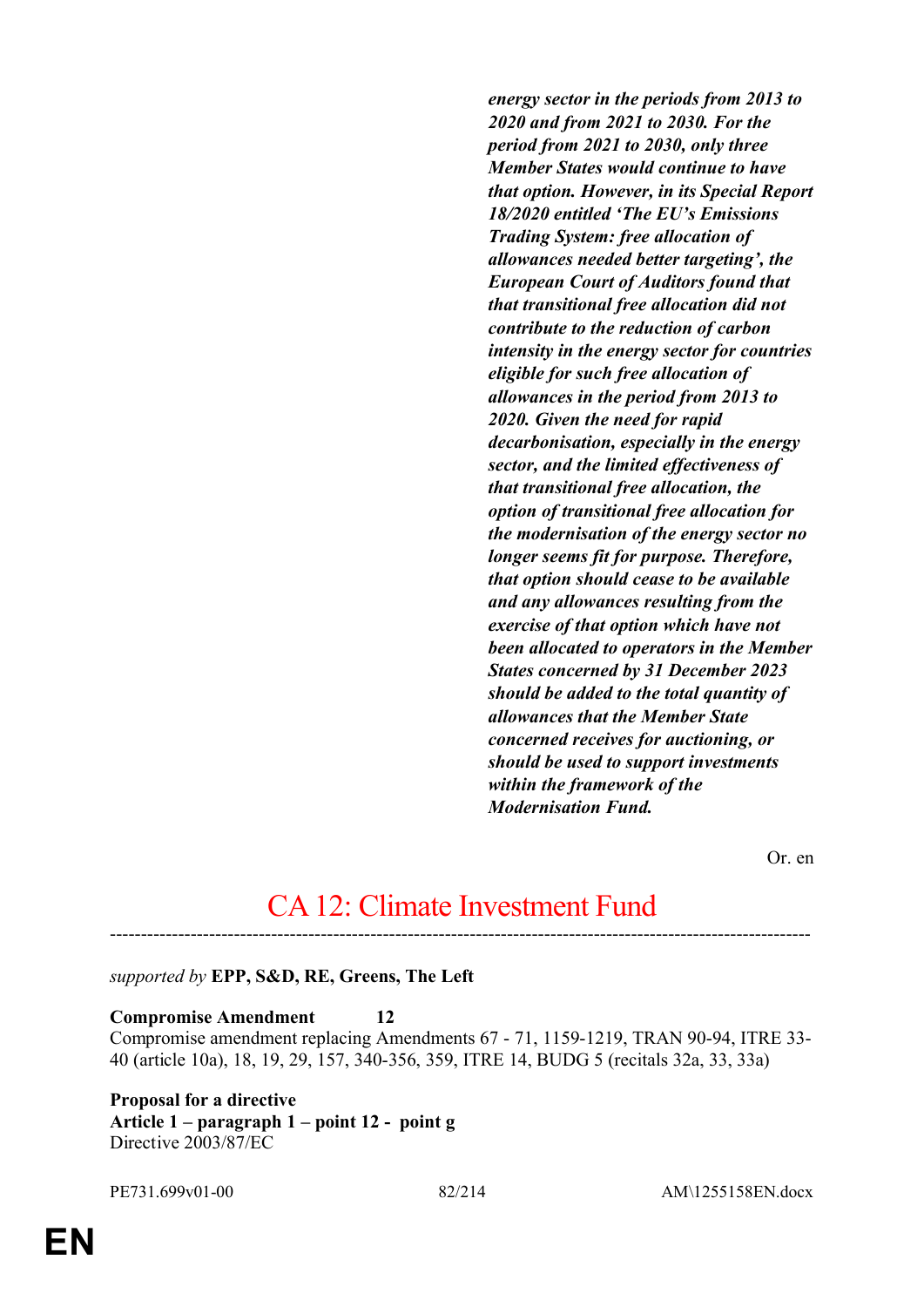Article 10 a – paragraph 8 - subparagraph 1

### *Text proposed by the Commission Amendment*

365 million allowances from the quantity which could otherwise be allocated for free pursuant to this Article, and *85* million allowances from the quantity which could otherwise be auctioned pursuant to Article 10, as well as the allowances resulting from the reduction of free allocation *referred to in* Article 10a(*1a*), shall be made available to a Fund with the objective of supporting innovation in low-carbon technologies *and processes*, and contribute to zero pollution objectives (the '*Innovation* Fund'). Allowances that are not issued to aircraft operators due to the closure of aircraft operators and which are not necessary to cover any shortfall in surrenders by those operators, shall also be used for innovation support as referred to in the first subparagraph.

*390* million allowances from the quantity which could otherwise be allocated for free pursuant to this Article, and *110* million allowances from the quantity which could otherwise be auctioned pursuant to Article 10, *[from which are to be deducted the allowances used for the Ocean Fund established under Article 3gdb,]* as well as the *allowances referred to in Article 10(1), fifth subparagraph. In addition, any* allowances resulting from the reduction of free allocation referred to in Article 10a(1a), shall *also* be made available to a Fund*. The Fund shall have* the objective of supporting *innovation in techniques, processes and technologies that contribute significantly to the decarbonisation of the sectors covered by this Regulation and contribute to zero pollution and circularity objectives, as well as the scaling up of techniques, process and technologies that may no longer be considered innovative, but nevertheless hold a significant GHG emissions abatement potential and contribute to energy and resource savings in line with the Union's climate and energy targets for 2030* (the *Climate Investment* Fund'). *To foster innovation in breakthrough technologies as soon as possible, the Commission shall ensure that a share of the financing made available through the Climate Investment Fund is 'frontloaded' during the first five years of implementation of the present Directive.* Allowances that are not issued to aircraft operators due to the closure of aircraft operators and which are not necessary to cover any shortfall in surrenders by those operators, shall also be used for innovation support as referred to in the first subparagraph.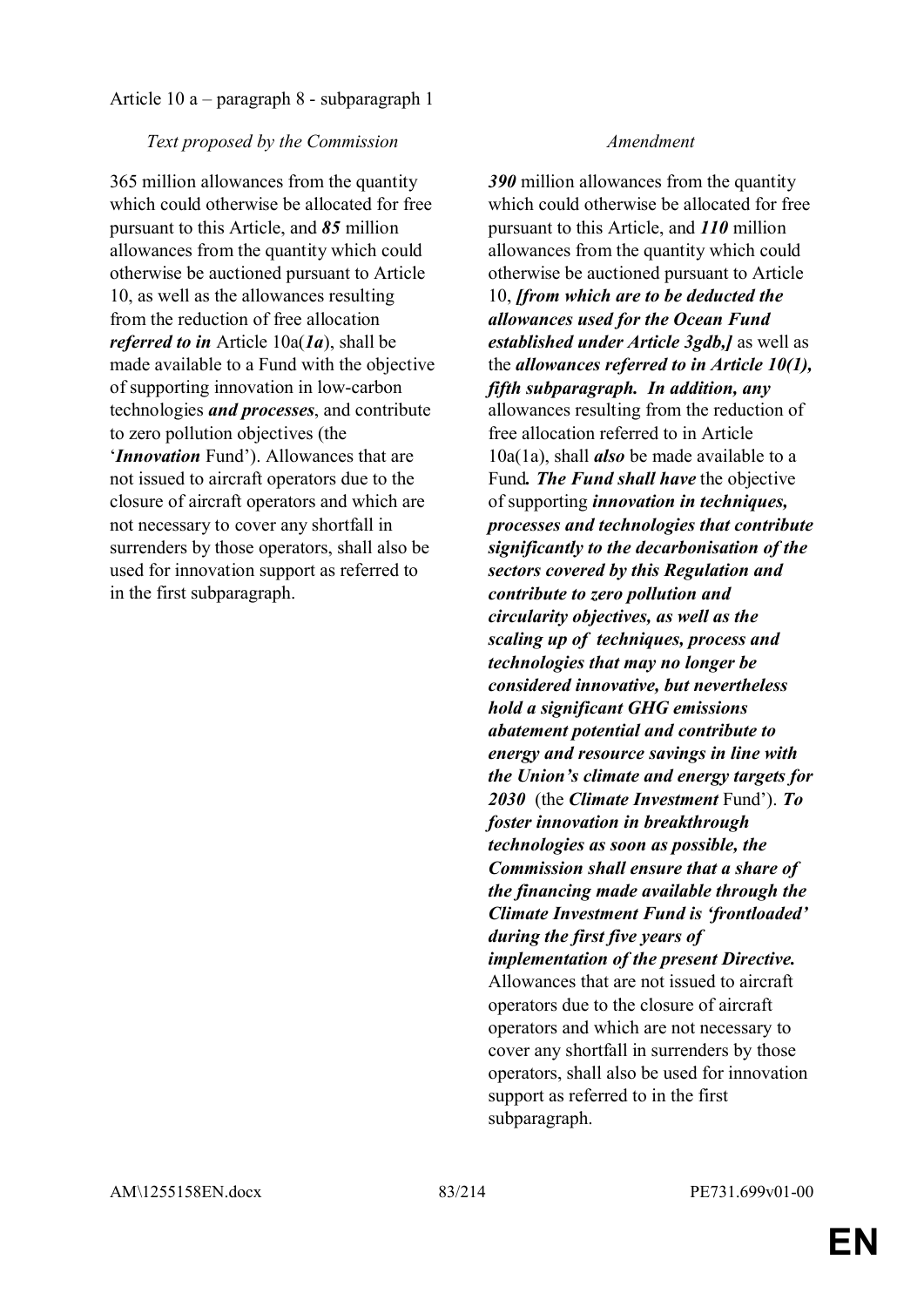### **Proposal for a directive Article 1 – paragraph 1 – point 12 - point g** Directive 2003/87/EC Article 10 a – paragraph 8 - subparagraph 2

### *Text proposed by the Commission Amendment*

In addition, 50 million unallocated allowances from the market stability reserve shall supplement any remaining revenues from the 300 million allowances available in the period from 2013 to 2020 under Commission Decision  $2010/670/EU(*)$ , and shall be used in a timely manner for innovation support as referred to in the first subparagraph. Furthermore, the external assigned revenues referred to in Article *21(2)* of Regulation (EU) *[FuelEU Maritime]* shall be allocated to the *Innovation* Fund and implemented in line with this paragraph.

In addition, 50 million unallocated allowances from the market stability reserve shall supplement any remaining revenues from the 300 million allowances available in the period from 2013 to 2020 under Commission Decision  $2010/670$ /EU(\*), and shall be used in a timely manner for innovation *and decarbonisation* support as referred to in the first subparagraph. Furthermore, the external assigned revenues referred to in Article *5(6)* of Regulation (EU) *2018/842* shall be allocated to the *Ocean Fund as established in Article 3gaa,* and implemented in line with this paragraph.

(\*) Commission Decision 2010/670/EU of 3 November 2010 laying down criteria and measures for the financing of commercial demonstration projects that aim at the environmentally safe capture and geological storage of CO 2 as well as demonstration projects of innovative renewable energy technologies under the system for greenhouse gas emission allowance trading within the Union established by Directive 2003/87/EC of the European Parliament and of the Council (OJ L 290, 6.11.2010, p. 39).

Or. en

**Proposal for a directive Article 1 – paragraph 1 – point 12 - point g**

<sup>(\*)</sup> Commission Decision 2010/670/EU of 3 November 2010 laying down criteria and measures for the financing of commercial demonstration projects that aim at the environmentally safe capture and geological storage of CO 2 as well as demonstration projects of innovative renewable energy technologies under the system for greenhouse gas emission allowance trading within the Union established by Directive 2003/87/EC of the European Parliament and of the Council (OJ L 290, 6.11.2010, p. 39).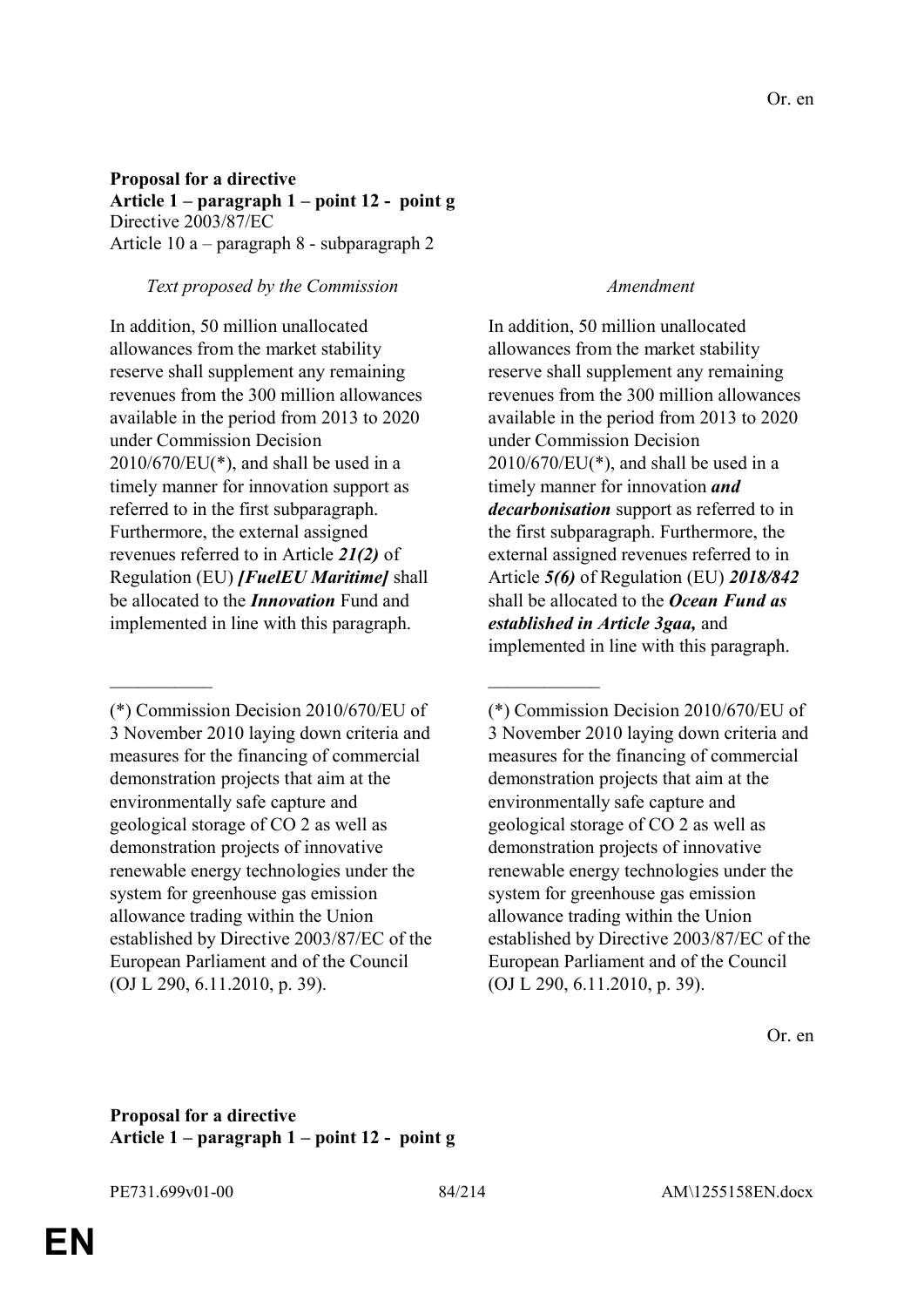### Directive 2003/87/EC Article 10 a – paragraph 8 - subparagraph 3

### *Text proposed by the Commission Amendment*

The *Innovation* Fund shall cover the sectors listed in Annex I and Annex III. including environmentally safe carbon capture and utilisation ("CCU") that contributes substantially to mitigating climate change, as well as products substituting carbon intensive ones produced in sectors listed in Annex I, and to help stimulate the construction and operation of projects aimed at the environmentally safe capture and geological storage ("CCS") of CO2, as well as of innovative renewable energy and energy storage technologies; in geographically balanced locations. The *Innovation* Fund *may* also support breakthrough innovative technologies and infrastructure to decarbonise the maritime sector *and for* the production of low- and zero-carbon fuels in aviation, rail and road transport. Special attention shall be given to projects in sectors covered by the [CBAM regulation] to support innovation in low carbon technologies, CCU, CCS, renewable energy and energy storage, in a way that contributes to mitigating climate change.

The *Climate Investment* Fund shall cover the sectors listed in Annex I and Annex III, *such as innovative renewable energy and energy storage technologies,* as well as products *and processes* substituting carbon intensive ones produced in sectors listed in Annex I, and to help stimulate the construction and operation of *innovative* projects aimed at *the environmentally safe carbon capture and utilisation ("CCU")that contributes substantially to mitigating climate change, in particular for unavoidable industrial process emissions,* the environmentally safe capture, *transport* and *permanent*  geological storage ("CCS") of CO<sup>2</sup> *for unavoidable industrial process emissions, and the direct capture of CO2 from the atmosphere with safe, sustainable and permanent storage (DACS).Investments in renewable hydrogen technologies may, where appropriate, also be encouraged.* The *Climate Investment* Fund *shall* also support break-through innovative technologies and infrastructure to decarbonise rail and road transport*, including collective forms of transport such as public transport and occasional coach services while seeking synergies with Horizon Europe, in particular with European partnerships and where relevant, with other Union programmes.* Special attention shall be given to projects, including for exports, in sectors covered by the [CBAM regulation to support innovation in *and implementation of* techniques, *processes and technologies that contribute significantly to the decarbonisation of the sectors covered by this Regulation* CCU, CCS, *CO2 transport,* renewable energy and energy storage in a way that contributes to mitigating climate change *in accordance with the objectives set out in Regulation (EU) 2021/1119 for 2030 and 2050 and a*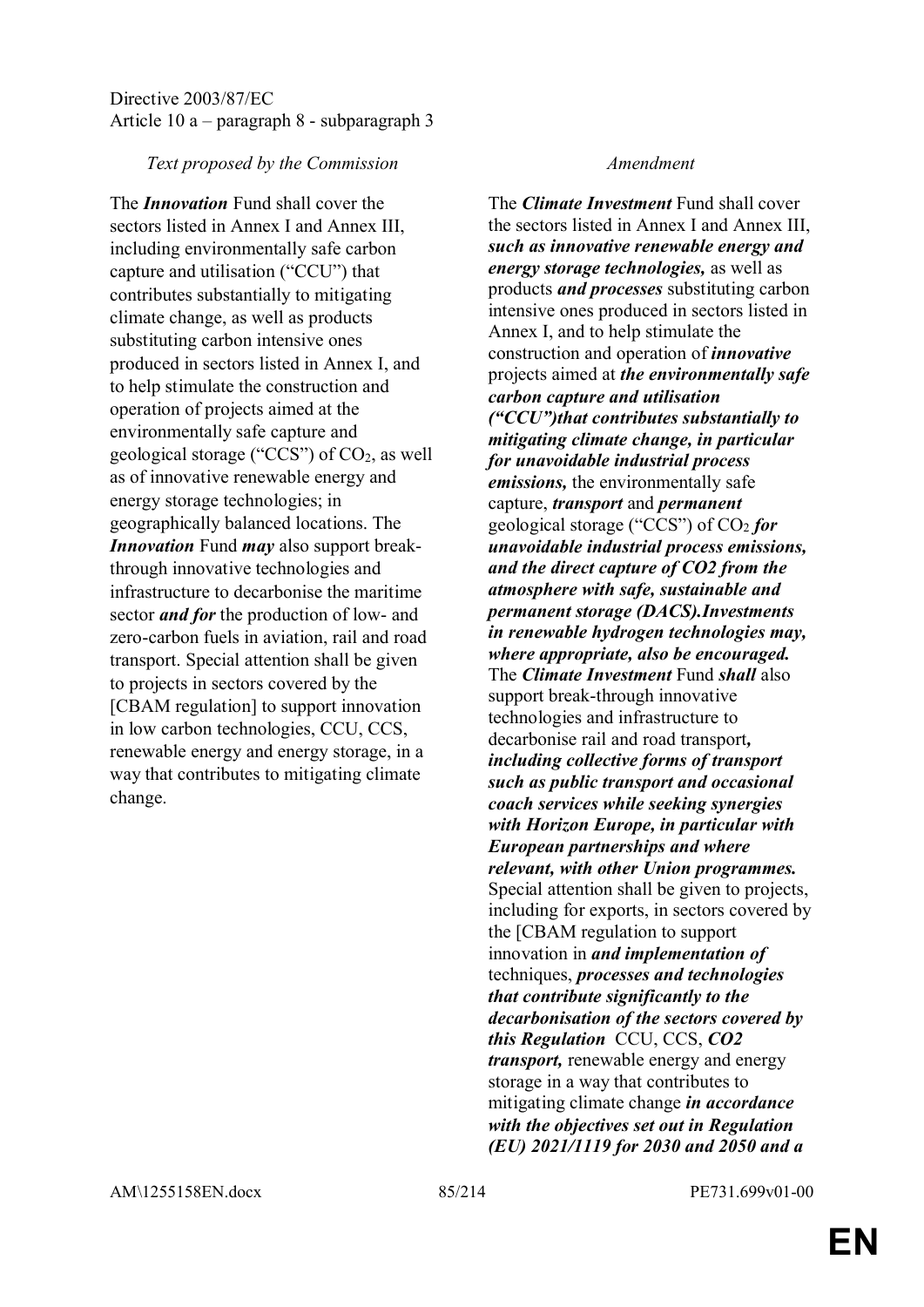*just transition and delivers the most marginal benefit in terms of emission reductions per support provided*. *The Climate Investment Fund may also support break-through innovative technologies the reduction of emissions in the waste sector.* 

Or. en

#### **Proposal for a directive Article 1 – paragraph 1 – point 12 - point g** Directive 2003/87/EC Article 10 a – paragraph 8 - subparagraph 3 a (new)

*Text proposed by the Commission Amendment*

*At least 12% of the allowances made available to the Climate Investment Fund shall be used for the further development and deployment of renewable energy sources in the Union in line with [revised RED]* 

Or. en

#### **Proposal for a directive Article 1 – paragraph 1 – point 12 - point g** Directive 2003/87/EC Article 10 a – paragraph 8 - subparagraph 3 ab (new)

*Text proposed by the Commission Amendment*

*The Climate Investment Fund may also support Carbon Contracts for Difference (CCDs) to support decarbonisation technologies for which the carbon price might not be a sufficient incentive. The Commission shall adopt delegated acts in accordance with Article 23 to supplement this Directive concerning the rules on the operation of the CCDs by the 31 December 2023.*

*Financial support shall be proportionate to the policy objectives set out in this Article and shall not lead to undue*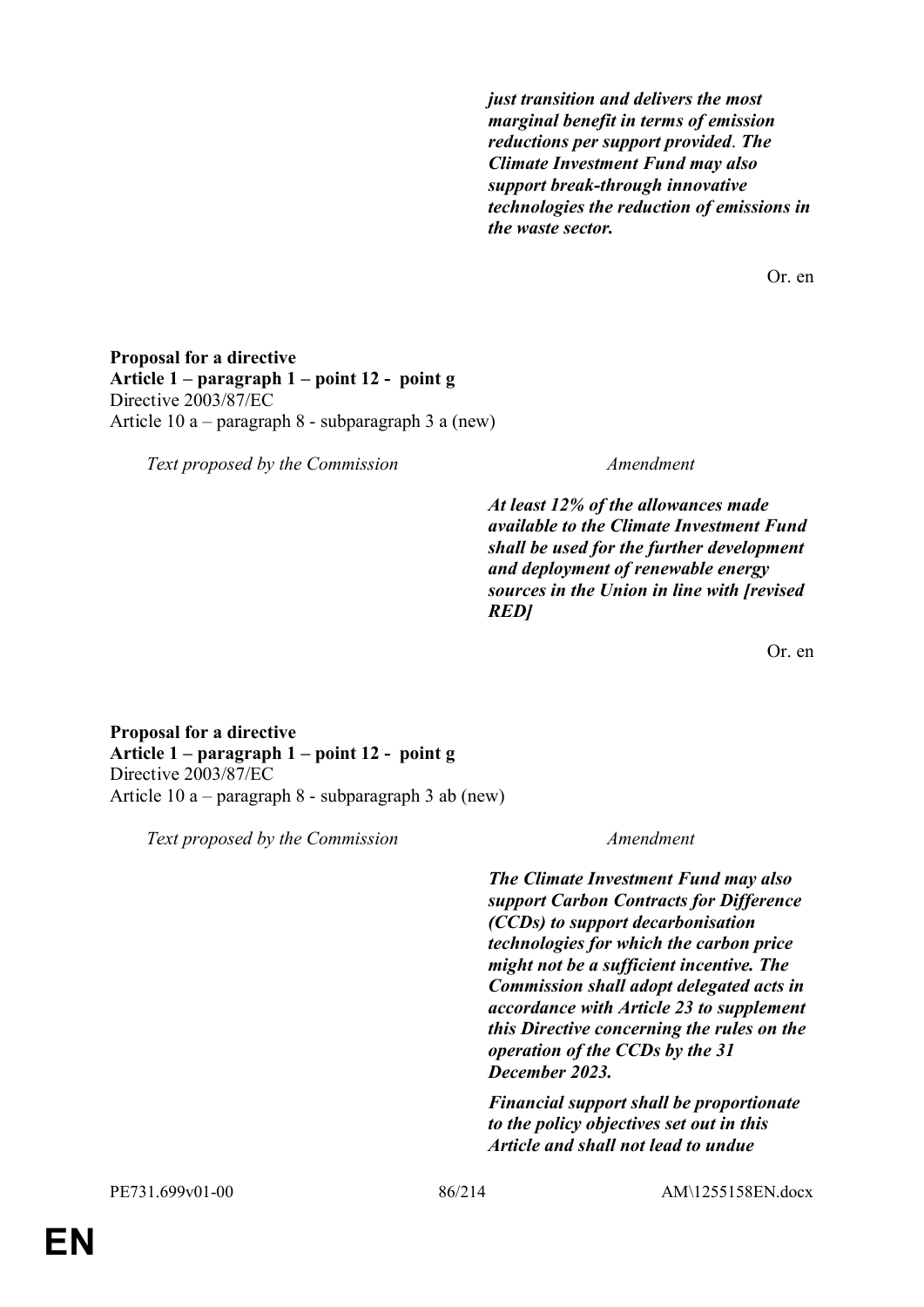*distortions of the EU's internal market. To this end, funds shall only be granted to cover additional costs or investment risks not able to be borne by investors under normal market conditions. As such, aid shall not lead to unfair discrimination with regard to competing imported products, as required under WTO law.*

*In case the EU ETS price is higher than the strike price at which the project has been awarded, the beneficiary shall pay back the difference to the Climate Investment Fund.*

Or. en

### **Proposal for a directive Article 1 – paragraph 1 – point 12 - point g** Directive 2003/87/EC Article 10 a – paragraph 8 - subparagraph 4

#### *Text proposed by the Commission Amendment*

Projects in the territory of all Member States, including small-scale projects, shall be eligible. Technologies receiving support shall be innovative and not yet commercially viable at a similar scale without support but shall represent breakthrough solutions or be sufficiently mature for application at pre-commercial scale.

Projects in the territory of all Member States, including *medium and* small-scale projects, shall be eligible. Technologies receiving support shall be innovative, *demonstrate a potential for large-scale greenhouse gas reduction* and not yet commercially viable at a similar scale without support but shall represent breakthrough *or not yet commercially implementable* solutions or be sufficiently *technologically* mature for application at *(*pre-*)*commercial scale, *or contribute significantly to the objective of climate neutrality and could not be deployed at large scale without support*.

Or. en

**Proposal for a directive Article 1 – paragraph 1 – point 12 - point g** Directive 2003/87/EC

AM\1255158EN.docx 87/214 PE731.699v01-00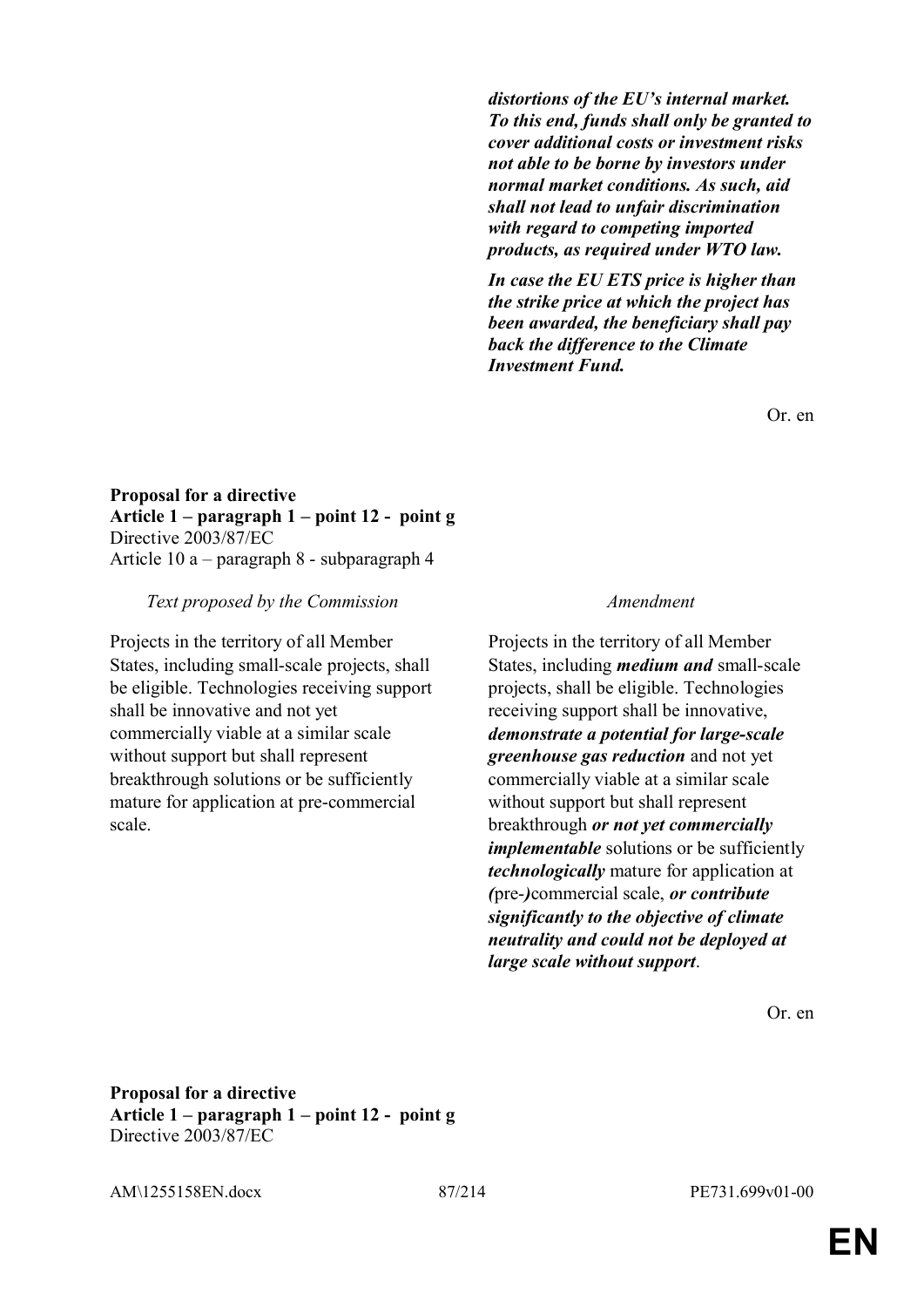Article 10 a – paragraph 8 - subparagraph 5

### *Text proposed by the Commission Amendment*

The Commission shall ensure that the allowances destined for the *Innovation* Fund are auctioned in accordance with the principles and modalities laid down in Article 10(4). Proceeds from the auctioning shall constitute external assigned revenue in accordance with Article 21(5) of the Financial Regulation. Budgetary commitments for actions extending over more than one financial year may be broken down over several years into annual instalments.

The Commission shall ensure that the allowances destined for the *Climate Investment* Fund are auctioned in accordance with the principles and modalities laid down in Article 10(4). Proceeds from the auctioning shall constitute external assigned revenue in accordance with Article 21(5) of the Financial Regulation. Budgetary commitments for actions extending over more than one financial year may be broken down over several years into annual instalments.

Or. en

### **Proposal for a directive Article 1 – paragraph 1 – point 12 - point g** Directive 2003/87/EC Article 10 a – paragraph 8 - subparagraph 6

#### *Text proposed by the Commission Amendment*

Projects shall be selected on the basis of objective and transparent criteria, taking into account, where relevant, the extent to which projects contribute to achieving emission reductions well below the benchmarks referred to in paragraph 2. Projects shall have the potential for widespread application or to significantly lower the costs of transitioning towards a *low-carbon* economy in the sectors concerned. Projects involving CCU shall deliver a net reduction in emissions and ensure avoidance or permanent storage of  $CO<sub>2</sub>$ . In the case of grants provided through calls for proposals, up to 60 % of the relevant costs of projects may be supported, out of which up to 40 % need not be dependent on verified avoidance of greenhouse gas emissions, provided that

Projects shall be selected *by way of a transparent selection procedure, in a technology-neutral manner in accordance with the objectives of the Climate Investment Fund as set out in the first subparagraph and* on the basis of objective and transparent criteria, taking into account *the extent to which projects provide a significant contribution to the Union´s climate and energy targets while contributing to the zero pollution and circularity objectives in accordance with the first subparagraph, as well as the need to ensure the fair geographical distribution of projects in accordance with subparagraph 6a and*, where relevant, the extent to which projects contribute to achieving emission reductions well below the benchmarks referred to in paragraph 2. Projects shall have the potential for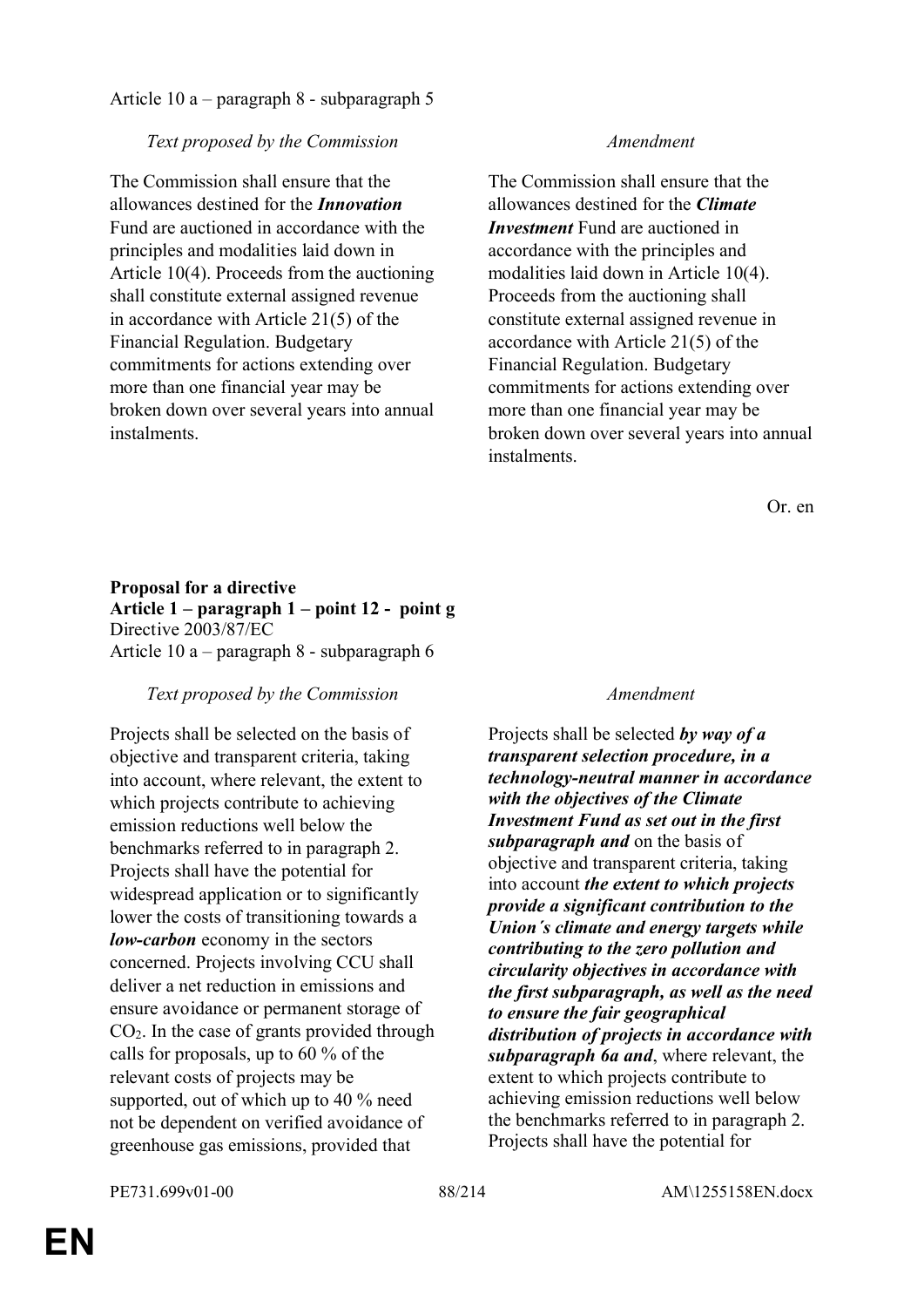pre-determined milestones, taking into account the technology deployed, are attained. In the case of support provided through competitive bidding and in the case of technical assistance support, up to 100 % of the relevant costs of projects may be supported.

widespread application or to significantly lower the costs of transitioning towards a *climate neutral* economy in the sectors concerned. *Priority shall be given to technologies and processes addressing multiple environmental impacts.* Projects involving CCU shall deliver a net reduction in emissions and ensure avoidance or permanent storage of  $CO<sub>2</sub>$ . In the case of grants provided through calls for proposals, up to 60 % of the relevant costs of projects may be supported, out of which up to 40 % need not be dependent on verified avoidance of greenhouse gas emissions, provided that pre-determined milestones, taking into account the technology deployed, are attained. In the case of support provided through competitive bidding and in the case of technical assistance support, up to 100 % of the relevant costs of projects may be supported. *Projects whose reduction in emissions benefit the decarbonisation of other actors in nearby geographical areas shall have a preferential treatment in the criteria used for the selection of projects.*

*Projects funded by the Fund shall be required to share knowledge with other relevant projects as well as with EU-based researchers having a legitimate interest. The terms of knowledge-sharing shall be defined by the Commission in calls for proposals.*

*The calls for proposal shall be open and transparent and clearly set out what kinds of technologies can be supported. In preparing the calls for proposal, the Commission shall ensure that all sectors are duly covered. The Commission shall take measures to ensure that the calls are communicated as widely as possible, and especially to SMEs.*

Or. en

**Proposal for a directive Article 1 – paragraph 1 – point 12 - point g**

AM\1255158EN.docx 89/214 PE731.699v01-00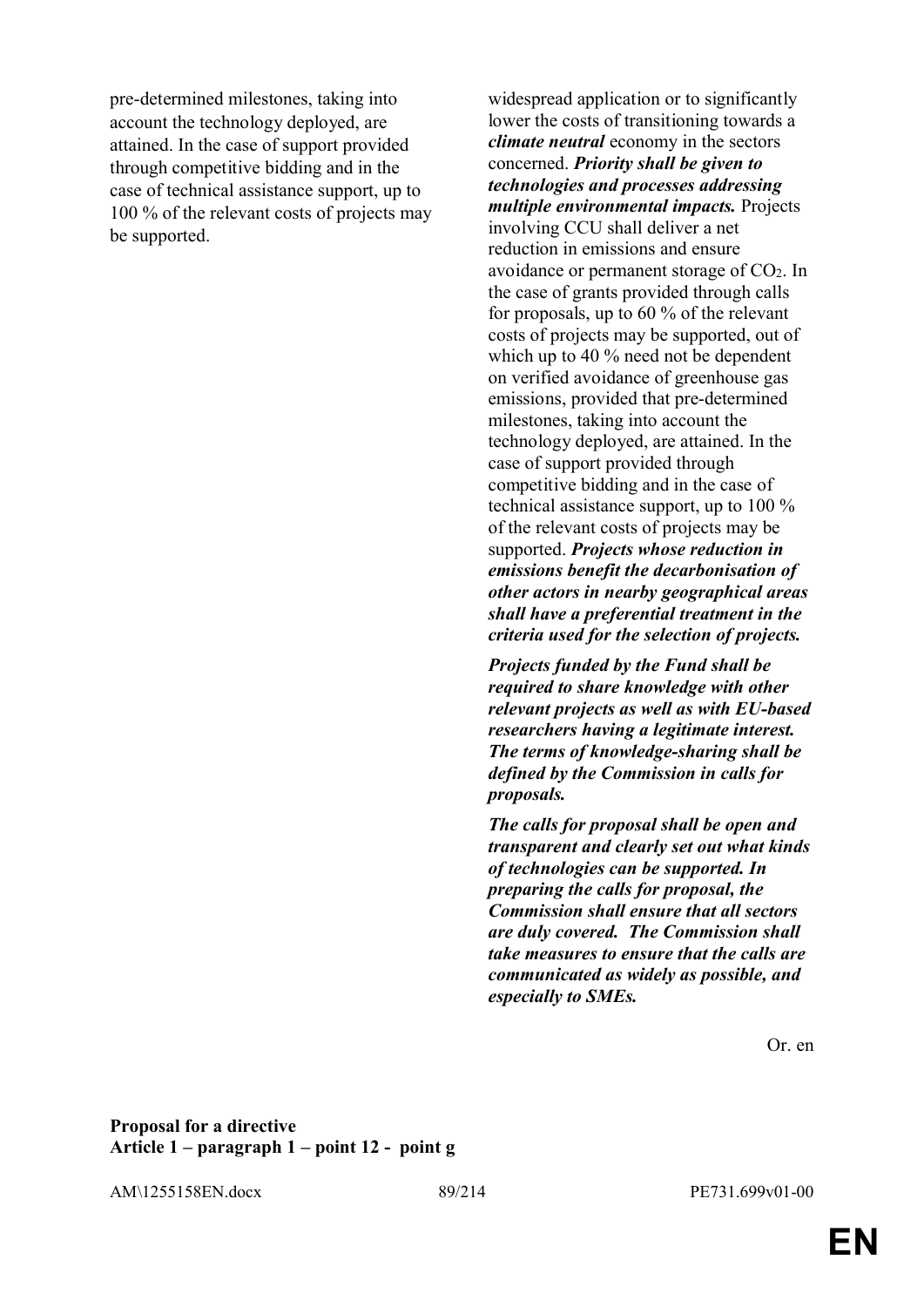*Text proposed by the Commission Amendment*

*The Climate Investment Fund shall aim at a geographical balanced support, in particular for a quantity of allowances equal to the quantity transferred to the Climate Investment Fund in accordance with Article 10, paragraph 1, subparagraph 5 [MF top-up transfer], for support provided in the form of Carbon Contracts for Difference (CCDs), and for projects related to upscaling, while ensuring the highest possible quality of the projects and upholding the selection criteria in accordance with subparagraph 6, taking into account specific sectoral circumstances and investment needs, in particular in the sectors covered by Article 3g and Chapter IVa.*

Or. en

### **Proposal for a directive Article 1 – paragraph 1 – point 12 - point g** Directive 2003/87/EC Article 10 a – paragraph 8 - subparagraph 7

#### *Text proposed by the Commission Amendment*

The Commission is empowered to adopt delegated acts in accordance with Article 23 to supplement this Directive concerning rules on the operation of the *Innovation* Fund, including the selection procedure and criteria, and the eligible sectors and technological requirements for the different types of support.

The Commission is empowered to adopt delegated acts in accordance with Article 23 to supplement this Directive concerning rules on the operation of the *Climate Investment* Fund, including the selection procedure and criteria, *the participation of SMEs,* and the eligible sectors and technological requirements for the different types of support. *The Commission shall aim for a timetable that frontloads a share of the support from the Fund to the beginning of the period. In implementing the Fund, the Commission shall take all the appropriate measures in accordance with Regulation (EU, Euratom)*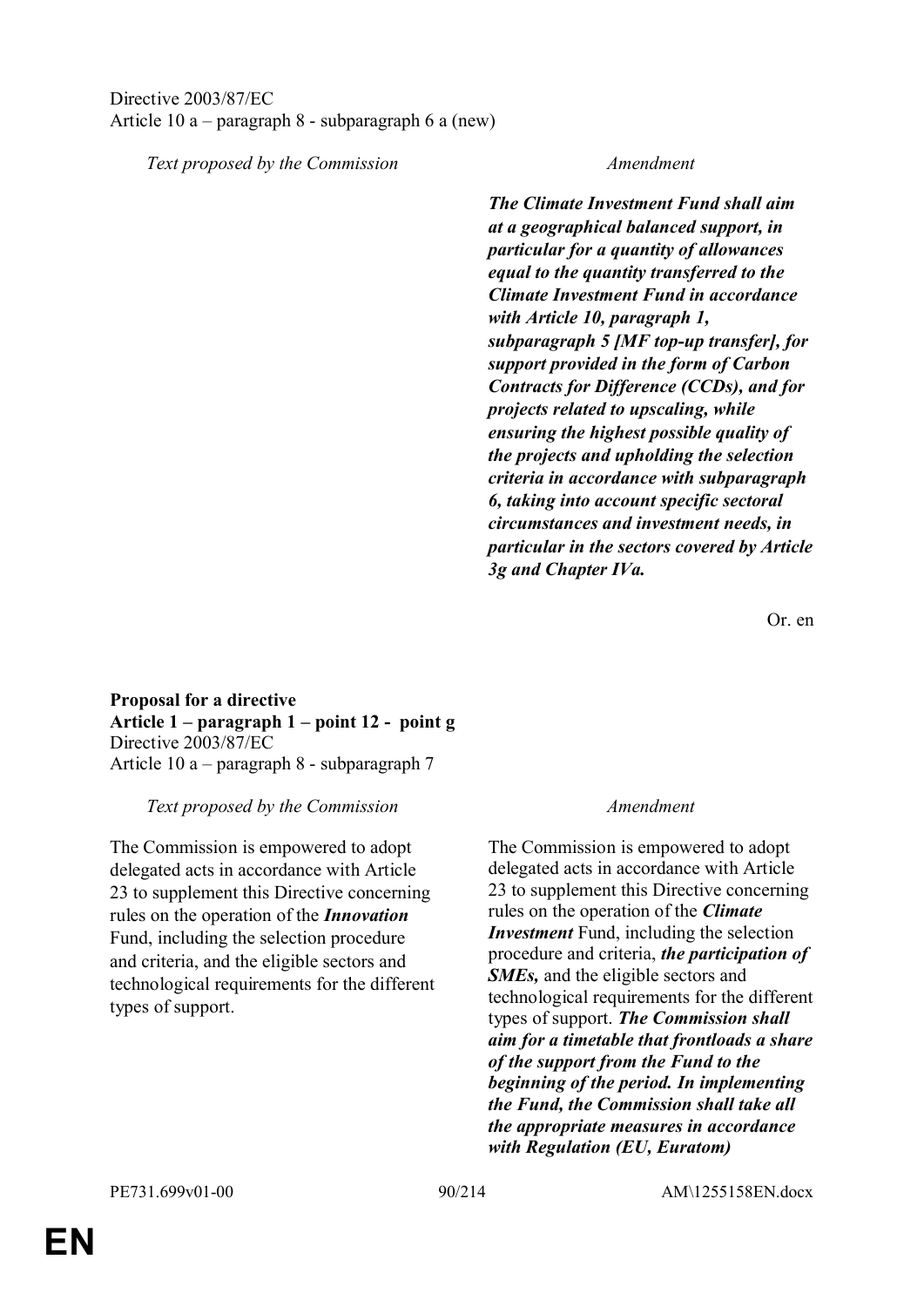*2020/2092 to ensure the protection of funds in relation to measures and investments supported by the Climate Investment Fund in the event of failure to respect the rule of law in the Member States. To this effect, the Commission shall provide an effective and efficient internal control system and shall seek recovery of amounts wrongly paid or incorrectly used.*

*In order to ensure a fair and just transition, the selection criteria shall take into consideration environmental and social safeguards. All financial resources from the Fund shall be used in accordance with:*

*(a) The "do no significant harm" criteria as set out in the Article 17 of the Regulation (EU) 2020/852;*

*(b) Minimum safeguards as set out in the Article 18 of the Regulation (EU) 2020/852.*

*In case of support through Carbon Contracts for Difference (CCDs), these delegated acts shall allow for technology neutral, price-competitive tendering in accordance with the objectives of the Climate Investment Fund as set out in the first subparagraph.*

Or. en

**Proposal for a directive Article 1 – paragraph 1 – point 12 - point g** Directive 2003/87/EC Article 10 a – paragraph 8 - subparagraph 7 aa (new)

*Text proposed by the Commission Amendment*

*The Commission shall present every 2 years to the European Parliament and the Council a report outlining the consistency of the projects funded through the Climate Investment Fund and the objective of climate neutrality set out in Regulation (EU) 2021/1119, the progress* 

AM\1255158EN.docx 91/214 PE731.699v01-00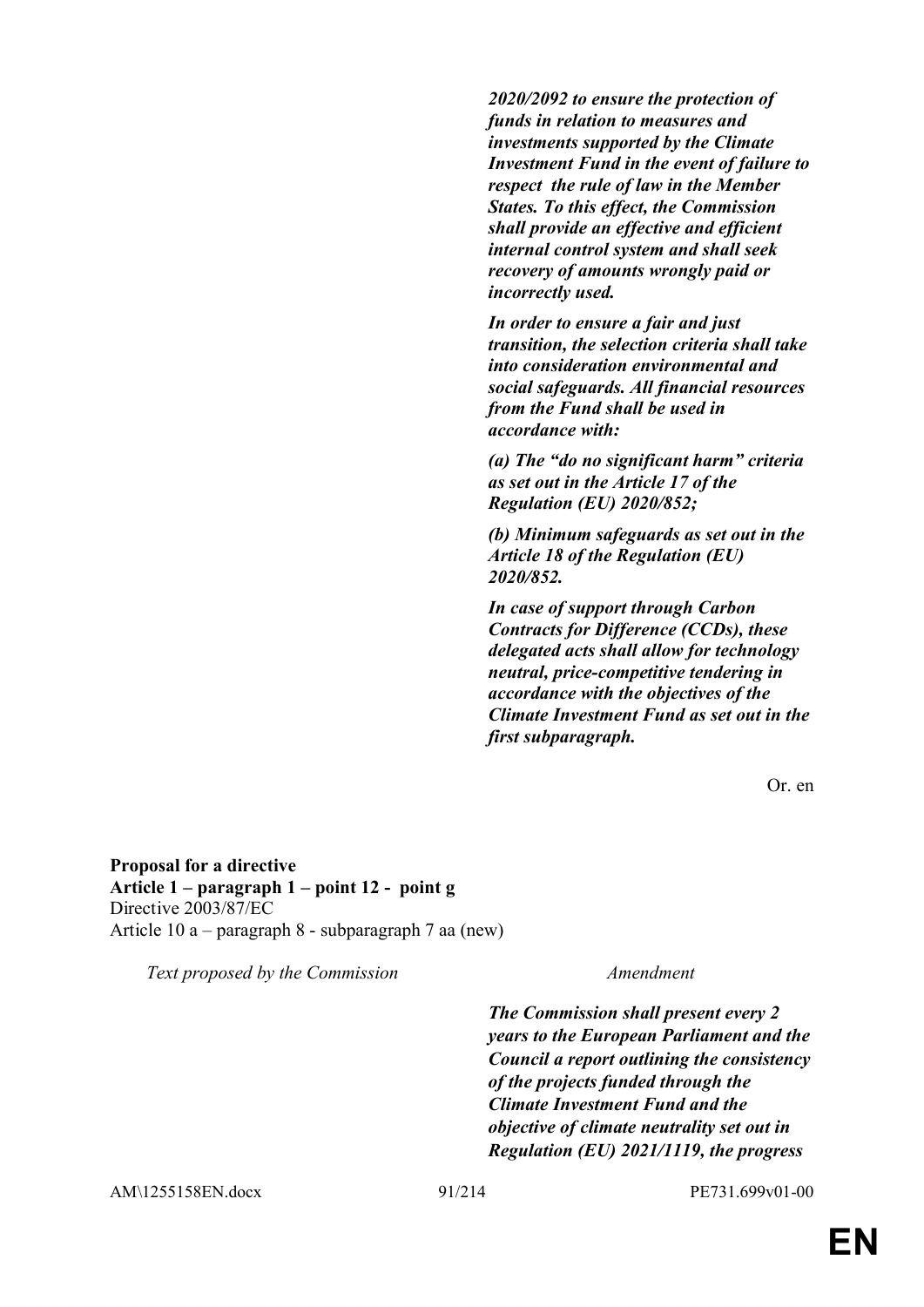*achieved towards the deployment of the investments described in the industrial decarbonisation plans, and its action plan for the next 2-years period.*

Or. en

### **Proposal for a directive Recital 32 a (new)**

*Text proposed by the Commission Amendment*

*(32a) In order to achieve climate neutrality by 2050 at the latest as laid down in Regulation (EU) 2021/1119, the EU needs to close a significant investment gap as provided in the Communication 'Strategy for Financing the Transition to a Sustainable Economy'1a. To reach our decarbonisation objective, breakthrough innovation, upscaling of already existing relevant technologies and certified natural carbon removals are needed. To support the in-depth and economy-wide decarbonisation in the Union all these three pillars should be addressed by the Innovation Fund, which should be renamed as the Climate Investment Fund.*

*1a COM(2021)390 final, Communication 'Strategy for Financing the Transition to a Sustainable Economy'*

Or. en

### **Proposal for a directive Recital 33**

*Text proposed by the Commission Amendment*

(33) The scope of the Innovation Fund referred to in Article 10a(8) of Directive 2003/87/EC should be extended to support

(33) The scope of the *Climate Investment* Fund referred to in Article 10a(8) of Directive 2003/87/EC should be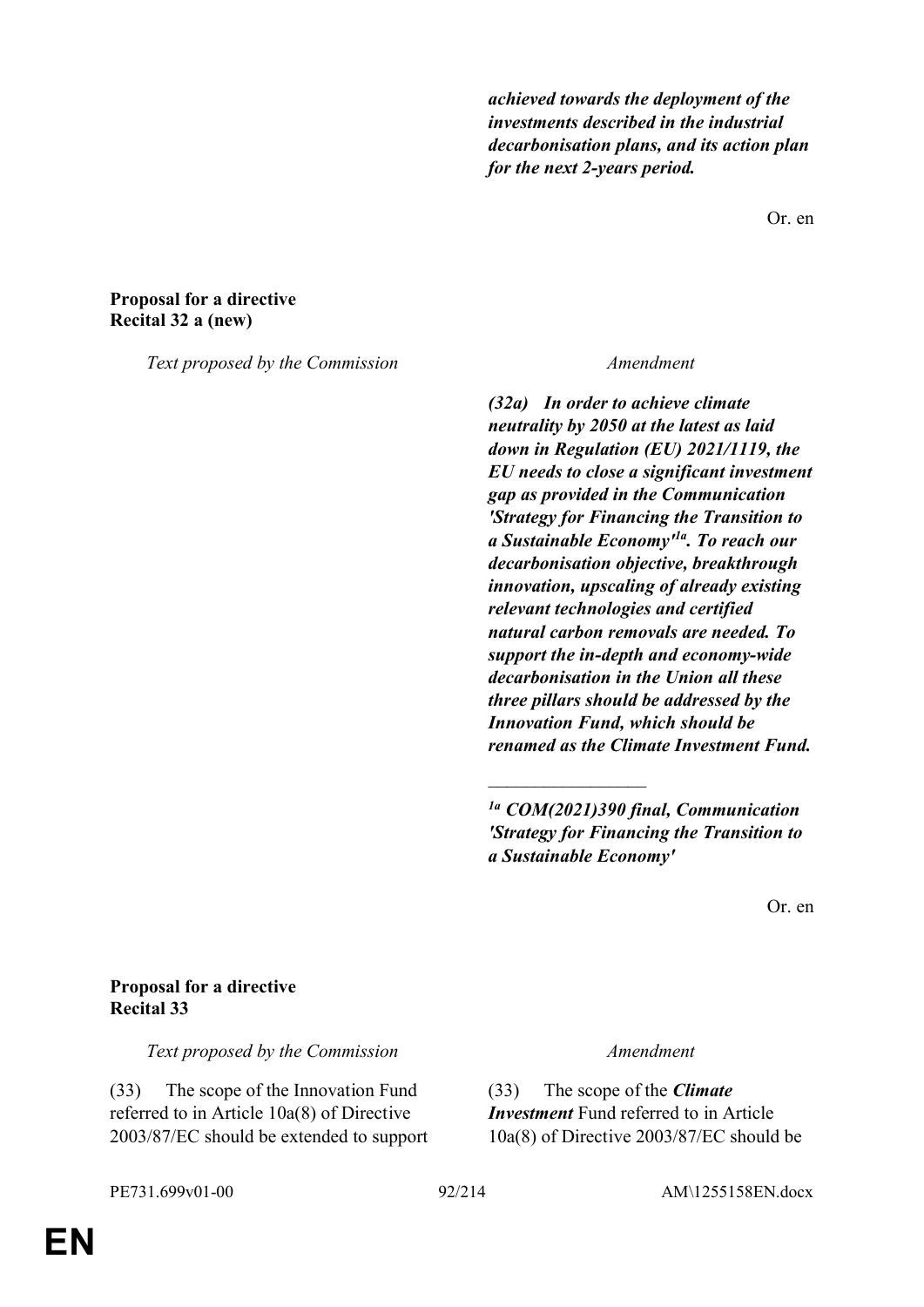innovation in low-carbon technologies and processes that concern the consumption of fuels in the sectors of buildings and road transport. In addition, the Innovation Fund should serve to support investments to decarbonise the *maritime transport* sector, *including* investments in sustainable alternative fuels, such as hydrogen and ammonia that are produced from renewables, as well as zero-emission propulsion technologies like wind technologies. *Considering that revenues generated from penalties raised in Regulation xxxx/xxxx [FuelEU Maritime]<sup>52</sup> are allocated to* the *Innovation* Fund *as external assigned revenue in accordance with Article 21(5) of the Financial Regulation, the Commission should ensure that due consideration is given* to support *for* innovative *projects aimed at accelerating the development and deployment of renewable and low carbon fuels* in the *maritime* sector*, as specified in Article 21(1) of Regulation xxxx/xxxx [FuelEU Maritime]*. To ensure sufficient funding is available for innovation within this extended scope, the Innovation Fund should be supplemented with 50 million allowances, stemming partly from the allowances that could otherwise be auctioned, and partly from the allowances that could otherwise be allocated for free, in accordance with the current proportion of funding provided from each source to the Innovation Fund.

extended to support *installation of nonbreakthrough technologies in industrial processes that have a large greenhouse gas-saving potential but are not marketready as well as* innovation in low-carbon technologies and processes that concern the consumption of fuels in the sectors of buildings and road transport*, including collective forms of transport*. *It should also be possible to use* the *Climate Investment* Fund to support *break-through* innovative *technologies* in the waste sector. To ensure sufficient funding is available for innovation within this extended scope, the *Climate Investment* Fund should be supplemented with *[*50 million*]* allowances, stemming partly from the allowances that could otherwise be auctioned, and partly from the allowances that could otherwise be allocated for free, in accordance with the current proportion of funding provided from each source to the *Climate Investment* Fund. *To foster innovation in breakthrough technologies as soon as possible, the Commission should ensure that a share of the financing made available through the Climate Investment Fund is 'frontloaded' during the first years of implementation of this Directive.*

### **Proposal for a directive Recital 33 a (new)**

<sup>52</sup> [add ref to the FuelEU Maritime Regulation].

<sup>52</sup> [add ref to the FuelEU Maritime Regulation].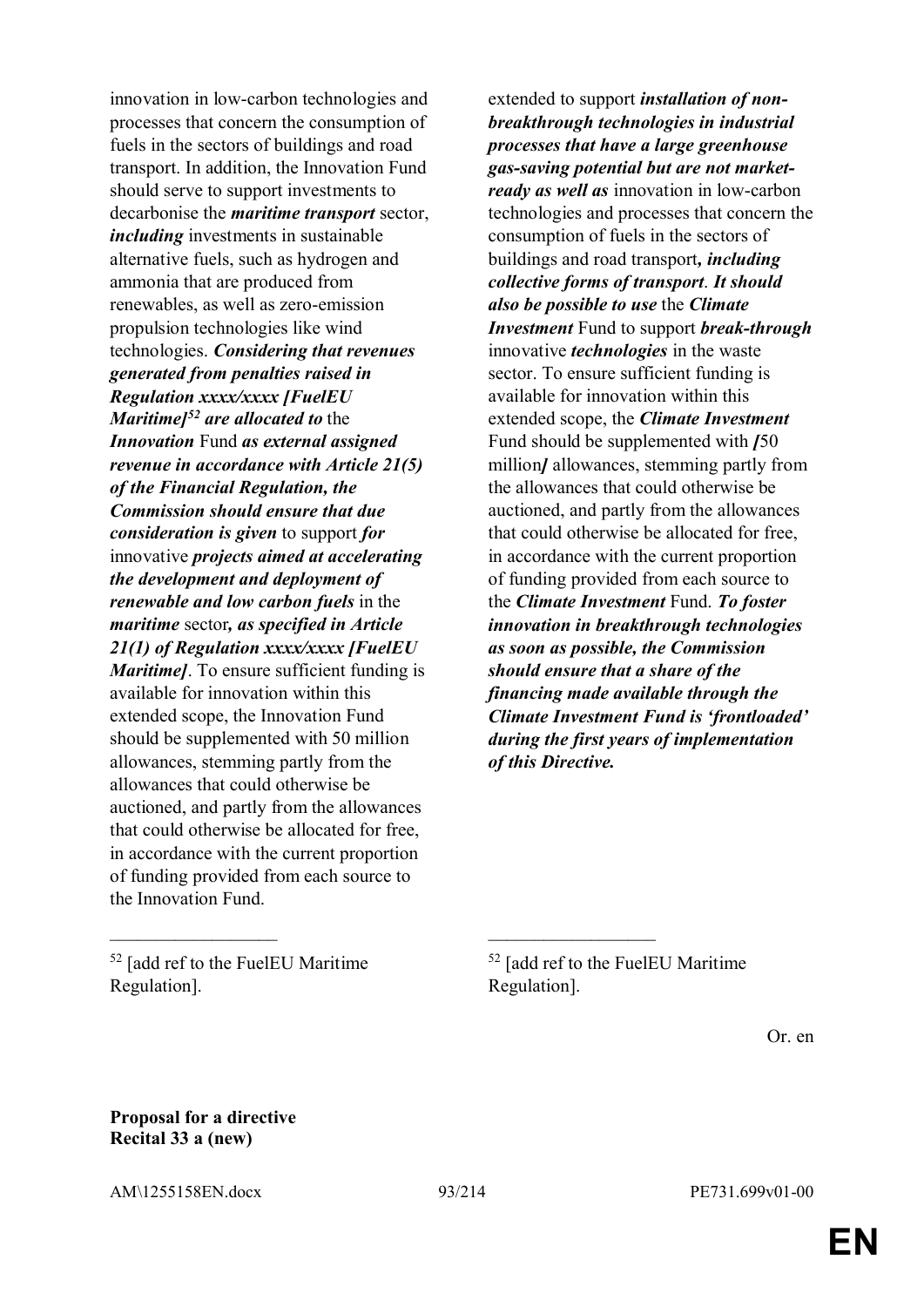*Text proposed by the Commission Amendment*

*(33a) The acceleration of the roll out of domestic sustainable renewable energy sources plays a major role in the Union's plan to become independent from Russian fossil fuels well before 2030. In addition, the availability of large quantities of sustainable renewable energy is necessary to ensure the reduction of GHG emissions in industrial processes and in the overall economy. A substantial increase of the Union renewable energy target for 2030 and of the relative national contributions is necessary. At least 12% of the allowances made available to the Climate Investment Fund should therefore be used for the further development and deployment of sustainable renewable energy sources in the Union, in line with the energy efficiency first principle. Priority should be given to develop local self-production, storage and sharing, in particular through renewable energy communities.*

Or. en

#### **Proposal for a directive Recital 52 a (new)**

*Text proposed by the Commission Amendment*

*(52a) In order to achieve greater coherence and efficiency in the management and use of Union funds and resources, the Commission should carry out an assessment and, where appropriate, present a legislative proposal for the integration of the Innovation Fund and the Modernisation Fund in the EU budget, that could be submitted in the context of the proposals for the next the Multiannual Financial Framework.*

Or. en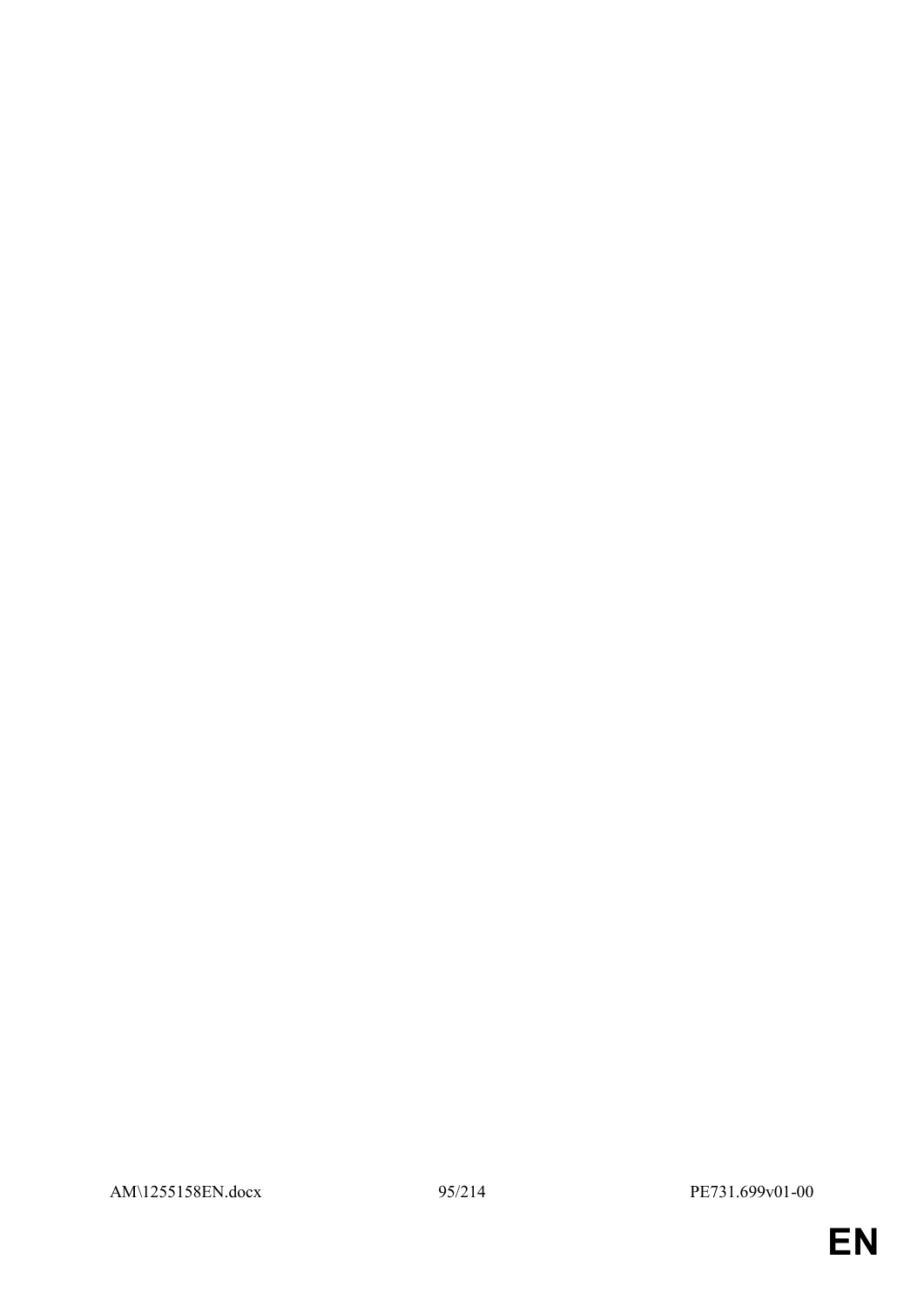-----------------------------------------------------------------------------------------------------------------

*supported by* **EPP, S&D, RE, Greens, The Left**

#### **Compromise Amendment 13**

Compromise amendment replacing Amendments 51 - 55, 844- 902, 1470-1471, BUDG 8, TRAN 84-87, DEVE 5-8, DEVE 10, DEVE 12-15 (article 10(3)); 30, 533, 536, 537-541, TRAN 35 (recital 52a and 53); 11, 256-268, TRAN 17, BUDG 1-4, BUDG 11, ITRE 7 (recital 28, first part)

**Proposal for a directive Article 1 – paragraph 1 – point 11 - point b** Directive 2003/87/EC Article 10 – paragraph 3 - subparagraph 1 - introductory part

#### *Text proposed by the Commission Amendment*

3. Member States shall determine the use of revenues generated from the auctioning of allowances, except for the revenues established as own resources in accordance with Article 311(3) TFEU and entered in the Union budget. Member States shall use their revenues generated from the auctioning of allowances referred to in paragraph 2, with the exception of the revenues used for the compensation of indirect carbon costs referred to in Article 10a(6), for one or more of the following:

### $\left[...\right]$  […]

(b) to develop renewable energies to meet the commitment of the Union to renewable energies, as well as to develop other technologies that contribute to the transition to a safe and sustainable lowcarbon economy, and to help to meet the commitment of the Union to increase energy efficiency, at the levels agreed in relevant legislative acts

3. Member States shall determine the use of revenues generated from the auctioning of allowances, except for the revenues established as own resources in accordance with Article 311(3) TFEU and entered in the Union budget *as general income. The revenue accruing to the Union budget shall respect the principle of universality in accordance with Article 7 of Council Decision (EU, Euratom) 2020/2053\**. Member States shall use their revenues generated from the auctioning of allowances referred to in paragraph 2[, with the exception of the revenues used for the compensation of indirect carbon costs referred to in Article 10a(6)], for one or more of the following:

(b) to develop renewable energies *and grids for electricity transmission* to meet the commitment of the Union to renewable energies *and the Union targets on interconnectivity*, as well as to develop other technologies that contribute to the transition to a safe and sustainable lowcarbon economy, and to help to meet the commitment of the Union to increase energy efficiency, at the levels agreed in relevant legislative acts*, including the*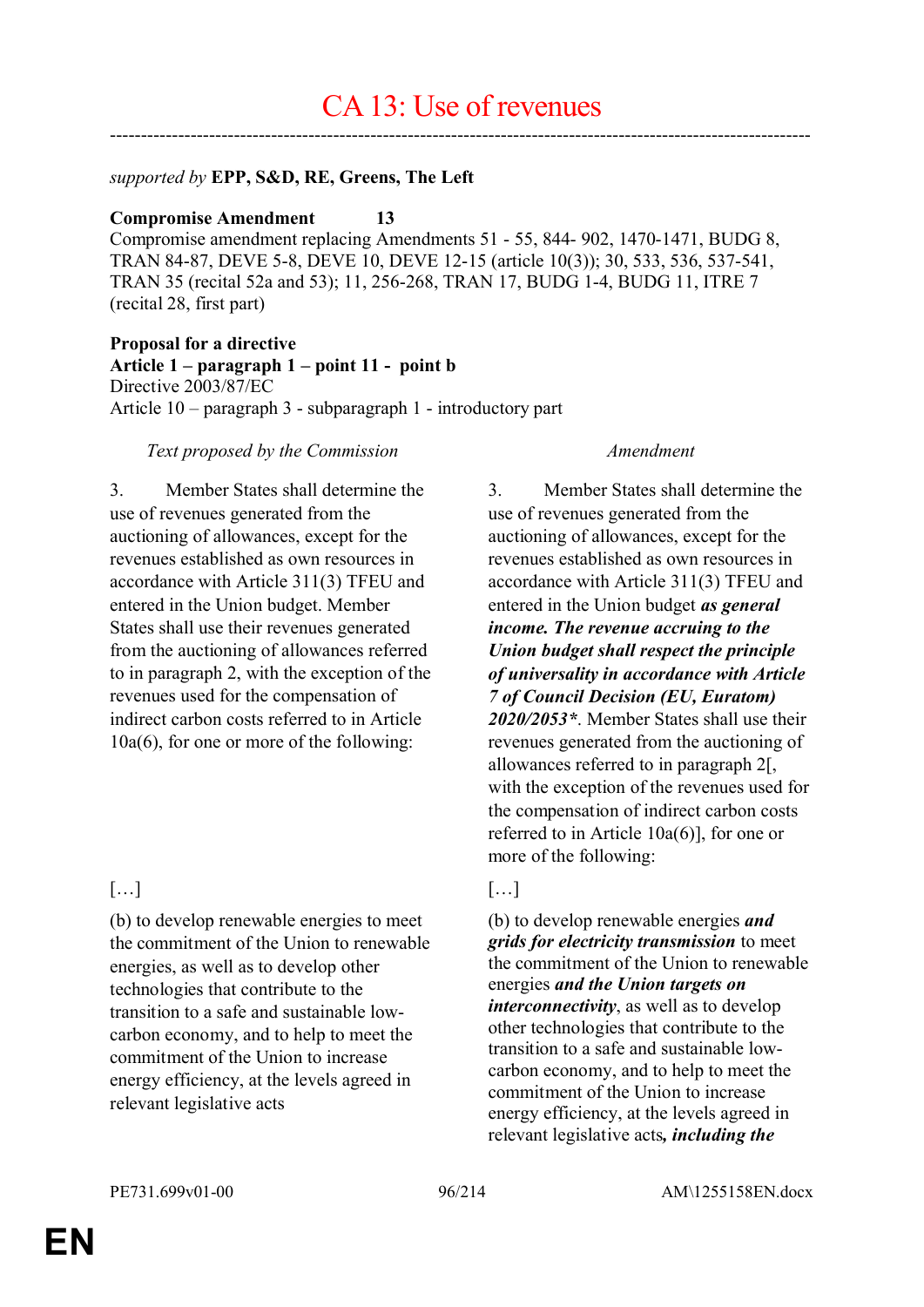(c) measures to avoid deforestation and increase afforestation and reforestation in developing countries that have ratified the international agreement on climate change, to transfer technologies and to facilitate adaptation to the adverse effects of climate change in these countries;

(e) the environmentally safe capture and geological storage of CO2 , in particular from solid fossil fuel power stations and a range of industrial sectors and subsectors, including in third countries;

(f) to *encourage a* shift to lowemission and public forms of transport;

(h) measures intended to improve energy efficiency, district heating systems and insulation, or to provide financial support in order to address social aspects in *production of electricity from renewables self-consumers and renewable energy communities;*

*(ba) to support the deep and staged deep renovation of buildings in accordance with Article 2(19) of Directive (EU) xxx/xxx [Recast EPBD], starting with the renovation of the worstperforming buildings;*

(c) measures to avoid deforestation *and support the protection and restoration of peatland, forests and other land or marine based ecosystems,* and increase *biodiversity-friendly* afforestation and reforestation in developing countries that have ratified the international agreement on climate change, to transfer technologies and to facilitate adaptation to the adverse effects of climate change in these countries;

(d) forestry sequestration in the Union; (d) forestry *and soil* sequestration in the Union;

### *(da) climate adaptation in the Union;*

(e) the environmentally safe capture and geological storage of CO2 , in particular from solid fossil fuel power stations and a range of industrial sectors and subsectors, including in third countries*, and innovative technological carbon removal methods, such as Direct Air Capture ("DAC") and its storage*; (f) to *invest in and accelerate the* shift to forms of transport *which contribute significantly to the decarbonisation of the sector, including the development of climate-friendly passenger and freight rail transport and bus services and technologies, and to finance measures to support airports' decarbonisation in accordance with Regulation xxx/xxxx on the deployment of alternative fuels infrastructure, and Regulation xxxx/xxxx on ensuring a level playing field for sustainable air transport;*

(h) measures intended to improve energy efficiency, district heating systems and insulation, *efficient and renewable heating and cooling systems*, or to provide financial support in order to address social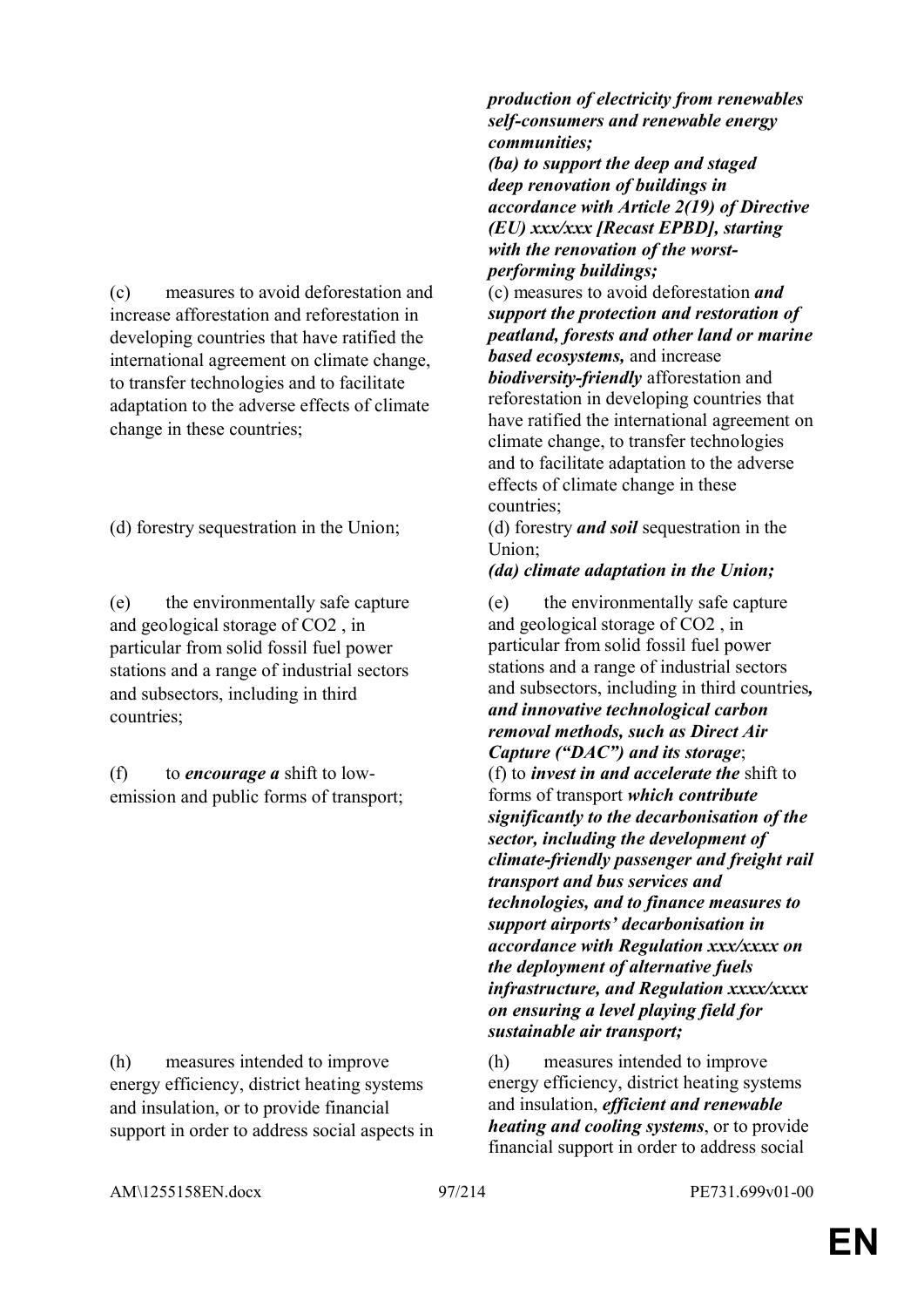lower- and middle-income households, including by reducing *distortive* taxes;

(i) to cover administrative expenses of the management of the EU ETS;

(j) to finance climate actions in vulnerable third countries, including the adaptation to the impacts of climate change;

(k) to promote skill formation and reallocation of labour in order to contribute to a just transition to a *low carbon* economy, in particular in regions most affected by the transition of jobs, in close coordination with the social partners.

Member States shall be deemed to have fulfilled the provisions of this paragraph if they have in place and implement fiscal or financial support policies, including in particular in developing countries, or domestic regulatory policies, which leverage financial support, established for the purposes set out in the first subparagraph and which have a value

aspects in lower- and middle-income households, including by reducing *in particular* taxes*, duties and charges for renewable electricity*;

*(ha) to finance national climate dividend schemes with a proven positive environmental impact as documented in the annual report referred to in Article 19(2) of Regulation (EU) 2018/1999*; (i) to cover administrative expenses of the management of the EU ETS;

(j) to finance climate actions in vulnerable third countries, including the adaptation to the impacts of climate change; (k) to promote skill formation and reallocation of labour in order to contribute to a just transition to a *climate-neutral economy,* in particular in regions most affected by the transition of jobs, in close coordination with the social partners *and invest in upskilling and re-skilling of workers potentially affected by the transition*

*By way of derogation from the first subparagraph, Member States shall use at least 10 % of the revenues generated from the auctioning of allowances for the development of public transport, in particular climate-friendly passenger and freight rail transport and bus services and technologies, as referred to in point (f) of the first subparagraph.*

*By way of derogation from the first subparagraph, Member States shall use at least 10 % of the revenues generated from the auctioning of allowances to finance additional climate actions in vulnerable third countries, as referred to in point (j) of the first subparagraph.*

Member States shall be deemed to have fulfilled the provisions of this paragraph if they have in place and implement fiscal or financial support policies, including in particular in developing countries, or domestic regulatory policies, which leverage financial support, established for the purposes set out in the first subparagraph and which have a value equivalent to at least *100 %* of the revenues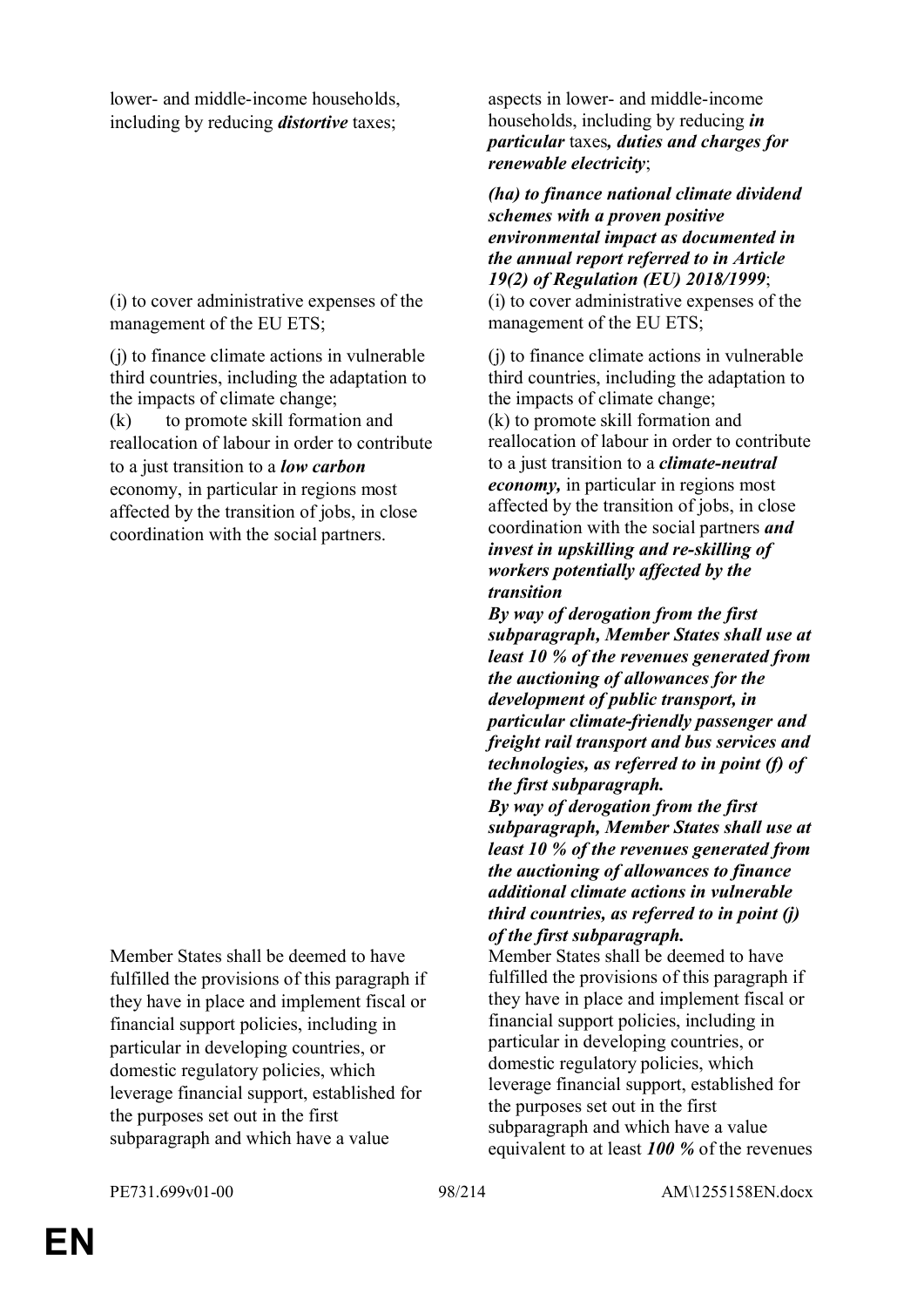equivalent to at least *50%* of the revenues generated from the auctioning of allowances referred to in paragraph 2, including all revenues from the auctioning referred to in paragraph 2, points (b) and (c).

Member States shall inform the Commission as to the use of revenues and the actions taken pursuant to this paragraph in their reports submitted under Decision No 280/2004/EC.

generated from the auctioning of allowances referred to in paragraph 2, including all revenues from the auctioning referred to in paragraph 2, points (b) and (c)

Member States shall inform the Commission as to the use of revenues and the actions taken pursuant to this paragraph in their reports submitted under Decision No 280/2004/EC.

*3a. Member States shall submit to the Commission a plan on the use of revenues together with each update of the integrated national energy and climate plan referred to in Article 14(1) and (2) of Regulation (EU) 2018/1999. In accordance with Article 19(2) of Regulation (EU) 2018/1999, Member States shall also report annually to the Commission on the use of revenues and the actions taken pursuant to paragraph 3. Member States shall submit full, quality and consistent information. In particular, they shall define in their reports the meaning of 'committed' and 'disbursed' amounts, and submit rigorous financial information. If necessary to ensure compliance with those reporting obligations, Member States shall earmark revenues in their national budgets. Member States shall ensure that EU ETS revenues are spent in a manner consistent with the obligations laid down in paragraph 3 and maintain their traceability, and ensure that they are additional to national climate spending. The Commission shall take all necessary measures to ensure that Member States respect their reporting obligations under this paragraph.*

*3b. Member States shall use the revenues generated from auctioning of allowances, and not used as own resources, referred to in 2 paragraph, in accordance with: (a) The "do no significant harm" criteria as set out in the Article 17 of Regulation (EU) 2020/852;*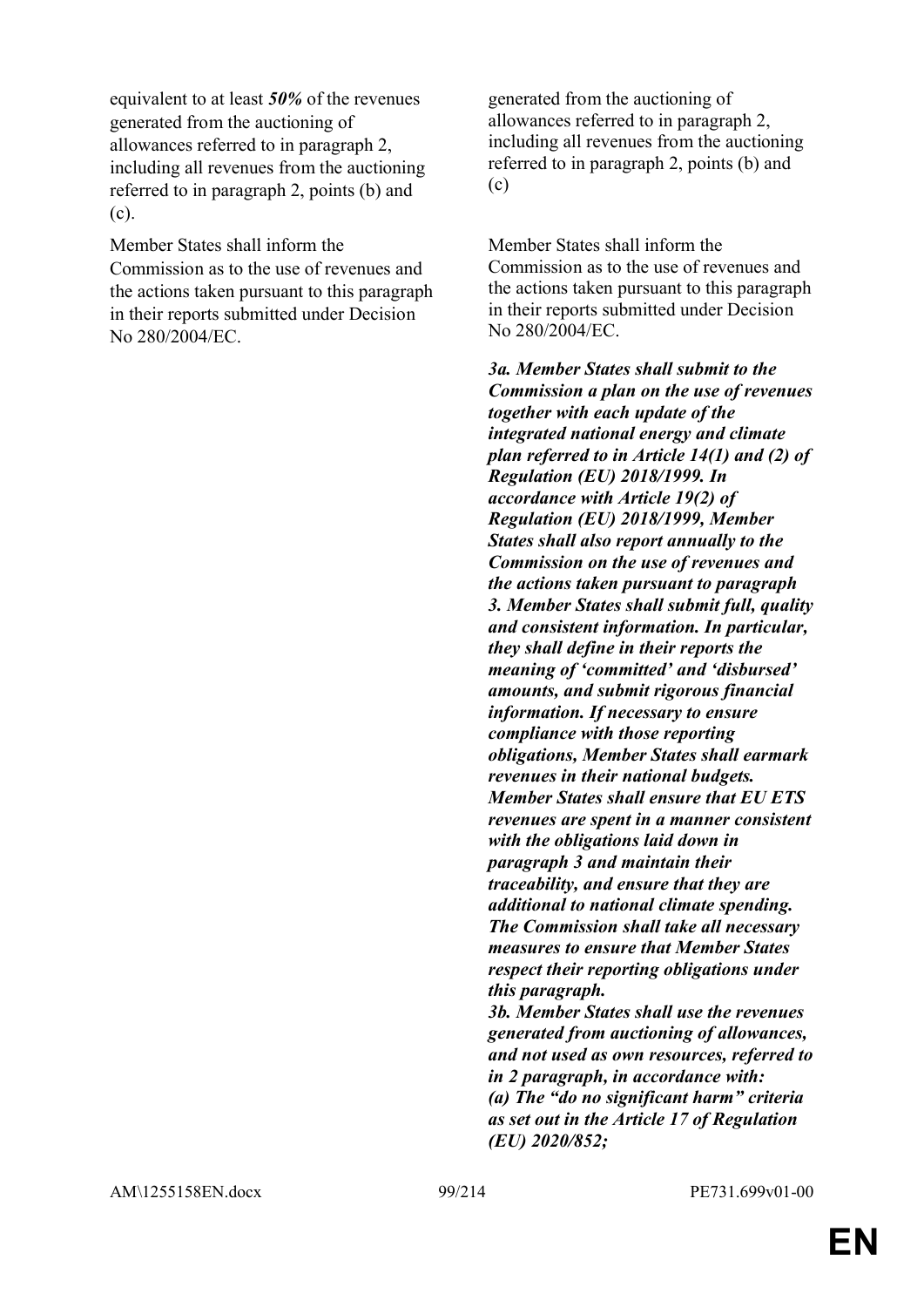*(b) Minimum safeguards as set out in the Article 18 of Regulation (EU) 2020/852; and*

*(c) The Member State's integrated national energy and climate plan submitted in accordance with Regulation (EU) 2018/1999 and, if relevant, the territorial just transition plan prepared in accordance with Article 11 of Regulation (EU) 2021/1056."*

*\* Council Decision (EU, Euratom) 2020/2053 of 14 December 2020 on the system of own resources of the European Union and repealing Decision 2014/335/EU, Euratom (OJ L 424, 15.12.2020, p. 1).*

*\_\_\_\_\_\_\_\_\_\_\_\_\_\_\_\_\_\_*

Or. en

### **Proposal for a directive Recital 28**

#### *Text proposed by the Commission Amendment*

(28) Achieving the increased climate ambition will require substantial public resources in the EU as well as national budgets to be dedicated to the climate transition. To complement and reinforce the substantial climate-related spending in the EU budget, all auction revenues that are not attributed to the Union budget should be used for climate-related purposes. This includes the use for financial support to address social aspects in lower- and middle-income households by reducing distortive taxes. Further, to address distributional and social effects of the transition in *low-income Member States*, an additional amount of *2,5* % of the Union-wide quantity of allowances from [year of entry into force of the Directive] to 2030 should be used to fund the energy transition of the Member States with a gross domestic product (GDP) per

(28) Achieving the increased climate ambition will require substantial public *and private* resources in the EU as well as national budgets to be dedicated to the climate transition. To complement and reinforce the substantial climate-related spending in the EU budget, all auction revenues that are not attributed to the Union budget *in the form of own resources* should be used for climaterelated purposes*, while ensuring a just transition and environmental integrity of taken action*. This includes the use for financial support to address social aspects in lower- and middle-income households by reducing distortive taxes*. To ensure compliance and public scrutiny, the Member States should adopt ex-ante plans on how they intend to use EU ETS revenues in accordance with their respective climate and energy targets, and*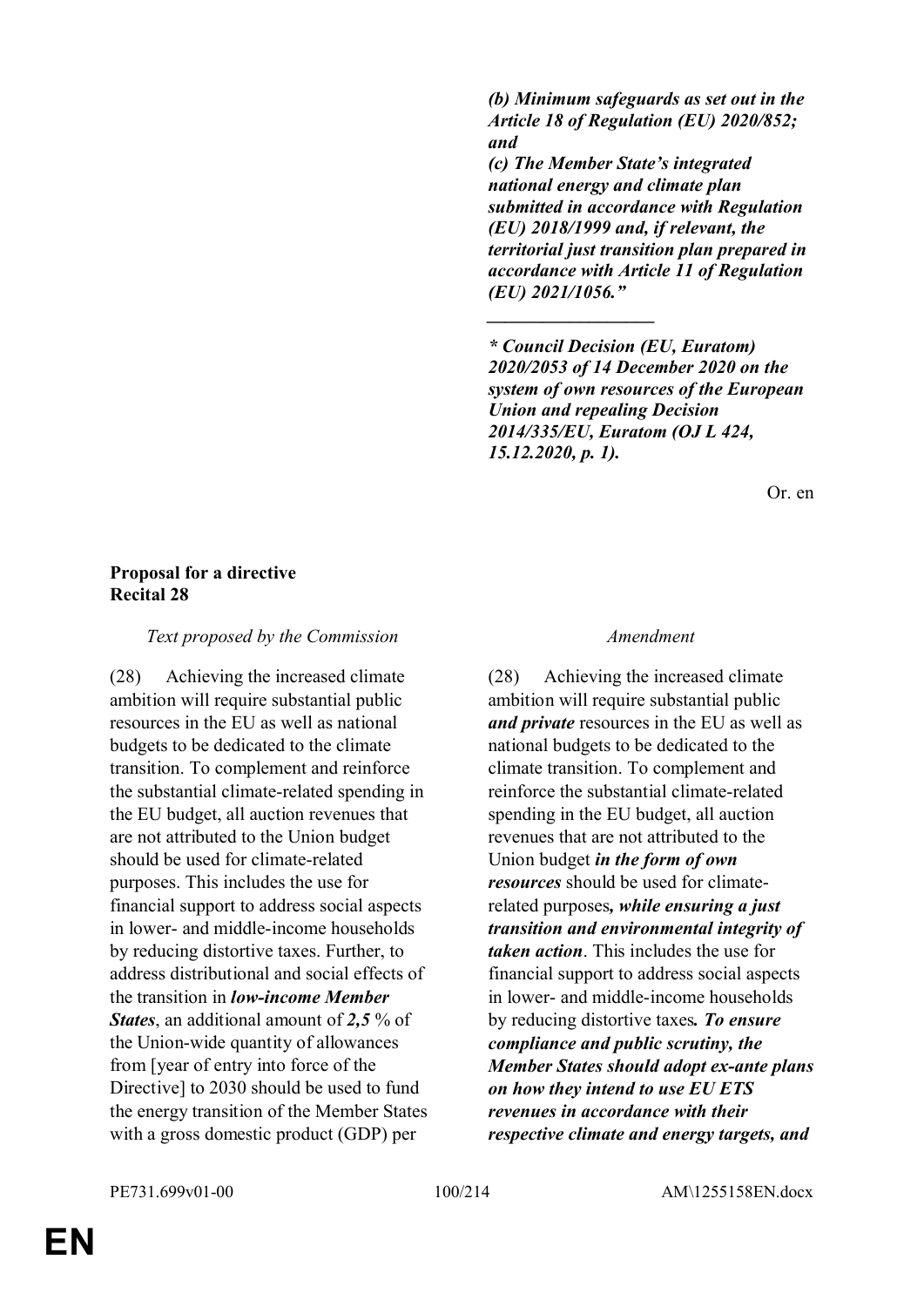capita below 65 % of the Union average in 2016-2018, through the Modernisation Fund referred to in Article 10d of Directive 2003/87/EC.

*they should annually report on the use of auctioning revenues in accordance with Article 19 of Regulation (EU) 2018/1999*. Further, to address distributional and social effects of the transition in *the most affected territories*, an additional amount of *2* % of the Union-wide quantity of allowances from [year of entry into force of the Directive] to 2030 should be used to fund the energy transition of the Member States with a gross domestic product (GDP) per capita below 65 % of the Union average in 2016-2018, through the Modernisation Fund referred to in Article 10d of Directive 2003/87/EC.

Or. en

### **Proposal for a directive Recital 28 a (new)**

*Text proposed by the Commission Amendment*

*(28a) A well-defined share of the auctioning revenue of the reformed and extended ETS should be used as an own resource to finance the EU budget as general income, in accordance with the legally binding Interinstitutional Agreement of 16 December 2020<sup>1</sup> that contains a roadmap towards the introduction of a basket of new own resources, including, inter alia, own resources based on the ETS and based on the Carbon Border Adjustment Mechanism (CBAM) and Pillar One of the OECD/G20 agreement. Under that Agreement, such new own resources are envisaged to be introduced by 1 January 2023. As such, new own resources will link the EU budget with the Union's policy priorities such as the European Green Deal and the Union's contribution to fair taxation, thus add value and contribute to the climate mainstreaming*

 $\overline{a}$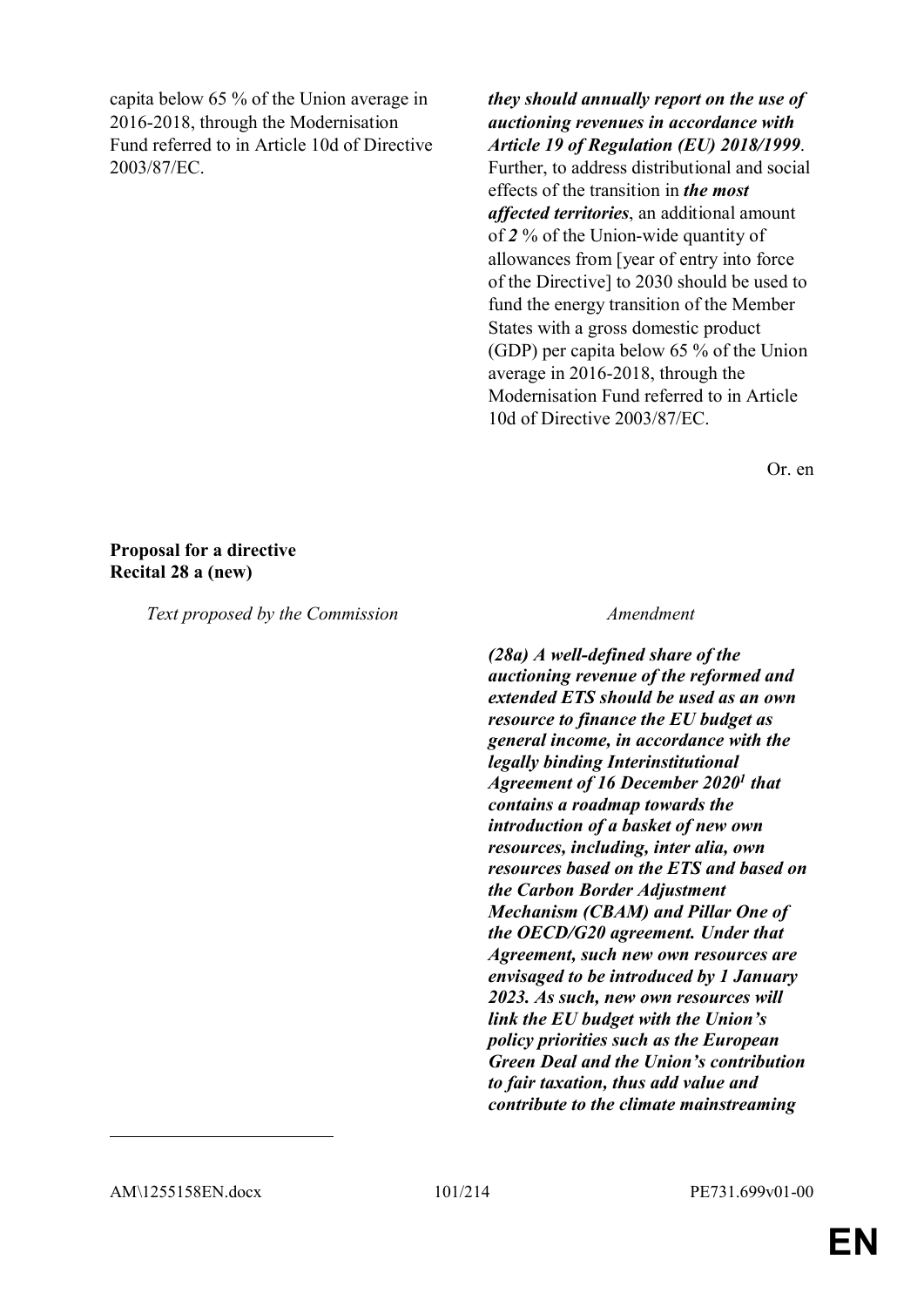*objectives, the repayment of NGEU debts and the resilience of the EU budget as a tool for investments and guarantees that respect the 'do no significant harm' criteria and the fundamental values enshrined in Article 2 of the Treaty on European Union.* 

*\_\_\_\_\_\_\_\_\_\_\_\_\_\_\_\_\_\_*

*1 Interinstitutional Agreement of 16 December 2020 between the European Parliament, the Council of the European Union and the European Commission on budgetary discipline, on cooperation in budgetary matters and on sound financial management, as well as on new own resources, including a roadmap towards the introduction of new own resources (OJ L 433I, 22.12.2020, p. 28).*

Or. en

#### **Proposal for a directive Recital 28 b (new)**

*Text proposed by the Commission Amendment*

*(28b) In accordance with the Council Decision (EU, Euratom) 2020/2053, the Union is legally bound to repay all liabilities incurred by the exceptional and temporary empowerment to borrow funds under Next Generation EU by 31 December 2058 at the latest. Therefore, in order to respect the legally binding Interinstitutional Agreement and its roadmap for the introduction of a basket of new own resources destined to repay the EU's debt, a share of the ETS revenues should accrue to the EU budget to help cover the borrowing costs as enshrined in the [Council Decision 2021/XXXX amending Decision (EU, Euratom) 2020/2053 on the system of own resources of the European Union] and prevent substantial decreases that would jeopardize EU programmes in future MFFs.*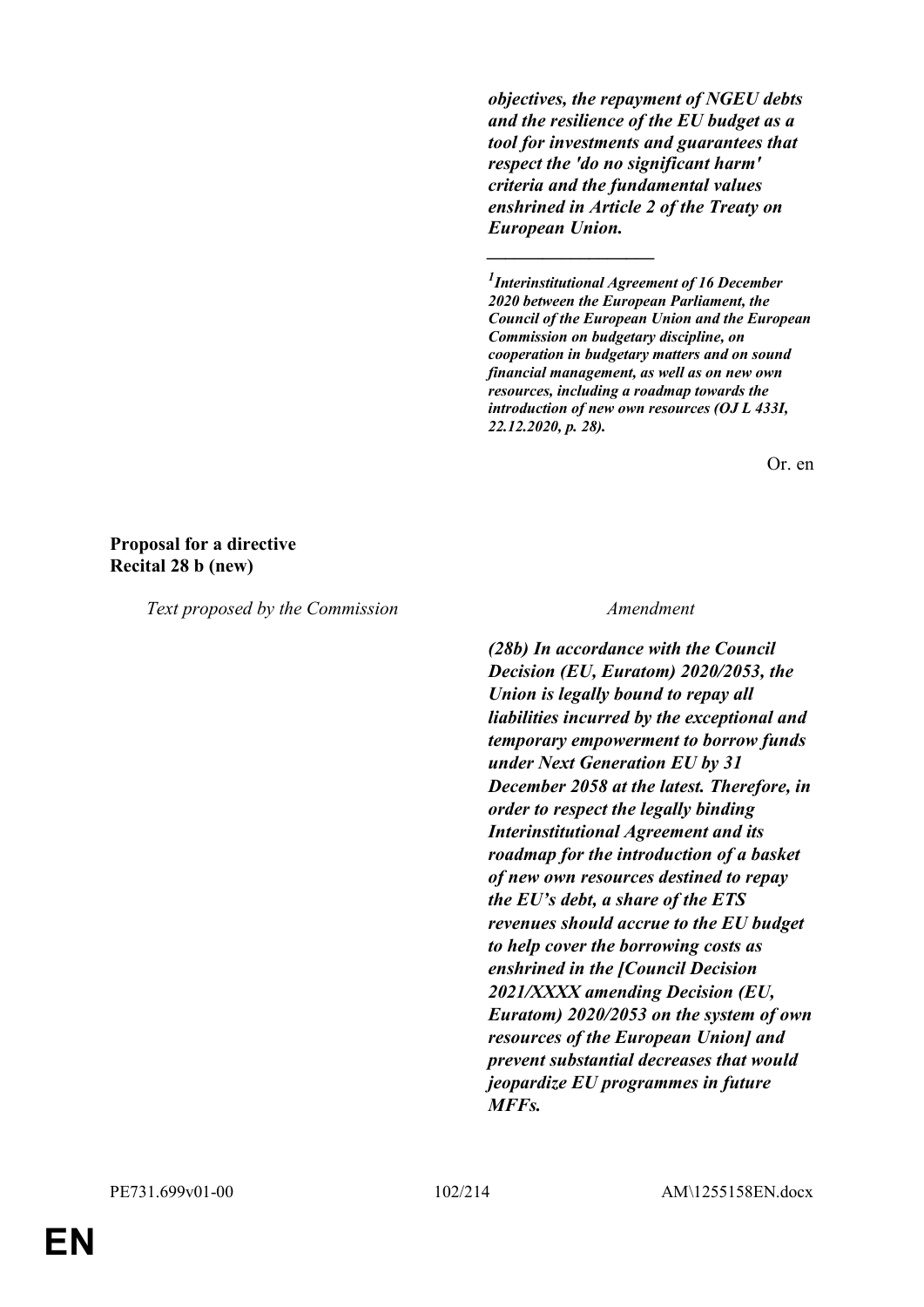### **Proposal for a directive Recital 28 c (new)**

*Text proposed by the Commission Amendment*

*(28c) The substantial amounts of revenue generated by the reinforced Emissions Trading System, which Member States, apart for the share attributed to the EU budget, retain, should be used for purposes of the climate transition. However, the broader scope of application and the more diverse array of interventions should not be to the detriment of the unity, effectiveness, integrity and democratic control of the EU general budget.*

Or. en

#### **Proposal for a directive Recital 52 a (new)**

*Text proposed by the Commission Amendment*

*(52a) Since the transport sector is currently the only sector that has failed to deliver any reductions of greenhouse gas emissions, a significant level of investment in sustainable transport options is required to achieve the Union climate goals and support a modal shift to environmentally friendly forms of transport. Therefore, at least 10 % of the expected revenues from the increased trading of emissions to arise as a result of the extension of the scope of the EU ETS and the introduction of a new EU ETS for heating, transport and other fuels pursuant to this Directive, including 10 % of the national revenues to be allocated by Member States as well as 10 % of the revenues under the Innovation Fund, should be allocated to the further development of public transport, in particular climate friendly railway and*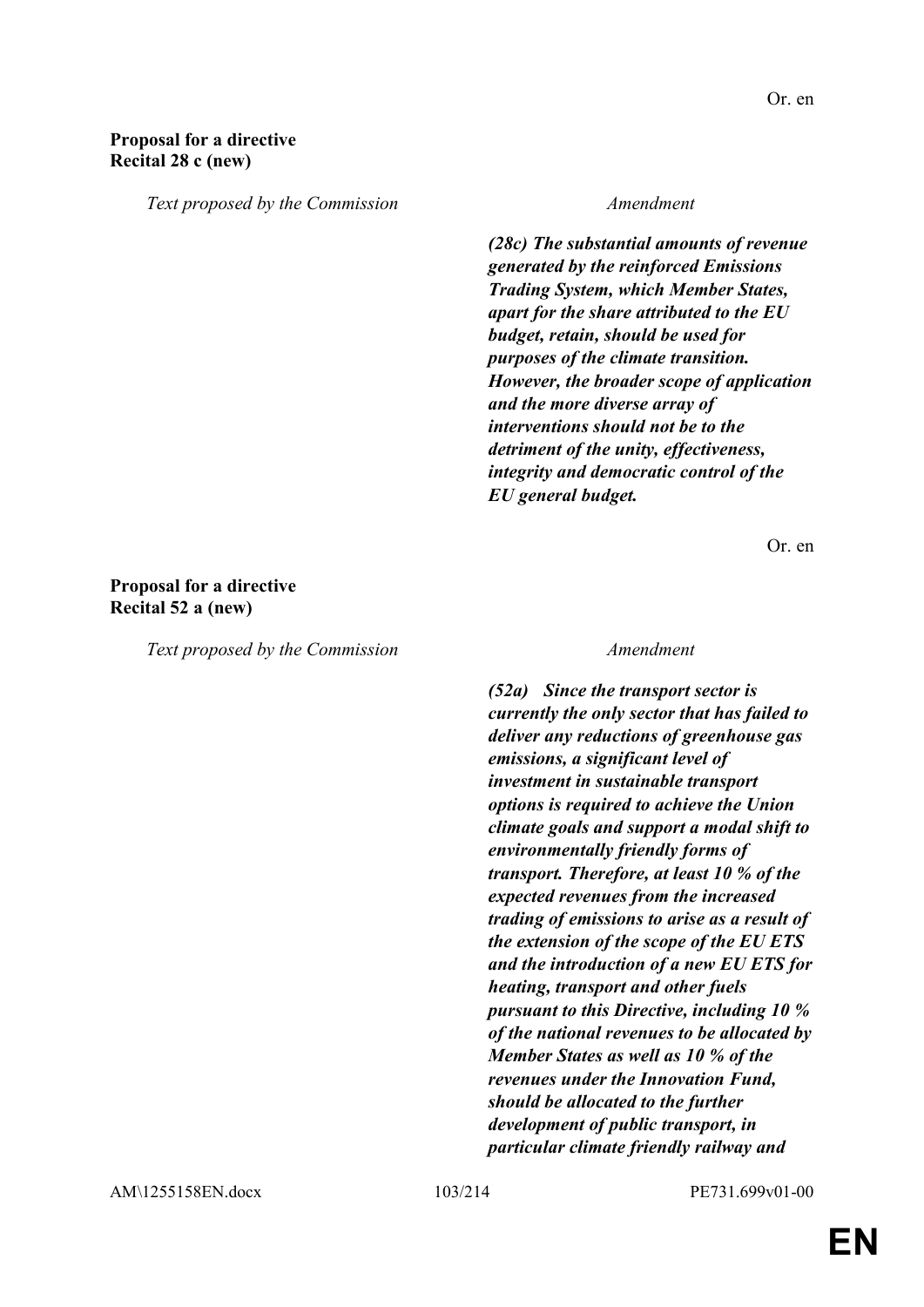Or. en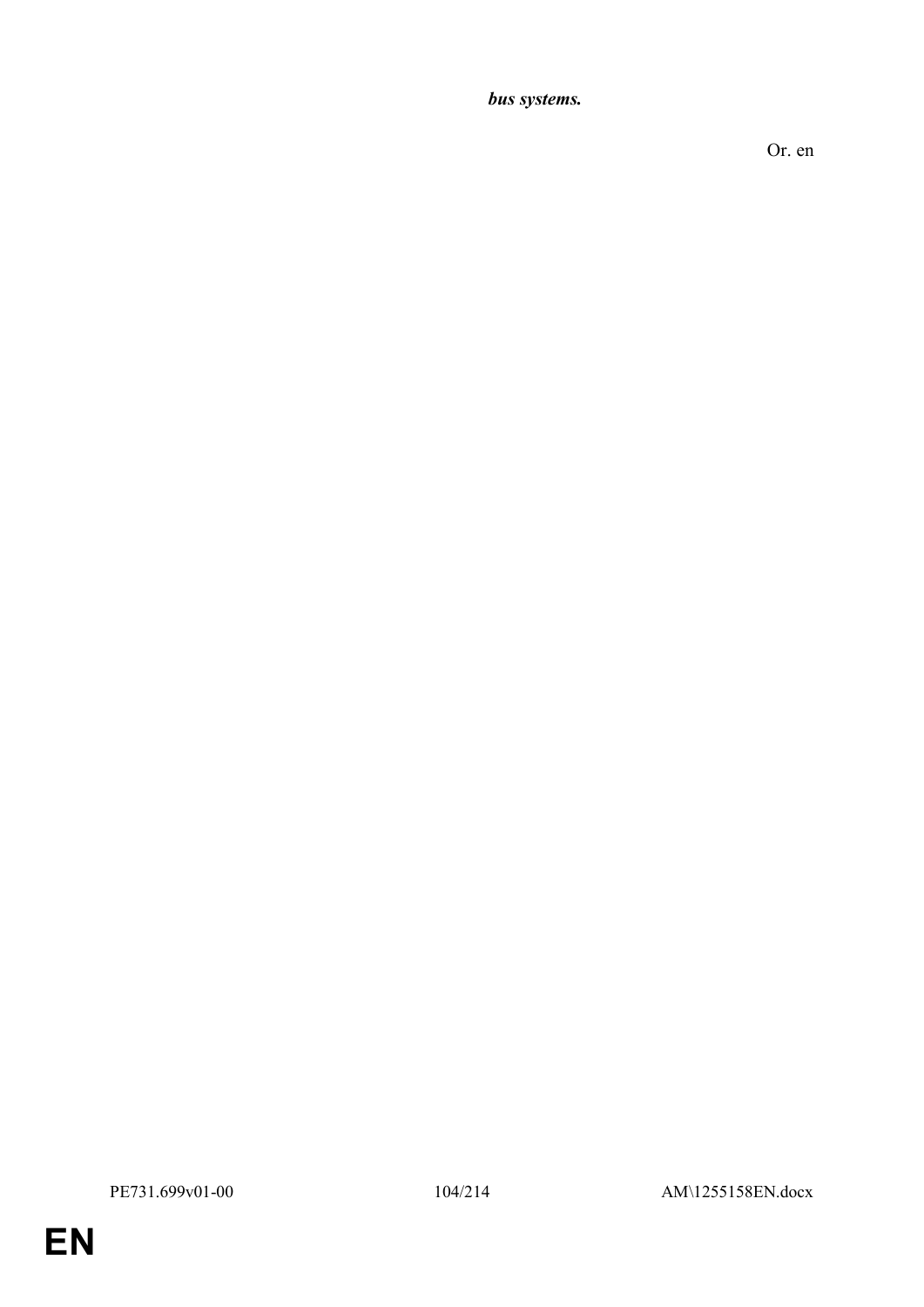# **CAs 14 to 18: ETS Maritime + MRV**

# CA 14: ETS Maritime - Scope (GHGs and ships covered) **(Art. 3 a ETS; Art/ 1+2+3 MRV Annex I)**

-----------------------------------------------------------------------------------------------------------------

#### *supported by* **EPP, S&D, RE, Greens, The Left**

**Compromise Amendment 14** Compromise amendment replacing Amendments 7, 46, 664, 689-699, 701-702; 704-709 (article 3g(1)) 5, 37, 110, 684-687, 751, 786, 1316, 1326, 1327, 1587-1597, 1599-1602, 1606, 1631, 1632, 1661- 1665; TRAN 115, TRAN 123 (recital 14a); 7, 192-193 194-196 , TRAN 2, TRAN 5, TRAN 14 (recital 15); 632-635, TRAN 46-47, (recital 67)

### **GHG Covered**

**Proposal for a directive Article 3 – paragraph 1 – point -1 (new)** Regulation (EU) 2015/757 **Title** 

Regulation (EU) 2015/757 of the European Parliament and of the Council of 29 April 2015 on the monitoring, reporting and verification of carbon dioxide emissions from maritime transport, and amending Directive 2009/16/EC

#### *Present text Amendment*

#### *(-1) The title is replaced by the following:*

"Regulation (EU) 2015/757 of the European Parliament and of the Council of 29 April 2015 on the monitoring, reporting and verification of *greenhouse gas* emissions from maritime transport, and amending Directive 2009/16/EC"

Or. en

**Proposal for a directive Article 3 – paragraph 1 – point -1 a (new)** Regulation (EU) 2015/757 Introductory statement

*Present text Amendment*

*"The following paragraph is inserted after the title": (-1a) Throughout the Regulation, [except* 

AM\1255158EN.docx 105/214 PE731.699v01-00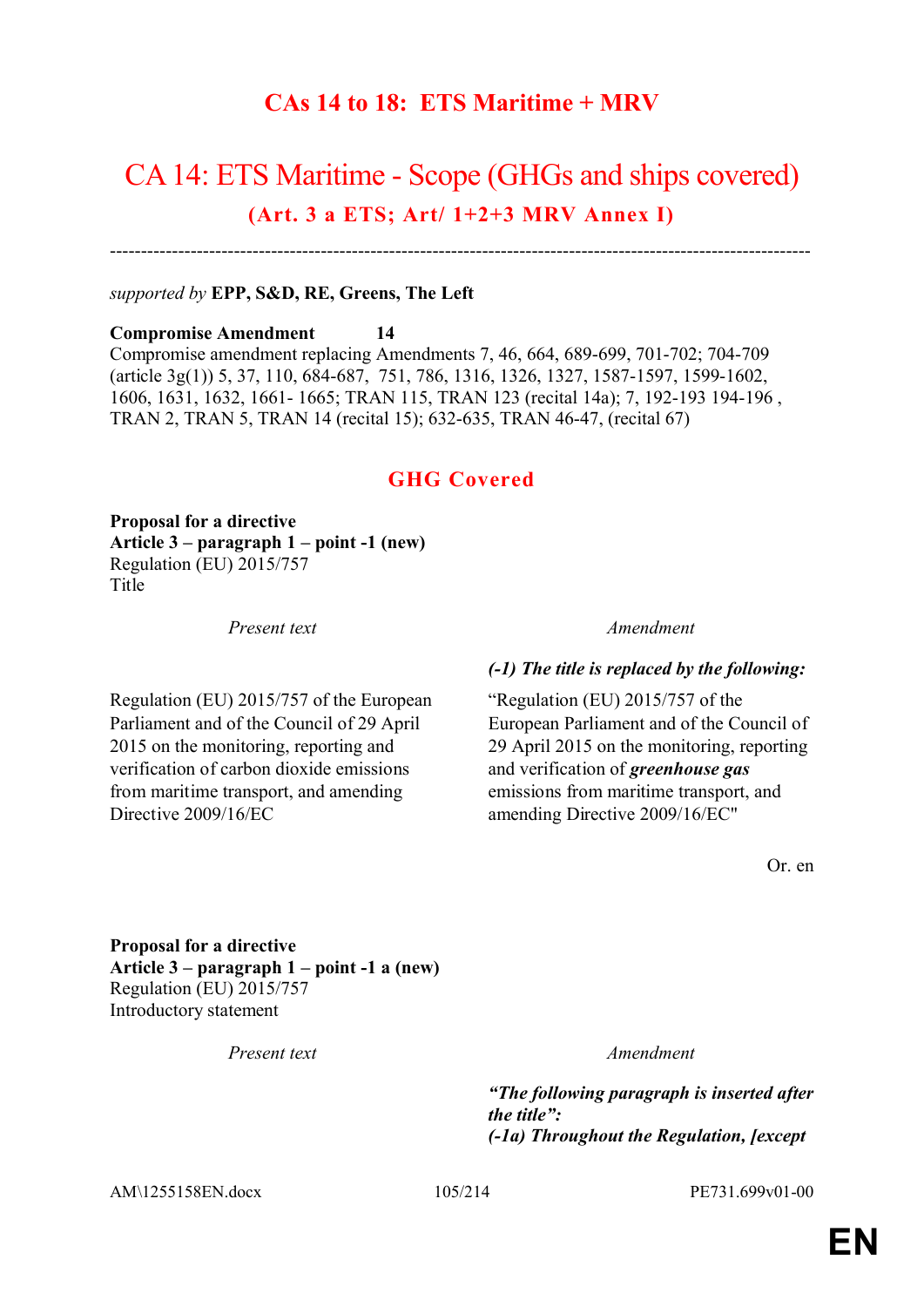*in the cases referred to in Article 5(1) of and Annex I to the Regulation,] the term 'CO2' is replaced by 'greenhouse gas' and any necessary grammatical changes are made.*

Or. en

**Proposal for a directive Article 3 – paragraph 1 – point -1 b (new)** Regulation (EU) 2015/757 Article 1

*Present text Amendment*

This Regulation lays down rules for the accurate monitoring, reporting and verification of *carbon dioxide (CO2)* emissions and of other relevant information from ships arriving at, within or departing from ports under the jurisdiction of a Member State*,* in order to promote the reduction of *CO2* emissions from maritime transport in a cost effective manner.

### *(-1b) Article 1 is replaced by the following:*

Article 1 - Subject matter "Article 1 - Subject matter"

This Regulation lays down rules for the accurate monitoring, reporting and verification of *greenhouse gas* emissions and of other relevant information from ships arriving at, within or departing from ports under the jurisdiction of a Member State, in order to promote the reduction of *such* emissions from maritime transport in a cost effective manner."

*(This amendment applies throughout the text. Adopting it will necessitate corresponding changes throughout.)*

Or. en

**Article 3 – paragraph 1 – point -1 c (new)** Regulation (EU) 2015/757 Article 3 –paragraph 1 – point a

*Present text Amendment*

(a) *'CO2* emissions' means the release of

CO2 into the atmosphere *by ships*;

*(-1c) In Article 3, point (a) is replaced by the following:*

"(a) '*greenhouse gas* emissions' means the release of *carbon dioxide* (*CO2*)*, methane*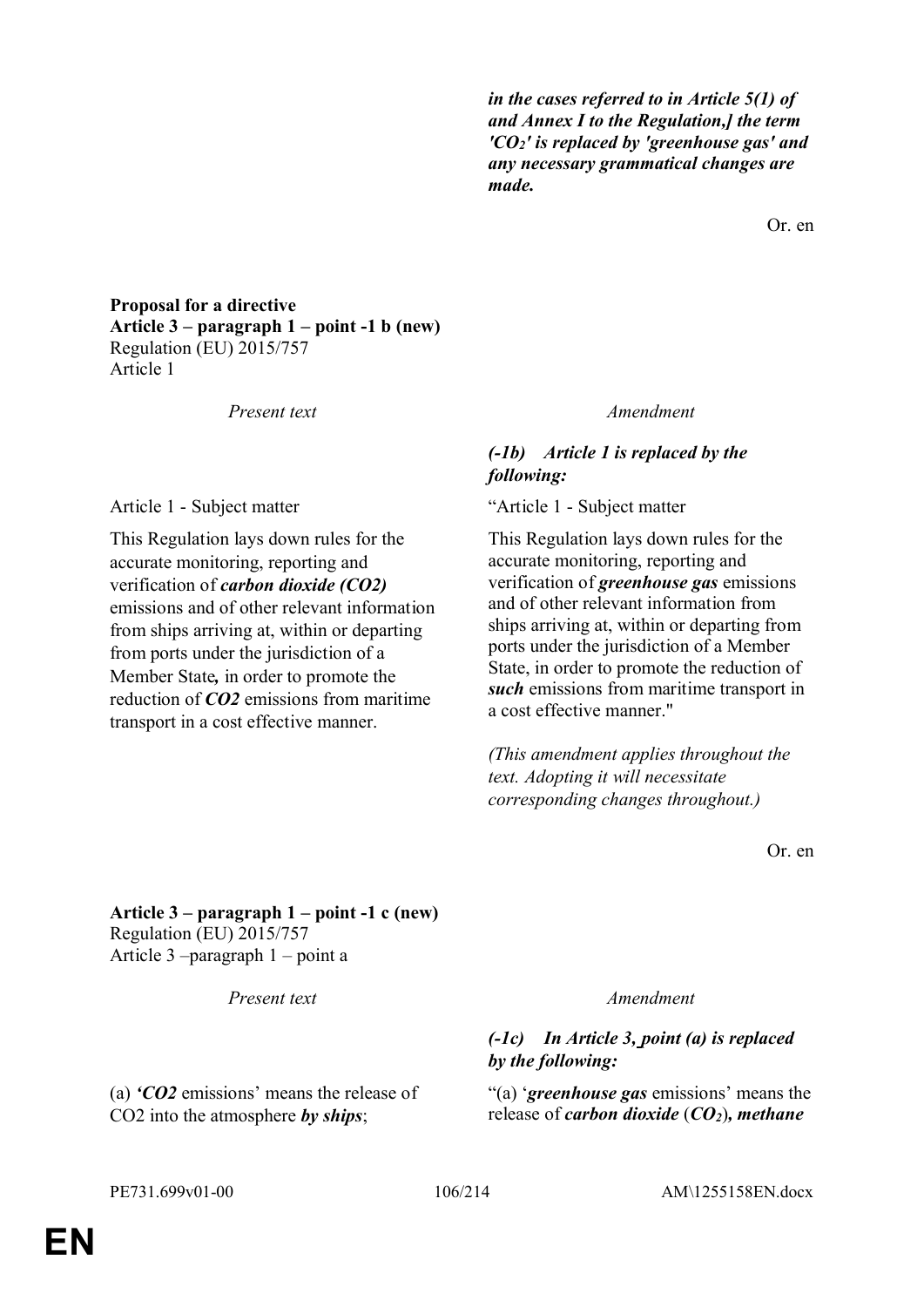*(CH<sub>4</sub>)* and nitrous oxides ( $N_2$ O) into the atmosphere;*"*

Or. en

### **Proposal for a directive Article 3 – paragraph 1 – point 3 a (new)** Regulation (EU) 2015/757 Article 5 –paragraph 2 a (new)

*Present text Amendment*

*(3a) In Article 5, the following paragraph is added:*

*"2a. By 1 July 2023, the Commission shall adopt delegated acts in accordance with Article 23 in order to supplement this Regulation by specifying the methods for determining and reporting greenhouse gas emissions other than CO2. Such methods shall be based on the same principles as the methods for monitoring CO<sup>2</sup> emissions as set out in Annex I, with the adjustments necessary due to the nature of the relevant greenhouse gas emissions.";*

Or. en

**Proposal for a directive Article 3 – paragraph 1 – point 6** Regulation (EU) 2015/757 Article 3gb – paragraph 1

#### *Text proposed by the Commission Amendment*

In respect of emissions from maritime transport activities listed in Annex I, the administering authority shall ensure that a shipping company under its responsibility monitors and reports the relevant parameters during a reporting period, and submits aggregated emissions data at company level to the administering authority in line with Chapter II of Regulation (EU) 2015/757 of the European

In respect of emissions from maritime transport activities listed in Annex I, the administering authority shall ensure that a shipping company under its responsibility monitors and reports the relevant parameters during a reporting period, and submits aggregated emissions data at company level to the administering authority in line with Chapter II of Regulation (EU) 2015/757 of the European

AM\1255158EN.docx 107/214 PE731.699v01-00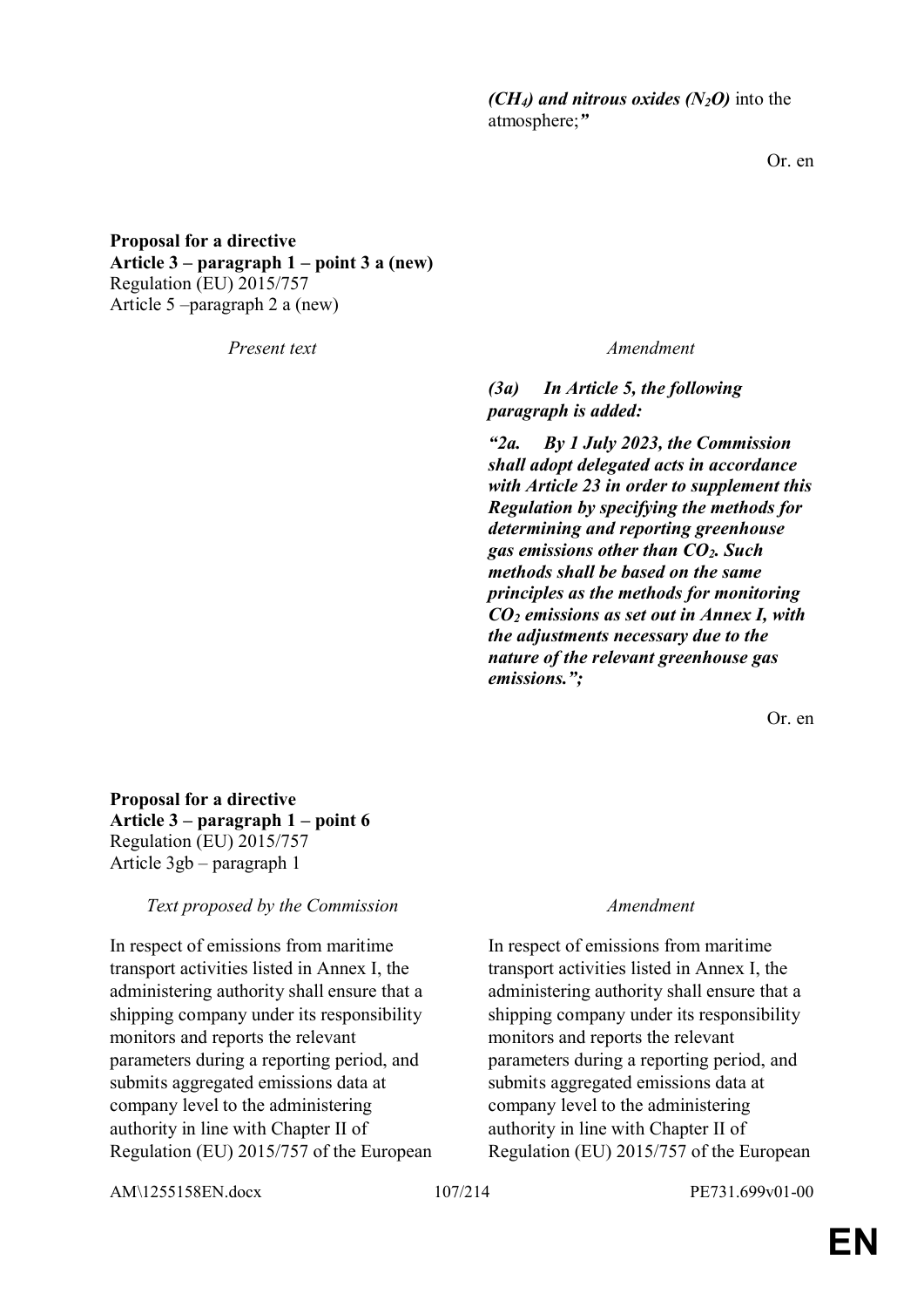Parliament and of the Council (\*). Parliament and of the Council (\*).

(\*) Regulation (EU) 2015/757 of the European Parliament and of the Council of 29 April 2015 on the monitoring, reporting and verification of carbon dioxide emissions from maritime transport, and amending Directive 2009/16/EC (OJ L 123, 19.5.2015, p. 55).

(\*) Regulation (EU) 2015/757 of the European Parliament and of the Council of 29 April 2015 on the monitoring, reporting and verification of carbon dioxide emissions from maritime transport, and amending Directive 2009/16/EC (OJ L 123, 19.5.2015, p. 55).

Or. en

**Proposal for a directive Article 1 – paragraph 1 – point 6** Directive 2003/87/EC Annex I - table - row 30

### *Text proposed by the Commission*

"Maritime transport *Greenhouse gases covered by* Regulation (EU) 2015/757"*;*

Maritime transport activities of ships covered by Regulation (EU) 2015/757 of the European Parliament and of the Council performing voyages with the purpose of transporting passengers or cargo for commercial purposes

### *Amendment*

"Maritime transport *Carbon dioxide (CO2), nitrous oxides (N20) and methane (CH4) in line with* Regulation (EU) 2015/757"

Maritime transport activities of ships covered by Regulation (EU) 2015/757 of the European Parliament and of the Council performing voyages with the purpose of transporting passengers or cargo for commercial purposes

Or. en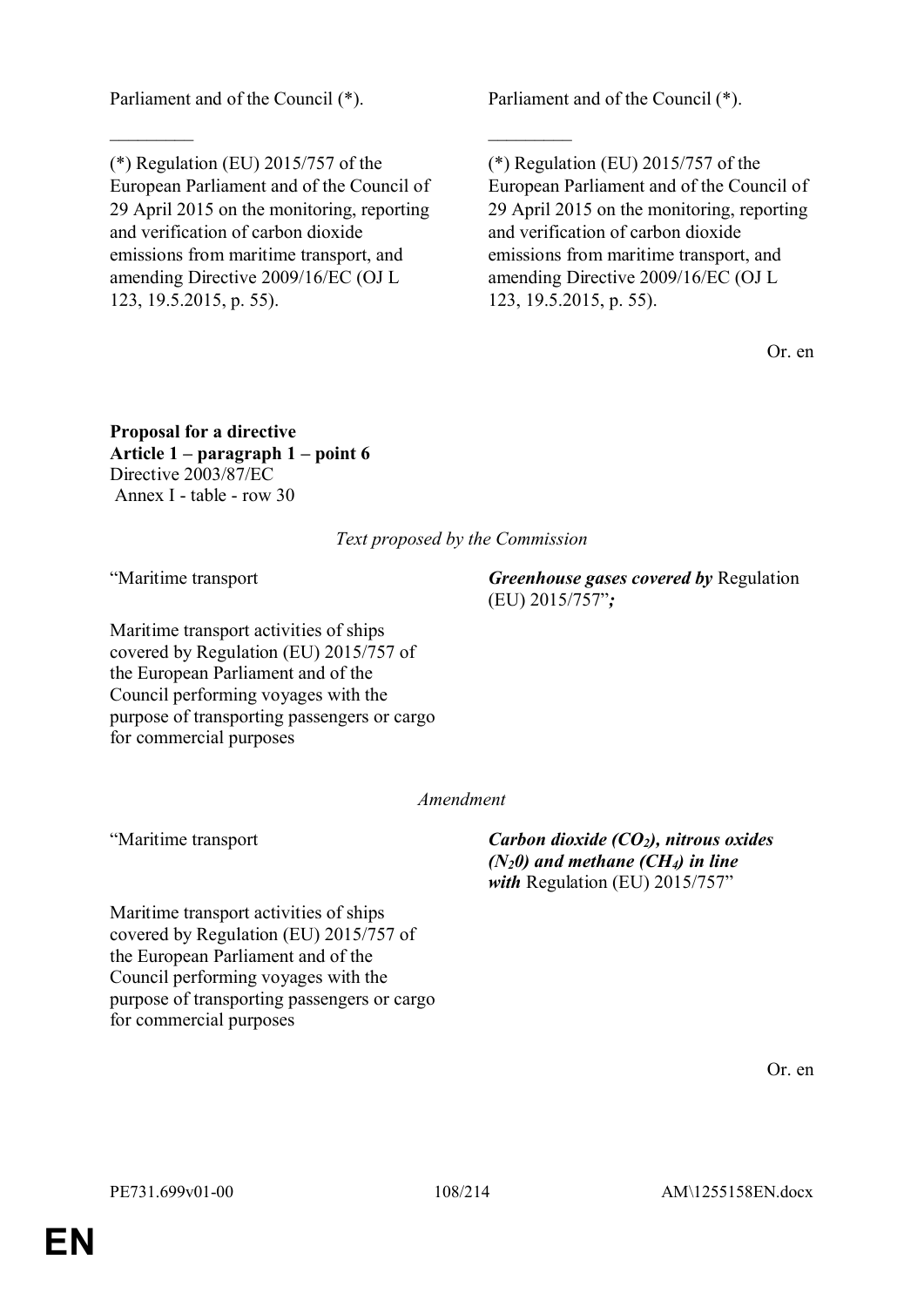# **Ships covered**

**Proposal for a directive Article 3 – paragraph 1 – point -1 a (new)** Regulation (EU) 2015/757 MRV Article 2 - paragraph 1

1. This Regulation applies to ships *above* 5 000 gross tonnage in respect of *CO2* emissions released during their voyages from their last port of call to a port of call under the jurisdiction of a Member State and from a port of call under the jurisdiction of a Member State to their next port of call, as well as within ports of call under the jurisdiction of a Member State.

#### *Present text Amendment*

## *(-1a) in Article 2, paragraph 1 is replaced by the following:*

"1. This Regulation applies to ships *of*  5 000 gross tonnage *and above* in respect of *greenhouse gas* emissions released during their voyages from their last port of call to a port of call under the jurisdiction of a Member State and from a port of call under the jurisdiction of a Member State to their next port of call, as well as within ports of call under the jurisdiction of a Member State.

*1a. From 1 January 2024, this Regulation shall apply to ships of 400 gross tonnage and above in respect of greenhouse gas emissions released during their voyages from their last port of call to a port of call under the jurisdiction of a Member State and from a port of call under the jurisdiction of a Member State to their next port of call, as well as between ports of call under the jurisdiction of a Member State. However, ships of 400 gross tonnage and above but of less than 5 000 gross tonnage shall only be required to report the information which is relevant for the inclusion of such ships within the scope of the EU ETS by 1 January 2028*.*";*

Or. en

**Proposal for a directive Article 1 – paragraph 1 – point 4** Directive 2003/87/EC ETS Article 3 a - paragraph 1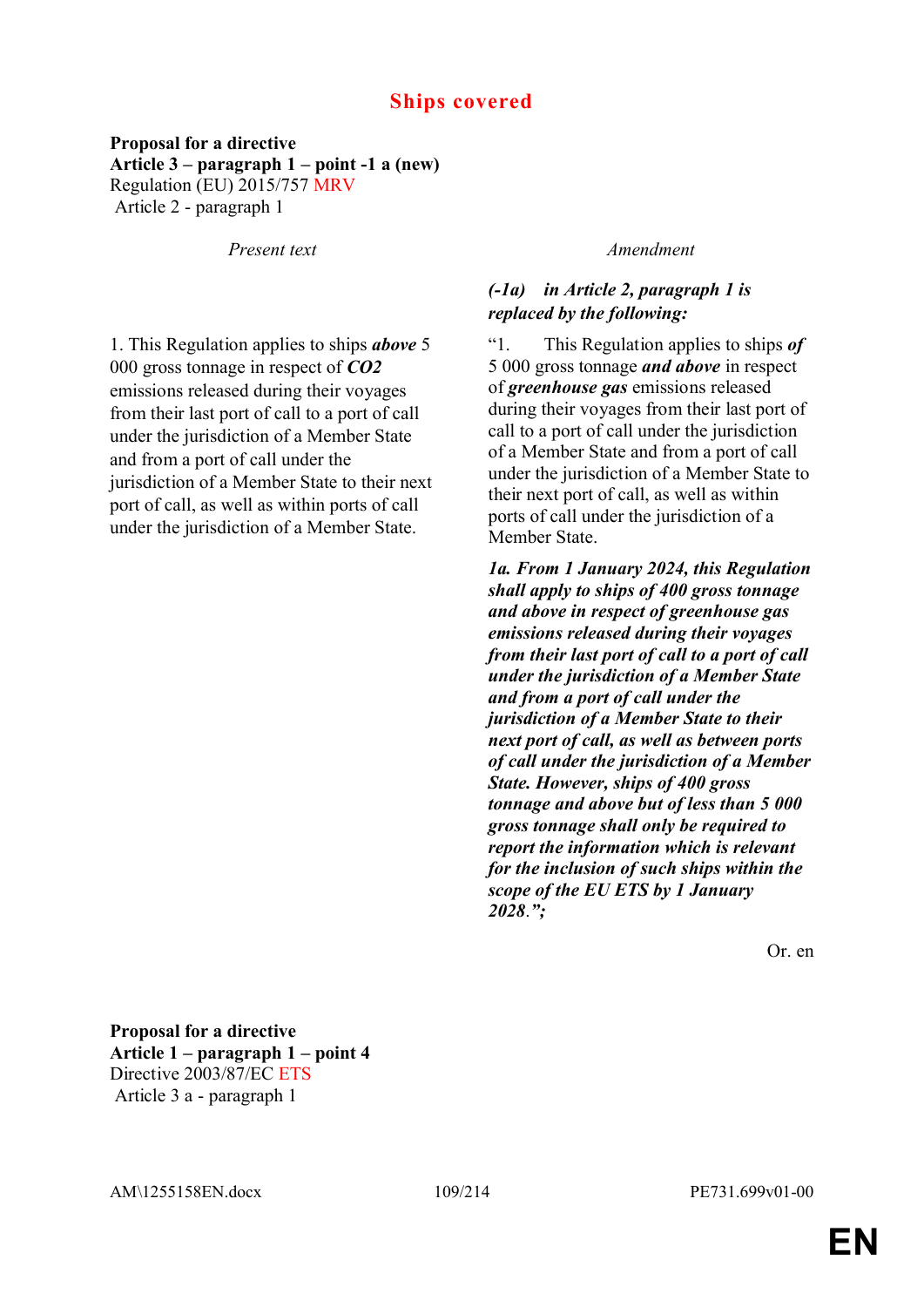Articles 3b to 3f shall apply to the allocation and issue of allowances in respect of the aviation activities listed in Annex I. Articles 3g to 3ge shall apply in respect of the maritime transport activities listed in Annex I.

Articles 3b to 3f shall apply to the allocation and issue of allowances in respect of the aviation activities listed in Annex I. Articles 3g to 3ge shall apply *to the allocation and issue of allowances* in respect of the maritime transport activities listed in Annex I*, in respect of emissions from ships above 5 000 gross tonnage. From 1 January 2027 Articles 3g to 3ge shall apply to the allocation and issue of allowances in respect of the maritime transport activities listed in Annex I carried out by ships of 400 gross tonnage and above. By [that date], the Commission shall carry out an assessment of the levelplaying field for all ships and the avoidance of possible unwanted adverse effects on greenhouse gas emissions resulting from the possible replacement of ships above 5 000 gross tonnage by several ships of a gross tonnage below that threshold in the absence of lowering the threshold. The Commission shall, where appropriate, accompany that assessment with a legislative proposal to amend this Directive.*

*By 31 December 2024, the Commission, supported by the European Scientific Advisory Board on Climate Change referred in Article 3 of Regulation (EU) 2021/1119, shall assess, and report to the European Parliament and to the Council on the impact on the global climate of greenhouse gas emissions other than CO2, CH4 and N20 and of particles with a global warming potential, from ships arriving at, within or departing from ports under the jurisdiction of a Member State. That report shall be accompanied, where appropriate, by a legislative proposal to address the question of how to deal with such emissions and particles.*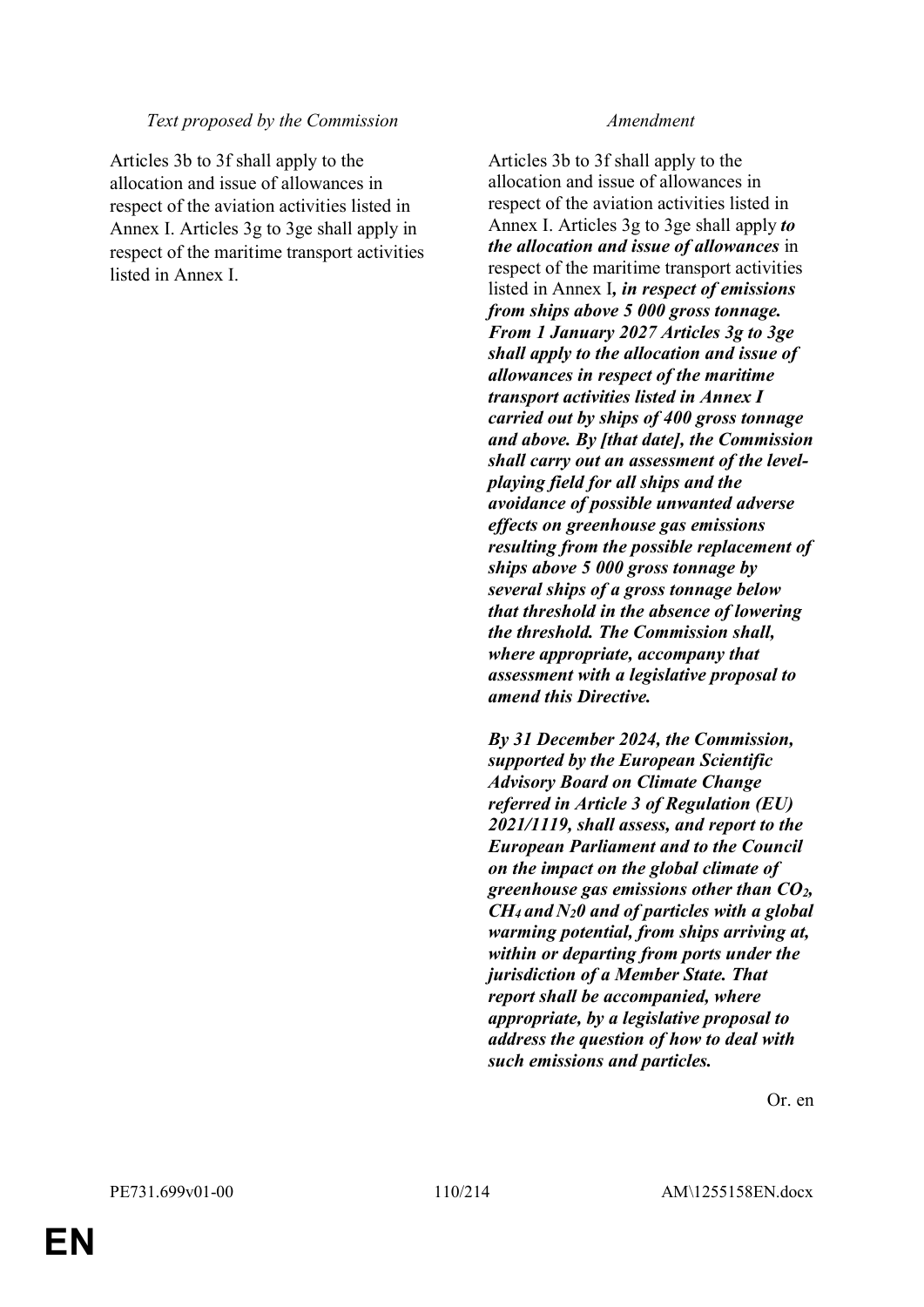## **Proposal for a directive Article 3 – paragraph 1 – point -1 a (new)** Regulation (EU) 2015/757 Article 2 - paragraph 2

#### *Text proposed by the Commission Amendment*

2. This Regulation does not apply to warships, naval auxiliaries, fish-catching or fish-processing ships, wooden ships of a primitive build, ships not propelled by mechanical means, or *government ships used for non-commercial purposes*.

2. This Regulation does not apply to warships, naval auxiliaries, fish-catching or fish-processing ships, wooden ships of a primitive build, ships not propelled by mechanical means, government ships used for non-commercial purposes *or ships for civil protection and search and rescue purposes*.

Or. en

**Proposal for a directive Article 3 – paragraph 1 – point -1 b (new)** Regulation (EU) 2015/757 Article 3 - paragraph 1 - point c

*Present text* Amendment

(c) 'voyage' means any movement of a ship that originates from or terminates in a port of call and that serves the purpose of transporting passengers or cargo for commercial purposes;

# *(-1b) in Article 3, point (c) is replaced by the following:*

*"*(c) 'voyage' means any movement of a ship that originates from or terminates in a port of call *or structure situated on the continental shelf of a Member State, such as offshore supply services,* and that serves the purpose of transporting passengers or cargo for commercial purposes *or performing service activities for offshore installations*;*"*

Or. en

**Proposal for a directive Article 1 – paragraph 1 – point 2 – point d** Directive 2003/87/EC Article  $3$  – paragraph  $1$  – point v a (new)

AM\1255158EN.docx 111/214 PE731.699v01-00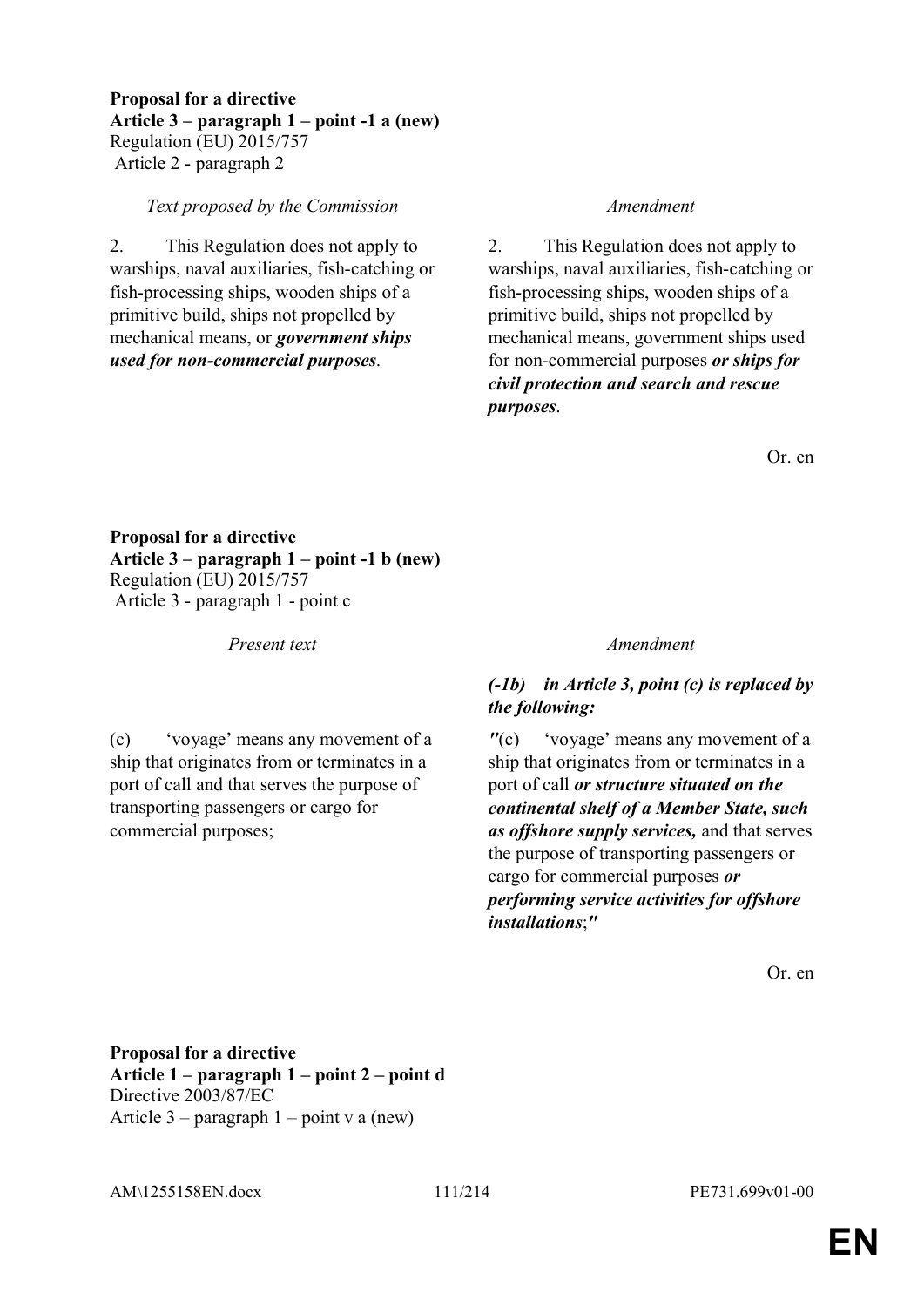*Text proposed by the Commission Amendment*

*(va) 'voyage' means a voyage as defined in Article 3, point (c), of Regulation (EU) 2015/757;*

Or. en

### **Proposal for a directive Article 1 – paragraph 1 – point 4** Directive 2003/87/EC Annex I - table - last row -column 1

*Text proposed by the Commission Amendment*

### Maritime transport Maritime transport

Maritime transport activities of ships covered by Regulation (EU) 2015/757 of the European Parliament and of the Council performing voyages with the purpose of transporting passengers *or* cargo for commercial purposes.

Maritime transport activities of ships covered by Regulation (EU) 2015/757 of the European Parliament and of the Council performing voyages with the purpose of transporting passengers*,* cargo for commercial purposes *and, from 2024, performing service activities for offshore installations*

Or. en

# **Recitals**

### **Proposal for a directive Recital 14 a (new)**

*Text proposed by the Commission Amendment*

*(14a) International maritime transport is the only means of transportation that has not been included in the Union's commitment to reduce greenhouse gas emissions, despite the fact that the European Parliament has repeatedly called for all sectors of the economy to contribute to the joint effort to complete the transition to net-zero greenhouse gas*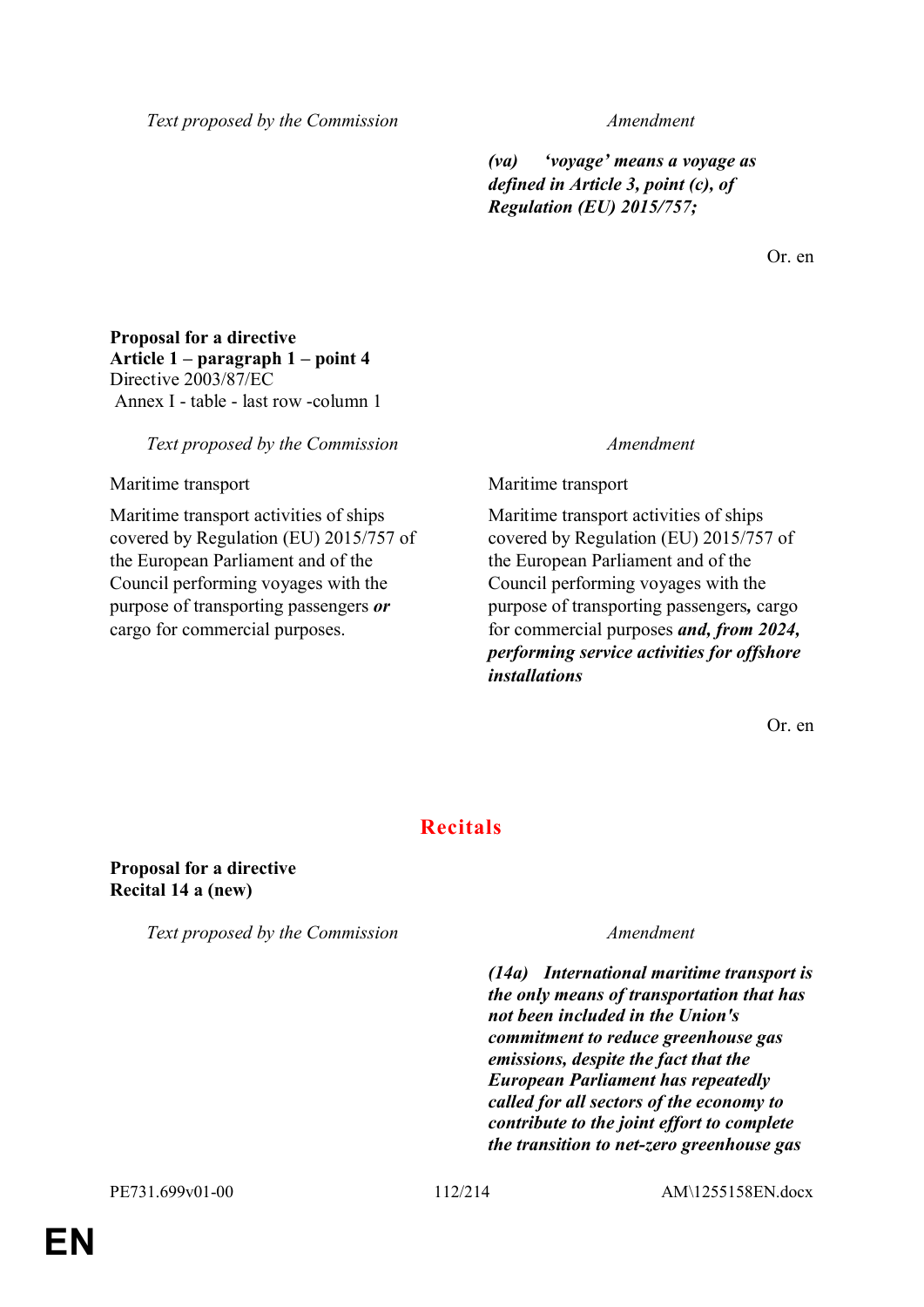*emissions as soon as possible and by 2050 at the latest, in line with the Union's commitments under the Paris Agreement. CO<sup>2</sup> remains the dominant cause of maritime transport's climate impact when calculated on a global warming-potential 100-year basis, accounting for 98 %, or, if black carbon is included, 91 %, of total international greenhouse gas emissions in CO<sup>2</sup> equivalents. However, according to a report entitled 'Fourth IMO Greenhouse Gas Study' of the International Maritime Organization (IMO), published in 2020, there was an 87 % increase of methane (CH4) over the period from 2012 to 2018. Therefore, and in line with the amendments adopted by the European Parliament on 16 September 2020 on the proposal for a regulation of the European Parliament and of the Council amending Regulation (EU) 2015/757, in order to take appropriate account of the global data collection system for ship fuel oil consumption data, both CO<sup>2</sup> and CH<sup>4</sup> emissions, as well as nitrous oxides (N2O), should be included in the extension of the EU ETS to maritime transport activities. Consequently, an administering authority should ensure that shipping companies monitor and report aggregated emissions data including the release of (CO2), CH<sup>4</sup> and N2O to ensure consistency with Regulation (EU) .../.... [FuelEU Maritime]. Furthermore, the Commission should by 31 December 2024 assess, and report to the European Parliament and to the Council on the impact on the global climate of greenhouse gas emissions other than CO2, N20 and CH4 and of particles with a global warming potential, and, where appropriate, submit a legislative proposal on the inclusion of those emissions and particles from maritime transport activities in the scope of the EU ETS.*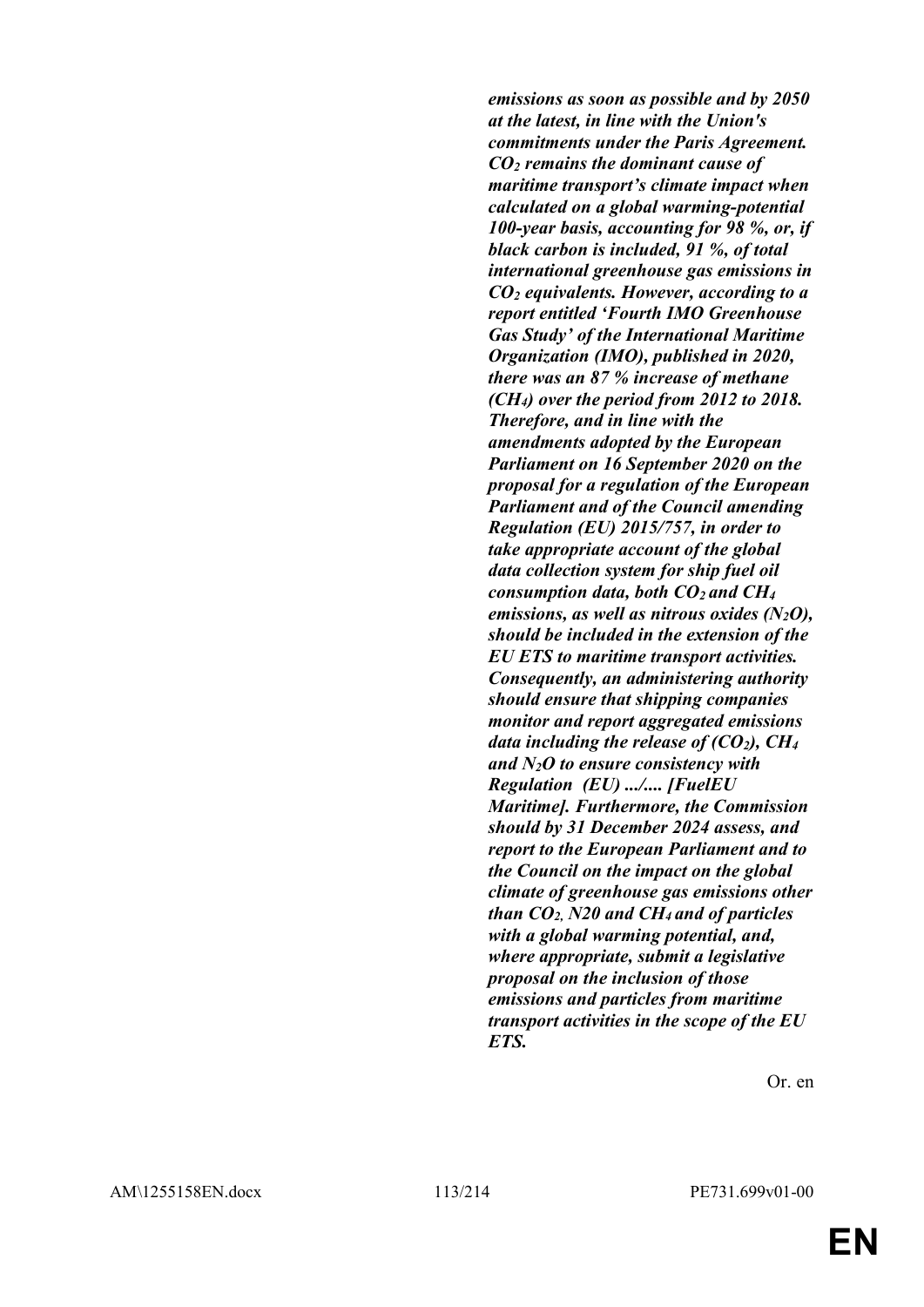### **Proposal for a directive Recital 15**

## *Text proposed by the Commission Amendment*

(15) In 2013, the Commission adopted a strategy for progressively integrating maritime emissions into the Union's policy for reducing greenhouse gas emissions. As a first step in this approach, the Union established a system to monitor, report and verify emissions from maritime transport in Regulation (EU) 2015/757 of the European Parliament and of the Council<sup>47</sup>, to be followed by the laying down of reduction targets for the maritime sector and the application of a market based measure. In line with the commitment of the colegislators expressed in Directive (EU) 2018/410 of the European Parliament and of the Council<sup>48</sup>, action by the International Maritime Organization (IMO) or the Union should start from 2023, including preparatory work on adoption and implementation of a measure ensuring that the sector duly contributes to the efforts needed to achieve the objectives agreed under the Paris Agreement and due consideration being given by all stakeholders.

(15) In 2013, the Commission adopted a strategy for progressively integrating maritime emissions into the Union's policy for reducing greenhouse gas emissions. As a first step in this approach, the Union established a system to monitor, report and verify emissions from maritime transport in Regulation (EU) 2015/757 of the European Parliament and of the Council<sup>47</sup>, to be followed by the laying down of reduction targets for the maritime sector and the application of a market based measure. In line with the commitment of the colegislators expressed in Directive (EU) 2018/410 of the European Parliament and of the Council<sup>48</sup>, action by the International Maritime Organization (IMO) or the Union should start from 2023, including preparatory work on adoption and implementation of a measure ensuring that the sector duly contributes to the efforts needed to achieve the objectives agreed under the Paris Agreement and due consideration being given by all stakeholders. *In order to increase the environmental effectiveness of Union measures and avoid unfair competition and incentives for circumvention, the scope of Regulation (EU) 2015/757 should be amended to cover ships of 400 gross tonnage and above from 1 January 2027. In order to ensure there is a proportionate administrative burden, for ships of less than 5 000 gross tonnage operators should only be required to report the information which is relevant for future inclusion in the scope of the EU ETS, in particular the type of fuel, its carbon factor and energy density.*

<sup>&</sup>lt;sup>47</sup> Regulation (EU) 2015/757 of the  $47$  Regulation (EU) 2015/757 of the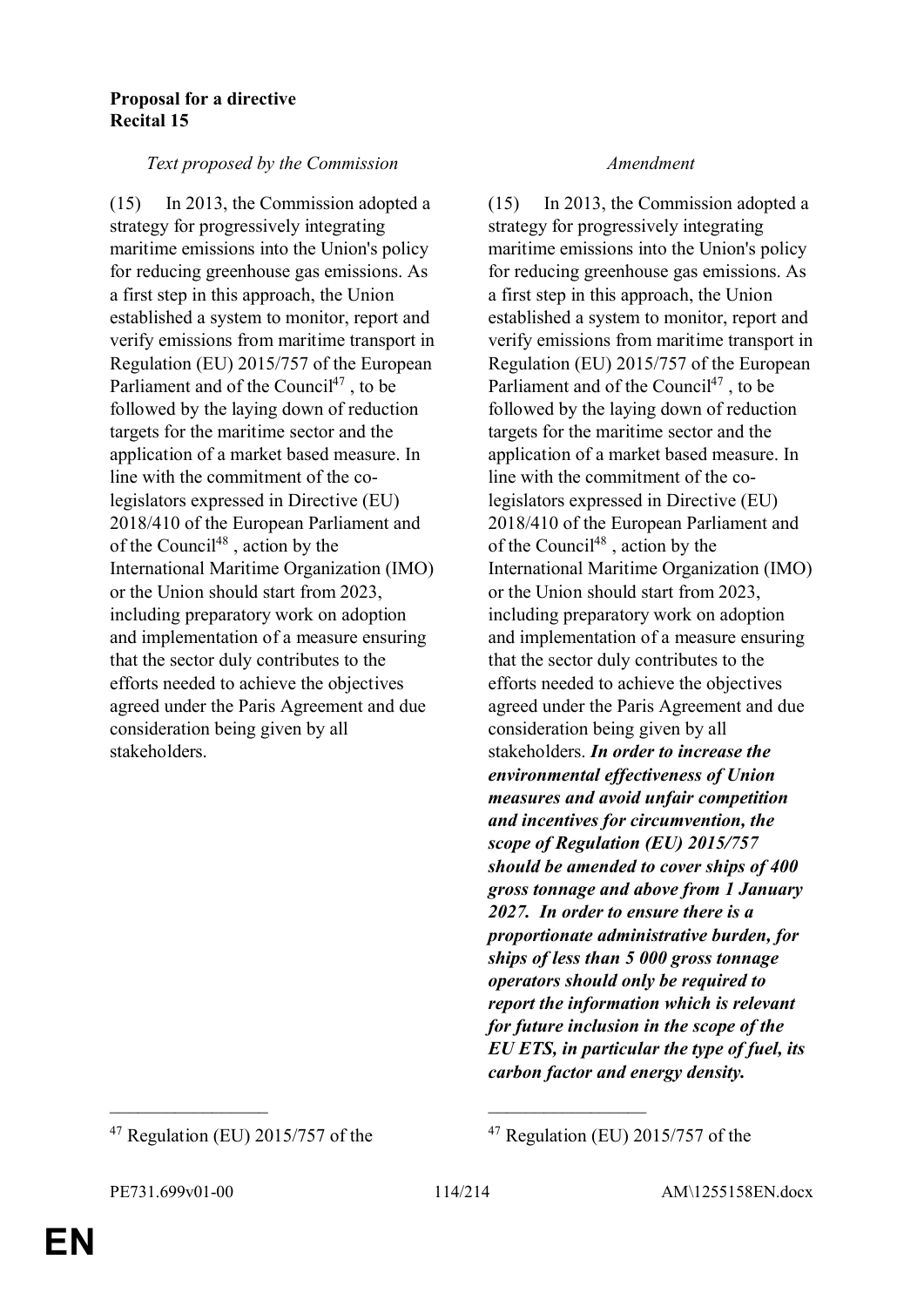European Parliament and of the Council of 29 April 2015 on the monitoring, reporting and verification of carbon dioxide emissions from maritime transport, and amending Directive 2009/16/EC (OJ L 123, 19.5.2015, p. 55).

<sup>48</sup> Directive (EU) 2018/410 of the European Parliament and of the Council of 14 March 2018 amending Directive 2003/87/EC to enhance cost-effective emission reductions and low-carbon investments, and Decision (EU) 2015/1814 (OJ L 76, 19.3.2018, p. 3).

European Parliament and of the Council of 29 April 2015 on the monitoring, reporting and verification of carbon dioxide emissions from maritime transport, and amending Directive 2009/16/EC (OJ L 123, 19.5.2015, p. 55).

 $48$  Directive (EU) 2018/410 of the European Parliament and of the Council of 14 March 2018 amending Directive 2003/87/EC to enhance cost-effective emission reductions and low-carbon investments, and Decision (EU) 2015/1814 (OJ L 76, 19.3.2018, p. 3).

Or. en

### **Proposal for a directive Recital 67**

#### *Text proposed by the Commission Amendment*

(67) It is necessary to amend Regulation (EU) 2015/757 to take into account the inclusion of the maritime transport sector in the EU ETS. Regulation (EU) 2015/757 should be amended to oblige companies to report aggregated emissions data at company level and to submit for approval their verified monitoring plans and aggregated emissions data at company level to the responsible administering authority. In addition, the Commission should be empowered to adopt delegated acts to amend the methods for monitoring  $CO<sub>2</sub>$  emissions and the rules on monitoring. as well as any other relevant information set out in Regulation (EU) 2015/757, to ensure the effective functioning of the EU ETS at administrative level and to supplement Regulation (EU) 2015/757 with the rules for the approval of monitoring plans and changes thereof by administering authorities, with the rules for the monitoring, reporting and submission of the aggregated emissions data at

(67) It is necessary to amend Regulation (EU) 2015/757 to take into account the inclusion of the maritime transport sector in the EU ETS. Regulation (EU) 2015/757 should be amended to oblige companies to report aggregated emissions data at company level and to submit for approval their verified monitoring plans and aggregated emissions data at company level to the responsible administering authority. In addition, the Commission should be empowered to adopt delegated acts to amend the methods for monitoring  $CO<sub>2</sub>$ , *CH<sub>4</sub>* and  $N<sub>2</sub>O$  emissions and the rules on monitoring, as well as any other relevant information set out in Regulation (EU) 2015/757, to ensure the effective functioning of the EU ETS at administrative level and to supplement Regulation (EU) 2015/757 with the rules for the approval of monitoring plans and changes thereof by administering authorities, with the rules for the monitoring, reporting and submission of

AM\1255158EN.docx 115/214 PE731.699v01-00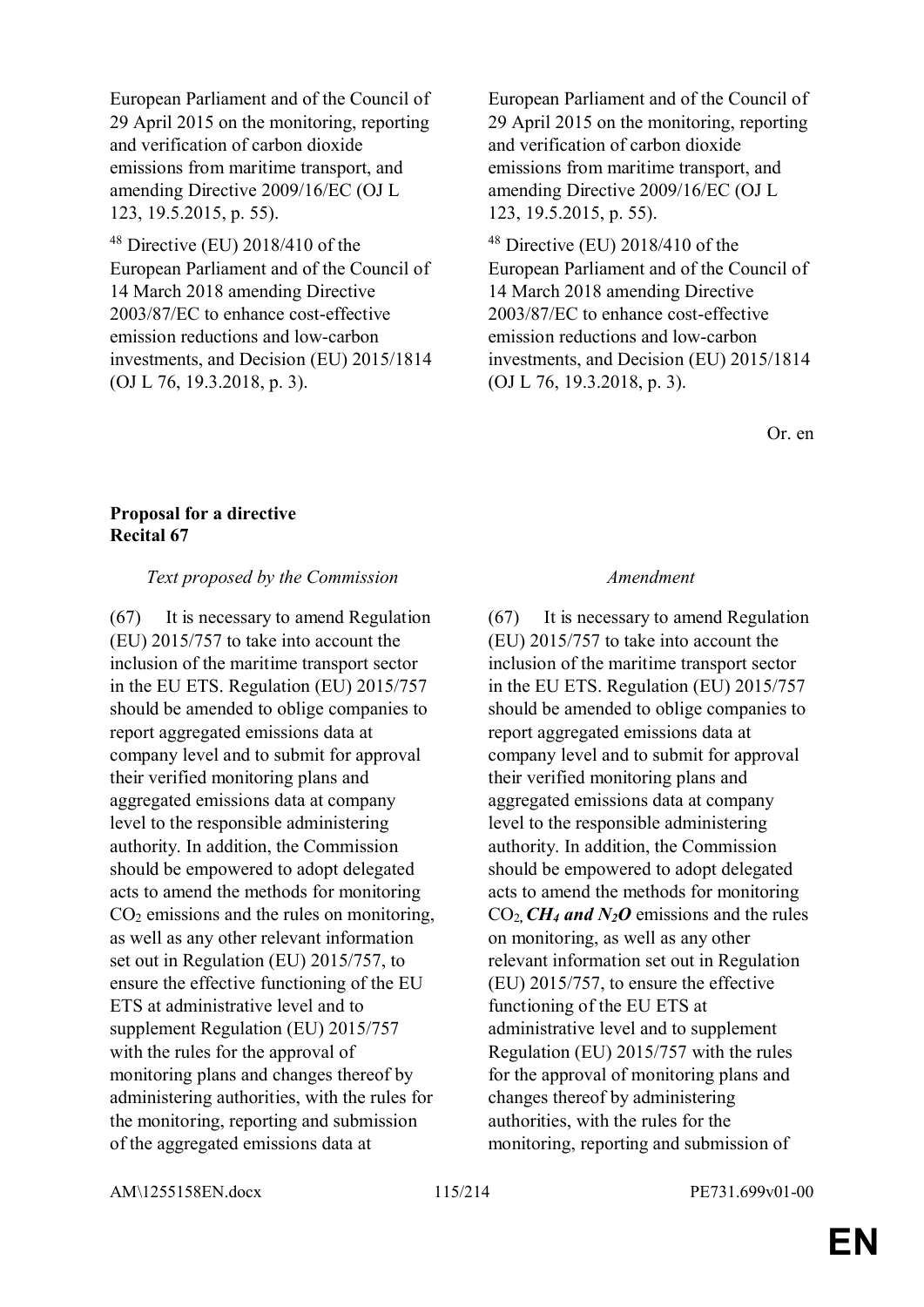company level and with the rules for the verification of the aggregated emissions data at company level and for the issuance of a verification report in respect of the aggregated emissions data at company level. The data monitored, reported and verified under Regulation (EU) 2015/757 might also be used for the purpose of compliance with other Union law requiring the monitoring, reporting and verification of the same ship information.

the aggregated emissions data at company level and with the rules for the verification of the aggregated emissions data at company level and for the issuance of a verification report in respect of the aggregated emissions data at company level. The data monitored, reported and verified under Regulation (EU) 2015/757 might also be used for the purpose of compliance with other Union law requiring the monitoring, reporting and verification of the same ship information.

Or. en

**EN**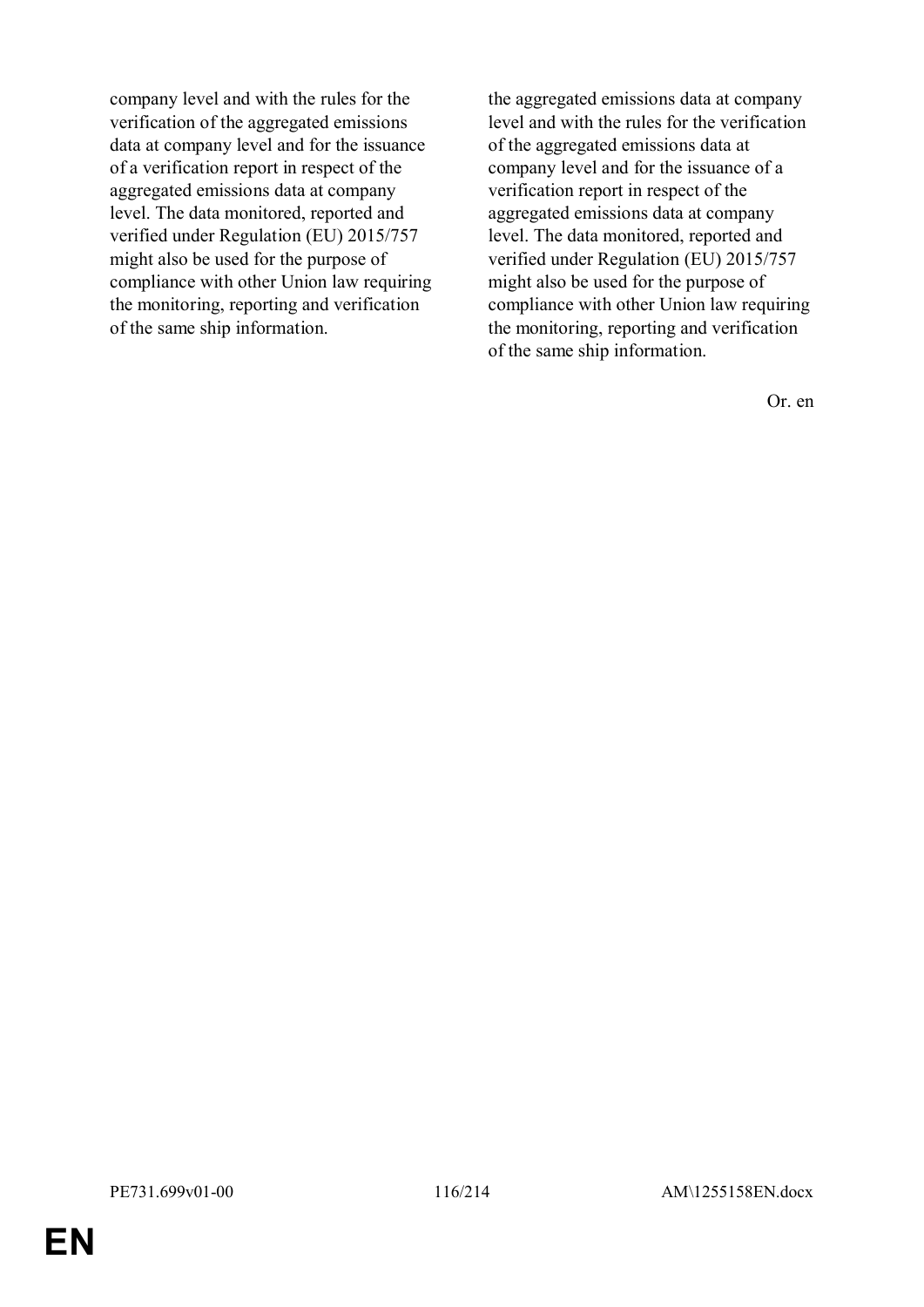# CA 15: ETS Maritime - Ice-class ships and outermost regions -----------------------------------------------------------------------------------------------------------------

*supported by* **EPP, S&D, RE, ECR, The Left**

**Compromise Amendment 15** Compromise amendment replacing Amendments 42, 686, TRAN 65 (Article 3g-3ga), 1309- 1317, TRAN 100 (article 12(3)(c) ice ships), 1318-1324, ITRE 49-50 (article 12(3)(2a) ice ships); 1603-1605, TRAN 117, TRAN 119, TRAN 120, TRAN 121, 1607-1616, 1618- 1629, 1707-1709, ITRE 55 (on ice ships); 228, 229, 232, 234, 235, 238, 239, TRAN 16, ITRE 6 (recital 20a)

# **Ice-class ships**

**Proposal for a directive Article 1 – paragraph 1 – point 15 - point c** Directive 2003/87/EC Article 12 – paragraph 3 - subparagraph 1 - point c

*Text proposed by the Commission Amendment*

(c) each shipping company surrenders a number of allowances equal to its total emissions during the preceding calendar year, as verified in accordance with Article  $3gc.$ 

(c) each shipping company surrenders a number of allowances equal to its total emissions during the preceding calendar year, as verified in accordance with Article  $3<sub>gc</sub>$ .

*By way of derogation from point (c) of the first subparagraph, until 31 December 2029, shipping companies may surrender fewer allowances on the basis of the ice class of their ships or the fact their ships navigate in ice conditions or both in accordance with Annex Va.* 

Or. en

**Proposal for a directive Article 1 – paragraph 1 – point 4 - point -a (new)** Regulation (EU) 2015/757 Article 6 - paragraph 4

AM\1255158EN.docx 117/214 PE731.699v01-00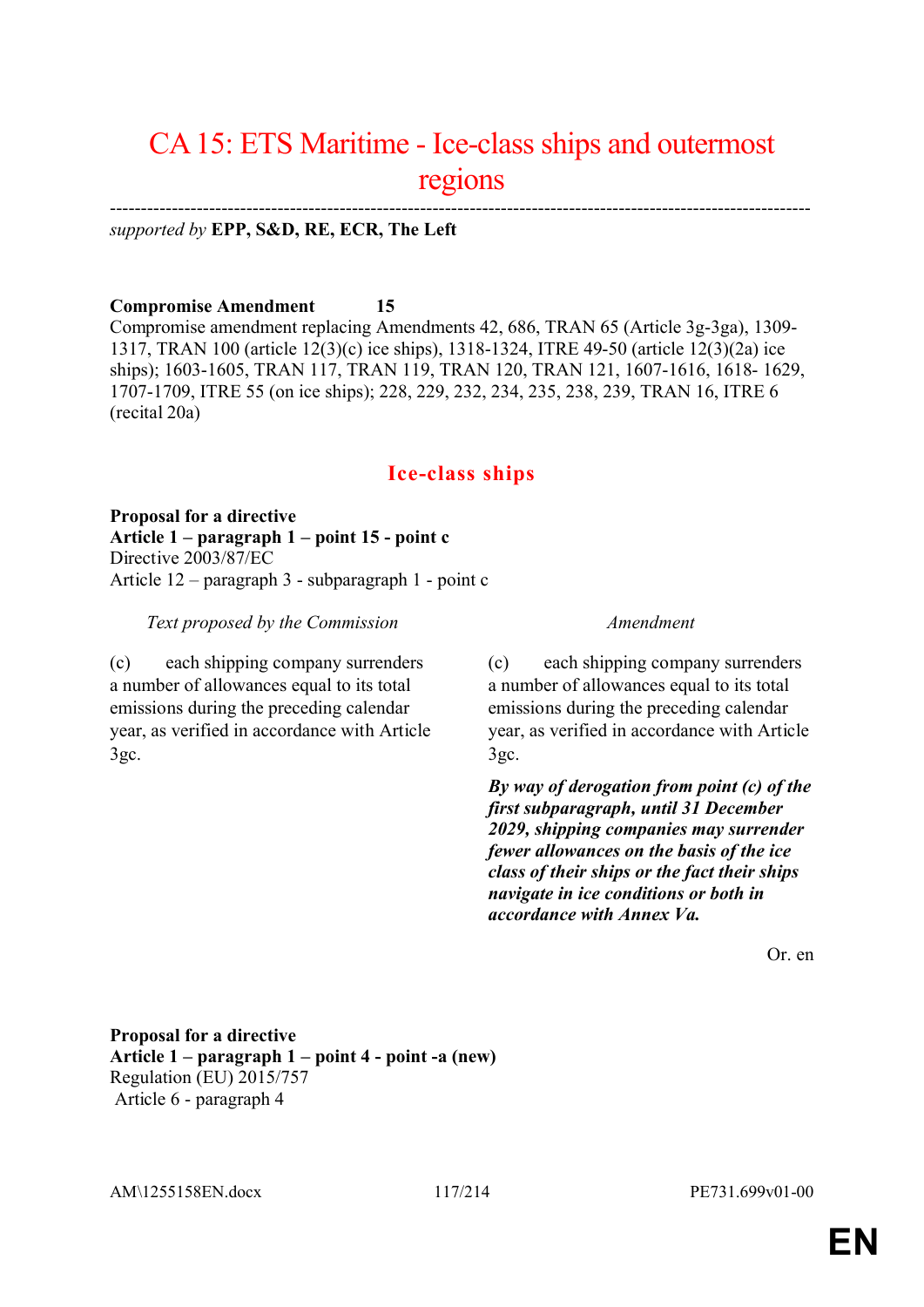### *Present text Amendment*

4. The monitoring plan *may* also contain information on the ice class of the ship and/or the procedures, responsibilities, formulae and data sources for determining and recording the distance travelled and the time spent at sea when navigating through ice.

*(-a) in Article 6, paragraph 4 is replaced by the following:*

*"*4. *For shipping companies aiming to surrender fewer emission allowances on the basis of their ships' ice class or their ships' navigation in ice conditions or both under Directive 2003/87/EC* the monitoring plan *shall* also contain information on the ice class of the ship and/or the procedures, responsibilities, formulae and data sources for determining and recording the distance travelled and the time spent at sea when navigating through ice.*";*

Or. en

### **Proposal for a directive Article 3 – paragraph 1 – point 5 a (new)** Regulation (EU) 2015/757 Article 9 - paragraph 1 - subparagraph 2

Companies may also monitor information relating to the ship's ice class and to navigation *through ice*, where applicable.

*Present text Amendment*

# *(5a) in Article 9(1), the second subparagraph is replaced by the following:*

*"*Companies may also monitor information relating to the ship's ice class and to navigation *in ice conditions*, where applicable. *For shipping companies that wish to surrender fewer emission allowances on the basis of their ships' ice class or navigation in ice conditions or both under Directive 2003/87/EC, monitoring shall include information on whether the voyage involved navigation in ice conditions, including information on the date, time, and location of the navigation in ice conditions, the method used to measure fuel oil consumption, fuel consumption and the fuel's emission*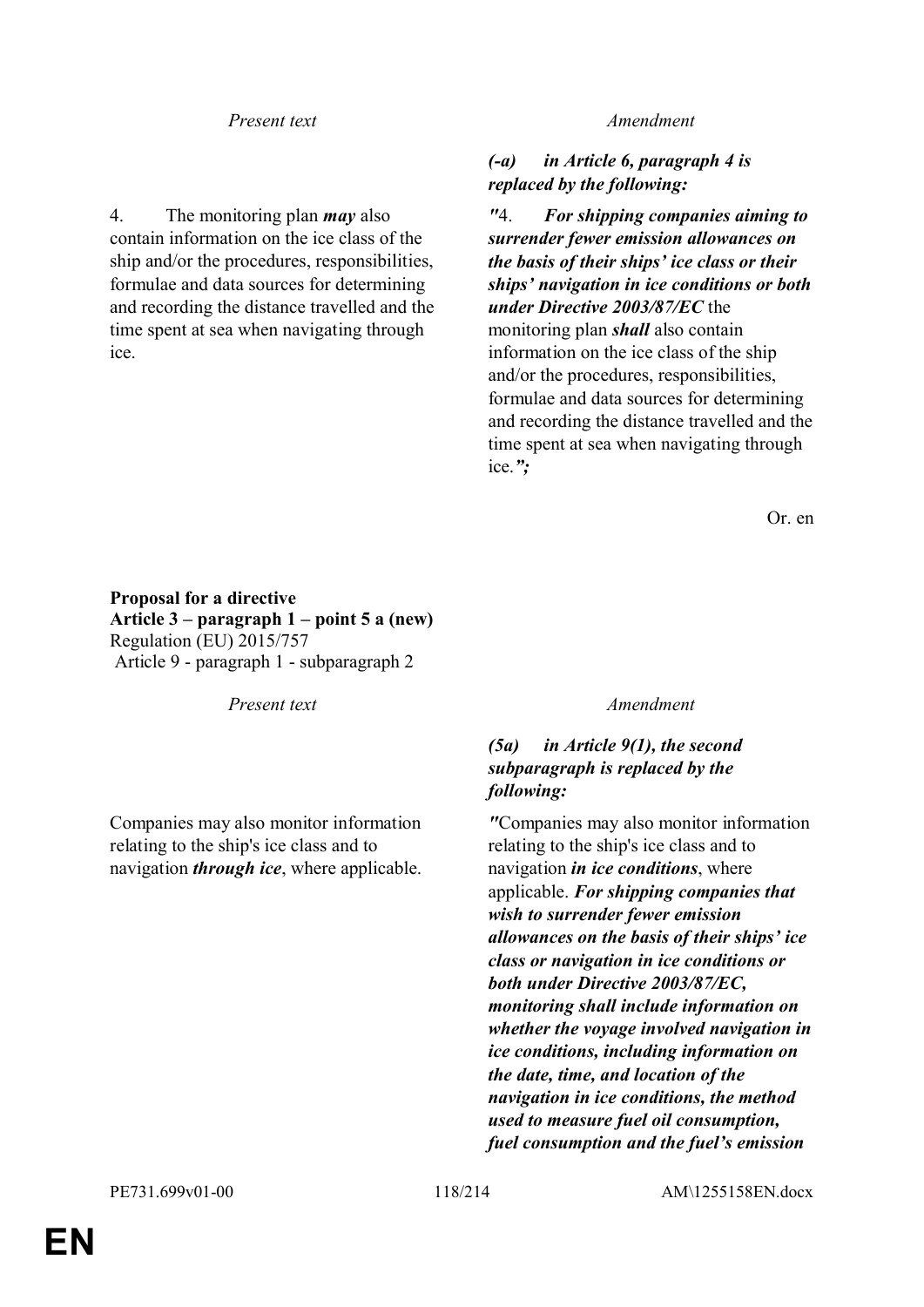*factor for each type of fuel when navigating in ice conditions, and the distance travelled when navigating in ice conditions. Information on whether the voyage occurs between ports under the jurisdiction of a Member State, departs from a port under the jurisdiction of a Member State or arrives in a port under the jurisdiction of a Member State shall also be provided.";*

Or. en

### **Proposal for a directive Article 3 – paragraph 1 – point 6 a (new)** Regulation (EU) 2015/757 Article 10 - paragraph 2

*Text proposed by the Commission Amendment*

Companies may monitor information relating to the ship's ice class and to navigation through ice, where applicable.

## *(6a) in Article 10, the second paragraph is replaced by the following:*

"Companies may monitor information relating to the ship's ice class and to navigation through ice, where applicable. *For shipping companies that wish to surrender fewer emission allowances on the basis of their ships' ice class or navigation in ice conditions or both, under Directive 2003/87/EC, monitoring shall include aggregated greenhouse gas emissions from all voyages that involved navigating in ice conditions and the total distance travelled during voyages that involved navigating in ice conditions.";*

Or. en

**Proposal for a directive Annex I – point 4 a (new)** Directive 2003/87/EC Annex V a (new)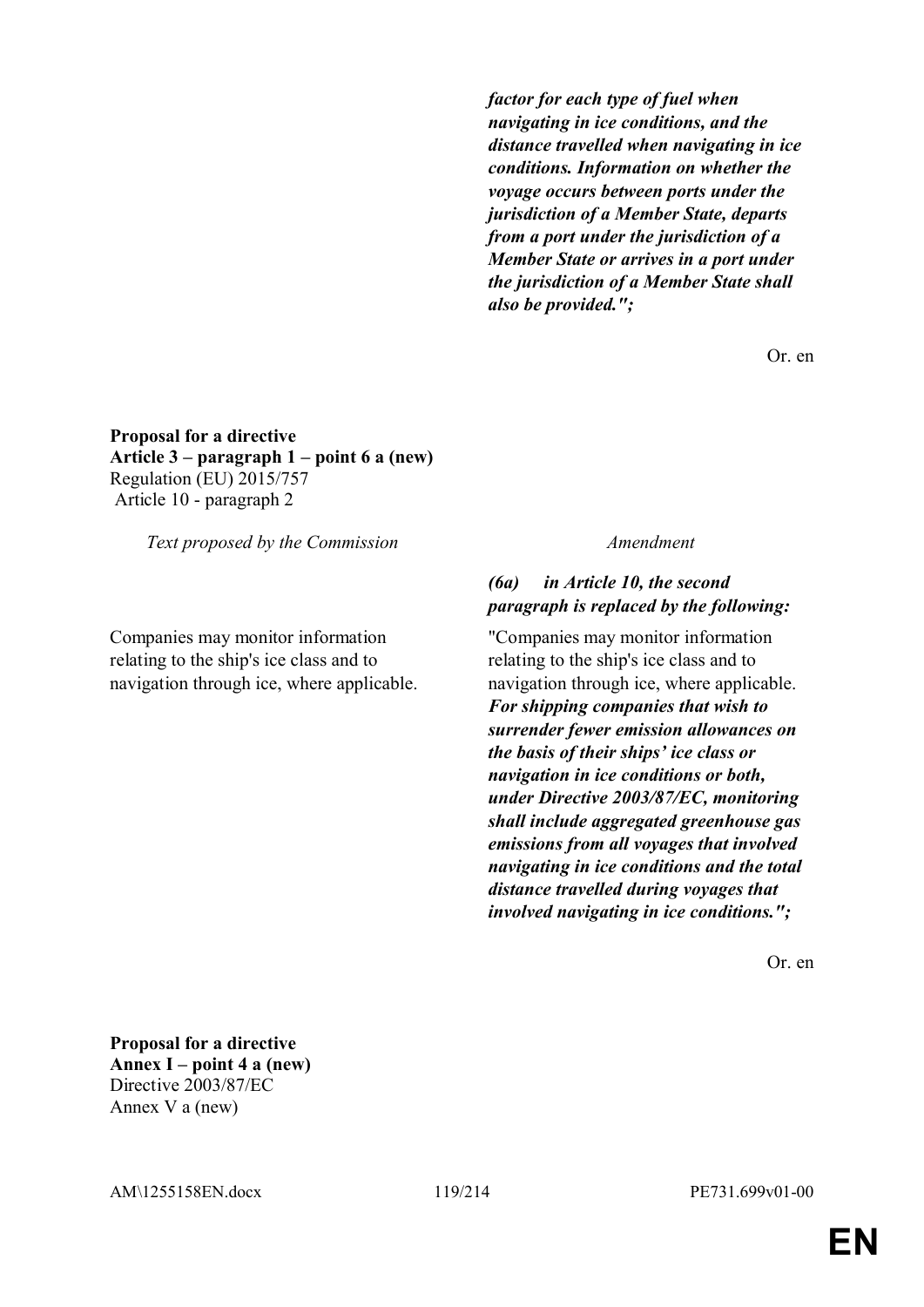*(4a) the following annex is inserted in Directive 2003/87/EC:*

### *"Annex Va*

*Option to surrender a readjusted amount of allowances for ice class ships*

*The readjusted amount of emission allowances to be surrendered for ice class ships shall correspond to a readjusted amount of emissions that is calculated based on the formula presented in this Annex. The readjusted amount of emissions shall take into account the technical characteristics that increase emissions of ships belonging to a Finnish-Swedish ice class IA or IA Super or an equivalent ice class during navigation at all times and the further increase of emissions due to navigating in ice conditions.*

*Readjusted amount of emissions allowances to be surrendered annually mean readjusted amount of annual emissions CO2 R. The annual total emission CO2 T within the scope of the EU ETS are calculated on the basis of reporting under Regulation (EU) 2015/757 as follows:*  $CO_{2}T = CO_{2}T$  *voyages between MS* +  $CO_{2}B + 0.5$ *×(CO<sup>2</sup> voyages from MS +CO<sup>2</sup> voyages to MS) (1), where CO2 T voayges between MS denotes the aggregated CO<sup>2</sup> emissions from all voyages between ports under the jurisdiction of a Member State, CO2 B the emissions which occurred within ports under the jurisdiction of a Member State at berth, CO2eq voyages from MS the aggregated CO<sup>2</sup> emissions from all voyages which departed from ports under the jurisdiction of a Member State and CO2 voyages to MS the aggregated CO<sup>2</sup> emissions from all voyages to ports under the jurisdiction of a Member State.*

*Similarly, the annual total emissions of an ice-class ship when navigating in ice*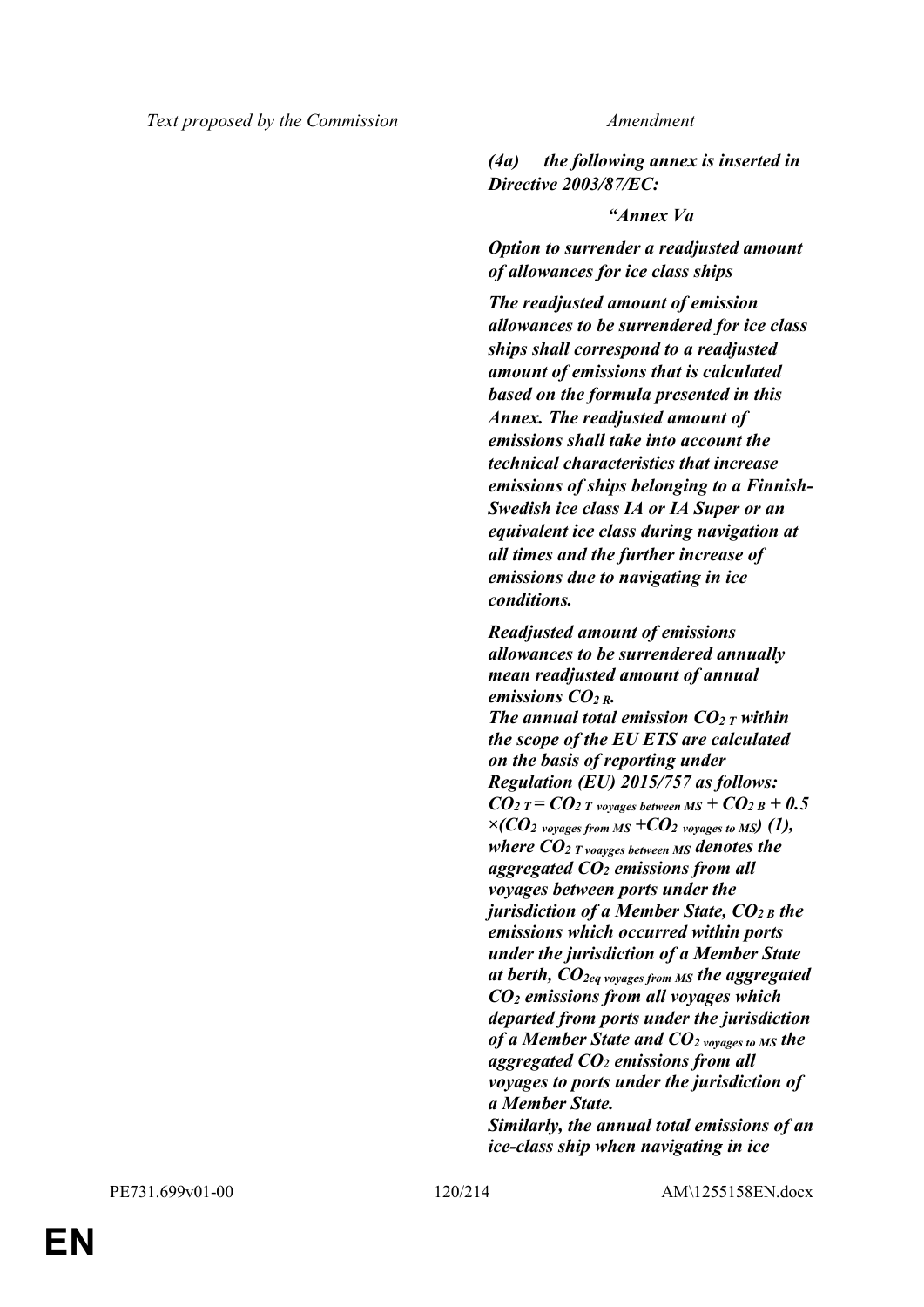*conditions within the scope of the EU ETSCO2eI are calculated on the basis of reporting under under Regulation (EU) 2015/757 as follows:*

 $CO_{2}$  *eI* =  $CO_{2}$  *eq I* voyages between MS + 0.5 *×(CO <sup>2</sup> eq I voyages from MS +CO <sup>2</sup> eq I voyages to MS) (2),*

*where CO2eq I voayges between MS denotes the aggregated CO <sup>2</sup> emissions of an ice classed ship when navigating in ice conditions between ports under the jurisdiction of a Member, CO2eq I voyages from MS emissions of an ice -classed ship when navigating in ice conditions from all voyages which departed from ports under the jurisdiction of a Member State and CO2eq I voyages to MS emissions of an ice classed ship when navigating in ice conditions from all voyages to ports under the jurisdiction of a Member State. The annual total distance travelled within the scope of the EU ETS is calculated as follows:*

 $D_T = D_T$  *voyages between MS* + 0.5  $\times$  ( $D_T$  *voyages from MS +D <sup>T</sup> voyages to MS) (3), where DT voayges between MS denotes the aggregated distance of all voyages between ports under the jurisdiction of a Member State, DT voyages from MS the aggregated distance of all voyages which departed from ports under the jurisdiction of a Member State and DT voyages to MS the aggregated distance of all voyages to ports under the jurisdiction of a Member State* . *The aggregated distance travelled when navigating in ice conditions within the scope of the EU ETS is calculated as follows:*

 $D_I = D_I$  *voyages between MS*  $+ 0.5 \times (D_I)$  *voyages from MS*  $+D_I$  *voyages to MS* $)$  (4),

*where DT voayges between MS denotes the aggregated distance sailed in ice conditions from all voyages between ports under the jurisdiction of a Member State, DT voyages from MS the aggregated distance sailed in ice conditions from all voyages which departed from ports under the jurisdiction of a Member State and D<sup>T</sup> voyages to MS the aggregated distance sailed in ice conditions from all voyages to ports*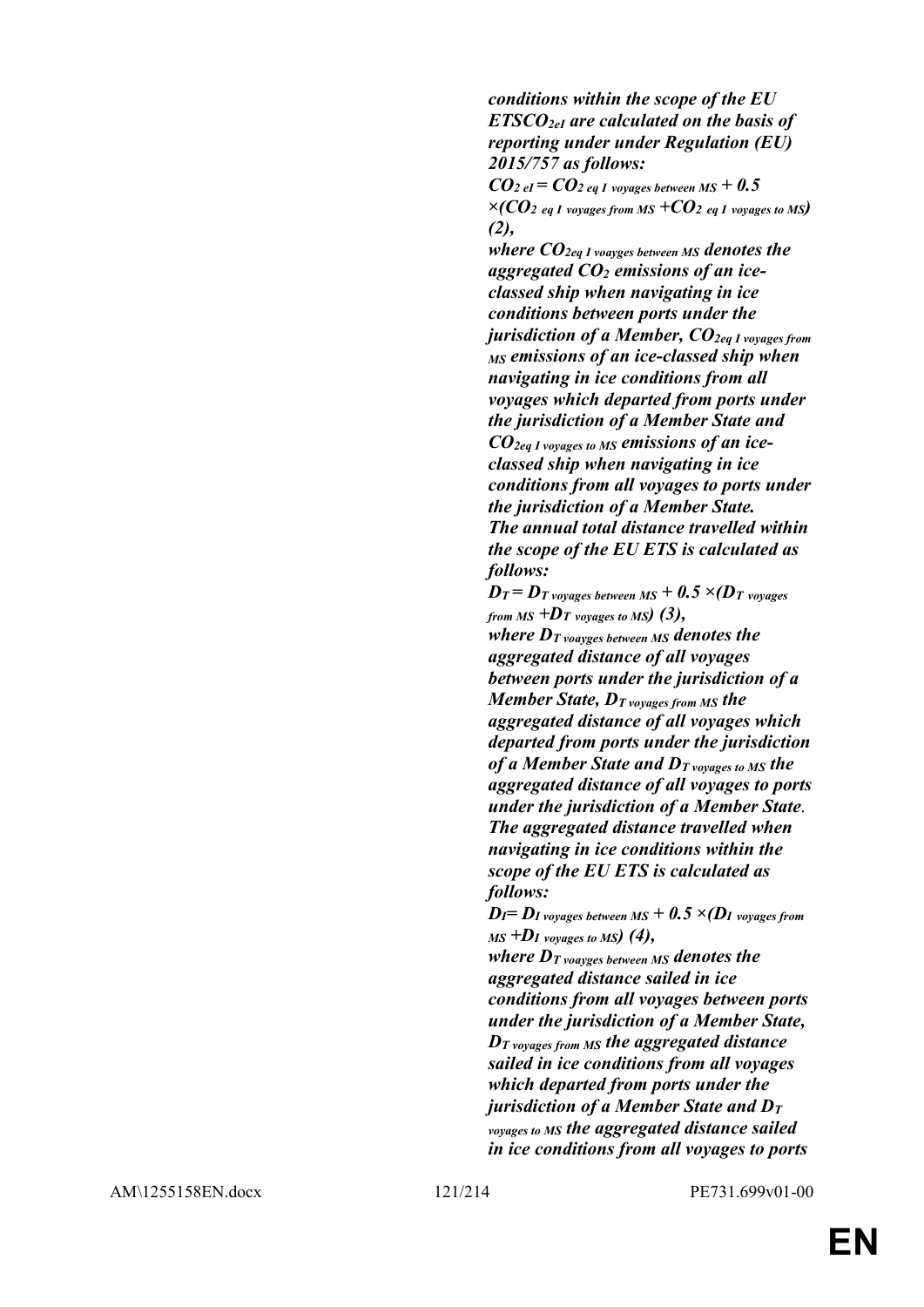*under the jurisdiction of a Member State. The readjusted amount of annual emissions CO2eq R are calculated as follows:*

 $CO_{2R} = CO_{2T} - CO_{2TF} - CO_{2NI}$  (5),

*where CO2 TF denotes the increase in annual emissions due to technical characteristics of ships having a Finnish-Swedish ice class IA or IA Super or an equivalent ice class and CO2 NI the increase in annual emissions of an iceclass ship due to navigating in ice conditions.*

*The increase in annual emissions due to technical characteristics of ships having a Finnish-Swedish ice class IA or IA Super or an equivalent ice class CO2 TF is calculated as follows:*  $CO_{2TF} = 0.05 \times (CO_{2T} - CO_{2B} - CO_{2NI})$  (6)

*The increase in annual emissions due to navigating in ice conditions is calculated as follows:*

 $CO<sub>2 NI</sub> = CO<sub>2 I</sub> - CO<sub>2 RI</sub> (7)$ 

*where the readjusted annual emissions for navigating in ice conditions CO2 RI are*

 $CO$ <sup>2</sup> RI =  $D_I \times \left(\frac{CO_{2eq}}{D}\right)$  **open water, (8)** *Where*  $\left(\frac{U_2_{eq}}{D}\right)$  $\frac{d^{2}z_{eq}}{D}$ <sub>ow</sub> the emissions for voyages *per distance travelled in open water. The latter is defined as follows*

 $\left(\frac{UO_{2eq}}{D}\right)$  $\frac{D_{2eq}}{D}$ )<sub>*ow*</sub> =  $\frac{CO_{2T}-CO_{2B}-CO_{2B}}{D_{T}-D_{I}}$  $\n *D*<sub>T</sub>$ **(9) List of all symbol** 

*CO2 T annual total emissions within the geographical scope of the EU ETS CO2 T voayges between MS aggregated CO<sup>2</sup> emissions from all voyages between ports under the jurisdiction of a Member State, CO2 B emissions which occurred within ports under the jurisdiction of a Member State at berth*

*CO<sup>2</sup> eq voyages from MS aggregated CO<sup>2</sup> emissions from all voyages which departed from ports under the jurisdiction of a Member State*

*CO2 voyages to MS aggregated CO<sup>2</sup> emissions from all voyages to ports under*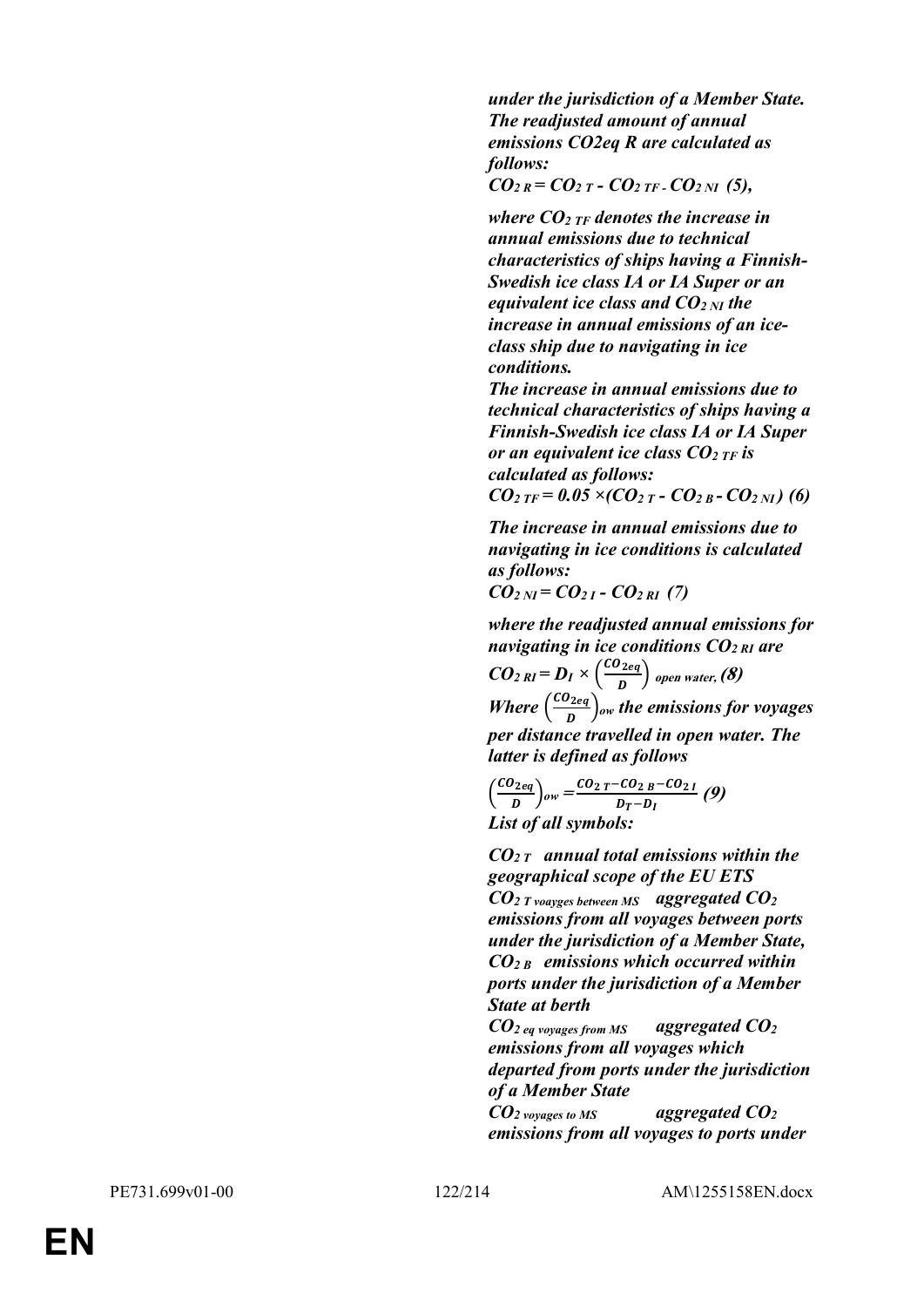*the jurisdiction of a Member State D<sup>T</sup> annual total distance travelled within the scope of the EU ETS*

*DT voayges between MS aggregate distance of all voyages between ports under the jurisdiction of a Member State*

*DT voyages from MS aggregated distance of all voyages which departed from ports under the jurisdiction of a Member State DT voyages to MS aggregated distance of all voyages to ports under the jurisdiction of a Member State*

*D<sup>I</sup> aggregated distance travelled when navigating in ice conditions within the geographical scope of the EU ETS*

*DT voayges between MS aggregated distance sailed in ice conditions of all voyages between ports under the jurisdiction of a Member State*

*DT voyages from MS aggregated distance sailed in ice conditions of all voyages which departed from ports under the jurisdiction of a Member State DT voyages to MS aggregated distance sailed in ice conditions of all voyages to ports under the jurisdiction of a Member State CO2 I annual emissions of an ice-class ship when navigating in ice conditions CO2 NI increase of annual emissions of an ice-class ship due to navigating in ice conditions*

*CO2 R readjusted annual* 

*emissions*

*CO2 RI readjusted annual emissions for navigating in ice conditions CO2 TF annual emissions due to technical characteristics of a ship with a Finnish-Swedish ice class IA or IA Super* 

*or an equivalent ice class on average, compared to ships designed to sail only in open water*

 $\left(\frac{CO_{2eq}}{dist}\right)_{OW}$ *annual average of emissions for distance travelled in open water only*

Or. en

**Proposal for a directive Recital 17 a (new)**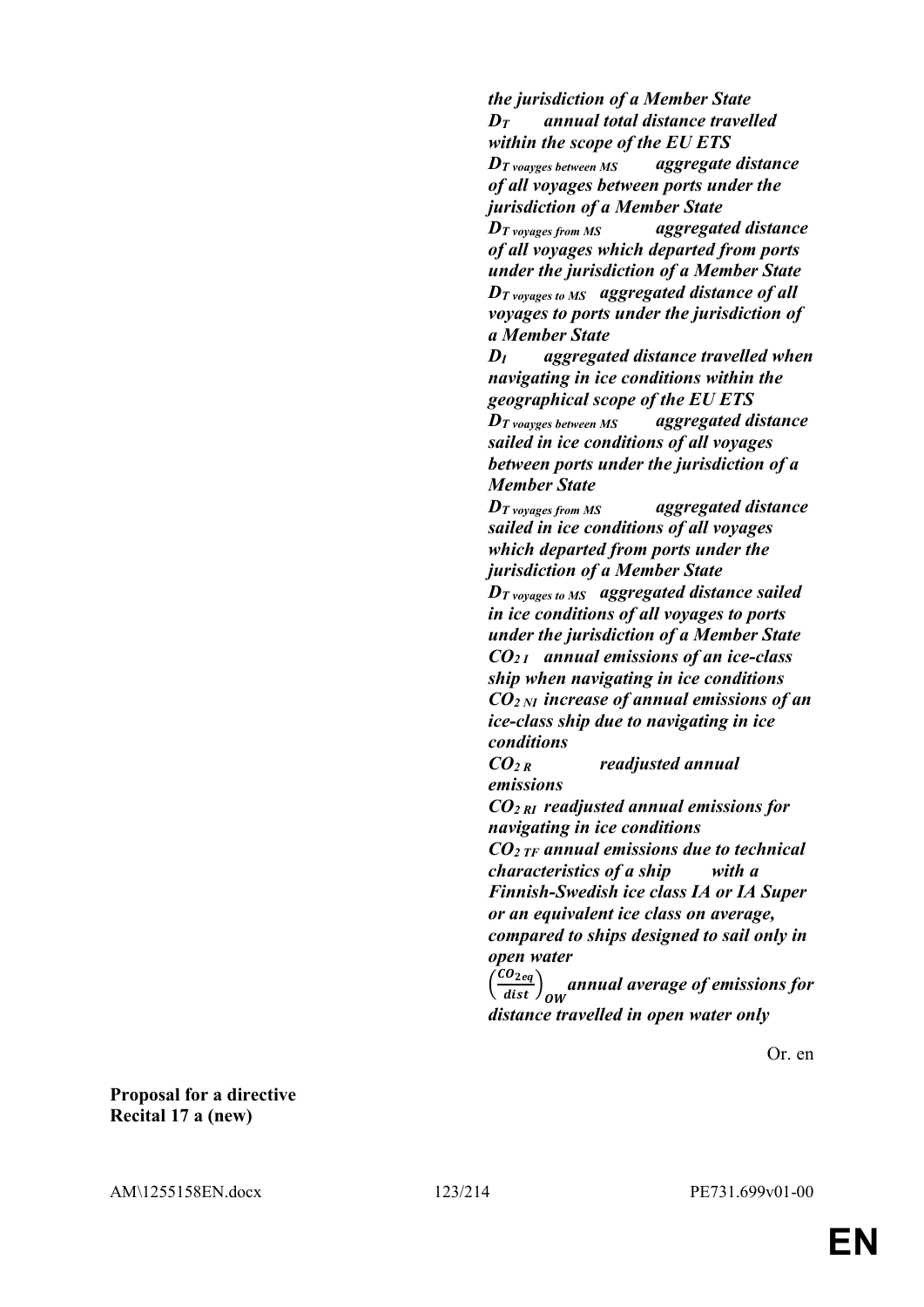*(17a) Renewing fleets of ice-class ships and developing innovative technology that reduces the emissions of such ships while sailing in winter conditions will take time and require financial support. Currently, the design enabling ice-class ships to sail in ice conditions, leads to such ships producing more emissions both in open water and when navigating in ice conditions than ships of similar size designed for sailing only in open water. On average, ice-class ships, when sailing in open water, consume about 2-5 % more fuel than ships of similar size designed for sailing in open water only. Therefore, a flag-neutral method to take into account ice conditions in northern parts of the Union should be implemented under this Directive allowing for a reduction of allowances to be surrendered by shipping companies on the basis of their ships' ice class or their ships' navigation in ice conditions or both until 31 December 2029. As a result, from 2030 onwards, shipping companies should be liable to surrender allowances corresponding to one hundred percent (100 %) of verified emissions reported for each respective year notwithstanding ships' ice class and navigation in ice conditions . There should also be specific support for innovation regarding the decarbonisation of ice-class ships through an Ocean Fund.* 

Or. en

# **Outermost regions**

**Proposal for a directive Article 1 - paragraph 1 - point 15 - point c** Directive 2003/87/EC Article 12 – paragraph 3 –subparagraph 1 – point c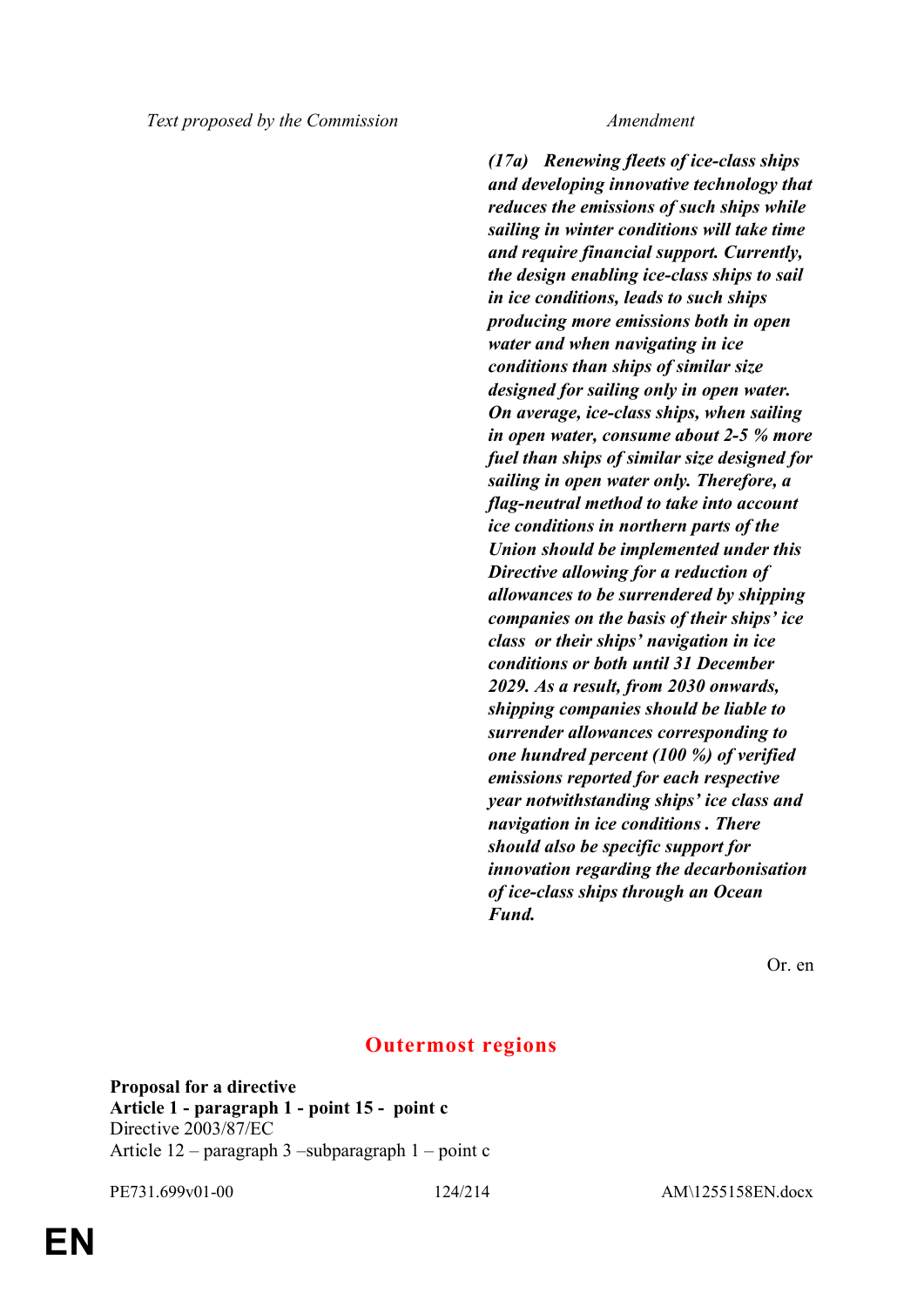*Text proposed by the Commission Amendment*

*By way of derogation from point (c) of the first subparagraph, until 31 December 2029, shipping companies may surrender 25% fewer allowances in respect of emissions that occur until 2030 from voyages between a port located in an outermost region of a Member State and a port located in the same Member State outside that outermost region. By 31 December 2029, the Commission shall assess, and present a report to the European Parliament and the Council on, the impact of ending this derogation for maritime transport to and from outermost regions.*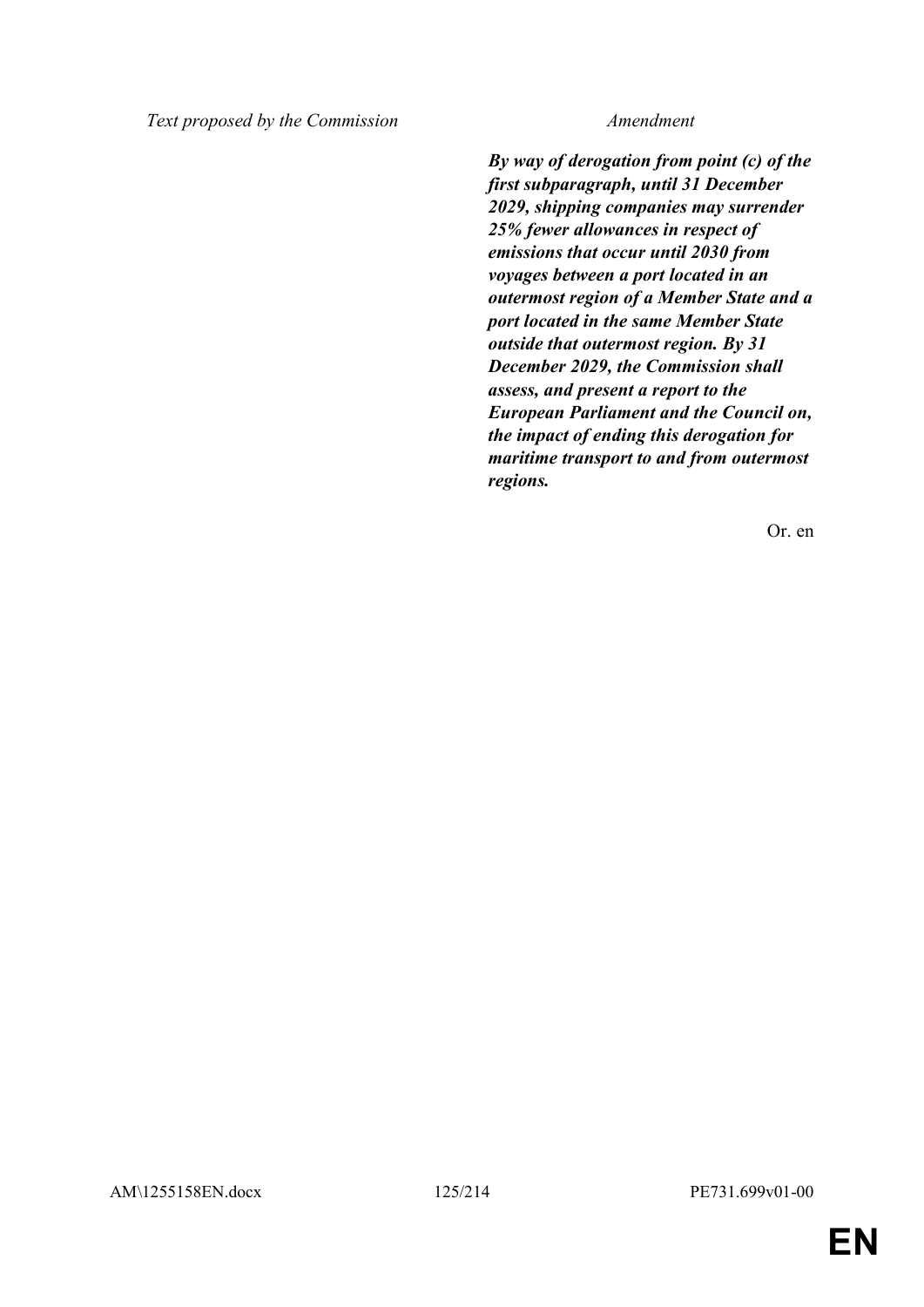# CA 16: ETS Maritime - Commercial operator -----------------------------------------------------------------------------------------------------------------

*supported by* **EPP, S&D, RE, Greens, ECR, The Left**

#### **Compromise Amendment 16**

Compromise amendment replacing Amendments 35, 660-663, TRAN 52 (article 3 definitions), 44, 757, 760, 762, 763, 764 (article 3gda contractual agreement), 9, 226, 227, TRAN 12 (recital 20)

**Proposal for a directive Article 1 – paragraph 1 – point 2 – point d** Directive 2003/87/EC Article 3 – paragraph 1 – point v

### *Text proposed by the Commission Amendment*

(v) 'shipping company' means the shipowner or any other organisation or person, such as the manager or the bareboat charterer, that has assumed the responsibility for the operation of the ship from the shipowner and that, on assuming such responsibility, has agreed to take over all the duties and responsibilities imposed by the International Management Code for the Safe Operation of Ships and for Pollution Prevention, set out in Annex I to Regulation (EC) No 336/2006 of the European Parliament and of the Council(\*);

(v) 'shipping company' means the shipowner or any other organisation or person, such as the manager or the bareboat charterer, that has assumed the responsibility for the operation of the ship from the shipowner and that, on assuming such responsibility, has agreed to take over all the duties and responsibilities imposed by the International Management Code for the Safe Operation of Ships and for Pollution Prevention, set out in Annex I to Regulation (EC) No 336/2006 of the European Parliament and of the Council(\*);

Or. en

**Proposal for a directive Article 1 – paragraph 1 – point 6** Directive 2003/87/EC

<sup>(\*)</sup> Regulation (EC) No 336/2006 of the European Parliament and of the Council of 15 February 2006 on the implementation of the International Safety Management Code within the Community and repealing Council Regulation (EC) No 3051/95 (OJ L 64, 4.3.2006, p. 1).

<sup>(\*)</sup> Regulation (EC) No 336/2006 of the European Parliament and of the Council of 15 February 2006 on the implementation of the International Safety Management Code within the Community and repealing Council Regulation (EC) No 3051/95 (OJ L 64, 4.3.2006, p. 1).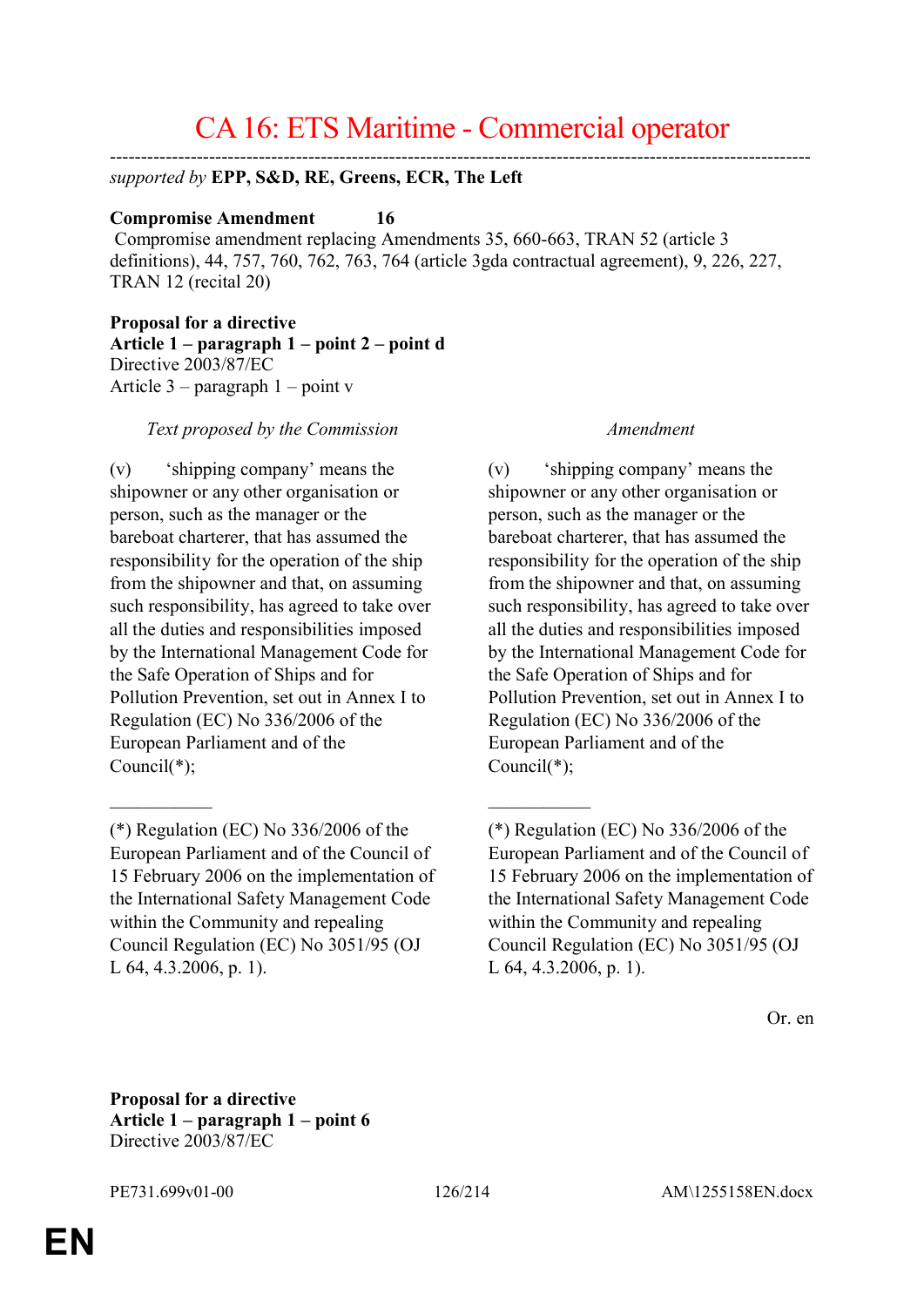*Text proposed by the Commission Amendment*

*Article 3gda*

*Contractual arrangements*

*Where the ultimate responsibility for the purchase of the fuel or the operation of the ship is assumed, pursuant to a contractual arrangement, by an entity other than the shipping company, that entity shall be responsible under the contractual arrangement for covering the costs arising from compliance with the obligations under this Directive.* 

*For the purposes of this Article, 'operation of the ship' means determining the cargo carried by, or the route and speed of the ship.* 

*Member States shall take the necessary measures to ensure that the shipping company has appropriate and effective means of recovering the costs referred to in the first paragraph of this Article in accordance with Article 16.*

Or. en

### **Proposal for a directive Recital 20**

## *Text proposed by the Commission Amendment*

(20) The person or organisation responsible for the compliance with the EU ETS should be the shipping company, defined as the shipowner or any other organisation or person, such as the manager or the bareboat charterer, that has assumed the responsibility for the operation of the ship from the shipowner and that, on assuming such responsibility, has agreed to take over all the duties and responsibilities imposed by the International Management Code for the

(20) The person or organisation responsible for the compliance with the EU ETS should be the shipping company, defined as the shipowner or any other organisation or person, such as the manager or the bareboat charterer, that has assumed the responsibility for the operation of the ship from the shipowner and that, on assuming such responsibility, has agreed to take over all the duties and responsibilities imposed by the International Management Code for the

AM\1255158EN.docx 127/214 PE731.699v01-00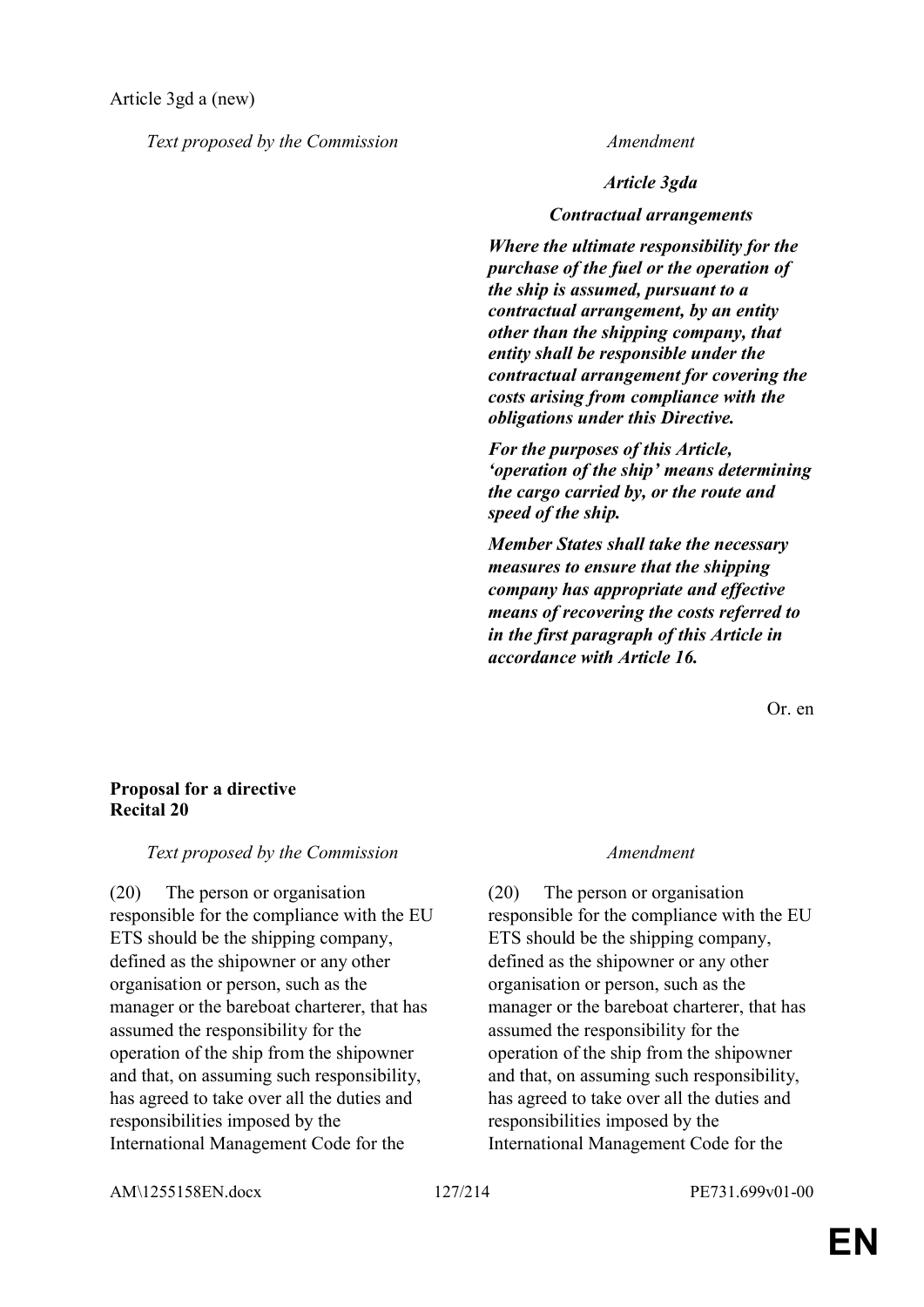Safe Operation of Ships and for Pollution Prevention. This definition is based on the definition of 'company' in Article 3, point (d) of Regulation (EU) 2015/757, and in line with the global data collection system established in 2016 by the IMO. *In line with* the polluter pays principle*, the shipping company could, by means of a contractual arrangement, hold* the entity that is *directly* responsible for the decisions affecting the *CO<sup>2</sup>* emissions of the ship accountable for the compliance costs under this Directive. This entity would normally be the entity that is responsible for the choice of fuel, route and speed of the ship.

Safe Operation of Ships and for Pollution Prevention. This definition is based on the definition of 'company' in Article 3, point (d) of Regulation (EU) 2015/757, and in line with the global data collection system established in 2016 by the IMO. *However, the shipping company is not always responsible for purchasing the fuel or taking operational decisions that affect the greenhouse gas emissions of the ship. Those responsibilities can be assumed by an entity other than the shipping company under a contractual arrangement. In that case, in order to ensure that* the polluter pays principle *is fully respected and to encourage the adoption of efficiency measures and cleaner fuels, a binding clause should be included in such arrangements for the purpose of passing on the costs so that* the entity that is *ultimately* responsible for the decisions affecting the *greenhouse gas* emissions of the ship *is held* accountable for *covering* the compliance costs *paid by the shipping company* under this Directive. Th*at* entity would normally be the entity that is responsible for the choice *and purchase* of *the* fuel *used by the ship*, *or for the operation of the ship, as regards, for example, the choice of the cargo carried by, or the* route and speed of*,* the ship.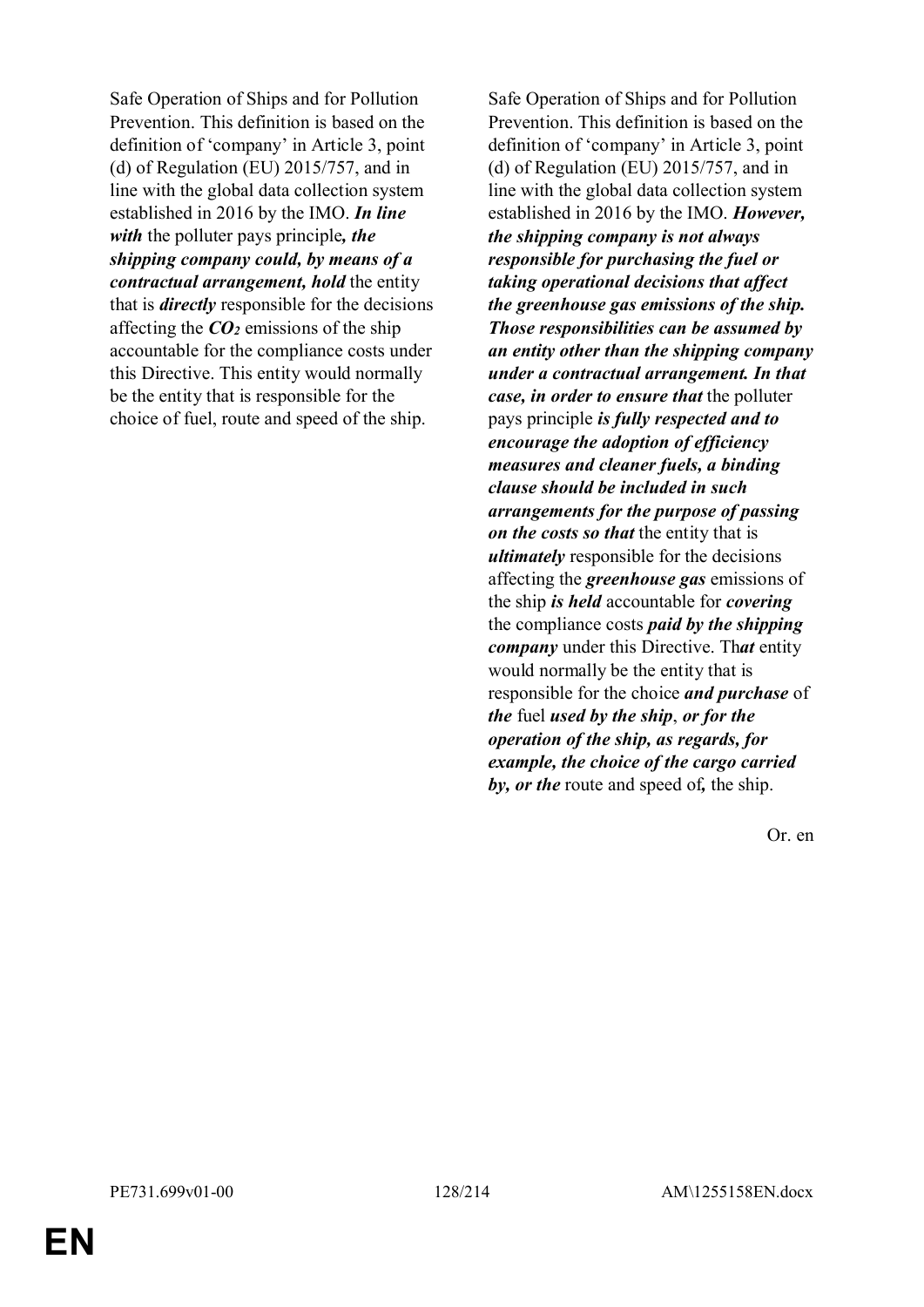# CA 17: ETS Maritime - Ocean Fund -----------------------------------------------------------------------------------------------------------------

#### *supported by* **EPP, S&D, RE, Greens, The Left**

#### **Compromise Amendment 17**

Compromise amendment replacing Amendments 45, 749, 750, 754, 755, 756, 758, 759, 761, 765, 766, 767, TRAN 75, TRAN 84, TRAN 88 (article 3gd), 10, 217, 228, 229, 230, 231, 354, 358, ITRE 5,TRAN 9 (recital 20a)

**Proposal for a directive Article 1 – paragraph 1 – point 6** Directive 2003/87/EC Article 3ga a (new)

*Text proposed by the Commission Amendment*

*Article 3gaa*

#### *Ocean Fund*

*1. A fund ('the Ocean Fund') shall be established to support projects and investments referred to in paragraph 3. 75 % of the revenues generated from the auctioning of allowances referred to in Article 3g shall be used through the Ocean Fund. Furthermore, any external assigned revenues referred to in Article 21(2) of Regulation (EU) [FuelEU Maritime] shall be allocated to the Ocean Fund and used in accordance with paragraph 3.*

*2. Shipping companies may pay an annual membership contribution to the Ocean Fund in accordance with their total emissions reported for the preceding calendar year under Regulation (EU) 2015/757 to limit the administrative burden for shipping companies, including small and medium sized companies and companies that are not frequently active within the scope of this Directive. The Ocean Fund shall surrender allowances collectively on behalf of shipping transport companies that are members of the Ocean Fund. The membership contribution per tonne of emissions shall be set by the Ocean Fund by 28 February*

AM\1255158EN.docx 129/214 PE731.699v01-00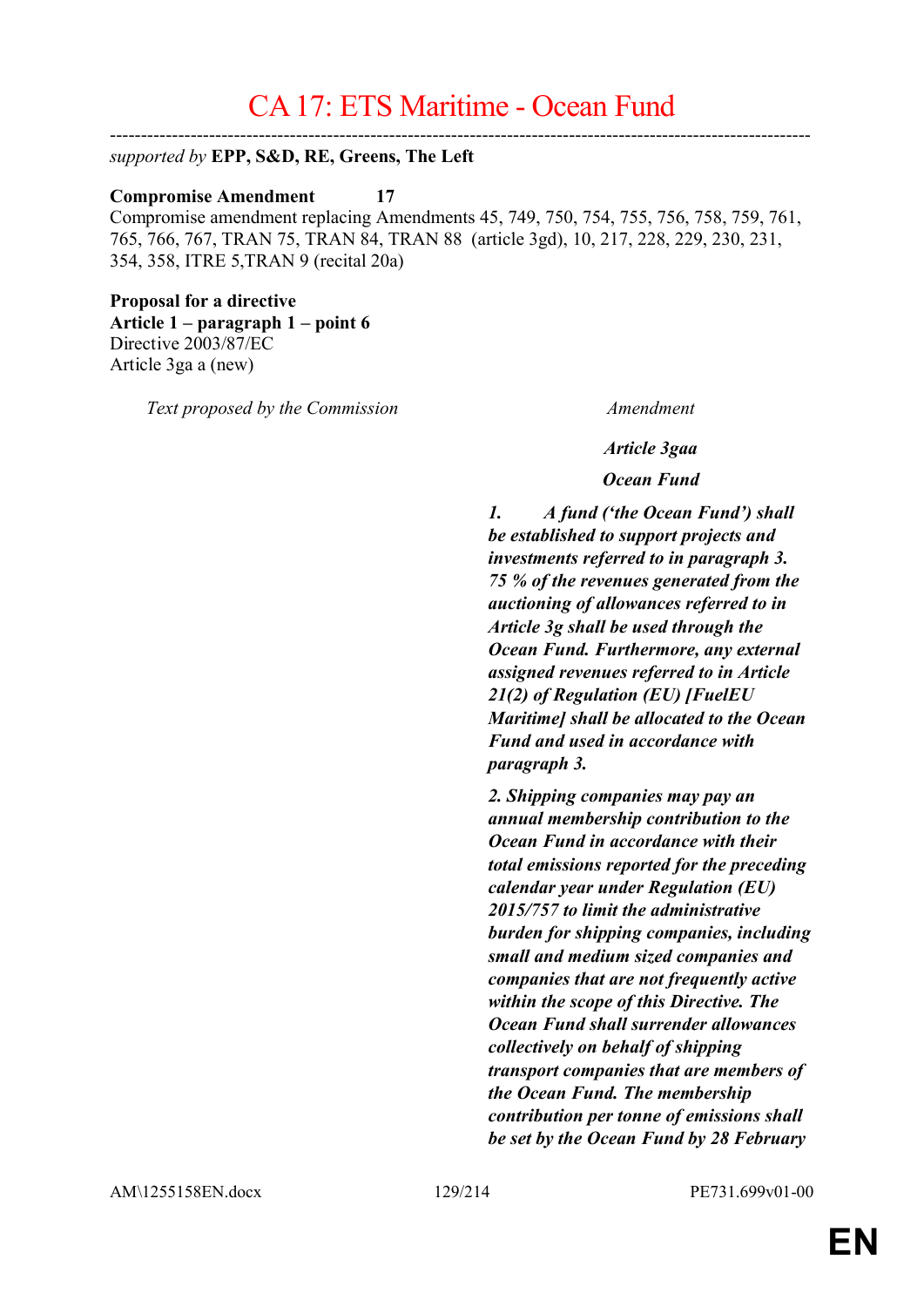*each year, but shall be at least equal to the highest recorded primary or secondary market settlement price for allowances in the preceding year.*

*3. The Ocean Fund shall be managed centrally through a Union body. The governance structure of the Ocean Fund shall be similar to and ensure synergy with the governance structure of the Climate Investment Fund established under Article 10a(8), applying, where relevant, the rules for governance and support as laid down in Article 10a(8). The Ocean Fund's governance structure and decision-making process shall be transparent and inclusive, in particular in relation to the setting of priority areas, criteria and grant allocation procedures. Relevant stakeholders shall have an appropriate consultative role. All information on the projects and investments supported by the Ocean Fund and all other relevant information on the functioning of the Ocean Fund shall be made available to the public.*

*4. Funds provided under the Ocean Fund shall support the transition to an energy efficient and climate resilient Union maritime sector and be used to support projects and investments in relation to the following:*

*(a) improvement of the energy efficiency of ships and ports;*

*(b) innovative technologies and infrastructure for decarbonising the maritime transport sector, including as regards short sea shipping and ports, including connections to electricity grids in ports;*

*(c) deployment of sustainable alternative fuels, such as hydrogen, efuels and ammonia, that are produced from renewable energy, including through carbon contracts for difference;*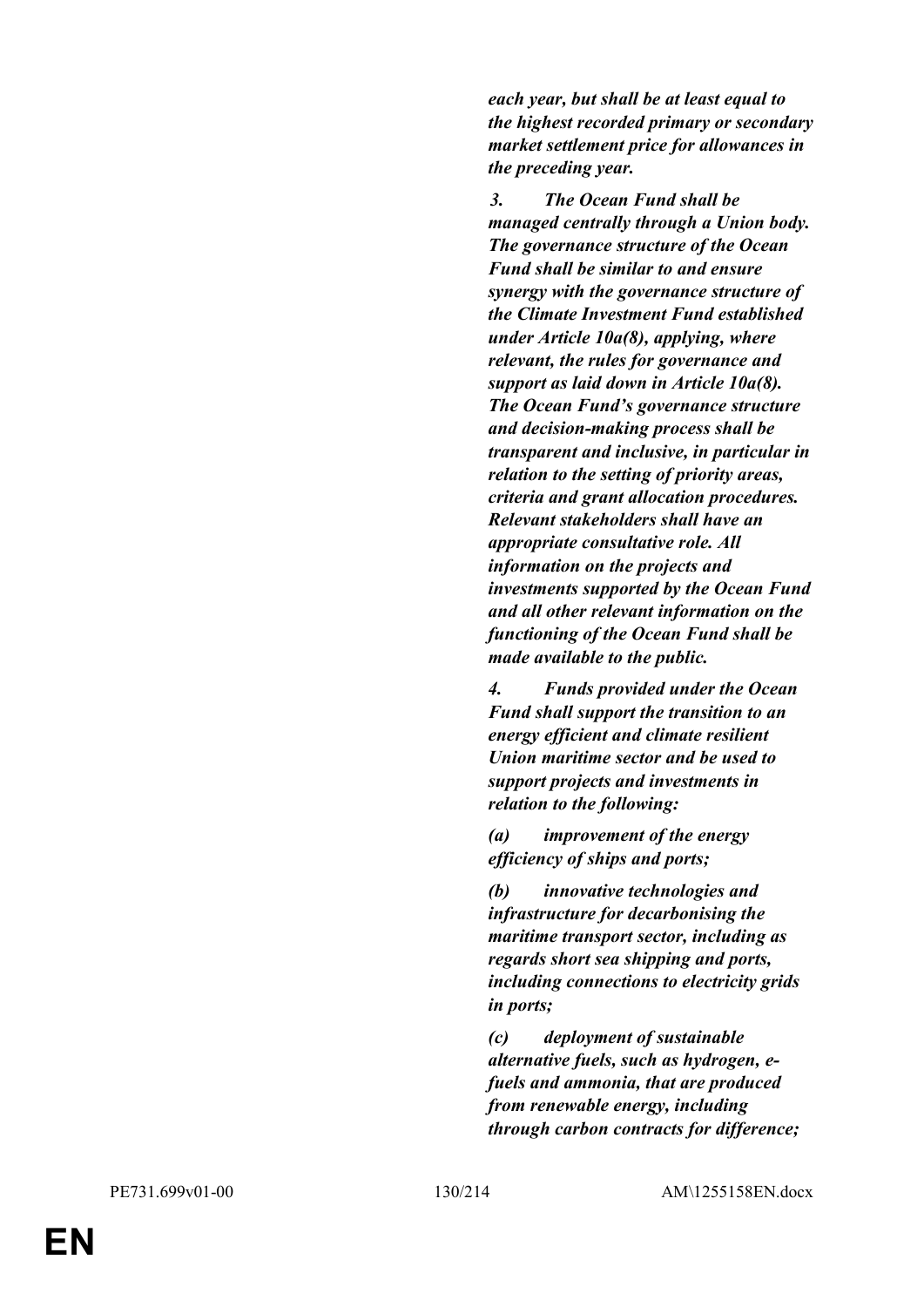*(d) zero-emission propulsion technologies, including wind technologies;*

*(e) research and development and the first industrial application of technologies and designs reducing greenhouse gas emissions, including innovative technologies and fuels for ice-class ships and winter navigation in frozen areas;*

*(f) priority shall be given to projects that promote innovation in the sector, such as technologies that not only lead to decarbonisation but, inter alia, also reduce the risk of noise, air and maritime pollution;*

*(g) contributing to a just transition in the maritime sector through training, upskilling and reskilling of existing workforce and preparation of next generation maritime workforce.*

*All investment supported by the Ocean Fund shall be made public and shall be consistent with the aims of this Directive.*

*5. All funding provided under the Ocean fund shall be carried out in accordance with:*

*(a) the 'do no significant harm' criteria as set out in the Article 17 of Regulation (EU) 2020/852 of the European Parliament and of the Council\*;*

*(b) minimum safeguards as set out in Article 18 of Regulation (EU) 2020/852*

*6. The Commission shall engage with third countries with regard to exploring options as to how they could also make use of the Ocean Fund. A corresponding share of the Ocean Fund shall be made available for those countries outside the Union, in particular Least Developed Countries and Small Island States, whose voyages from or to a port not under the jurisdiction of a Member State are covered by 100 % for measures aiming at adapting to climate change and decreasing their emissions in the maritime*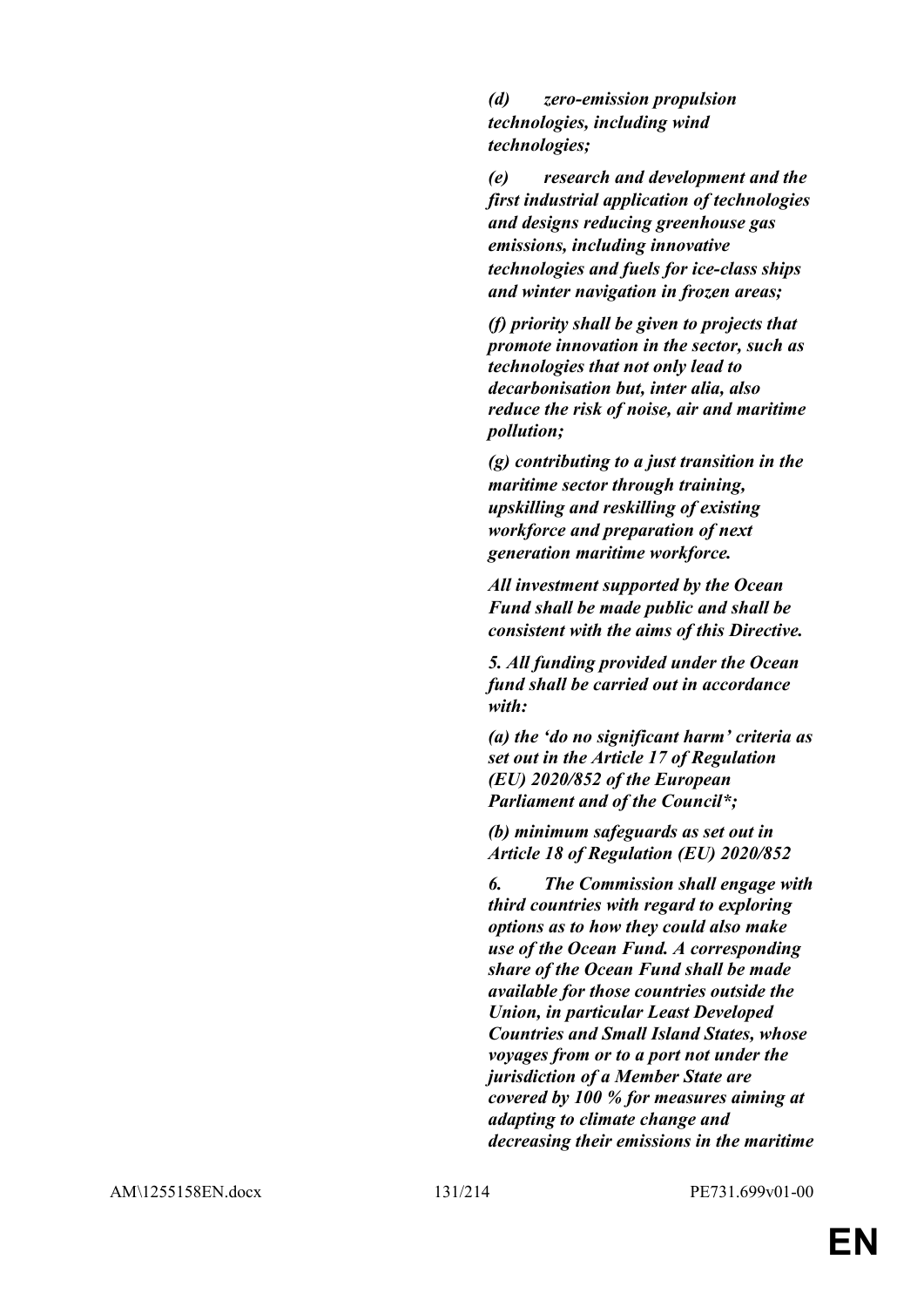*sector.* 

*7. The Commission is empowered to adopt delegated acts in accordance with Article 23 to supplement this Directive concerning the implementation of this Article. In implementing the Ocean Fund, the Commission shall take all the appropriate measures in accordance with Regulation (EU, Euratom) 2020/2092 of the European Parliament and of the Council\* to ensure the protection of funds in relation to measures and investments supported by the Ocean Fund, in the event of failure to respect the rule of law in the Member States. To that end, the Commission shall provide an effective and efficient internal control system and shall seek recovery of amounts wrongly paid or incorrectly used.* 

*\* Regulation (EU) 2020/852 of the European Parliament and of the Council of 18 June 2020 on the establishment of a framework to facilitate sustainable investment, and amending Regulation (EU) 2019/2088 (OJ L 198, 22.6.2020, p. 13).*

*\_\_\_\_\_\_\_\_\_\_\_\_\_\_\_\_\_\_\_\_\_*

*\*\* Regulation (EU, Euratom) 2020/2092 of the European Parliament and of the Council of 16 December 2020 on a general regime of conditionality for the protection of the Union budget (OJ L 433I, 22.12.2020, p. 1).*

Or. en

## **Proposal for a directive Recital 20 a (new)**

*Text proposed by the Commission Amendment*

*(20a) The successful transition to zero emission shipping requires an integrated approach and the appropriate enabling environment to stimulate innovation, both as regards ships and in ports. That*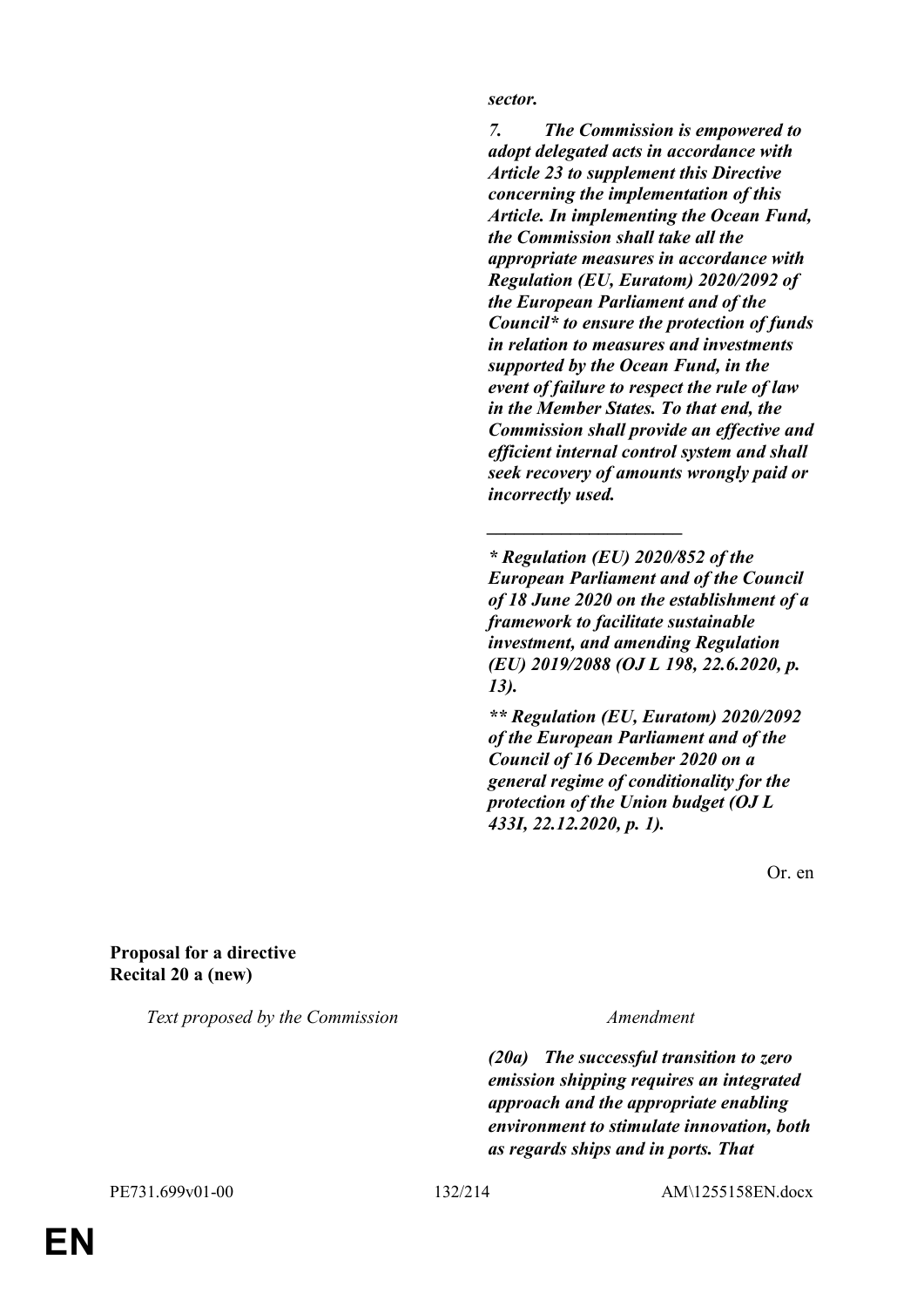*enabling environment involves public and private investment in research and innovation, technological and operational measures to improve the energy efficiency of ships and ports, and the deployment of sustainable alternative fuels, such as hydrogen and ammonia, that are produced from renewable energy sources, including through carbon contracts for difference, and of zero emission propulsion technologies, including the necessary refuelling and recharging infrastructure in ports. An Ocean Fund should be established from revenues generated from the auctioning of allowances in respect of maritime transport activities under the EU ETS, in order to improve the energy efficiency of ships and support investment aimed at facilitating the decarbonisation of maritime transport, including as regards short sea shipping and ports, and training and re-training of workforce. In addition, the revenues generated from penalties imposed under Regulation (EU) xxxx/xxxx [FuelEU Maritime] of the European Parliament and of the Council should be allocated to the Ocean Fund as external assigned revenue in accordance with Article 21(5) of Regulation (EU, Euratom) 2018/1046 of the European Parliament and of the Council1a and Article 3gaa(3) of this Directive. The Commission should ensure that due consideration is given to support innovative projects contributing to the deployment and implementation of Regulation (EU) xxxx/xxxx [FuelEU Maritime] as well as projects that have a positive effect on biodiversity and help reduce the risk of noise, air and maritime pollution.*

*\_\_\_\_\_\_\_\_\_\_\_\_\_\_\_\_\_\_\_*

*<sup>1</sup>a Regulation (EU, Euratom) 2018/1046 of the European Parliament and of the Council of 18 July 2018 on the financial*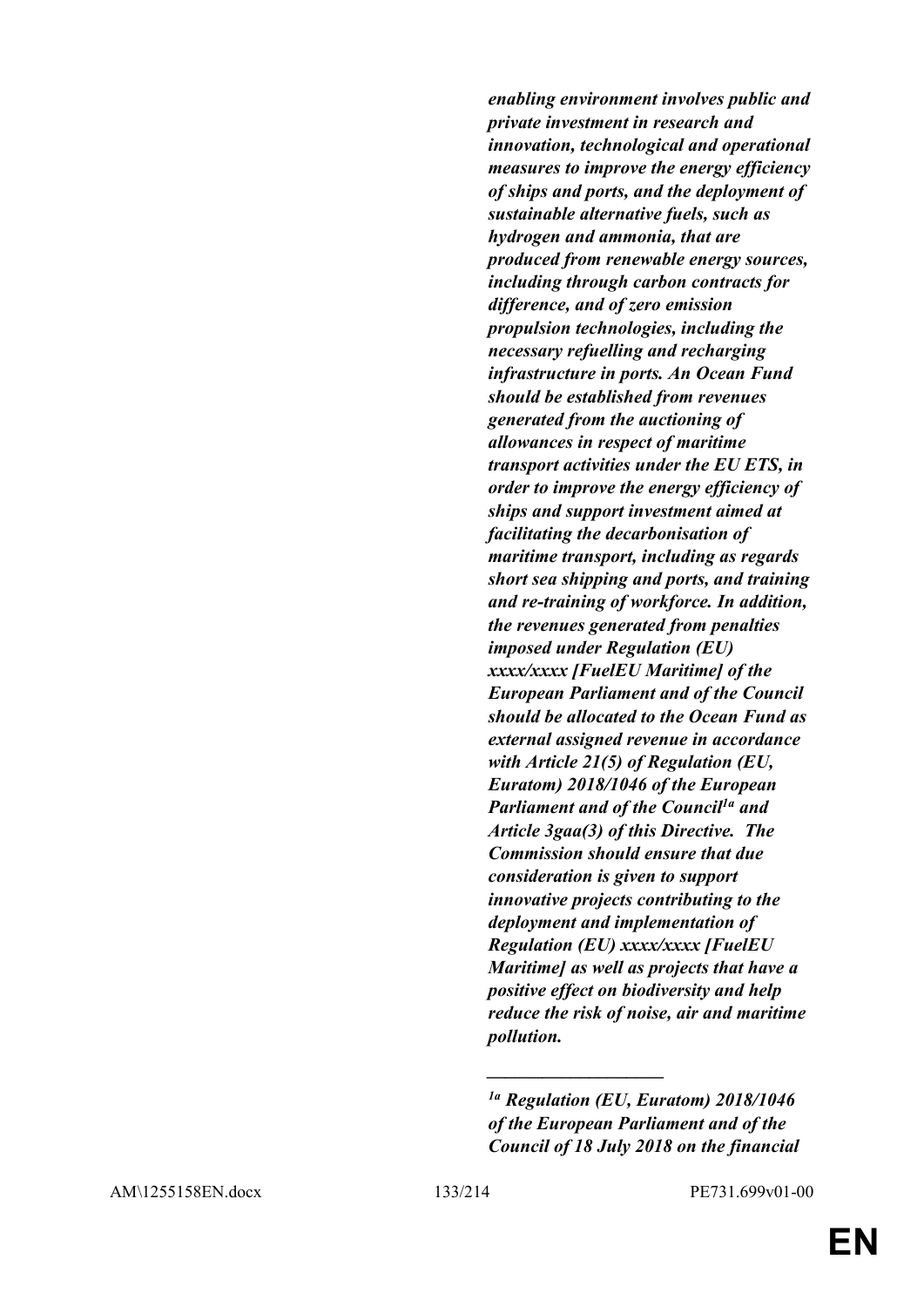*rules applicable to the general budget of the Union, amending Regulations (EU) No 1296/2013, (EU) No 1301/2013, (EU) No 1303/2013, (EU) No 1304/2013, (EU) No 1309/2013, (EU) No 1316/2013, (EU) No 223/2014, (EU) No 283/2014, and Decision No 541/2014/EU and repealing Regulation (EU, Euratom) No 966/2012 (OJ L 193, 30.7.2018, p. 1).*

Or. en

**EN**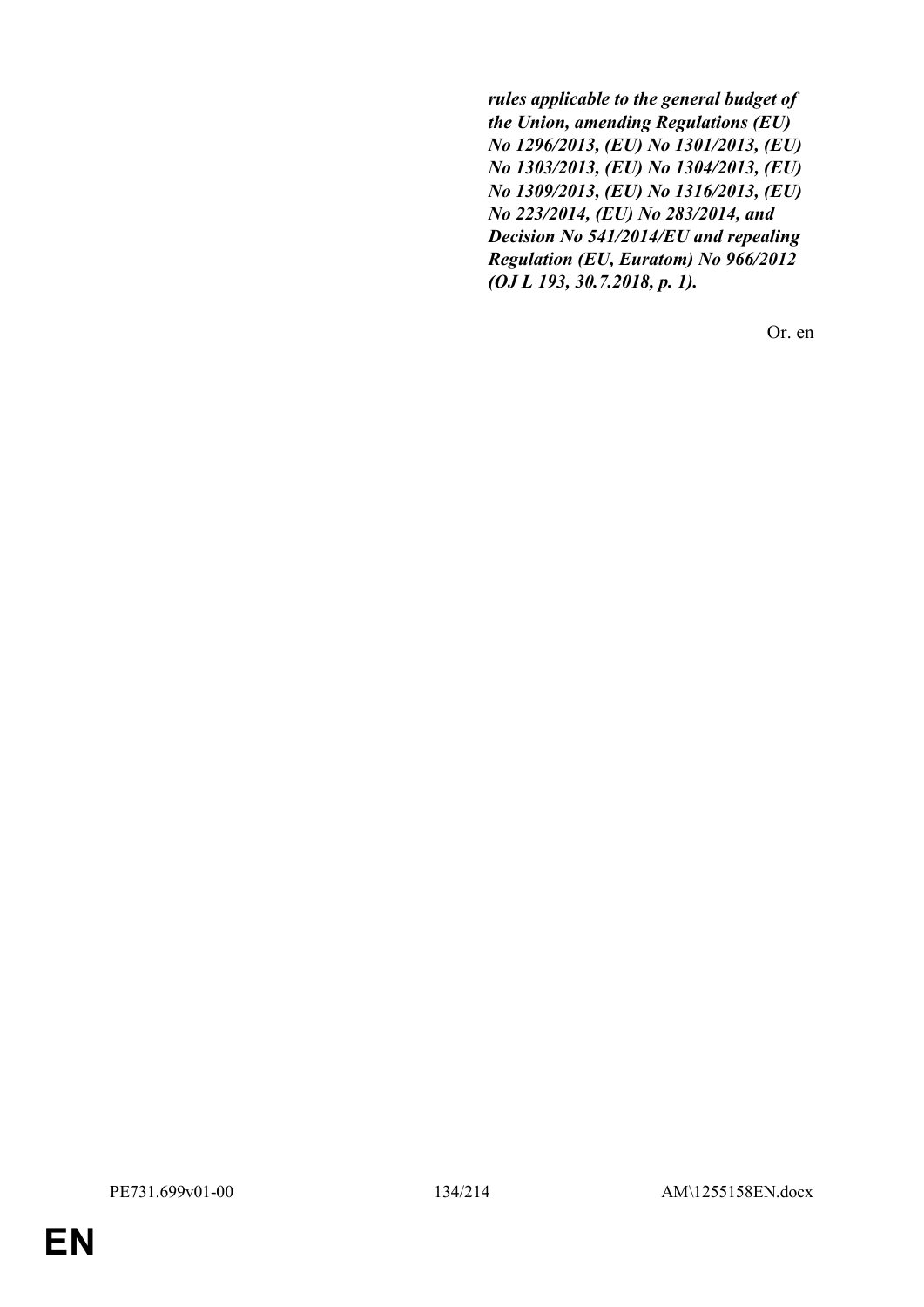# CA 18: ETS Maritime - phase in, scope of voyages covered and international cooperation

-----------------------------------------------------------------------------------------------------------------

### *supported by* **EPP, S&D, RE, Greens, The Left**

## **Compromise Amendment 18**

Compromise amendment replacing the following Amendments: - 669-671, - 671-682, 689-702: 704-710 (article 3g); - 38-41, 43, 711-747 (article 3ga), 46, 699 (article 3gaa), - 47, 768-782 (article 3ge); 1598 - 190-191 (recital 14); 198-201 (recital 16 and 16a); 8, 218-223 (recitals 17a, 18), 6, 202-208 (recital 17), 209-216, 232, 237 (new recital 17a), - TRAN 56-61, TRAN 63, TRAN 66-71, TRAN 74, TRAN 76-79, TRAN 81, TRAN 101, TRAN 116, TRAN 122, TRAN 10-11, TRAN 1, TRAN 3-4, TRAN 6, ITRE 3-4, ITRE 22

**Proposal for a directive Article 1 – paragraph 1 – point 6** Directive 2003/87/EC Article 3ga

*Text proposed by the Commission Amendment*

### *Phase-in of requirements for maritime transport*

*Shipping* companies shall be liable to surrender allowances *according to the following schedule:*

Article 3ga Article 3ga

*Requirements for maritime transport*

*As of 1 January 2024 and each year thereafter, shipping* companies shall be liable to surrender allowances *corresponding to one hundred percent (100 %) of verified emissions reported for each respective year.* 

*(a) 20 % of verified emissions reported for 2023;*

*(b) 45 % of verified emissions reported for 2024;*

*(c) 70 % of verified emissions reported for 2025;*

*(d) 100 % of verified emissions reported for 2026 and each year thereafter.*

*To the extent that fewer allowances are surrendered compared to the verified emissions from maritime transport for the* 

AM\1255158EN.docx 135/214 PE731.699v01-00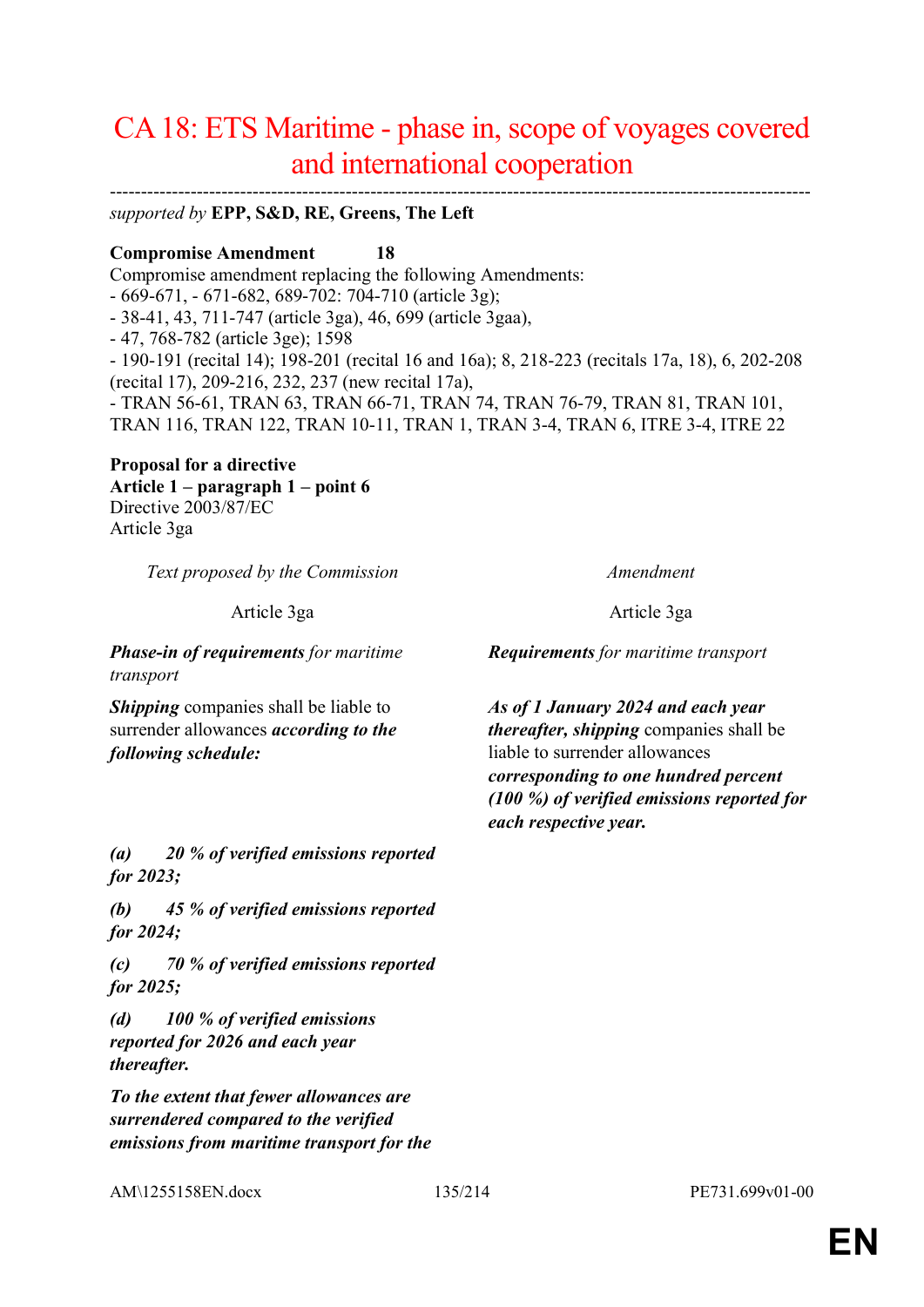*years 2023, 2024 and 2025, once the difference between verified emissions and allowances surrendered has been established in respect of each year, a corresponding quantity of allowances shall be cancelled rather than auctioned pursuant to Article 10.*

Or. en

# **Scope Voyages and International Cooperation**

**Proposal for a directive Article 1 – paragraph 1 – point 5** Directive 2003/87/EC Article 3g –paragraph 1

#### *Text proposed by the Commission Amendment*

1. The allocation of allowances and the application of surrender requirements in respect of maritime transport activities shall apply in respect of fifty percent (50 %) of the emissions from ships performing voyages departing from a port under the jurisdiction of a Member State and arriving at a port outside the jurisdiction of a Member State, fifty percent (50 %) of the emissions from ships performing voyage departing from a port outside the jurisdiction of a Member State and arriving at a port under the jurisdiction of a Member State, one hundred percent (100 %) of emissions from ships performing voyages departing from a port under the jurisdiction of a Member State and arriving at a port under the jurisdiction of a Member State and one hundred percent (100 %) of emissions from ships at berth in a port under the jurisdiction of a Member State.

1. The allocation of allowances and the application of surrender requirements in respect of maritime transport activities shall apply in respect of one hundred percent (100 %) of emissions from ships performing voyages departing from a port under the jurisdiction of a Member State and arriving at a port under the jurisdiction of a Member State and one hundred percent (100 %) of emissions from ships at berth in a port under the jurisdiction of a Member State.

*Until 31 December 2026, the allocation of allowances and the application of surrender requirements in respect of maritime transport activities shall apply in*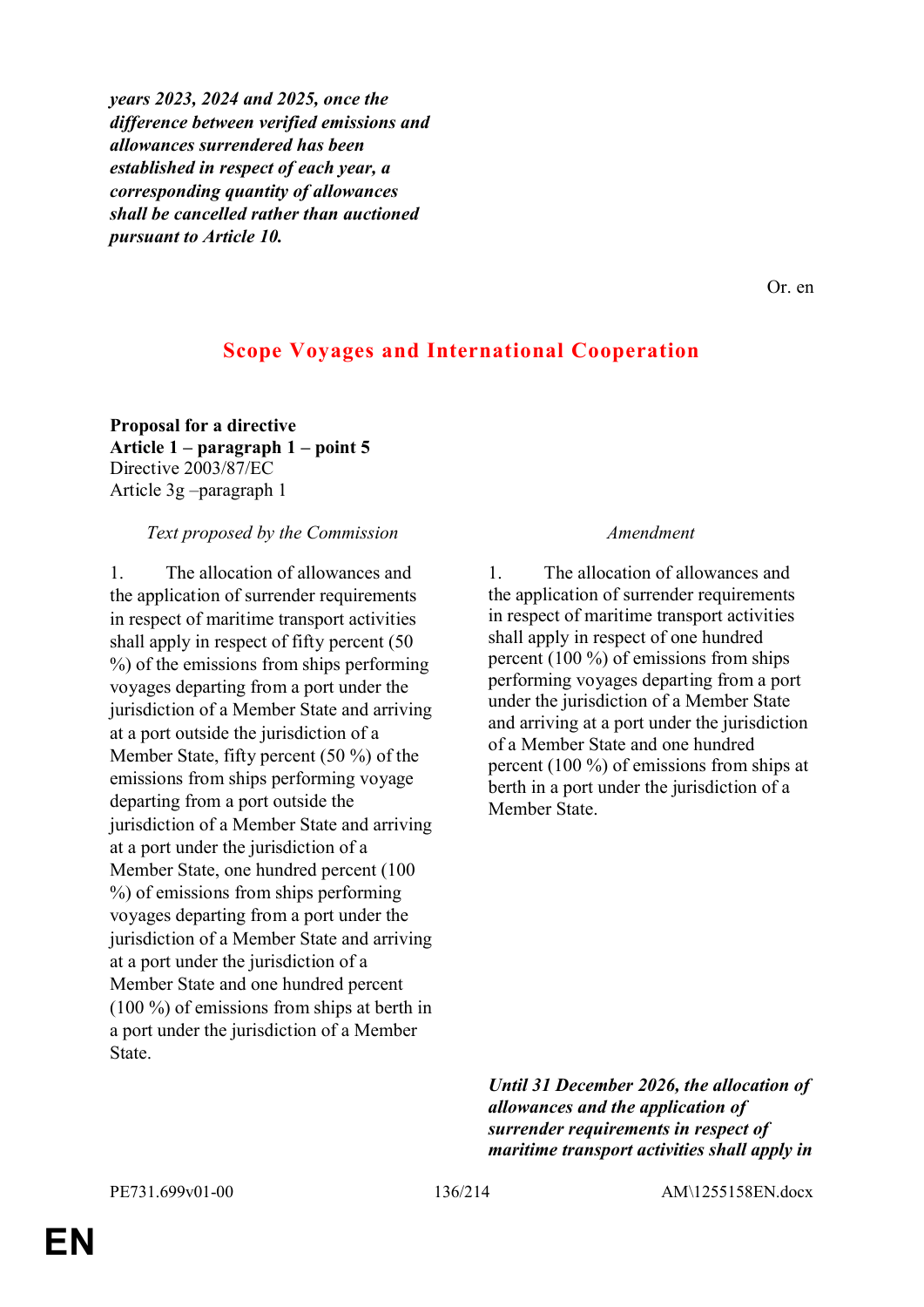*respect* of fifty percent (50 %) of the emissions from ships performing voyages departing from a port under the jurisdiction of a Member State and arriving at a port outside the jurisdiction of a Member State, fifty percent (50 %) of the emissions from ships performing voyage departing from a port outside the jurisdiction of a Member State and arriving at a port under the jurisdiction of a Member State.

*From 1 January 2027 and subject to the derogations set out in Article 3ga, the allocation of allowances and the application of surrender requirements in respect of maritime transport activities shall apply in respect of one hundred percent (100 %) of the emissions from ships performing voyages departing from a port under the jurisdiction of a Member State and arriving at a port outside the jurisdiction of a Member State, one hundred percent (100 %) of the emissions from ships performing voyages departing from a port outside the jurisdiction of a Member State and arriving at a port under the jurisdiction of a Member State.*

Or. en

**Proposal for a directive Article 1 – paragraph 1 – point 6** Directive 2003/87/EC Article 3ga (new)

*Text proposed by the Commission Amendment*

*Article 3ga*

*Derogations conditional on the taking of measures by third countries and international organisations to address the climate impact of maritime transport*

*1. The Commission shall engage with third countries with the aim of establishing bilateral or multilateral agreements on actions and measures to reduce greenhouse gas emissions from* 

AM\1255158EN.docx 137/214 PE731.699v01-00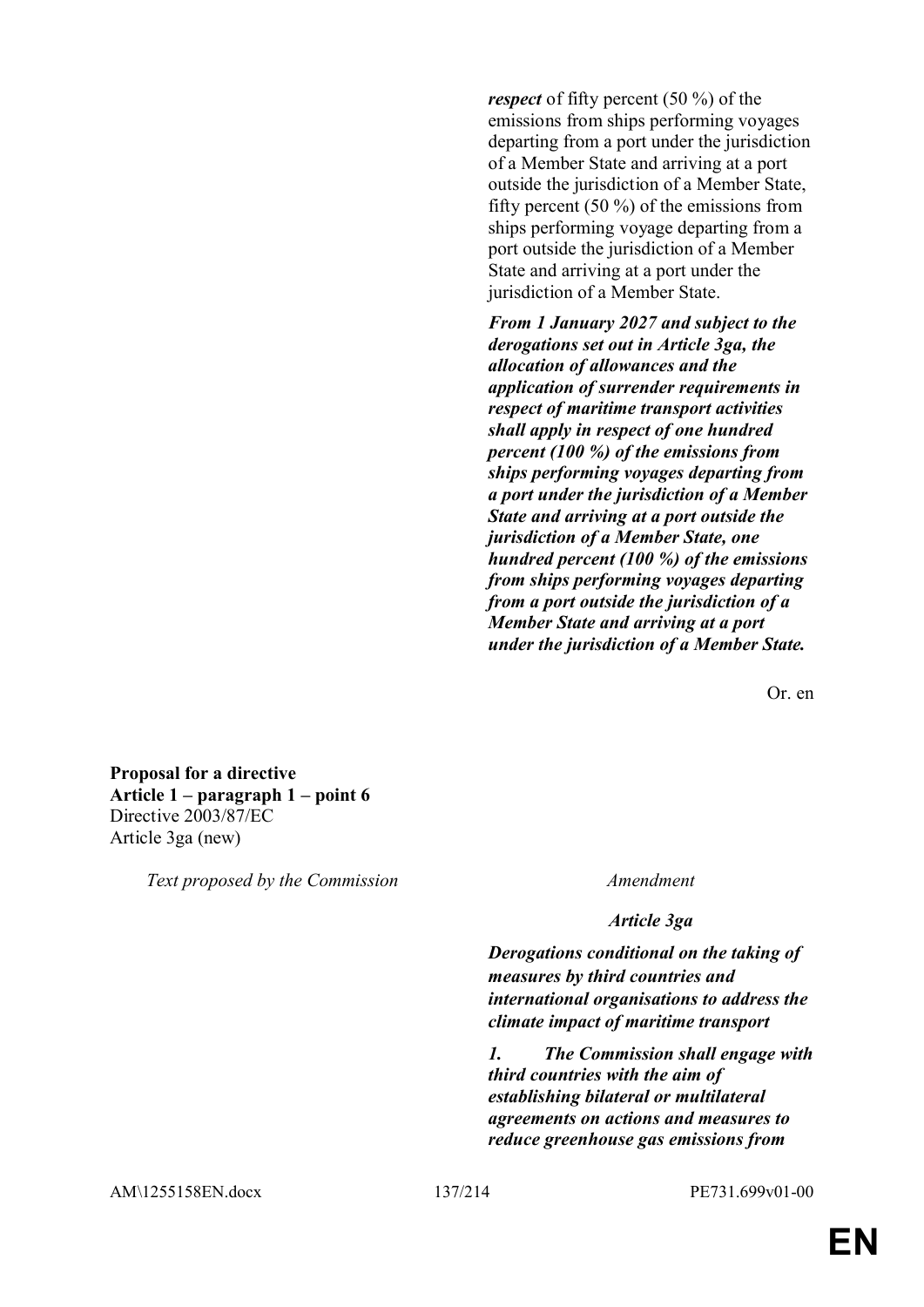*maritime transport in line with the goal of keeping the global temperature rise within 1,5 °C above pre-industrial levels, in line with the Paris Agreement. The Commission shall keep the Parliament and the Council informed of any developments in this regard.*

#### *Where:*

*(a) a third country has a carbon pricing mechanism in place to cap and reduce emissions that is at least equivalent to that of the EU-ETS;* 

*(b) a carbon pricing mechanism to cap and reduce emissions that is at least equivalent to that of the EU ETS has been established through a bilateral or multilateral agreement between the Union and one or more third countries and it has been decided to link it to the EU ETS pursuant to Article 25; or*

*(c) a third country is a Least Developed Country or Small Island Developed State that has a GDP per capita not equalling or exceeding the Union average and includes emissions under its nationally determined contributions under the Paris Agreement ;* 

*the Commission is empowered to adopt delegated acts in accordance with Article 23 to supplement this Directive to introduce a proportionate reduction of the scope of application of the Union measures while maintaining in the scope of the EU ETS at least 50 % of the emissions from ships performing voyages departing from a port under the jurisdiction of a Member State and arriving at a port outside the jurisdiction of a Member State, and 50% percent of the emissions from ships performing voyages departing from a port outside the jurisdiction of a Member State and arriving at a port under the jurisdiction of a Member State.*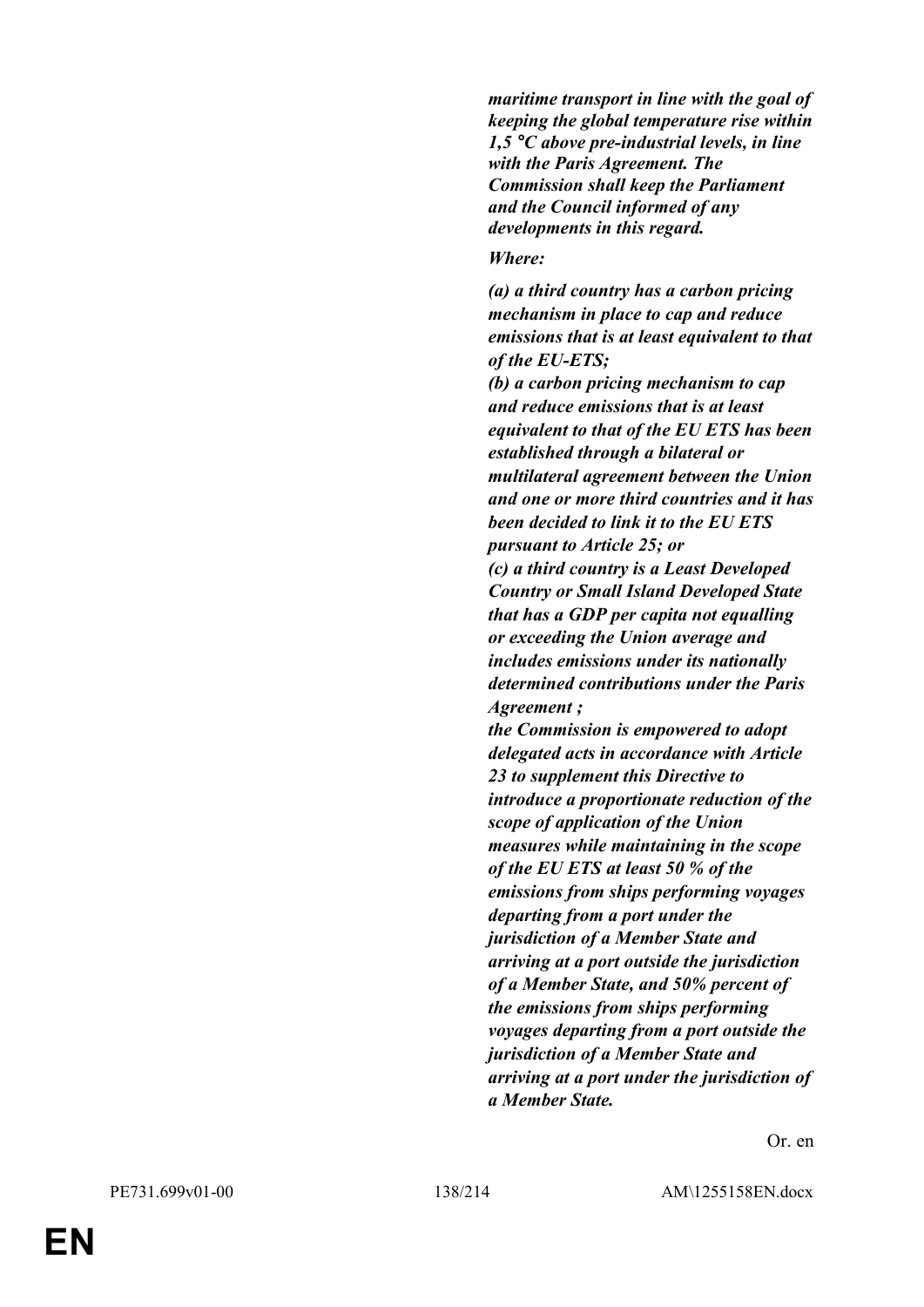# **Carbon leakage protection**

**Proposal for a directive Article 1 – paragraph 1 – point 6** Directive 2003/87/EC Article 3gg

*Text proposed by the Commission Amendment*

*Article 3gg*

#### *Ports at risk of carbon leakage*

*By way of derogation from Article 3g(1), where a third country does not have a carbon pricing mechanism in place to cap and reduce emissions that is at least equivalent to that of the EU ETS, one hundred percent (100 %) of emissions from ships performing single voyages directly after or directly preceding voyages departing from a port under the jurisdiction of a Member State and arriving in a port outside the jurisdiction of a Member State and at risk of carbon leakage or departing from a port outside the jurisdiction of a Member State and at risk of carbon leakage and arriving in a port under the jurisdiction of a Member State shall be subject to the requirements of Article 10.*

*The Commission is empowered to adopt delegated acts in accordance with paragraph 23 to supplement this Directive by setting out the criteria to classify a port outside the jurisdiction of a Member State as posing a risk of carbon leakage, in particular taking into account the risk of relocation of transhipment operations from ports in the Union to transhipment ports outside the Union.*

*Based on the criteria referred to in the second paragraph, the Commission shall establish a list of ports outside the jurisdiction of a Member State that pose a risk of carbon leakage, and it shall update that list annually.*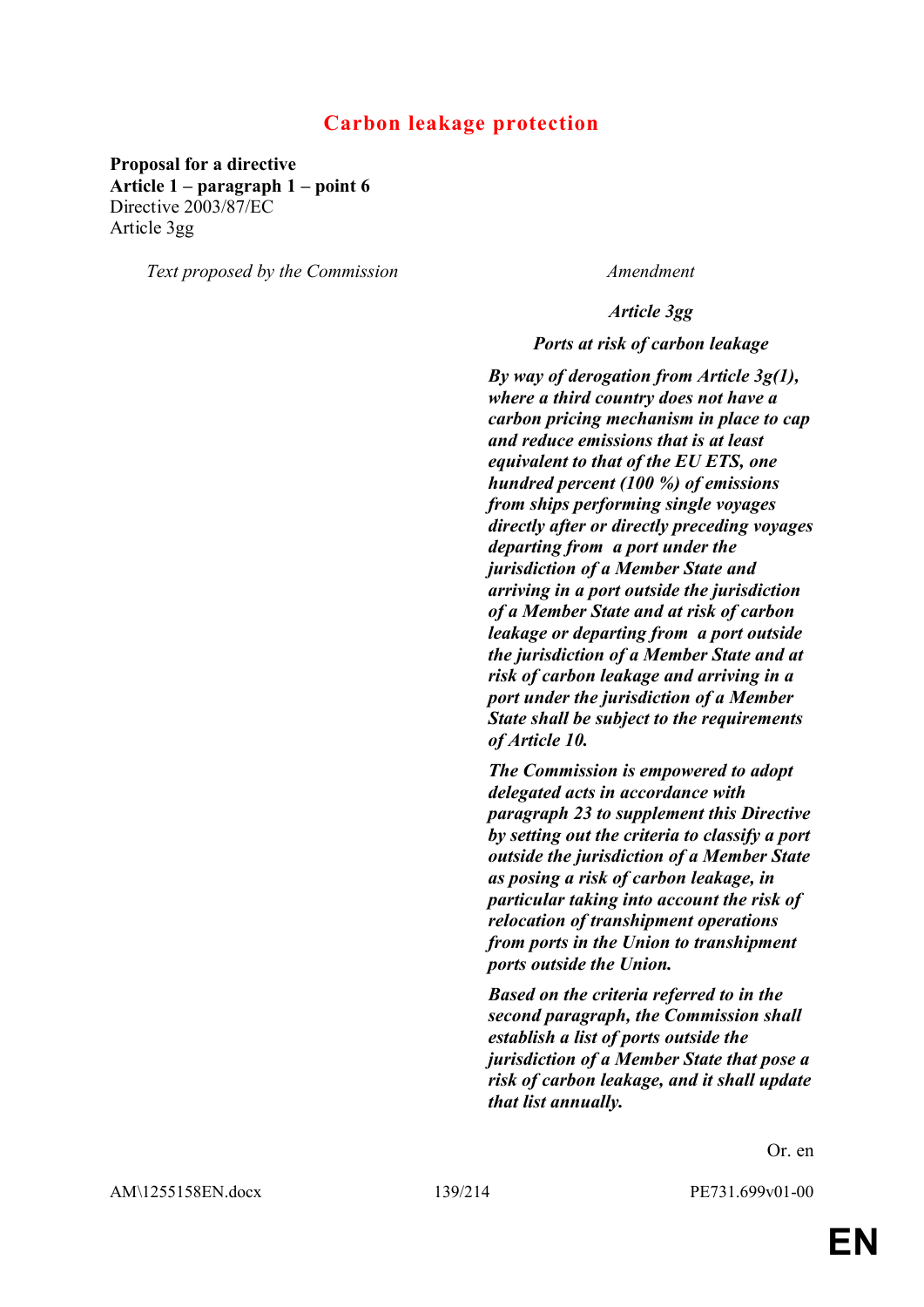### **Proposal for a directive Article 1 - paragraph 1 - point 2 - point d** Directive 2003/87/EC Article 3 - points (wa), (wb) and (wc) (new)

*Text proposed by the Commission Amendment*

*(wa) "transhipment port" means a port where the movement of one type of cargo by way of transhipment operations exceeds 60 % of the total traffic of that port;*

*(wb) "transhipment operation" means an operation in which any cargo, container or good is unloaded from a ship to the port for the sole purpose of loading it onto another ship;* 

*(wc) "port of call' means the port where a ship stops to load or unload a substantial part of its cargo or to embark or disembark passengers; consequently, stops for the sole purposes of refuelling, obtaining supplies, relieving the crew, going into dry-dock or making repairs to the ship and/or its equipment, stops in port because the ship is in need of assistance or in distress, ship-to-ship transfers carried out outside ports, and stops for the sole purpose of taking shelter from adverse weather or rendered necessary by search and rescue activities are excluded from this definition";*

Or. en

**Proposal for a directive Article 1 - paragraph 1 - point 6** Directive 2003/87/EC Article 3gg (new)

*Text proposed by the Commission Amendment*

*Article 3gg*

PE731.699v01-00 140/214 AM\1255158EN.docx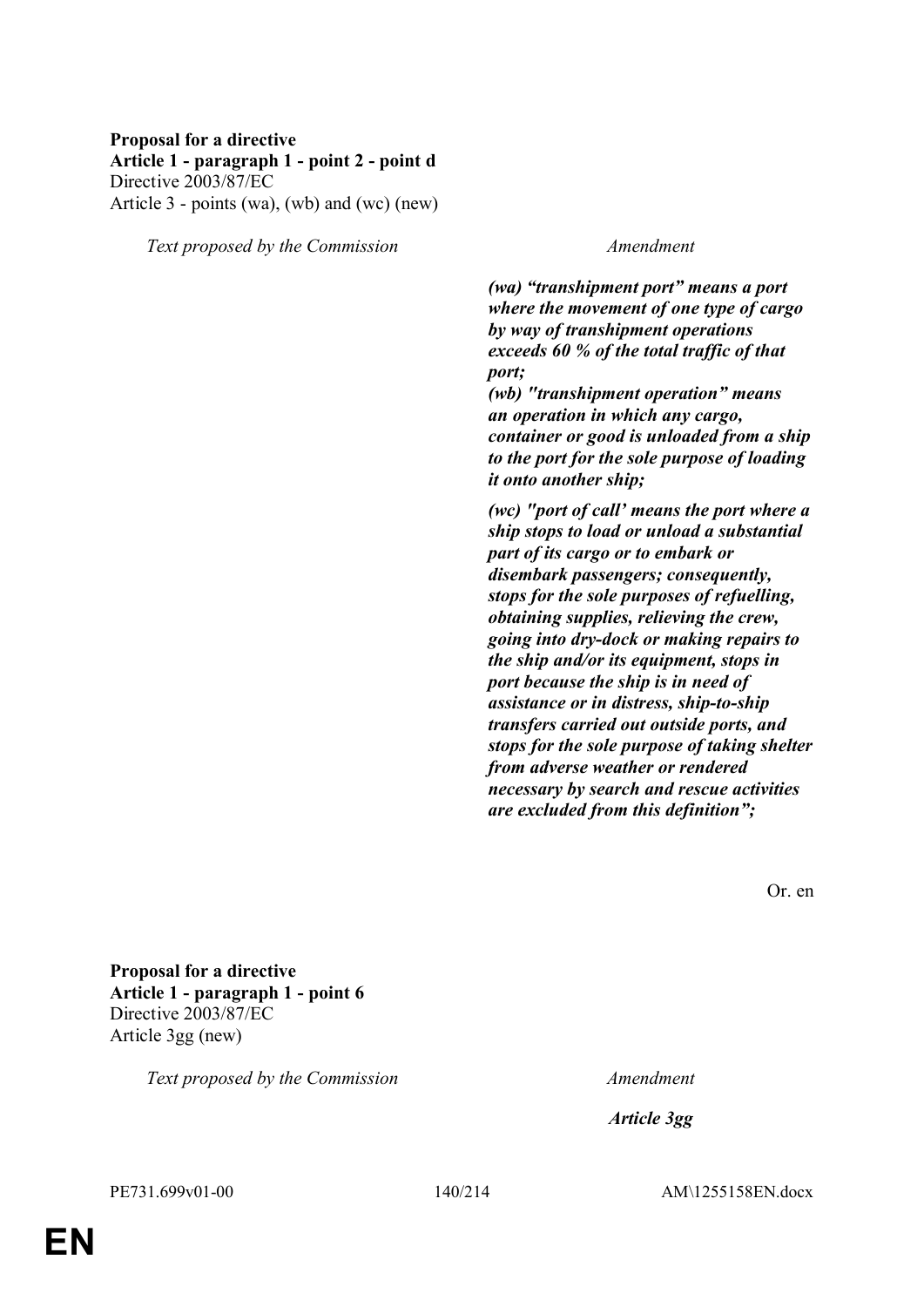*By way of derogation from Article 3g(1), second subparagraph, in case the distance between a port under the jurisdiction of a Member State and a port outside the jurisdiction of a Member State is less than [xxx] nautical miles [the Commission shall calculate the appropriate number of nautical miles, based on an impact assessment establishing a list of port calls in neighbouring non-EU transhipment ports], the allocation of allowances and the application of surrender requirements in respect of maritime transport activities shall apply in respect of one hundred percent (100%) of the emissions from ships performing voyages departing from a port under the jurisdiction of a Member State and arriving at a port outside the jurisdiction of a Member State, including transhipment ports, one hundred percent (100%) of the emissions from ships performing voyages departing from a port outside the jurisdiction of a Member State, including transhipment ports, and arriving at a port under the jurisdiction of a Member State.*

Or. en

# **IMO clause**

**Proposal for a directive Article 1 - paragraph 1 - point 6** Directive 2003/87/EC Article 3ge

#### *Text proposed by the Commission Amendment*

1. The Commission shall *consider possible amendments in relation to the adoption by the* International Maritime Organization of a global market-based measure to reduce greenhouse gas emissions from maritime transport*. In the event of the adoption of such a measure,* and in any event before the 2028 global stocktake and no later than 30 September

1. The Commission shall *consider possible amendments in relation to the adoption by the* International Maritime Organization of a global market-based measure to reduce greenhouse gas emissions from maritime transport*. In the event of the adoption of such a measure,* and in any event before the 2028 global stocktake and no later than 30 September 2028*,* the Commission shall present a

AM\1255158EN.docx 141/214 PE731.699v01-00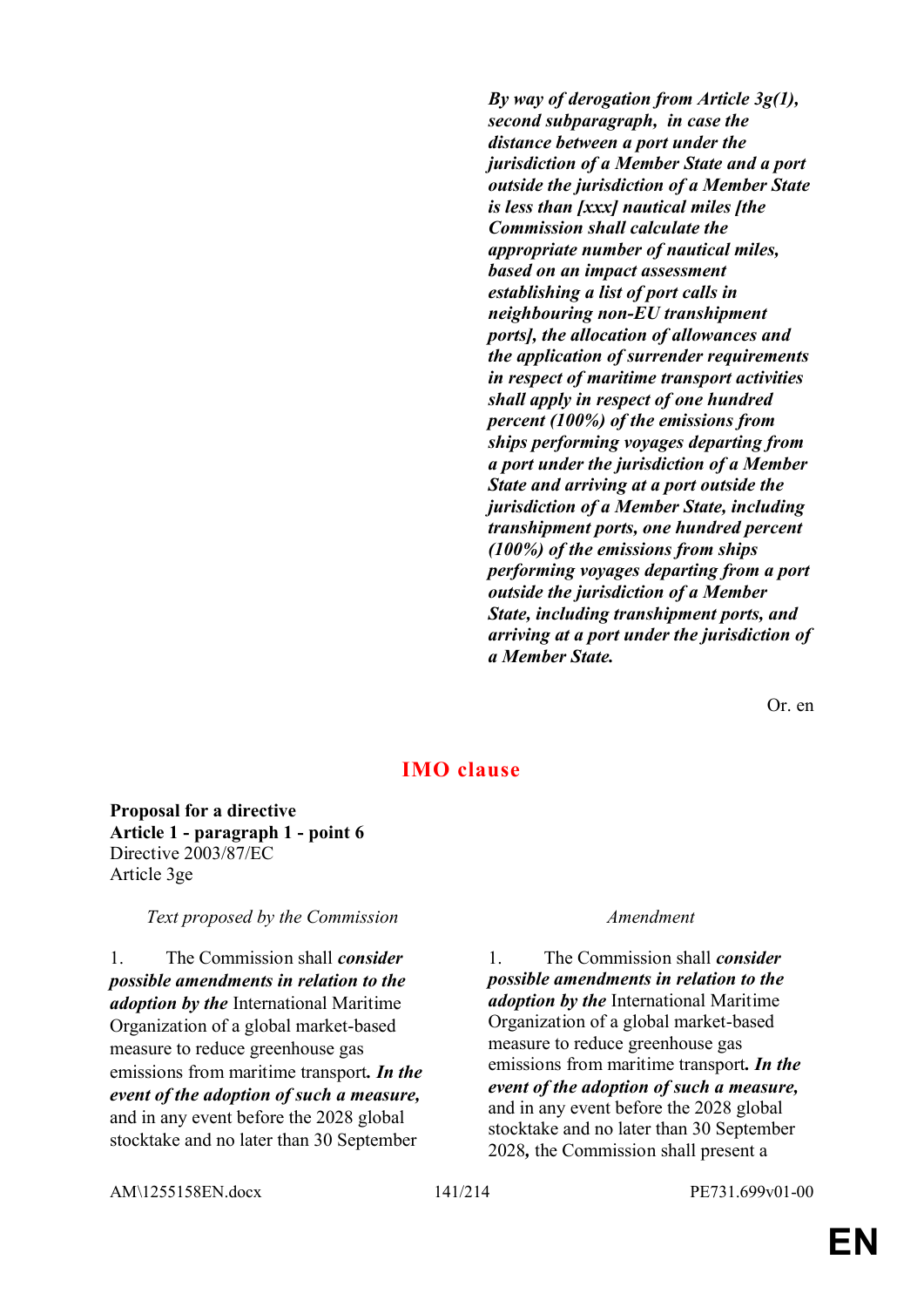2028*,* the Commission shall present a report to the European Parliament and to the Council in which it shall examine any such measure. Where appropriate, the Commission *may follow to* the report with a legislative proposal to *the European Parliament and to the Council to* amend this Directive *as appropriate*.

report to the European Parliament and to the Council in which it shall examine any such measure. Where appropriate, the Commission *may follow to* the report with a legislative proposal to *the European Parliament and to the Council to* amend this Directive *as appropriate*.

*Within 12 months of the adoption* of *such a* measure *and before this measure becomes operational,* and in any event before the 2028 global stocktake and no later than 30 September 2028 the Commission*, supported by the European Scientific Advisory Board on Climate Change referred to in Article 3 of Regulation (EU) 2021/1119,* shall present a report to the European Parliament and to the Council in which it shall examine any such measure.

*That report shall examine the ambition and overall environmental integrity of the measures decided upon by the IMO, including their general ambition in relation to the Paris Agreement objective of limiting the temperature increase in the global average temperature to 1,5<sup>o</sup>C above pre-industrial levels, to the Union economy-wide greenhouse gas emissions reduction target for 2030 and to the climate-neutrality objective as set out in Regulation (EU) 2021/1119 and shall compare the overall environmental integrity of those measures to the overall environmental integrity involved in applying the EU ETS in accordance with the rules set out in this Directive.*

*The report shall take into account the level of participation in those global measures, their enforceability, transparency, penalties for noncompliance, the processes for public input, monitoring, reporting and verification of emissions, registries and accountability.* 

*The Commission shall also monitor adverse impacts as regards, inter alia,*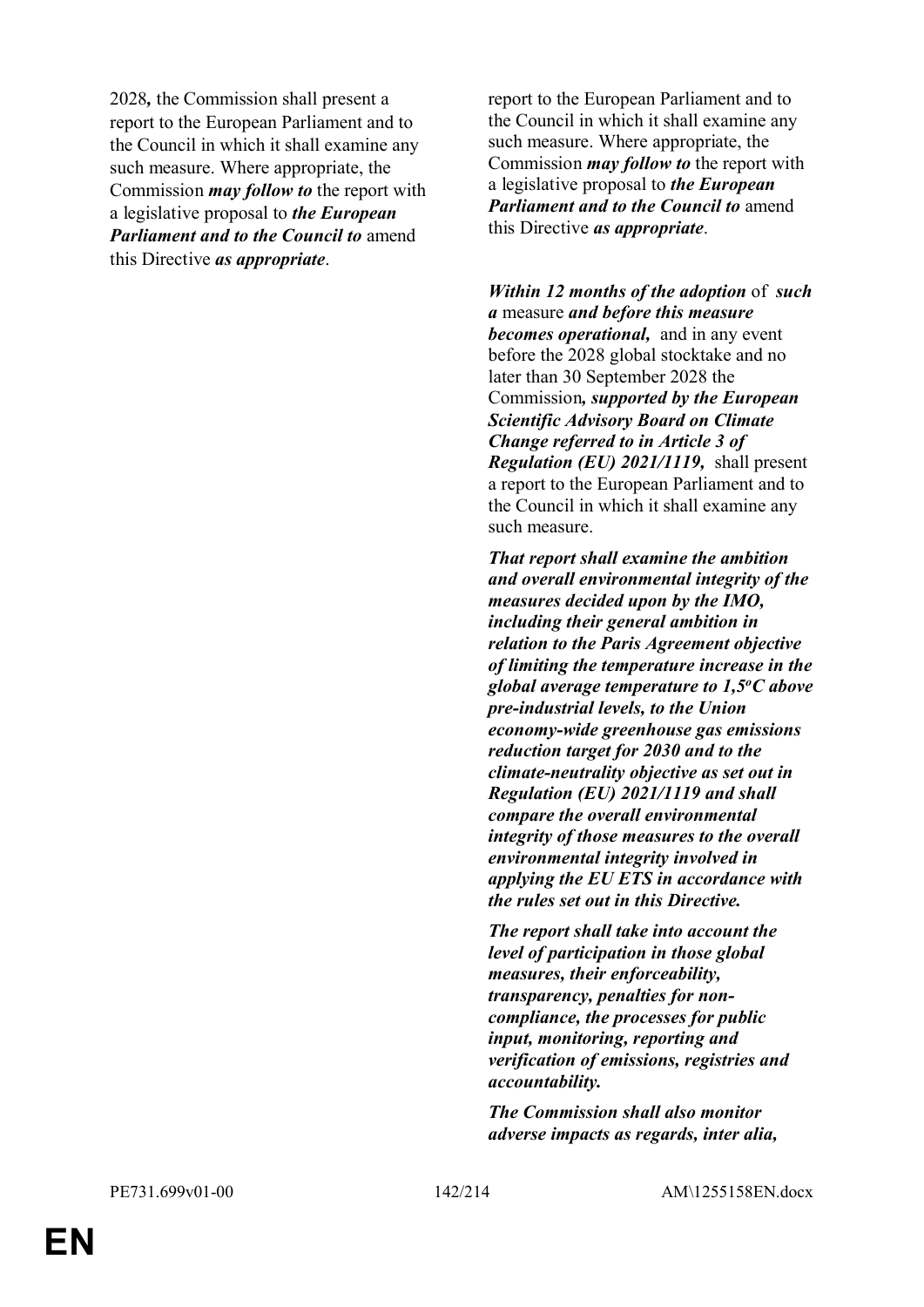2. The Commission shall monitor the implementation of this Chapter and possible trends as regards companies seeking to avoid being bound by the requirements of this Directive. If appropriate, the Commission shall propose measures to prevent *such avoidance*.

*possible transport cost increases, market distortions and changes in port traffic such as port evasion and shift of transhipment hubs, the overall competitiveness of the maritime sector in the Member States, and in particular the adverse impacts on those shipping services that provide essential services of 'territorial continuity'.* 

*In the event of the adoption of such a global market-based measure to reduce greenhouse gas emissions from maritime transport in line with the Paris Agreement and to at least a level comparable to that resulting from the Union measures taken under this Directive,* the Commission *may, where appropriate, accompany* the report with a legislative proposal to amend this Directive *and align it with measures taken on the global level while recognising the Union's sovereignty to regulate its share of emissions from international shipping voyages in line with the obligations of the Paris Agreement.*

2. The Commission shall monitor, *and report biennially following the entry into force of this Directive, on* the implementation of this Chapter and possible trends as regards companies seeking to avoid being bound by the requirements of this Directive. *The Commission shall also monitor adverse impacts as regards, inter alia, possible transport cost increases, market distortions and changes in port traffic such as port evasion and shifts of transhipment hubs, the overall competitiveness of the maritime sector in the Member States, and in particular the adverse impacts on those shipping services that provide essential services of territorial continuity.* If appropriate, the Commission shall propose measures to prevent *possible adverse impacts or circumvention of the requirements of this Directive.*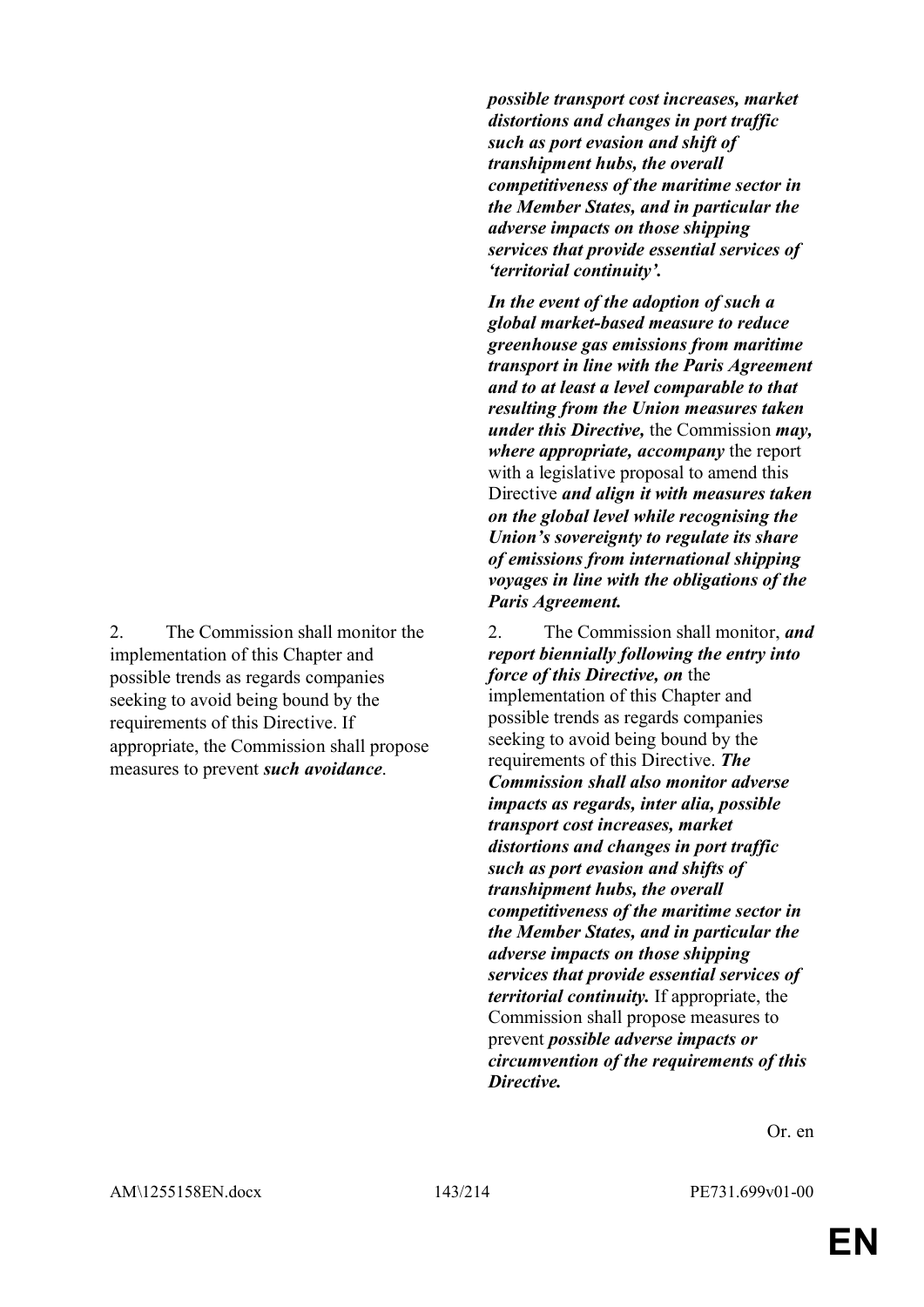## **Proposal for a directive Recital 14**

### *Text proposed by the Commission Amendment*

(14) International maritime transport activity, consisting of voyages between ports under the jurisdiction of two different Member States or between a port under the jurisdiction of a Member State and a port outside the jurisdiction of any Member State, has been the only means of transportation not included in the Union's past commitments to reduce greenhouse gas emissions. Emissions from fuel sold in the Union for journeys that depart in one Member State and arrive in a different Member State or a third country have grown by around 36 % since 1990. Those emissions represent close to 90 % of all Union navigation emissions as emissions from fuel sold in the Union for journeys departing and arriving in the same Member State have been reduced by 26 % since 1990. In a business-as-usual scenario, emissions from international maritime transport activities are projected to grow by around 14 % between 2015 and 2030 and 34 % between 2015 and 2050. If the climate change impact of maritime transport activities grows as projected, it would significantly undermine reductions made by other sectors to combat climate change.

(14) International maritime transport activity, consisting of voyages between ports under the jurisdiction of two different Member States or between a port under the jurisdiction of a Member State and a port outside the jurisdiction of any Member State, has been the only means of transportation not included in the Union's past commitments to reduce greenhouse gas emissions. Emissions from fuel sold in the Union for journeys that depart in one Member State and arrive in a different Member State or a third country have grown by around 36 % since 1990. Those emissions represent close to 90 % of all Union navigation emissions as emissions from fuel sold in the Union for journeys departing and arriving in the same Member State have been reduced by 26 % since 1990. In a business-as-usual scenario, emissions from international maritime transport activities are projected to grow by around 14 % between 2015 and 2030 and 34 % between 2015 and 2050. If the climate change impact of maritime transport activities grows as projected, it would significantly undermine reductions made by other sectors to combat climate change *and therefore achieving the economy-wide net greenhouse gas emissions reduction target for 2030, the Union's climate-neutrality objective by 2050, at the latest, and the aim of achieving negative emissions thereafter laid down in Article 2(1) of Regulation (EU) 2021/1119 and the goal of the Paris Agreement*.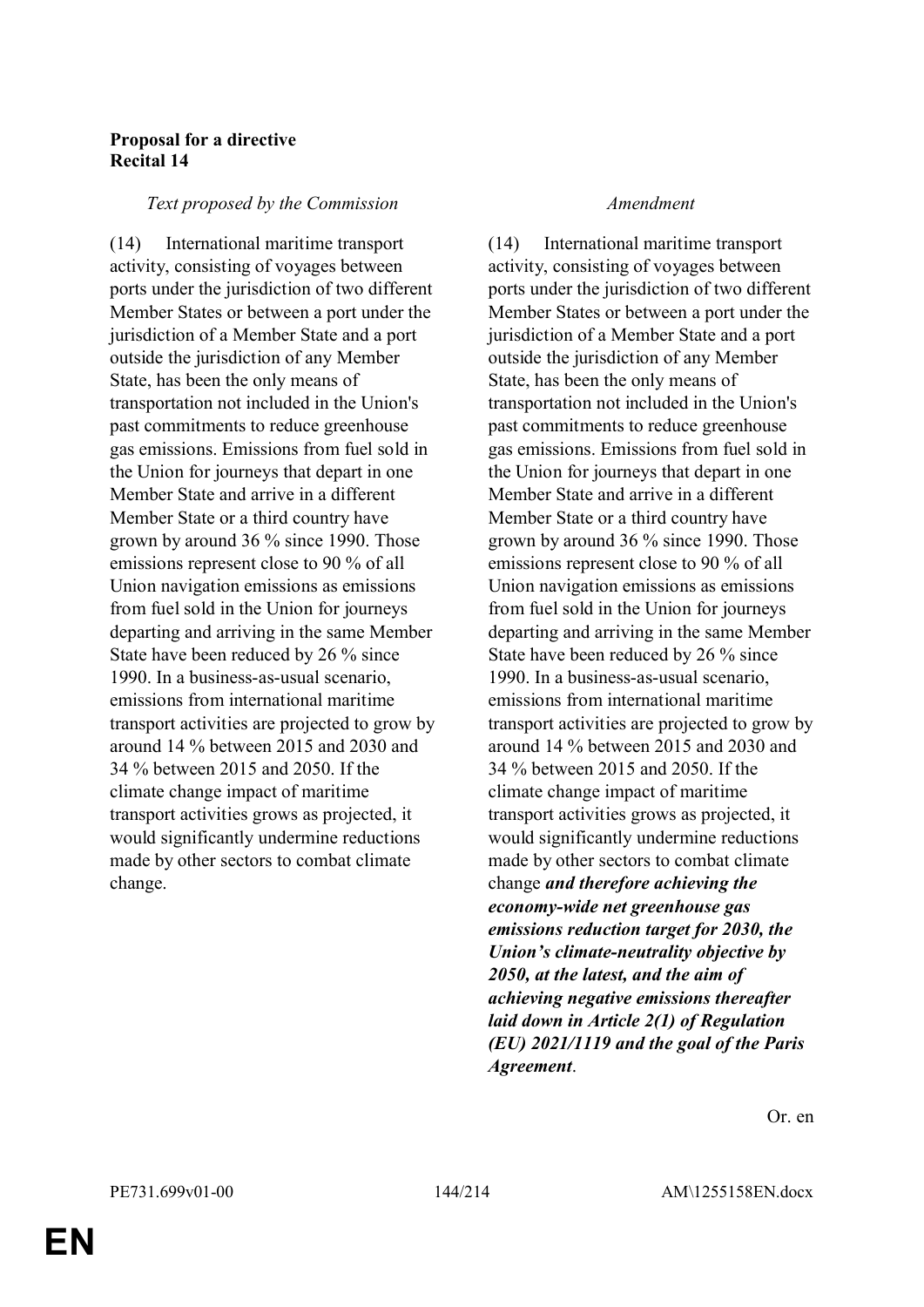### **Proposal for a directive Recital 16**

### *Text proposed by the Commission Amendment*

(16) Pursuant to Directive (EU) 2018/410, the Commission should report to the European Parliament and to the Council on the progress achieved in the IMO towards an ambitious emission reduction objective, and on accompanying measures to ensure that the maritime transport sector duly contributes to the efforts needed to achieve the objectives agreed under the Paris Agreement. Efforts to limit global maritime emissions through the IMO are under way and should be encouraged. However, *while* the recent *progress achieved through* the IMO *is welcome, these measures will not be* sufficient to achieve the objectives of the Paris Agreement.

(16) Pursuant to Directive (EU) 2018/410, the Commission should report to the European Parliament and to the Council on the progress achieved in the IMO towards an ambitious emission reduction objective, and on accompanying measures to ensure that the maritime transport sector duly contributes to the efforts needed to achieve the objectives agreed under the Paris Agreement. Efforts to limit global maritime emissions through the IMO are under way and should be encouraged. However, the recent *developments in* the IMO *framework are not* sufficient to achieve the objectives of the Paris Agreement. *Given the international character of shipping, the Commission in collaboration with Member States should further step up diplomatic efforts to make progress on the development of a global market-based measure at the IMO level.* 

Or. en

### **Proposal for a directive Recital 16 a (new)**

*Text proposed by the Commission Amendment*

*(16a) Evasive port calls in neighbouring non-EU countries could seriously jeopardise the effectiveness of the EU ETS in relation to maritime transport, as it would not reduce total shipping emissions. Such evasive port calls could even increase overall emissions, in particular when such evasion leads to longer voyages to and from third*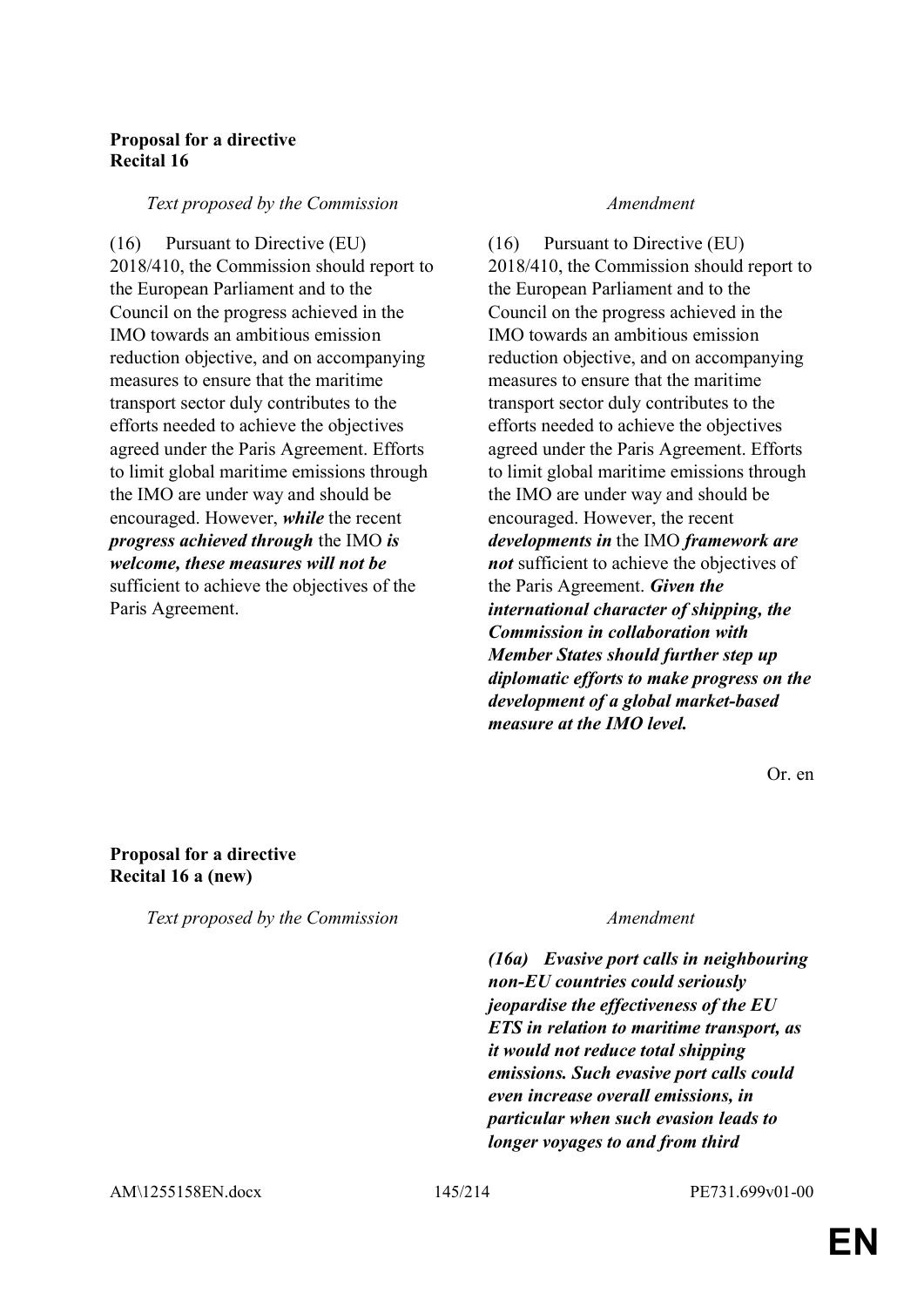*countries with lower environmental standards. Therefore, the Commission should monitor and report biennially following the entry into force of this Directive on the implementation of this Chapter and possible trends as regards companies seeking to avoid being bound by the requirements of this Directive and should present, where applicable, legislative proposals to address any evidence of evasive port calls.* 

Or. en

### **Proposal for a directive Recital 17**

### *Text proposed by the Commission Amendment*

(17) In the European Green Deal, the Commission stated its intention to take additional measures to address greenhouse gas emissions from the maritime transport sector through a basket of measures to enable the Union to reach its emissions reduction targets. In this context, Directive 2003/87/EC should be amended to include the maritime transport sector in the EU ETS in order to ensure this sector contributes to the increased climate objectives of the Union as well as to the objectives of the Paris Agreement, which requires developed countries to take the lead by undertaking economy-wide emission reduction targets, while developing countries are encouraged to move over time towards economy-wide emission reduction or limitation targets.<sup>49</sup> Considering that emissions from international aviation outside Europe should be capped from January 2021 by global market-based action while there is no action in place that caps or prices maritime transport emissions, it is appropriate that the EU ETS covers a share

(17) *Greenhouse gas emissions from the maritime sector account for around 2,5 % of Union emissions. The lack of decisive action within the IMO framework has delayed innovation and introduction of necessary measures to reduce emissions in the sector.* In the European Green Deal, the Commission stated its intention to take additional measures to address greenhouse gas emissions from the maritime transport sector through a basket of measures to enable the Union to reach its emissions reduction targets. In this context, Directive 2003/87/EC should be amended to include the maritime transport sector in the EU ETS in order to ensure this sector contributes *its fair share* to the increased climate objectives of the Union as well as to the objectives of the Paris Agreement, which requires developed countries to take the lead by undertaking economy-wide emission reduction targets, while developing countries are encouraged to move over time towards economy-wide emission reduction or limitation targets.<sup>49</sup> *The* surrendering of allowances by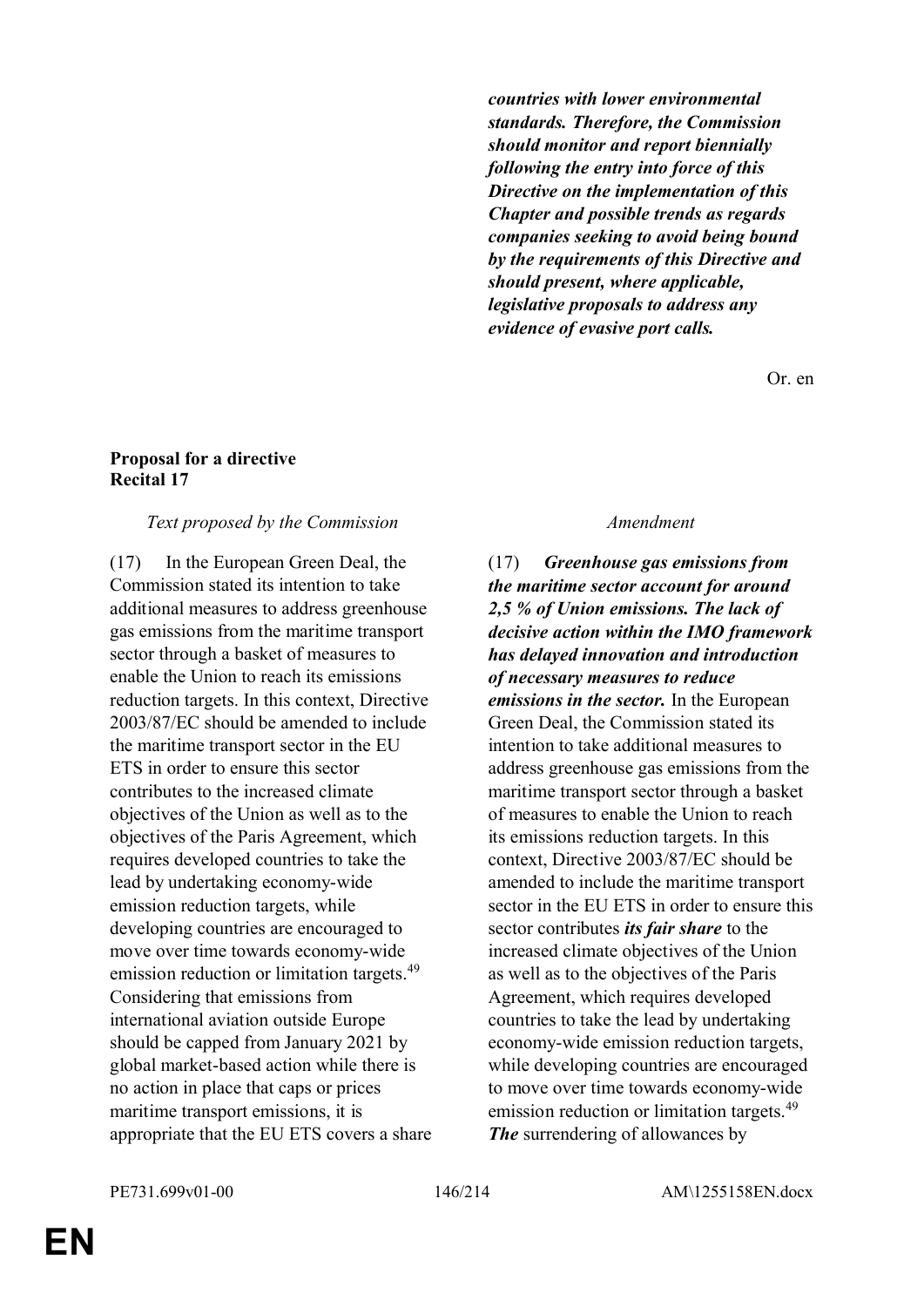of the emissions from voyages between a port under the jurisdiction of a Member State and port under the jurisdiction of a third country, with the third country being able to decide on appropriate action in respect of the other share of emissions. The extension of the EU ETS to the maritime transport sector should thus include half of the emissions from ships performing voyages arriving at a port under the jurisdiction of a Member State from a port outside the jurisdiction of a Member State, half of the emissions from ships performing voyages departing from a port under the jurisdiction of a Member State and arriving at a port outside the jurisdiction of a Member State, emissions from ships performing voyages arriving at a port under the jurisdiction of a Member State from a port under the jurisdiction of a Member State, and emissions at berth in a port under the jurisdiction of a Member State. This approach has been noted as a practical way to solve the issue of Common but Differentiated Responsibilities and Capabilities, which has been a longstanding challenge in the UNFCCC context. The coverage of a share of the emissions from both incoming and outgoing voyages between the Union and third countries ensures the effectiveness of the EU ETS, notably by increasing the environmental impact of the measure compared to a geographical scope limited to voyages within the EU, while limiting the risk of evasive port calls and the risk of delocalisation of transhipment activities outside the Union. To ensure a smooth inclusion of the sector in the EU ETS, the surrendering of allowances by shipping companies should be gradually increased with respect to verified emissions reported for the period 2023 to *2025*. To protect the environmental integrity of the system, to the extent that fewer allowances are surrendered in respect of verified emissions for maritime transport during those years,

shipping companies should be *fully implemented as of 2024 and* shipping companies should surrender the number of allowances corresponding to all of their verified emissions reported in the preceding year. Considering that emissions from international aviation outside Europe should be capped from January 2021 by global market-based action while there is no action in place that caps or prices maritime transport emissions, it is appropriate that the EU ETS covers *these emissions, while providing for derogations under strict conditions if third countries take responsibility for such emissions or an IMO market-based measure is in place to cover* a share of the emissions from voyages between a port under the jurisdiction of a Member State and port under the jurisdiction of a third country, with the third country being able to decide on appropriate action in respect of the other share of emissions. *From 2028 onwards, the* extension of the EU ETS to the maritime transport sector should thus include *emissions from voyages to and from third countries, while providing for derogations to* half of the emissions from ships performing voyages arriving at a port under the jurisdiction of a Member State from a port outside the jurisdiction of a Member State, half of the emissions from ships performing voyages departing from a port under the jurisdiction of a Member State and arriving at a port outside the jurisdiction of a Member State *under strict conditions, in particular where a third country has a carbon pricing mechanism in place, or has established through a bilateral or multilateral agreement between the Union and one or more third countries a carbon pricing mechanism linked to the EU ETS pursuant to Article 25, to cap and reduce emissions to a level at least equivalent to the EU-ETS, meaning a binding mechanism to cap, reduce and price maritime greenhouse* 

AM\1255158EN.docx 147/214 PE731.699v01-00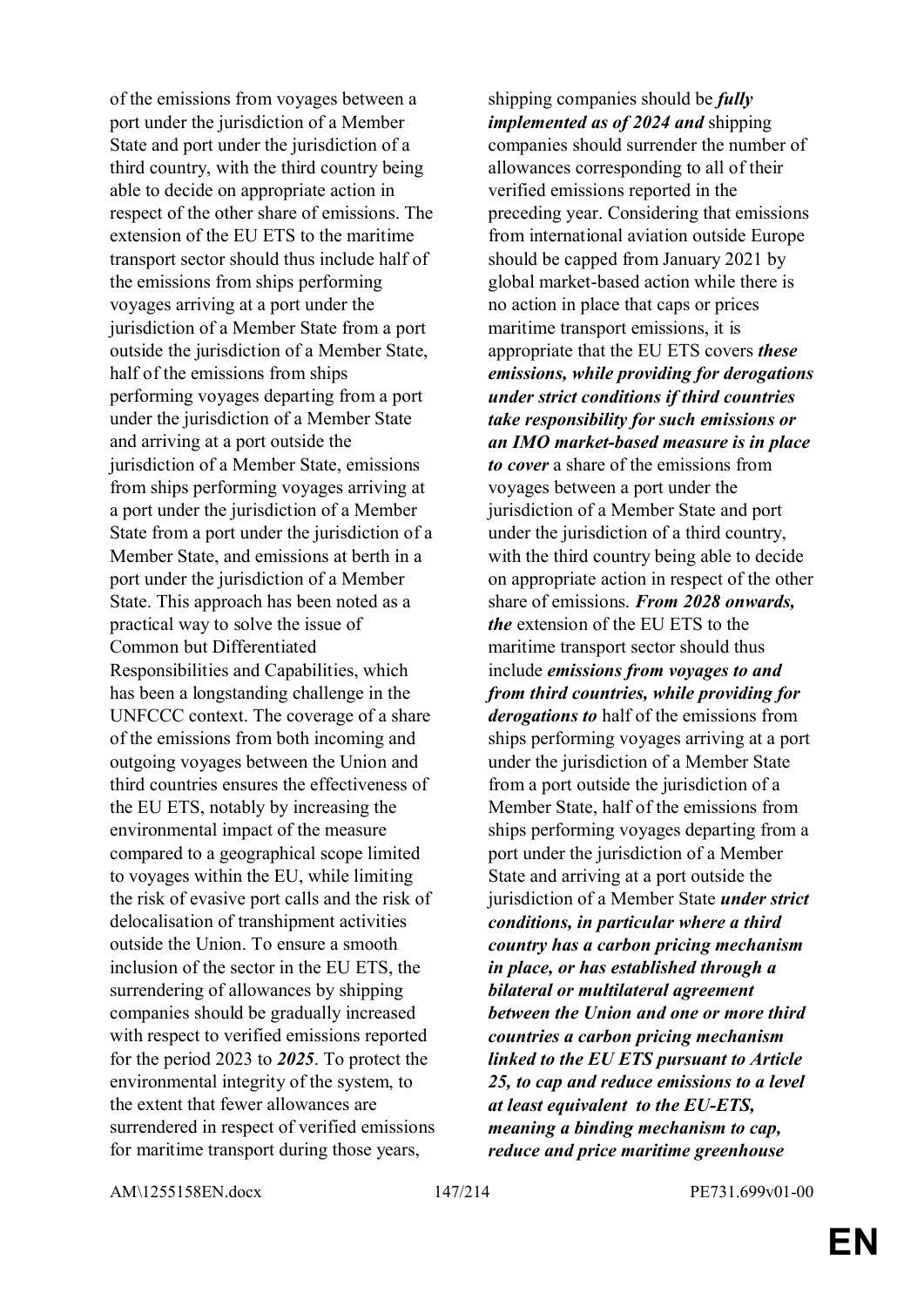once the difference between verified emissions and allowances surrendered has been established each year, a corresponding a number of allowances should be cancelled. As from *2026*, shipping companies should surrender the number of allowances corresponding to all of their verified emissions reported in the preceding year.

 $\mathcal{L}_\mathcal{L}$  , and the contribution of the contribution of  $\mathcal{L}_\mathcal{L}$ 

*gas emissions resulting in an absolute emissions reduction at least equivalent to the case where 100% of those emissions would be subject to the EU ETS or where a third country is a Least Developed Country or Small Island Developing State that has a GDP per capita not equalling or exceeding the Union average and includes these emissions under its nationally determined contributions under the Paris Agreement.*

<sup>49</sup> Paris Agreement, Article 4(4).  $^{49}$  Paris Agreement, Article 4(4).

Or. en

**Proposal for a directive Recital 17 a (new)**

*Text proposed by the Commission Amendment*

*(17a) The Commission, the Council and the European Parliament should work with third countries in order to facilitate acceptance of the provisions of Directive 2003/87/EC as regards maritime transport activities and to strengthen international cooperation in this area. At the same time, the Commission, the Council and the European Parliament should work to strengthen global measures through the IMO.*

Or. en

## **Proposal for a directive Recital 18**

*Text proposed by the Commission Amendment*

(18) The provisions of Directive 2003/87/EC as regards maritime transport activities should be kept under review in

(18) The provisions of Directive 2003/87/EC as regards maritime transport activities should be kept under review in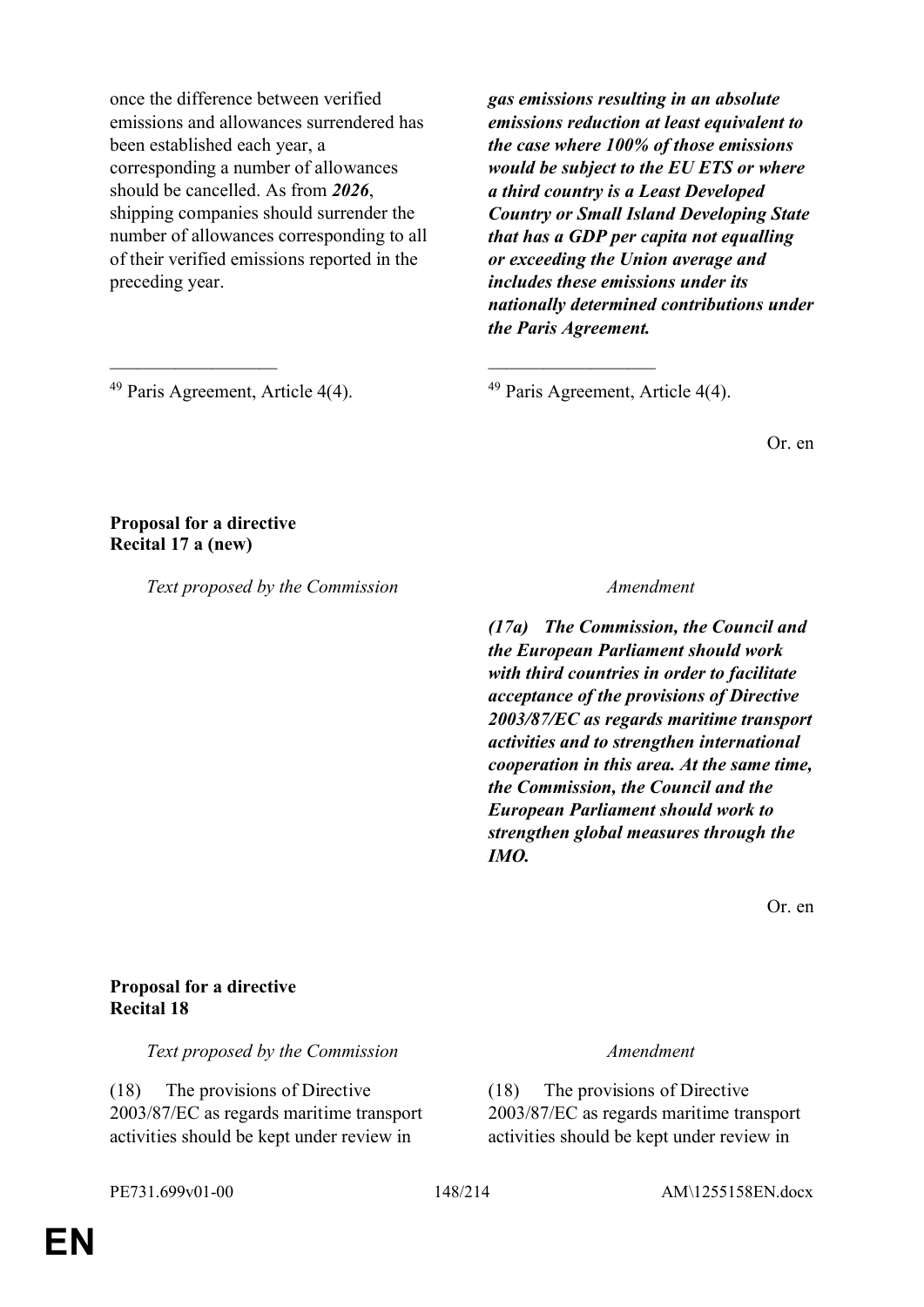light of future international developments and efforts undertaken to achieve the objectives of the Paris Agreement, including the second global stocktake in 2028, and subsequent global stocktakes every five years thereafter, intended to inform successive nationally determined contributions. In particular, the Commission should report any time before the second global stocktake in 2028 - and therefore no later than by 30 September 2028 - to the European Parliament and to the Council on progress in the IMO negotiations concerning a global marketbased measure. In its report, the Commission should analyse the International Maritime Organization instruments and, assess, as relevant, how to implement those instruments in Union law through a revision of Directive 2003/87/EC. In *its report*, the Commission should *include proposals as appropriate*.

light of future international developments and efforts undertaken to achieve the objectives of the Paris Agreement, including the second global stocktake in 2028, and subsequent global stocktakes every five years thereafter, intended to inform successive nationally determined contributions. In particular, the Commission should report any time before the second global stocktake in 2028 - and therefore no later than by 30 September 2028 - to the European Parliament and to the Council on progress in the IMO negotiations concerning a global marketbased measure. In its report, the Commission should analyse the International Maritime Organization instruments and, assess, as relevant, how to implement those instruments in Union law through a revision of Directive 2003/87/EC. In *the event that a global market-based measure has been adopted at IMO level leading to greenhouse gas emission reductions which are in line with the Paris Agreement and at least comparable to those resulting from the Union measures*, the Commission should *consider a proportionate reduction of the scope of application of the Union measures to avoid the creation of a double burden while maintaining in the scope of the EU ETS at least 50 % of the emissions from ships performing voyages departing from a port under the jurisdiction of a Member State and arriving at a port outside the jurisdiction of a Member State, and 50% percent of the emissions from ships performing voyages departing from a port outside the jurisdiction of a Member State and arriving at a port under the jurisdiction of a Member State*. *and recognising the Union's sovereignty to regulate its share of emissions from international shipping voyages in line with the obligations of the Paris Agreement. However, in the event that there has been insufficient progress at*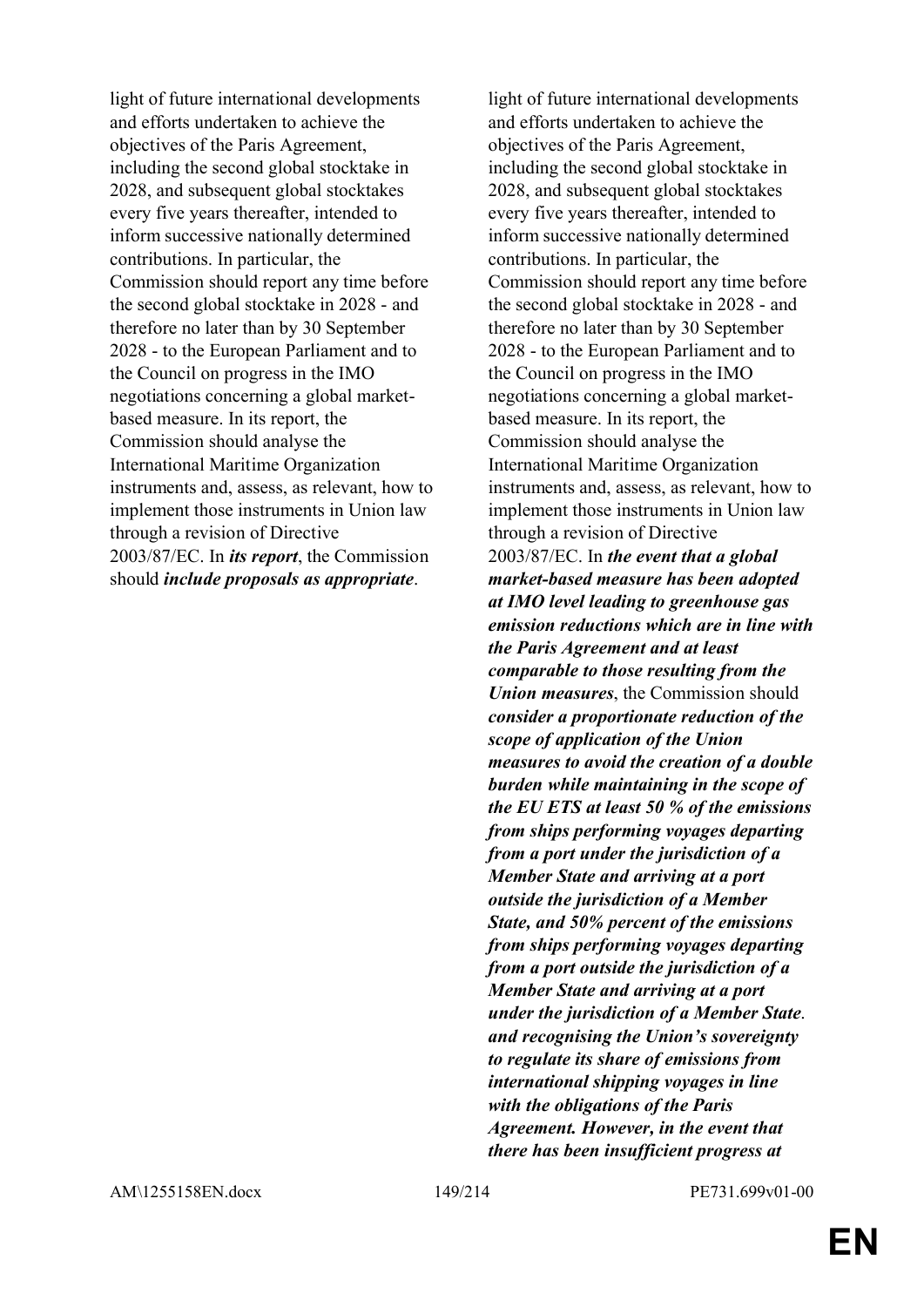*IMO level or that global measures have been adopted at IMO level which are not in line with the Paris Agreement and at least comparable to those resulting from the Union measures, the Commission should keep the Union measures to cover 100 % of the emissions from ships performing voyages departing from a port under the jurisdiction of a Member State and arriving at a port outside the jurisdiction of a Member State and 100 % of the emissions from ships performing voyages departing from a port outside the jurisdiction of a Member State and arriving at a port under the jurisdiction of a Member State, through an amendment of Directive 2003/87/EC.*

Or. en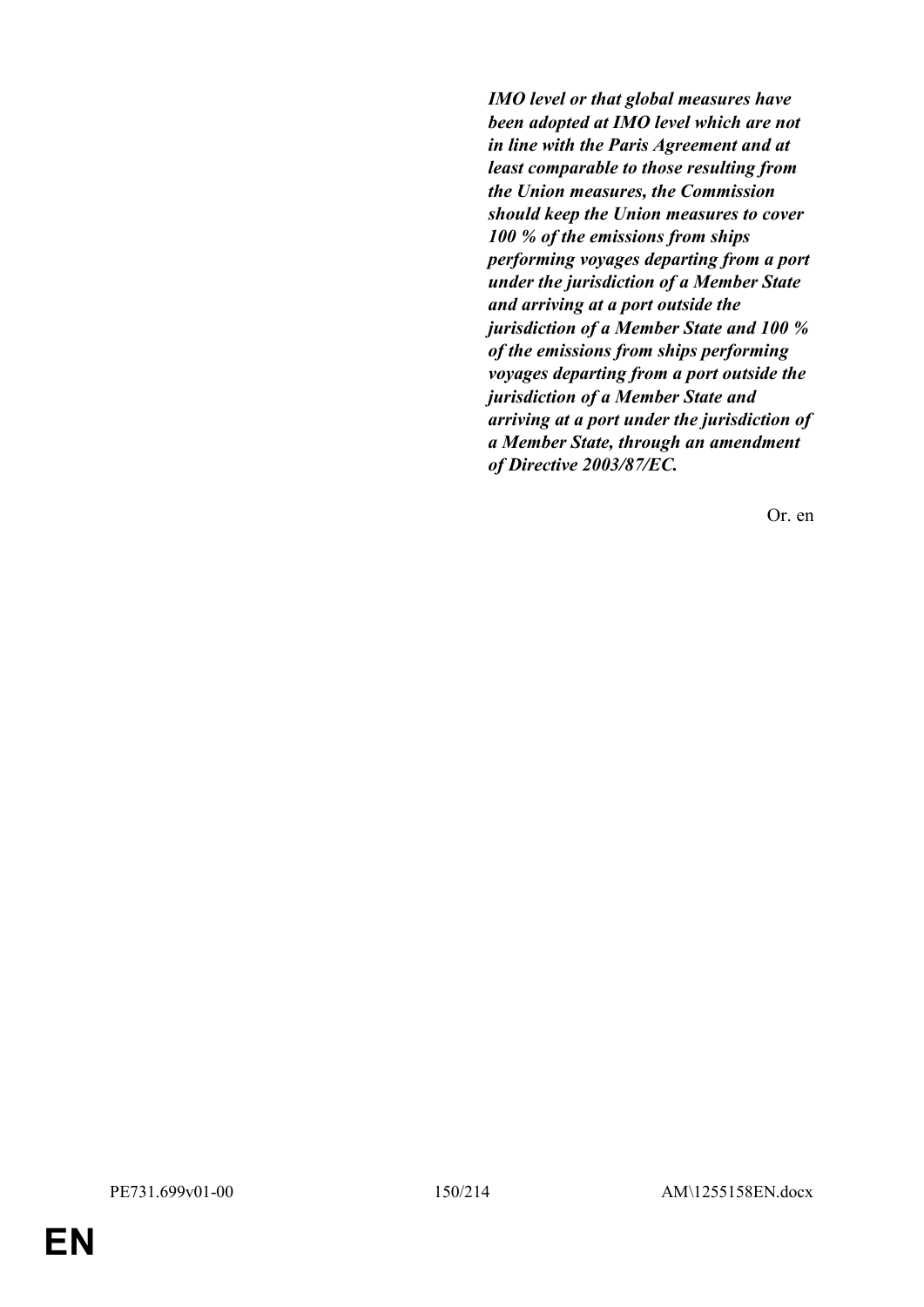-----------------------------------------------------------------------------------------------------------------

*supported by* **EPP, S&D, RE, Greens, The Left**

### **Compromise Amendment 19**

Compromise amendment replacing Amendments 20, 22-28, 31, 32, 83-107, 112-114, 159, 360, 415-532, 534-597, 600-605, 621, 624-628, 631, 658-659, 665-668, 672-677, 1220, 1406- 1530, 1672-1685, 1695-1706, 1574-1585, ITRE 21, BUDG 6, BUDG 7, BUDG 9, BUDG 10, TRAN 24-42, TRAN 45, TRAN 51, TRAN 53-55, TRAN 109, TRAN 111, TRAN 114, TRAN 125-127

# CA 19 Part 1: Core provisions

# **1. Commercial 2025, with private 2029 after Commission assessment**

**Proposal for a directive Article 1 – paragraph 1 – point 21** Directive 2003/87/EC Article 30 a

*Text proposed by the Commission Amendment*

The provisions of this Chapter shall apply to emissions, greenhouse gas emission permits, issue and surrender of allowances, monitoring, reporting and verification in respect of the activity referred to in Annex III. This Chapter shall not apply to any emissions covered by Chapters II, IIa and III.

The provisions of this Chapter shall apply to emissions, greenhouse gas emission permits, issue and surrender of allowances, monitoring, reporting and verification in respect of the activity referred to in Annex III. This Chapter shall not apply to any emissions covered by Chapters II, IIa and III.

*The provisions of this Chapter shall apply in respect of the release for consumption of fuels which are used for combustion in private road transport and private heating or cooling of residential buildings only from 1 January 2029 subject to the assessment in Article 30a(1a) (new).*

Or. en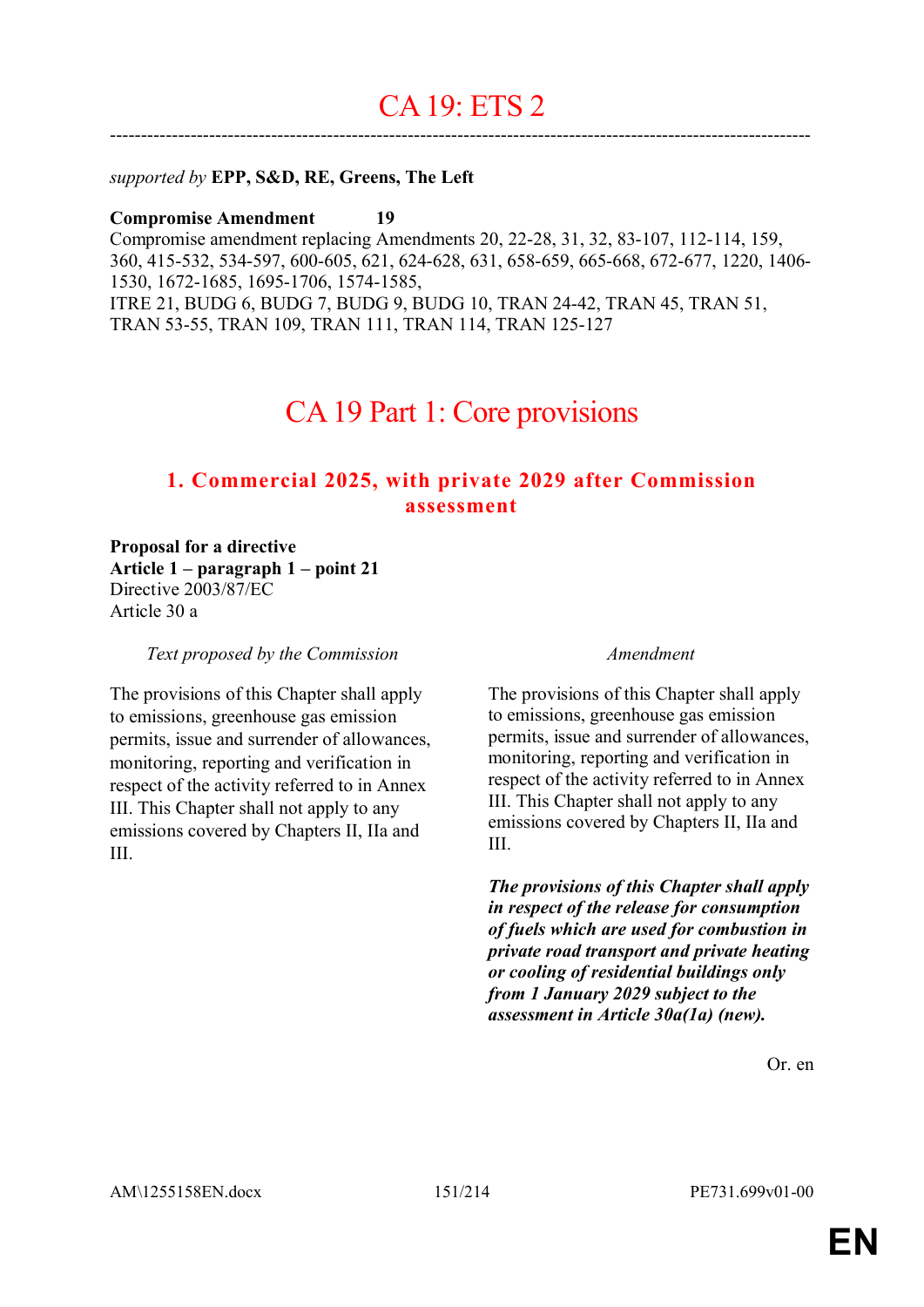### **Proposal for a directive Article 1 – paragraph 1 – point 21** Directive 2003/87/EC Article 30 a – paragraph 1a (new)

*Text proposed by the Commission Amendment*

*If the conditions are right, the Commission shall aim to extend this Chapter to emissions from private road transport and private heating and cooling for residential buildings as of 1 January 2029.*

*By 1 January 2026, the Commission shall present a report to the European Parliament and the Council assessing the extension of this Chapter to emissions from private road transport and private heating and cooling for residential buildings as of 1 January 2029 in a manner that leaves no one behind. In particular, that report shall include:*

*(a) a detailed assessment of the evolution of energy and mobility poverty in the Union and in each Member State as reported according to Article 23(1) of Regulation (EU) .../... [Social Climate Fund Regulation];*

*(b) a detailed assessment of the results of the measures and investments included in the Member States Social Climate Plans, in particular as regards the number of people that were lifted out of energy and mobility poverty as a result of those measures and investments, and of other investments from other Union funds;*

*(c) a detailed analysis and quantification of the additional greenhouse gas emissions reduction that could be achieved through this extension, as well as the progress of Member States toward the achievement the (ESR Regulation) targets;*

*(d) an assessment of the feasibility and modalities of the cost pass-on reporting and limit mechanism in article 30f(2a);*

*Based on the results of that report, the Commission shall, where appropriate,*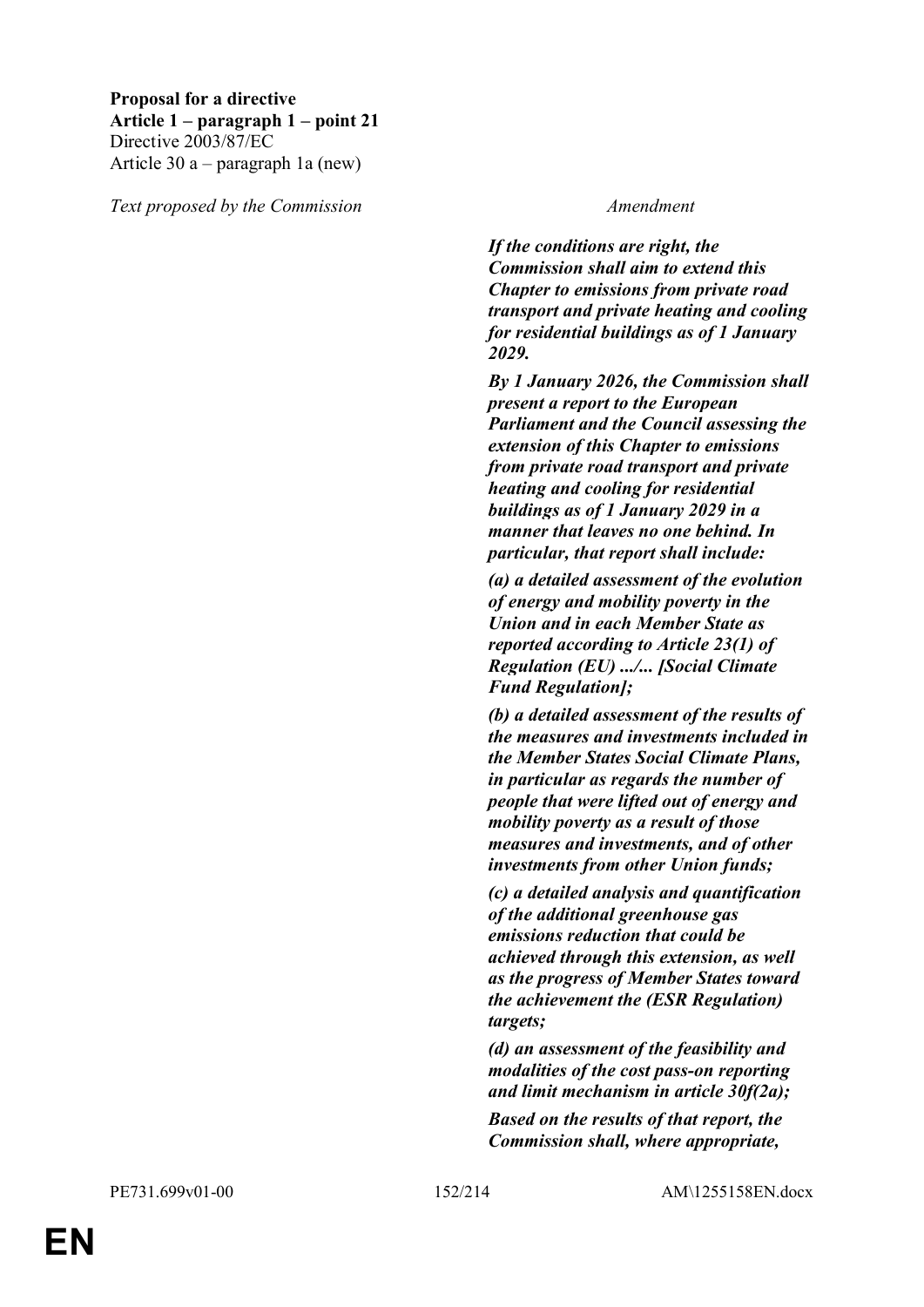*present a targeted review of this Directive and of the [Social Climate Fund Regulation] to extend this Chapter to emissions from private road transport and private heating and cooling for residential buildings as of 1 January 2029.*

Or. en

### **Emergency break**

**Proposal for a directive Article 1 – paragraph 1 – point 21** Directive 2003/87/EC Article 30 a a (new)

*Text proposed by the Commission Amendment*

### *Article 30a a (new)*

*1. Where, in the six consecutive months preceding the year of start of auctioning for fuels which are used for combustion in private road transport and private heating or cooling of residential buildings in accordance with Article 30, second paragraph, the average price of the fuels for consumption in the sectors covered by this Chapter is more than the average price of March 2022 the deadline for surrendering allowances in respect of fuels which are used for combustion in private road transport and private heating or cooling of residential buildings, referred to in Article 30d(1), shall be extended until the price goes below this threshold. By derogation from paragraph 1, in the event that the Fund established by the* 

*[Social Climate Fund Regulation] has not commenced operating, or has operated for less than three years, the auctioning of allowances covered by this Chapter shall be delayed until that Fund has been operational for at least 3 years. 2. If applicable, the Commission shall publish that the condition in paragraph 1 is met before the start of the auctions under this Chapter.*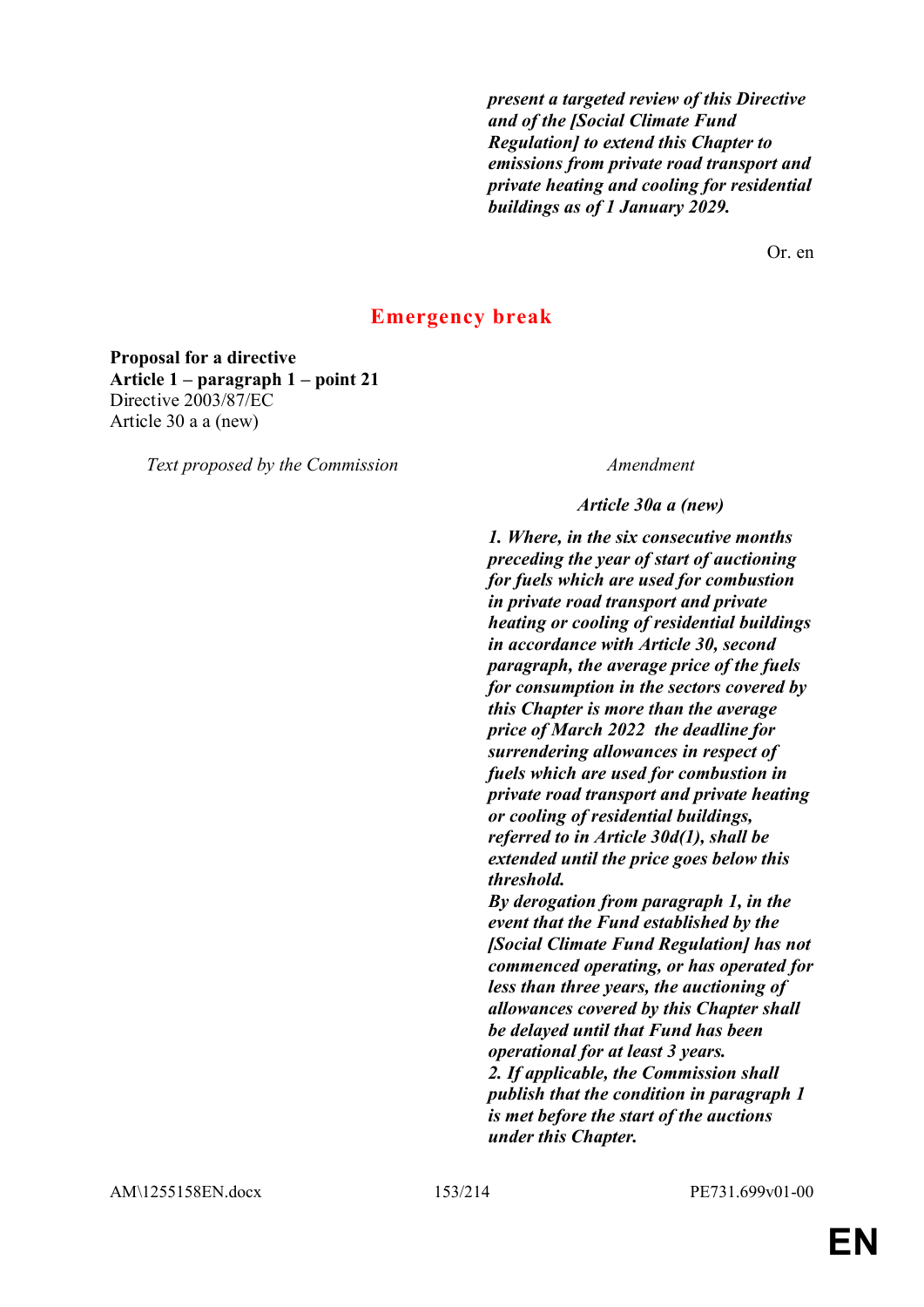# **Commercial 2025**

**Proposal for a directive Article 1 – paragraph 1 – point 21** Directive 2003/87/EC Article 30 d – paragraph 1

*Text proposed by the Commission Amendment*

1. From *2026*, allowances covered by this Chapter shall be auctioned, unless they are placed in the Market Stability Reserve established by Decision (EU) 2015/1814. The allowances covered by this Chapter shall be auctioned separately from the allowances covered by Chapters II, IIa and III.

1. From *2025*, allowances covered by this Chapter shall be auctioned, unless they are placed in the Market Stability Reserve established by Decision (EU) 2015/1814. The allowances covered by this Chapter shall be auctioned separately from the allowances covered by Chapters II, IIa and III.

Or. en

# **Extension to other fuels**

**Proposal for a directive Article 1 – paragraph 1 – point 21** Directive 2003/87/EC Chapter IVa – title

*Text proposed by the Commission Amendment*

EMISSIONS TRADING SYSTEM FOR BUILDINGS *AND* ROAD TRANSPORT

EMISSIONS TRADING SYSTEM FOR BUILDINGS*,* ROAD TRANSPORT *AND OTHER FUELS*

Or. en

**Proposal for a directive Article 1 – paragraph 1 – point 21** Directive 2003/87/EC Chapter IV

*Text proposed by the Commission Amendment*

*(-1a) Throughout this Chapter, the term* 

PE731.699v01-00 154/214 AM\1255158EN.docx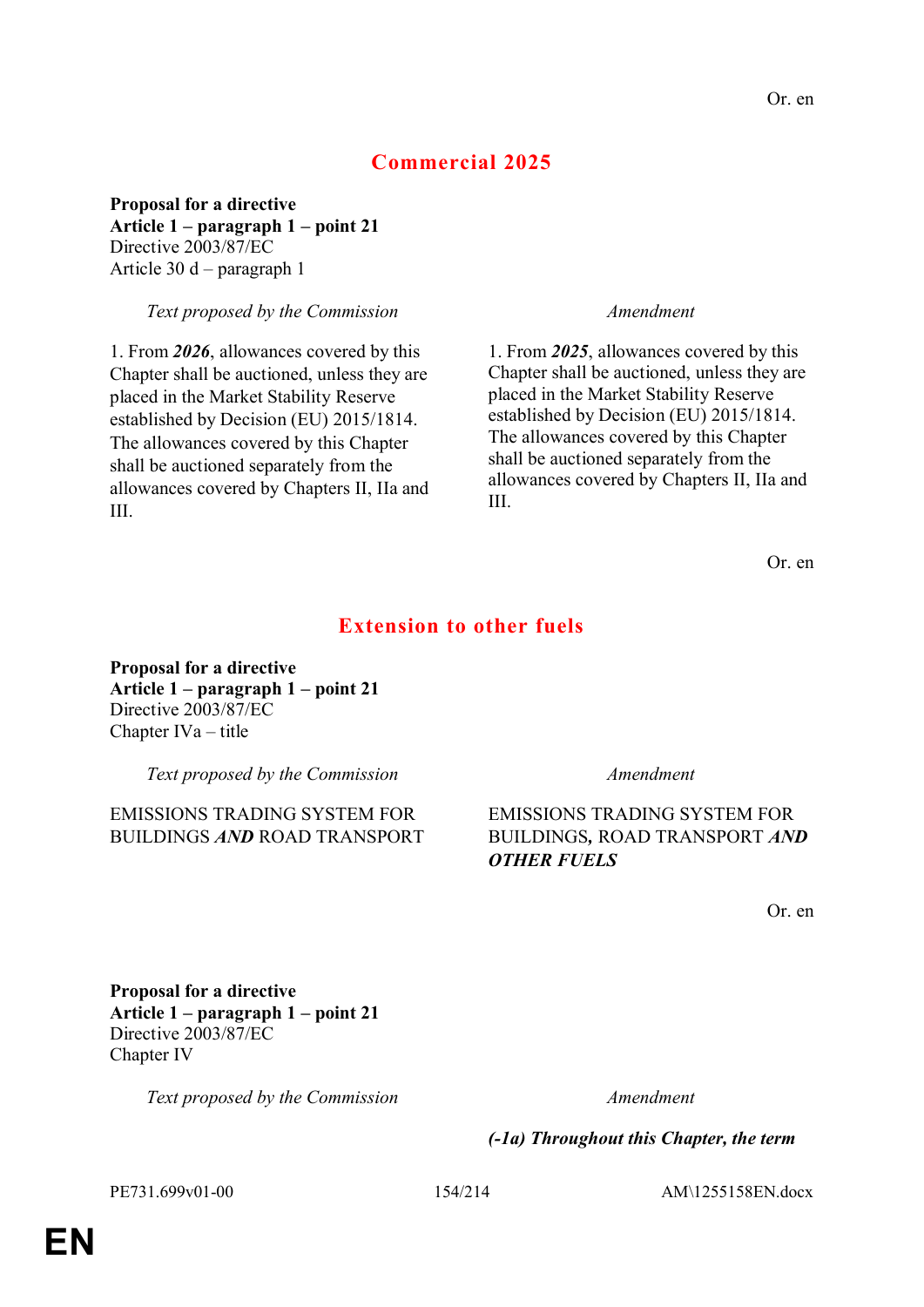*'fuel released for consumption and which is used for combustion in the buildings and road transport sectors as defined in Annex III' is replaced by 'fuel released for consumption in the sectors as defined in Annex III' and any necessary grammatical changes are made.*

*This amendment applies throughout the text. Adopting it will necessitate corresponding changes throughout.)*

Or. en

**Proposal for a directive Annex – paragraph 1 – point 2** Directive 2003/87/EC Annex III – table

*Text proposed by the Commission Amendment*

*1.* Release for consumption of fuels which are used for combustion *in the sectors of buildings and road transport*.

This activity shall not include:

(a) the release for consumption of fuels used in the activities set out in Annex I to this Directive, except if used for combustion in the activities of transport of greenhouse gases for geological storage (activity row twenty seven);

(b) the release for consumption of fuels for which the emission factor is zero.

*2. The sectors of buildings and road transport shall correspond to the following sources of emissions, defined in 2006 IPCC Guidelines for National Greenhouse Gas Inventories, with the necessary modifications to those definitions as follows:*

*(a) Combined Heat and Power Generation (CHP) (source category code 1A1a ii) and Heat Plants (source category code 1A1a* 

Activity: Greenhouse gases

Carbon dioxide  $(CO<sub>2</sub>)$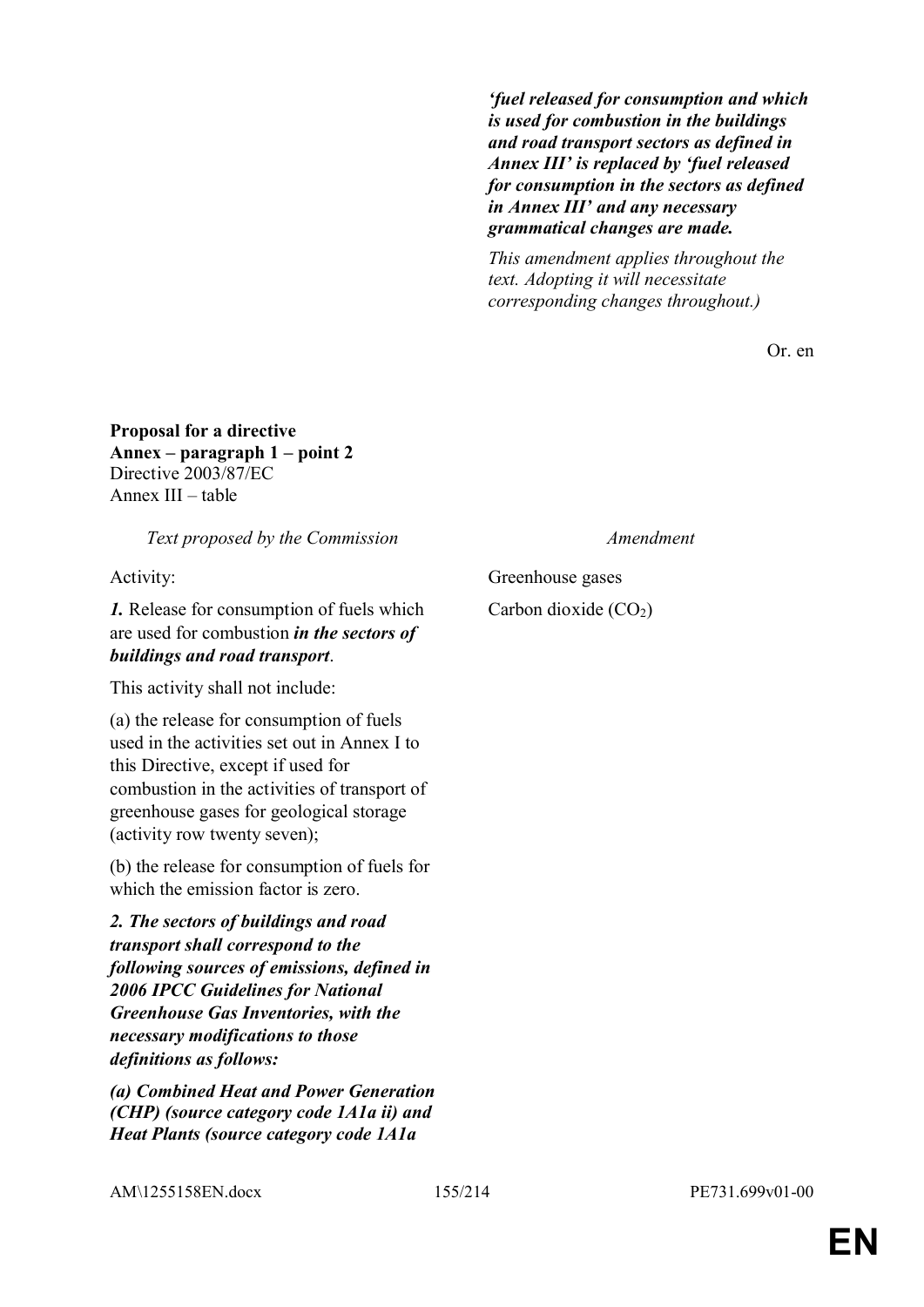*iii), insofar as they produce heat for categories under (c) and (d) of this point, either directly or through district heating networks;* 

*(b) Road Transportation (source category code 1A3b), excluding the use of agricultural vehicles on paved roads;*

*(c) Commercial / Institutional (source category code 1A4a);*

*(d) Residential (source category code 1A4b).*

### *Amendment*

| Activity:                                  | Greenhouse gases     |
|--------------------------------------------|----------------------|
| Release for consumption of fuels which are | Carbon dioxide (CO2) |
| used for combustion.                       |                      |

This activity shall not include*:*

(a) the release for consumption of fuels used in the activities set out in Annex I to this Directive, except if used for combustion in the activities of transport of greenhouse gases for geological storage (activity row twenty seven);

(b) the release for consumption of fuels for which the emission factor is zero.

*(c) the release for consumption of fuels used in agriculture.*

*(d) the release for consumption of fuels used in ships or activities under Article 2(2) in Regulation (EU) 2015/757.*

*(e) the release for consumption of fuels used in the activity "Aviation" of Annex I of this Directive*

*(f) the release for consumption of fuels used for private road transport and for residential buildings until 1 January 2029, subject to the assessment in Article 30(1a);*

Or. en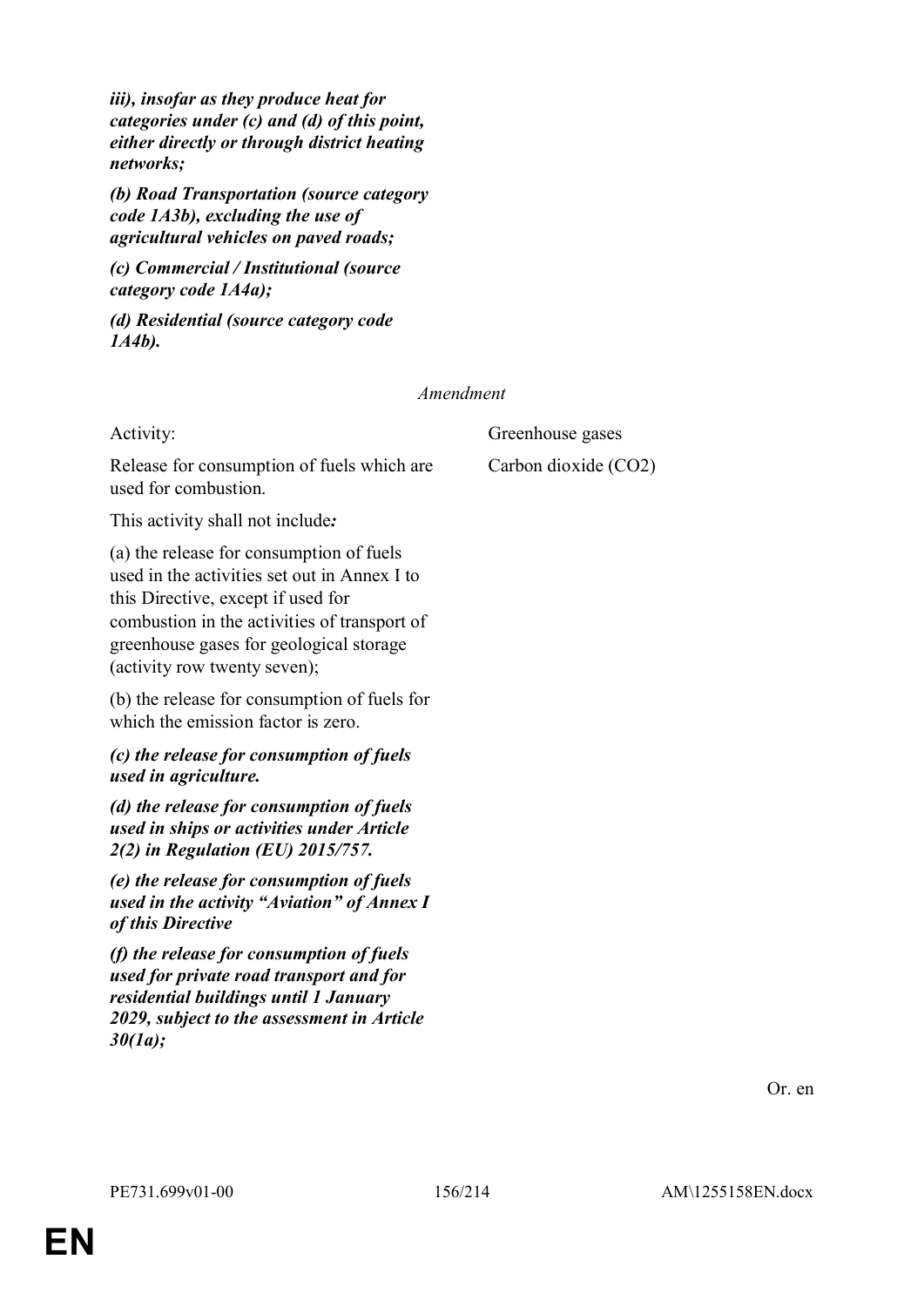# **Price cap**

**Proposal for a directive Article 1 – paragraph 1 – point 21** Directive 2003/87/EC Article 30 h – paragraph 2 a (new)

*Text proposed by the Commission Amendment*

*2a. Where, prior to 1 January 2030, every time the average price of allowances referred to in paragraph 1 exceeds a price cap of 50 EUR, the Commission shall, as a matter of urgency, adopt a decision to release 10 million allowances covered by this Chapter from the Market Stability Reserve in accordance with Article 1a(7) of Decision (EU 2015/1814.* 

*Where, prior to 1 January 2030, the average price of allowance referred to in paragraph 1 exceeds 45 EUR, the Commission and Member States shall, as a matter of urgency, take further measures to reduce carbon dioxide emissions in order to avoid reaching the price cap referred to in the first subparagraph.*

*In the event of application of paragraph 1 or 2, the application of this paragraph shall be suspended during that period.*

Or. en

**Proposal for a directive Article 1 – paragraph 1 – point 21** Directive 2003/87/EC Article 30 i – paragraph 1

*Text proposed by the Commission Amendment*

By 1 January 2028, the Commission shall report to the European Parliament and to the Council on the implementation of the provisions of this Chapter with regard to their effectiveness, administration and practical application, including on the application of the rules under Decision (EU) 2015/1814 and use of allowances of

By 1 January 2028, the Commission shall report to the European Parliament and to the Council on the implementation of the provisions of this Chapter with regard to their effectiveness, administration and practical application, including on the application of the rules under Decision (EU) 2015/1814 and use of allowances of this Chapter to meet compliance

AM\1255158EN.docx 157/214 PE731.699v01-00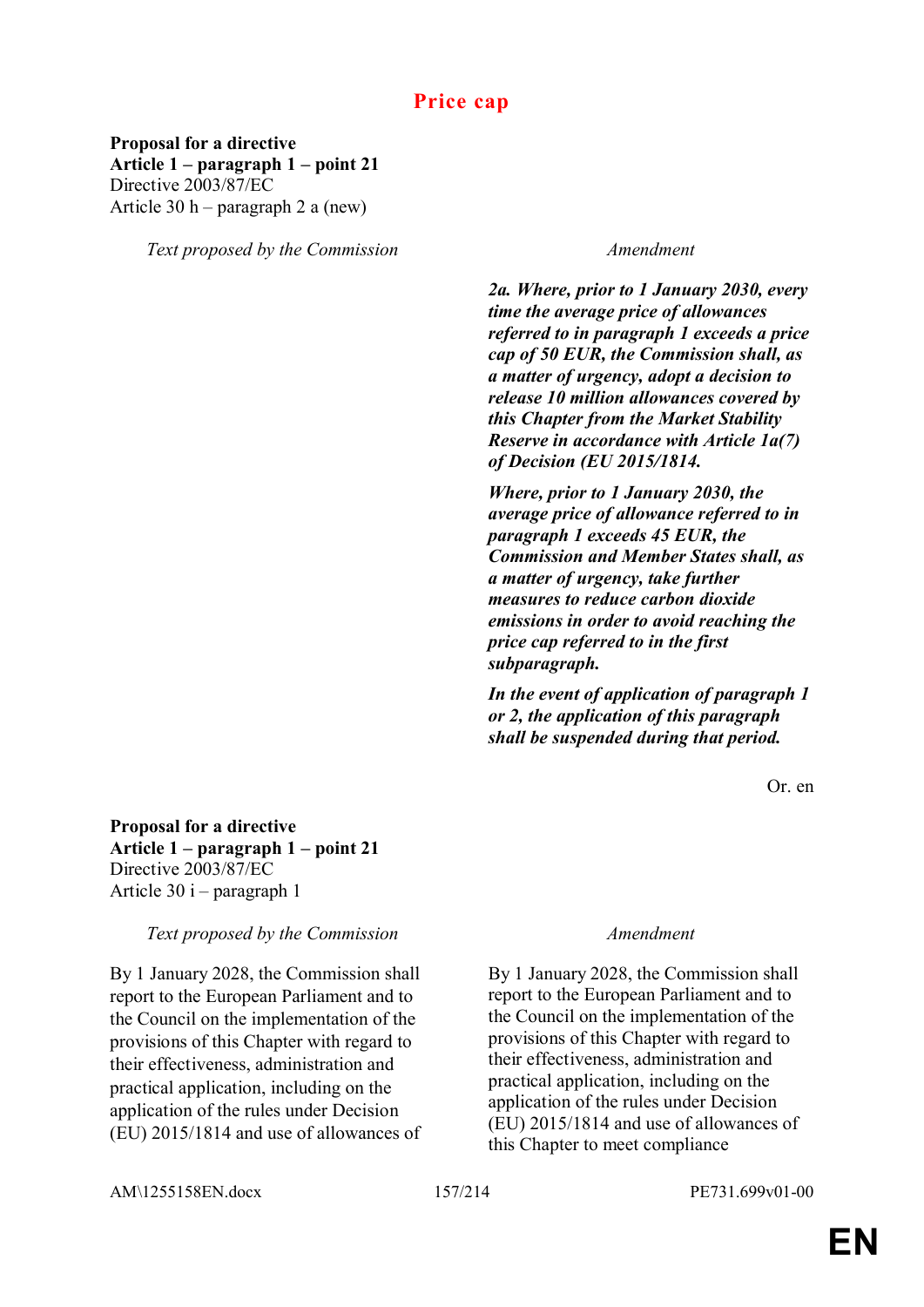this Chapter to meet compliance obligations of the compliance entities covered by Chapters II, IIa and III. Where appropriate, the Commission shall accompany this report with a proposal to the European Parliament and to the Council to amend this Chapter. By 31 October 2031 the Commission should assess the feasibility of integrating the sectors covered by Annex III in the Emissions Trading System covering the sectors listed in annex 1 of Directive 2003/87/EC.'';

obligations of the compliance entities covered by Chapters II, IIa and III. Where appropriate, the Commission shall accompany this report with a proposal to the European Parliament and to the Council to amend this Chapter.

*By 1 January 2029, the Commission shall present a report to the European Parliament and to the Council in which it assesses whether the price cap referred to in Article 30h(2a), first subparagraph, has been effective and whether it should be continued. The Commission shall, where appropriate, accompany that report with a legislative proposal to the European Parliament and to the Council to amend this Directive to adjust that price cap, in due time for it to apply from 1 January 2030.*

By 31 October 2031 the Commission should assess the feasibility of integrating the sectors covered by Annex III in the Emissions Trading System covering the sectors listed in annex 1 of Directive 2003/87/EC.

Or. en

# **Excessive Price Mechanism**

**Proposal for a directive Article 1 – paragraph 1 – point 21** Directive 2003/87/EC Article 30 h – paragraph 1

*Text proposed by the Commission Amendment*

1. Where, for more than three consecutive months, the average price of allowance in the auctions carried out in accordance with

1. Where, for more than three consecutive months, the average price of allowance in the auctions carried out in accordance with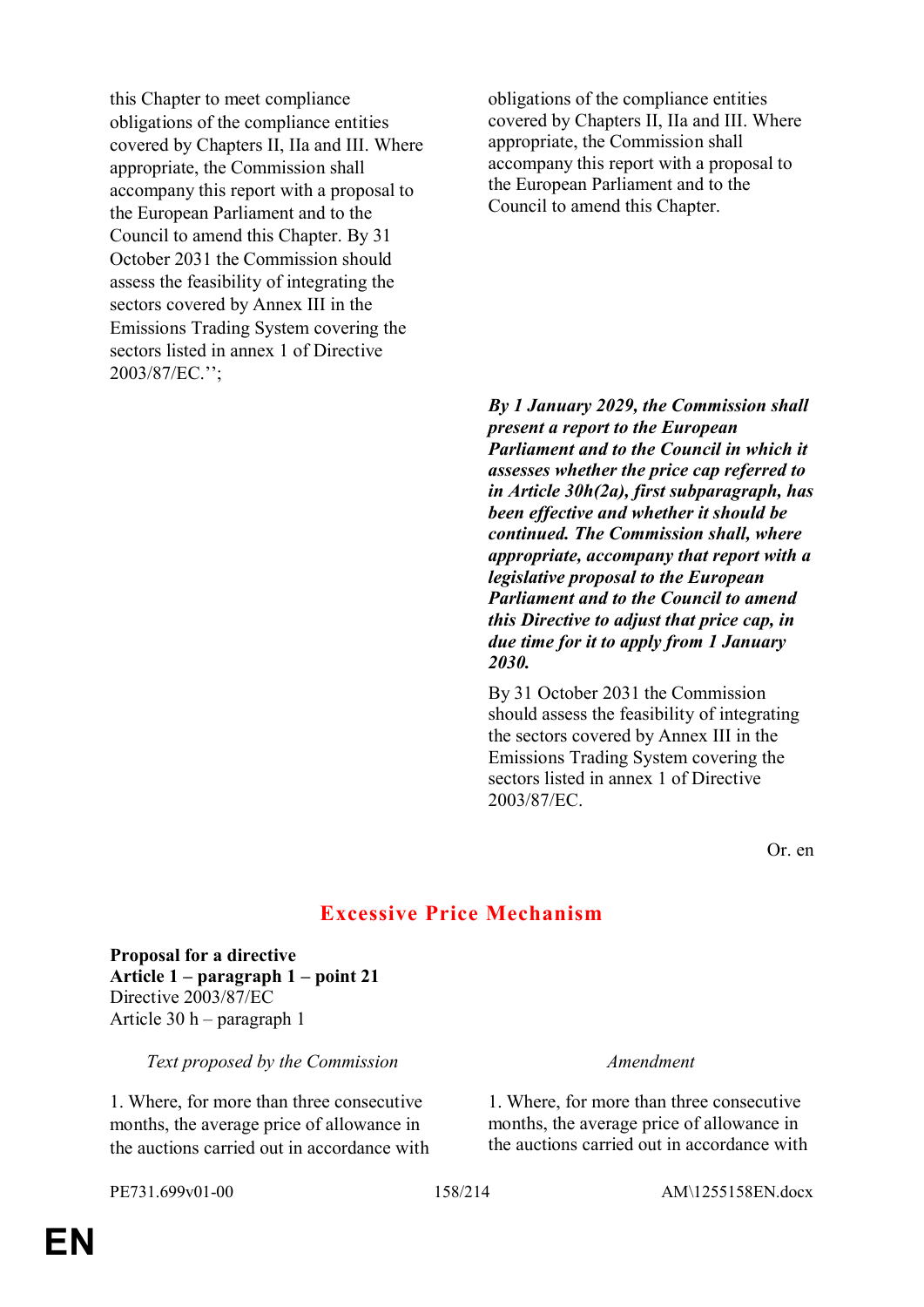the act adopted under Article 10(4) is more than twice the average price of allowance during the six preceding consecutive months in the auctions for the allowances covered by this Chapter, the Commission shall, as a matter of urgency, adopt a decision to release 50 million allowances covered by this Chapter from the Market Stability Reserve in accordance with Article 1a(7) of Decision (EU) 2015/1814.

2. Where, for more than three consecutive months, the average price of allowance in the auctions carried out in accordance with the act adopted under Article 10(4) is more than three times the average price of allowance during the six preceding consecutive months in the auctions for the allowances covered by this Chapter, the Commission shall, as a matter of urgency, adopt a decision to release 150 million allowances covered by this Chapter from the Market Stability Reserve in accordance with Article 1a(7) of Decision (EU) 2015/1814.

the act adopted under Article 10(4) is more than twice the average price of allowance during the six preceding consecutive months in the auctions for the allowances covered by this Chapter, the Commission shall, as a matter of urgency, adopt a decision to release 50 million allowances covered by this Chapter from the Market Stability Reserve in accordance with Article 1a(7) of Decision (EU) 2015/1814.

2. Where, for more than three consecutive months, the average price of allowance in the auctions carried out in accordance with the act adopted under Article 10(4) is more than three times the average price of allowance during the six preceding consecutive months in the auctions for the allowances covered by this Chapter, the Commission shall, as a matter of urgency, adopt a decision to release 150 million allowances covered by this Chapter from the Market Stability Reserve in accordance with Article 1a(7) of Decision (EU) 2015/1814.

Or. en

# **Avoiding Double Counting**

**Proposal for a directive Article 1 – paragraph 1 – point 21** Directive 2003/87/EC Article 30f – paragraph 4

### *Text proposed by the Commission Amendment*

4. Member States shall ensure that the regulated entities are able to identify and document reliably and accurately per type of fuel, the precise volumes of fuel released for consumption which are used for combustion in the buildings and road transport sectors as identified in Annex III, and the final use of the fuels released for consumption by the regulated entities. The Member States shall take appropriate measures to avoid any risk of double

4. Member States shall ensure that the regulated entities are able to identify and document reliably and accurately per type of fuel, the precise volumes of fuel released for consumption pursuant to Annex III, and the final use of the fuels released for consumption by the regulated entities. The Member States shall take appropriate measures to avoid any risk of double counting of emissions covered under this Chapter and the emissions under

AM\1255158EN.docx 159/214 PE731.699v01-00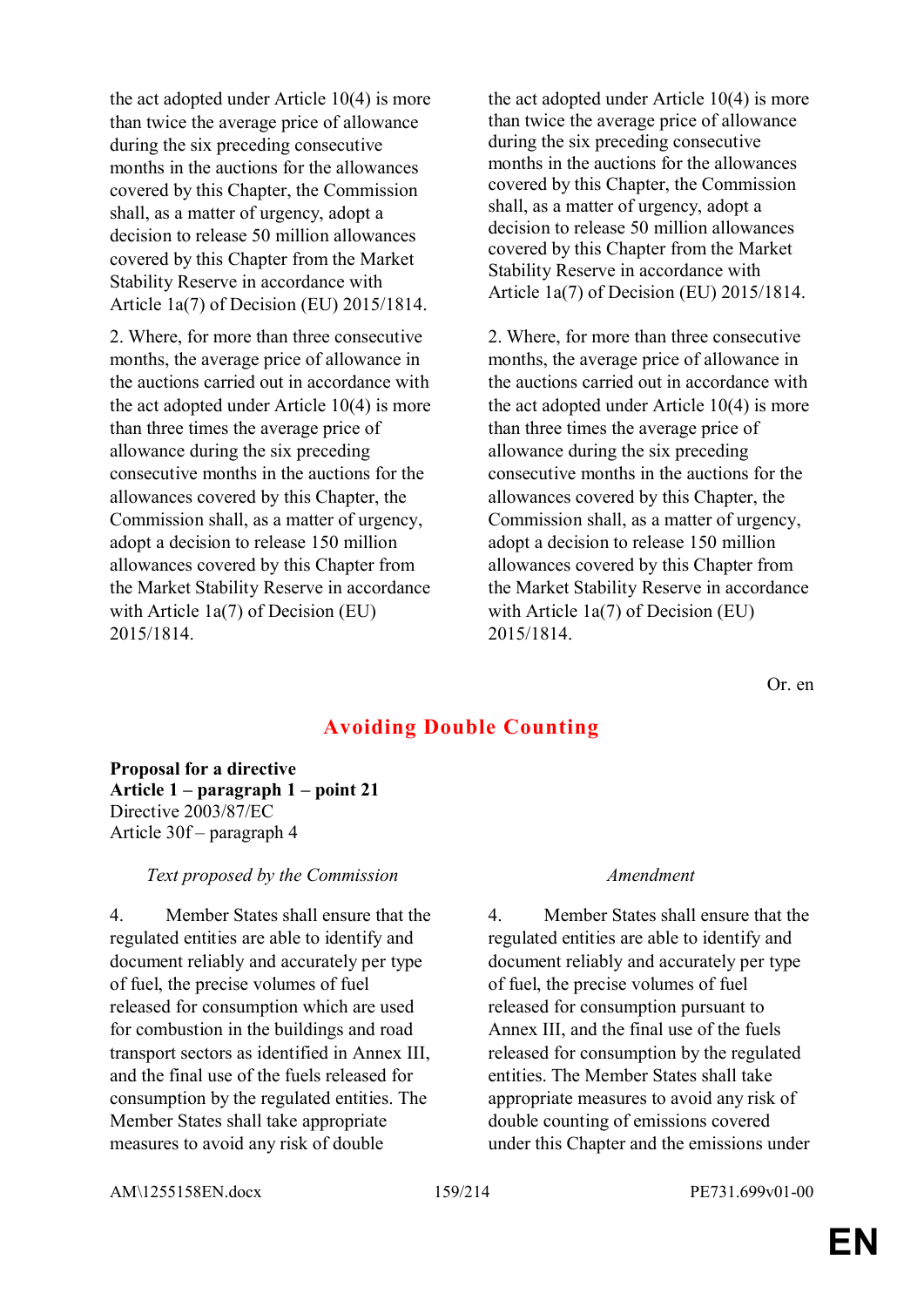counting of emissions covered under this Chapter and the emissions under Chapters II, IIa and III. Detailed rules for avoiding double counting shall be adopted in accordance with Article 14(1)*.*

Chapters II, IIa and III. Detailed *and harmonised* rules for avoiding double counting shall be adopted in accordance with Article 14(1).

Or. en

**Proposal for a directive Article 1 – paragraph 1 – point 21** Directive 2003/87/EC Article 30f – paragraph 4 a (new)

*Text proposed by the Commission Amendment*

*4a. The Commission is empowered to adopt delegated acts in accordance with Article 23 to supplement this Directive by setting out the Union-wide and fully harmonised rules regarding compensation of costs arising from double accounting for operators of installations pursuant to Article 3e that are incurred from costs passed on in fuel prices concerning emissions from the combustion of fuels and provided that those emissions are reported by the operator pursuant to Article 14 as well as the regulated entity pursuant to this Article and that the double counting is not avoided pursuant to paragraph 4 of this Article. The calculation of the compensation amount shall be based on the average price of allowances auctioned pursuant to Article 30d(4) in the reporting year concerned pursuant to this Article. The revenues generated from the auctioning of allowances covered by this Chapter shall, to the extent necessary and up to a level corresponding to the double counting in the reporting year pursuant to this Article, be used for the compensation amount;*

Or. en

**Proposal for a directive Article 1 – paragraph 1 – point 21**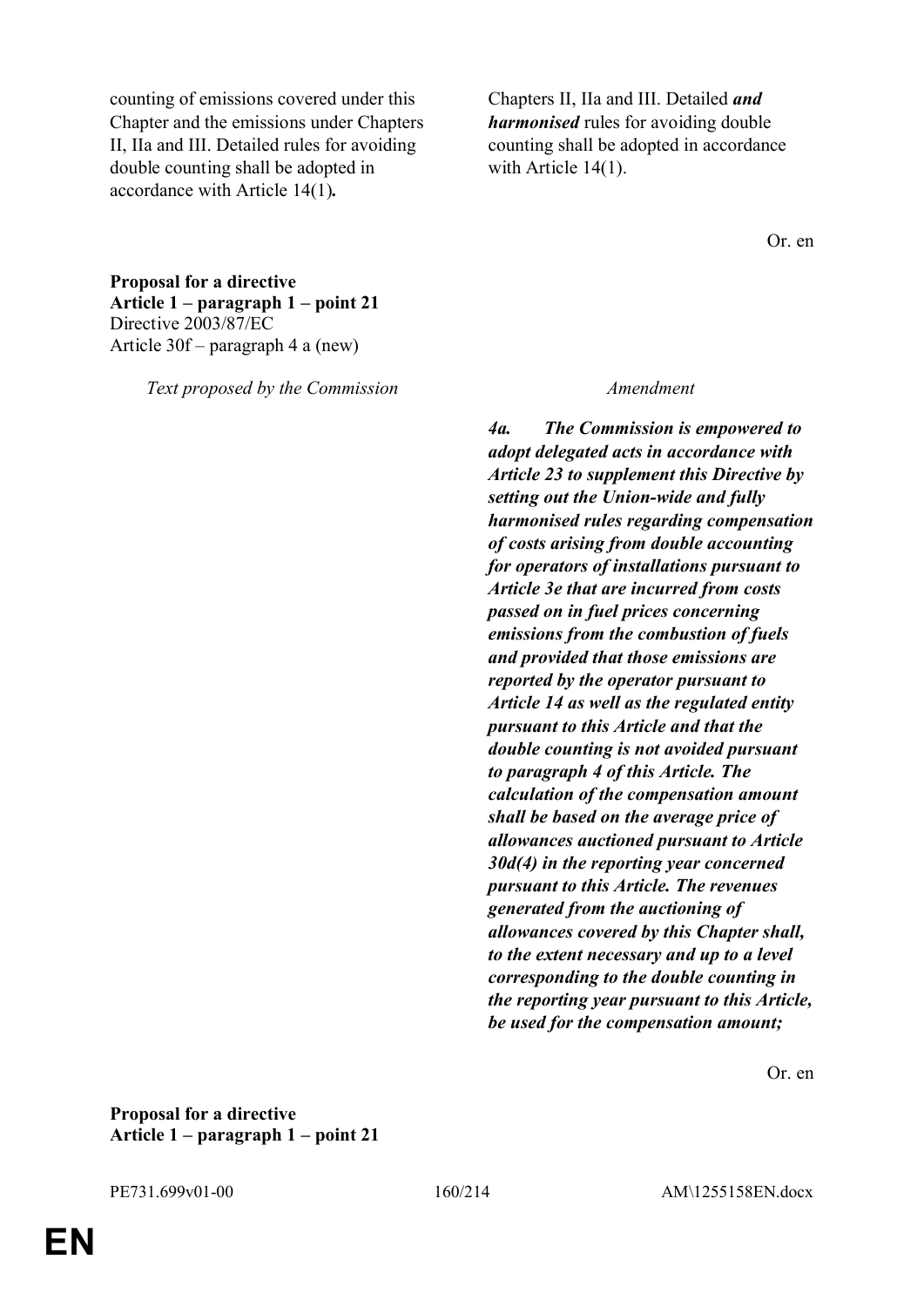*Text proposed by the Commission Amendment*

*2a. The Commission is empowered to adopt delegated acts in accordance with Article 23 to supplement this Directive by setting out an additional amount of allowances to be issued for each year from 2025 onwards to compensate for allowances surrendered in cases where there was double counting of emissions notwithstanding rules to avoid such double counting as referred to in Article 30f(4). The additional amount of allowances set by the Commission shall correspond to the total amount of greenhouse gas emissions compensated for in the relevant reporting year pursuant to the delegated acts referred to in Article 30f(4a), point (a).*

Or. en

## **Cost pass-on limitation**

**Proposal for a directive Article 1 – paragraph 1 – point 21** Directive 2003/87/EC Article 30f – paragraph 2 a (new)

*Text proposed by the Commission Amendment*

*2a. Subject to the assessment in Article 30a(1a)(d), from [one year before the date of application of this Chapter in respect of fuels which are used for combustion in private road transport and private heating or cooling of residential buildings] and every month thereafter, regulated entities shall report to the Commission a breakdown of the costs going into the retail price of the fuels released for consumption pursuant to Annex III, including in particular the share of national taxes and fees and costs related to the surrender of allowances in the retail price, as well as the percentage of the costs related to the surrender of*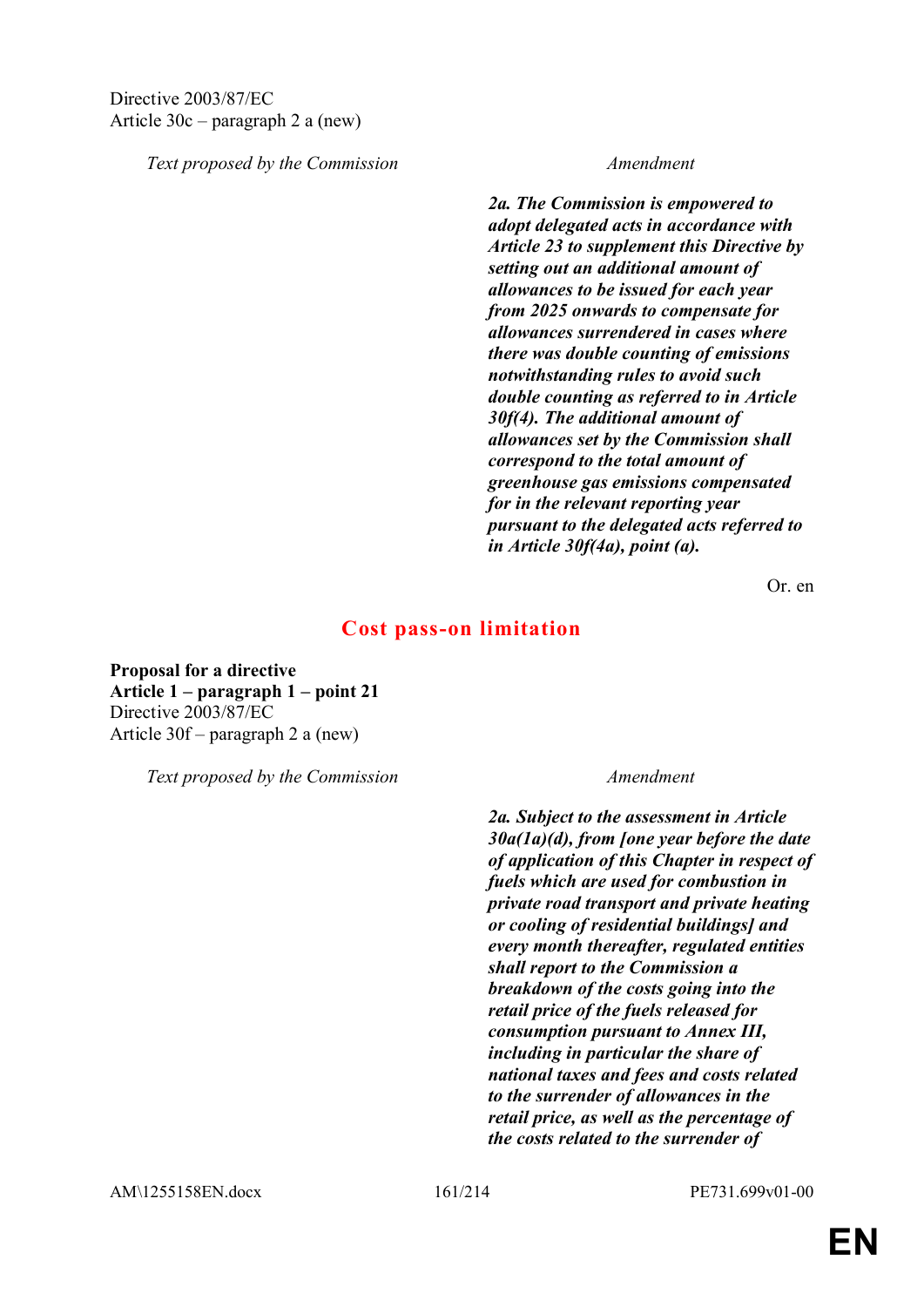*allowances which is passed on to the end consumer. Where this percentage changes by more than 5 % points compared to the last reporting period, an explanation shall be provided.*

*By ... [the date of entry into force of this Chapter], the Commission shall adopt an implementing act setting out the reporting categories and format to be used for reporting in accordance with the first subparagraph. Those implementing acts shall be adopted in accordance with the examination procedure referred to in Article 22a(2).*

*2b. From [the date of application of this Chapter in respect of fuels which are used for combustion in private road transport and private heating or cooling of residential buildings] or, if a Member State in accordance with Article 30a, third paragraph, has decided that the derogation referred to in the second paragraph of that Article does not apply, from xx, Regulated entities shall not pass on more than 50% of the costs related to the surrender of allowances for fuels released for consumption pursuant to Annex III to the final consumer.*

*2c. Where the Commission finds that a regulated entity has passed on a share of costs higher than 50 %, that entity shall pay a penalty into the Social Climate Fund established by Regulation (EU) 20…/nn [Social Climate Fund Regulation] in accordance with Article 16. The penalty amount shall be calculated on the basis of the quantity of allowances equivalent to the excess pass through in accordance with this paragraph, multiplied by the highest recorded primary or secondary market settlement price for allowances under this Chapter in the preceding year. Each year by 28 February, the Commission shall communicate the excess pass through penalty price. The revenues generated from penalties referred to in paragraph 2b shall be allocated to the Social Climate*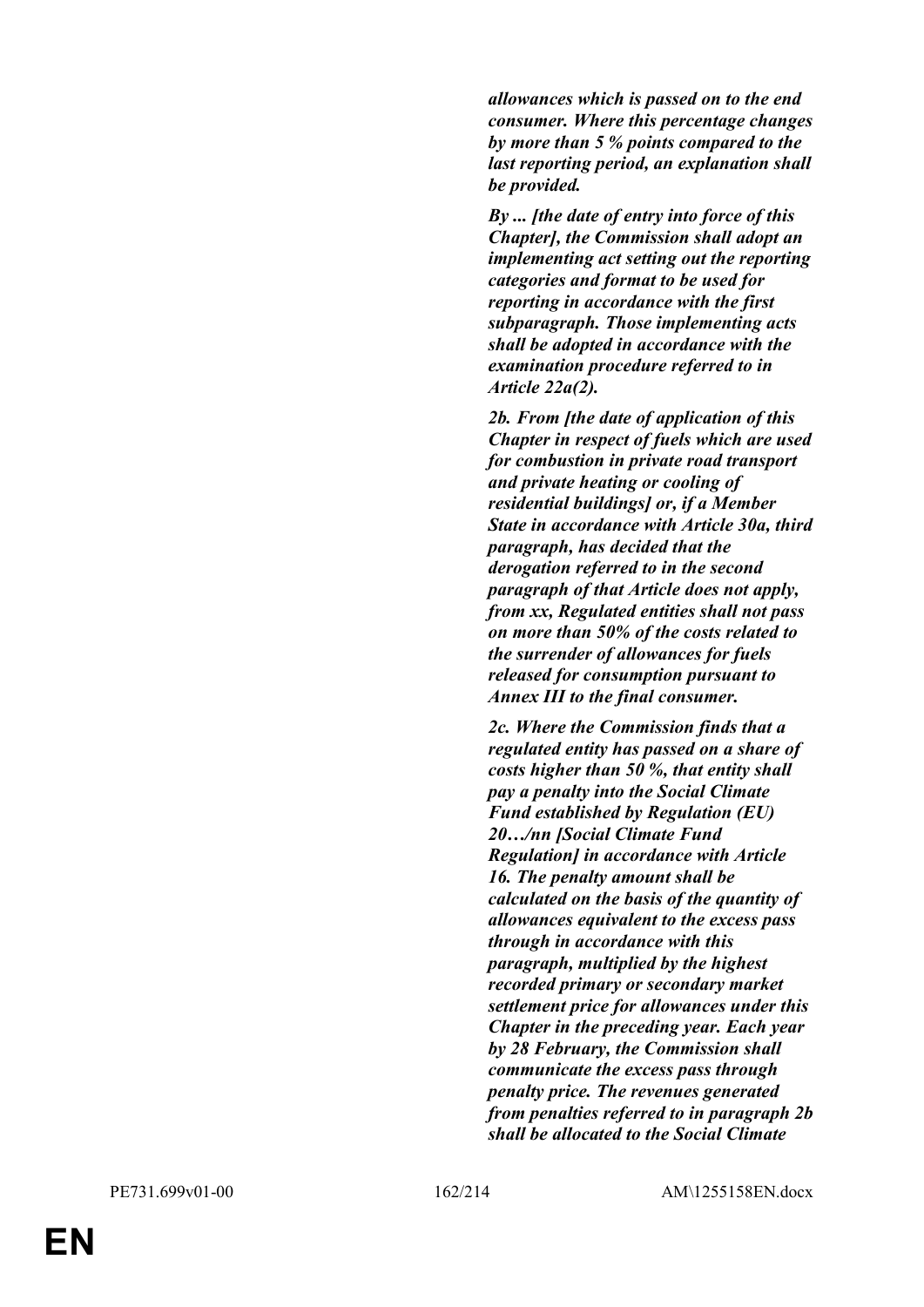*Fund referred to in Regulation (EU) 20…/nn [Social Climate Fund Regulation].*

Or. en

### **Private opt-in**

**Proposal for a directive Article 1 – paragraph 1 – point 21** Directive 2003/87/EC Article 30d– paragraph 1 b (new)

*Text proposed by the Commission Amendment*

*A Member State may decide that the derogation in respect of fuels which are used for combustion in private road transport and private heating or cooling of residential buildings referred to in the first paragraph shall not apply within its territory, provided that it has sufficient programmes in place to support low income households and to address energy and mobility poverty and subject to approval by the Commission. The Member State concerned shall inform the Commission if it intends to take such a decision. The Commission shall assess whether the Member State has sufficient programmes in place for those purposes and inform the Member State of its decision.*

Or. en

# **150 million (3.4% of total ETS 2) ETS 2 Allowances auctioned for Social Climate Fund (instead of IF)**

**Proposal for a directive Article 1 – paragraph 1 – point 21** Directive 2003/87/EC Article 30d– paragraph 3

*Text proposed by the Commission Amendment*

3. 150 million allowances issued 3. 150 million allowances issued under this Chapter shall be auctioned and

AM\1255158EN.docx 163/214 PE731.699v01-00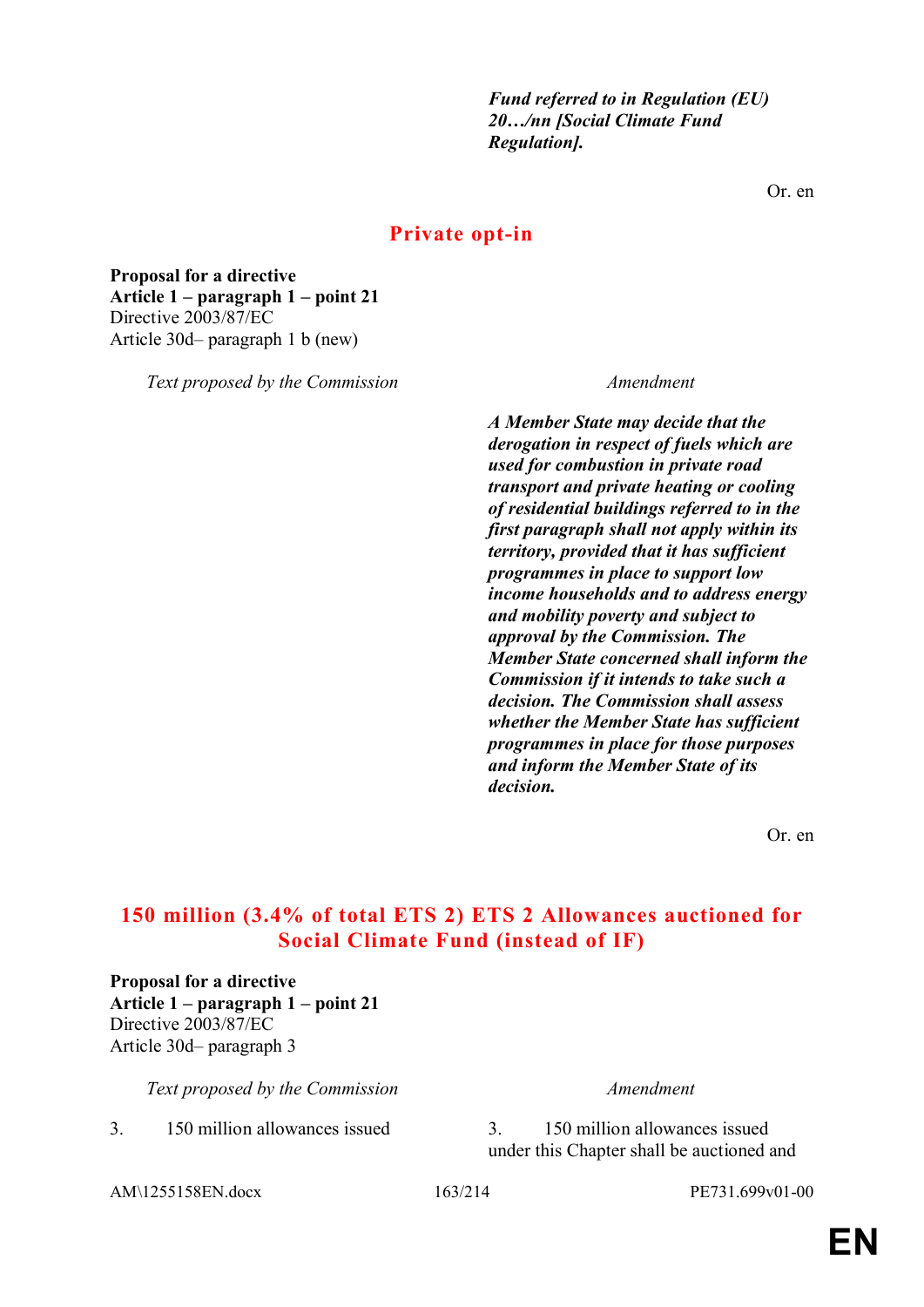under this Chapter shall be auctioned and all revenues from these auctions made available for the *Innovation* Fund established under *Article 10a(8). Article 10a(8) shall apply to the allowances referred to in this paragraph.*

all revenues from these auctions made available for the *Social Climate* Fund established under *Regulation (EU) 20../nn [Social Climate Fund Regulation as external assigned revenue in accordance with Article 21(5) of Regulation (EU, Euratom) 2018/1046 of the European Parliament and of the Council, and shall be used in accordance with the rules applicable to the Social Climate Fund.*

Or. en

### **Proposal for a directive Article 1 – paragraph 1 – point 21** Directive 2003/87/EC Article 30 d – paragraph 3 a (new)

*Text proposed by the Commission Amendment*

*3 a. In order to ensure that the available appropriations for the Social Climate Fund in the EU budget can evolve in close alignment with the carbon price and thus the burden for vulnerable households and traffic users, a Carbon Price Fluctuation Adjustment Mechanism will enable annual reinforcements. The detailed provisions are to be provided for in the Multiannual Financial Framework Regulation, which, in accordance with Article 312 TFEU, will ensure that the relevant expenditure ceilings are adjusted automatically each year in function of the rate of change of the carbon price under the ETS for Buildings and Road Transport. The budgetary impact of the annual adjustment will be budgeted.*

Or. en

**Proposal for a directive Article 1 – paragraph 1 – point 21** Directive 2003/87/EC Article 30 d – paragraph 4

*Text proposed by the Commission Amendment*

4. The total quantity of allowances 4. The total quantity of allowances covered by this Chapter after deducting the

PE731.699v01-00 164/214 AM\1255158EN.docx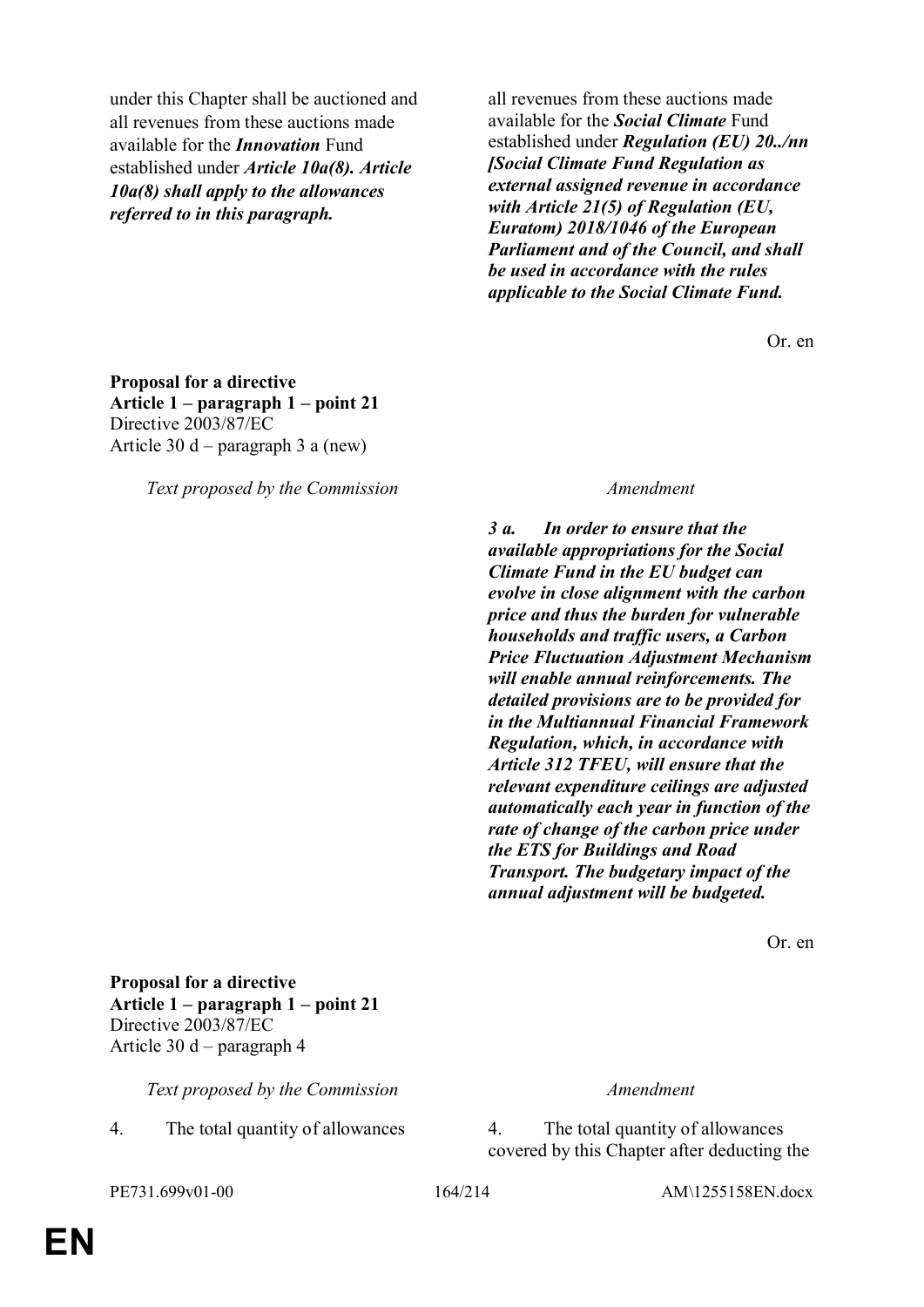covered by this Chapter after deducting the quantities set out in paragraph 3, shall be auctioned by the Member States and distributed amongst them in shares that are identical to the share of reference emissions under Article 4(2) of Regulation (EU) 2018/842 for the sectors covered by this Chapter for the average of the period from 2016 to 2018, of the Member State concerned.

quantities set out in paragraphs 3, shall be auctioned by the Member States and distributed amongst them in shares that are identical to the share of reference emissions under Article 4(2) of Regulation (EU) 2018/842 for the sectors covered by this Chapter for the average of the period from 2016 to 2018, of the Member State concerned.

Or. en

# **Entire amount of ETS 2 national resources allocated to Social Climate Fund and ring-fenced for social climate measures**

### **Proposal for a directive**

**Article 1 – paragraph 1 – point 21** Directive 2003/87/EC Article 30 d – paragraph 5 –subparagraph 1 – introductory part

### *Text proposed by the Commission Amendment*

5. Member States shall determine the use of revenues generated from the auctioning of allowances referred to in paragraph 4, except for the revenues established as own resources in accordance with Article 311(3) TFEU and entered in the Union budget. Member States shall use their revenues for *one or more of the activities referred to in Article 10(3) or* for one or more of the following:

5. Member States shall determine the use of revenues generated from the auctioning of allowances referred to in paragraph 4, except for the revenues established as own resources in accordance with Article 311(3) TFEU and entered in the Union budget *as general income*. Member States shall use their revenues *first* for *the national co-financing of their Social Climate Plans and, for any remaining revenue,* for *social climate measures and investments in accordance with Article 6 of Regulation (EU) 20../nn [Social Climate Fund Regulation]*:

Or. en

### **Proposal for a directive Article 1 – paragraph 1 – point 21** Directive 2003/87/EC Article 30 d – paragraph 5 –subparagraph 1 – point a

*Text proposed by the Commission Amendment*

(a) measures intended to contribute to the *decarbonisation* of heating and cooling

(a) measures intended to contribute to the *climate neutrality* of heating and

AM\1255158EN.docx 165/214 PE731.699v01-00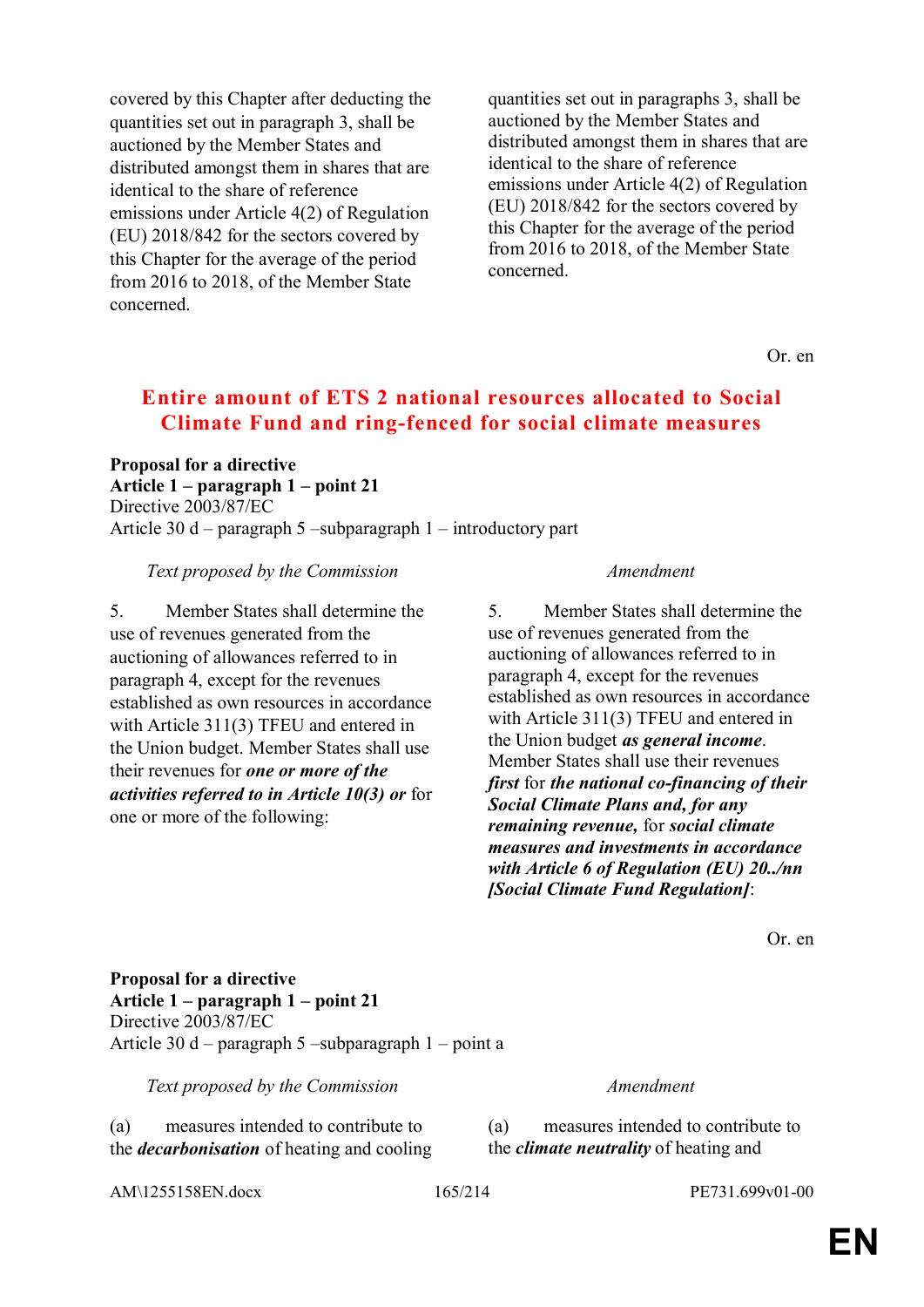of buildings or to the reduction of the energy needs of buildings*, including the integration of renewable energies and related measures according to Articles 7(11), 12 and 20 of Directive 2012/27/EU [references to be updated with the revised Directive], as well as measures to provide financial support for low-income households in worst-performing buildings*;

cooling of buildings or to the reduction of the energy needs of buildings *in accordance with Article 6 of Regulation (EU) 20../nn [Social Climate Fund Regulation]*;

Or. en

### **Proposal for a directive Article 1 – paragraph 1 – point 21**

Directive 2003/87/EC Article 30 d – paragraph 5 –subparagraph 1 – point b

### *Text proposed by the Commission Amendment*

(b) measures intended to accelerate the uptake of zero-emission vehicles or to provide financial support for the deployment of fully interoperable refuelling and recharging infrastructure for zero-emission vehicles or measures to encourage a shift to public forms of transport and improve multimodality, *or to provide financial support in order to address social aspects concerning low and middle-income transport users.*

(b) measures intended to accelerate the uptake of zero-emission vehicles or to provide financial support for the deployment of fully interoperable refuelling and recharging infrastructure for zero-emission vehicles or measures to encourage a shift to public forms of transport and improve multimodality *in accordance with Article 6 of Regulation (EU) 20../nn [Social Climate Fund Regulation]*.

Or. en

### **Proposal for a regulation Recital 52**

*Text proposed by the Commission Amendment*

(52) The introduction of the carbon price in road transport and buildings should be accompanied by effective social compensation, especially in view of the already existing levels of energy poverty. About 34 million Europeans reported an inability to keep their homes adequately warm in 2018, and 6,9 % of the Union population have said that they cannot

(52) The introduction of the carbon price in road transport and buildings should be accompanied by effective social compensation, especially in view of the already existing levels of energy poverty. About 34 million Europeans reported an inability to keep their homes adequately warm in 2018, and 6,9 % of the Union population have said that they cannot

PE731.699v01-00 166/214 AM\1255158EN.docx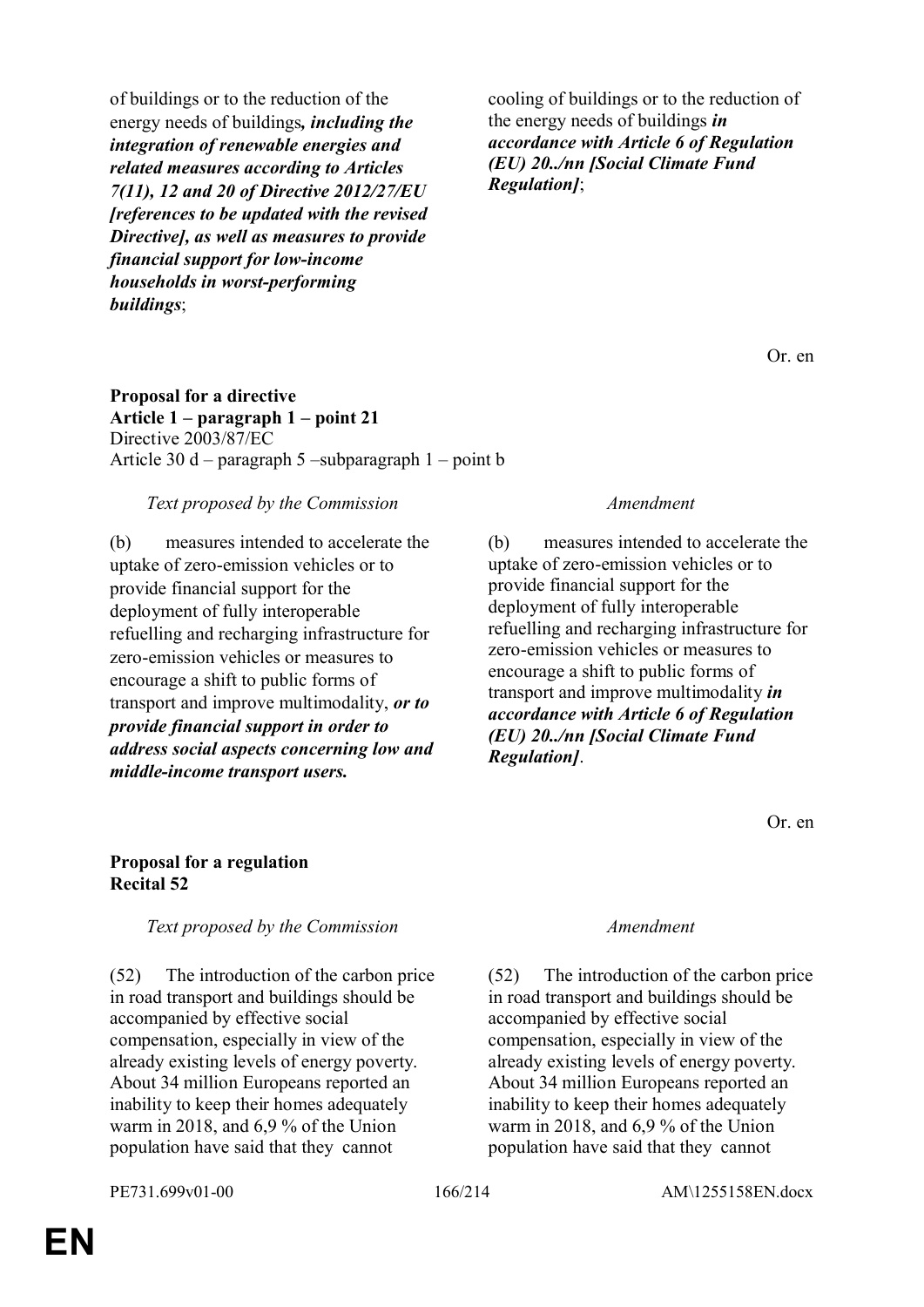afford to heat their home sufficiently in a 2019 EU-wide survey<sup>2</sup>. To achieve an effective social and distributional compensation, Member States should be required to spend the auction revenues on the climate and energy-related purposes already specified for the existing emissions trading, but also for measures added specifically to address related concerns for the new sectors of road transport and buildings, including related policy measures under Directive 2012/27/EU of the European Parliament and of the Council<sup>3</sup>. Auction revenues should be used to address social aspects of the emission trading for the new sectors with a specific emphasis in vulnerable households, microenterprises and transport users. In this spirit, a new Social Climate Fund will provide dedicated funding to Member States to support the European citizens most affected or at risk of energy or mobility poverty. This Fund will promote fairness and solidarity between and within Member States while mitigating the risk of energy and mobility poverty during the transition. It will build on and complement existing solidarity mechanisms. The resources of the new Fund will in principle correspond to 25 % of the expected revenues from new emission trading in the period 2026-2032, and will be implemented on the basis of the Social Climate Plans that Member States should put forward under Regulation (EU) 20…/nn of the European Parliament and the Council<sup>4</sup>. In addition, each Member State should use their auction revenues *inter alia* to finance a part of the costs of their Social Climate Plans.

afford to heat their home sufficiently in a 2019 EU-wide survey<sup>5</sup>. To achieve an effective social and distributional compensation, Member States should be required to spend the auction revenues on the climate and energy-related purposes already specified for the existing emissions trading, but also for measures added specifically to address related concerns for the new sectors of road transport and buildings, including related policy measures under Directive 2012/27/EU of the European Parliament and of the Council<sup>6</sup>. Auction revenues should be used to address social aspects of the emission trading for the new sectors with a specific emphasis in vulnerable households, microenterprises and transport users. In this spirit, a new Social Climate Fund will provide dedicated funding to Member States to support the European citizens most affected or at risk of energy or mobility poverty. *This Fund should be an integral part of the EU budget in order to preserve the unity of the budget and the coherence with EU policies and to ensure an effective control by the budgetary authority, composed of the Parliament and the Council.* This Fund will promote fairness and solidarity between and within Member States while mitigating the risk of energy and mobility poverty during the transition. It will build on and complement existing solidarity mechanisms. The resources of the new Fund will in principle correspond to 25 % of the expected revenues from new emission trading in the period 2026-2032, and will be implemented on the basis of the Social Climate Plans that Member States should put forward under Regulation (EU)

 $\overline{2}$  $\frac{2}{3}$  Data from 2018. Eurostat, SILC [ilc\_mdes01].

Directive 2012/27/EU of the European Parliament and of the Council of 25 October 2012 on energy efficiency, amending Directives 2009/125/EC and 2010/30/EU and repealing Directives 2004/8/EC and 2006/32/EC (OJ L 315, 14.11.2012, p. 1–56).

<sup>4</sup> [Add ref to the Regulation establishing the Social Climate Fund].

 $\frac{5}{6}$  Data from 2018. Eurostat, SILC [ilc\_mdes01].

<sup>6</sup> Directive 2012/27/EU of the European Parliament and of the Council of 25 October 2012 on energy efficiency, amending Directives 2009/125/EC and 2010/30/EU and repealing Directives 2004/8/EC and 2006/32/EC (OJ L 315, 14.11.2012, p. 1–56).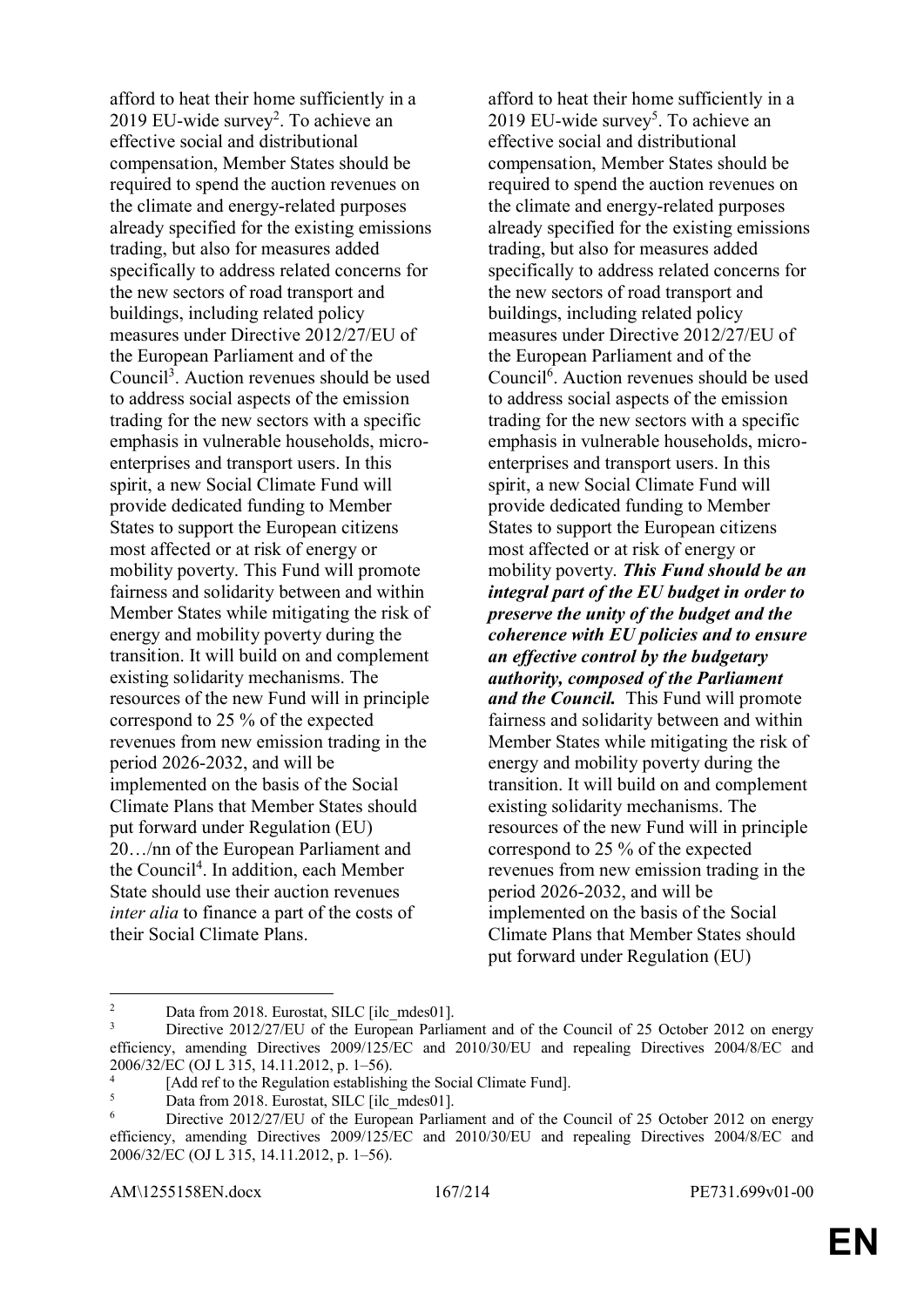20…/nn of the European Parliament and the Council<sup>7</sup>. The programmed baseline *allocation in the EU budget should be increased annually by a supplementary reinforcement in the event of an increase of carbon price to a level higher than the initial assumption, as it would raise the burden on the vulnerable households and traffic users. To ensure that the impact of carbon price increases on the most vulnerable is adequately and fairly mitigated, such annual reinforcements should be accommodated within the MFF by means of an automatic 'carbon price fluctuation adjustment' of the ceiling of Heading 3 and the payment ceiling, the mechanism for which is to be provided for in the MFF regulation according to Article 312 TFEU.* In addition, each Member State should use their auction revenues *inter alia* to finance a part of the costs of their Social Climate Plans.

Or. en

 $\overline{a}$ 7

<sup>[</sup>Add ref to the Regulation establishing the Social Climate Fund].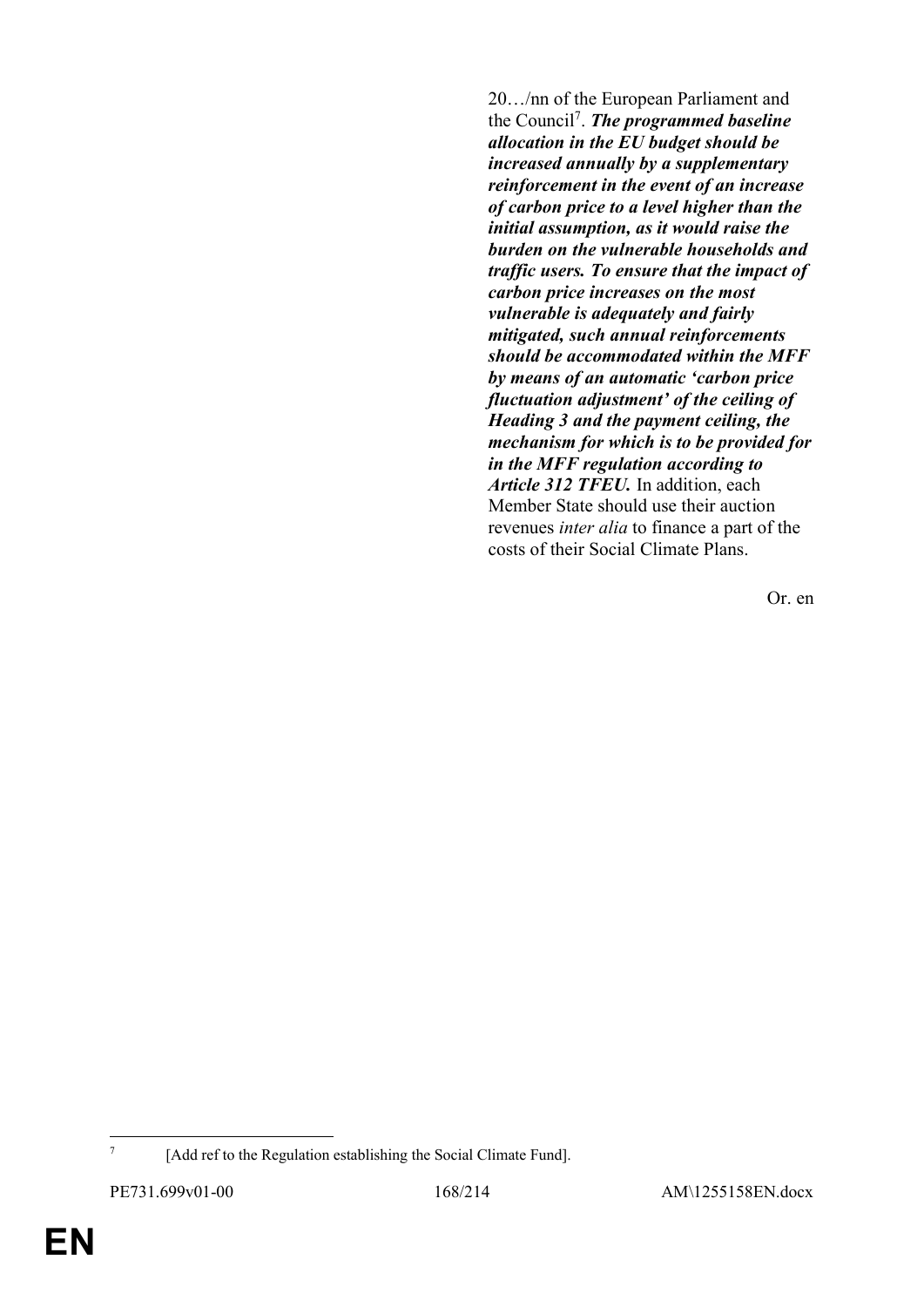# CA 19 Part 2: alignment (articles) with core provisions in part 1

**Proposal for a directive Article 1 – paragraph 1 – point 21** Directive 2003/87/EC Article 30a

### *Text proposed by the Commission Amendment*

The provisions of this Chapter shall apply to emissions, greenhouse gas emission permits, issue and surrender of allowances, monitoring, reporting and verification in respect of the activity referred to in Annex III. This Chapter shall not apply to any emissions covered by Chapters II, IIa and III.

The provisions of this Chapter shall apply to emissions, greenhouse gas emission permits, issue and surrender of allowances, monitoring, reporting and verification in respect of the activity referred to in Annex III. This Chapter shall not apply to any emissions covered by Chapters II, IIa and III.

Or. en

**Proposal for a directive Article 1 – paragraph 1 – point 21** Directive 2003/87/EC Article 30b – paragraph 1

### *Text proposed by the Commission Amendment*

1. Member States shall ensure that, from 1 January *2025*, no regulated entity carries out the activity referred to in Annex III unless that regulated entity holds a permit issued by a competent authority in accordance with paragraphs 2 and 3.

1. Member States shall ensure that, from 1 January *2024*, no regulated entity carries out the activity referred to in Annex III unless that regulated entity holds a permit issued by a competent authority in accordance with paragraphs 2 and 3.

Or. en

**Proposal for a directive Article 1 – paragraph 1 – point 21** Directive 2003/87/EC Article 30c – paragraph 1

AM\1255158EN.docx 169/214 PE731.699v01-00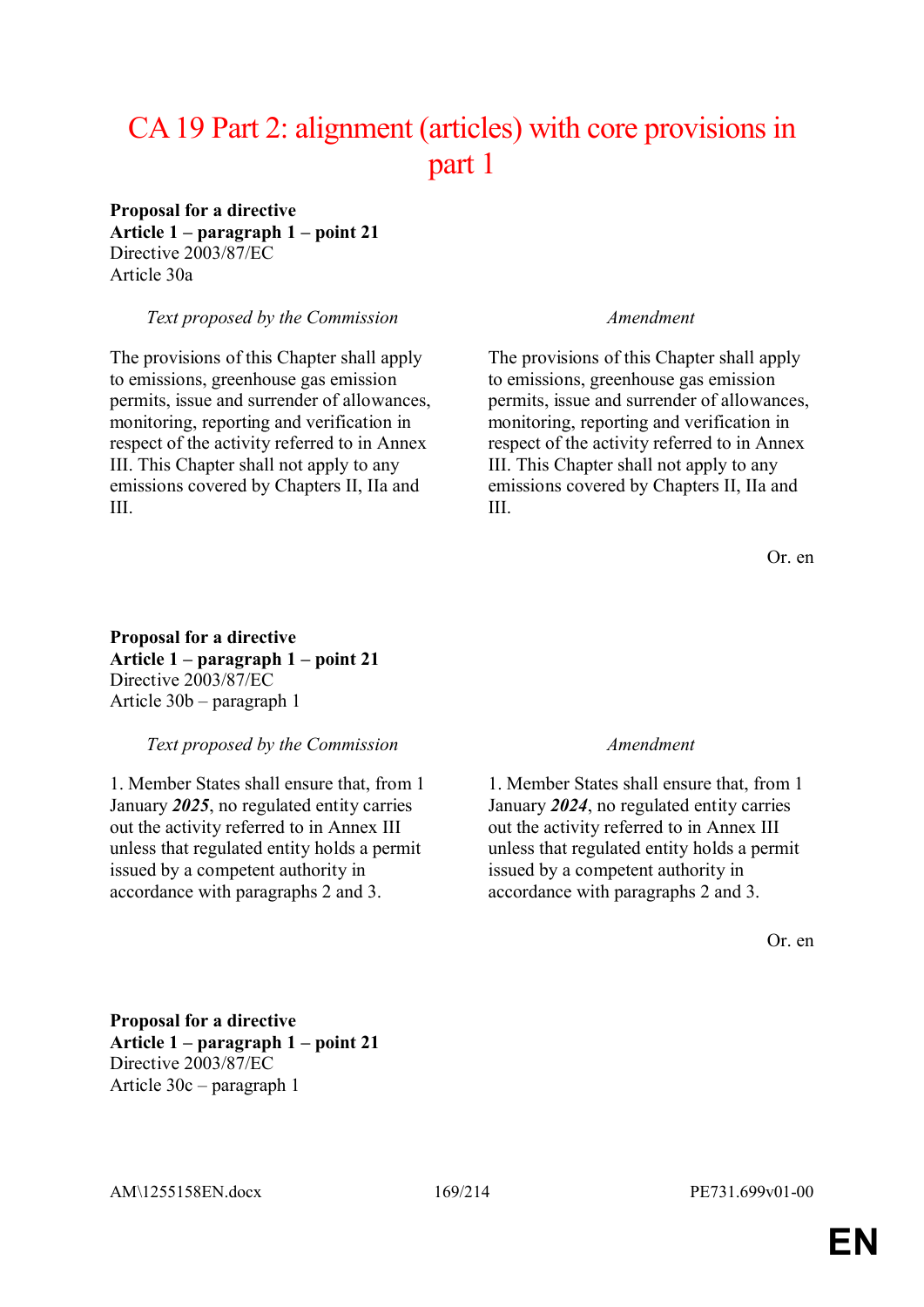### *Text proposed by the Commission Amendment*

1. The Union-wide quantity of allowances issued under this Chapter each year from *2026* shall decrease in a linear manner beginning in 2024. The 2024 value shall be defined as the 2024 emissions limits, calculated on the basis of the reference emissions under Article 4(2) of Regulation (EU) 2018/842 of the European Parliament and of the Council(\*) for the sectors covered by this Chapter and applying the linear reduction trajectory for all emissions within the scope of that Regulation. The quantity shall decrease each year after 2024 by a linear reduction factor of 5,15 %. By 1 January 2024, the Commission shall publish the Union-wide quantity of allowances for the year *2026*.

(\*) Regulation (EU) 2018/842 of the European Parliament and of the Council of 30 May 2018 on binding annual greenhouse gas emission reductions by Member States from 2021 to 2030 contributing to climate action to meet commitments under the Paris Agreement and amending Regulation (EU) No 525/2013 (OJ L 156, 19.6.2018, p. 26).

1. The Union-wide quantity of allowances issued under this Chapter each year from *2025* shall decrease in a linear manner beginning in 2024. The 2024 value shall be defined as the 2024 emissions limits, calculated on the basis of the reference emissions under Article 4(2) of Regulation (EU) 2018/842 of the European Parliament and of the Council(\*)for the sectors covered by this Chapter and applying the linear reduction trajectory for all emissions within the scope of that Regulation. The quantity shall decrease each year after 2024 by a linear reduction factor of 5,15 %. By 1 January 2024, the Commission shall publish the Union-wide quantity of allowances for the year *2025*.

(\*) Regulation (EU) 2018/842 of the European Parliament and of the Council of 30 May 2018 on binding annual greenhouse gas emission reductions by Member States from 2021 to 2030 contributing to climate action to meet commitments under the Paris Agreement and amending Regulation (EU) No 525/2013 (OJ L 156, 19.6.2018, p. 26).

Or. en

**Proposal for a directive Article 1 – paragraph 1 – point 22** Directive 2003/87/EC Article 30d – paragraph 2

### *Text proposed by the Commission Amendment*

2. The auctioning of the allowances under this Chapter shall start in *2026* with a volume corresponding to 130 % of the auction volumes for *2026* established on the basis of the Union-wide quantity of allowances for that year and the respective auction shares and volumes pursuant to

2. The auctioning of the allowances under this Chapter shall start in *2025* with a volume corresponding to 130 % of the auction volumes for *2025* established on the basis of the Union-wide quantity of allowances for that year and the respective auction shares and volumes pursuant to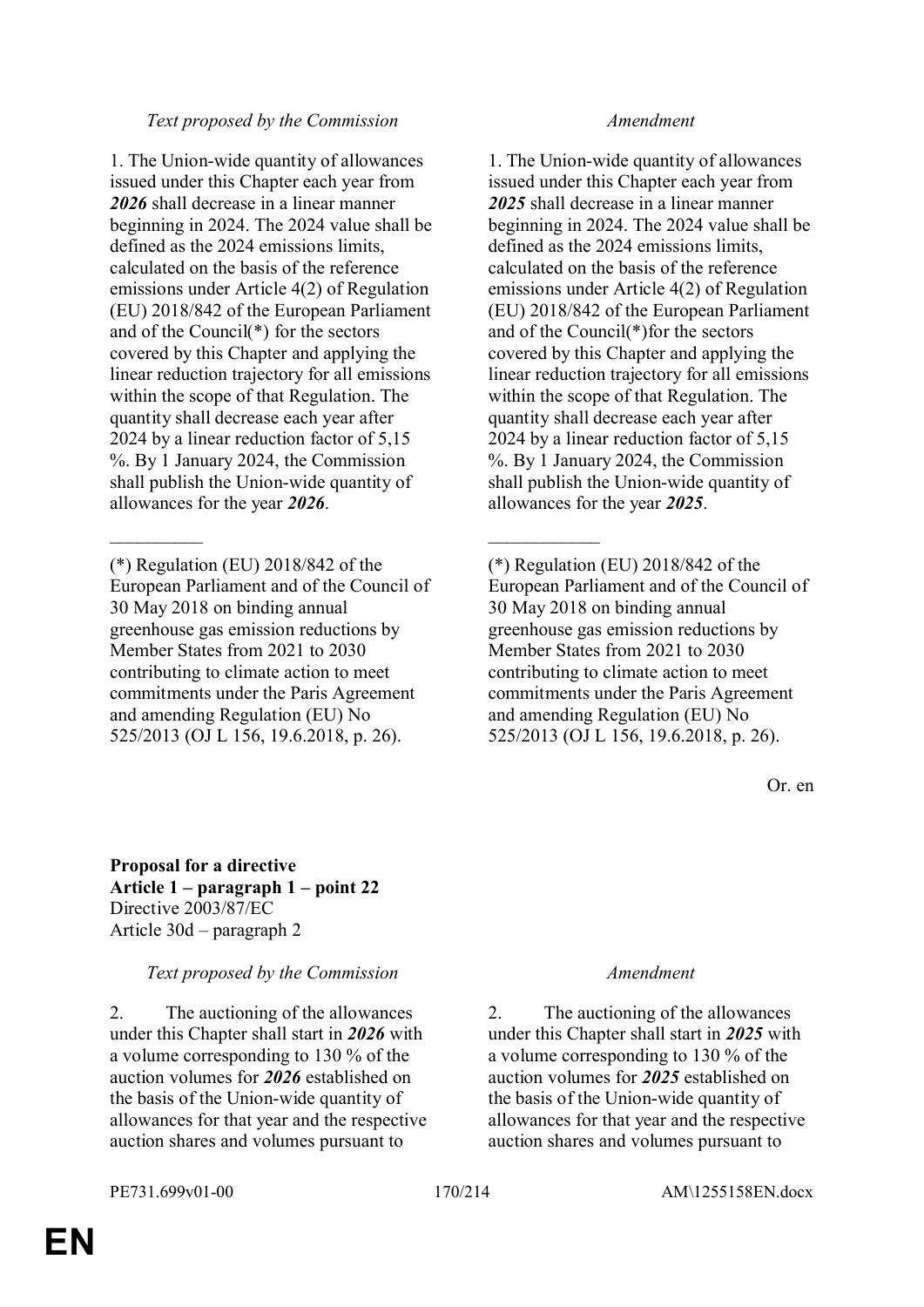paragraph 3, 5 and 6. The additional volumes to be auctioned shall only be used for surrendering allowances pursuant to Article 30e(2) and be deducted from the auction volumes for the period from 2028 to 2030. The conditions for these early auctions shall be set in accordance with paragraph 7 and Article 10(4).

In *2026*, 600 million allowances covered by this Chapter are created as holdings in the Market Stability Reserve pursuant to Article 1a(3) of Decision (EU) 2015/1814. paragraph 3, 5 and 6. The additional volumes to be auctioned shall only be used for surrendering allowances pursuant to Article 30e(2) and be deducted from the auction volumes for the period from 2028 to 2030. The conditions for these early auctions shall be set in accordance with paragraph 7 and Article 10(4).

In *2025*, 600 million allowances covered by this Chapter are created as holdings in the Market Stability Reserve pursuant to Article 1a(3) of Decision (EU) 2015/1814.

Or. en

### **Proposal for a directive Article 1 – paragraph 1 – point 23** Directive 2003/87/EC Article 30e – paragraph 2

### *Text proposed by the Commission Amendment*

2. From 1 January *2027*, Member States shall ensure that, by 30 April each year, the regulated entity surrenders a number of allowances covered by this Chapter, that is equal to the total emissions, corresponding to the quantity of fuels released for consumption pursuant to Annex III, during the preceding calendar year as verified in accordance with Articles 15 and 30f, and that those allowances are subsequently cancelled.

2. From 1 January *2026*, Member States shall ensure that, by 30 April each year, the regulated entity surrenders a number of allowances covered by this Chapter, that is equal to the total emissions, corresponding to the quantity of fuels released for consumption pursuant to Annex III, during the preceding calendar year as verified in accordance with Articles 15 and 30f, and that those allowances are subsequently cancelled.

Or. en

**Proposal for a directive Article 1 – paragraph 1 – point 23** Directive 2003/87/EC Article 30e – paragraph 2

### *Text proposed by the Commission Amendment*

2. Member States shall ensure that each regulated entity monitors for each

2. Member States shall ensure that each regulated entity monitors for each

AM\1255158EN.docx 171/214 PE731.699v01-00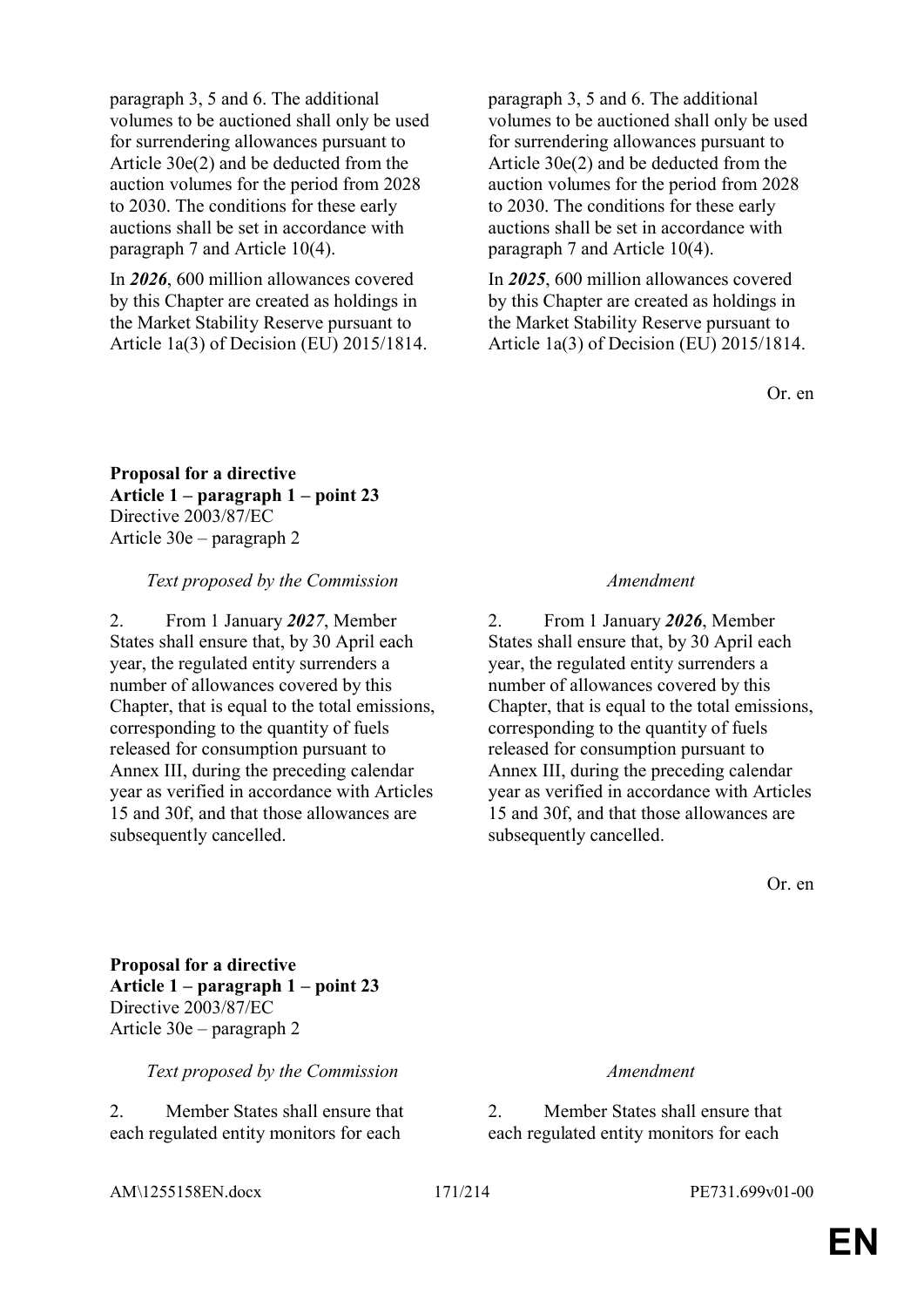calendar year as from *2025* the emissions corresponding to the quantities of fuels released for consumption pursuant to Annex III. They shall also ensure that each regulated entity reports these emissions to the competent authority in the following year, starting in *2026*, in accordance with the acts referred to in Article 14(1).

calendar year as from *2024* the emissions corresponding to the quantities of fuels released for consumption pursuant to Annex III. They shall also ensure that each regulated entity reports these emissions to the competent authority in the following year, starting in *2025*, in accordance with the acts referred to in Article 14(1).

Or. en

**EN**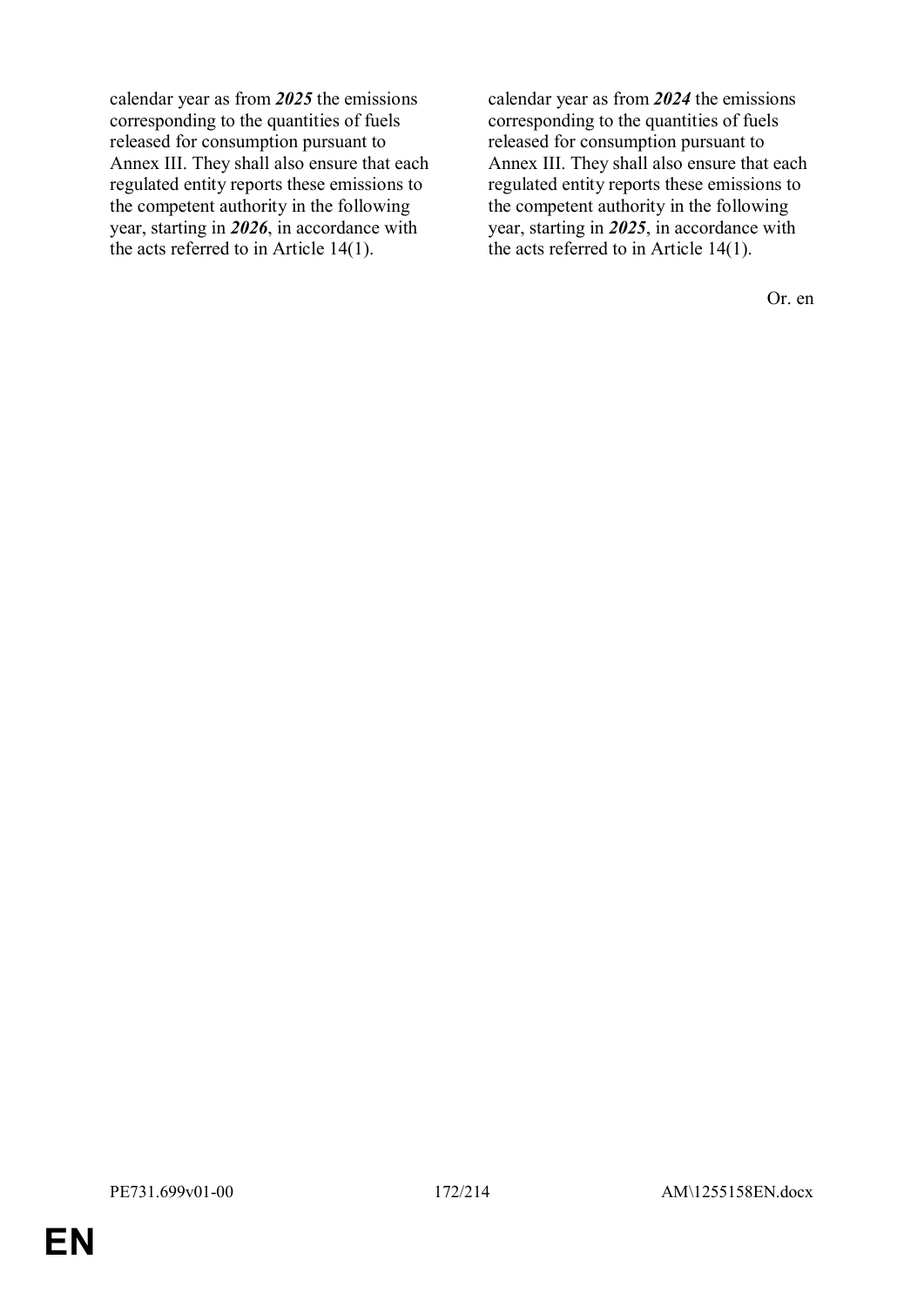# CA 19 Part 3: alignments (recitals) with core provisions in part 1

### **Proposal for a regulation Recital 43**

### *Text proposed by the Commission Amendment*

(43) The Communication of the Commission on Stepping up Europe's 2030 climate ambition <sup>57</sup> , underlined the particular challenge to reduce the emissions in the sectors of road transport and buildings. Therefore, the Commission announced that a further expansion of emissions trading could include emissions from road transport and buildings. Emissions trading for these two new sectors would be established through separate but adjacent emissions trading. This would avoid any disturbance of the well-functioning emissions trading in the sectors of stationary installations and aviation. The new system is accompanied by complementary policies and measures safeguarding against undue price impacts, shaping expectations of market participants and aiming for a carbon price signal for the whole economy. Previous experience has shown that the development of the new market requires setting up an efficient monitoring, reporting and verification system. In view of ensuring synergies and coherence with the existing Union infrastructure for the EU ETS covering the emissions from stationary installations and aviation, it is appropriate to set up emissions trading for the road transport and buildings sectors via an amendment to Directive 2003/87/ЕC.

(43) The Communication of the Commission on Stepping up Europe's 2030 climate ambition57 , underlined the particular challenge to reduce the emissions in the sectors of road transport and buildings. Therefore, the Commission announced that a further expansion of emissions trading could include emissions from road transport and buildings. Emissions trading for these two new sectors would be established through separate but adjacent emissions trading. This would avoid any disturbance of the well-functioning emissions trading in the sectors of stationary installations and aviation. The new system is accompanied by complementary policies and measures safeguarding against undue price impacts, shaping expectations of market participants and aiming for a carbon price signal for the whole economy. Previous experience has shown that the development of the new market requires setting up an efficient monitoring, reporting and verification system. In view of ensuring synergies and coherence with the existing Union infrastructure for the EU ETS covering the emissions from stationary installations and aviation, it is appropriate to set up emissions trading for the road transport and buildings sectors via an amendment to Directive 2003/87/ЕC.

 $57 \text{ COM}(2020)562 \text{ final.}$   $57 \text{ COM}(2020)562 \text{ final.}$ 

AM\1255158EN.docx 173/214 PE731.699v01-00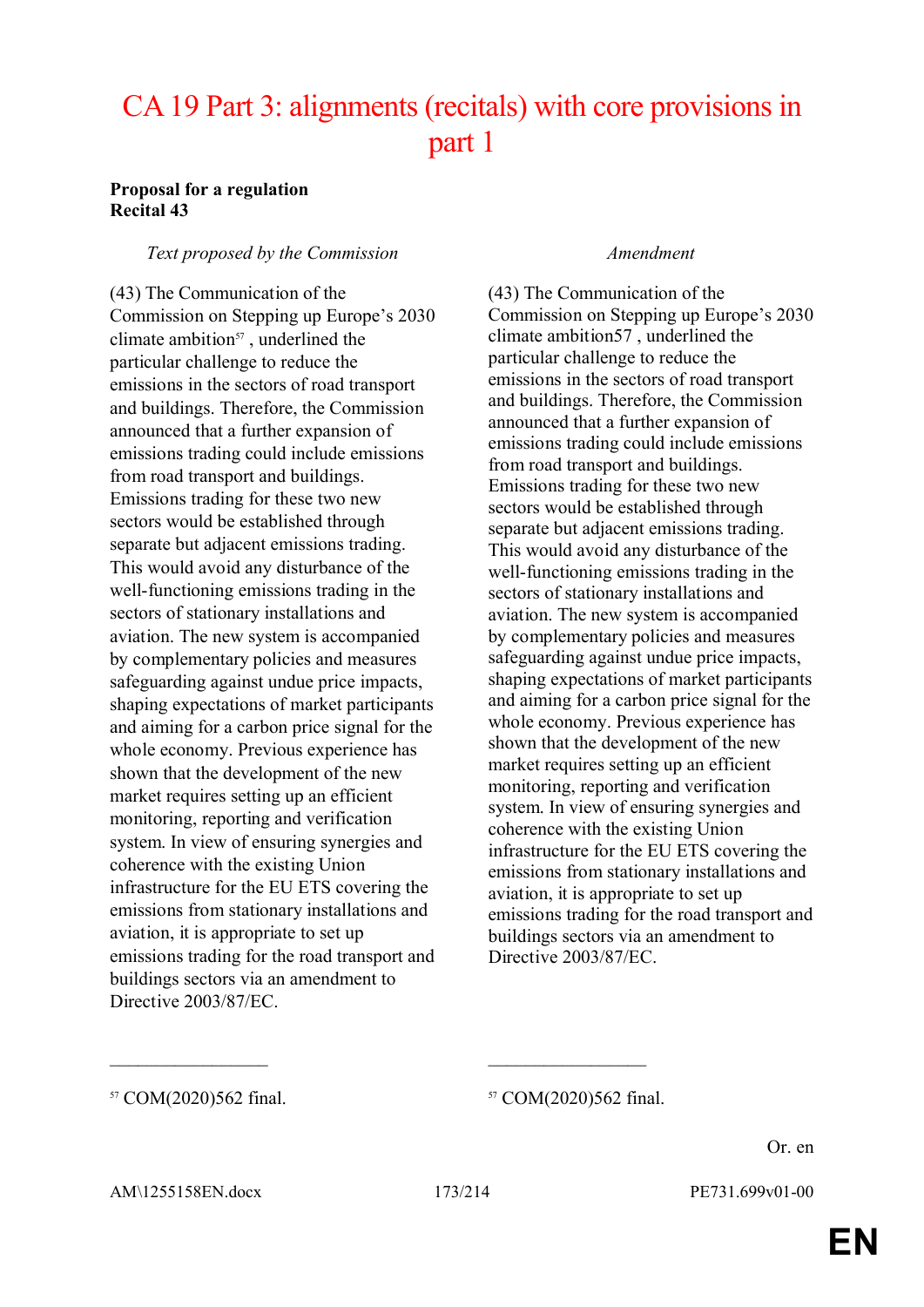*Text proposed by the Commission Amendment*

*(43a) In order to ensure that a level playing field exists and to close any remaining gaps between the existing EU ETS and the new emissions trading system, the new emissions trading system should also cover other fuels released for consumption, such as those used for process heating in activities not covered under Annex I to Directive 2003/87/EC, while avoiding or addressing any double counting. Moreover, such an approach would simplify the implementation, monitoring, reporting and verification of the new emissions trading system for regulated entities.*

Or. en

### **Proposal for a regulation Recital 44**

*Text proposed by the Commission Amendment*

(44) In order to establish the necessary implementation framework and to provide a reasonable timeframe for reaching the 2030 target, emissions trading in the *two* new sectors should start in 2025. During the first year, the regulated entities should be required to hold a greenhouse gas emissions permit and to report their emissions for the years *2024* and *2025*. The issuance of allowances and compliance obligations for these entities should be applicable as from *2026*. This sequencing will allow starting emissions trading in the sectors in an orderly and efficient manner. It would also allow the EU funding and Member State measures to be in place to ensure a socially fair introduction of the EU emissions trading into the two sectors so as to mitigate the impact of the carbon price on vulnerable households and

(44) In order to establish the necessary implementation framework and to provide a reasonable timeframe for reaching the 2030 target, emissions trading in the new sectors should start in 2025. During the first year, the regulated entities should be required to hold a greenhouse gas emissions permit and to report their emissions for the years *2023* and *2024*. The issuance of allowances and compliance obligations for these entities should be applicable as from *2025 in respect of fuels released for consumption in commercial applications and other fuels, such as for process heating not covered by the existing ETS. Subject to an assessment by 1 January 2026 and if the conditions are right, the Commission will aim to extend this to fuels released for consumption in private road transport and private heating and cooling for residential buildings as of 1 January 2029 and should, where*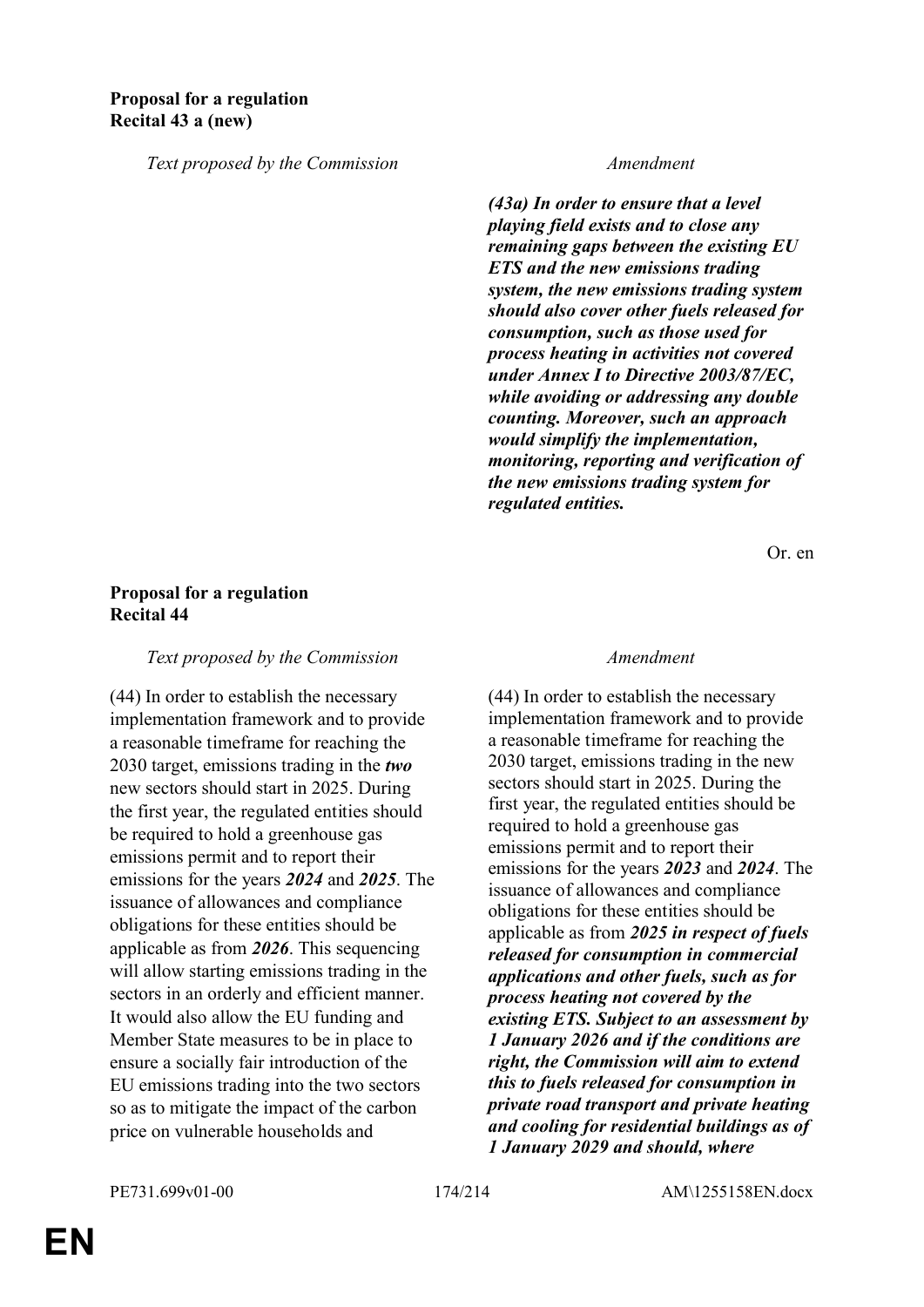### transport users. *appropriate, present a targeted review to*

*this effect.* This sequencing will allow starting emissions trading in the sectors in an orderly and efficient manner. It would also allow the EU funding and Member State measures to be in place to ensure a socially fair introduction of the EU emissions trading into the two sectors so as to mitigate the impact of the carbon price on vulnerable households and transport users.

Or. en

### **Proposal for a regulation Recital 46**

### *Text proposed by the Commission Amendment*

(46) The regulated entities in the *two* new sectors and the point of regulation should be defined in line with the system of excise duty established by Council Directive (EU) 2020/26258, with the necessary adaptations, as that Directive already sets a robust control system for all quantities of fuels released for consumption for the purposes of paying excise duties. End-users of fuels in those sectors should not be subject to obligations under Directive 2003/87/EC.

<sup>58</sup> Council Directive (EU) 2020/262 of 19 December 2019 laying down the general arrangements for excise duty (OJ L 58 27.2.2020, p. 4).

(46) The regulated entities in the new sectors and the point of regulation should be defined in line with the system of excise duty established by Council Directive (EU) 2020/26258, with the necessary adaptations, as that Directive already sets a robust control system for all quantities of fuels released for consumption for the purposes of paying excise duties. Endusers of fuels in those sectors should not be subject to obligations under Directive 2003/87/EC.

<sup>58</sup> Council Directive (EU) 2020/262 of 19 December 2019 laying down the general arrangements for excise duty (OJ L 58 27.2.2020, p. 4).

Or. en

### **Proposal for a regulation Recital 47**

*Text proposed by the Commission Amendment*

(47) The regulated entities falling within the scope of the emissions trading in the sectors *of buildings and road transport*

(47) The regulated entities falling within the scope of the emissions trading in the *new* sectors should be subject to similar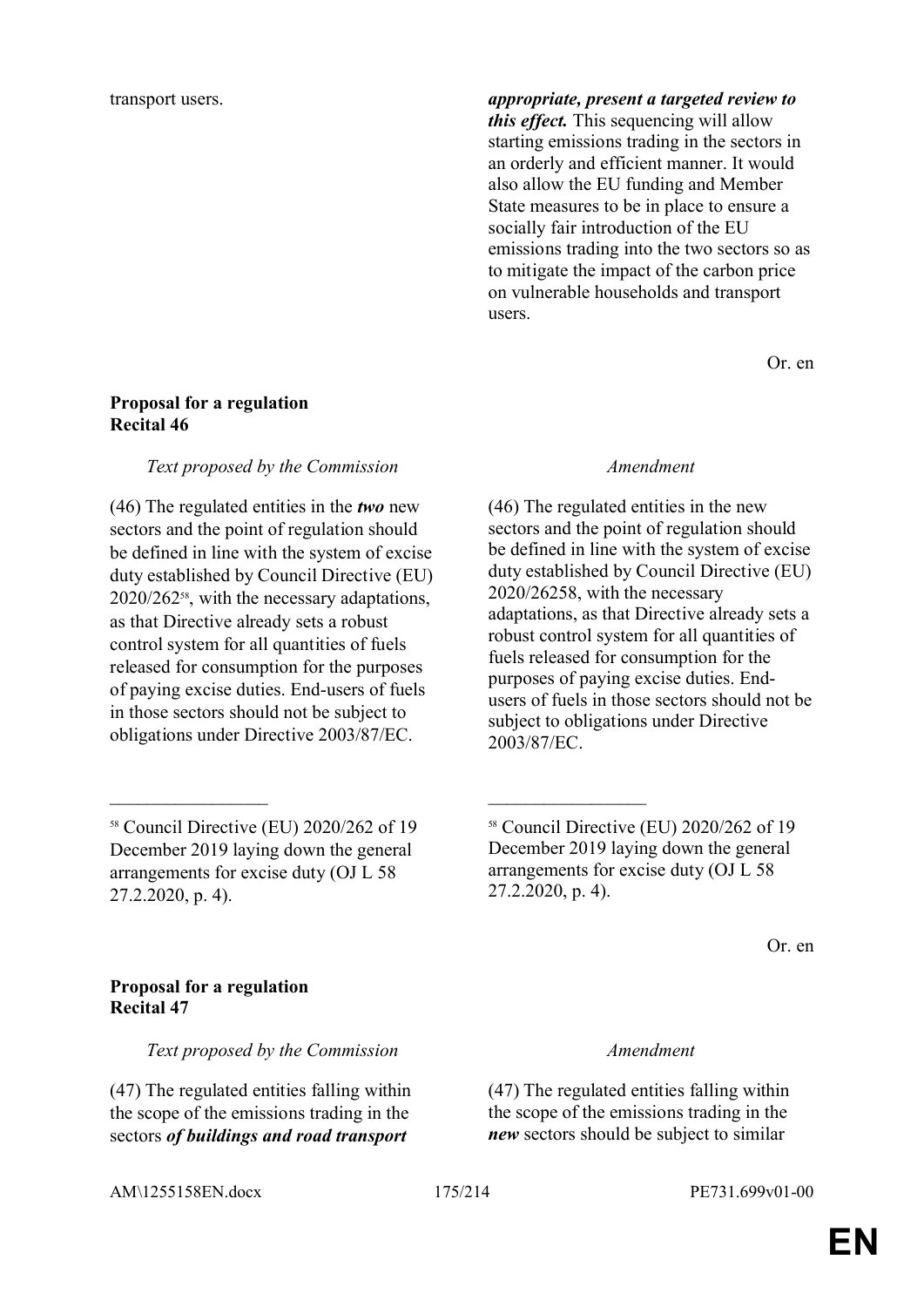should be subject to similar greenhouse gas emissions permit requirements as the operators of stationary installations. It is necessary to establish rules on permit applications, conditions for permit issuance, content, and review, and any changes related to the regulated entity. In order for the new system to start in an orderly manner, Member States should ensure that regulated entities falling within the scope of the new emissions trading have a valid permit as of the start of the system in *2025*.

greenhouse gas emissions permit requirements as the operators of stationary installations. It is necessary to establish rules on permit applications, conditions for permit issuance, content, and review, and any changes related to the regulated entity. In order for the new system to start in an orderly manner, Member States should ensure that regulated entities falling within the scope of the new emissions trading have a valid permit as of the start of the system in *2024*.

Or. en

### **Proposal for a regulation Recital 48**

### *Text proposed by the Commission Amendment*

(48) The total quantity of allowances for the new emissions trading should follow a linear trajectory to reach the 2030 emissions reduction target, taking into account the cost-efficient contribution of buildings and road transport of 43 % emission reductions by 2030 compared to 2005. The total quantity of allowances should be established for the first time in *2026*, to follow a trajectory starting in 2024 from the value of the 2024 emissions limits  $(1 109 304 000 CO<sub>2</sub>t)$ , calculated in accordance with Article 4(2) of Regulation (EU) 2018/842 of the European Parliament and of the Council<sup>59</sup> on the basis of the reference emissions for these sectors for the period from 2016 to 2018. Accordingly, the linear reduction factor should be set at 5,15 %. From 2028, the total quantity of allowances should be set on the basis of the average reported emissions for the years 2024, 2025 and 2026, and should decrease by the same absolute annual reduction as set from 2024, which corresponds to a 5,43 % linear reduction factor compared to the

(48) The total quantity of allowances for the new emissions trading should follow a linear trajectory to reach the 2030 emissions reduction target, taking into account the cost-efficient contribution of buildings and road transport of 43 % emission reductions by 2030 compared to 2005. The total quantity of allowances should be established for the first time in *2025*, to follow a trajectory starting in 2024 from the value of the 2024 emissions limits  $(1 109 304 000 CO<sub>2</sub>t)$ , calculated in accordance with Article 4(2) of Regulation (EU) 2018/842 of the European Parliament and of the Council<sup>59</sup> on the basis of the reference emissions for these sectors for the period from 2016 to 2018. Accordingly, the linear reduction factor should be set at 5,15 %. From 2028, the total quantity of allowances should be set on the basis of the average reported emissions for the years 2024, 2025 and 2026, and should decrease by the same absolute annual reduction as set from 2024, which corresponds to a 5,43 % linear reduction factor compared to the comparable 2025 value of the above defined trajectory. If those emissions are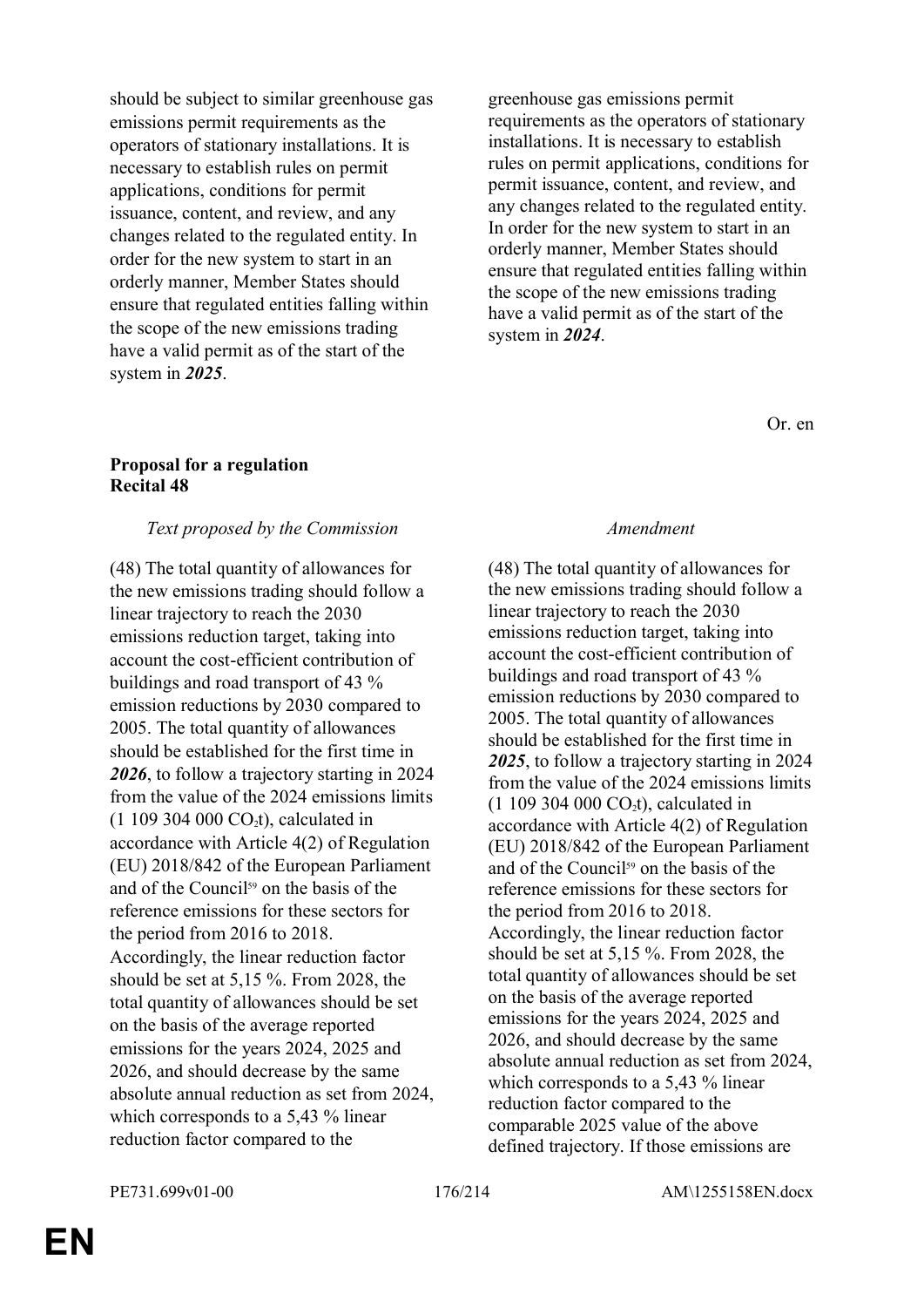comparable 2025 value of the above defined trajectory. If those emissions are significantly higher than this trajectory value and if this divergence is not due to small-scale differences in emission measurement methodologies, the linear reduction factor should be adjusted to reach the required emissions reduction in 2030.

### **Proposal for a regulation Recital 49**

### *Text proposed by the Commission Amendment*

(49) The auctioning of allowances is the simplest and the most economically efficient method for allocating emission allowances, which also avoids windfall profits. Both the buildings and road transport sectors are under relatively small or non-existent competitive pressure from outside the Union and are not exposed to a risk of carbon leakage. Therefore, allowances for buildings and road transport should only be allocated via auctioning without there being any free allocation.

### **Proposal for a regulation Recital 50**

### *Text proposed by the Commission Amendment*

(50) In order to ensure a smooth start to emissions trading in the *buildings and road transport* sectors and taking into account the need of the regulated entities to hedge or buy ahead allowances to mitigate their price and liquidity risk, a higher amount of allowances should be auctioned early on. In *2026*, the auction volumes should therefore be 30 % higher than the total quantity of allowances for *2026*. This

significantly higher than this trajectory value and if this divergence is not due to small-scale differences in emission measurement methodologies, the linear reduction factor should be adjusted to reach the required emissions reduction in 2030.

Or. en

(49) The auctioning of allowances is the simplest and the most economically efficient method for allocating emission allowances, which also avoids windfall profits. Both the buildings and road transport sectors are under relatively small or non-existent competitive pressure from outside the Union and are not exposed to a risk of carbon leakage. Therefore, allowances for buildings and road transport should only be allocated via auctioning without there being any free allocation.

Or. en

(50) In order to ensure a smooth start to emissions trading in the *new* sectors and taking into account the need of the regulated entities to hedge or buy ahead allowances to mitigate their price and liquidity risk, a higher amount of allowances should be auctioned early on. In *2025*, the auction volumes should therefore be 30 % higher than the total quantity of allowances for *2025*. This amount would be sufficient to provide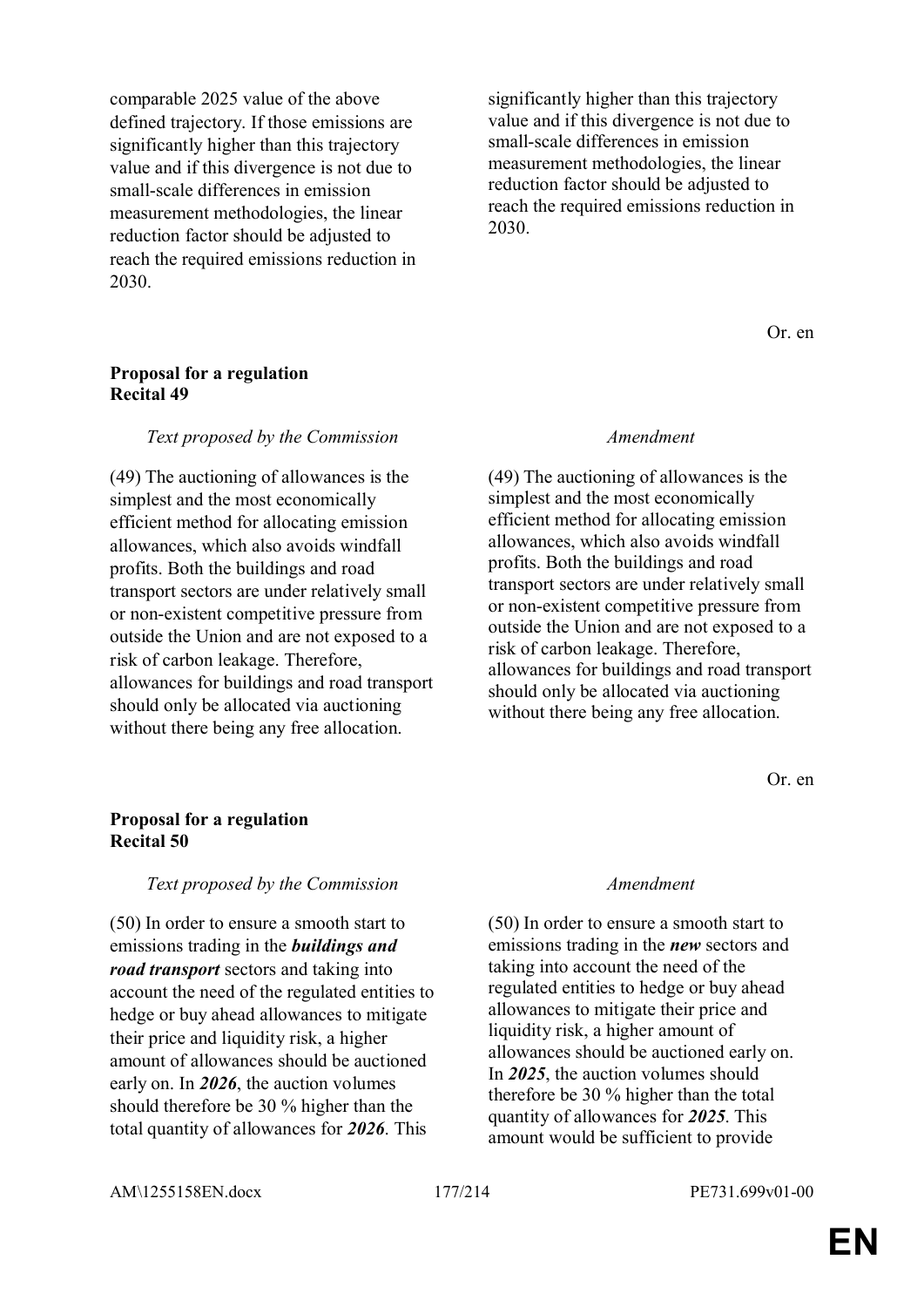amount would be sufficient to provide liquidity, both if emissions decrease in line with reduction needs, and in the event emission reductions only materialise progressively. The detailed rules for this front-loading of auction volume are to be established in a delegated act related to auctioning, adopted pursuant to Article 10(4) of Directive 2003/87/EC.

### **Proposal for a regulation Recital 51**

### *Text proposed by the Commission Amendment*

(51) The distribution rules on auction shares are highly relevant for any auction revenues that would accrue to the Member States, especially in view of the need to strengthen the ability of the Member States to address the social impacts of a carbon price signal in the buildings and road transport sectors. Notwithstanding the fact that the two sectors have very different characteristics, it is appropriate to set a common distribution rule similar to the one applicable to stationary installations. The main part of allowances should be distributed among all Member States on the basis of the average distribution of the emissions in the sectors covered during the period from 2016 to 2018.

liquidity, both if emissions decrease in line with reduction needs, and in the event emission reductions only materialise progressively. The detailed rules for this front-loading of auction volume are to be established in a delegated act related to auctioning, adopted pursuant to Article 10(4) of Directive 2003/87/EC.

Or. en

(51) The distribution rules on auction shares are highly relevant for any auction revenues that would accrue to the Member States, especially in view of the need to strengthen the ability of the Member States to address the social impacts of a carbon price signal in the buildings and road transport sectors. Notwithstanding the fact that the two sectors have very different characteristics, it is appropriate to set a common distribution rule similar to the one applicable to stationary installations. The main part of allowances should be distributed among all Member States on the basis of the average distribution of the emissions in the sectors covered during the period from 2016 to 2018.

Or. en

### **Proposal for a regulation Recital 53**

### *Text proposed by the Commission Amendment*

(53) Reporting on the use of auctioning revenues should be aligned with the current reporting established by Regulation (EU) 2018/1999 of the European Parliament and of the Council<sup>63</sup>.

(53) Reporting on the use of auctioning revenues should be aligned with the current reporting established by Regulation (EU) 2018/1999 of the European Parliament and of the Council<sup>63</sup>.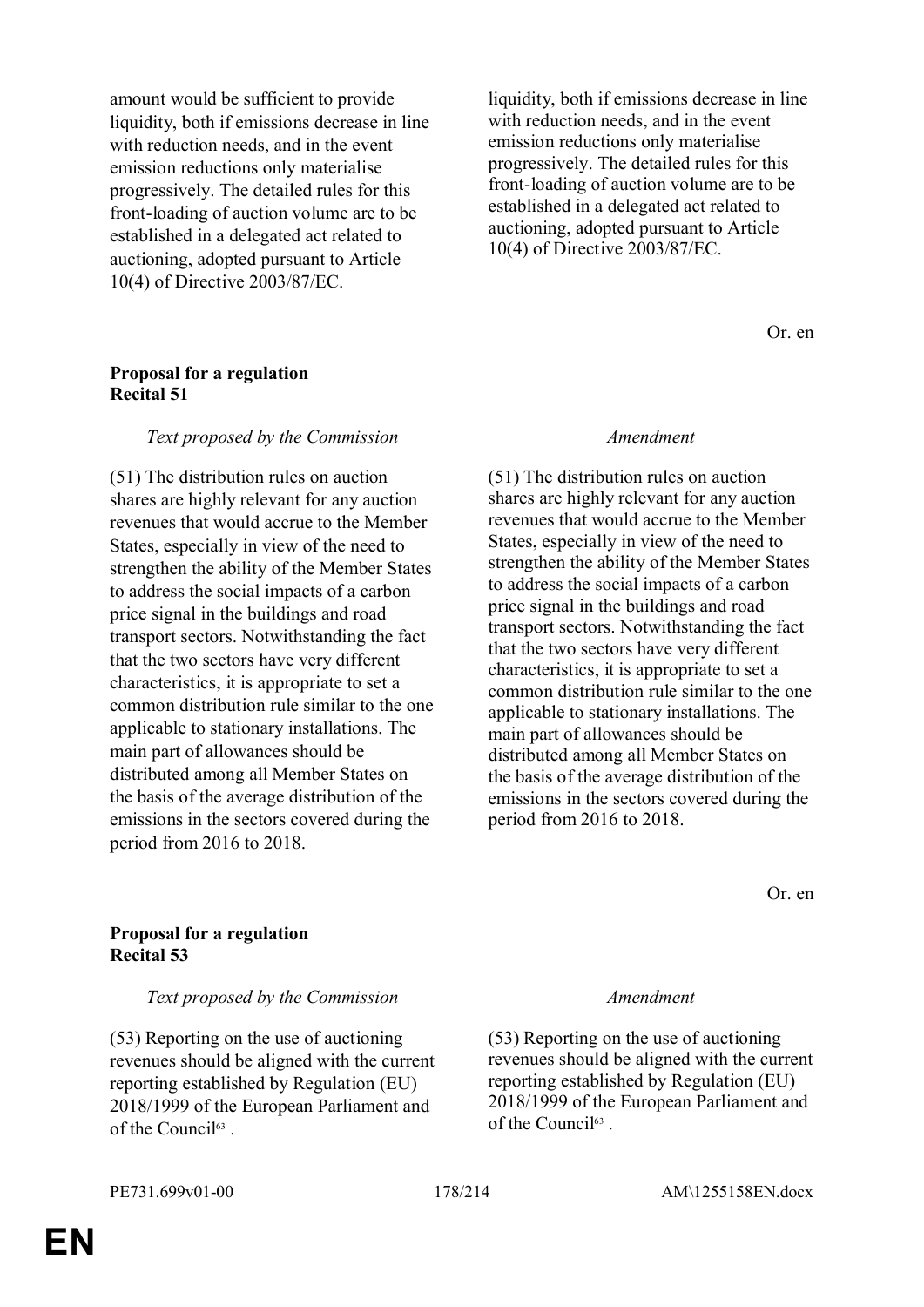$63$  Regulation (EU) 2018/1999 of the European Parliament and of the Council of 11 December 2018 on the Governance of the Energy Union and Climate Action, amending Regulations (EC) No 663/2009 and (EC) No 715/2009 of the European Parliament and of the Council, Directives 94/22/EC, 98/70/EC, 2009/31/EC, 2009/73/EC, 2010/31/EU, 2012/27/EU and 2013/30/EU of the European Parliament and of the Council, Council Directives 2009/119/EC and (EU) 2015/652 and repealing Regulation (EU) No 525/2013 of the European Parliament and of the Council (OJ L 328, 21.12.2018, p. 1–77).

 $63$  Regulation (EU) 2018/1999 of the European Parliament and of the Council of 11 December 2018 on the Governance of the Energy Union and Climate Action, amending Regulations (EC) No 663/2009 and (EC) No 715/2009 of the European Parliament and of the Council, Directives 94/22/EC, 98/70/EC, 2009/31/EC, 2009/73/EC, 2010/31/EU, 2012/27/EU and 2013/30/EU of the European Parliament and of the Council, Council Directives 2009/119/EC and (EU) 2015/652 and repealing Regulation (EU) No 525/2013 of the European Parliament and of the Council (OJ L 328, 21.12.2018, p. 1–77).

Or. en

### **Proposal for a regulation Recital 54**

*Text proposed by the Commission Amendment*

(54) *Innovation and development of new low-carbon technologies in the sectors of buildings and road transport are crucial for ensuring the cost-efficient contribution of these sectors to the expected emission reductions. Therefore,*  150 million allowances from emissions trading in the buildings and road transport sectors should also be made available to the *Innovation* Fund *to stimulate the costefficient emission reductions.*

## **Proposal for a regulation Recital 55**

*Text proposed by the Commission Amendment*

(55) Regulated entities covered by the *buildings and road transport* emissions trading should surrender allowances for their verified emissions corresponding to

(54) 150 million allowances from emissions trading in the buildings and road transport sectors should also be made available to the *Social Climate* Fund *to support social climate measures.*

Or. en

(55) Regulated entities covered by the *new* emissions trading should surrender allowances for their verified emissions corresponding to the quantities of fuels

AM\1255158EN.docx 179/214 PE731.699v01-00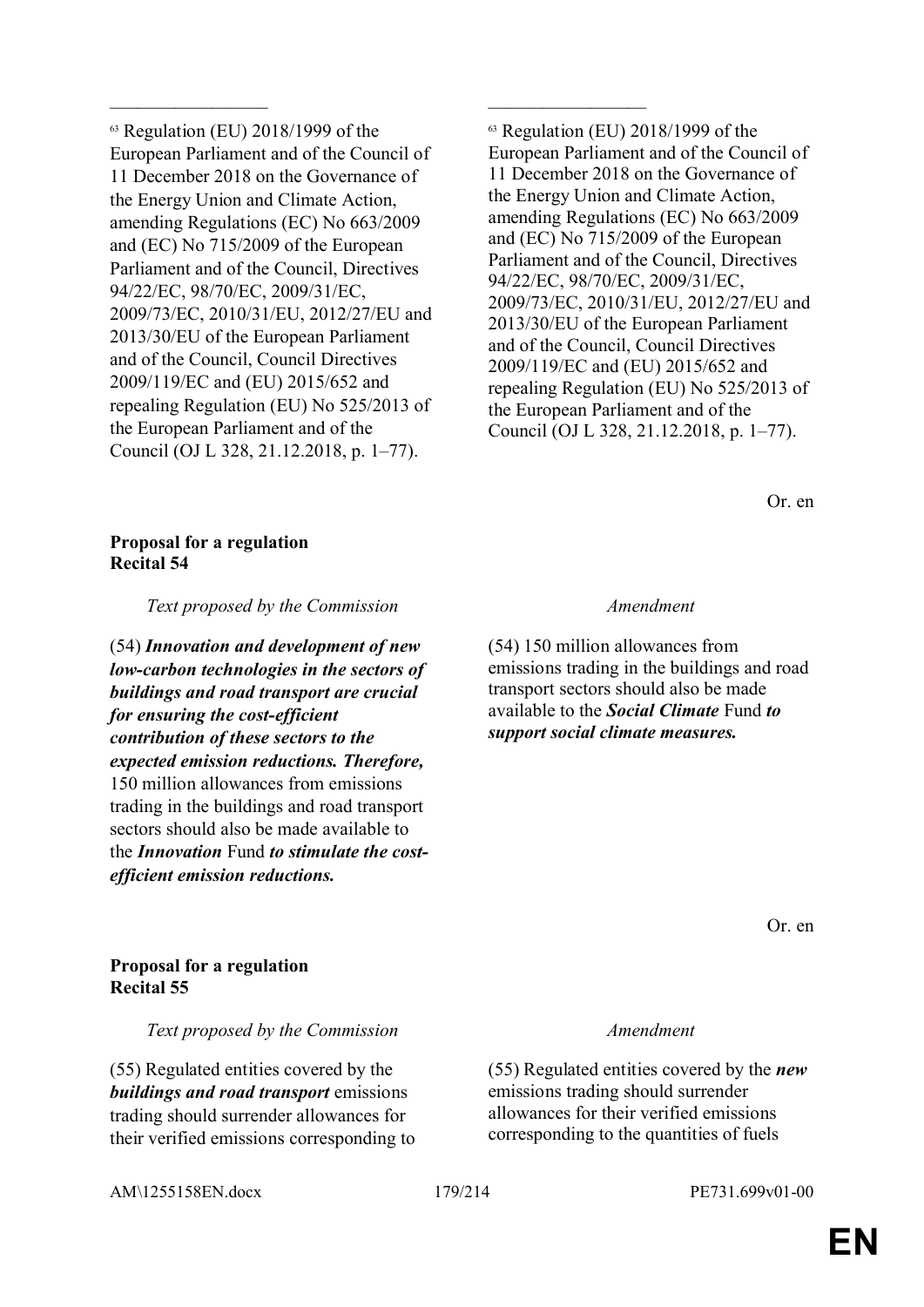the quantities of fuels they have released for consumption. They should surrender allowances for the first time for their verified emissions in *2026*. In order to minimise the administrative burden, a number of rules applicable to the existing emissions trading system for stationary installations and aviation should be made applicable to emissions trading for buildings and road transport, with the necessary adaptations. This includes, in particular, rules on transfer, surrender and cancellation of allowances, as well as the rules on the validity of allowances, penalties, competent authorities and reporting obligations of Member States.

they have released for consumption. They should surrender allowances for the first time for their verified emissions in *2025*. In order to minimise the administrative burden, a number of rules applicable to the existing emissions trading system for stationary installations and aviation should be made applicable to emissions trading for buildings and road transport, with the necessary adaptations. This includes, in particular, rules on transfer, surrender and cancellation of allowances, as well as the rules on the validity of allowances, penalties, competent authorities and reporting obligations of Member States.

Or. en

### **Proposal for a regulation Recital 56**

### *Text proposed by the Commission Amendment*

(56) For emissions trading in the buildings and road transport sectors to be effective, it should be possible to monitor emissions with high certainty and at reasonable cost. Emissions should be attributed to regulated entities on the basis of fuel quantities released for consumption and combined with an emission factor. Regulated entities should be able to reliably and accurately identify and differentiate the sectors in which the fuels are released for consumption, as well as the final users of the fuels, in order to avoid undesirable effects, such as double burden. To have sufficient data to establish the total number of allowances for the period from 2028 to 2030, the regulated entities holding a permit at the start of the system in 2025 should report their associated historical emissions for 2024.

(56) For emissions trading in the buildings and road transport sectors to be effective, it should be possible to monitor emissions with high certainty and at reasonable cost. Emissions should be attributed to regulated entities on the basis of fuel quantities released for consumption and combined with an emission factor. Regulated entities should be able to reliably and accurately identify and differentiate the sectors in which the fuels are released for consumption, as well as the final users of the fuels, in order to avoid undesirable effects, such as double burden. To have sufficient data to establish the total number of allowances for the period from 2028 to 2030, the regulated entities holding a permit at the start of the system in 2025 should report their associated historical emissions for 2024.

Or. en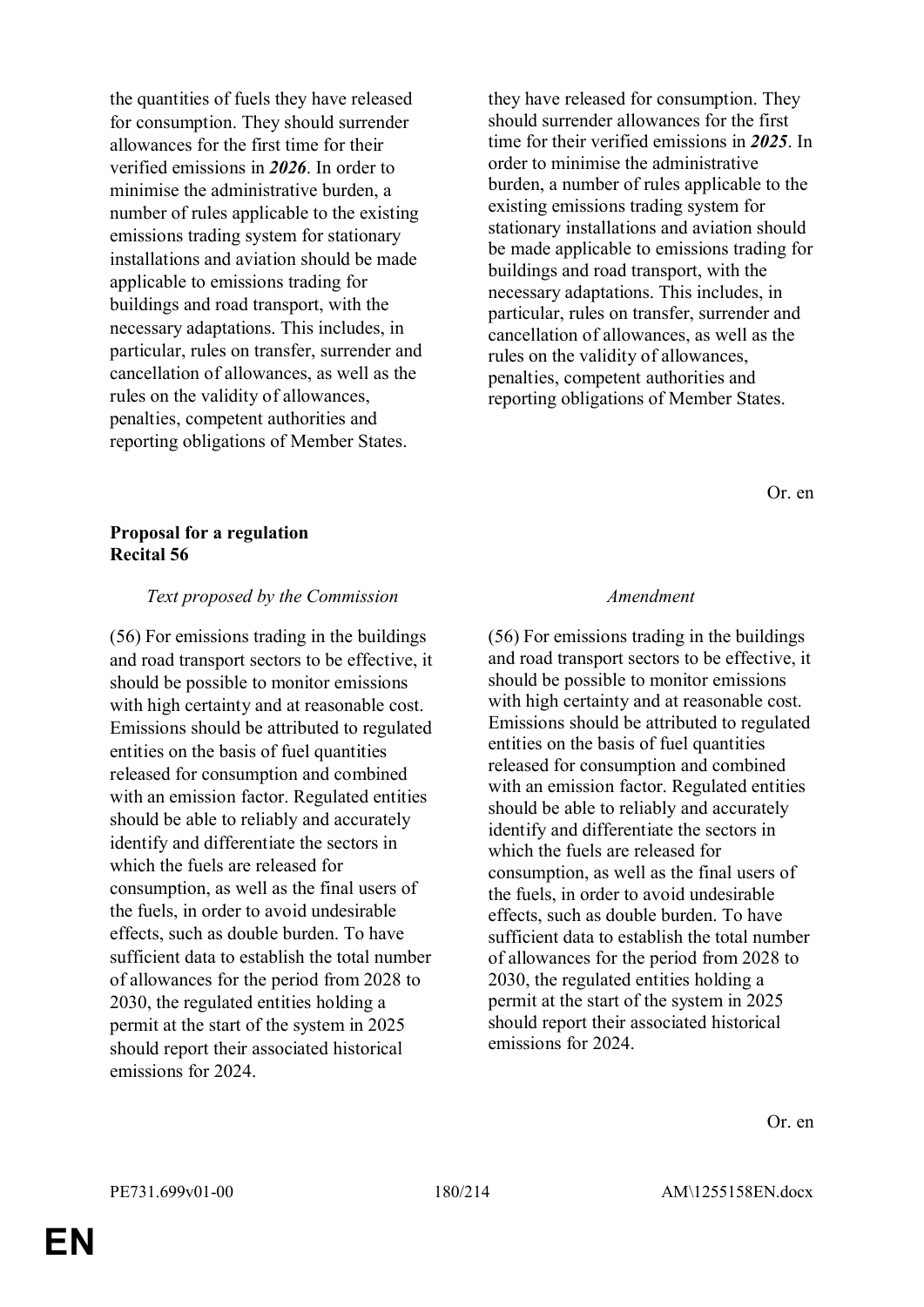#### **Proposal for a regulation Recital 57**

#### *Text proposed by the Commission Amendment*

(57) It is appropriate to introduce measures to address the potential risk of excessive price increases, which, if particularly high at the start of the buildings and road transport emissions trading, may undermine the readiness of households and individuals to invest in reducing their greenhouse gas emissions. These measures should complement the safeguards provided by the Market Stability Reserve established by Decision (EU) 2015/1814 of the European Parliament and of the Council<sup>64</sup> and that became operational in 2019. While the market will continue to determine the carbon price, safeguard measures will be triggered by rules-based automatism, whereby allowances will be released from the Market Stability Reserve only if concrete triggering conditions based on the increase in the average allowance price are met. This additional mechanism should also be highly reactive, in order to address excessive volatility due to factors other than changed market fundamentals. The measures should be adapted to different levels of excessive price increase, which will result in different degrees of the intervention. The triggering conditions should be closely monitored by the Commission and the measures should be adopted by the Commission as a matter of urgency when the conditions are met. This is without prejudice to any accompanying measures that Member States may adopt to address adverse social impacts.

(57) It is appropriate to introduce measures to address the potential risk of excessive price increases, which, if particularly high at the start of the buildings and road transport emissions trading, may undermine the readiness of households and individuals to invest in reducing their greenhouse gas emissions. These measures should complement the safeguards provided by the Market Stability Reserve established by Decision (EU) 2015/1814 of the European Parliament and of the Council<sup>64</sup> and that became operational in 2019. While the market will continue to determine the carbon price, safeguard measures will be triggered by rules-based automatism, whereby allowances will be released from the Market Stability Reserve only if concrete triggering conditions based on the increase in the average allowance price are met. This additional mechanism should also be highly reactive, in order to address excessive volatility due to factors other than changed market fundamentals. The measures should be adapted to different levels of excessive price increase, which will result in different degrees of the intervention. The triggering conditions should be closely monitored by the Commission and the measures should be adopted by the Commission as a matter of urgency when the conditions are met. This is without prejudice to any accompanying measures that Member States may adopt to address adverse social impacts.

Or. en

**Proposal for a regulation Recital 58**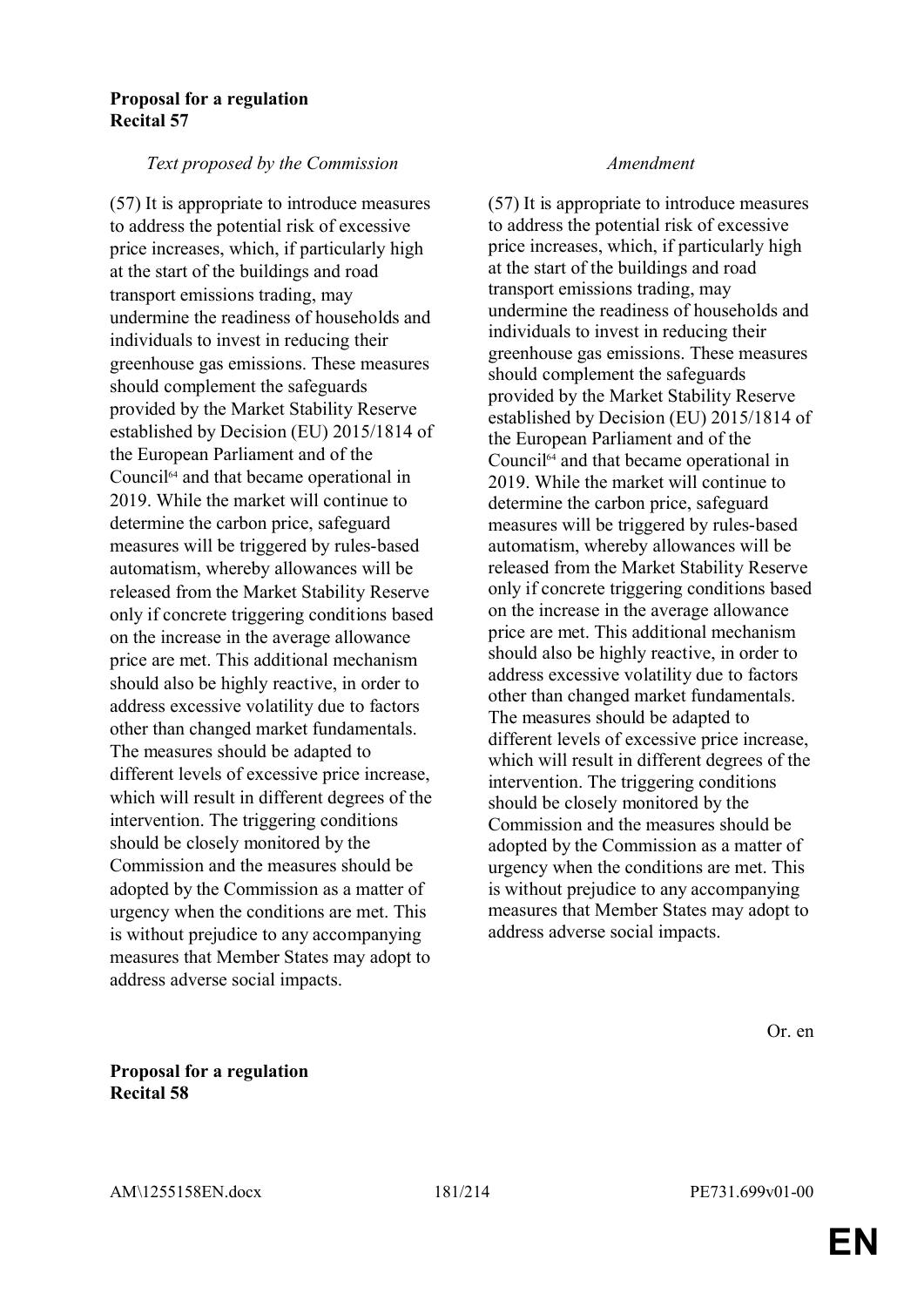### *Text proposed by the Commission Amendment*

(58) The application of emissions trading in the buildings and road transport sectors should be monitored by the Commission, including the degree of price convergence with the existing ETS, and, if necessary, a review should be proposed to the European Parliament and the Council to improve the effectiveness, administration and practical application of emissions trading for those sectors on the basis of acquired knowledge as well as increased price convergence. The Commission should be required to submit the first report on those matters by 1 January 2028.

(58) The application of emissions trading in the buildings and road transport sectors should be monitored by the Commission, including the degree of price convergence with the existing ETS, and, if necessary, a review should be proposed to the European Parliament and the Council to improve the effectiveness, administration and practical application of emissions trading for those sectors on the basis of acquired knowledge as well as increased price convergence. The Commission should be required to submit the first report on those matters by 1 January 2028.

Or. en

### **Proposal for a regulation Recital 59**

### *Text proposed by the Commission Amendment*

(59) In order to ensure uniform conditions for the implementation of Articles 3gd(3), 12(3b) and 14(1) of Directive 2003/87/EC, implementing powers should be conferred on the Commission. To ensure synergies with the existing regulatory framework, the conferral of implementing powers in Articles 14 and 15 of that Directive should be extended to cover the sectors of road transport and buildings. Those implementing powers should be exercised in accordance with Regulation (EU) No 182/2011 of the European Parliament and of the Council<sup>65</sup>.

(59) In order to ensure uniform conditions for the implementation of Articles 3gd(3), 12(3b) and 14(1) of Directive 2003/87/EC, implementing powers should be conferred on the Commission. To ensure synergies with the existing regulatory framework, the conferral of implementing powers in Articles 14 and 15 of that Directive should be extended to cover the sectors of road transport and buildings. Those implementing powers should be exercised in accordance with Regulation (EU) No 182/2011 of the European Parliament and of the Council<sup>65</sup>.

 $65$  Regulation (EU) No 182/2011 of 16 February 2011 laying down the rules and general principles concerning mechanisms for control by the Member States of the Commission's exercise of implementing powers (OJ L 55, 28.02.2011, p. 13).

 $65$  Regulation (EU) No 182/2011 of 16 February 2011 laying down the rules and general principles concerning mechanisms for control by the Member States of the Commission's exercise of implementing powers (OJ L 55, 28.02.2011, p. 13).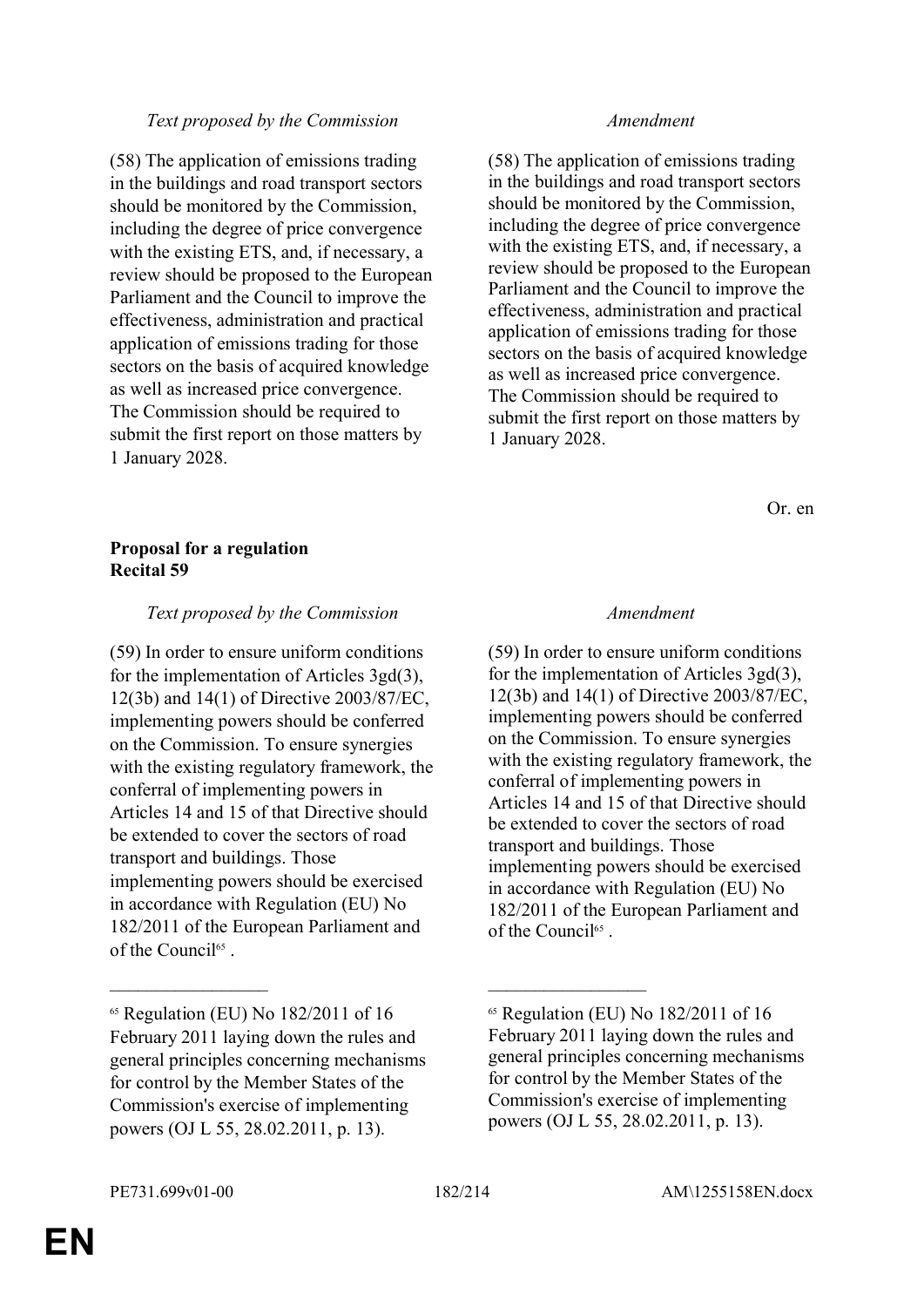#### **Proposal for a regulation Recital 60**

#### *Text proposed by the Commission Amendment*

(60) In order to adopt non-legislative acts of general application to supplement or amend certain non-essential elements of a legislative act, the power to adopt acts in accordance with Article 290 of the Treaty on the Functioning of the European Union should be delegated to the Commission in respect of Articles 10(4) and 10a(8) of that Directive. Moreover, to ensure synergies with the existing regulatory framework, the delegation in Articles 10(4) and 10a(8) of Directive 2003/87/EC should be extended to cover the sectors of road transport and buildings. It is of particular importance that the Commission carry out appropriate consultations during its preparatory work, including at expert level, and that those consultations be conducted in accordance with the principles laid down in the Interinstitutional Agreement on Better Law-Making of 13 April 2016. In particular, to ensure equal participation in the preparation of delegated acts, the European Parliament and the Council receive all documents at the same time as Member States' experts, and their experts systematically have access to meetings of Commission expert groups dealing with the preparation of delegated acts. In accordance with the Joint Political Declaration of 28 September 2011 of Member States and the Commission on explanatory documents<sup>66</sup>, Member States have undertaken to accompany, in justified cases, the notification of their transposition measures with one or more documents explaining the relationship between the components of a directive and the corresponding parts of national transposition instruments. With regard to

(60) In order to adopt non-legislative acts of general application to supplement or amend certain non-essential elements of a legislative act, the power to adopt acts in accordance with Article 290 of the Treaty on the Functioning of the European Union should be delegated to the Commission in respect of Articles 10(4) and 10a(8) of that Directive. Moreover, to ensure synergies with the existing regulatory framework, the delegation in Articles 10(4) and 10a(8) of Directive 2003/87/EC should be extended to cover the sectors of road transport and buildings. It is of particular importance that the Commission carry out appropriate consultations during its preparatory work, including at expert level, and that those consultations be conducted in accordance with the principles laid down in the Interinstitutional Agreement on Better Law-Making of 13 April 2016. In particular, to ensure equal participation in the preparation of delegated acts, the European Parliament and the Council receive all documents at the same time as Member States' experts, and their experts systematically have access to meetings of Commission expert groups dealing with the preparation of delegated acts. In accordance with the Joint Political Declaration of 28 September 2011 of Member States and the Commission on explanatory documents<sup>66</sup>, Member States have undertaken to accompany, in justified cases, the notification of their transposition measures with one or more documents explaining the relationship between the components of a directive and the corresponding parts of national transposition instruments. With regard to this Directive, the legislator considers the transmission of such documents to be justified

AM\1255158EN.docx 183/214 PE731.699v01-00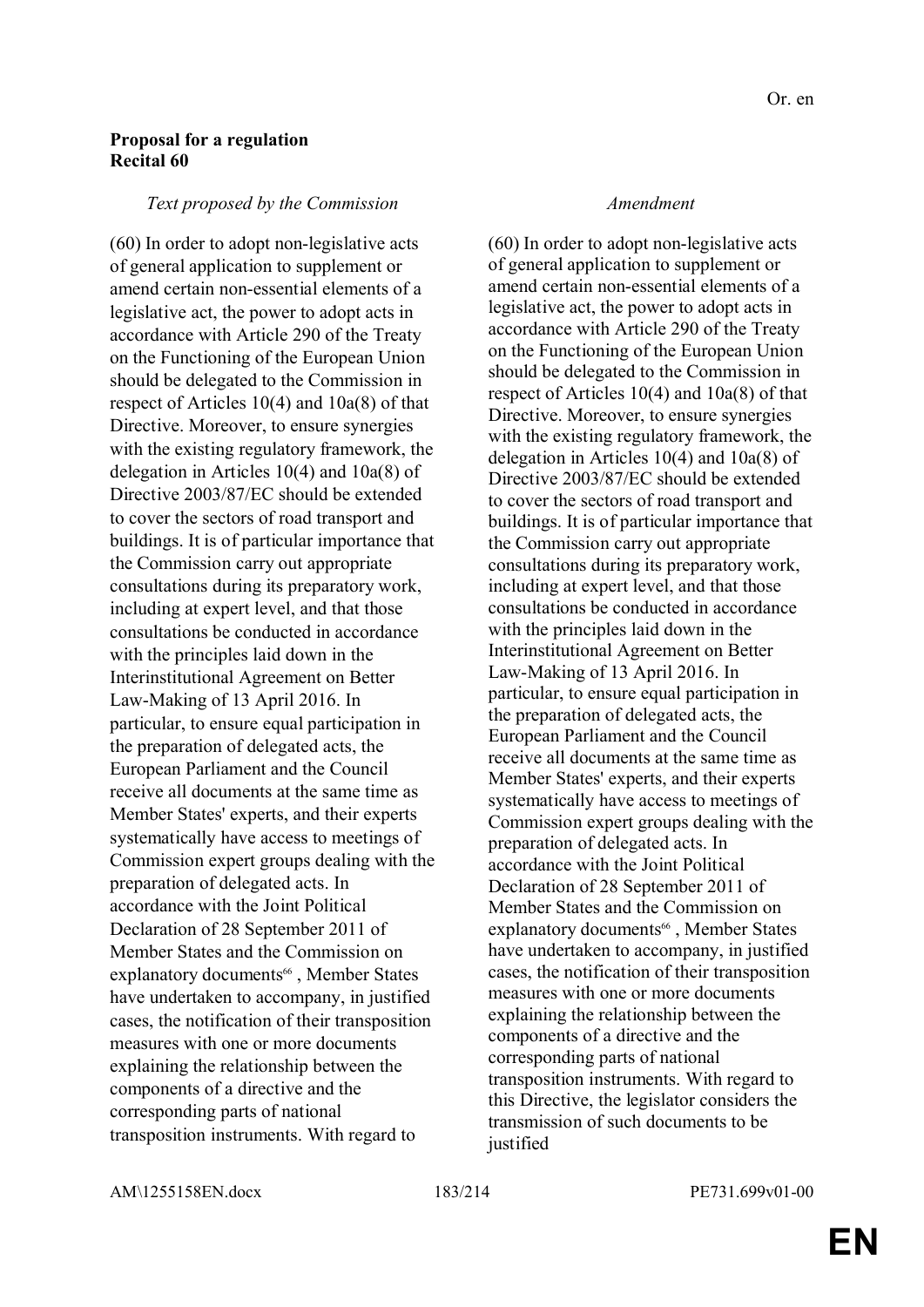this Directive, the legislator considers the transmission of such documents to be justified

### **Proposal for a regulation Recital 66**

#### *Text proposed by the Commission Amendment*

(66) In order to mitigate the risk of supply and demand imbalances associated with the start of emissions trading for the buildings and road transport sectors, as well as to render it more resistant to market shocks, the rule-based mechanism of the Market Stability Reserve should be applied to those new sectors. For that reserve to be operational from the start of the system, it should be established with an initial endowment of 600 million allowances for emissions trading in the road transport and buildings sectors. The initial lower and upper thresholds, which trigger the release or intake of allowances from the reserve, should be subject to a general review clause. Other elements such as the publication of the total number of allowances in circulation or the quantity of allowances released or placed in the reserve should follow the rules of the reserve for other sectors.

Or. en

(66) In order to mitigate the risk of supply and demand imbalances associated with the start of emissions trading for the buildings and road transport sectors, as well as to render it more resistant to market shocks, the rule-based mechanism of the Market Stability Reserve should be applied to those new sectors. For that reserve to be operational from the start of the system, it should be established with an initial endowment of 600 million allowances for emissions trading in the road transport and buildings sectors. The initial lower and upper thresholds, which trigger the release or intake of allowances from the reserve, should be subject to a general review clause. Other elements such as the publication of the total number of allowances in circulation or the quantity of allowances released or placed in the reserve should follow the rules of the reserve for other sectors.

Or. en

**EN**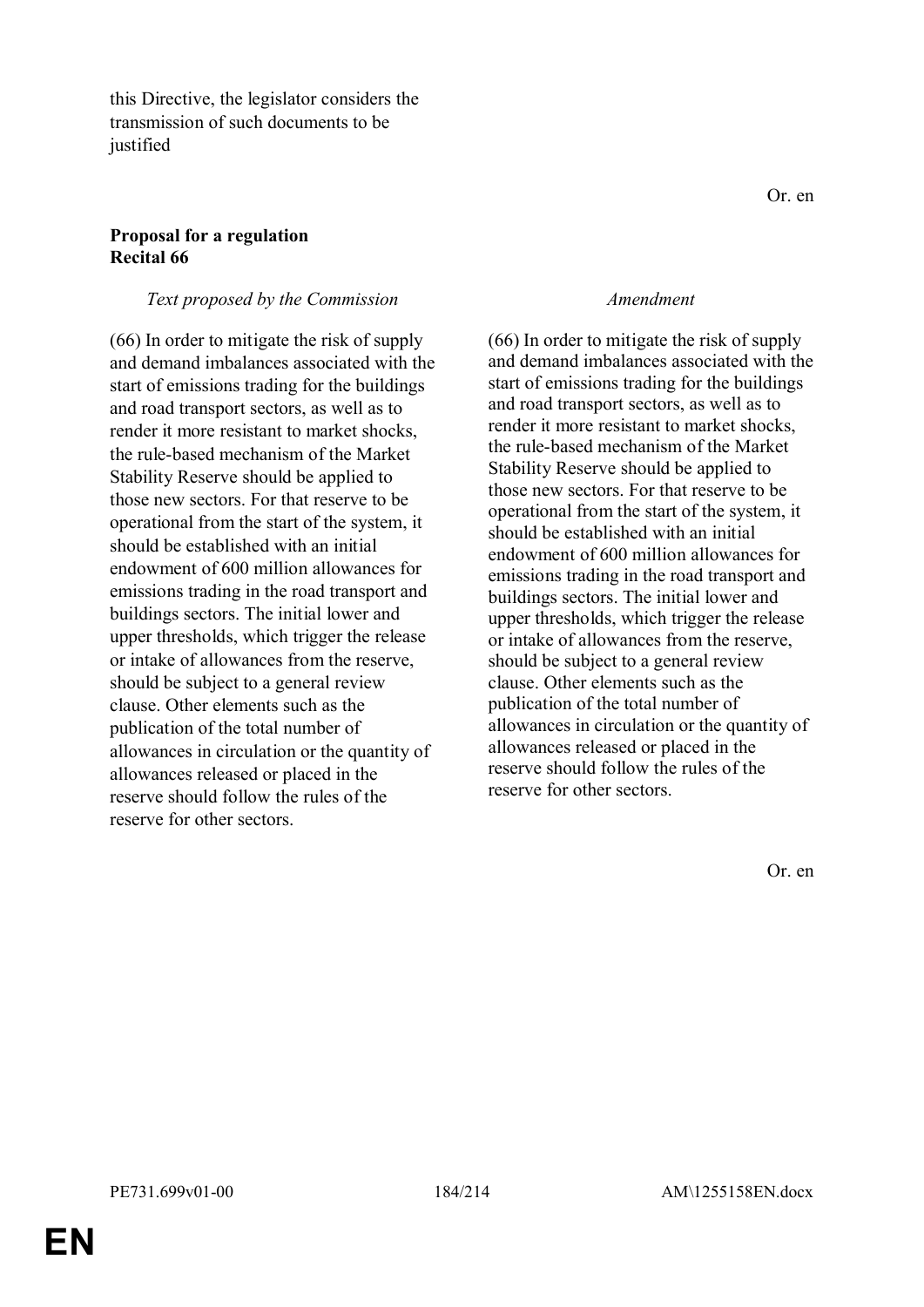*supported by* **EPP, S&D, RE, Greens, The Left**

#### **Compromise Amendment 20**

Compromise amendment replacing Amendments 841, 1536-1542 (Article 1(4) and (4a) MSR); 1543-1551, 1567-1569; 1573 (Article 1(5) MSR); 1553-1566 (Article 1(5a) MSR); 1570-1572, 1586 (Art. 3(1) MSR); 607-620; 622-623; 629 (recitals 61-64), TRAN 44, TRAN 112-113

### **TNAC calculation**

**Proposal for a directive Article 2 – paragraph 1 – point 1 – point a** Decision (EU) 2015/2814 Article 1 – paragraph 4

#### *Text proposed by the Commission Amendment*

4. The total number of allowances in circulation in a given year shall be the cumulative number of allowances issued and not put in reserve in the period since 1 January 2008, including the number that were issued pursuant to Article 13(2) of Directive 2003/87/EC as in force until 18 March 2018 in that period and entitlements to use international credits exercised by installations under the EU ETS in respect of emissions up to 31 December of that given year, minus the cumulative tonnes of verified emissions from installations under the EU ETS between 1 January 2008 and 31 December of that same given year, any allowances cancelled in accordance with Article 12(4) of Directive 2003/87/EC.*;*

4a. As from [the year following the entry into number of allowances in circulation shall include the number of allowances issued in respect of aviation and maritime transport since the beginning of that year, and the number of allowances surrendered by aircraft operators and ship operators in respect of emissions for which allowances are the units which can be used in respect of EU ETS obligations.

4. The total number of allowances in circulation in a given year shall be the cumulative number of allowances issued and not put in reserve in the period since 1 January 2008, including the number that were issued pursuant to Article 13(2) of Directive 2003/87/EC as in force until 18 March 2018 in that period and entitlements to use international credits exercised by installations under the EU ETS in respect of emissions up to 31 December of that given year, minus the cumulative tonnes of verified emissions from installations under the EU ETS between 1 January 2008 and 31 December of that same given year, any allowances cancelled in accordance with Article 12(4) of Directive 2003/87/EC.

force of this Directive], the calculation of the total force of this Directive], the calculation of the total 4a. As from [the year following the entry into number of allowances in circulation shall include the number of allowances issued in respect of aviation and maritime transport since the beginning of that year, and the number of allowances surrendered by aircraft operators and ship operators in respect of emissions for which allowances are the units which can be used in respect of EU ETS obligations.

AM\1255158EN.docx 185/214 PE731.699v01-00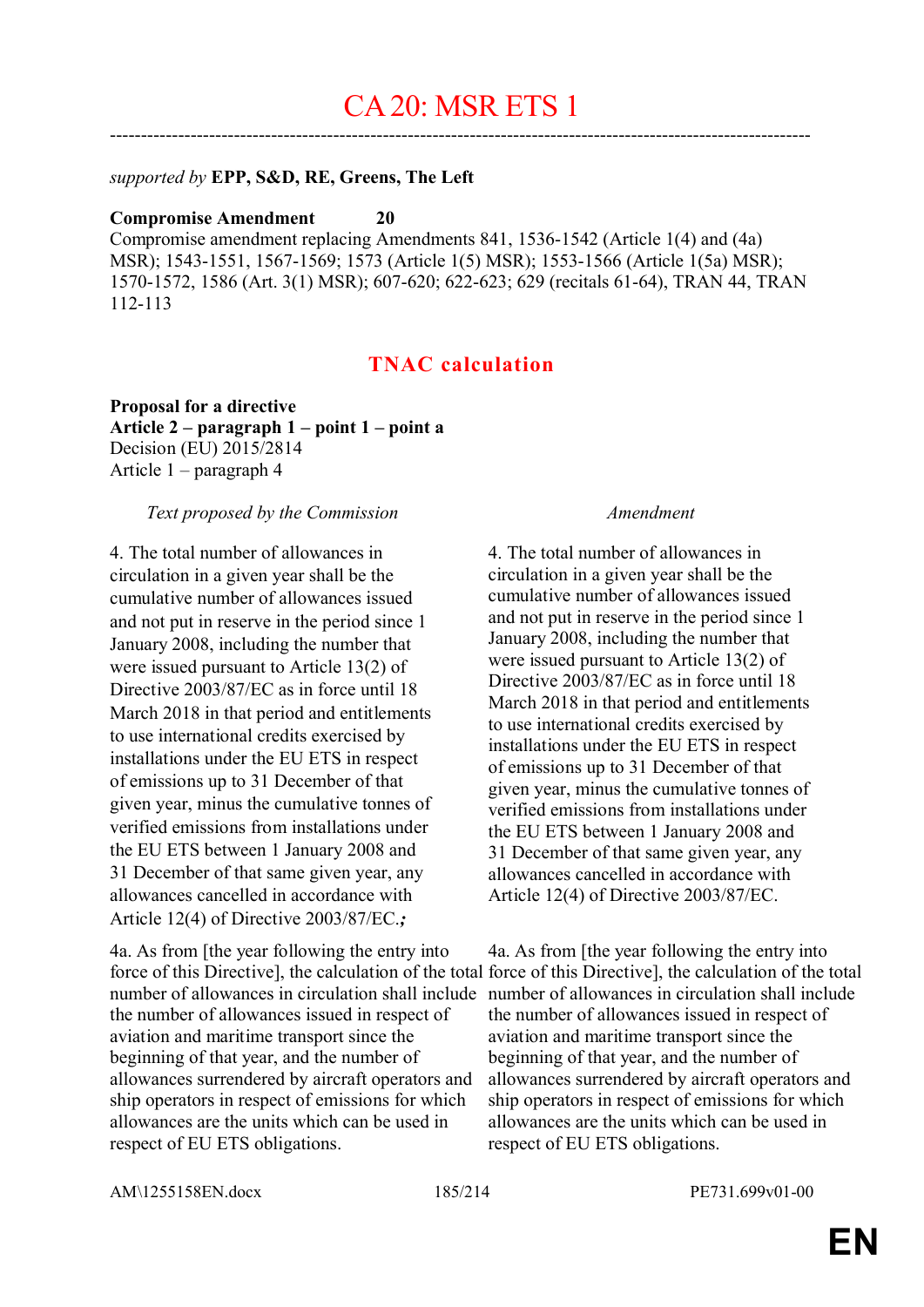of Directive 2003/87/EC shall be considered as issued for the purposes of the calculation of the total number of allowances in circulation.;

The allowances cancelled pursuant to Article 3ga The allowances cancelled pursuant to Article 3ga of Directive 2003/87/EC shall be considered as issued for the purposes of the calculation of the total number of allowances in circulation.;

Or. en

### **Intake: upper threshold and intake rate**

**Proposal for a directive Article 2 – paragraph 1 – point 1 – point c** Decision (EU) 2015/2814 Article 1 – paragraph 5 – subparagraph 1

#### *Text proposed by the Commission Amendment*

In any given year, if the total number of allowances in circulation is between *833* million and *1 096* million, a number of allowances equal to the difference between the total number of allowances in circulation, as set out in the most recent publication as referred to in paragraph 4 of this Article, and *833* million, shall be deducted from the volume of allowances to be auctioned by the Member States under Article 10(2) of Directive 2003/87/EC and shall be placed in the reserve over a period of 12 months beginning on 1 September of that year. If the total number of allowances in circulation is above 1 096 million allowances, the number of allowances to be deducted from the volume of allowances to be auctioned by the Member States under Article 10(2) of Directive 2003/87/EC and to be placed in the reserve over a period of 12 months beginning on 1 September of that year shall be equal to 12 % of the total number of allowances in circulation. By way of derogation from the last sentence, until 31 December 2030, the percentage shall be doubled.

In any given year, if the total number of allowances in circulation is between *700* million and *921* million, a number of allowances equal to the difference between the total number of allowances in circulation, as set out in the most recent publication as referred to in paragraph 4 of this Article, and *700* million, shall be deducted from the volume of allowances to be auctioned by the Member States under Article 10(2) of Directive 2003/87/EC and shall be placed in the reserve over a period of 12 months beginning on 1 September of that year. If the total number of allowances in circulation is above *921* million allowances, the number of allowances to be deducted from the volume of allowances to be auctioned by the Member States under Article 10(2) of Directive 2003/87/EC and to be placed in the reserve over a period of 12 months beginning on 1 September of that year shall be equal to 12 % of the total number of allowances in circulation. By way of derogation from the last sentence, until 31 December 2030, the percentage shall be doubled. *As from 2025, the thresholds referred to in this subparagraph shall be reduced in proportion to the reduction of the Unionwide quantity of allowances referred to in Article 9 of Directive 2003/87/EC in the same year.*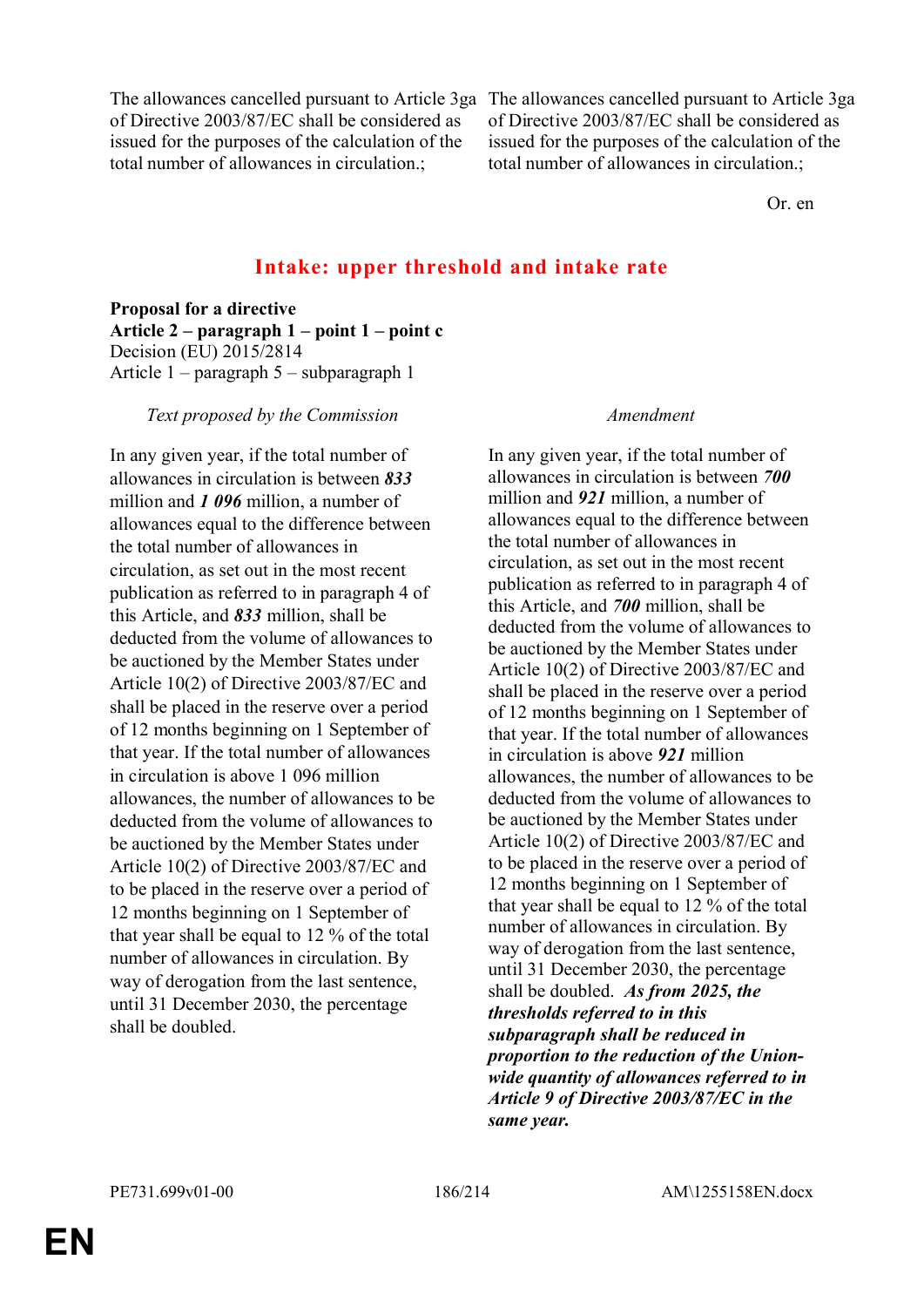# **Release: lower threshold**

**Proposal for a directive Article 2 – paragraph 1 – point 1 – point c a (new)** Decision (EU) 2015/2814 Article 1 – paragraph 6

#### *Present text Amendment*

6. In any year, if the total number of allowances in circulation is less than 400 million, 100 million allowances shall be released from the reserve and added to the volume of allowances to be auctioned by the Member States under Article 10(2) of Directive 2003/87/EC. Where fewer than 100 million allowances are in the reserve, all allowances in the reserve shall be released under this paragraph.

6. In any year, if the total number of allowances in circulation is less than 400 million, 100 million allowances shall be released from the reserve and added to the volume of allowances to be auctioned by the Member States under Article10(2) of Directive 2003/87/EC. Where fewer than 100 million allowances are in the reserve, all allowances in the reserve shall be released under this paragraph.";

Or. en

# **Invalidation**

**Proposal for a directive Article 2 – paragraph 1 – point 1 – point c** Decision (EU) 2015/2814 Article 1 – paragraph 5a

#### *Present text Amendment*

5a. Unless otherwise decided in the first review carried out in accordance with Article 3, from 2023 allowances held in the reserve above 400 million allowances shall no longer be valid.

5a. Unless otherwise decided in the first review carried out in accordance with Article 3, from 2023 allowances held in the reserve above 400 million allowances shall no longer be valid.

Or. en

### **Review**

**Proposal for a directive Article 2 – paragraph 1 – point 2 a (new)** Decision (EU) 2015/2814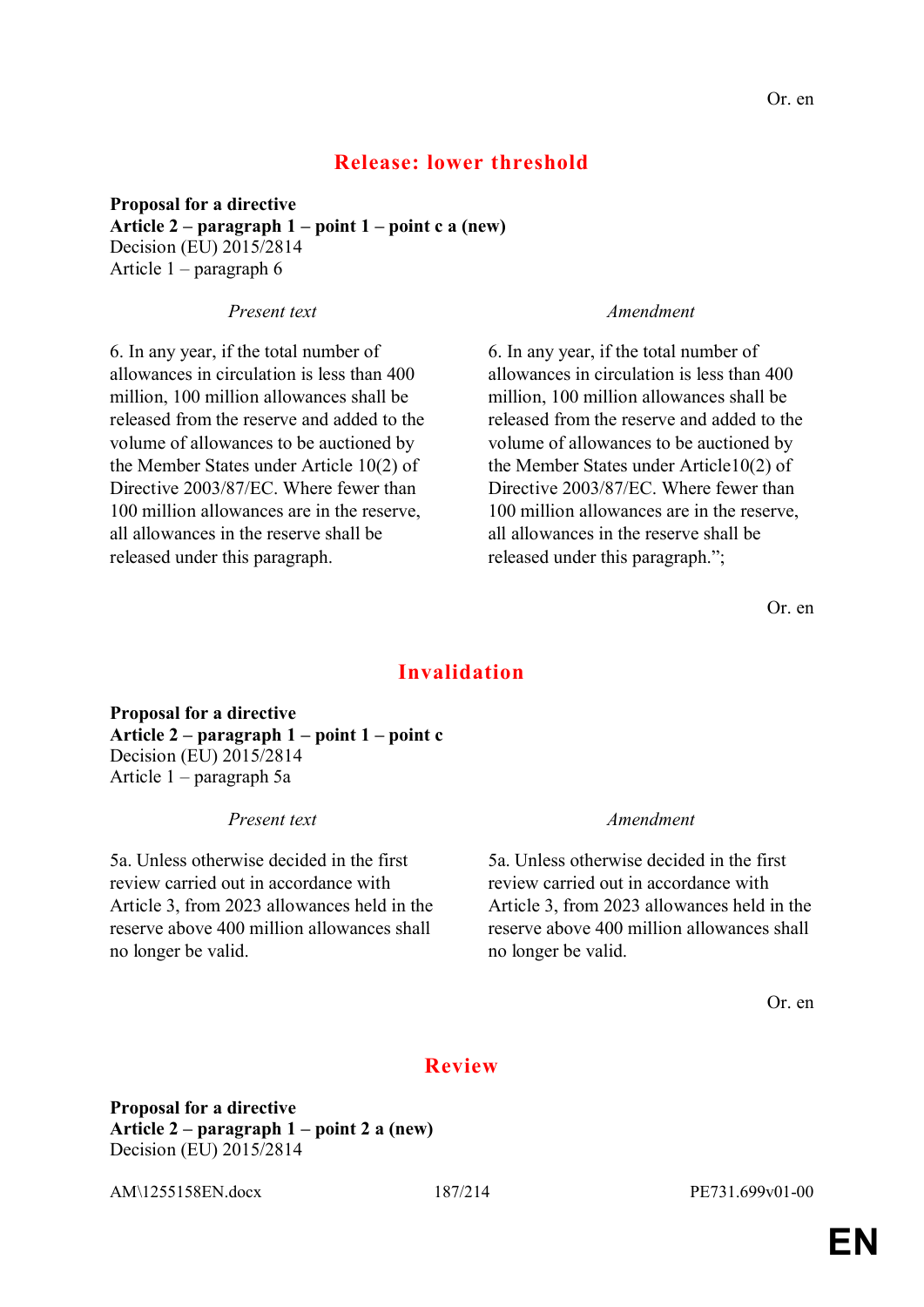The Commission shall monitor the functioning of the reserve in the context of the report provided for in Article 10(5) of Directive 2003/87/EC. That report should consider relevant effects on competitiveness, in particular in the industrial sector, including in relation to GDP, employment *and* investment indicators. Within three years of the start of the operation of the reserve and at five-year intervals thereafter, the Commission shall, on the basis of an analysis of the orderly functioning of the European carbon market, review the reserve and submit a proposal, where appropriate, to the European Parliament and to the Council. Each review shall pay particular attention to the percentage figure for the determination of the number of allowances to be placed in the reserve pursuant to Article 1(5) of this Decision, as well as the numerical value of the threshold for the total number of allowances in circulation *and* the number of allowances to be released from the reserve pursuant to Article 1(6) or (7) of this Decision. In its review, the Commission shall also look into the impact of the reserve on growth, jobs, the Union's industrial competitiveness and on the risk of carbon leakage.

#### *Present text Amendment*

### *(2a) in Article 3, paragraph 1 is replaced by the following:*

"The Commission*, supported by the European Scientific Advisory Board on Climate Change referred to in Article 3 of Regulation (EU) 2021/1119,* shall monitor the functioning of the reserve in the context of the report provided for in Article 10(5) of Directive 2003/87/EC. That report should consider relevant effects on *achieving the climate-neutrality objective and the Union climate targets as laid down in Regulation (EU) 2021/1119 and on meeting the obligations of the Union and its Members States under the Paris Agreement,* competitiveness, in particular in the industrial sector, including in relation to GDP, employment*,* investment indicators *and the objective of delivering a just transition that leaves no one behind*. Within three years of the start of the operation of the reserve and at five-year intervals thereafter, the Commission shall, on the basis of an analysis of the orderly functioning of the European carbon market, review the reserve and submit a proposal, where appropriate, to the European Parliament and to the Council. Each review shall pay particular attention to the percentage figure for the determination of the number of allowances to be placed in the reserve pursuant to Article 1(5) of this Decision, as well as the numerical value of the threshold for the total number of allowances in circulation*,* the number of allowances to be released from the reserve pursuant to Article 1(6) or (7) of this Decision *and other relevant development options for the market stability reserve*. In its review, the Commission *and the European Scientific Advisory Board on Climate Change* shall also look into the impact of the reserve on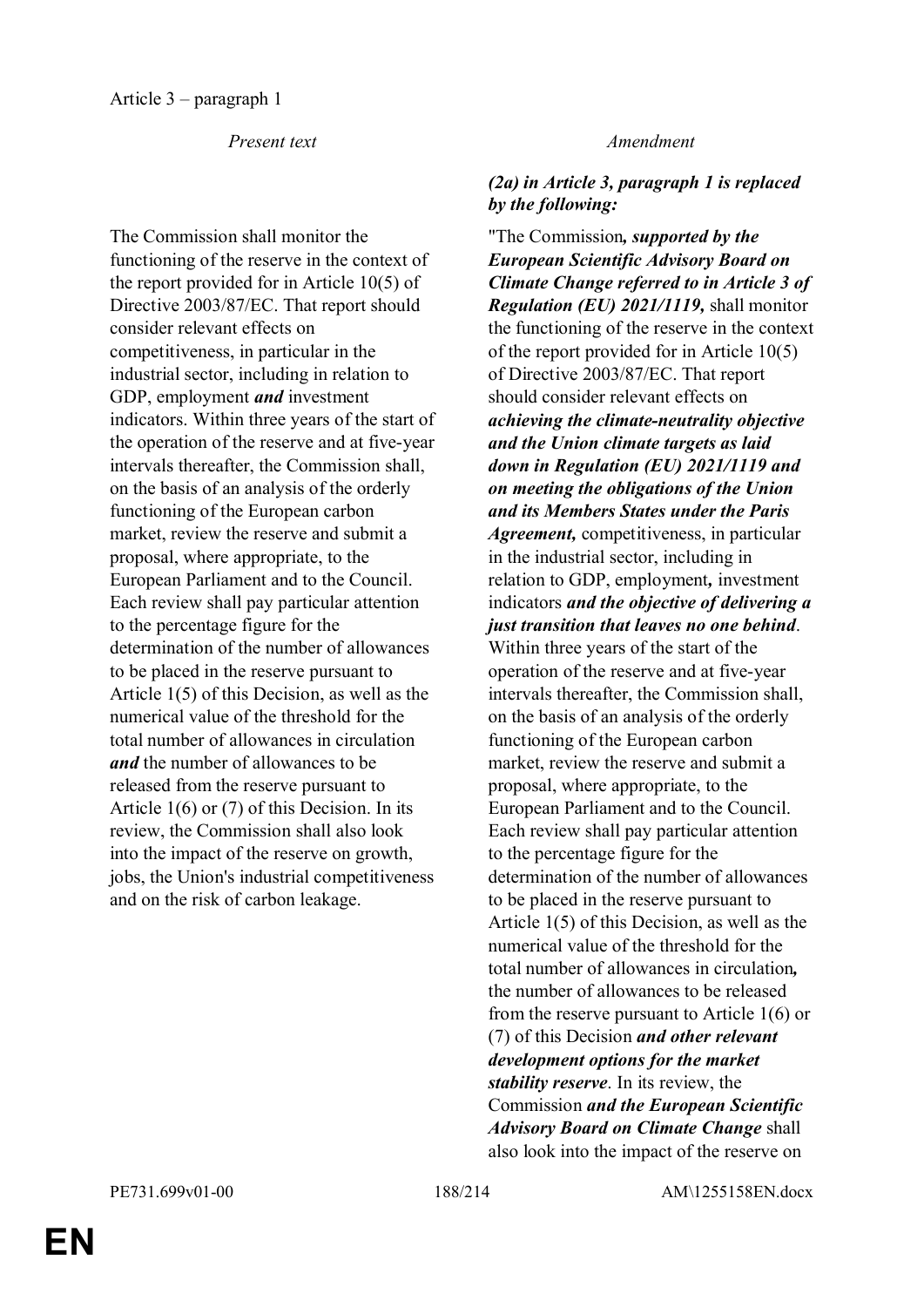growth, jobs, the Union's industrial competitiveness and on the risk of carbon leakage.*"*

Or. en

## **Recitals**

#### **Proposal for a directive Recital 61**

*Text proposed by the Commission Amendment*

(61) A well-functioning, reformed EU ETS comprising an instrument to stabilise the market is a key means for the Union to reach its agreed target for 2030 and the commitments under the Paris Agreement. The Market Stability Reserve seeks to address the imbalance between supply and demand of allowances in the market. Article 3 of Decision (EU) 2015/1814 provides that the reserve is to be reviewed three years after it becomes operational, paying particular attention to the percentage figure for the determination of the number of allowances to be placed in the Market Stability Reserve, the threshold for the total number of allowances in circulation (TNAC) that determines the intake of allowances, and the number of allowances to be released from the reserve.

(61) A well-functioning, reformed EU ETS comprising an instrument to stabilise the market is a key means for the Union to reach its agreed target for 2030*, its climateneutrality objective by 2050 at the latest, and fulfil the aim of achieving negative emissions thereafter as laid down in Article 2(1) of Regulation (EU) 2021/1119* and the commitments under the Paris Agreement. The Market Stability Reserve seeks to address the imbalance between supply and demand of allowances in the market. Article 3 of Decision (EU) 2015/1814 provides that the reserve is to be reviewed three years after it becomes operational, paying particular attention to the percentage figure for the determination of the number of allowances to be placed in the Market Stability Reserve, the threshold for the total number of allowances in circulation (TNAC) that determines the intake of allowances, and the number of allowances to be released from the reserve.

Or. en

### **Proposal for a directive Recital 62**

*Text proposed by the Commission Amendment*

(62) Considering the need to deliver a (62) Considering the need to deliver a

AM\1255158EN.docx 189/214 PE731.699v01-00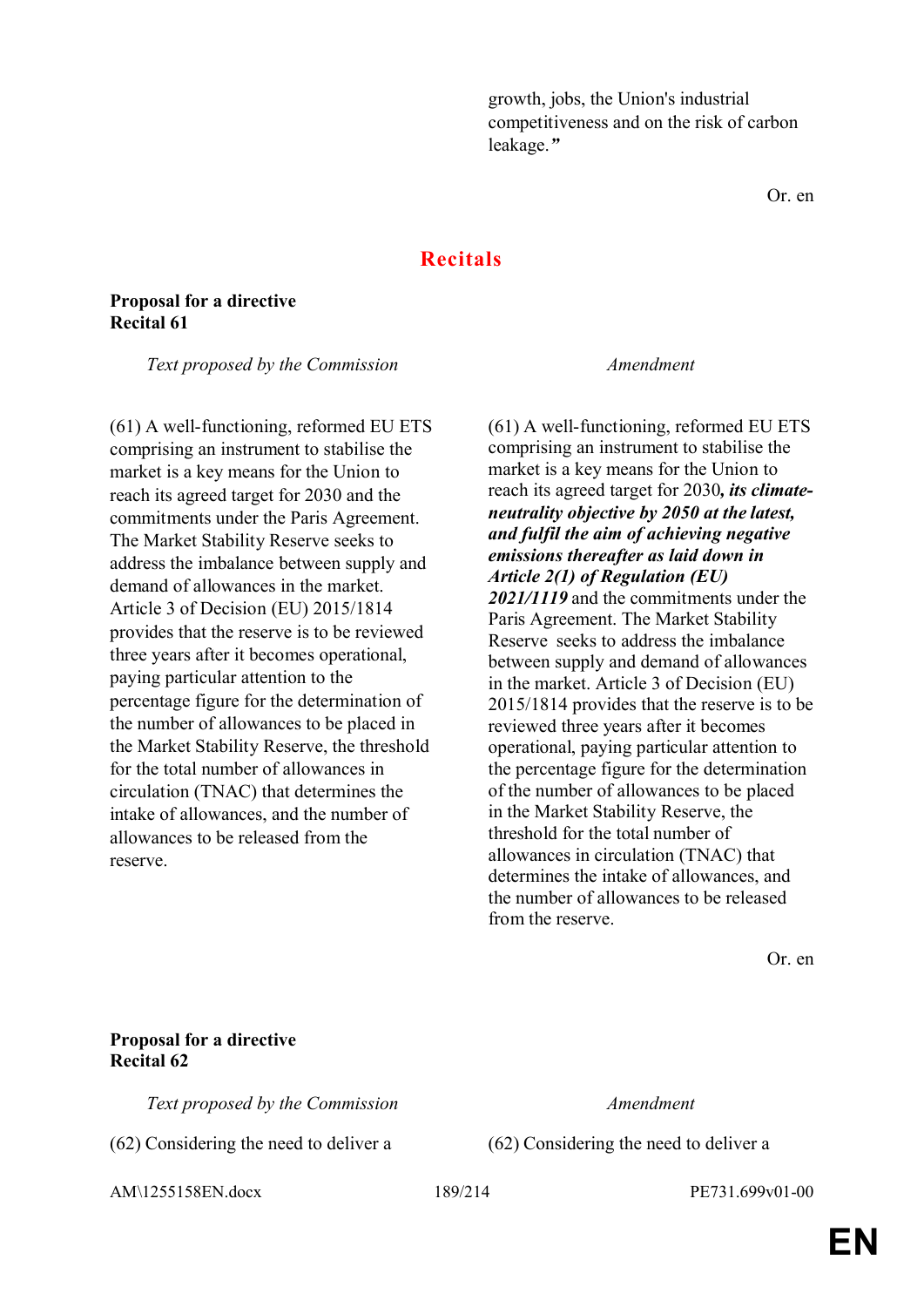stronger investment signal to reduce emissions in a cost-efficient manner and with a view to strengthening the EU ETS, Decision (EU) 2015/1814 should be amended so as to increase the percentage rate for determining the number of allowances to be placed each year in the Market Stability Reserve. In addition, for lower levels of the TNAC, the intake should be equal to the difference between the TNAC and the threshold that determines the intake of allowances. This would prevent the considerable uncertainty in the auction volumes that results when the TNAC is close to the threshold, and at the same time ensure that the surplus reaches the volume bandwidth within which the carbon market is deemed to operate in a balanced manner.

stronger investment signal to reduce emissions in a cost-efficient manner and with a view to strengthening the EU ETS, Decision (EU) 2015/1814 should be amended so as to increase the percentage rate for determining the number of allowances to be placed each year in the Market Stability Reserve. In addition, for lower levels of the TNAC, the intake should be equal to the difference between the TNAC and the threshold that determines the intake of allowances. This would prevent the considerable uncertainty in the auction volumes that results when the TNAC is close to the threshold, and at the same time ensure that the surplus reaches the volume bandwidth within which the carbon market is deemed to operate in a balanced manner. *Such adjustment should be made without resulting in any reduced ambition compared to the current market stability reserve.*

Or. en

#### **Proposal for a directive Recital 63**

#### *Text proposed by the Commission Amendment*

(63) Furthermore, in order to ensure that the level of allowances that remains in the Market Stability Reserve after the invalidation is predictable, the invalidation of allowances in the reserve should no longer depend on the auction volumes of the previous year. The number of allowances in the reserve should, therefore, be fixed at a level of 400 million allowances, which corresponds to the lower threshold for the value of the TNAC.

(63) Furthermore, in order to ensure that the level of allowances that remains in the Market Stability Reserve after the invalidation is predictable, the invalidation of allowances in the reserve should no longer depend on the auction volumes of the previous year. The number of allowances in the reserve should, therefore, be fixed at a level of 400 million allowances, which corresponds to the lower threshold for the value of the TNAC.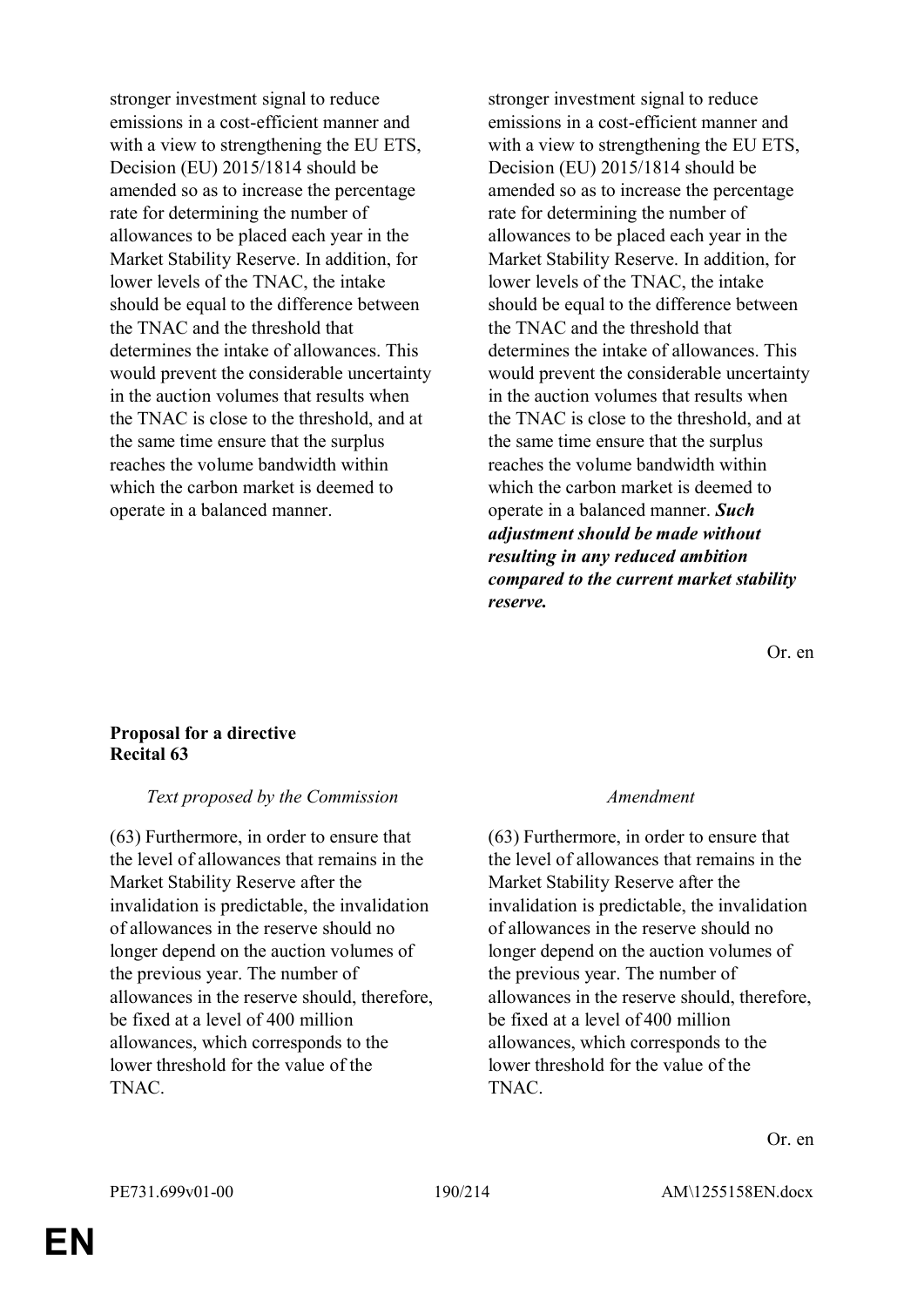### **Proposal for a directive Recital 64**

### *Text proposed by the Commission Amendment*

(64) The analysis of the impact assessment accompanying the proposal for this Directive has also shown that net demand from aviation should be included in the total number of allowances in circulation. In addition, since aviation allowances can be used in the same way as general allowances, including aviation in the reserve would make it a more accurate, and thus a better tool to ensure the stability of the market. The calculation of the total number of allowances in circulation should include aviation emissions and allowances issued in respect of aviation as of the year following the entry into force of this Directive.

(64) The analysis of the impact assessment accompanying the proposal for this Directive has also shown that net demand from aviation should be included in the total number of allowances in circulation. In addition, since aviation allowances can be used in the same way as general allowances, including aviation in the reserve would make it a more accurate, and thus a better tool to ensure the stability of the market. The calculation of the total number of allowances in circulation should include aviation emissions and allowances issued in respect of aviation as of the year following the entry into force of this Directive.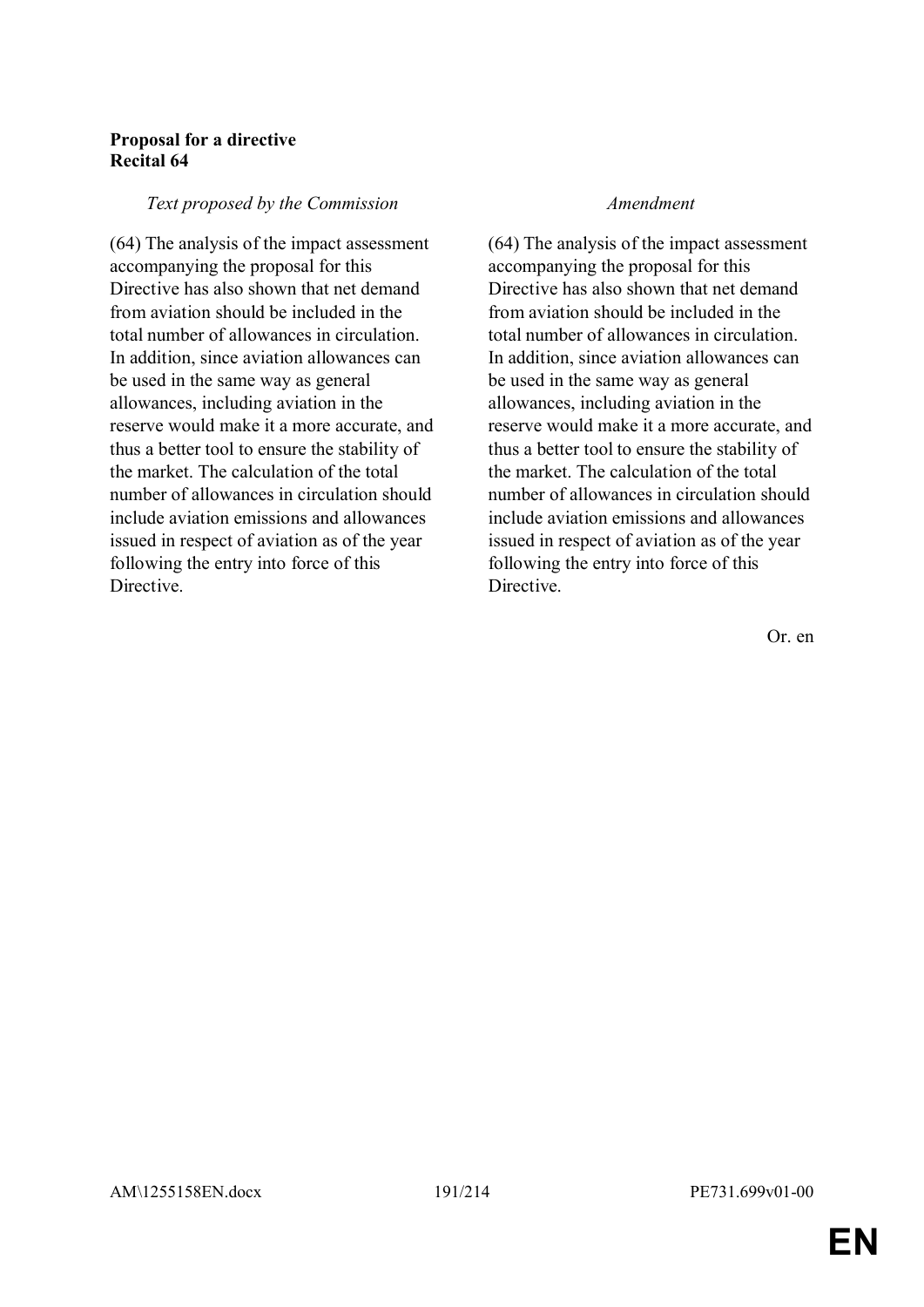### *supported by* **EPP, S&D, RE, Greens, ECR, The Left**

**Compromise Amendment 21** Compromise amendment replacing Amendments 641-647 (Article 2(1)), TRAN 49

**Proposal for a directive Article 1 – paragraph 1 – point 1** Directive 2003/87/EC Article 2 – paragraph 1

#### *Text proposed by the Commission Amendment*

1. This Directive shall apply to the activities listed in Annexes I and III, and to the greenhouse gases listed in Annex II. Where an installation that is included in the scope of the EU ETS due to the operation of combustion units with a total rated thermal input exceeding 20 MW changes its production processes to reduce its greenhouse gas emissions and no longer meets that threshold, it *shall* remain in the scope of the EU ETS *until the end of the relevant five year period referred to in Article 11(1), second subparagraph*, following the change to its production process.

1. This Directive shall apply to the activities listed in Annexes I and III, and to the greenhouse gases listed in Annex II. Where an installation that is included in the scope of the EU ETS due to the operation of combustion units with a total rated thermal input exceeding 20 MW changes its production processes to reduce its greenhouse gas emissions and no longer meets that threshold *or no longer emits greenhouse gases, the operator of that installation may decide that the installation is to* remain in the scope of the EU ETS *until the end of the next five year period referred to in Article 11(1), second subparagraph*, following the change to its production process.

*By 31 December 2025, the Commission shall assess, and submit a report to the European Parliament and to the Council on, the inclusion of installations with a total rated thermal input below 20 MW in the scope of the EU ETS in the next period. That report shall be accompanied, where appropriate, by a legislative proposal to include such installations*

Or. en

**EN**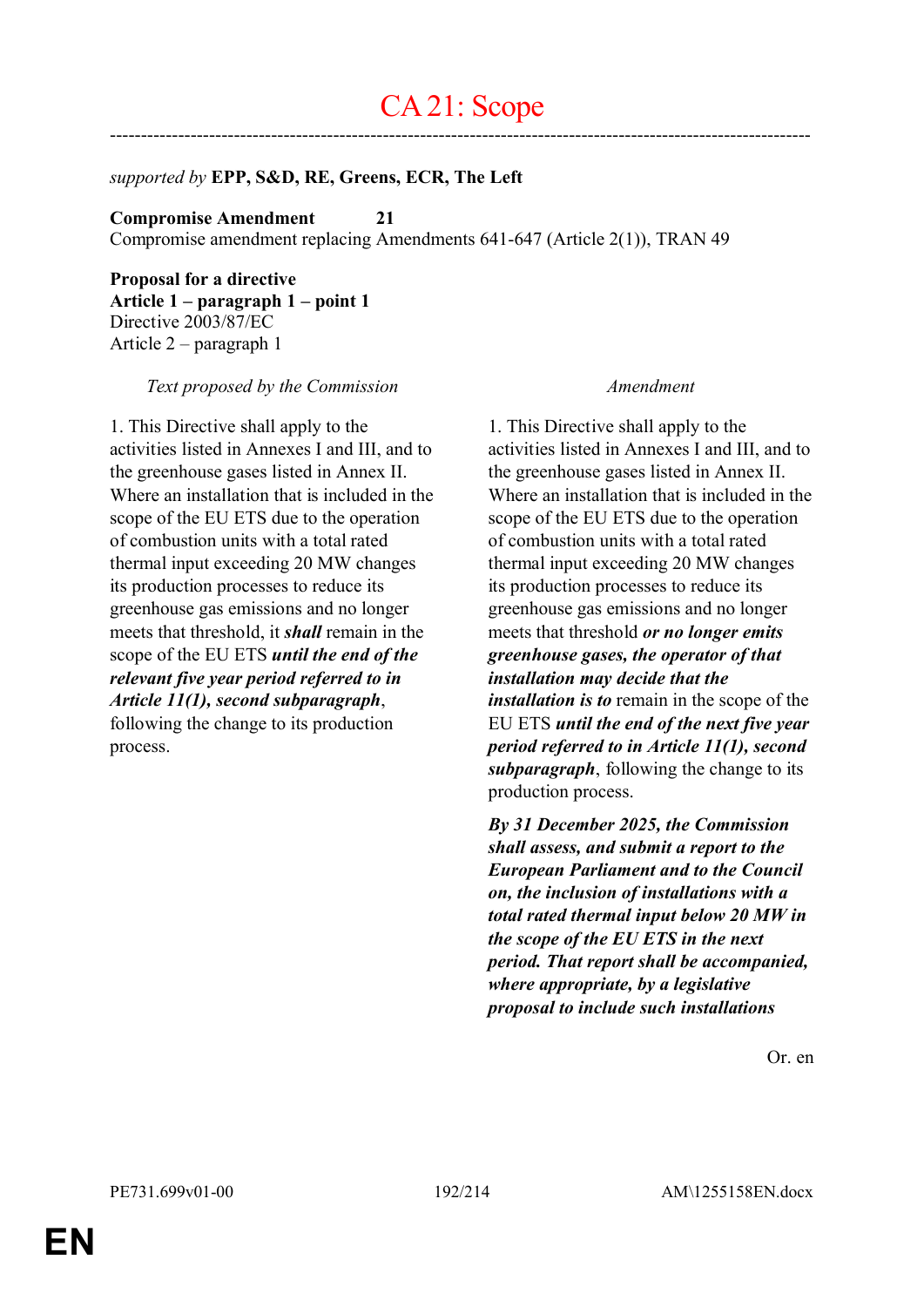# CA 22: Market integrity -----------------------------------------------------------------------------------------------------------------

*supported by* **EPP, S&D, RE, Greens, ID, ECR, The Left**

#### **Compromise Amendment 22**

Compromise amendment replacing Amendments 913-915, ITRE 25 (article 10(5)a and b new on monitoring and reporting); 412-414 (recitals)

**Proposal for a directive Article 1 – paragraph 1 – point 11 – point d a (new)** Directive 2003/87/EC Article 10 – paragraph 5 a (new)

*Text proposed by the Commission Amendment*

*(da) the following paragraph is added:*

*"5a. Following the final report of 28 March 2022 of the European Securities and Markets Authority (ESMA) on emission allowances and associated derivatives, the Commission shall, where appropriate, present a legislative proposal by ... [six months after the entry into force of this Directive] to follow up on the recommendations in that report in order to improve the level of transparency, monitoring and reporting on the European emission allowance markets as well as related derivative markets, taking into account the Union-wide nature of those markets."*

Or. en

**Proposal for a directive Article 1 – paragraph 1 – point 11 – point d b (new)** Directive 2003/87/EC Article 10 – paragraph 5 b (new)

*Text proposed by the Commission Amendment*

*(db) the following paragraph is added:*

*"5b. ESMA shall regularly monitor the integrity and transparency of the* 

AM\1255158EN.docx 193/214 PE731.699v01-00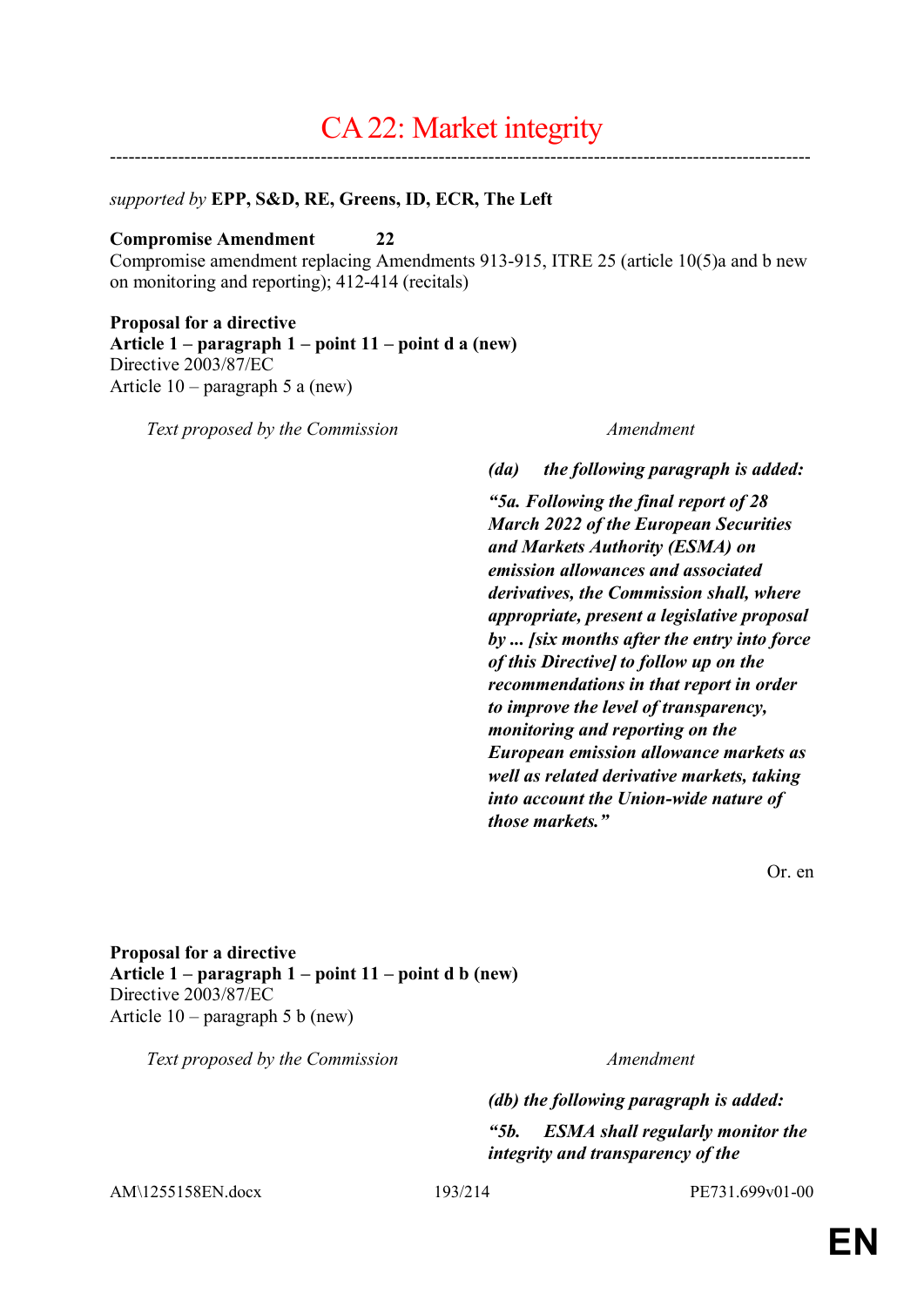*European emission allowance markets as well as related derivative markets. It shall on a regular basis publish a report on the integrity and transparency of those markets, drawing, as necessary, on the Union registry data and the data reported or made available to the competent authorities. In that report ESMA shall in particular examine the functioning of the markets in light of any market volatility and price evolution, the operation of the auctions and trading operations on the markets, liquidity and the volumes traded, and the categories and trading behaviour of market participants. That report shall, where relevant, include recommendations to strengthen market integrity and improve market transparency. Those recommendations shall, in particular, consider measures to enhance the information available to market participants and the public at large on the functioning of the emission allowance markets and related derivative markets, improve regulatory reporting and market monitoring in emission allowance markets and related derivative markets, promote the prevention and detection of market abuse and help in maintaining orderly markets for emission allowances and related derivatives.* 

*The Commission shall assess the recommendations referred to in the first subparagraph of this paragraph in the next report submitted pursuant to paragraph 5 following the publication of ESMA's report. The Commission shall, where appropriate, accompany that report with a legislative proposal to improve the transparency and integrity of the emission allowance markets and related derivative markets, taking into account the Unionwide nature of those markets."*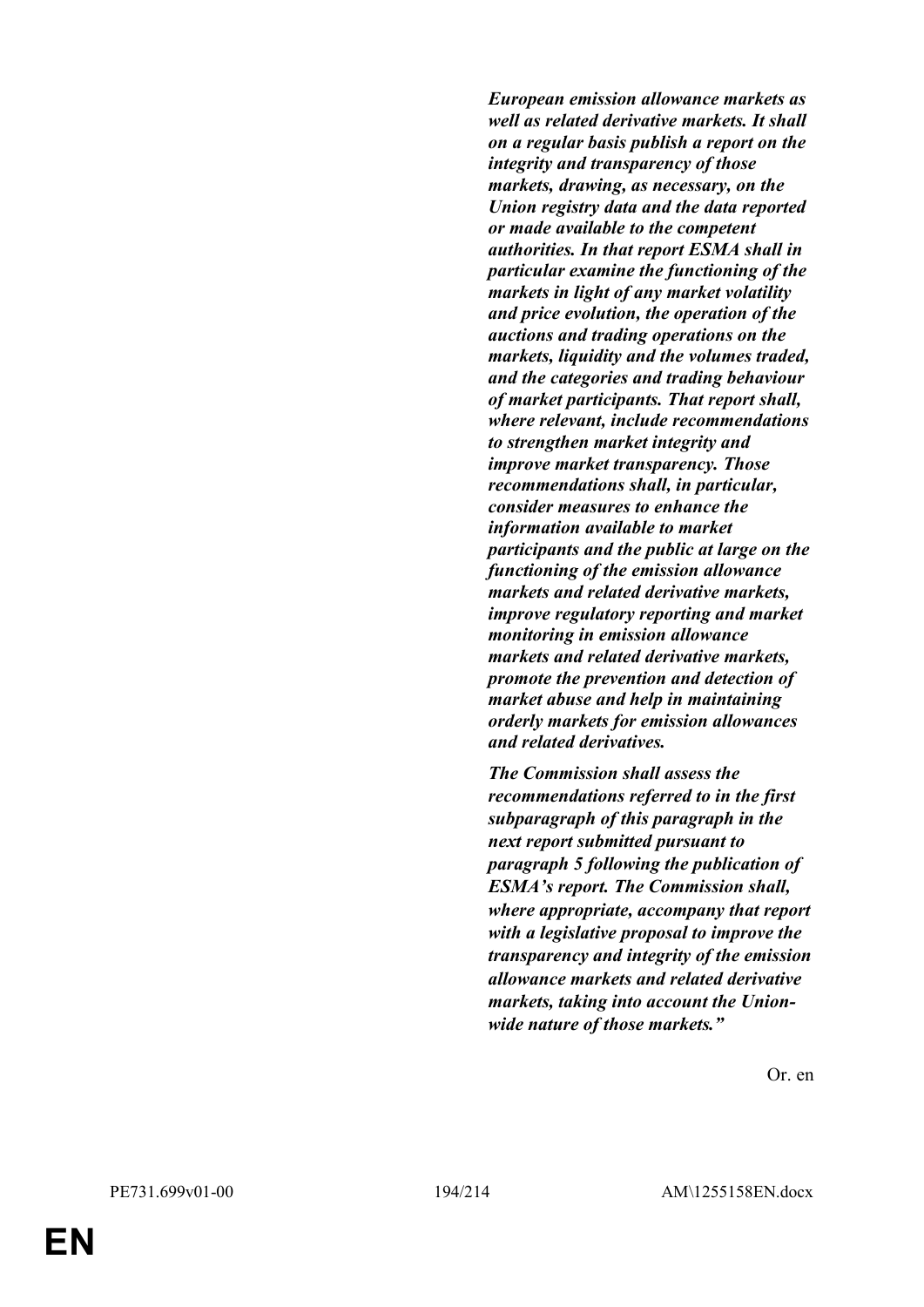*Text proposed by the Commission Amendment*

*(42a) Increasing energy prices are a major concern for citizens, especially lowincome families, and businesses, especially SMEs. The main cause of rising energy prices is our dependency on fossil fuels. The 'Fit for 55' package should address and seek to reduce such dependencies, including by improving the design of the EU ETS. Strengthening market integrity and transparency can also play a role in limiting volatility of the EU ETS market prices.*

Or. en

### **Proposal for a directive Recital 42 c (new)**

*Text proposed by the Commission Amendment*

*(42c) The European Securities and Markets Authority (ESMA) published its final report on emission allowances and associated derivatives on 28March 2022. The Commission should, where appropriate and as soon as possible, present a legislative proposal to follow up on the recommendations in that report in order to improve the level of transparency, monitoring and reporting on the European emission allowance markets as well as related derivative markets. However, to continuously monitor market integrity and transparency, avoid misinformation and guide any rapid potential action, ESMA should on a regular basis publish a report on the integrity and transparency of those markets and, where relevant, issue further recommendations for targeted improvements. ESMA should in*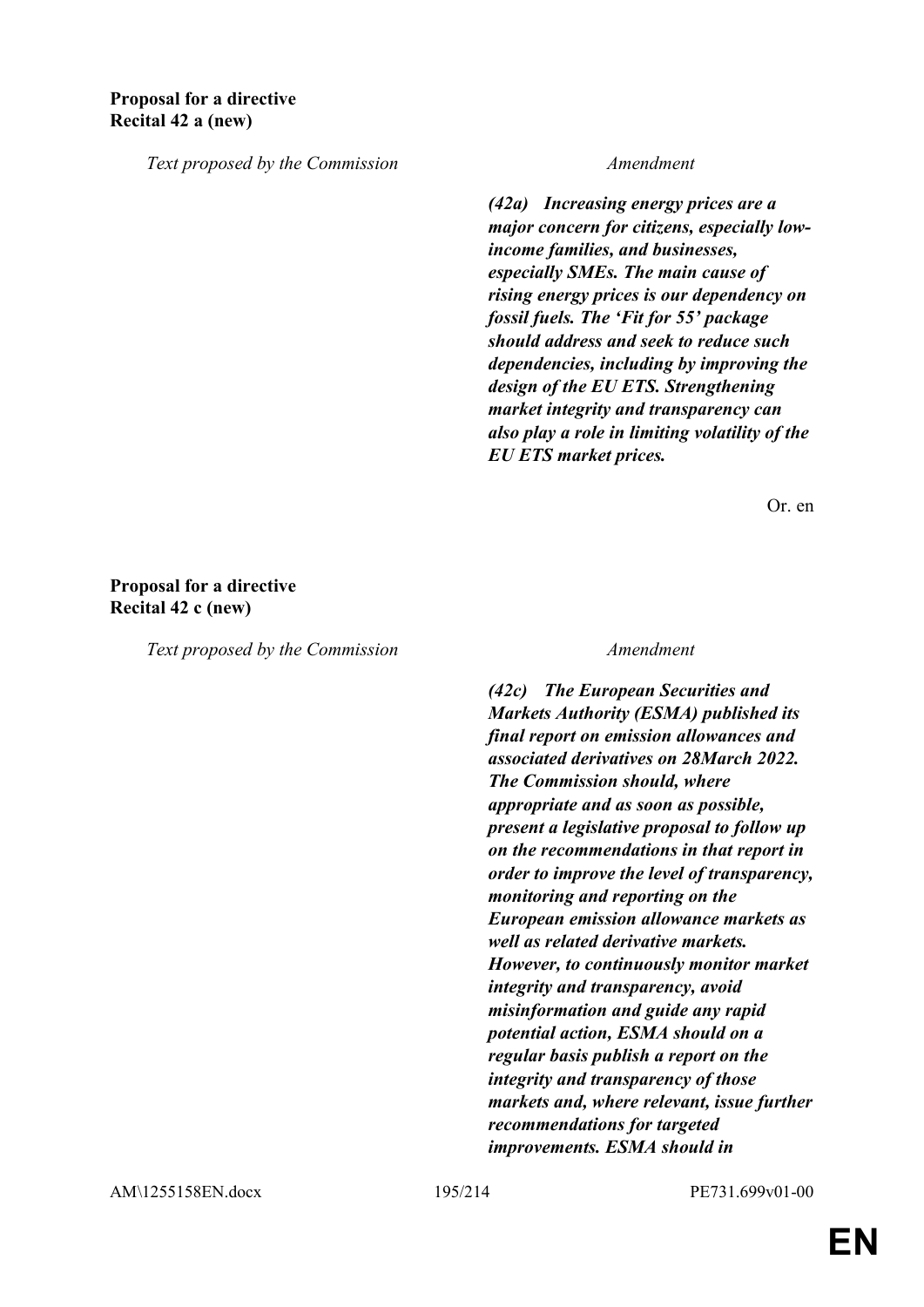*particular examine the functioning of the markets in light of any volatility and price evolution, the operation of the auctions and trading operations on the markets, liquidity and the volumes traded, and the categories and trading behaviour of market participants. Targeted improvements could, for example, include measures to enhance the information available to market participants and the public at large on the functioning of the emission allowance markets and related derivative markets, improve regulatory reporting and market monitoring in emission allowance markets and related derivative markets, including by making individual transactions publicly available, require each market participant to publicly disclose their holdings and positions broken down by motive and horizon, promote the prevention and detection of market abuse and help in maintaining orderly markets for emission allowances and related derivative markets, for example through a fluctuating penalty based on the previous year's average auction price, withholding of allowances, adjustment of the quantity of subsequent auctions, or a combination thereof. The Commission should assess ESMA's recommendations within six months following the publication of ESMA's report and should, where appropriate, present a legislative proposal to address those recommendations.*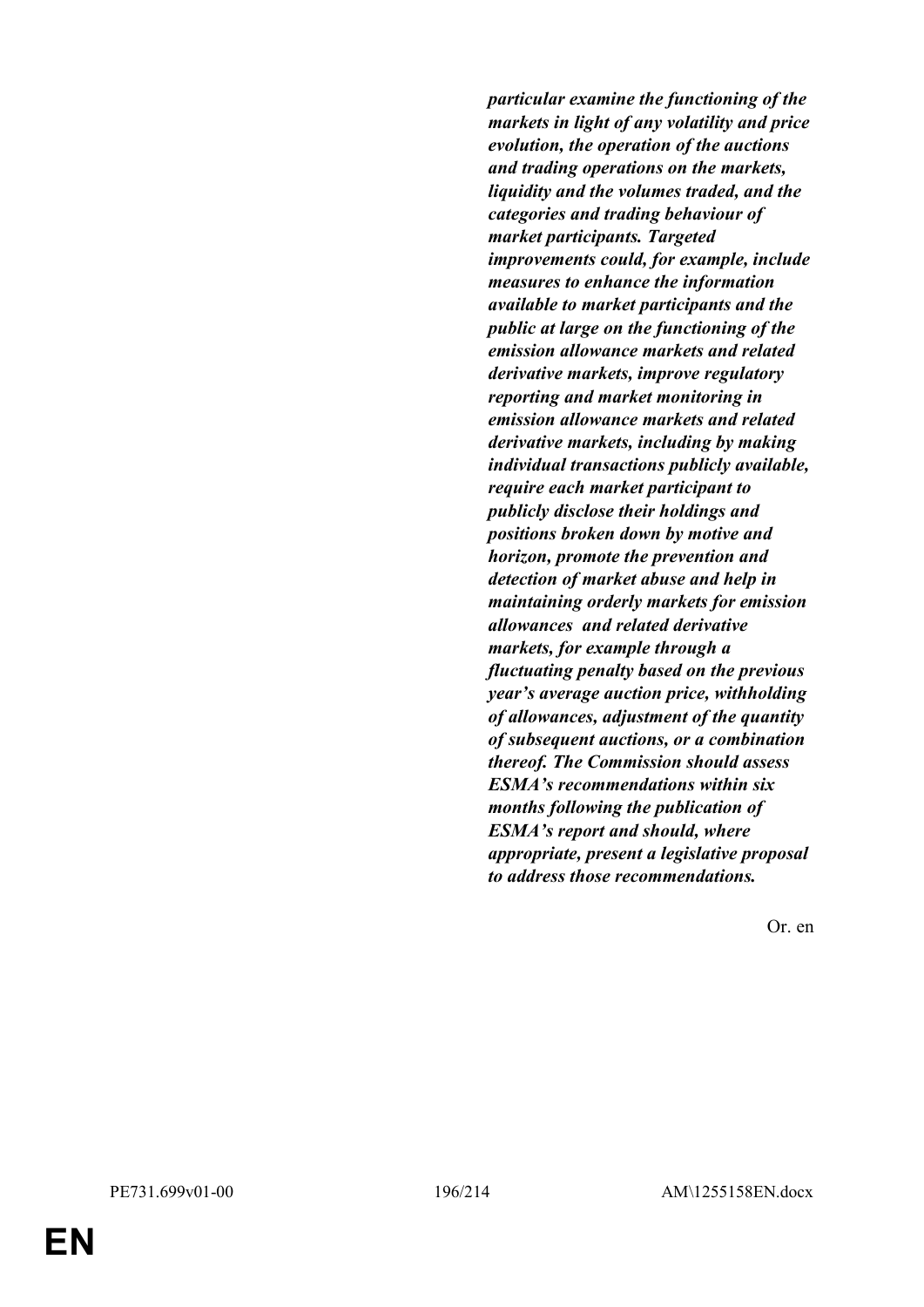### *supported by* **EPP, RE, ECR**

#### **Compromise Amendment 23**

Compromise amendment replacing Amendments 1300-1304, 1367-1369, 1394-1397 (article 12(1), article 19(2) on who can hold allowances); TRAN 99, TRAN 102, TRAN 104, TRAN 105, ITRE 52

**Proposal for a directive Article 1 – paragraph 1 – point 15 (new) - point -a (new)** Directive 2003/87/EC Article 12 - paragraph 1

*Text proposed by the Commission Amendment*

1. Member States shall ensure that allowances can be transferred between:

(b) *persons* within the Union and persons in third countries, where such allowances are recognised in accordance with the procedure referred to in Article 25 without restrictions other than those contained in, or adopted pursuant to, this Directive

### *(-a) paragraph 1 is replaced by the following:*

" 1. Member States shall ensure that allowances can be transferred between:

(a) *persons* within the Union ; (a) *regulated entities* within the Union ;

(b) *regulated entities* within the Union and persons in third countries, where such allowances are recognised in accordance with the procedure referred to in Article 25 without restrictions other than those contained in, or adopted pursuant to, this Directive"

*Regulated entities may mandate a natural person or a legal entity to operate registry accounts belonging to the regulated entity and conduct all types of transactions to which that account is entitled, on behalf of the regulated entity. Responsibility for compliance remains with the regulated entity. When mandating the natural person or the legal entity, the regulated entity shall ensure that there is no conflict of interest amongst the mandated person or entity and competent authorities, national administrators, verifiers or other bodies subject to the provisions of this Directive.*"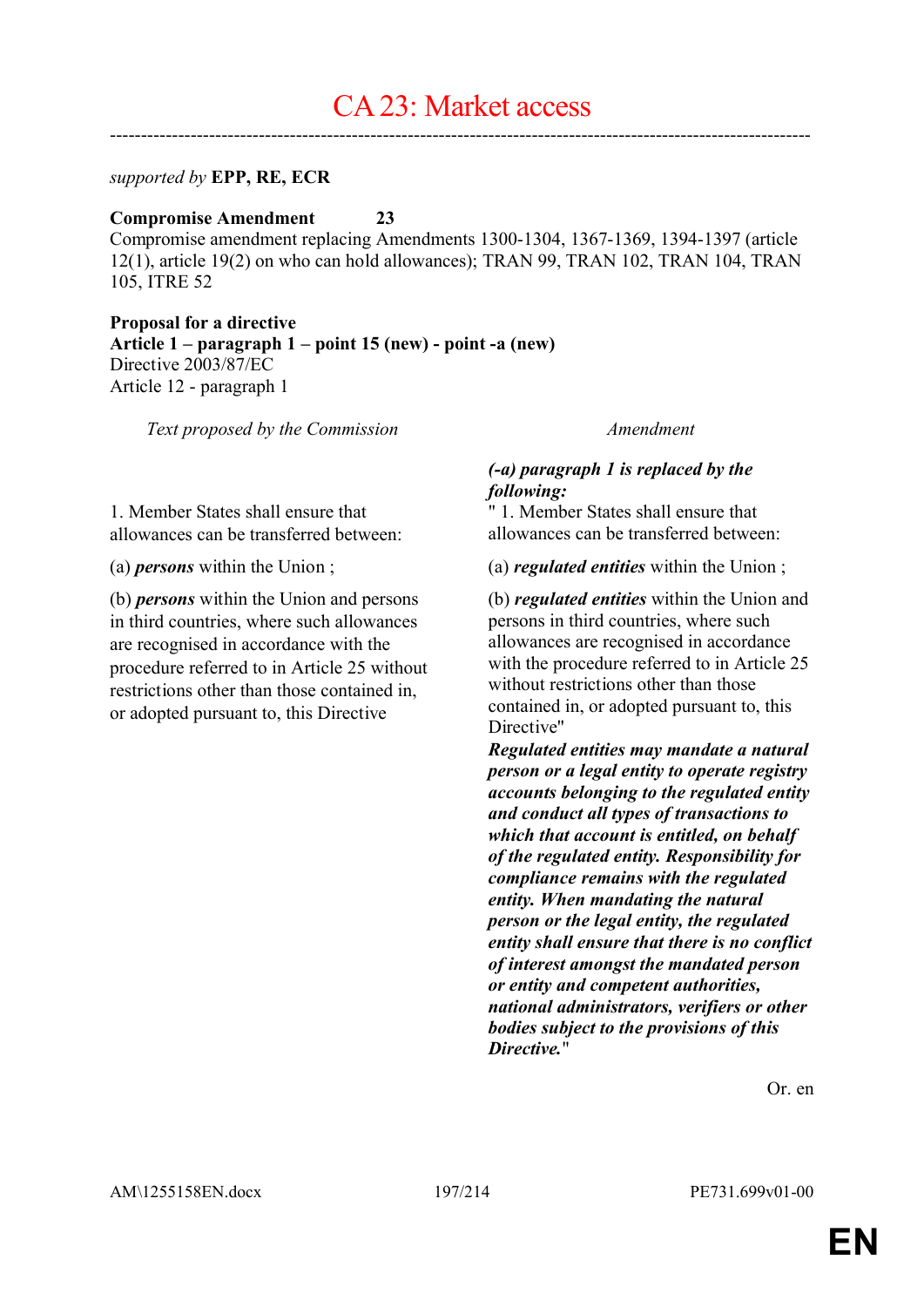### **Proposal for a directive Article 1 – paragraph 1 – point 19 a (new)** Directive 2003/87/EC Article 19 - paragraph 2

*Text proposed by the Commission Amendment*

2. *Any person* may hold allowances. The registry shall be accessible to the public and shall contain separate accounts to record the allowances held by each *person* to whom and from whom allowances are issued or transferred.

*19a) In Article 19, paragraph 2 is replaced by the following* "2. *Without prejudice to article 12(1b), besides the central and national administration accounts, only regulated entities with past, current, or predictable future EU ETS compliance obligations* may hold allowances. The registry shall be accessible to the public and shall contain separate accounts to record the allowances held by each *entity* to whom and from whom allowances are issued or transferred."

Or. en

**Proposal for a directive Article 4 – paragraph 1 a (new)** Directive 2003/87/EC Article x - paragraph x

*Text proposed by the Commission Amendment*

*1. By way of derogation from paragraph 1, Member States shall bring into force the laws, regulations and administrative provisions necessary to comply with Article 1 [, point (15)(-a) of this Directive by 1 January 2025 at the latest. They shall forthwith communicate to the Commission the text of those provisions.*

Or. en

**Proposal for a directive Article 4 – paragraph 1 a (new)** Directive 2003/87/EC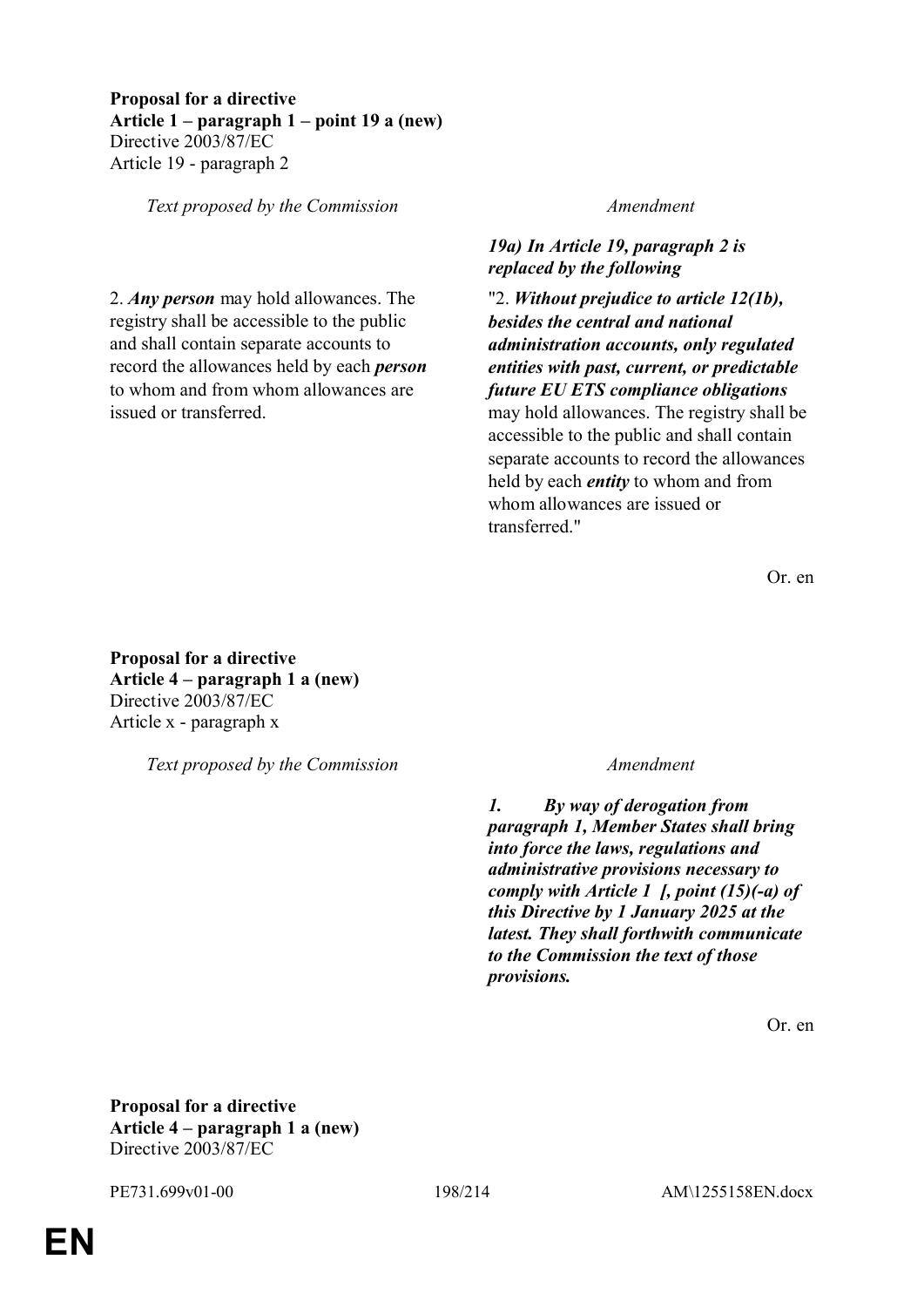*Text proposed by the Commission Amendment*

*The Commission shall, by 1 July 2023, present a report to the European Parliament and to the Council in which it shall assess how a restriction of access to the European carbon emission allowance markets to regulated entities and financial intermediaries acting on their behalf, would impact on the integrity and effective functioning of the carbon emission allowance markets and on the achievement of the 2030 and 2050 Union energy and climate targets. Where the assessment is negative, the Commission shall, where appropriate, present a legislative proposal to adjust the relevant provisions in Article 12(1) and 19(2).*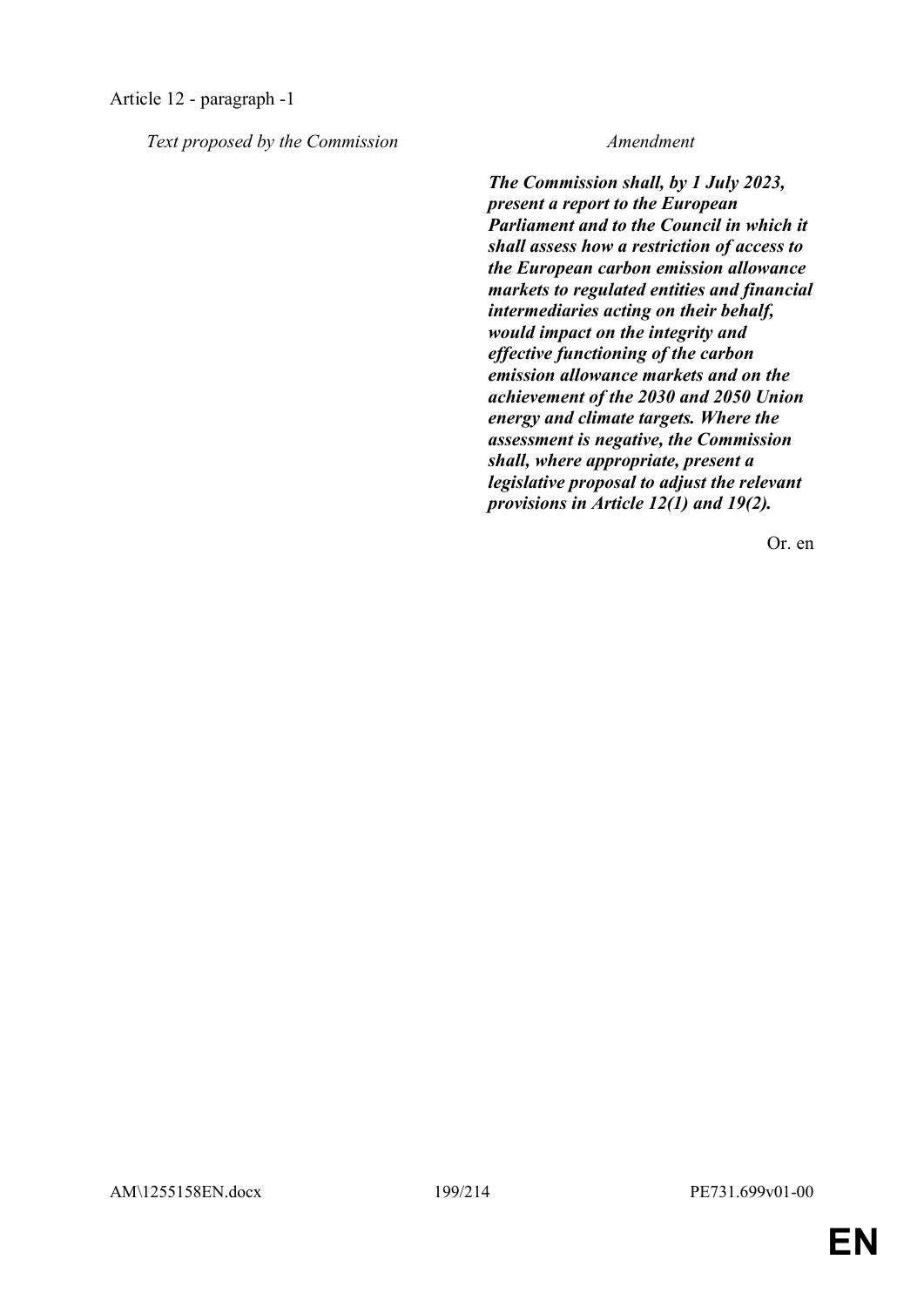### *supported by* **EPP, S&D, RE, ECR**

#### **Compromise Amendment 24**

Compromise amendment replacing Amendments 413, 1383 - 1393, TRAN 107, TRAN 108 (article 29a)

**Proposal for a directive Article 1 – paragraph 1 – point 19 a (new)** Directive 2003/87/EC Article 29 a (new)

#### Article 29a

#### Measures in the event of excessive price fluctuations

1. If, for more than six consecutive months, the allowance price is more than *three times* the average price of allowances during the two preceding years on the European carbon market, the Commission shall immediately convene a meeting of the Committee established by Article 9 of Decision No 280/2004/EC.

2. If the price evolution referred to in paragraph 1 does not correspond to changing market fundamentals, one of the following measures may be adopted, taking into account the degree of price evolution:

### *(19b) Article 29a is replaced by the following:*

"Article 29a

Measures in the event of excessive price fluctuations

1. If, for more than six consecutive months, the *average* allowance price is more than *twice* the average price of allowances during the two preceding years on the European carbon market, the Commission shall immediately, *and no later than seven days after that point in time,* convene a meeting of the Committee established by Article 9 of Decision No 280/2004/EC *to assess whether the price evolution referred to in this paragraph corresponds to changing market fundamentals.*

2. If the price evolution referred to in paragraph 1 does not correspond to changing market fundamentals, *,* any of the following measures *shall be taken*, *as a matter of urgency,* taking into account the degree of price evolution:

*(-a) the release of 100 million allowances covered by this Chapter from the market stability reserve in accordance with Article 1(7) of Decision (EU) 2015/1814, to be equally distributed within auctions during a period of six months*.

(a) a measure which allows Member States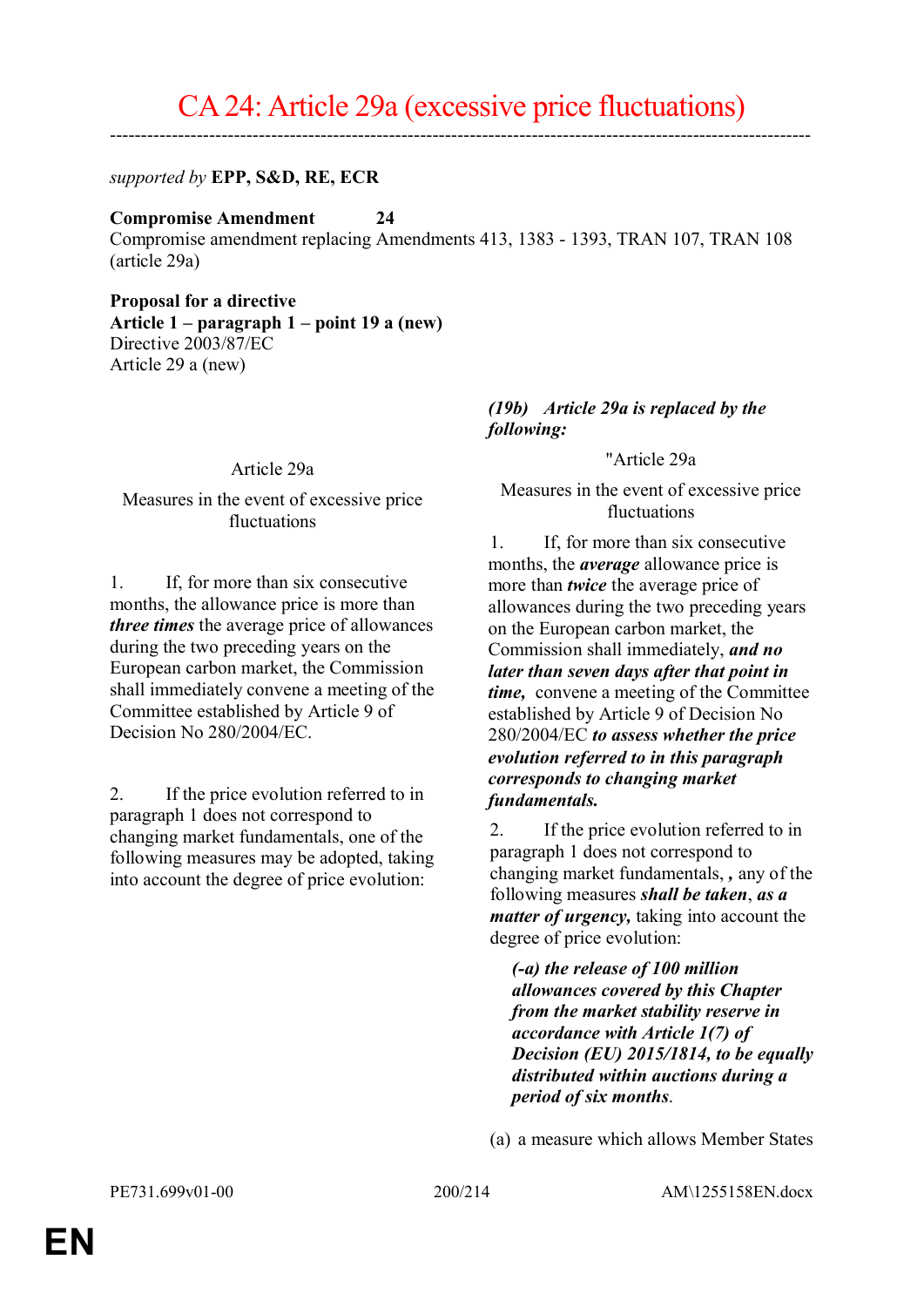(a) a measure which allows Member States to bring forward the auctioning of a part of the quantity to be auctioned;

(b) a measure which allows Member States to auction up to 25 % of the remaining allowances in the new entrants reserve.

Those measures shall be adopted in accordance with the management procedure referred to in Article 23(4).

3. Any measure shall take utmost account of the reports submitted by the Commission to the European Parliament and to the Council pursuant to Article 29, as well as any other relevant information provided by Member States.

4. The arrangements for the application of these provisions shall be laid down in the acts referred to in Article 10(4).

to bring forward the auctioning of a part of the quantity to be auctioned *in a subsequent calendar year*;

(b) a measure which allows Member States to auction up to 25 % of the remaining allowances in the new entrants reserve.

Those measures shall be adopted in accordance with the management procedure referred to in Article 23(4).

3. Any measure shall take utmost account of the reports submitted by the Commission to the European Parliament and to the Council pursuant to Article 29, as well as any other relevant information provided by Member States.

4. The arrangements for the application of these provisions shall be laid down in the acts referred to in Article 10(4)."

Or. en

### **Proposal for a directive Recital 42 b (new)**

*Text proposed by the Commission Amendment*

*(42b) Unexpected or sudden market volatility or excessive price shocks on the Union carbon market, for example, as a result of sudden changes in market behaviour or excessive speculation, negatively affect market predictability and the stable investment climate which is essential for the planning of decarbonisation and innovation investments. Therefore, the measures that apply in the event of excessive price*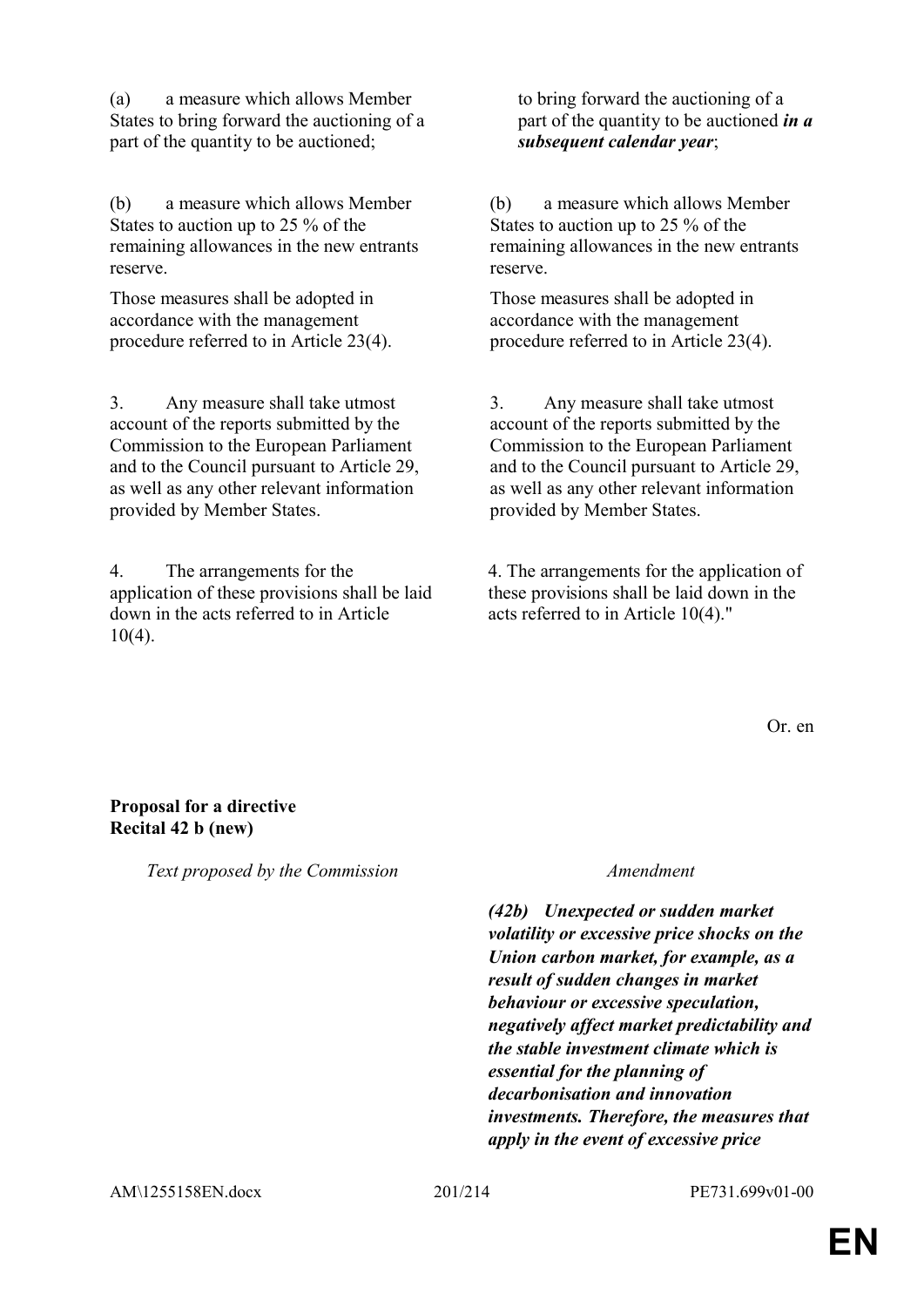*fluctuations should be strengthened in a careful manner to improve the assessment of and reaction to unwarranted price evolutions. Such targeted improvements should ensure the continued proper functioning of the carbon market, including the role of intermediaries and financial actors in providing liquidity to the market and market access for compliance actors, in particular SMEs, while addressing unexpected or sudden volatility or price shocks not related to market fundamentals.*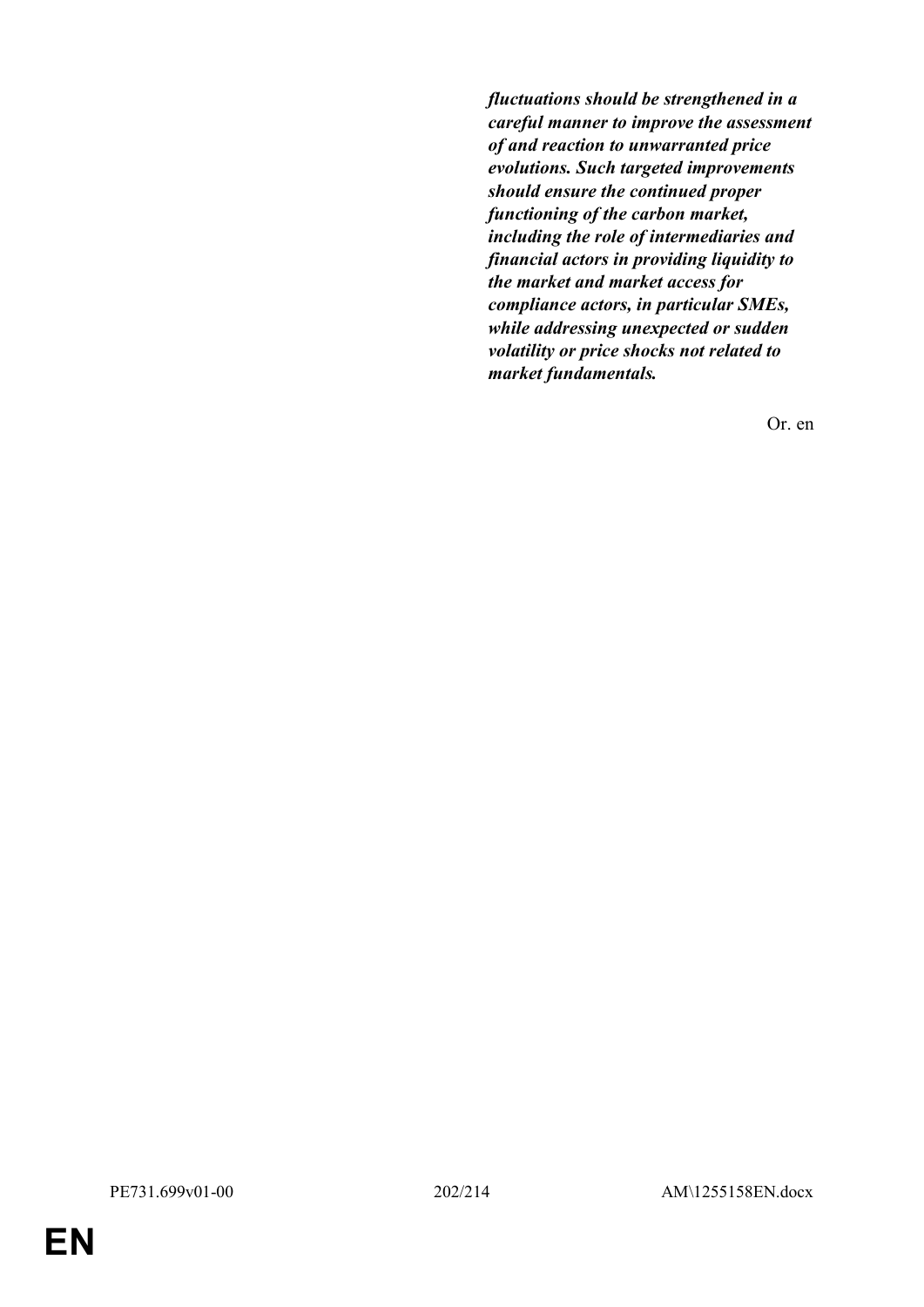# CA25: Article 30 -----------------------------------------------------------------------------------------------------------------

*supported by* **EPP, S&D, RE, Greens, The Left**

#### **Amendment 25**

Compromise amendment replacing Amendments 818, 1398, 1400, 1404 (Article 30)

**Proposal for a directive Article 1 – paragraph 1 – point 19 e (new)** Directive 2003/87/EC Article 30 – paragraph 1

#### *Text proposed by the Commission Amendment*

1. This Directive shall be kept under review in the light of international developments and efforts undertaken to achieve the long-term objectives of the Paris Agreement.

1. This Directive shall be kept under review in the light of international developments and efforts undertaken to achieve the long-term objectives of the Paris Agreement*, including the commitment taken at the 26th Conference of the Parties to the United Nations Framework Convention on Climate Change (COP26) to limit the temperature increase to 1,5°C above pre-industrial levels*.

Or. en

### **Proposal for a directive Article 1 – paragraph 1 – point 20 e (new)** Directive 2003/87/EC Article 30 – paragraph 1

#### *Text proposed by the Commission Amendment*

3. The Commission shall report to the European Parliament and to the Council in the context of each global stocktake agreed under the Paris Agreement, in particular with regard to the need for additional Union policies and measures in view of necessary greenhouse gas reductions by the Union and its Member States, including in relation to the linear factor referred to in Article 9. The Commission may make proposals to the European Parliament and

3. The Commission*, having sought the advice of the European Scientific Advisory Board on Climate Change referred to in Article 3 of Regulation (EU) 2021/1119,* shall report to the European Parliament and to the Council in the context of each global stocktake agreed under the Paris Agreement, in particular with regard to the need for additional Union policies and measures in view of necessary greenhouse gas reductions by the

AM\1255158EN.docx 203/214 PE731.699v01-00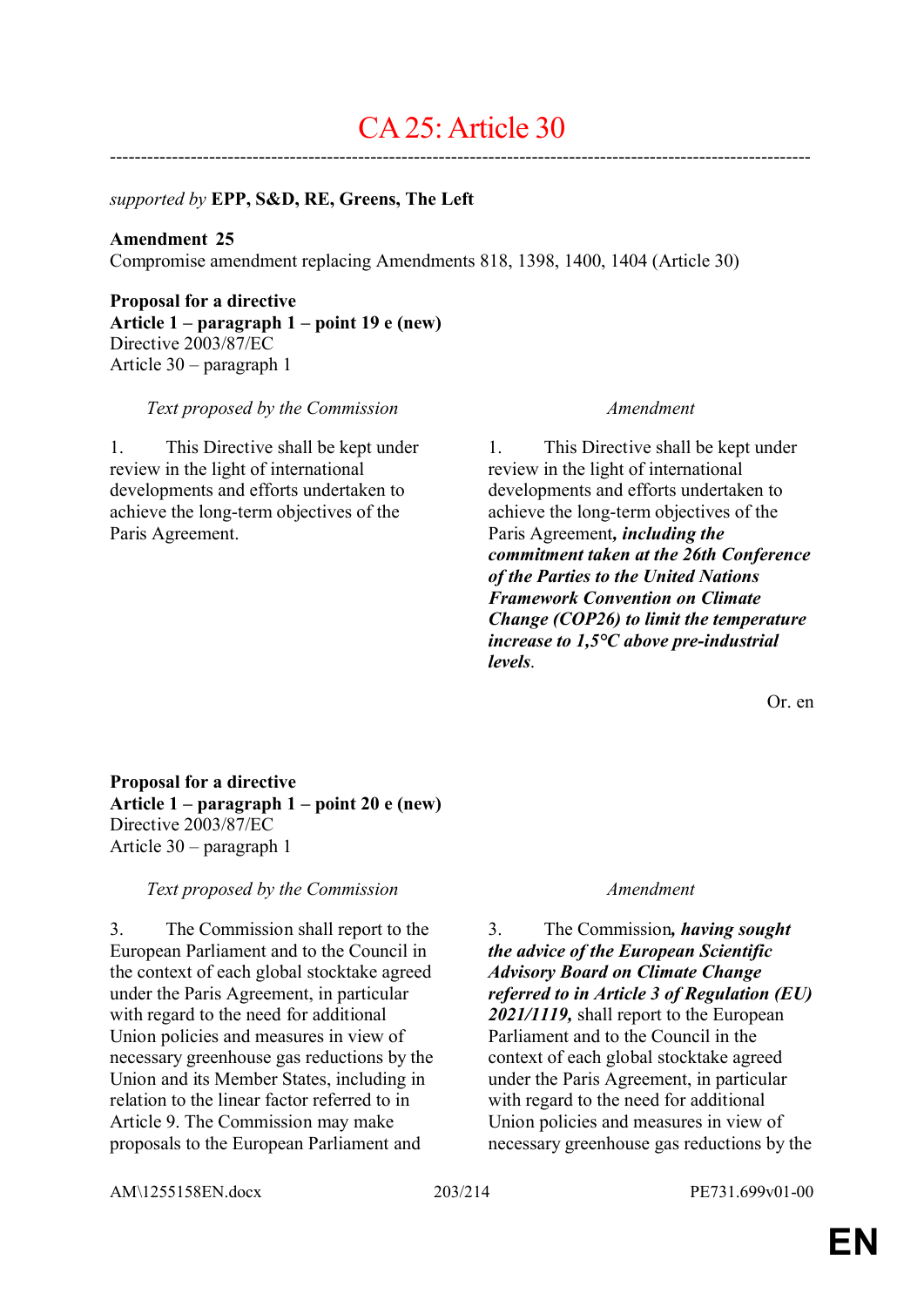to the Council to amend this Directive where appropriate.

Union and its Member States, including in relation to the linear factor referred to in Article 9. The Commission may make proposals to the European Parliament and to the Council to amend this Directive where appropriate. *In its proposals, the Commission shall ensure compliance with the climate-neutrality objective, the Union climate targets as laid down in Regulation (EU) 2021/1119, and the indicative Union greenhouse gas budget for the 2030-2050 period as referred to in Article 4(4) of Regulation EU 2021/1119. The proposals shall reflect progression over time, and reflect its highest possible ambition in accordance with Article 4(3) of the Paris Agreement.*

Or. en

### **Proposal for a directive Article 1 – paragraph 1 – point 19 e (new)** Directive 2003/87/EC Article 30 – paragraph 4

#### *Text proposed by the Commission Amendment*

4. Before 1 January 2020, the Commission shall present an updated analysis of the non-CO2 effects of aviation, accompanied, where appropriate, by a proposal on how best to address those effects.

4. Before 1 January 2020, the Commission shall present an updated analysis of the non-CO2 effects of aviation, accompanied, where appropriate, by a proposal on how best to address those effects.

*4a. When reviewing this Directive, in accordance with paragraphs 1 to 3, the Commission shall analyse how linkages between the EU ETS and other carbon markets can be established, without impeding on the achievement of the climate-neutrality objective and the Union climate targets as laid down in Regulation (EU) 2021/1119.*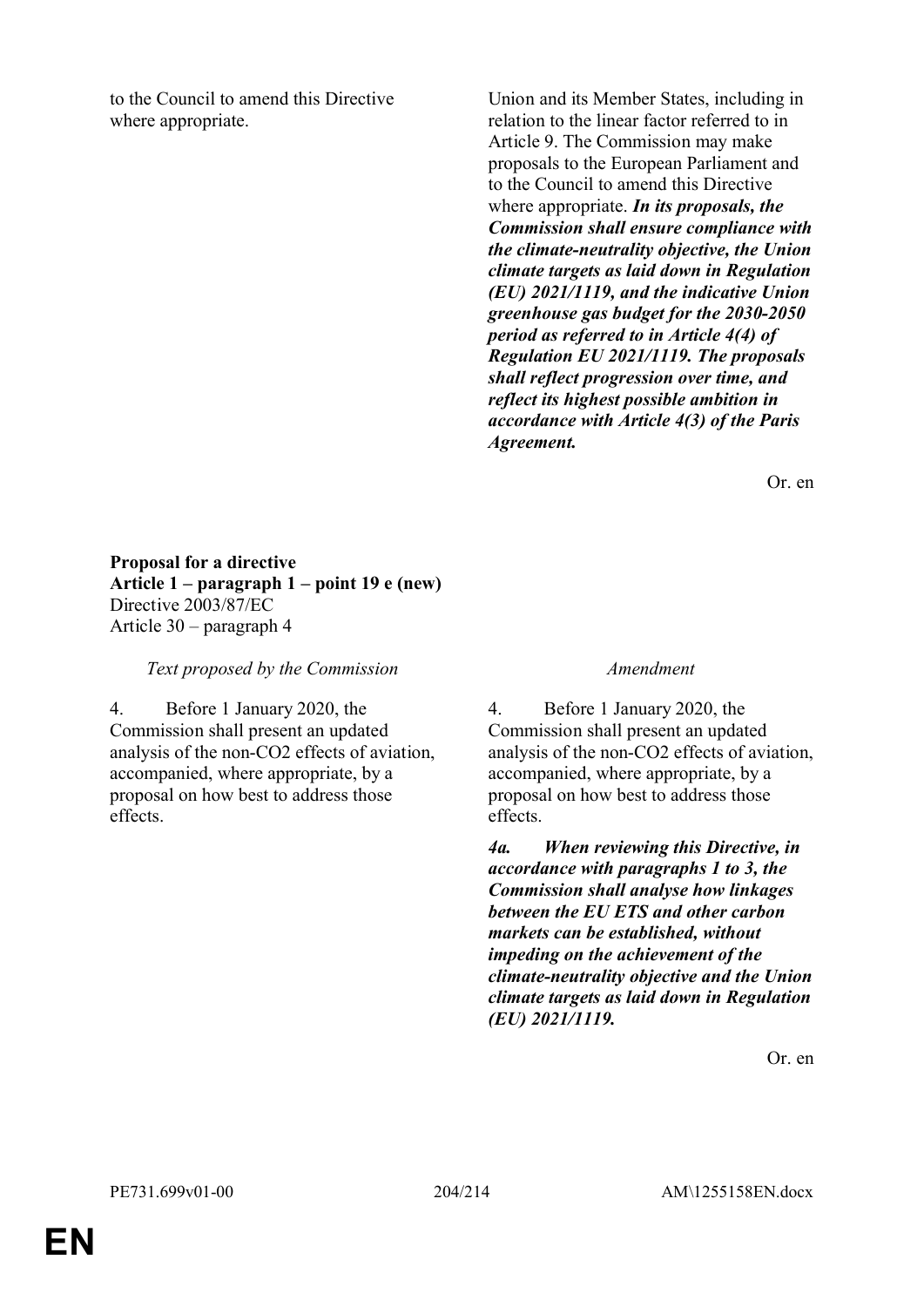# CA 26: Recitals 1 - 7 -----------------------------------------------------------------------------------------------------------------

*supported by* **EPP, S&D, RE, Greens, The Left**

#### **Amendment 26**

Compromise amendment replacing Amendment(s): 118-119, ITRE 1; 120; 121, 123-132; 134-137; 138, 141; 142-146

#### **Proposal for a directive Recital 1**

#### *Text proposed by the Commission Amendment*

(1) The Paris Agreement, adopted in December 2015 under the United Nations Framework Convention on Climate Change (UNFCCC) entered into force in November 2016 ("the Paris Agreement")<sup>36</sup> Its Parties have agreed to hold the increase in the global average temperature well below 2 °C above pre-industrial levels and to pursue efforts to limit the temperature increase to 1,5 °C above pre-industrial levels.

(1) The Paris Agreement, adopted in December 2015 under the United Nations Framework Convention on Climate Change (UNFCCC) entered into force in November 2016 ("the Paris Agreement") $36$ . Its Parties have agreed to hold the increase in the global average temperature well below 2 °C above pre-industrial levels and to pursue efforts to limit the temperature increase to 1,5 °C above preindustrial levels. *By adopting the Glasgow Climate Pact, the Parties to the Paris Agreement recognised that limiting the increase in the global average temperature to 1,5 °C above pre-industrial levels would significantly reduce the risks and impacts of climate change, and they committed to strengthening their 2030 targets by the end of 2022 to close the ambition gap, in line with the findings of the Intergovernmental Panel on Climate Change (IPCC). This should be done in a manner that is equitable and respects the principle of common but differentiated responsibilities and respective capabilities, in the light of different national circumstances. The revision of the European Union Emissions Trading System (EU ETS), including of its market stability reserve, is a unique opportunity.*

<sup>36</sup> Paris Agreement (OJ L 282, 19.10.2016, p. 4). <sup>36</sup> Paris Agreement (OJ L 282, 19.10.2016, p. 4).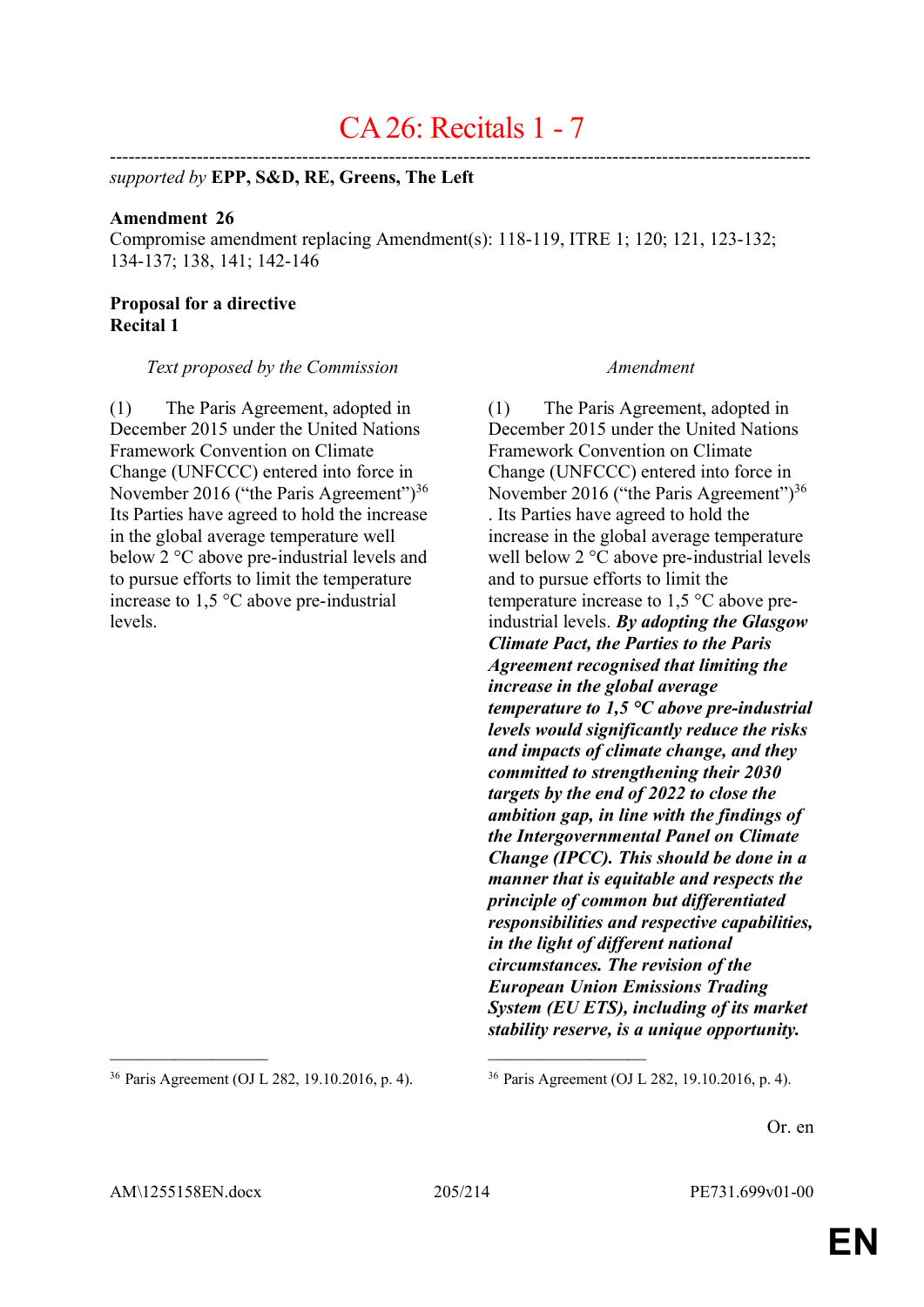### **Proposal for a directive Recital 1 a (new)**

*Text proposed by the Commission Amendment*

*(1a) The urgency of the need to keep the Paris Agreement goal of 1,5 °C alive has become more significant following the findings of the IPCC in its report of 7 August 2021 entitled 'Climate Change 2021: The Physical Science Basis'. The IPCC found that global temperature will reach or exceed the 1,5 °C mark earlier than previously anticipated, namely within the next 20 years. It also found that unless there are immediate and ambitious reductions in greenhouse gas emissions, it will no longer be possible to limit global warming to close to 1,5 °C or even 2 °C. In addition, in its report of 28 February 2022 entitled 'Climate Change 2022: Impacts, Adaptation and Vulnerability', the IPCC stated, with very high confidence, that climate change is a threat to human well-being and planetary health. Any further delay in concerted anticipatory global action on adaptation and mitigation will miss a brief and rapidly closing window of opportunity to secure a liveable and sustainable future for all.*

Or. en

### **Proposal for a directive Recital 1 c (new)**

*Text proposed by the Commission Amendment*

*(1c) The need for urgent action is further intensified by the increase in the frequency and intensity of extreme weather conditions as a direct result of climate change. According to the United Nations Office for Disaster Risk Reduction, the number of disasters recorded worldwide and the scale of*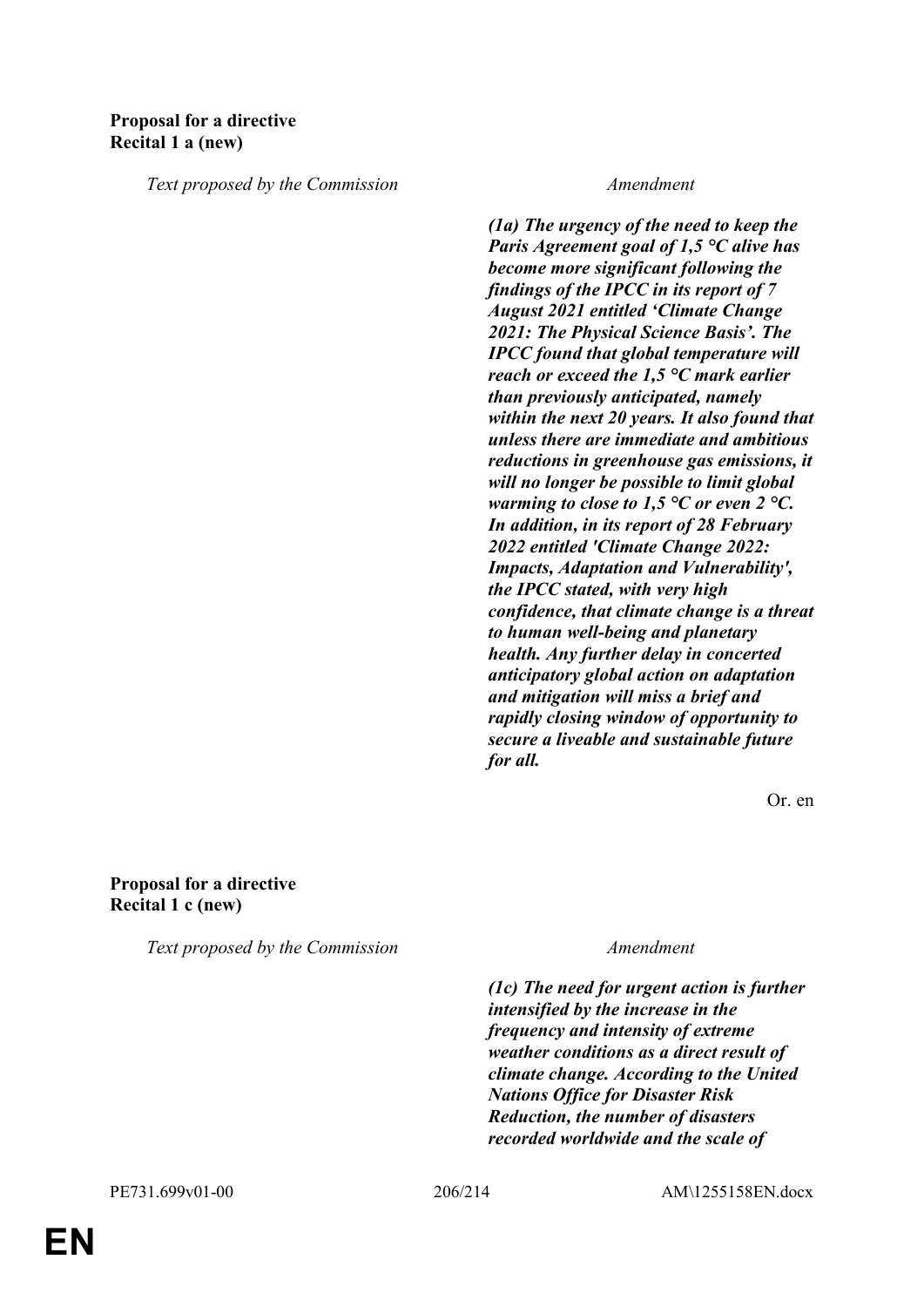*global economic losses have nearly doubled in the last 20 years, much of which increase corresponds to the significant rise in the number of climaterelated disasters.*

Or. en

### **Proposal for a directive Recital 1 d (new)**

*Text proposed by the Commission Amendment*

*(1d) The Union should therefore address this urgency by stepping up its efforts and establishing itself as an international leader in the fight against climate change while reflecting the principles of equity and of common but differentiated responsibilities and respective capabilities, as laid down in Article 2(2) of the Paris Agreement.*

Or. en

### **Proposal for a directive Recital 2**

### *Text proposed by the Commission Amendment*

(2) Tackling climate and environmental-related challenges and reaching the objectives of the Paris Agreement are at the core of the Communication on "The European Green Deal", adopted by the Commission on 11 December  $2019^{37}$ .

(2) Tackling climate and environmental-related challenges and reaching the objectives of the Paris Agreement are *therefore* at the core of the Communication on "The European Green Deal", adopted by the Commission on 11 December 2019<sup>37</sup>.

 $37 \text{ COM}(2019)640 \text{ final.}$   $37 \text{ COM}(2019)640 \text{ final.}$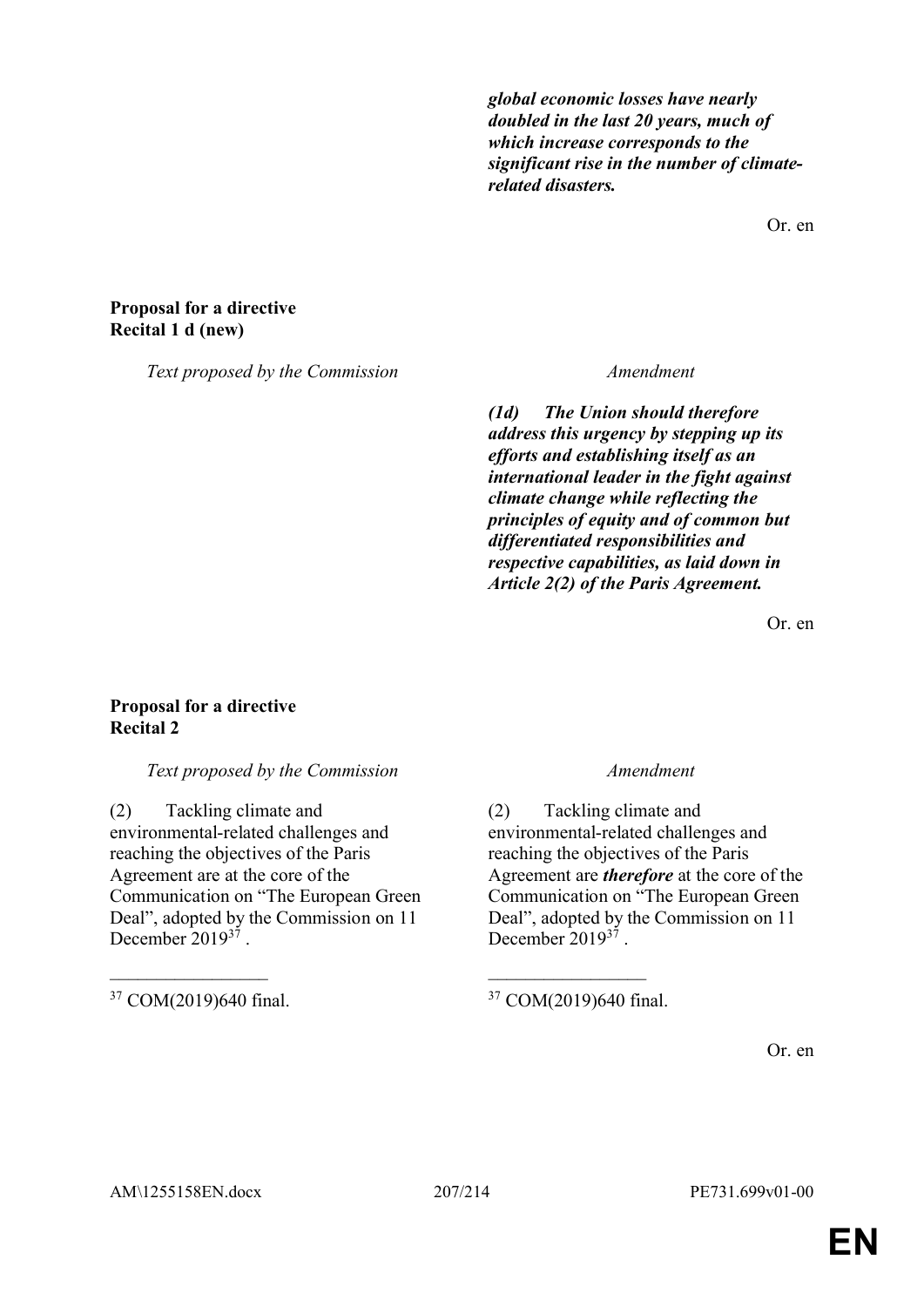### **Proposal for a directive Recital 3**

*Text proposed by the Commission Amendment*

(3) The European Green Deal *combines a comprehensive set of mutually reinforcing measures and initiatives aimed at achieving climate neutrality in the EU by 2050*, and sets out a new growth strategy that aims to transform the Union into a fair and prosperous society, with a modern, resource-efficient and competitive economy*, where economic growth is decoupled from resource use*. It also aims to protect, conserve and enhance the Union's natural capital, and protect the health and well-being of citizens from environment-related risks and impacts. At the same time, this transition affects *women and men* differently and has a particular impact on some disadvantaged groups, such as older people, persons with disabilities and persons with a minority racial or ethnic background. It must therefore be ensured that the transition is just and inclusive, leaving no one behind.

(3) The European Green Deal provides *the starting point for the achievement of the Union's climate-neutrality objective by 2050, at the latest, and the aim to achieve negative emissions thereafter, as laid down in Article 2(1) of Regulation (EU) 2021/1119 of the European Parliament and of the Council. It* sets out a new growth strategy that aims to transform the Union into a fair and prosperous society, with a modern, resource-efficient and competitive economy, *while leaving no one behind in a just transition* that also addresses energy poverty. It also aims to protect, conserve and enhance the Union's natural capital, and protect the health and well-being of citizens from environmentrelated risks and impacts. This transition affects *workers from various sectors and each gender* differently and has a particular impact on some disadvantaged and vulnerable groups, such as older people, persons with disabilities, persons with *a minority racial or* ethnic background *and low and lower-middle income individuals and households*. *It also imposes greater challenges on certain regions, in particular structurally disadvantaged and peripheral regions, as well as islands*. It must therefore be ensured that the transition is just and inclusive.

Or. en

### **Proposal for a directive Recital 4**

*Text proposed by the Commission Amendment*

(4) The necessity and value of the European Green Deal have only grown in light of the very severe effects of the

(4) The necessity and value of *a wellimplemented* European Green Deal have only grown in light of the very severe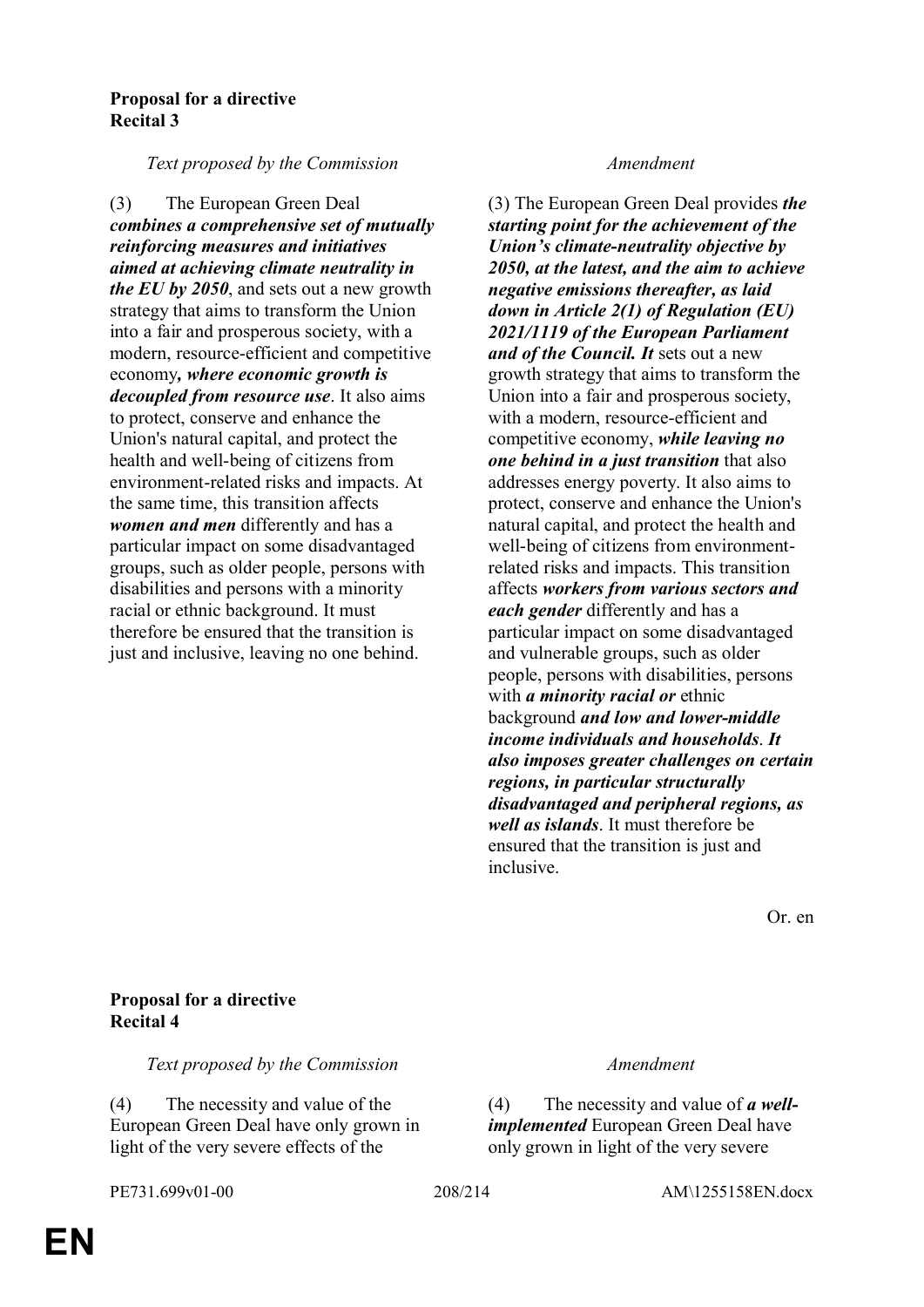COVID-19 pandemic on the health, living and working conditions and well-being of the Union's citizens, which have shown that our society and our economy need to improve their resilience to external shocks and act early to prevent or mitigate them. European citizens continue to express strong views that this applies in particular to climate change<sup>38</sup>.

effects of the COVID-19 pandemic on the health, living and working conditions and well-being of the Union's citizens, which have shown that our society and our economy need to improve their resilience to external shocks and act early to prevent or mitigate them *in a manner that is just and results in no one being left behind, including those at risk of energy poverty*. European citizens continue to express strong views that this applies in particular to climate change<sup>38</sup>.

Or. en

### **Proposal for a directive Recital 4 a (new)**

Change, 2021

<sup>38</sup> Special Eurobarometer 513 on Climate

https://ec.europa.eu/clima/citizens/support en).

*Text proposed by the Commission Amendment*

*(4a) Delivering on the European Green Deal should ensure quality job creation and social progress for all. To be socially acceptable, the climate ambition proposed in this Directive should be matched by an equivalent social ambition, in line with the European Pillar of Social Rights. The European Green Deal agenda should be an opportunity to maintain and create quality jobs, promote decent work, raise labour standards, strengthen social dialogue and collective bargaining, tackle discriminations at work and promote gender equality. In order to achieve these objectives, just transition mechanisms should complement all proposed actions in the framework of the Green Deal and the "Fit for 55" package.*

<sup>38</sup> Special Eurobarometer 513 on Climate Change, 2021 https://ec.europa.eu/clima/citizens/support en).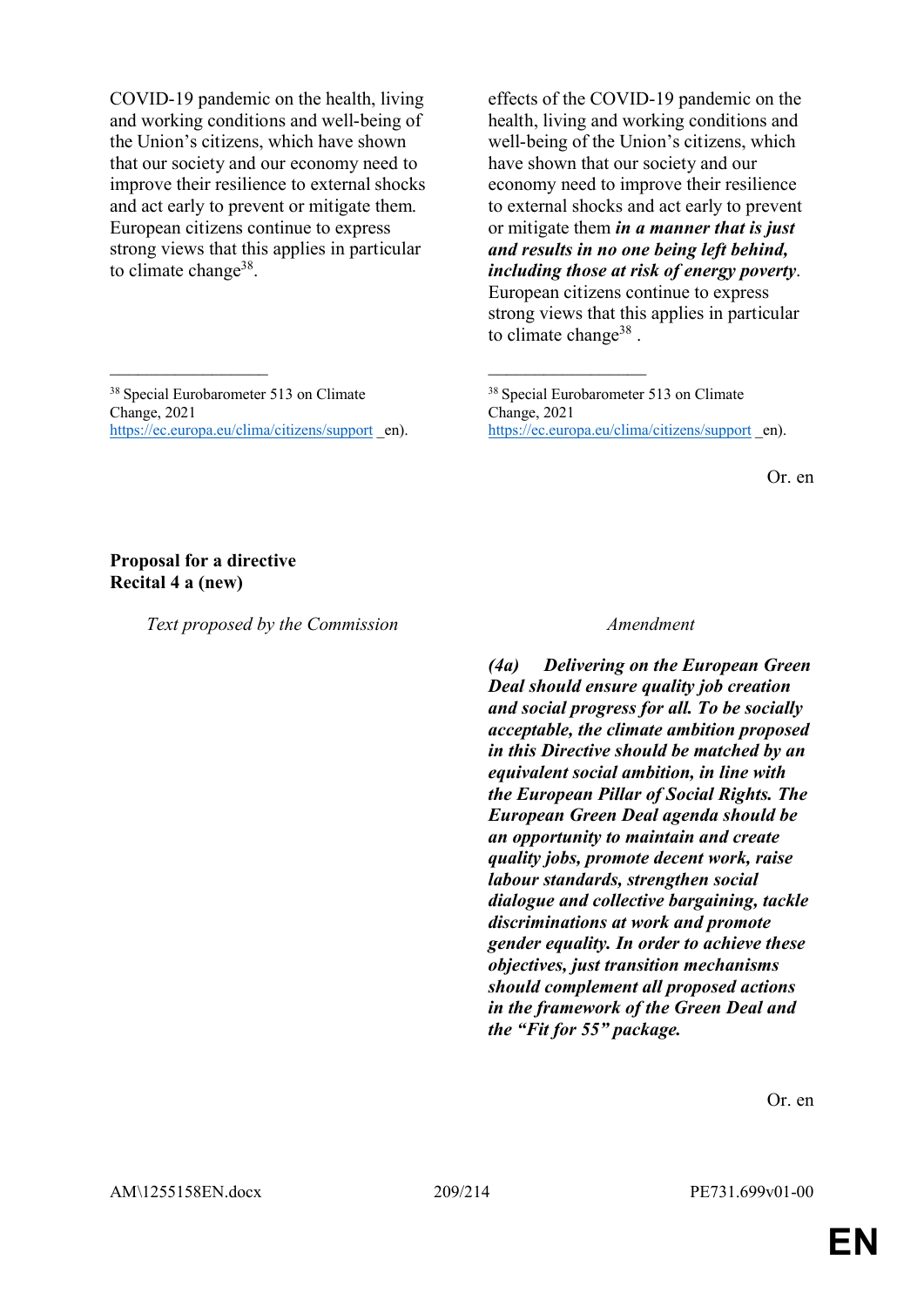### **Proposal for a directive Recital 5**

### *Text proposed by the Commission Amendment*

(5) The Union committed to reduce to reduce the Union's economy-wide net greenhouse gas emissions by at least 55 % by 2030 below 1990 levels in the updated nationally determined contribution submitted to the UNFCCC Secretariat on 17 December 2020*<sup>39</sup>* .

https://www4.unfccc.int/sites/ndcstaging/P ublishedDocuments/European%20Union% 20First/EU\_NDC\_Submission\_December %202020.pdf

(5) The Union committed to reduce to reduce the Union's economy-wide net greenhouse gas emissions by at least 55 % by 2030 below 1990 levels in the updated nationally determined contribution submitted to the UNFCCC Secretariat on 17 December 2020*<sup>39</sup>* .

*39*

https://www4.unfccc.int/sites/ndcstaging/P ublishedDocuments/European%20Union% 20First/EU\_NDC\_Submission\_December %202020.pdf

Or. en

### **Proposal for a directive Recital 6**

## *Text proposed by the Commission Amendment*

(6) In Regulation (EU) 2021/1119 of the European Parliament and of the Council<sup> $40$ </sup> the Union has enshrined the target of economy-wide climate neutrality by 2050 in legislation. That Regulation also establishes a binding Union domestic reduction commitment of net greenhouse gas emissions (emissions after deduction of removals) of at least 55 % below 1990 levels by 2030.

\_\_\_\_\_\_\_\_\_\_\_\_\_\_\_\_\_ \_\_\_\_\_\_\_\_\_\_\_\_\_\_\_\_\_

(6) In Regulation (EU) 2021/1119 of the European Parliament and of the Council<sup> $40$ </sup> the Union has enshrined the target of economy-wide climate neutrality by 2050 *at the latest and the aim to achieve negative emissions thereafter* in legislation. That Regulation also establishes a binding Union domestic reduction commitment of net greenhouse gas emissions (emissions after deduction of removals) of at least 55 % below 1990 levels by 2030.

*<sup>39</sup>*

 $40$  Regulation (EU) 2021/1119 of the European Parliament and of the Council of 30 June 2021 establishing the framework for achieving climate neutrality and amending Regulations (EC) No 401/2009 and (EU) 2018/1999 ('European Climate Law') (OJ L 243, 9.7.2021, p. 1).

 $40$  Regulation (EU) 2021/1119 of the European Parliament and of the Council of 30 June 2021 establishing the framework for achieving climate neutrality and amending Regulations (EC) No 401/2009 and (EU) 2018/1999 ('European Climate Law') (OJ L 243, 9.7.2021, p. 1).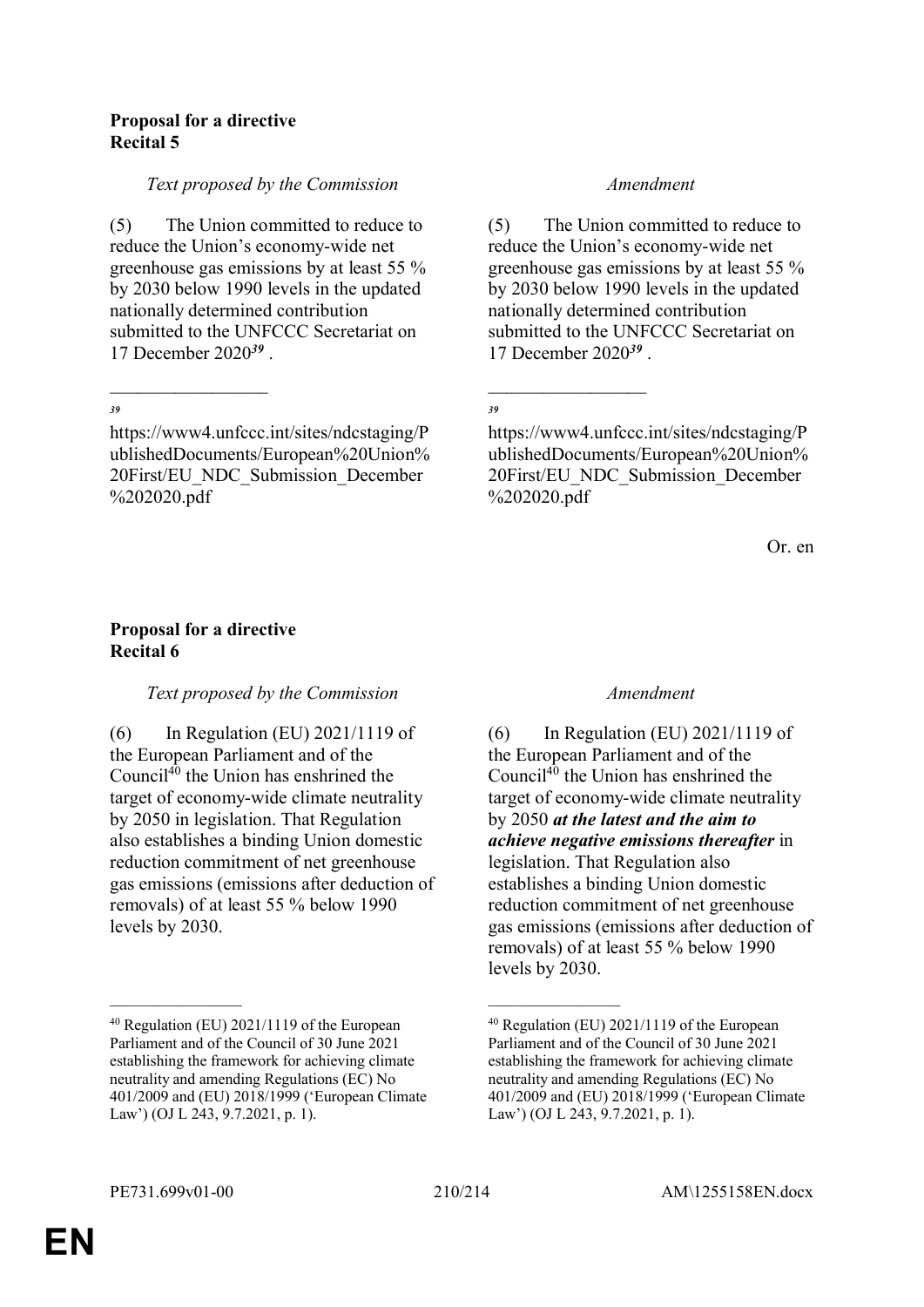#### **Proposal for a directive Recital 7**

#### *Text proposed by the Commission Amendment*

(7) All sectors of the economy need to contribute to achieving those emission reductions. Therefore, the ambition of the EU Emissions Trading System (EU ETS), established by Directive 2003/87/EC of the European Parliament and of the Council<sup>41</sup> to promote reductions of greenhouse gas emissions in a cost-effective and economically efficient manner, should be increased in a manner commensurate with this economy-wide net greenhouse gas emissions reduction target for 2030.

(7) All sectors of the economy need to contribute to achieving those emission reductions. Therefore, the ambition of the EU Emissions Trading System (EU ETS), established by Directive 2003/87/EC of the European Parliament and of the Council<sup>41</sup> to promote reductions of greenhouse gas emissions in a cost-effective and economically efficient manner, should be increased in a manner commensurate with this economy-wide net greenhouse gas emissions reduction target for 2030*, the Union's climate-neutrality objective to be achieved by 2050, at the latest, and the aim to achieve negative emissions thereafter, as laid down in Article 2(1) of Regulation (EU) 2021/1119*.

<sup>41</sup> Directive 2003/87/EC of the European Parliament and of the Council of 13 October 2003 establishing a system for greenhouse gas emission allowance trading within the Union and amending Council Directive 96/61/EC (OJ L 275, 25.10.2003, p. 32).

<sup>41</sup> Directive 2003/87/EC of the European Parliament and of the Council of 13 October 2003 establishing a system for greenhouse gas emission allowance trading within the Union and amending Council Directive 96/61/EC (OJ L 275, 25.10.2003, p. 32).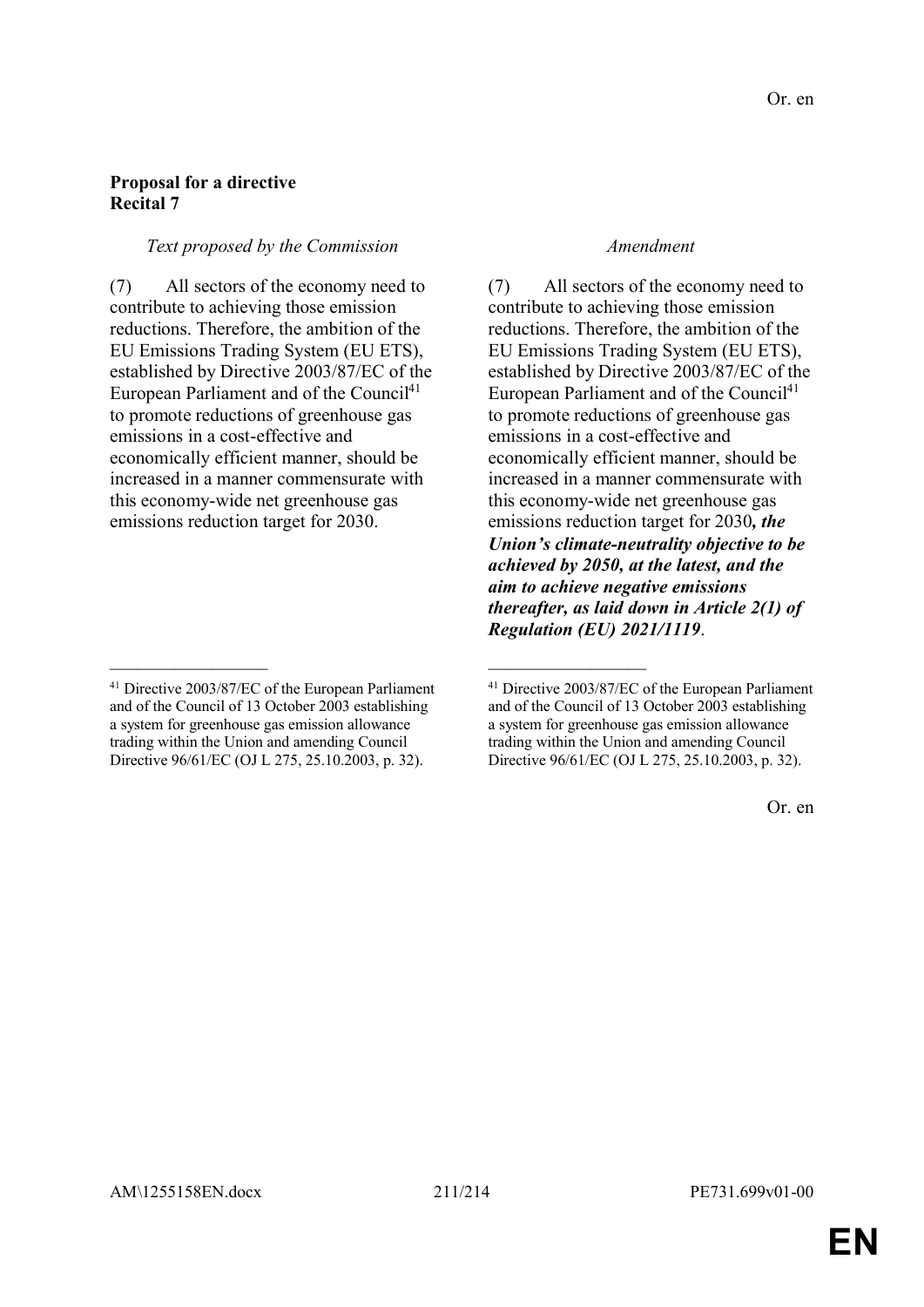# CA 27A: Nuclear in Modernisation Fund **(Art. 10(d)(1)(2)**

-----------------------------------------------------------------------------------------------------------------

*supported by* **EPP, S&D, Greens, The Left**

#### **Amendment 27A**

Compromise amendment replacing Amendments 1241, 1242 (on Article 10(d)(1)(2))

### **Proposal for a directive**

**Article 1 – paragraph 1 – point 14 – point a** Directive 2003/87/EC Article 10d – paragraph 1 – subparagraph 2a (new)

*Text proposed by the Commission Amendment*

*No support from the Modernisation Fund shall be provided to nuclear energy related activities.*

*NB: if adopted, to be added to compromise text to Art 10d(1)(2) on the Modernisation Fund*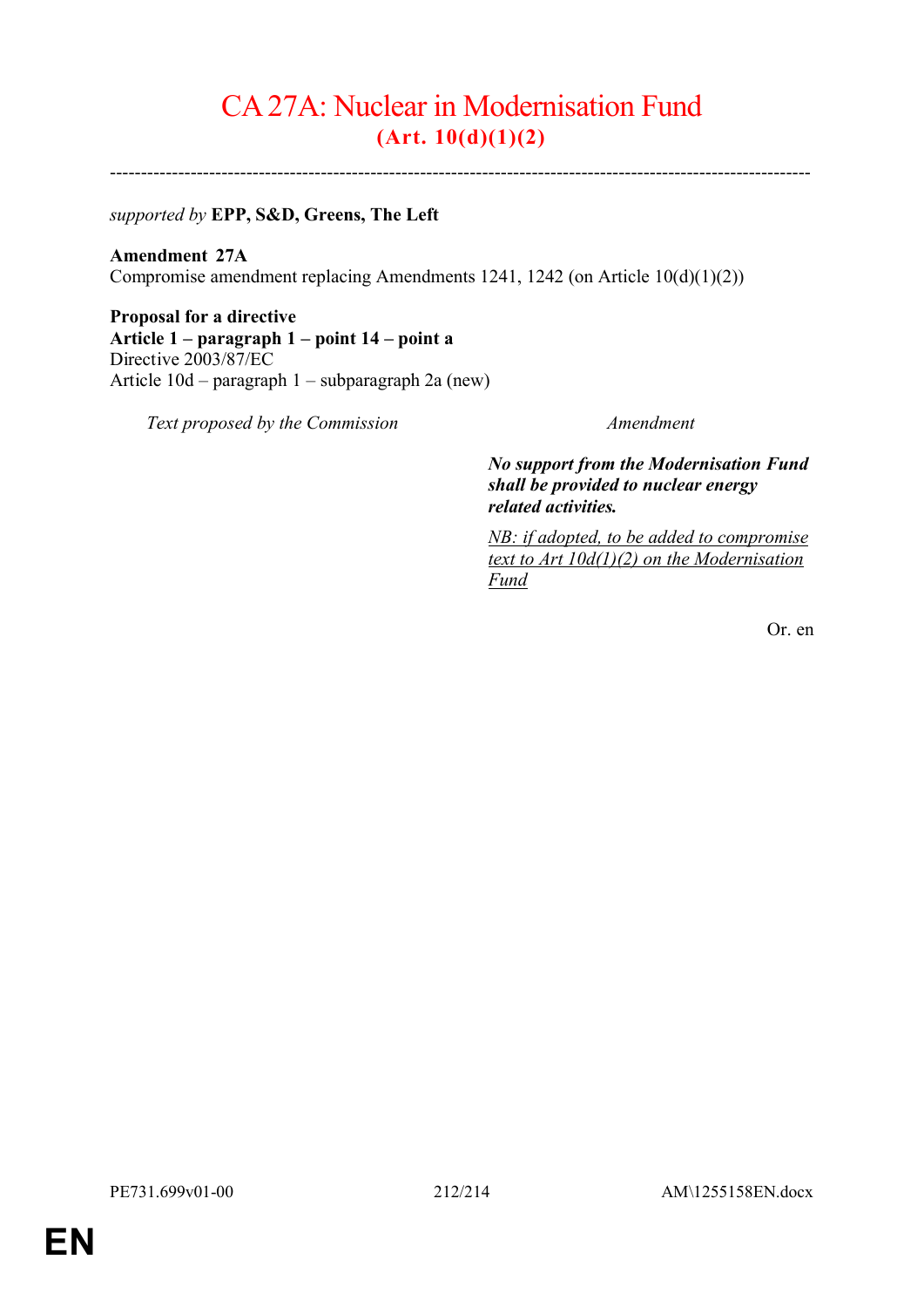# CA 27B: Nuclear in Climate Investment Fund **(Art. 10 a (8)(1), Recital 33)**

-----------------------------------------------------------------------------------------------------------------

*supported by* **EPP, S&D, Greens, The Left**

### **Compromise Amendment 27B**

Compromise amendment replacing Amendments 18, 343, 344, 346, 350, 370 (recital 33) + 67, 1159, 1169, 1173, 1210, 1215 on Article 10a(8)(1))

**Proposal for a directive Article 1 – paragraph 1 – point 12 – point g** Directive 2003/87/EC Article 10a – paragraph 8 – subparagraph 1a (new)

*Text proposed by the Commission Amendment*

*The Climate Investment Fund shall not support nuclear energy-related activities.*

*NB: if adopted, to be added to compromise text to Art 10a(8)(1) on the Climate Investment Fund*

Or. en

#### **Proposal for a directive Recital 33 a (new)**

*Text proposed by the Commission Amendment*

*(33a) The Climate Investment Fund should not support nuclear energy-related activities.*

*NB: if adopted, to be added to compromise text to Recital 33 on the Climate Investment Fund*